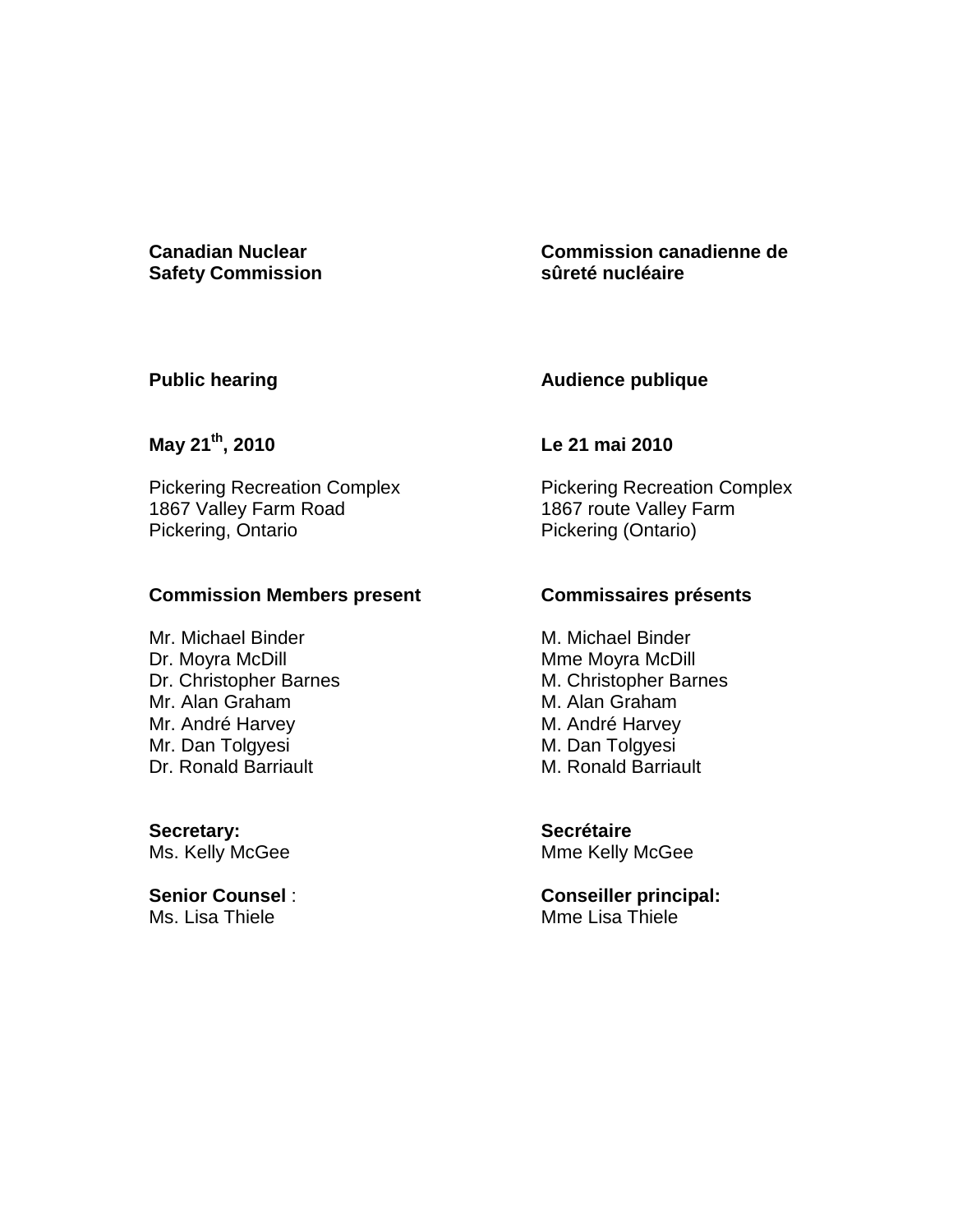#### (ii) **TABLE OF CONTENTS**

| Opening Remarks                                                                                                                     | 1   |
|-------------------------------------------------------------------------------------------------------------------------------------|-----|
| 10-H11 / 10-H11.A / 10-H11.B<br>Adoption of Agenda                                                                                  | 3   |
| Ontario Power Generation Inc.:<br>Application for the renewal of the<br>Pickering Nuclear Generating<br>Station A Operating Licence | 4   |
| 10-H6.1C / 10-H6.1D / 10-H6.1E<br>Oral presentation by<br>Ontario Power Generation Inc.                                             | 5   |
| 10-H6.C / 10-H6.E<br>Oral presentation by<br>CNSC staff                                                                             | 20  |
| $10 - H6.2$<br>Oral presentation by the<br>Ajax-Pickering Board of Trade                                                            | 137 |
| $10 - H6.3$<br>Oral presentation by<br>Pickering Nuclear Community<br>Advisory Council                                              | 145 |
| $10 - H6.4$<br>Oral presentation by<br>Safe Communities of<br>Pickering and Ajax                                                    | 151 |
| $10 - H6.5$<br>Oral presentation by the<br>North American Young<br>Generation in Nuclear,<br>Durham Chapter                         | 155 |
| $10 - H6.6 / 10 - H6.6A$<br>Oral presentation by<br>Greenpeace Canada                                                               | 164 |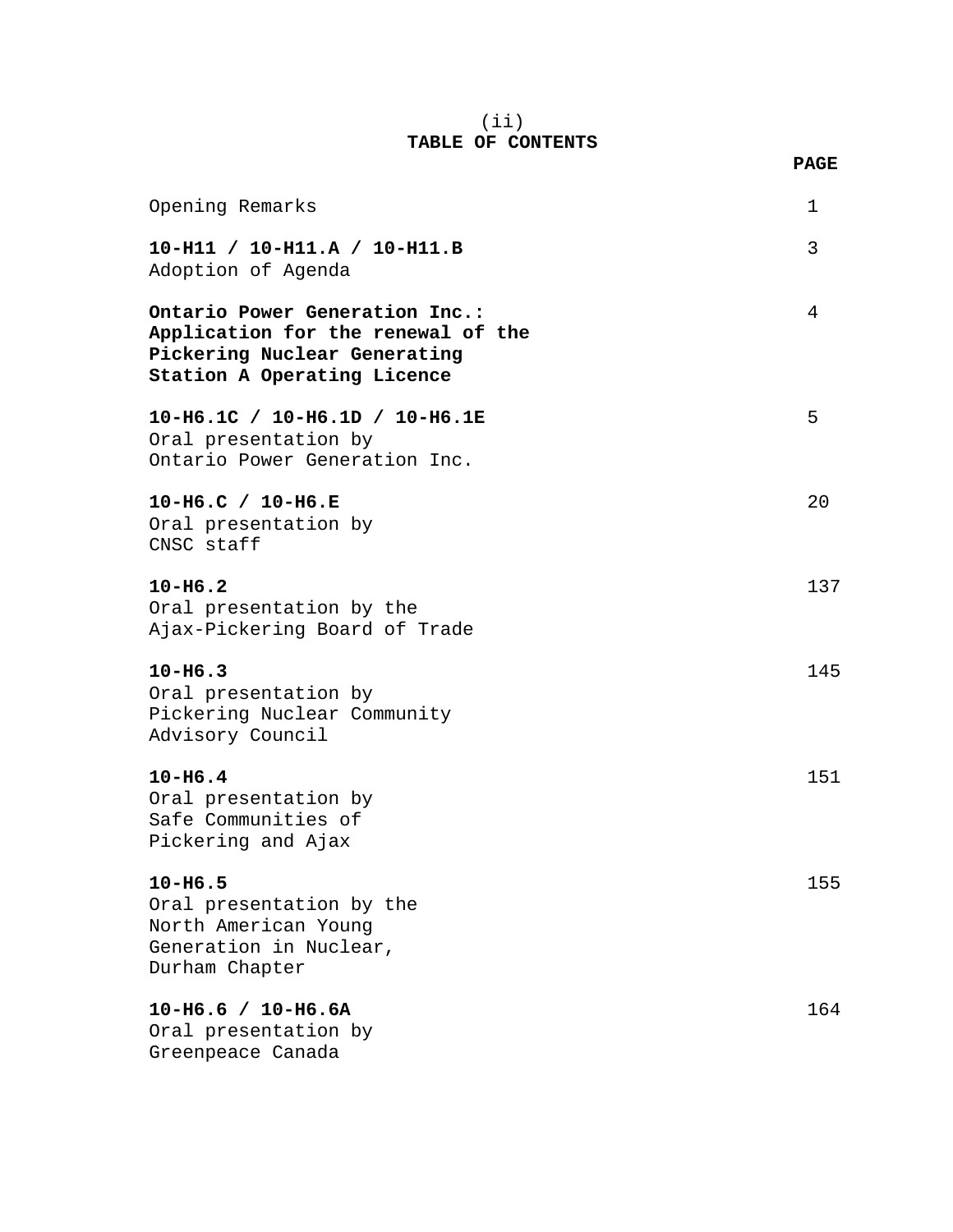#### (iii) **TABLE OF CONTENTS**

|                                                                                                 | <b>PAGE</b> |
|-------------------------------------------------------------------------------------------------|-------------|
| $10 - H6.7$<br>Oral presentation by<br>Town of Ajax                                             | 190         |
| $10-H6.8 / 10-H6.8A$<br>Oral presentation by the<br>City of Pickering                           | 193         |
| $10 - H6.9$<br>Oral presentation by the<br>Organization of<br>CANDU Industries                  | 199         |
| $10 - H6.10$<br>Oral presentation by the<br>Durham Strategic Energy Alliance                    | 206         |
| $10 - H6.11$<br>Oral presentation by<br>Durham Catholic District<br>School Board                | 211         |
| $10-H6.12 / 10-H6.12A$<br>Oral presentation by the<br>Power Workers' Union                      | 213         |
| $10 - H6.13$<br>Oral presentation by the<br>Society of Energy Professionals,<br>IFPTE Local 160 | 232         |
| $10 - H6.14$<br>Oral presentation by<br>Lake Ontario Waterkeeper                                | 104         |
| $10 - H6.15$<br>Oral presentation by the<br>Pickering East Shore<br>Community Association       | 239         |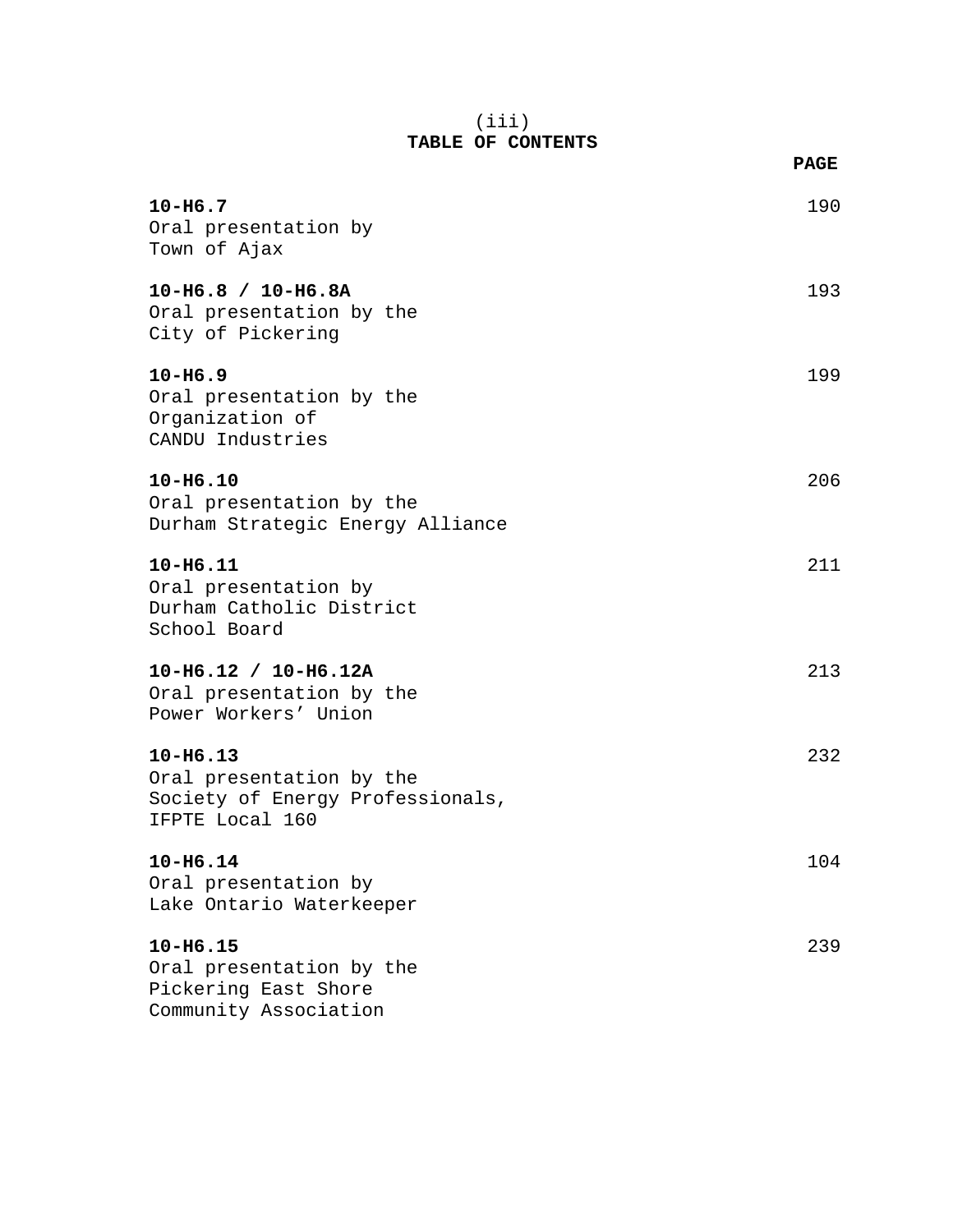#### (iv) **TABLE OF CONTENTS**

|                                                                                                 | <b>PAGE</b> |
|-------------------------------------------------------------------------------------------------|-------------|
| $10 - H6.16 / 10 - H6.16A$<br>Oral presentation by<br>Canadian Nuclear Worker's Council         | 247         |
| $10 - H6.17$<br>Written submission from the<br>Durham College                                   | 265         |
| $10 - H6.18$<br>Written submission from<br>Durham Nuclear Health Committee                      | 263         |
| $10 - 6.19$<br>Written submission from<br>Mark Holland, MP, Ajax-Pickering                      | 263         |
| $10 - H6.20$<br>Written submission from<br>Joe Dickson, MPP,<br>Ajax-Pickering                  | 263         |
| $10 - H6.21$<br>Written submission from the<br>PineRidge Arts Council                           | 263         |
| $10 - H6.22$<br>Written submission from<br>Big Brothers and Sisters of<br>Ajax-Pickering        | 263         |
| $10 - H6.23$<br>Oral presentation by the<br>Greater Oshawa Chamber<br>Of Commerce               | 254         |
| $10 - H6.24$<br>Written submission from the<br>Regional Municipality of Durham                  | 263         |
| $10 - H6.25$<br>Written submission from the<br>University of Ontario<br>Institute of Technology | 265         |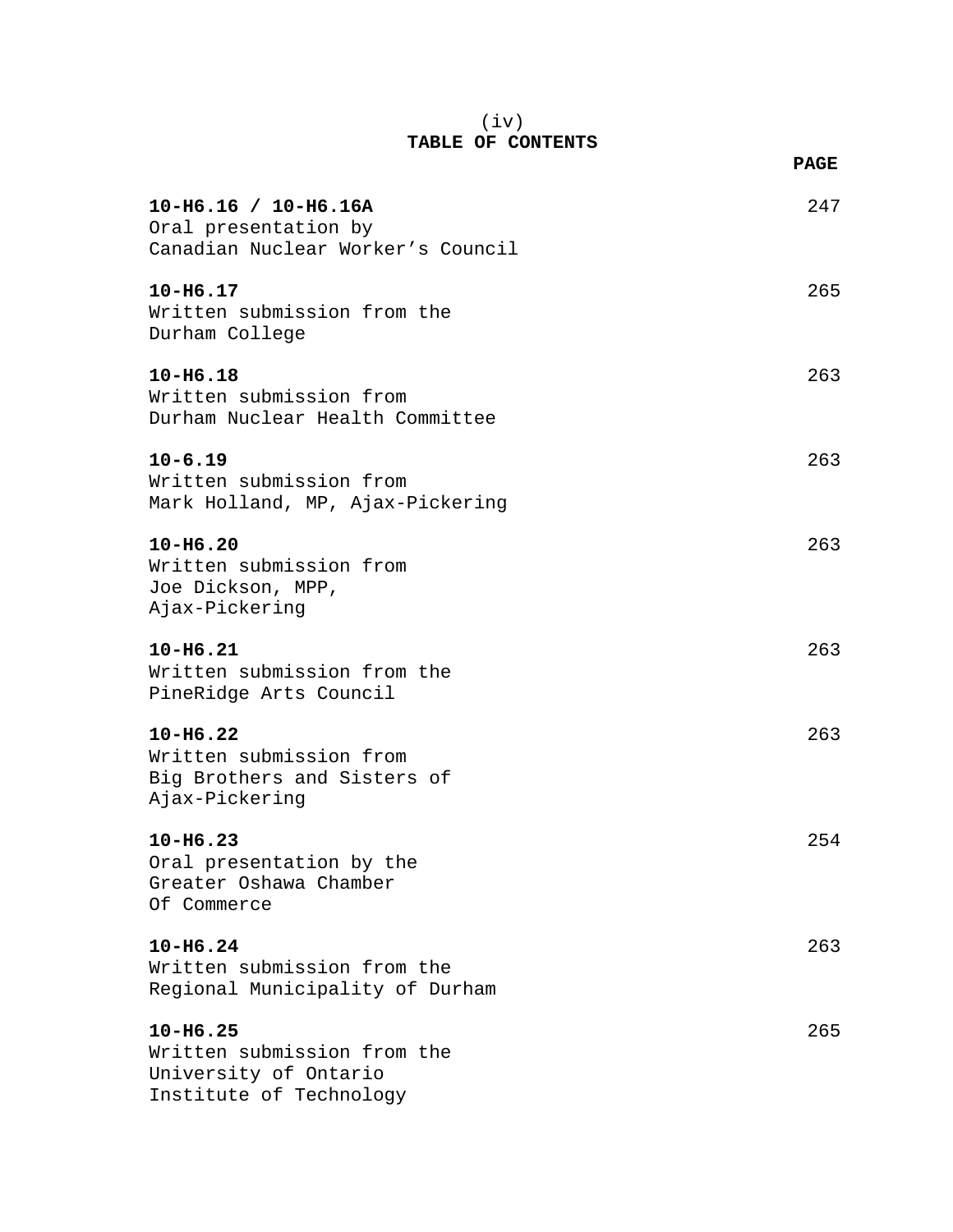#### (v) **TABLE OF CONTENTS**

|                                                                                              | <b>PAGE</b> |
|----------------------------------------------------------------------------------------------|-------------|
| $10 - H6.26$<br>Written submission from<br>United Way of Ajax-Pickering-Uxbridge             | 263         |
| $10 - H6.27$<br>Written submission from<br>Scientist in School                               | 265         |
| $10 - H6.28$<br>Written submission from<br>St. Paul's On-The-Hill<br>Community Food Bank     | 263         |
| $10 - H6.29$<br>Written submission from<br>SNAP Pickering                                    | 263         |
| $10 - H6.30$<br>Written submission from<br>Veridian Corporation                              | 263         |
| $10 - H6.31$<br>Written submission from<br>Rouge Valley Health<br>System Foundation          | 263         |
| $10 - H6.32$<br>Written submission from<br>Wayne Arthurs, MPP,<br>Pickering-Scarborough East | 263         |
| $10 - H6.33$<br>Written submission from<br>Dan Carter                                        | 270         |
| $10 - H6.34$<br>Written submission from<br>Durham West Arts Centre                           | 263         |
| $10 - 6.35$<br>Oral presentation by<br>Whitby Chamber of Commerce                            | 263         |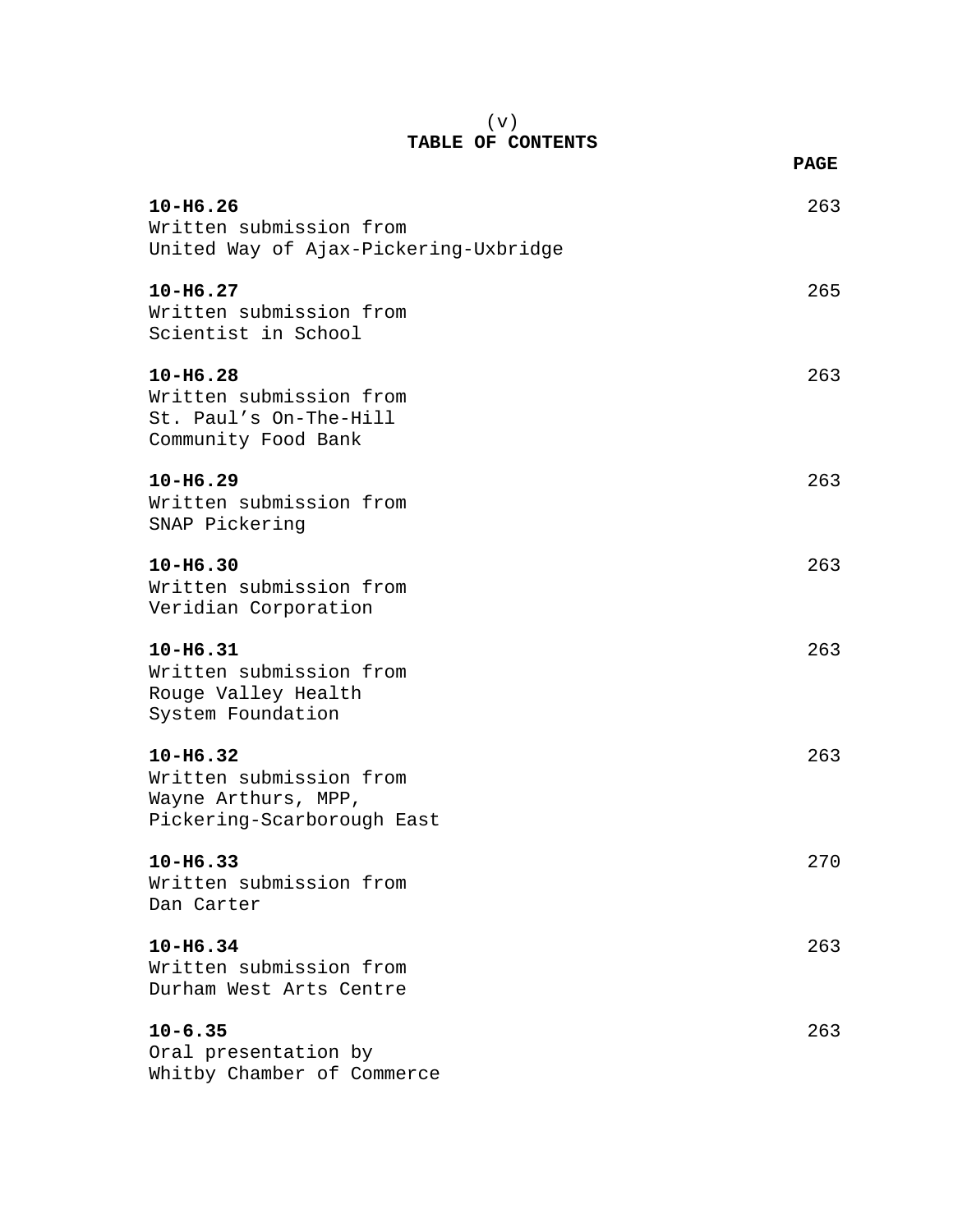| $\mathbf{1}$   | Pickering, Ontario                                            |
|----------------|---------------------------------------------------------------|
| $\overline{2}$ |                                                               |
| 3              | --- Upon commencing at 8:34 a.m. /                            |
| 4              | L'audience débute à 8h34                                      |
| 5              |                                                               |
| 6              | Opening Remarks                                               |
| 7              |                                                               |
| 8              | MS. MCGEE: Bonjour, mesdames et messieurs.                    |
| 9              | Bienvenue à l'audience publique de la Commission              |
| 10             | canadienne de sûreté nucléaire. Mon nom est Kelly McGee.      |
| 11             | Je suis la secrétaire adjointe de la Commission et            |
| 12             | j'aimerais aborder certains aspects touchant le               |
| 13             | déroulement des audiences.                                    |
| 14             | The Canadian Nuclear Safety Commission is                     |
| 15             | about to continue the public hearing regarding the            |
| 16             | application by Ontario Power Generation for the renewal of    |
| 17             | the Pickering Nuclear Generating Station A Operating          |
| 18             | Licence.                                                      |
| 19             | After hearing from OPG and CNSC staff on                      |
| 20             | February $17th$ , 2010 in Ottawa, the focus for today will be |
| 21             | on the submissions from the intervenors. Please note that     |
| 22             | there are 34 intervenors, including 17 oral presentations.    |
| 23             | During today's business, we have                              |
| 24             | simultaneous translation. Des appareils de traduction         |
| 25             | sont disponibles à la réception. La version française est     |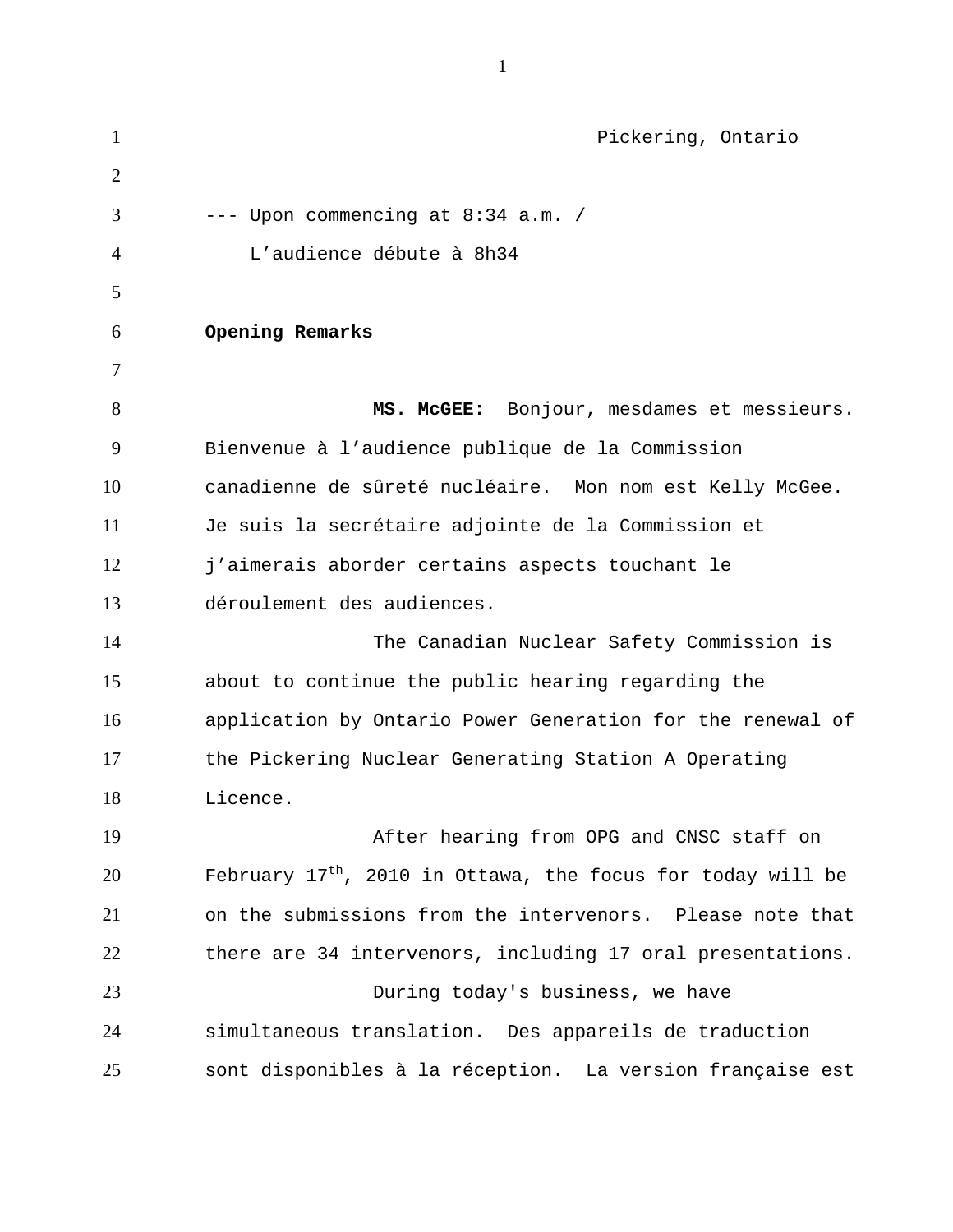au poste 8 and the English version is on channel 7. We would ask you to keep the pace of your speech relatively slow so that the translators have a chance to keep up. Please note that this proceeding is being video webcasted live and that the proceeding is also archived on our website for a three-month period after the closure of the hearing. Written transcripts of this proceeding will be available on the Commission's website next week. To make the transcripts as meaningful as possible, we would ask everyone to identify themselves before speaking. And as a courtesy to others in the room, please silence your cell phones and any other electronic devices. Monsieur Binder, président et premier dirigeant de la CCSN présidera l'audience publique d'aujourd'hui. President Binder. **THE CHAIRMAN:** Thank you. Good morning, everybody, and welcome to this public hearing of the Canadian Nuclear Safety Commission. Mon nom est Michael Binder. Je suis le président de la Commission canadienne de sûreté nucléaire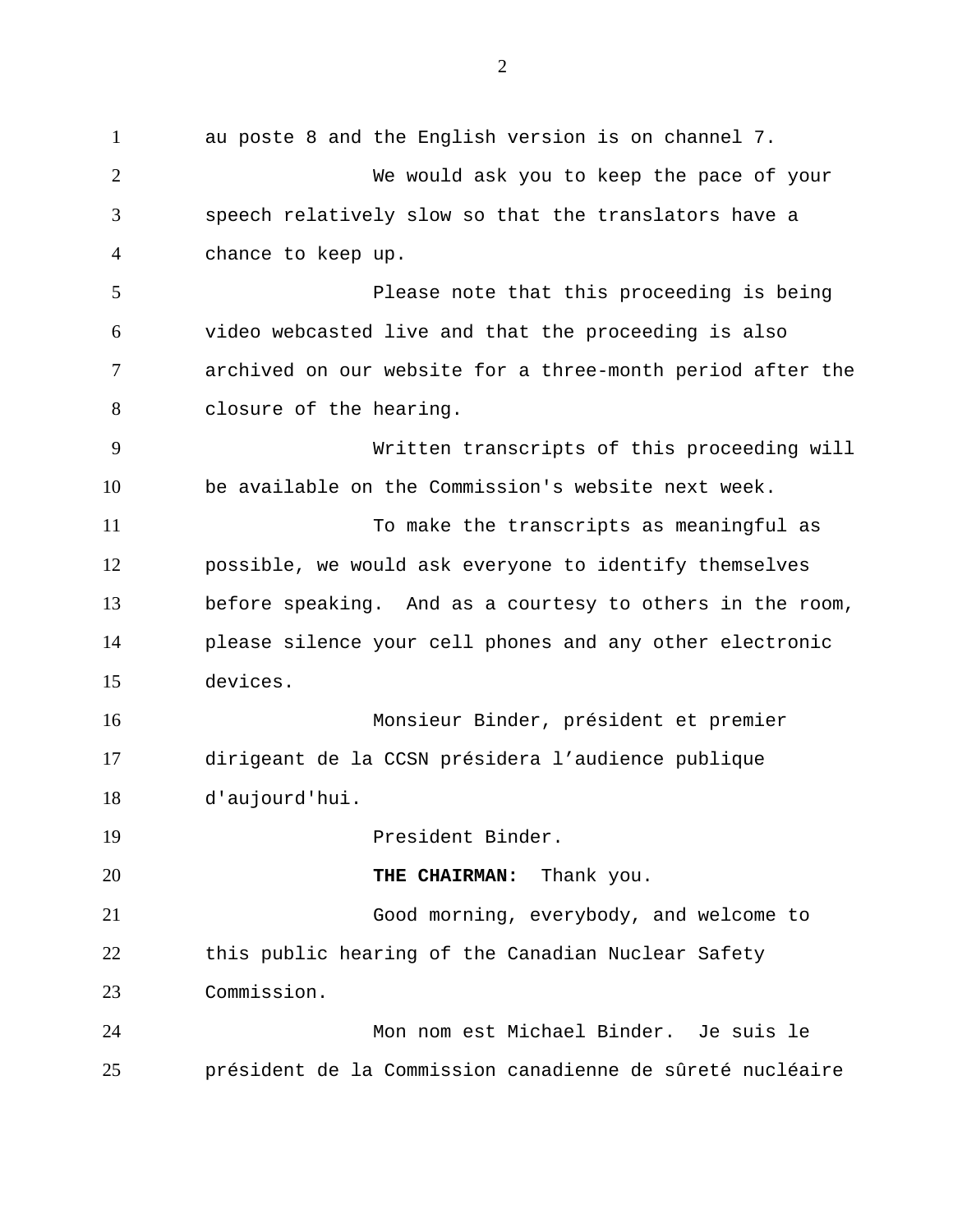et je souhaite la bienvenue aux gens ici présent and all of you who are joining us through webcast, welcome. First of all, let me start by saying how delighted we are to be here in beautiful Pickering. Anything is better than being in Ottawa right now. We enjoy the hospitality and the atmosphere. So we really are happy to give the citizens of Pickering an opportunity 8 to attend and actually participate in this public hearing. I would like to start by introducing the Members of the Commission that are here with us today. On my right are Dr. Moyra McDill and Dr. Christopher Barnes, and on my left are Mr. Alan Graham, monsieur André Harvey, monsieur Dan Tolgyesi and Dr. Ronald Barriault. You heard from Ms. McGee and we also have with us here today Ms. Lisa Thiele, our senior counsel to the Commission. Before adopting the agenda, please note that nine supplementary Commissioner Member Documents, which we refer to as CMDs, were added to the agenda after  $pubit$  publication on April 23 $^{rd}$ , 2010, as listed in the updated agenda. **10-H11 / 10-H11.A / 10-H11.B Adoption of Agenda**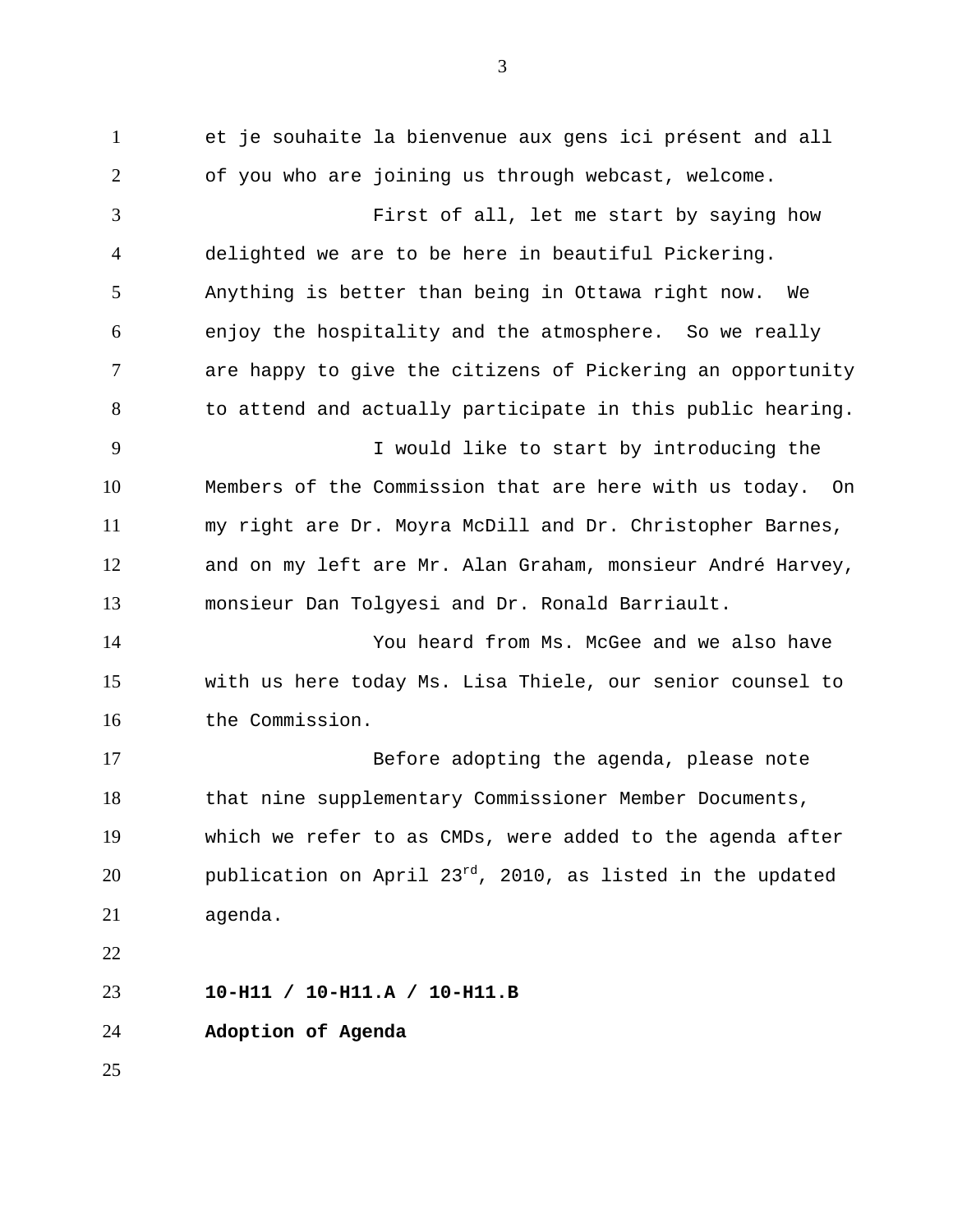**THE CHAIRMAN:** With this information, I would like to call for the adoption of the agenda by the Commission Members. Do I have concurrence? For the record, the agenda is adopted. **Ontario Power Generation Inc.: Application for the renewal of the Pickering Nuclear Generating Station A Operating Licence THE CHAIRMAN:** On the agenda today is Day Two of the hearing on the matter of the application by Ontario Power Generation Inc. for the renewal of the Pickering Nuclear Generating Station A Operating Licence. Kelly? **MS. McGEE:** This is Public Hearing Day Two. The first day of the public hearing on this application 19 was held on February  $17<sup>th</sup>$ , 2010. The Notice of Public Hearing 2010-H-03 was published on December 17<sup>th</sup>, 2009. The public was invited to participate either by oral presentation or written submission. April 21, 2010 was the deadline set for filing by intervenors. The Commission received 34 requests for intervention. Presentations were made on Day One by the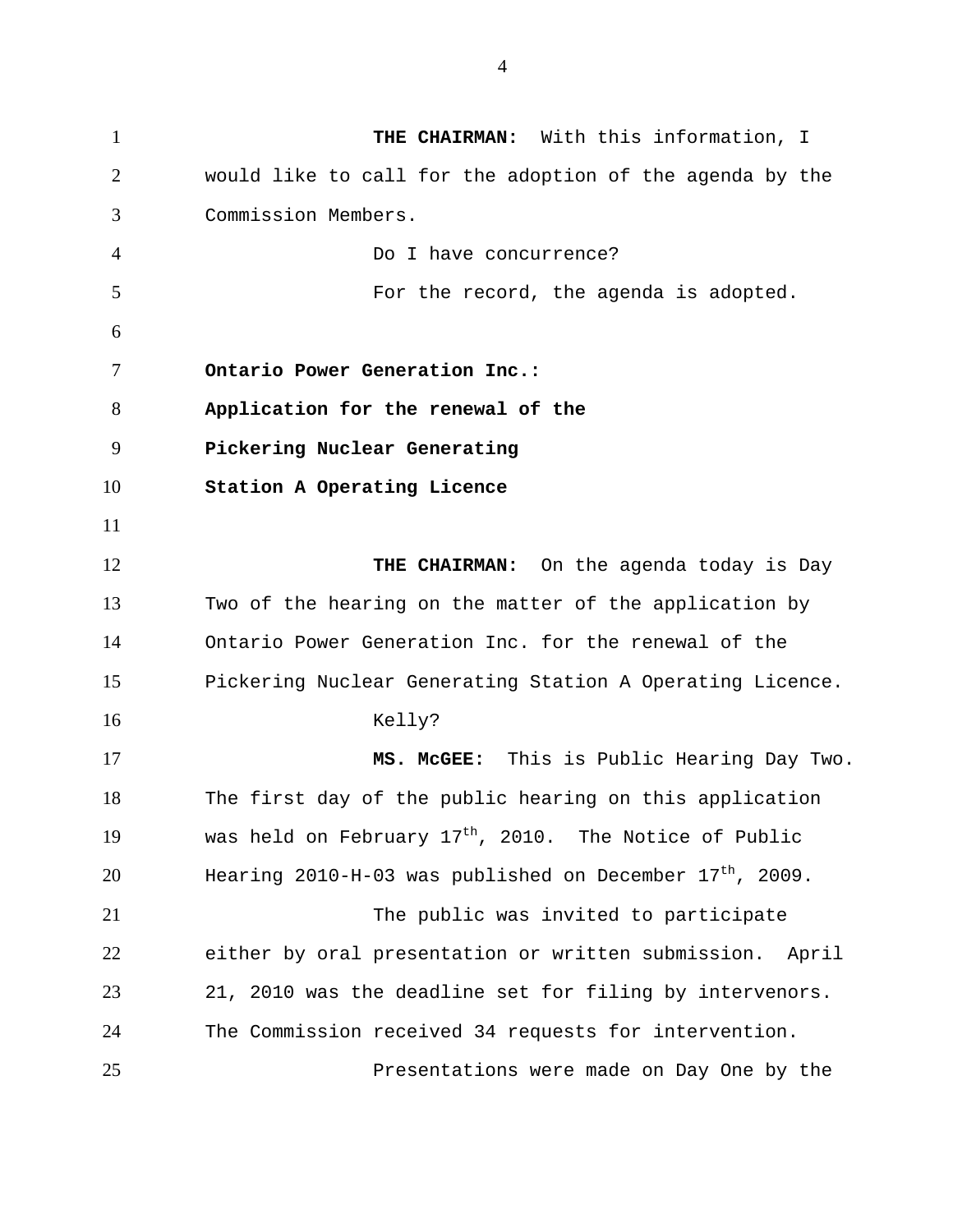Applicant, Ontario Power Generation, under Commission Member Documents (CMDs) 10-H6.1, H6.1A, H6.1B, and by Commission staff under CMDs 10-H6, H6.A and H6.B.  $\mu$  4 and 4  $\mu$  May 12<sup>th</sup>, 2010 was the deadline for filing of supplementary information. I note that supplementary information has been filed by CNSC staff, OPG and intervenors. Commission Member Documents 10-H6.D is confidential and will be discussed in closed session, if necessary, after the public portion of the hearing. **THE CHAIRMAN:** Okay. After all this, why don't we jump right into it and start the hearing by calling on the presentation from OPG, which I understand Mr. Wayne Robbins will present. Mr. Robbins, the floor is yours. **10-H6.1C / 10-H6.1D / 10-H6.1E Oral presentation by Ontario Power Generation Inc. MR. ROBBINS:** Good morning, Chairman Binder and Members of the Commission. For the record, I am Wayne Robbins. I am the Chief Nuclear Officer for Ontario Power Generation. On behalf of OPG, I would like to welcome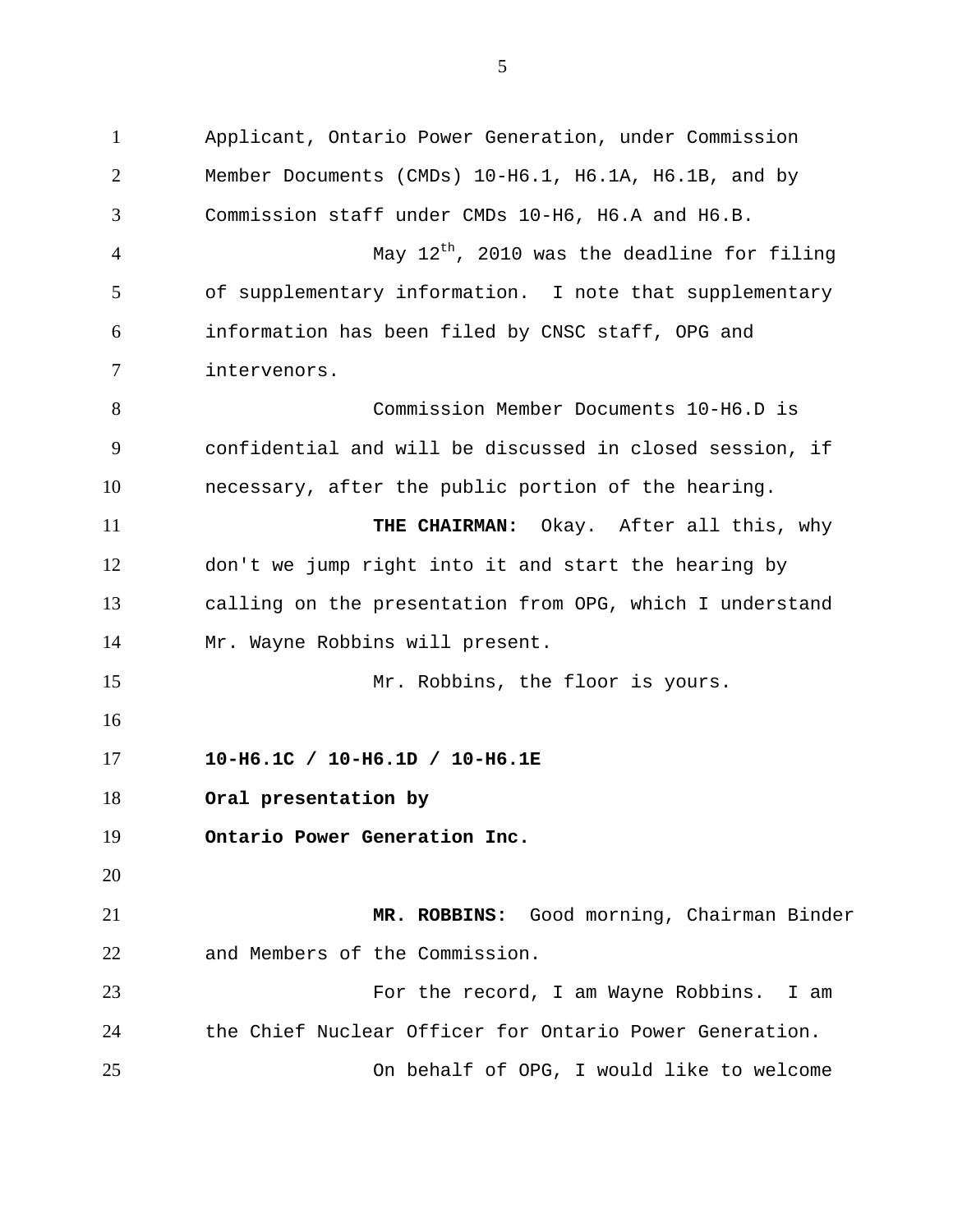the Commission to the City of Pickering and the Region of Durham. My team and I are pleased to appear before you today to participate in this portion of the public hearing process being held to hear the views of the community on the Pickering A application for licence renewal. OPG has a strong corporate framework of governance and support for its nuclear fleet, benchmarked industry practices and standards. We have established centres of excellence. The effectiveness of our managed systems is demonstrated by results. Darlington's performance is at the high industry standard levels. Pickering B performance is progressing to the same level and Pickering A continues to improve year over year. We have five-year improvement plans in place to drive the OPG fleet towards nuclear excellence. Each station has continuing improvement plans in place linked to the nuclear fleet improvement plans. We are proud of the improvements made at Pickering A over the last five years and are continuing to make significant investment in Pickering A to ensure safe and reliable operation. Safety is our overriding priority and there

I will now turn over to our Senior Vice-

is clear accountability for safety at the stations.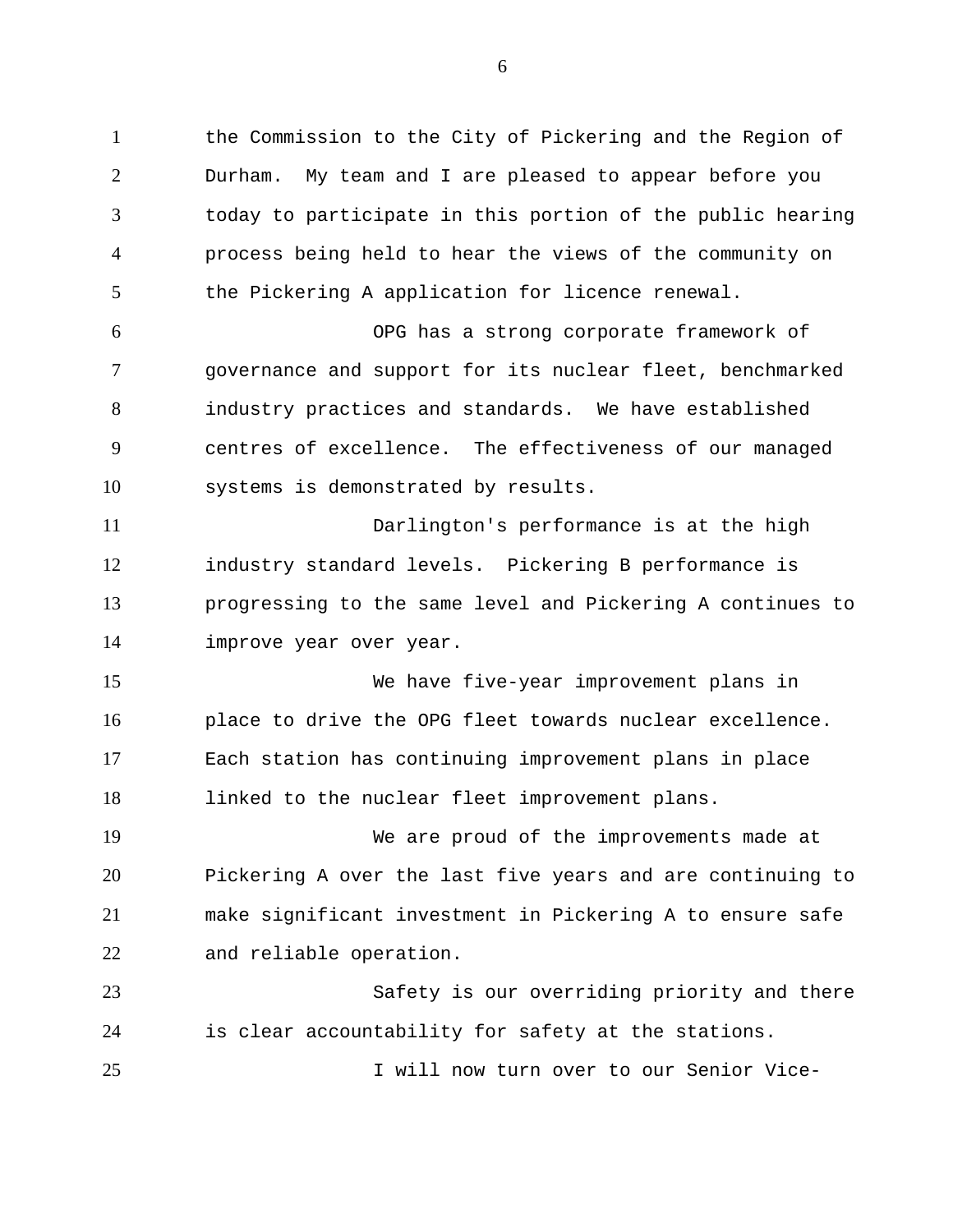President, Mr. Glenn Jager, who is accountable for the safe, reliable operation of Pickering A. He will introduce his team and make a brief presentation based on questions raised during the Day One hearing. Thank you. **MR. JAGER:** Thank you, Wayne. For the record, my name is Glenn Jager, Senior Vice-President of Pickering A. With me today are Sean Granville, Director of Operations and Maintenance; Robert Black, Director of Station Engineering; Donna Macdonald, Manager, Regulatory Affairs Projects; Pierre Tremblay, Senior Vice President, Nuclear Programs and Training; Laurie Swami, Vice President, Nuclear Regulatory Programs. Other representatives of OPG are also here today to respond to your questions. My presentation today is in support of our request for renewal of the Pickering A operating licence for another five years. Additional information requested by the Commission during the Day One hearing has been submitted and is found in Commission Member Documents 10- H6.1C and D. During the Day One hearing on February  $17<sup>th</sup>$ , I spoke to you about our performance and improvements plans, structured along our four cornerstones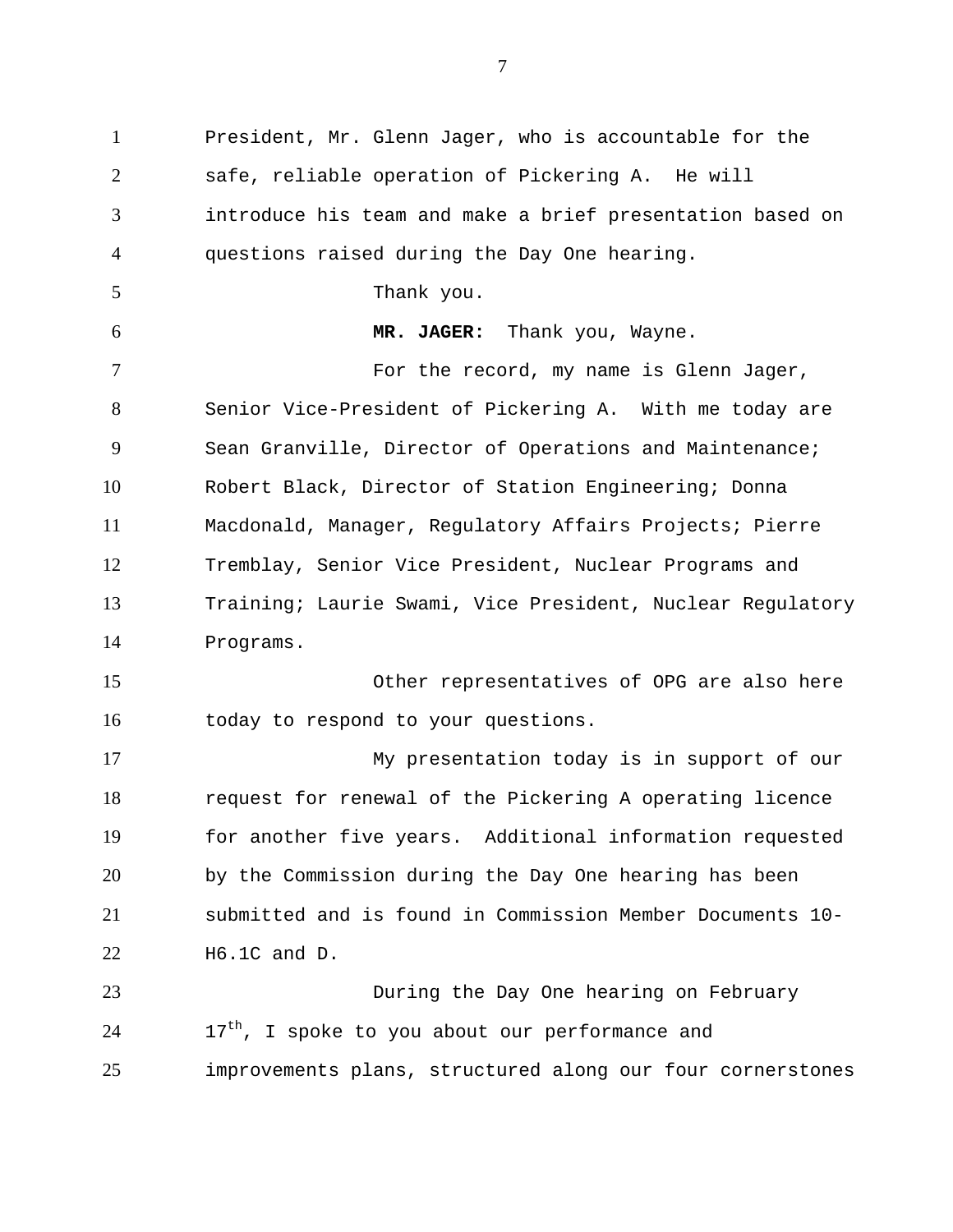of safety, reliability, human performance and value for money.

 Today's presentation will review progress on safety and the environment. I will discuss our community involvement and the Pickering site strategic plans.

 Continued progress has been made as part of life cycle management and improvement initiatives to move the station to excellence and support safe operation through to 2020. The Unit Four liquid zone 2 has been repaired and is performing well. As you may recall, this zone was problematic in 2009, resulting in forced outages. The cause was identified and corrected, and the Unit returned to power in January.

 Improvements to turbine controls for unit manoeuvring were completed at the start of our vacuum building outage. Installation of new switch yard controls is being completed for all units during the spring outage.

 Modifications to place units 2 and 3 in a safe storage state are almost complete with the only unit 21 1 outage work remaining.

 Installation of the permanent modification to the inter-station transfer bus has been completed. The system has been fully tested, energized, and is now in service. The permanent modification restores the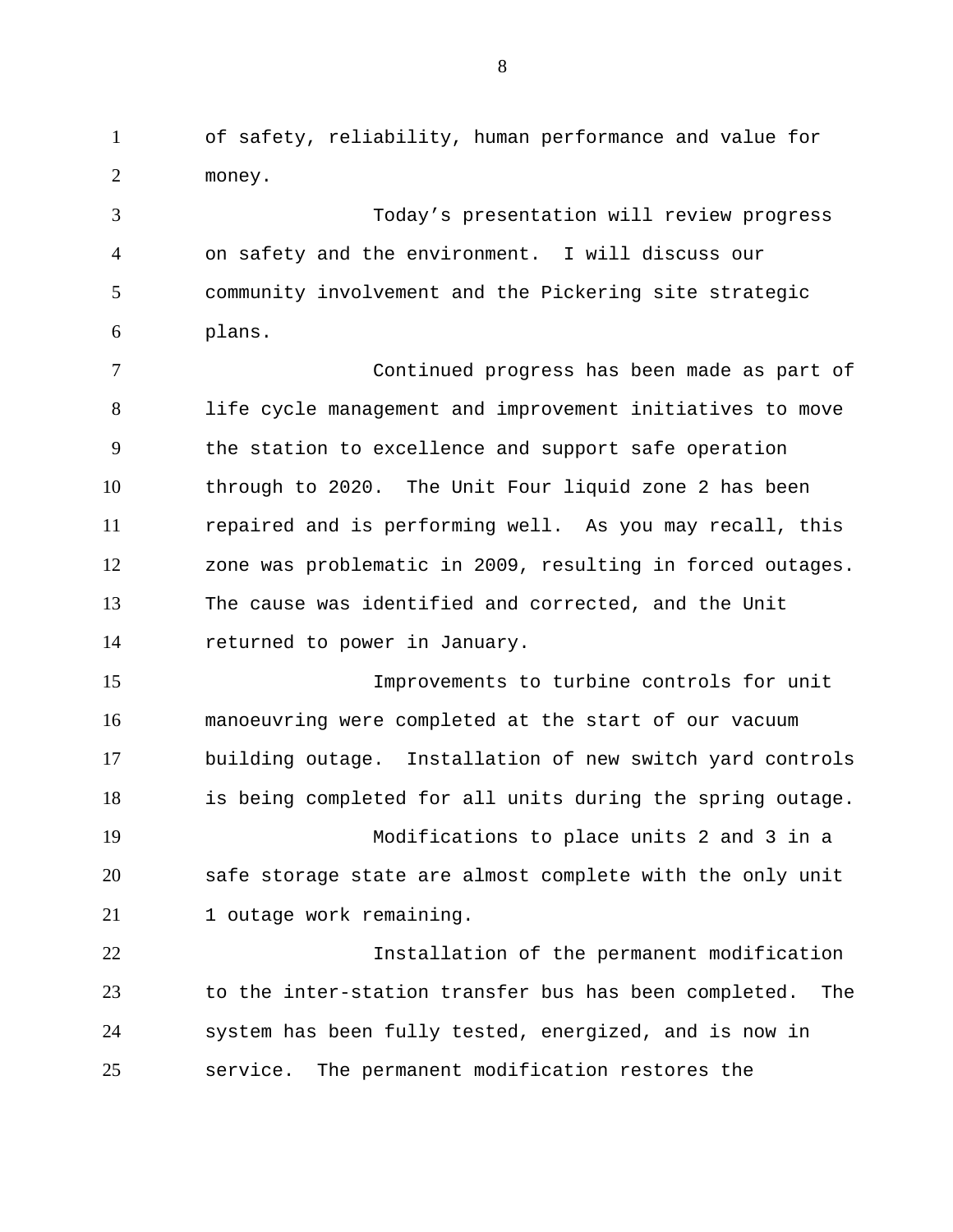redundancy of power supply to critical Class 2 loads following a low probability accident and concludes a two and a half year project.

 We have just completed a once-in-ten-year maintenance outage of the vacuum building and the pressure relief duct. This required execution of 46,000 tasks within a 41-day outage window and represents a significant investment in the safety system. Testing of the dousing system and pressure relief duct, replacement of piping inside the vacuum building, and installation of isolating valves to enable online maintenance of pumps and valves has been completed.

 As part of our ongoing inspection program, we examined over 1000 locations on structures and piping. They were found to be in good condition.

 The work that was done has left this system in better condition and will ensure a safe operation for the next 10 years. The same processes used to drive improvements made to this system and ensure a continued safe operation of the system in 2020 are being used on all of our systems.

 In the area of worker safety, there is clear accountability from myself, the senior vice president, through line management to all workers. Safety is highly valued by all of our employees. In practice,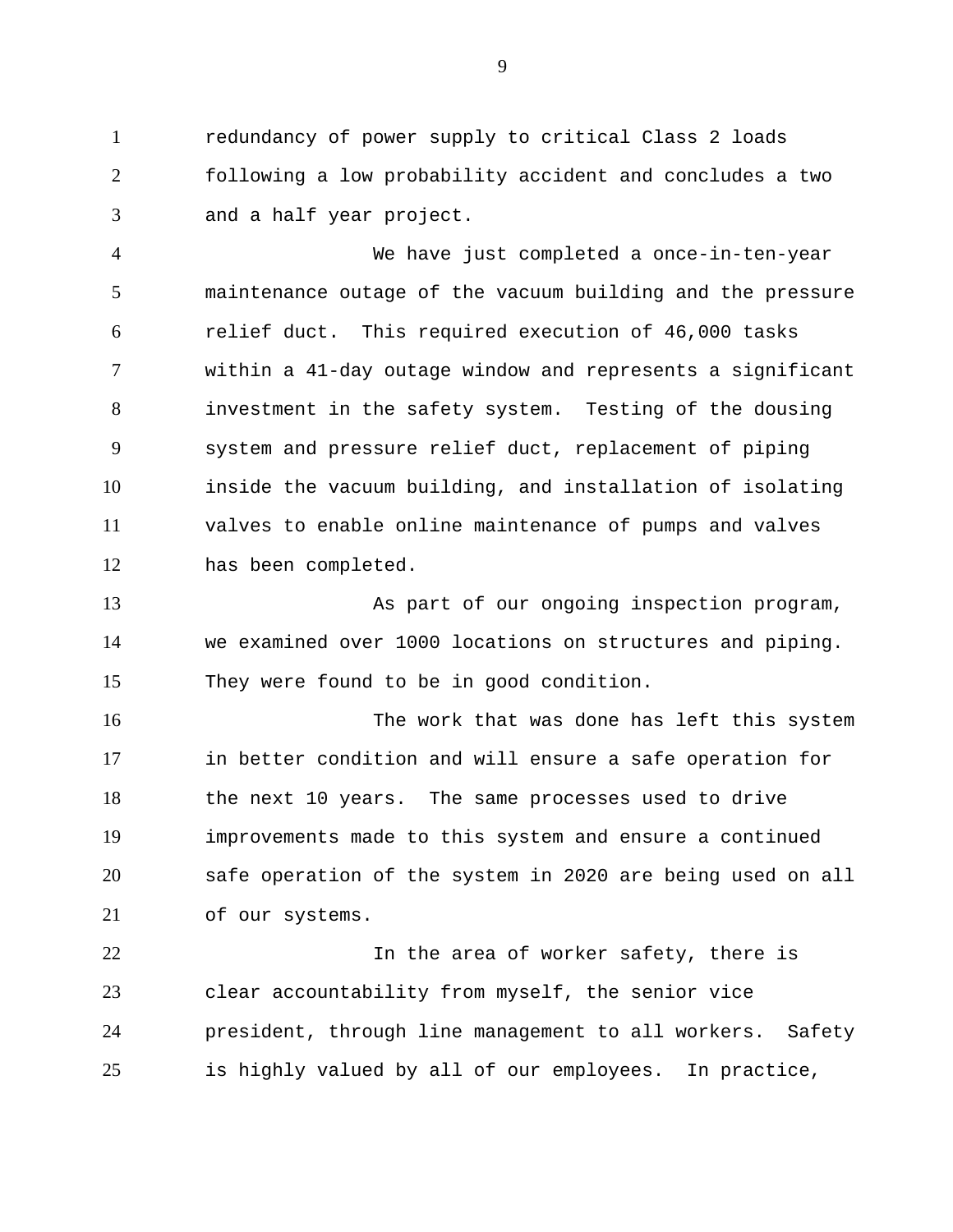this looks like the following.

 Prior to dispatching workers to the field, supervisors brief workers directly on hazards and mitigating measures to be taken. Each employee is fully trained and self-identifies safety requirements and improvements. Supervisors provide oversight and control at the job site, and contractors are subject to the same expectations as full-time employees and participate fully with station management. We are proud to be recognized by our industry peers in the area of worker safety, as illustrated in the intervention by the Organization of CANDU Industries. Quoting AECON, one of the vendors used by Nuclear Utilities, "Human performance programs are an OPG initiative that AECON has adopted into its own program after working closely with OPG Nuclear and recognizing the safety performance improvements they yield." Our Health and Safety Department supports the station through the development of programs and standards promoting a safe work environment through return-to-work assistance, through monitoring and feedback to senior management, and through direct support to line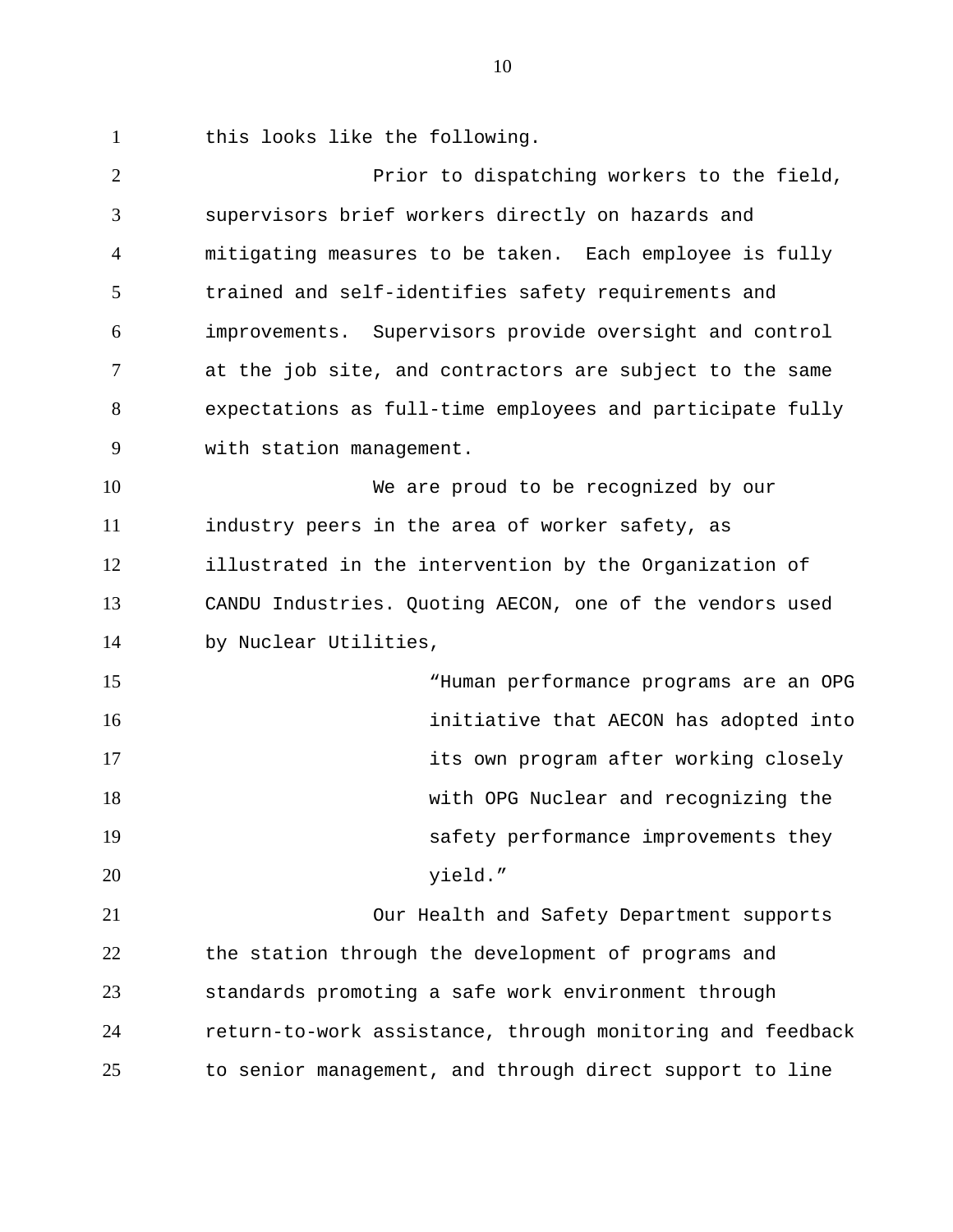managers.

 Clear accountability achieves results. This is evidenced by the fact that we continue to achieve top quartile performance relative to the rest of the industry for all injury rate and accident severity rate. The effectiveness of our safety program was recently recognized when OPG achieved the platinum level for the ZeroQuest program, the first company to do so. This is a program established by the Electrical and Utility Safety Association, which uses a systematic approach to implementing and assessing a firm's safety management system. 13 A platinum level is only awarded to a company who has successfully maintained a gold level performance for five consecutive years. Completing 46,000 tasks in 41 days during the vacuum building outage with no lost time accidents is a demonstration of the commitment to safety of our workforce and our contractors and an effective safety program. No personnel doses during the licensing period has exceeded either regulatory or administrative limits. As well, there continue to be zero unplanned exposures over the last two and a half years. OPG has had an effective alpha monitoring program for many years but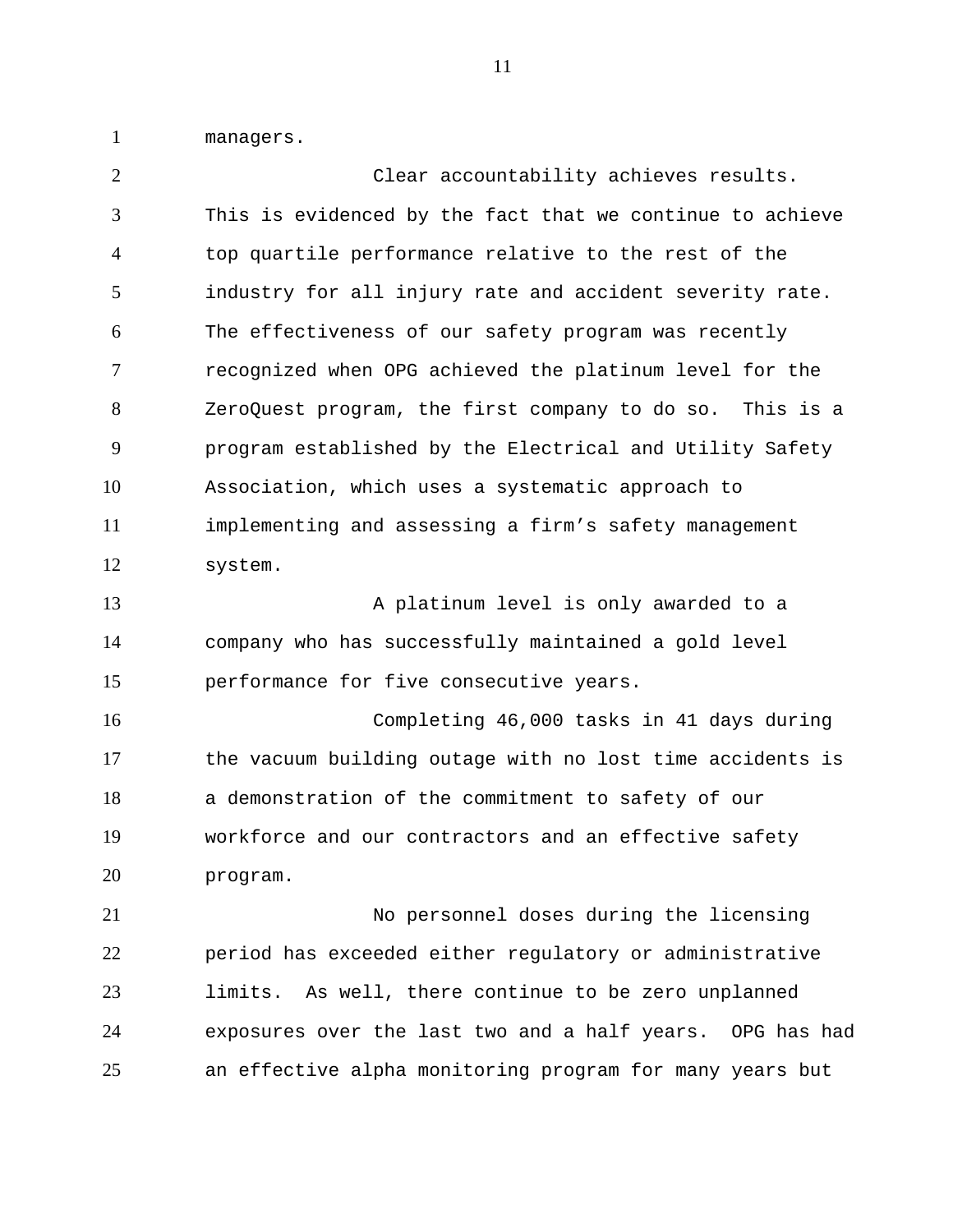took steps to further strengthen the program based on industry feedback over a year ago.

 The key elements of the program are workplace characterization and monitoring of alpha activity, prevention and mitigation of contamination, and protection of workers.

 OPG is routinely reviewing industry operating experience and adjusts the alpha monitoring program based on lessons learned. We communicate with our staff any alpha program changes and lessons learned from other operators. We continue to address any questions and concerns from staff with information updates and follow-up.

 With respect to public safety, Pickering station contributes approximately 0.1 percent of the annual dose received by the public in the Pickering area. The remaining 99.9 percent is background dose. Although the station contribution to public dose is very small and well below one percent of the regulatory limit, Pickering A has plans in place to further reduce radiological dose to the public through lowering the tritium emissions over the next five years. This is one of our initiatives for continuous improvement at the station.

 Pickering Nuclear is taking adequate measures to protect the environment. With respect to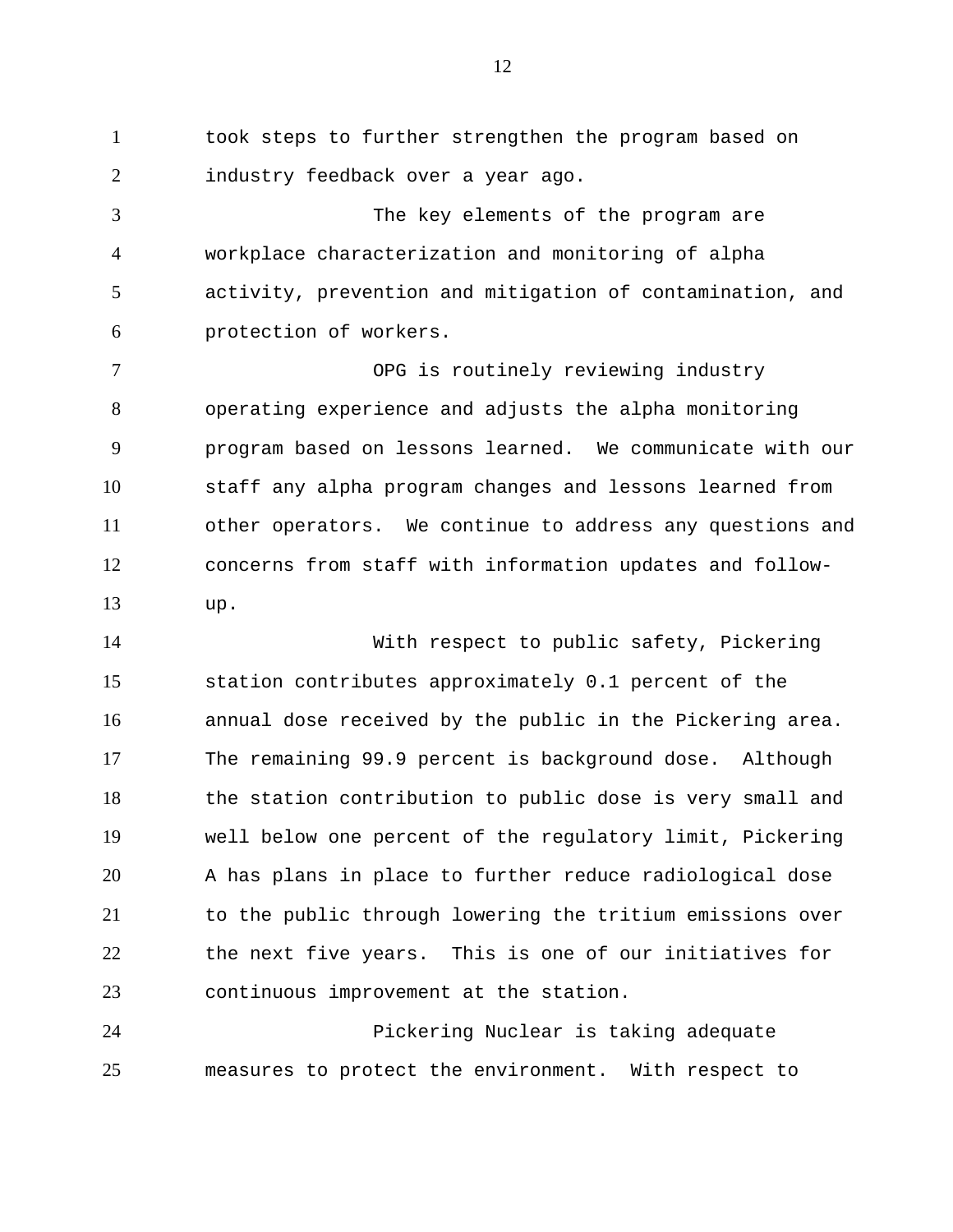environmental stewardship, we have a program to improve the natural environment and wildlife habitat on the Pickering site and in the neighbouring area. This has been internationally recognized. On-site biodiversity is promoted through development of a wildlife corridor across the site, expansion and maintenance of site woodlots, and enhancement and protection of the hydro marsh. Off-site biodiversity is promoted through enhancement and protection of adjacent natural areas including Frenchman's Bay and Duffin's Creek Marsh in partnership with external stakeholders. Much of this work is done in partnership with local organizations and OPG is involved with many environmental public education initiatives as well. With respect to environmental protection, radiological emissions are well below target and conventional emissions are in accordance with our certificates of approval issued by the Ontario Ministry of 20 the Environment. Waste reduction initiatives such as recycling and use of rewashable items have successfully reduced the volume of waste generated by more than 50 percent over the licensing period. OPG is committed to a significant reduction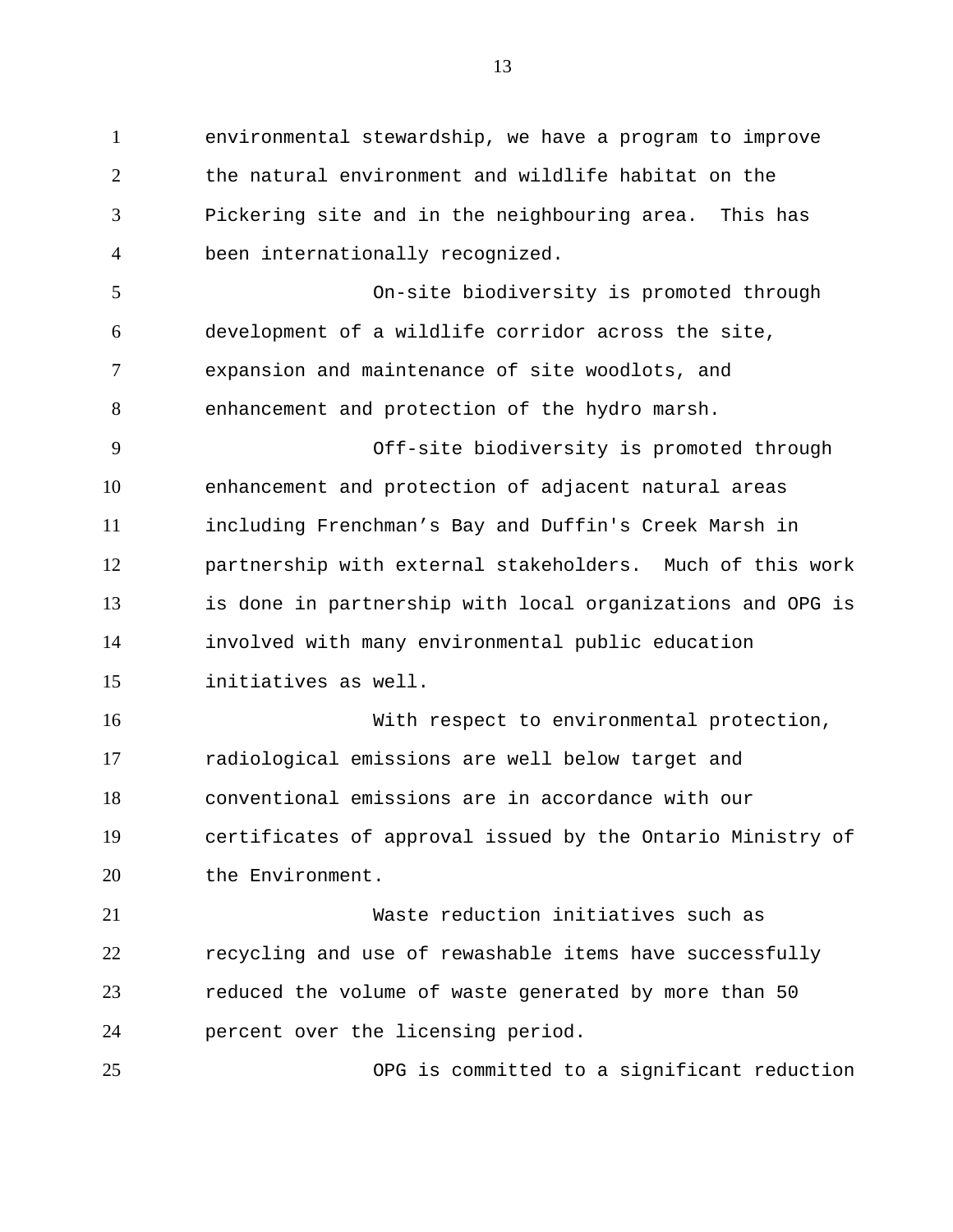in fish mortality. We reinstalled the barrier net in April to prevent fish from entering our intake system. The net will be left in place until late November. Based on industry experience, we expect that the net will reduce 5 the annual fish impingement by more than 80 percent. We are verifying the effectiveness of the barrier net through a combination of representative sampling and assessing actual fish impingement. Fish stocking and/or fish habitat

 restoration will be implemented to offset entrainment losses. These initiatives will also further assist in reducing the impact of fish impingement.

 Preparation of plans and schedules for fish stocking, fish habitat restoration and a feasibility study 15 for the next most cost effective contingency is in **progress and will be submitted on September 30<sup>th</sup>.** 

 OPG has taken the necessary steps to provide adequate protection for the environment based on the large body of work we have completed over the past number of years. This includes two environmental assessments and a recently completed peer reviewed benefit cost analysis which identified the barrier net as the best option. Support from our host community is a key requirement for successful nuclear operations.

We maintain an excellent relationship with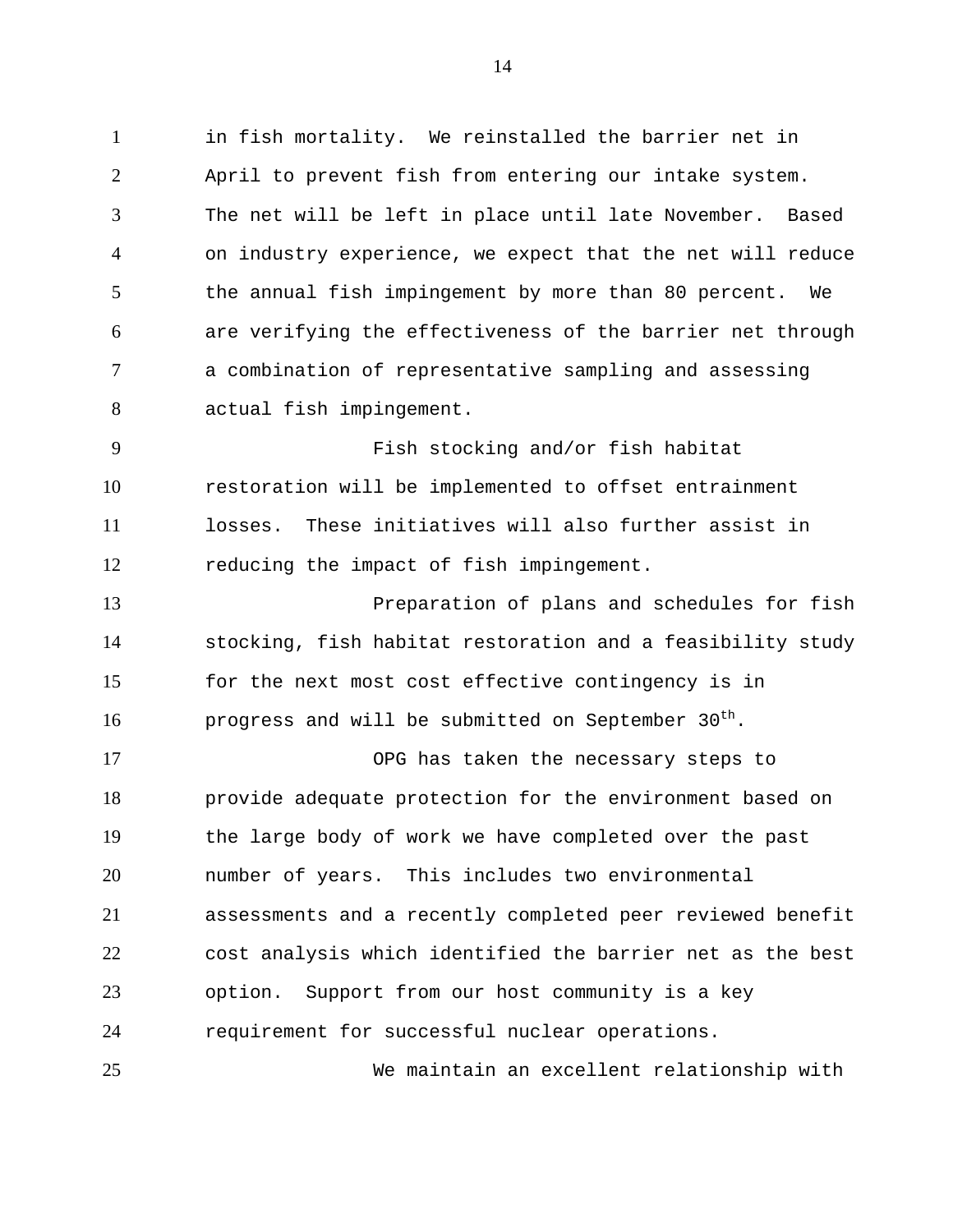our host community through safe, effective and transparent operation of the station. We demonstrate our commitment to proactive, open and transparent communications by various means including operating our information centre, community outreach activities, monthly meetings with our community advisory council, updates to elected officials, media advisories, key stakeholder station tours and community news letters that are delivered to about one hundred and twenty-five thousand (125,000) homes and businesses.

 We demonstrate our commitment to leadership and environmental stewardship, enhanced educational opportunities for youth and community building through extensive employee volunteerism and corporate citizenship funding.

 We're proud of our community partnerships and even more proud of the positive impact they've had for our neighbours. Some of our partners are here today. We appreciate their support and recognition.

 In Day 1 we discussed the OPG decision not to refurbish Pickering B. We committed to provide a Pickering site strategic plan for Day 2. This plan was submitted on March 31st.

 Our decommissioning plans comply with regulatory requirements. Based on the preliminary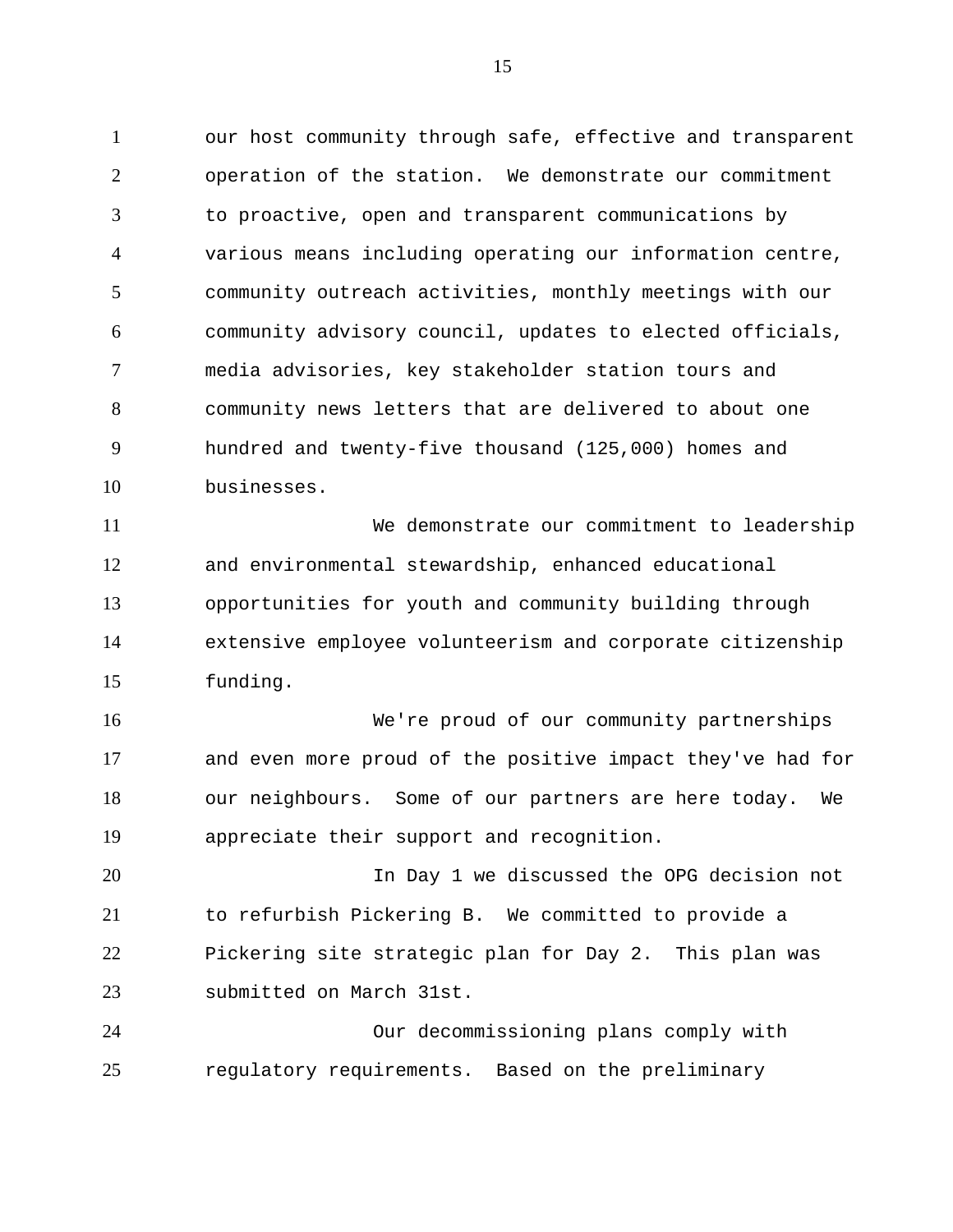decommissioning plan the current projection is for shut down of the first Pickering B unit in 2018 and the last of the units in 2020, followed by a 30 year safe storage period.

 The subsequent dismantling of the facility and restoration of the property is estimated to take ten to twelve years. As part of the decommissioning process there will be public consultation period. A detailed decommissioning plan will then be submitted to the CNSC along with a request for a decommissioning license.

 There will be at least one more operating license required for Pickering A in 2015. OPG maintains a separate fund to cover decommissioning costs. This is supported by a provincial guarantee. We update the CNSC annually on the status of funds, the provincial guarantee and material changes which may impact the financial guarantee requirement.

18 A comprehensive estimate of the financial guarantee requirements including cost estimate updates is carried out every five years and provided to the Commission.

**It's important to note that there are**  adequate margins in Pickering A major components to operate well beyond the current licensing period. The nominal service life based on the limiting component is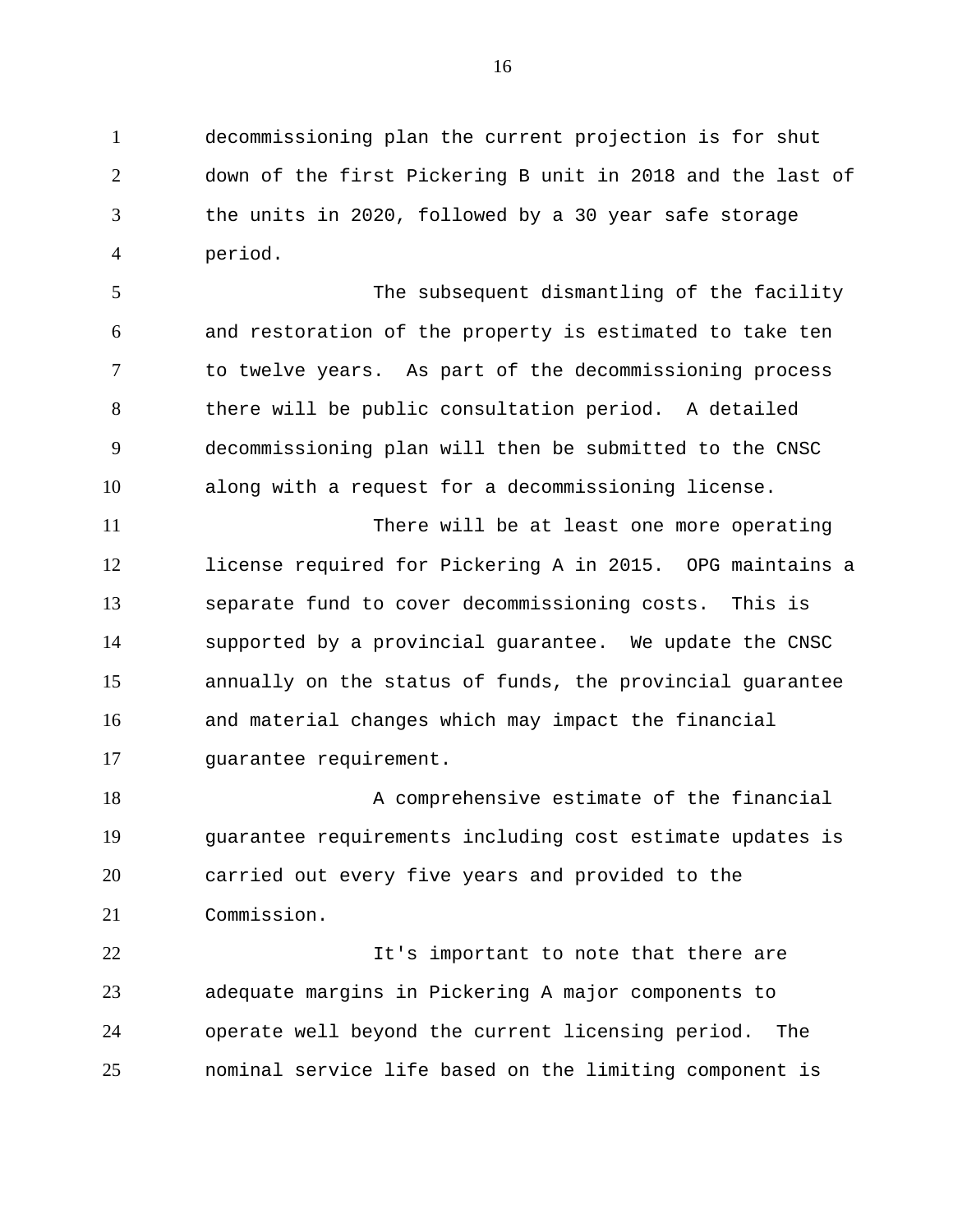mid 2020's.

| $\overline{2}$ | However the current plan is to shut down                   |
|----------------|------------------------------------------------------------|
| 3              | the remaining Pickering A units in 2020 when the last      |
| $\overline{4}$ | Pickering B unit is shut down. A detailed operational      |
| 5              | plan for Pickering A will be submitted to the CNSC in      |
| 6              | December of 2011 at the same time as the first annual      |
| $\overline{7}$ | update to the Pickering B detailed operational plan.       |
| 8              | Until we shut down the Pickering A units we                |
| 9              | will continue to invest to achieve industry excellence,    |
| 10             | continue to demonstrate fitness for service through        |
| 11             | inspection, surveillance and maintenance programs and      |
| 12             | continue to monitor, assess and manage aging mechanisms to |
| 13             | ensure safe and reliable operation to end of life.         |
| 14             | Pickering A will maintain a sufficient                     |
| 15             | number of qualified staff at all times. Five year and ten  |
| 16             | year staffing plans are developed across OPG Nuclear and   |
| 17             | are updated every six months. These plans will be          |
| 18             | adjusted as required to accommodate the staffing           |
| 19             | requirements of OPG Nuclear including shut down and safe   |
| 20             | storage of the Pickering site.                             |
| 21             | We will continue developing and planning                   |
| 22             | the succession of employees across OPG to ensure continued |
| 23             | capability of key resources. We are committed to working   |
| 24             | in partnership with representatives of the Power Workers'  |
| 25             | Union and with the Society of Energy Professionals to      |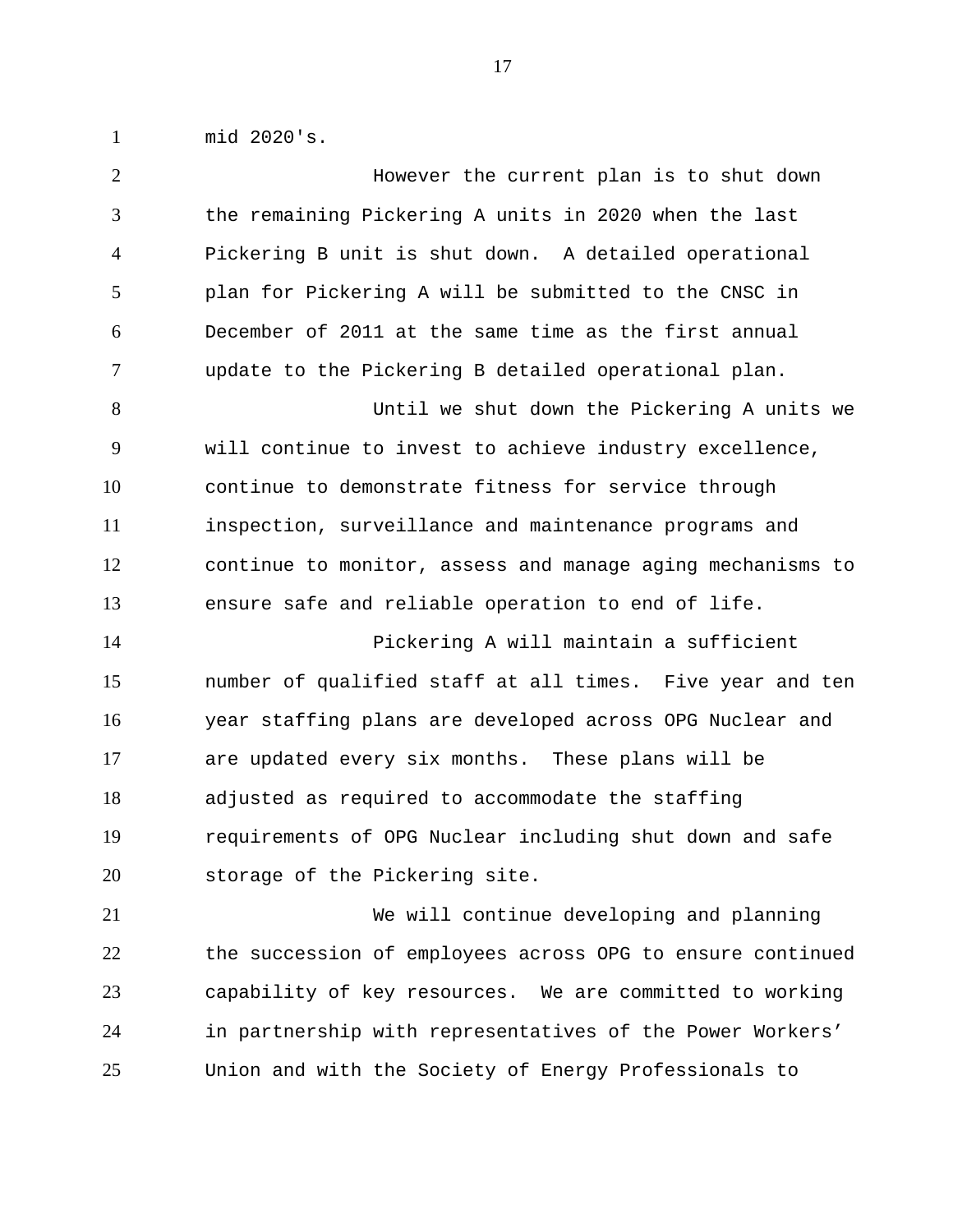develop and manage these plans.

 The primary focus for employee communications is to address concerns and questions of employees about continued operation and to instil pride in 5 the safe operation of the Pickering site. Communications will emphasize the valued role of the Pickering Station to Ontario and will align staff around clear business goals of safe, reliable operation and continuous performance improvements. To achieve this we are committed to providing support for face to face discussions as well as many other opportunities for two way dialogue. 13 As an example this has included a blog 13 where employees were able to post any questions relating to the announcement and receive a timely response posted 16 for all employees to read. The focus of communications with our community stakeholders regarding the current decision to shut down the Pickering Units is safety is our overriding priority, continued commitment to excellence in operations, open transparent communications and consultation and continued leadership as an economic driver and community builder. In conclusion, we have provided information which demonstrates OPG is qualified to operate Pickering A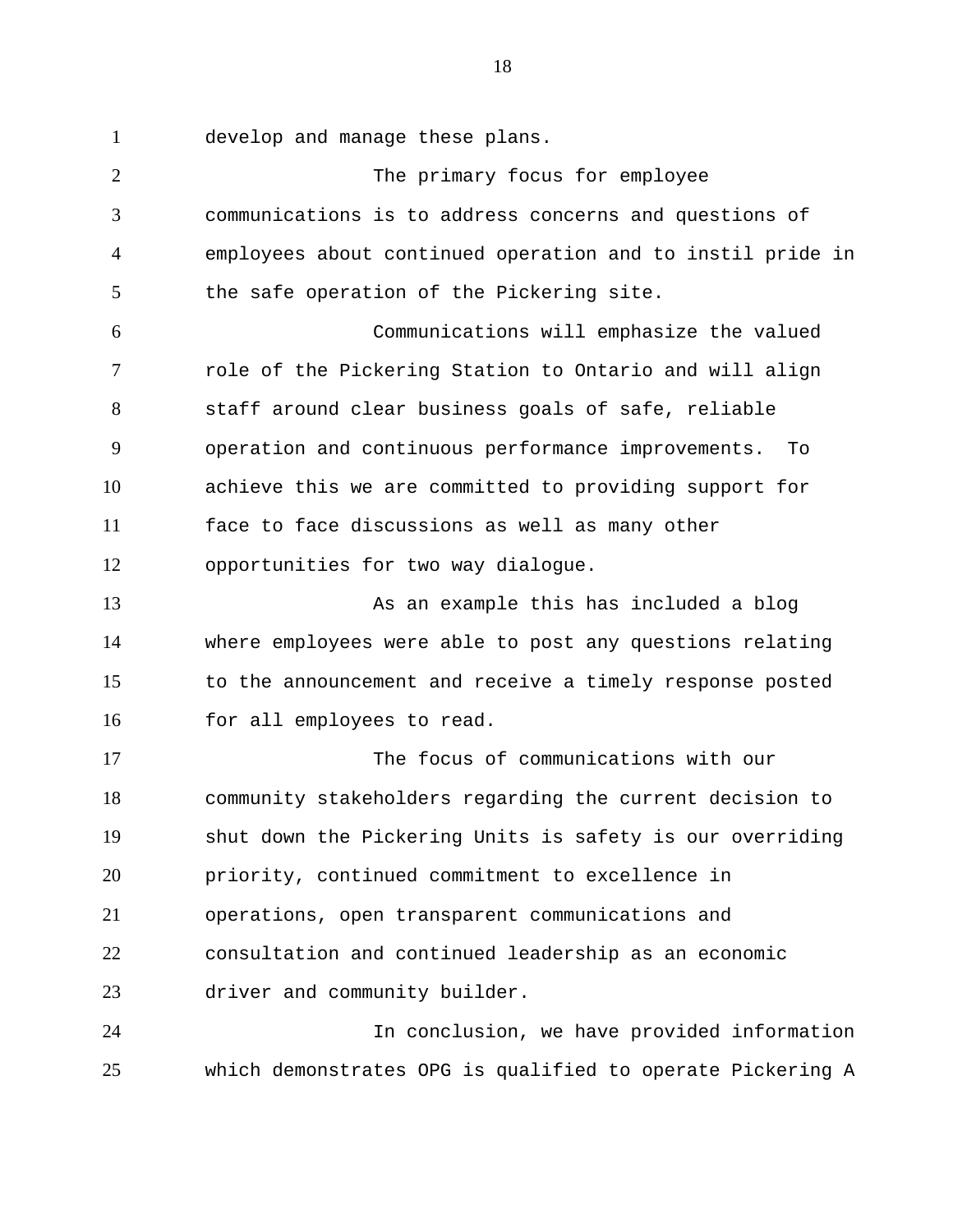and has made adequate provisions for the health, safety, security, the environment and for compliance with international obligations.

 Our results demonstrate clear accountability and ownership for personnel safety. Our substantial investment in the vacuum building outage and the interstation transfer bus demonstrates a commitment to nuclear safety, plant reliability and life cycle management.

 Our initiatives to reduce waste, manage emissions, promote biodiversity and reduce our impact on fish highlight our commitment to environmental stewardship. I am committed to continue to work with our staff, the community and the province to ensure safe and reliable operation of Pickering until the last unit is shut down.

**I** understand and support the new license. We have worked closely with CNSC staff in the development of a Pickering A Licence Condition Handbook. We respectfully request that this Commission renew the operating license for Pickering A for a period of five years.

 We're prepared to answer any questions that 24 the Commission might have.

**THE CHAIRMAN:** Thank you. I'd like to now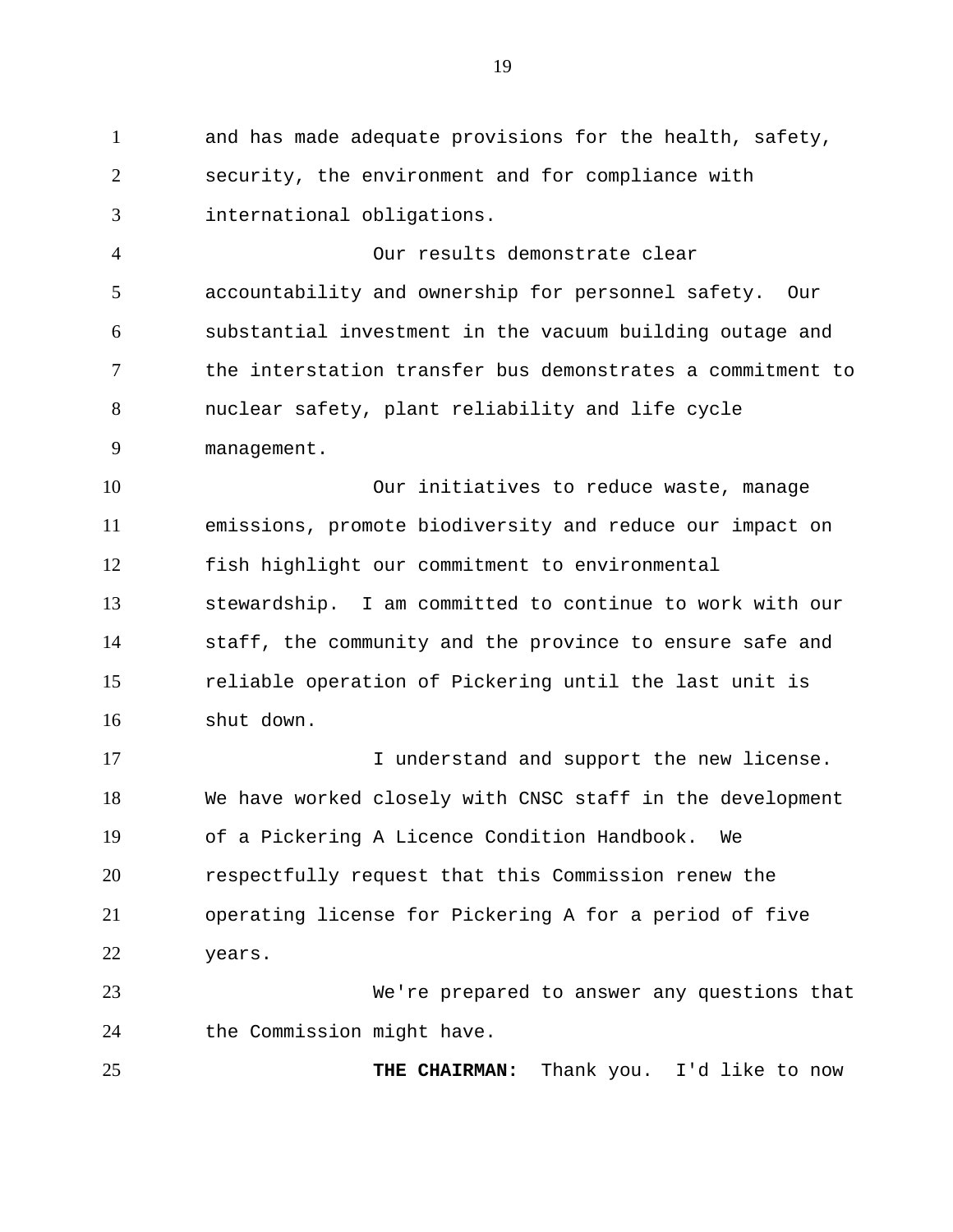| $\mathbf{1}$   | move to a presentation from CNSC staff as outlined in     |
|----------------|-----------------------------------------------------------|
| 2              | CMD's 10-H6.C and H6.E. I understand Mr. Rzentkowski, the |
| 3              | floor is yours.                                           |
| $\overline{4}$ |                                                           |
| 5              | $10-H6.C$ / $10-H6.E$                                     |
| 6              | Oral presentation by                                      |
| 7              | CNSC staff                                                |
| 8              |                                                           |
| 9              | MR. RZENTKOWSKI: Good morning, Mr.                        |
| 10             | President and members of the Commission. For the record   |
| 11             | my name is Greg Rzentkowski. I'm Director General of the  |
| 12             | Power Reactor Regulation Directorate.                     |
| 13             | With me today are Mr. Tom Schaubel,                       |
| 14             | Director of the Pickering Regulatory Program Division,    |
| 15             | and Lisa Love and Claude Morency, Regulatory Program      |
| 16             | Officers. Other CNSC staff are also present here today to |
| 17             | provide additional information on various subjects, if    |
| 18             | required.                                                 |
| 19             | In the Day 1 hearing which was held on                    |
| 20             | February 17, 2010, OPG has requested the renewal of the   |
| 21             | operating license for Pickering A for five years.<br>CNSC |
| 22             | staff presented CMDs 10-H6 and 6.B and concluded that OPG |
| 23             | has made adequate provisions to ensure safe operation of  |
| 24             | Pickering A and recommended that the licence be renewed   |
| 25             | for five years.                                           |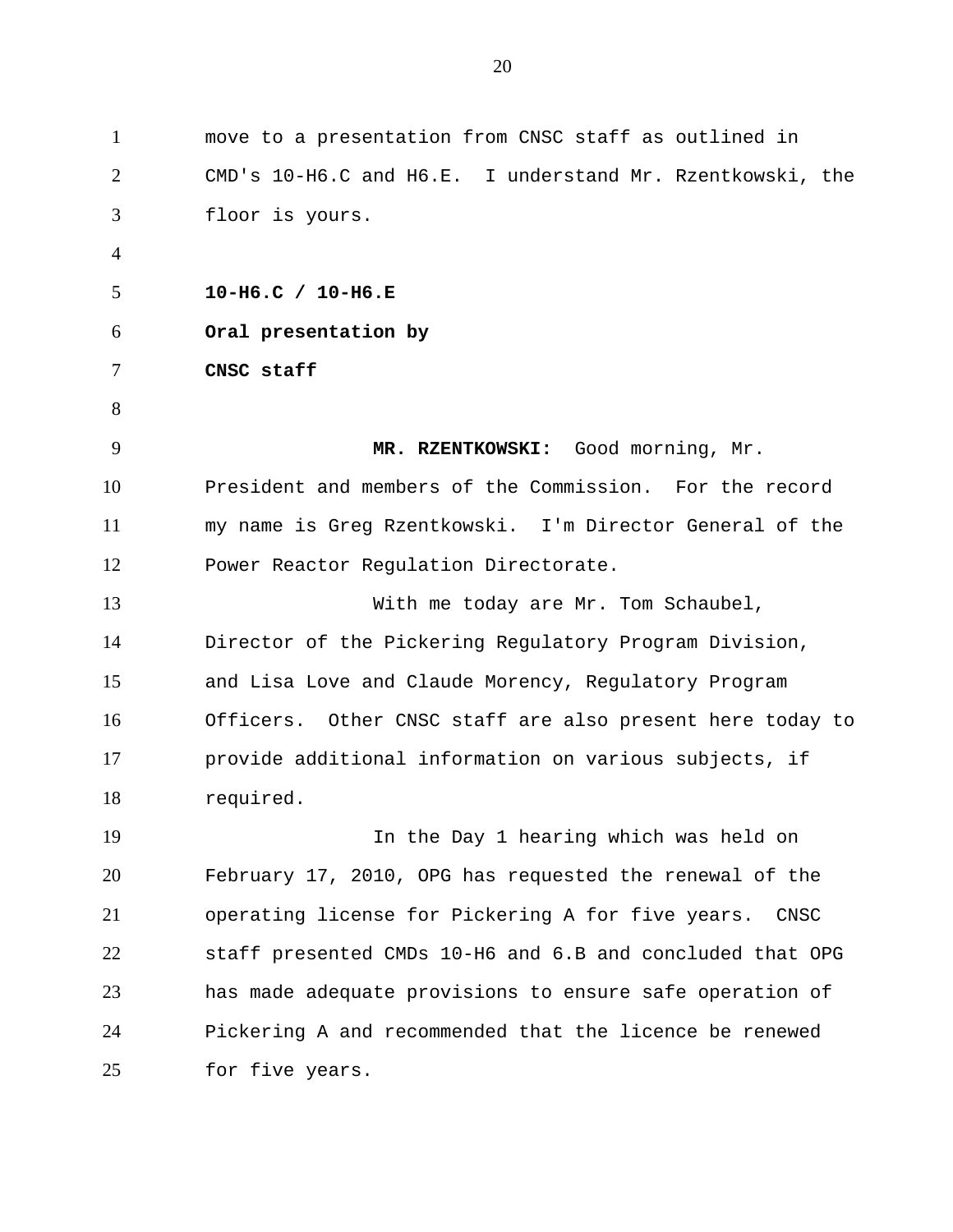This presentation and the CMDs 10-H.C and E provide additional information as requested by the Commission during the Day 1 hearing. These documents provide also new developments since Day 1 hearing including changes to the license and the license condition handbook. **I** will turn now the presentation over to Mr. Tom Schaubel. Tom? **MR. SCHAUBEL:** Good morning. My name is Tom Schaubel, Director of the Pickering Regulatory Program. I will start by discussing those areas where additional information was requested by the Commission during the Day 1 hearing. For a minimum shift complement OPG has identified the common mode event scenarios deemed to be 16 the most resource intensive. These event scenarios include a seismic event, a loss of coolant and loss of electrical power event and a main equi-line break. Field walkdowns have been completed for all of these event scenarios and the information provided by OPG to date indicates that the current staffing levels are sufficient. It is anticipated that OPG's validated minimum shift complement numbers will be incorporated into

 an update of the shift complement document and submitted 25 to CNSC by October  $31^{st}$ , 2010.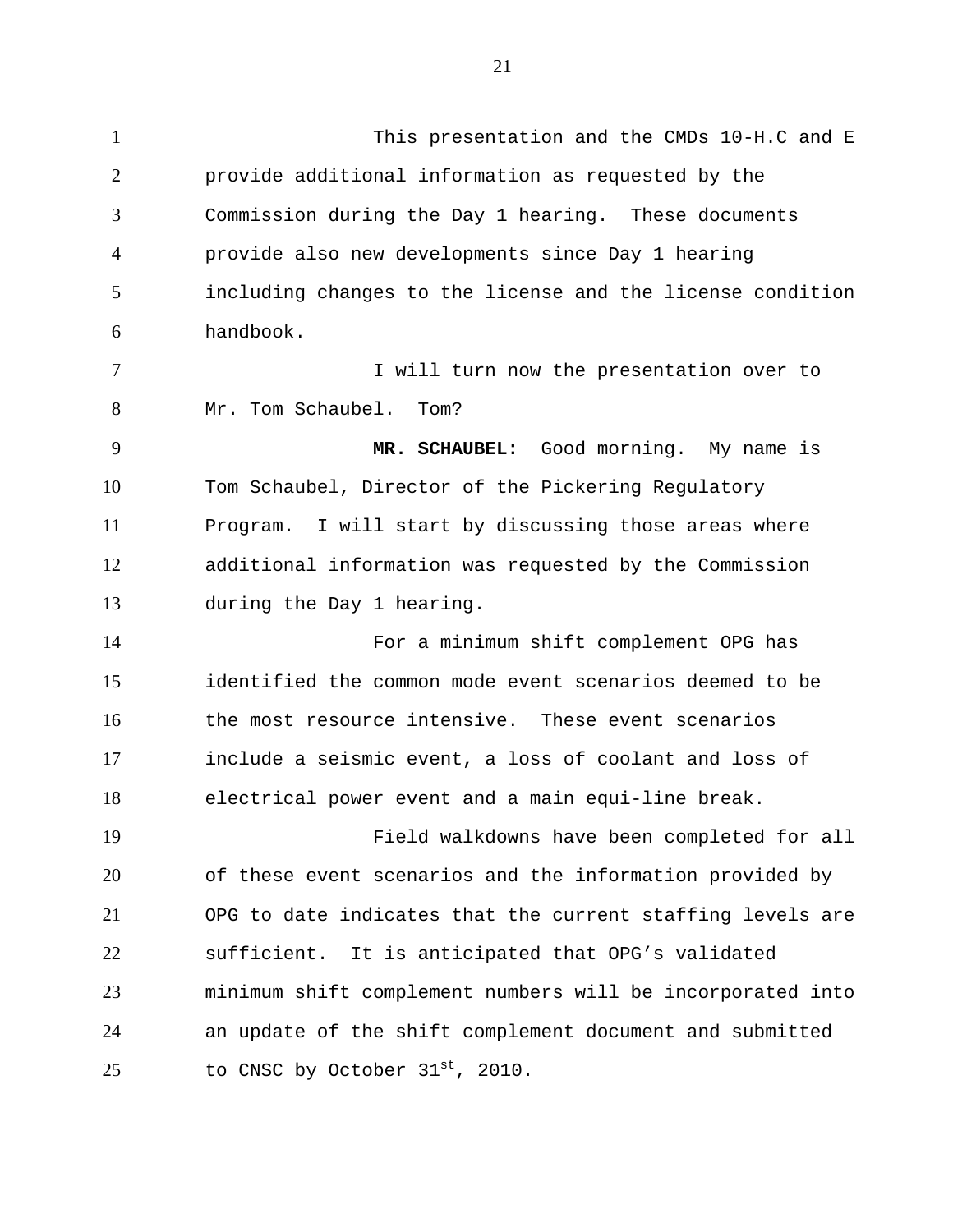For the loss of coolant accident margin management, a joint industry CNSC working group is addressing this large loss of coolant accident safety margins and has recommended approaches to resolve this issue. The industry has started documenting the state of knowledge related to the design change option and a project execution plan for the composite analytical solution has been approved by members of the CANDU owners' group.

 CNSC staff will include all commitments in the licence condition handbook as they are established. For the safe storage of Units 2 and 3, CNSC staff has reviewed the assessment and determined that the safe storage of Units 2 and 3 will not adversely impact the safe operation of Units 1 and 4.

 The safe storage project is nearing completion. The containment boundary will be moved and the electrical systems were modified during the recent vacuum building outage. CNSC staff has reviewed and approved the proposed modifications. For generic action items, it is the intent to close all generic action items by the end of 2013. CMD 10-H6 contains the target date for the closure of all the remaining generic action items. For conventional health and safety, the safety issues raised by OPG staff and/or Joint Health and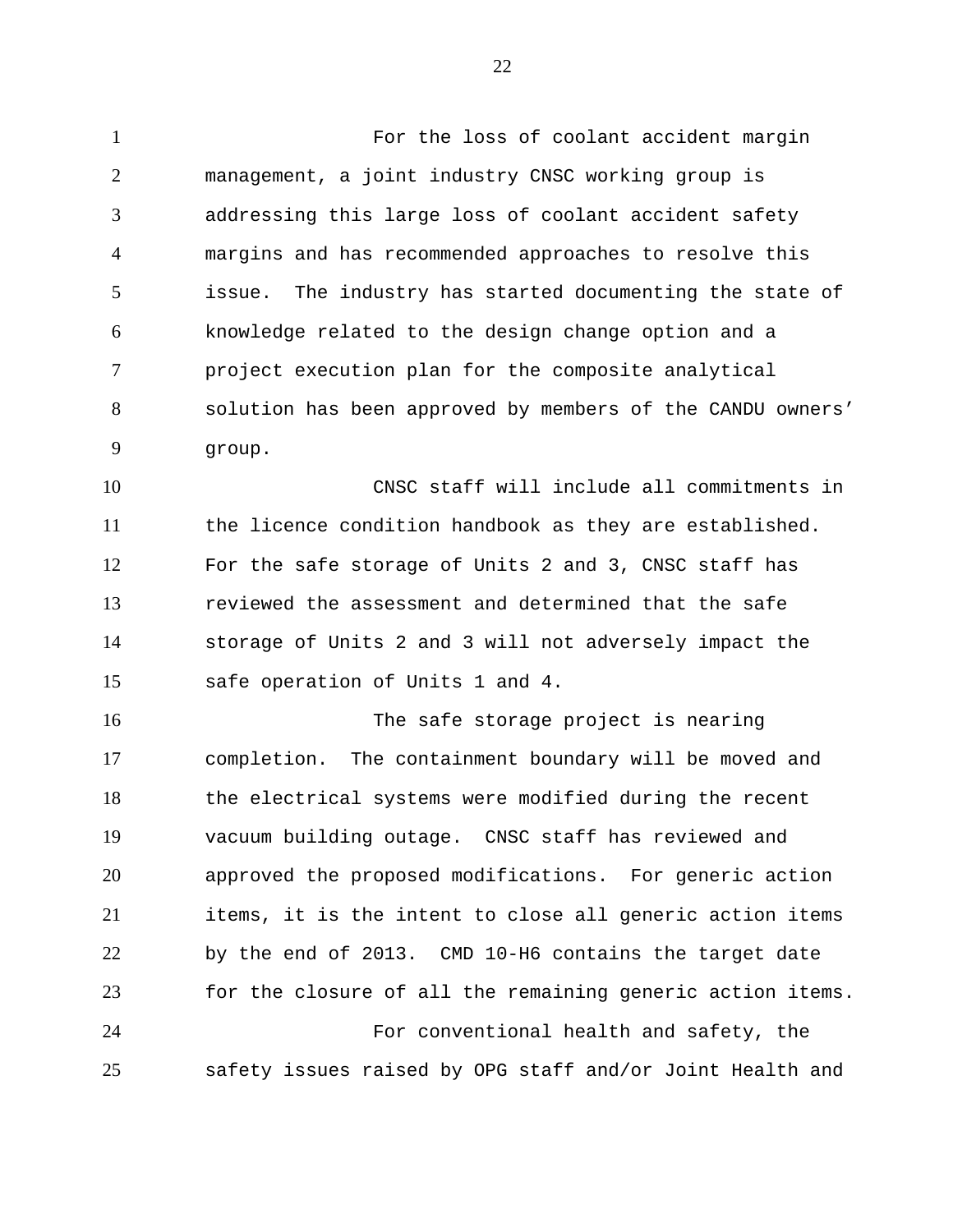Safety Committee, including written recommendations, are documented in the station condition record database. This data is reviewed routinely by CNSC staff.

 For the fish mortality, CNSC staff has responded to OPG's proposed solution by endorsing OPG's cost-effective solution and, in addition to the barrier net already installed, the following actions are recommended: creation and enhancement of fish habitat in local coastal wetlands, contingency plan for intake fish mitigation technology option in case of inadequate barrier net performance, and annual reporting on the progress including performance data.

13 A decision on the long-term mitigation for intake and thermal discharge fish mortality is to be completed by the end of 2011.

**For financial guarantees, on February**  $22<sup>nd</sup>$ , 2010 a new provincial guarantee between CNSC and the Province of Ontario and the second amending agreement to the CNSC financial security and Ontario Nuclear Funds Access Agreement between OPG, the CNSC and the Province in Ontario were signed.

 The following are the new developments since the Day One hearing. For safety culture assessments, CNSC staff has reviewed an action plan provided by OPG to resolve the areas of improvement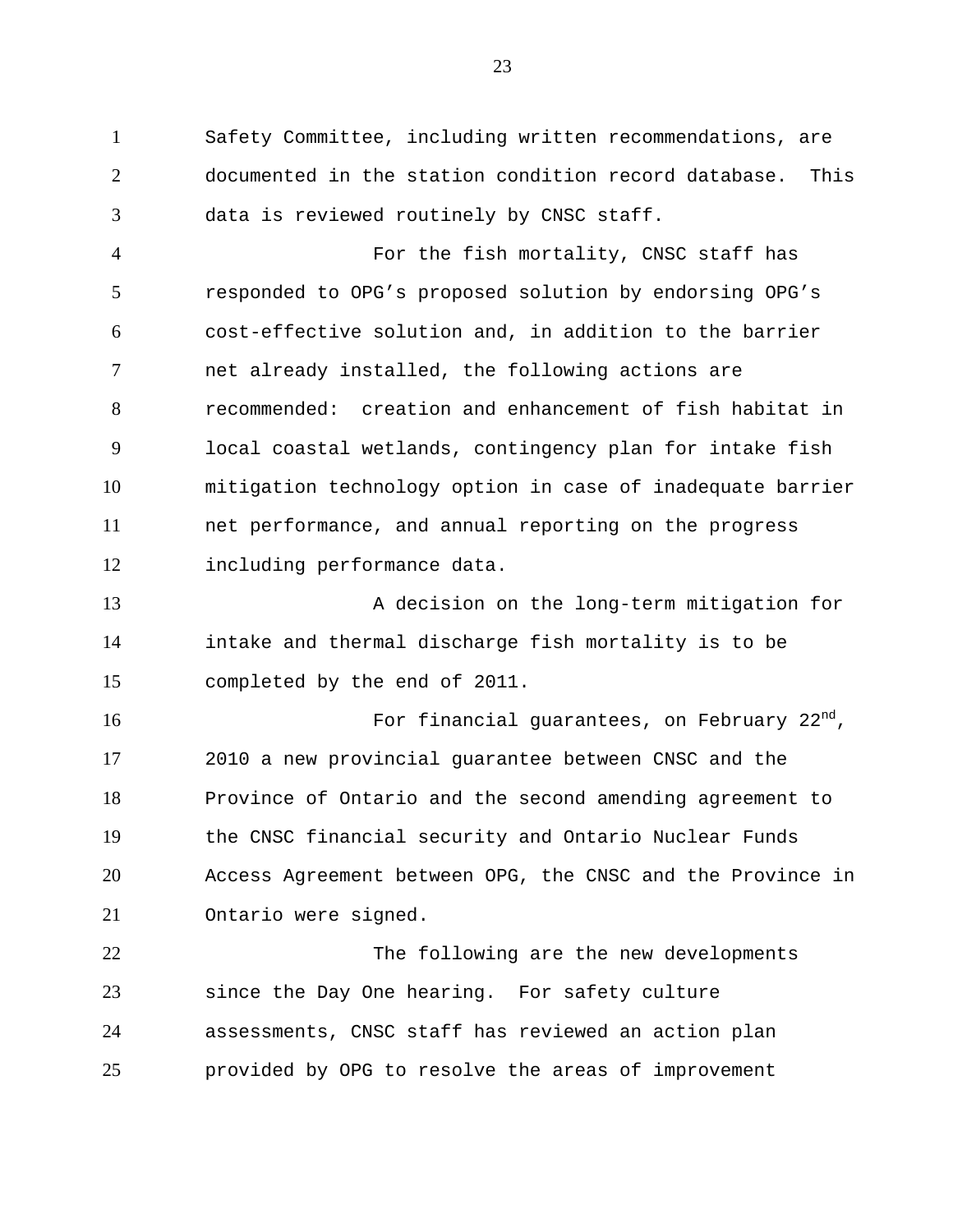identified in the independent Organization and Management Assessment Report. CNSC staff has concluded that the corrective action plan is adequate.

 For cobalt-60, the licensed activities and licence condition have been clarified to differentiate between cobalt-60 rods, which are produced at Pickering B, and the cobalt-60 in the form of sealed sources which are permitted to be received into the plant and stored.

9 An end-of-life plan for Pickering A. Units have an assumed design life until the middle 2020s. However, because of inter-reliance on Pickering B, both stations would have the same end of operating life. OPG has recently announced that Pickering B is entering its final decade of operation. CNSC staff expectations for the transition to end of life have been provided to Pickering B for incorporation into the Pickering B operations plan which will be submitted at the end of September. OPG is committed to providing Pickering A detailed operations plan by the end of 2011.

 Aboriginal consultation. Three Aboriginal groups located within 40 kilometres of the station were consulted prior to the Day One hearing. We provided these groups with the Day One documents and phoned them to ensure that the documents were received, and encouraged them to contact us with any questions. None of the groups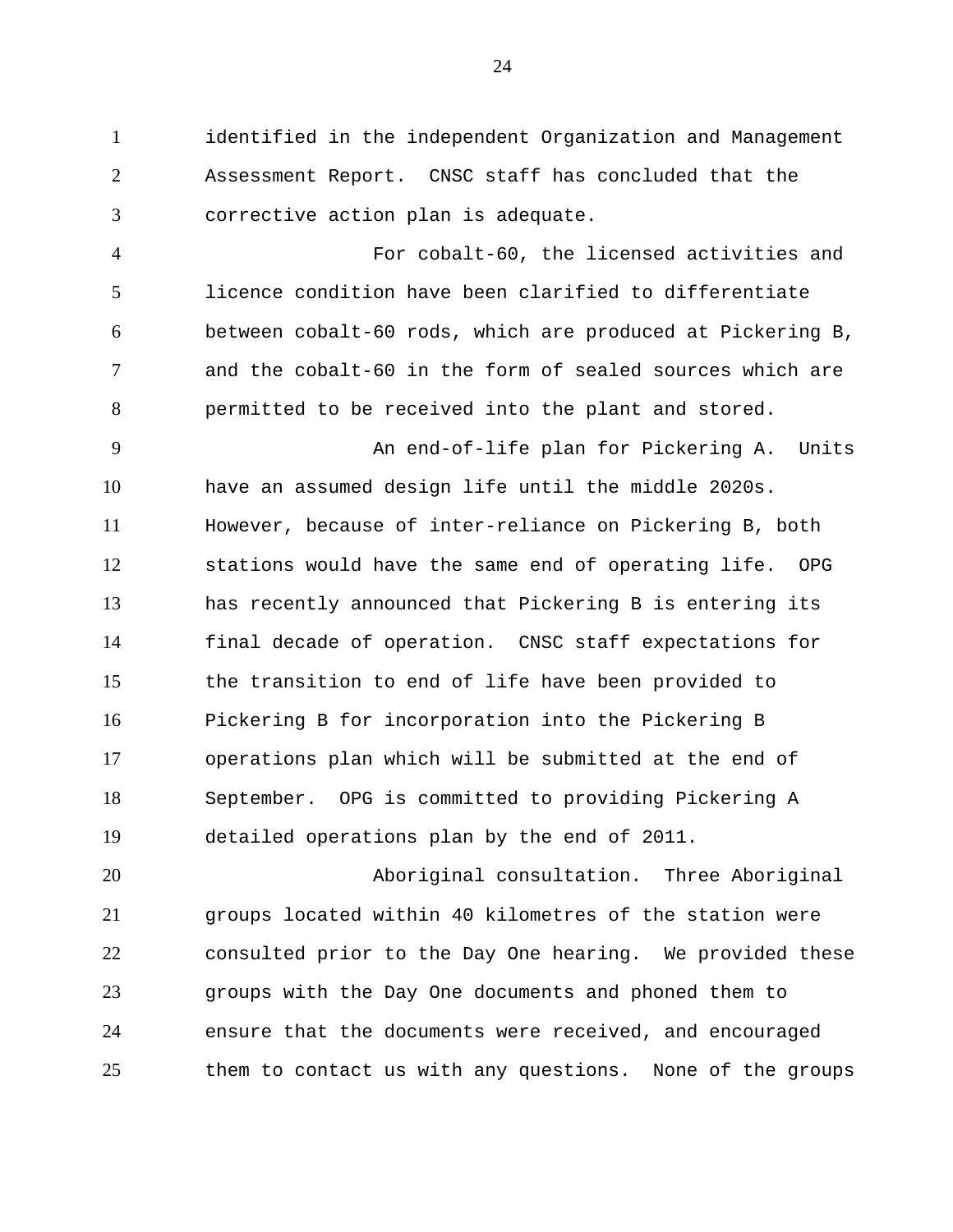has filed any interventions.

 On Day Two, documentation was also sent to these groups. Another six groups, signatories to the Williams Treaty which covers the land on which Pickering A is located, were sent documentation for Day One and Day Two at the end of April.

 Neutron overpower trip and changes to the licence and licence condition handbook are discussed on the following slides.

 During a Commission hearing on April  $19<sup>th</sup>$ , 2010 an update was given by CNSC staff on the new neutron overpower methodology. At that time CNSC staff committed to provide a graph comparing the old and new methodology. As committed, this graph compares the required NOP setpoints based on the old and new methodology and the impact of aging on the heat transport system major components.

 It shows the installed NOP trip setpoints for shutdown system A are well below the required trip setpoints based on the new methodology for the duration of the proposed licence. The slope on the line reflects the impact of aging of the heat transport components.

 Several changes have been made to the proposed power reactor operating licence since Day One hearing. Licence Condition 1.1 was modified to remove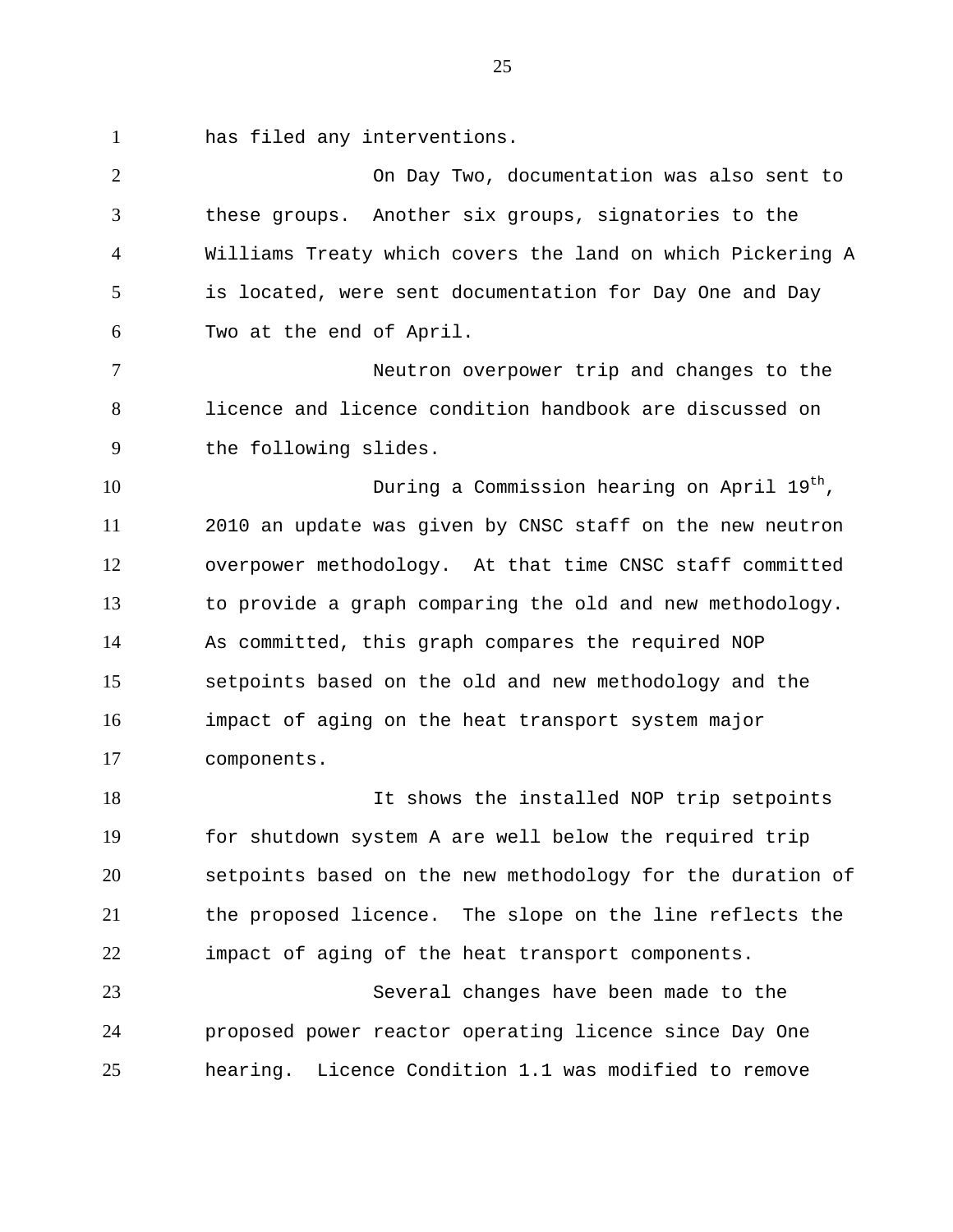criteria for changes which are covered by Condition 1.2 and other specific conditions. Licence Condition 16.2 was added to allow OPG to receive cobalt-60 sealed sources and the financial guarantee and Licence Condition 16.3 was updated.

 Changes to the licence condition handbook since Day One include consistency of wording for verification and acceptance criteria for all licence conditions. This was done as a result of reviews by the CNSC specialist groups and a series of meetings with OPG. For conclusions, CNSC staff conclude the

 following. The overall performance of OPG at Pickering A during the current licence period has been rated as satisfactory. Noticeable improvements have been observed since the previous licence period.

 OPG's application for licence renewal of Pickering A meets all requirements of the *Nuclear Safety and Control Act* and its related regulations. An environmental assessment under the *Canadian Environmental Assessment Act* is not required for this licence renewal. OPG is qualified to operate Pickering A.

 OPG has made and will continue to make adequate provisions for safety and OPG meets the criteria of CMD 02-M12 for a five-year licence at Pickering A.

Recommendations. CNSC staff recommends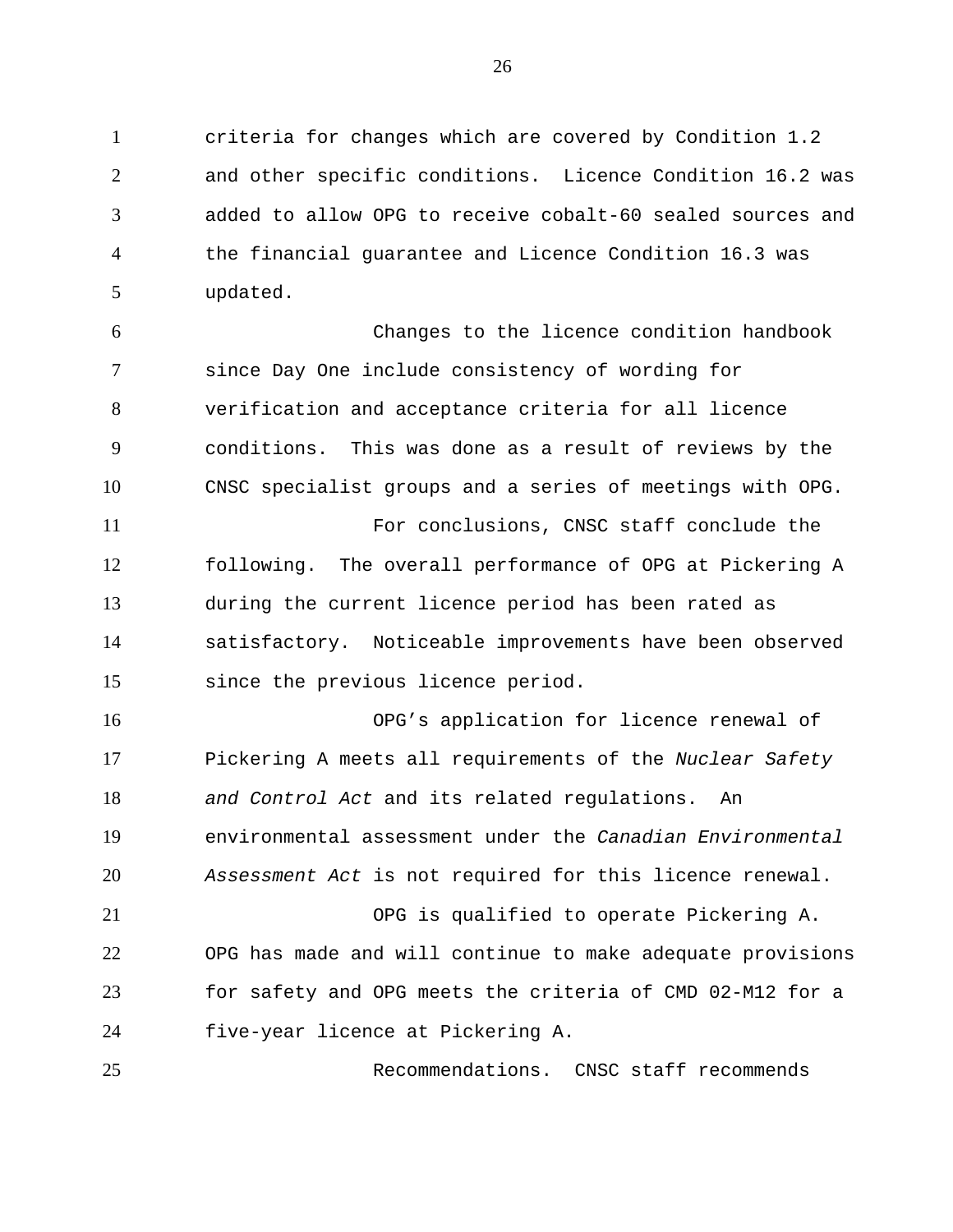that the Commission take the following actions: accept that OPG is qualified and meets the requirements of subsection 24(4) of the *Nuclear Safety Control Act*; approve the proposed modifications to the licence and accept that proposed revisions to the licence condition handbook as set out in CMD 10-H6.E; grant an exemption for the requirements to conduct leak tests on cobalt-60 sealed sources; and renew the licence for a period of five years until June 30<sup>th</sup>, 2015.

 Okay, thank you. I will now pass the microphone back to Dr. Rzentkowski.

**DR. RZENTKOWSKI:** Thank you very much, Tom. In summary, this presentation provided a high level overview of additional information requested from CNSC staff to better support staff's conclusions and recommendations.

 As stated at the beginning of the presentation, further details are provided in the CMD submitted by CNSC staff for Day One and Day Two hearings. We provided also an update on the licensing aspect of the new neutron overpower protection methodology and the impact of aging on the reactor trip set points.

 To put this discussion in the context of operation of Pickering A Units 1 and 4, I would like to show one more graph that presents the actual operating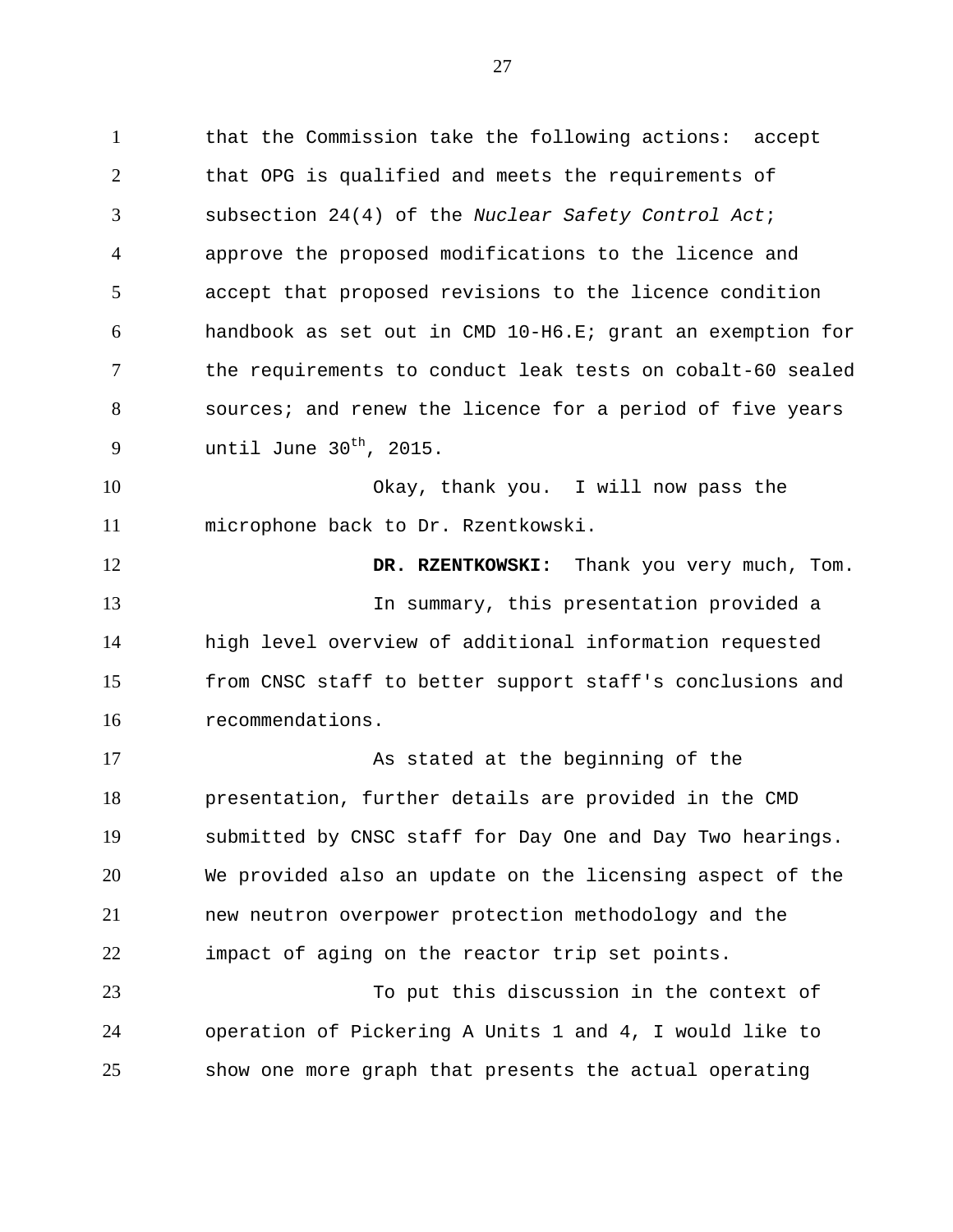reactor power for these units.

 Can we have it up, the additional graph we provided? Yeah, here it is. Thank you. So I would like to show this graph that presents the actual operating reactor power for these units together with the installed trip set points. 8 The operating power is shown from the date the units were returned to service after a long layup for repairs and installation of safety upgrades. Please note that the numbers on the horizontal, time axis, these numbers indicate certain important operating milestones that I will explain first. Number one shows the date when Unit 4 returned to 100 percent power in 2003 following the end of the layoff period in which pressure tubes and other refurbishment work was completed. Number two shows the date when the unit returned to 100 percent power in 2005 prolonging the end of a similar layup period. Number three shows the date when a 5 percent penalty factor was applied for NOP trip set points to account for 28-element fuel bundle CHF issue. CHF stands for a critical heat flux. This happened during the period of CNSC staff review of the new NOP methodology.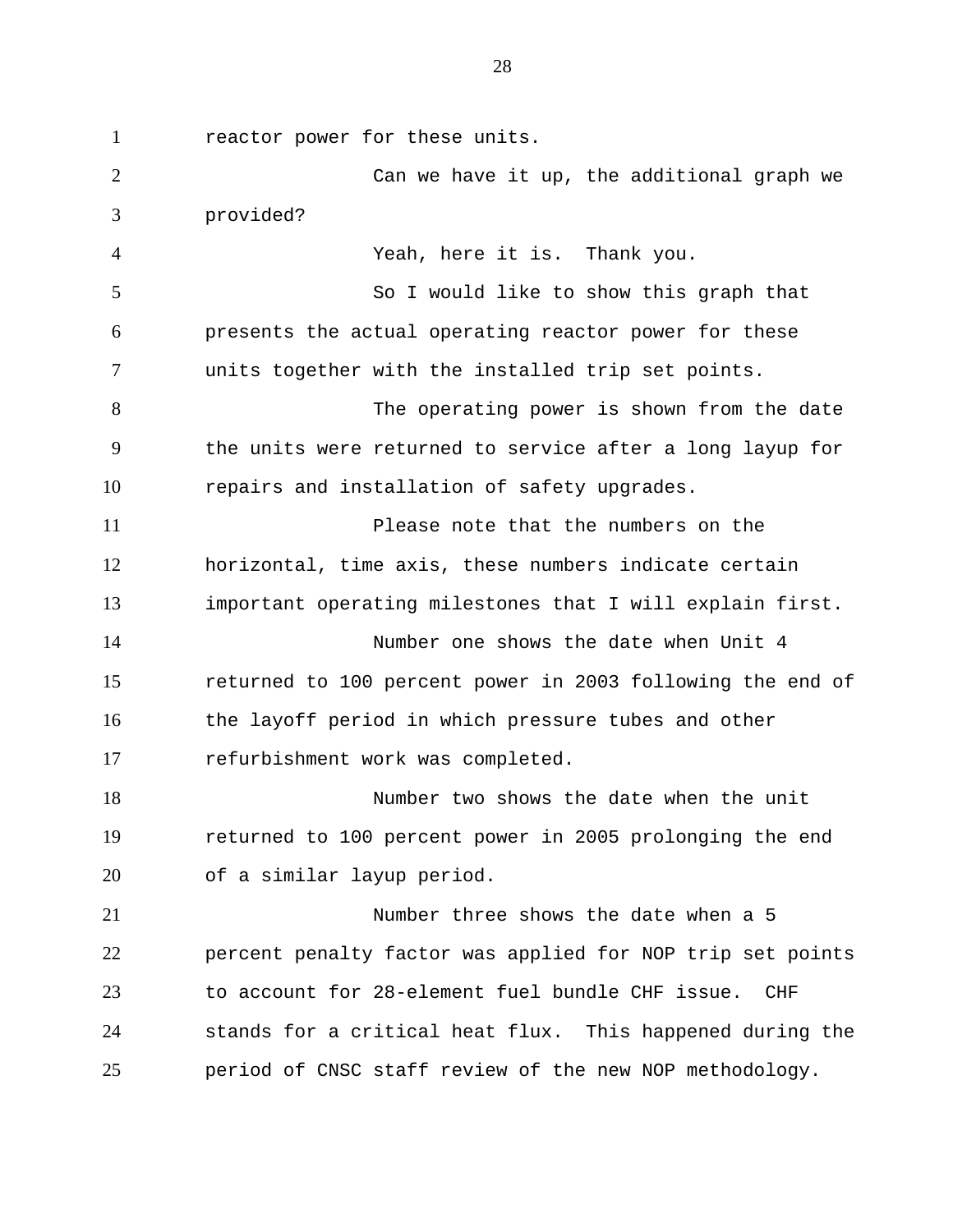Number four shows the date when Unit 1 and Unit 4 returned to 100 percent power following CNSC interim acceptance of the results of the new NOP methodology. Finally, number five shows the end of the proposed licensing period of June 30th, 2015. The impact of aging on the actual power level will be evaluated for the next licensing period from 2015 to 2020. Please note at the top of the graph three time periods are shown as follows: The period for which the old methodology was in place, that is prior to consideration of aging effects, the period when CNSC staff were reviewing the new NOP methodology and finally the period for interim acceptance of the new methodology. On this graph you also see the actual reactor power which is shown by the solid black line. The darker grey area shows reactor power limited by the old NOP methodology with aging effects considered from the day when they were first quantified.

 The smaller light grey area represents the differential in the actual reactor power and the reduced reactor power. The two would had been required under the old methodology with aging considered.

Next slide, please. Thank you.

That now concludes the staff presentation.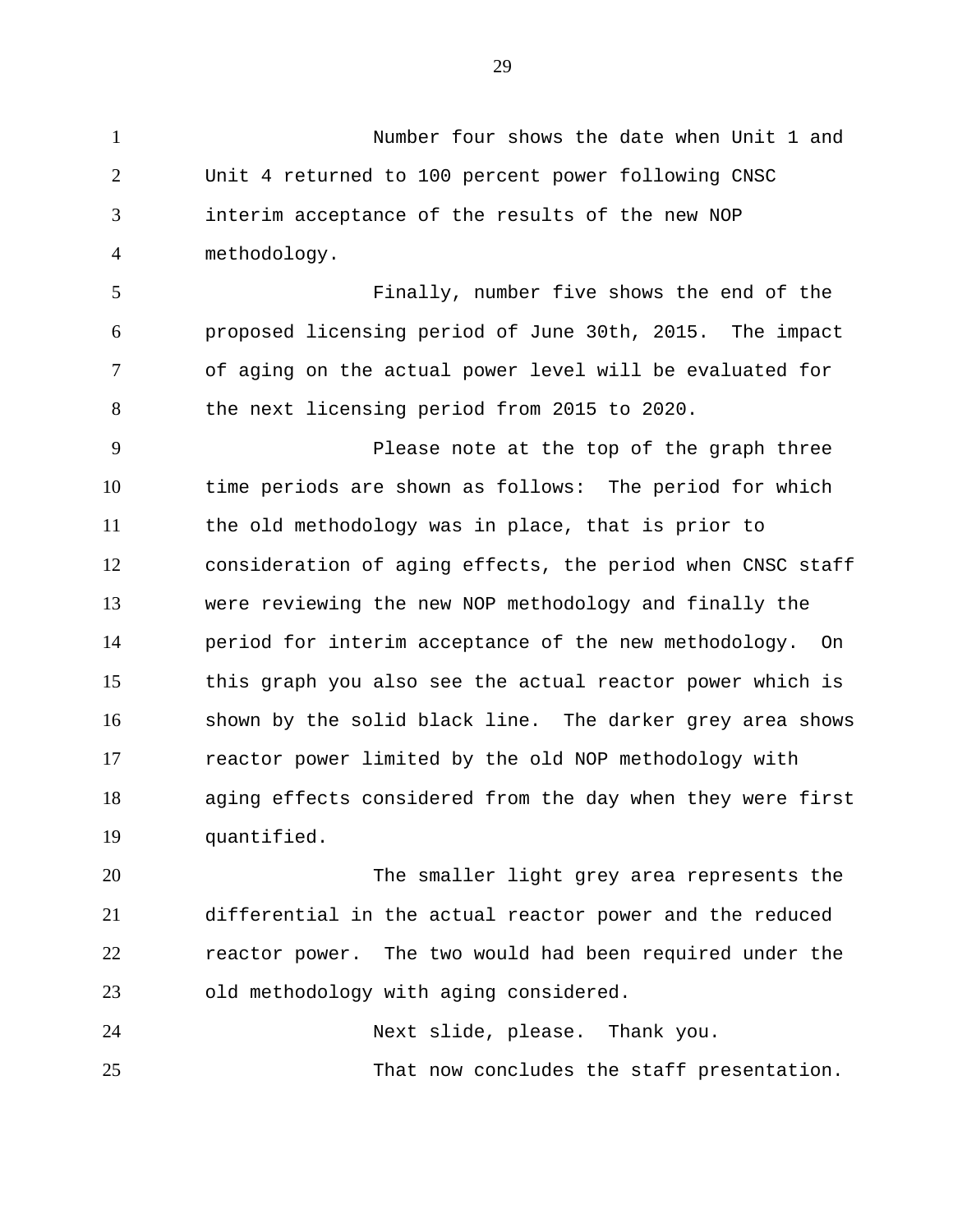We can now answer any question on the presentation of CMDs 10-H6 and B, 6.C and E and on the additional graph I just presented. Thank you very much.

 **THE CHAIRMAN:** Thank you. We are now going into the question period and the way we are going to conduct it there are going to be two rounds of Commission Members questioning.

8 The first round will be taken right away and after that we're going to allow for the interveners to present their presentations and then at the end Commission Members will have another round with the Proponents and CNSC staff.

 Before opening the floor, I'd like to acknowledge the presence of representatives from Environment Canada, Fisheries and Oceans, our Ontario Ministry of Natural Resources and the Toronto Regional Conservation Authority which are available for questioning.

So thank you for being here.

 So let's now proceed with questions, and starting with Dr. Barnes.

 **MEMBER BARNES:** Thank you, Mr. President. I'd like to maybe address about three points, if I may. And the first really is a concern I think we expressed that I recall on Day 1 as part of the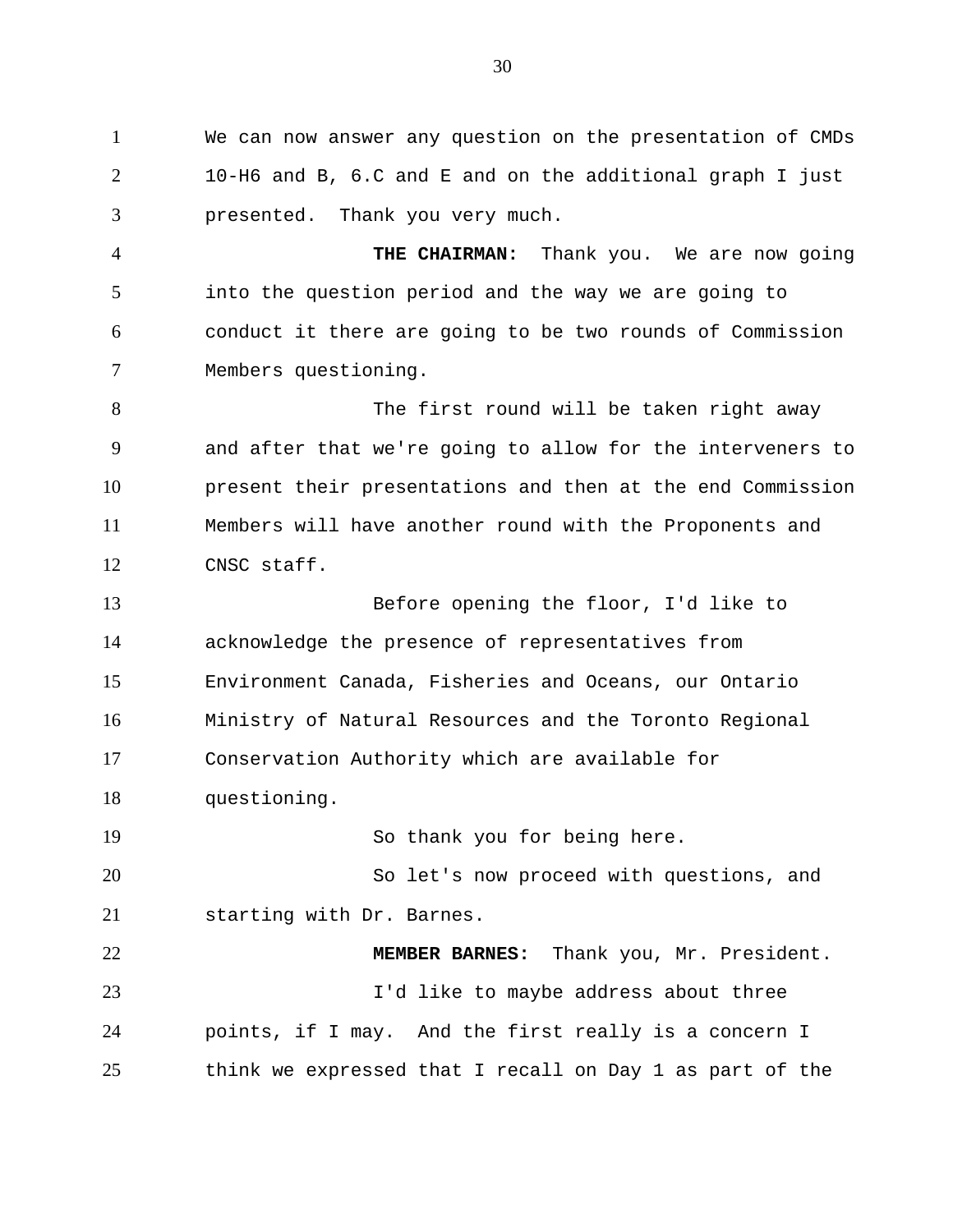public process of the licensing of Station A here, that I am still concerned about the overall planning and licensing of these two aging plants, Pickering A and Pickering B which, as you've shown, OPG has shown in Figure 1, the general series of licenses as we go from 2010 to 2020 and then the 30 year layup and then the period of dismantling over about an eight-year period and then in 2059 to 2062 the site restoration.

 So here we are in 2010 and roughly by 2020 and I know there is a certain amount of uncertainty in this but Pickering B would have been closed, right, between 2018 and 2020. And Station A has some uncertainty about just when it would close and, yet, we don't -- we're not receiving very much information. I mean this is a major, major issue of closing this enormous facility that has been operating very successfully over a period of decades.

 We have one decade to go and, yet, we're still talking about a five-year licence sort of more or less routinely to take this through the next five years without really, I think, as part of the public process, having much more information about the -- I'll call it -- you have too -- the harmonization of these, of basically moving towards this closure and what is necessary as part of the licensing, as part of the planning so that both the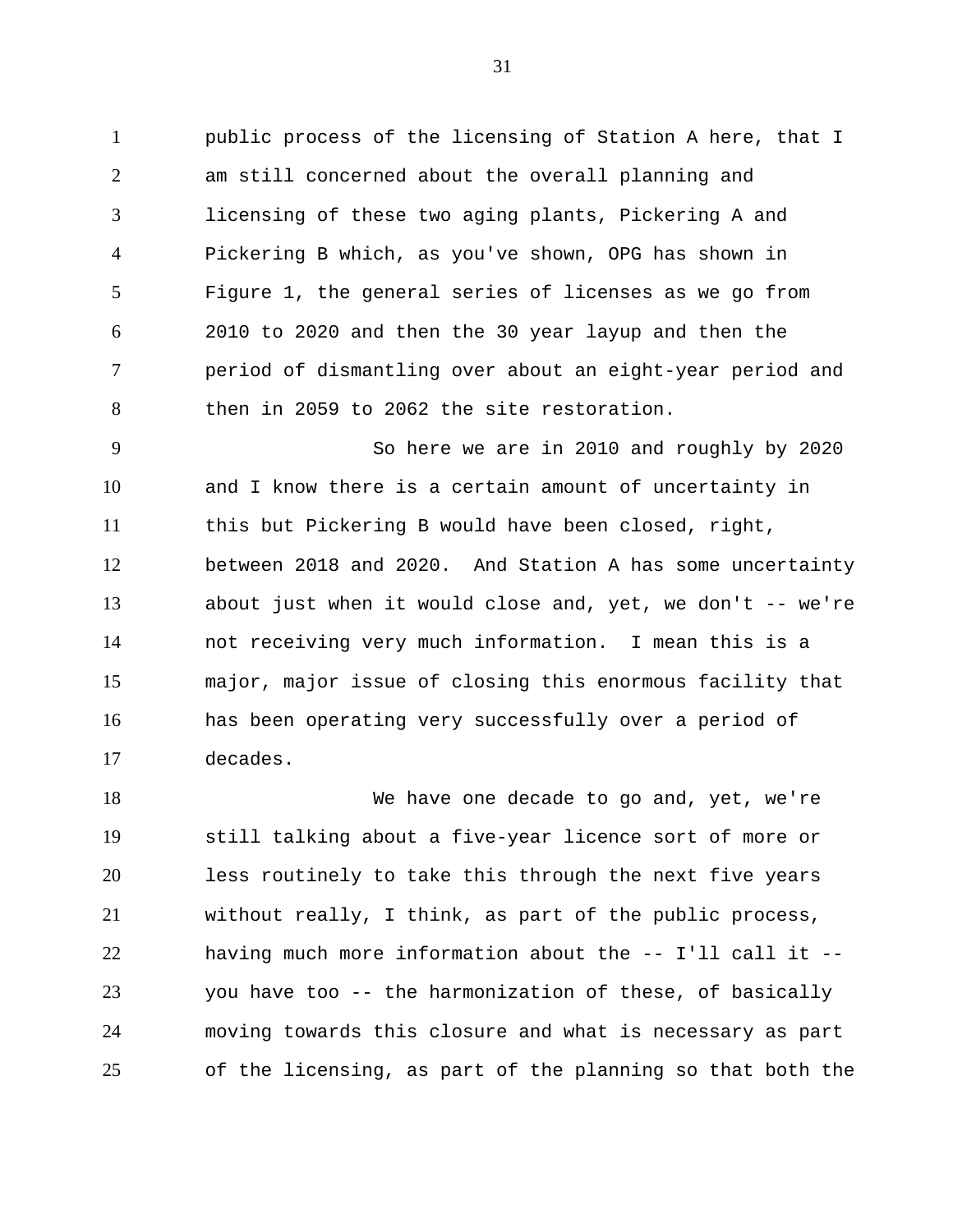Commission and the public have a much more detailed look at the implications, the staffing, the implication for closing and implication for decommissioning costs and so on.

 So we could take two years. One could say, "Well, we'll leave this to roughly 2015 in this licence". Well, we're basically operating out of that time. We'll worry about some of those issues. And then we've got five years, et cetera.

 But it seems to me the scale of what we're looking at in the overall closure of Pickering B and A really would require a lot more information to come out at about this time, at about one decade and I don't really see it as part of the process.

 Now, we're in Day 2 and so -- and we have a lot of information and thank you for responding to a lot of our questions in Day 1, but I would wonder for example at a couple of things.

 Why wouldn't we give -- why wouldn't we be recommending a three-year licence to essentially harmonize the licences of Pickering A and Pickering B so that when we get to 2013, which is the end of the licence for Pickering B, we could then look at these two units in a much more harmonized approach and then look for that five-year between 2013 to 2018 when we start the closure of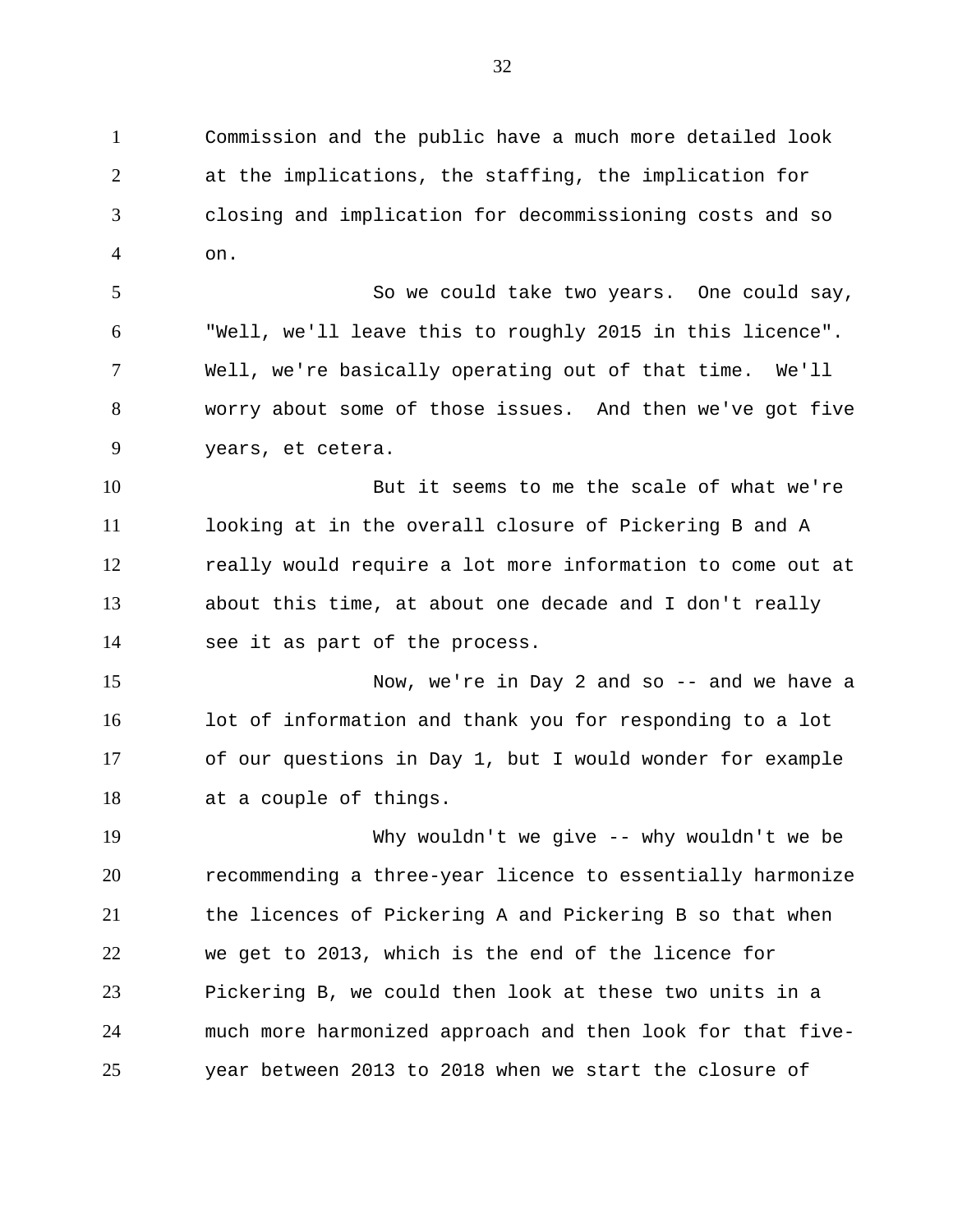Pickering B that we'd look at these in a much more integrated manner.

 So that's my first question, both to -- I'll start with OPG and then to staff. Why wouldn't it be more rational to have a three-year licence instead of a five-year licence and ensure at this point that there is an integration, a better integration from a licensing viewpoint and a public information and a public policy viewpoint than going for a five-year licence that will offset Pickering B licence in 2013 and Pickering A in 2015?

 **MR. TREMBLAY:** Thank you, Dr. Barnes. For the record my name is Pierre Tremblay. We did, in fact, have historically operated Pickering A and B sites as separate licences and continue to do so today. Our intention going forward is certainly to look to harmonize or synchronize the licences. 18 There are a number of ways of doing that,

 one of which would be to, at some point, request an extension of the Pickering B licence to synchronize them at that time.

 So we are certainly working with the staff. We've discussed a number of options. Clearly this is early in terms of the decision. We are producing some detailed plans and will look forward through the process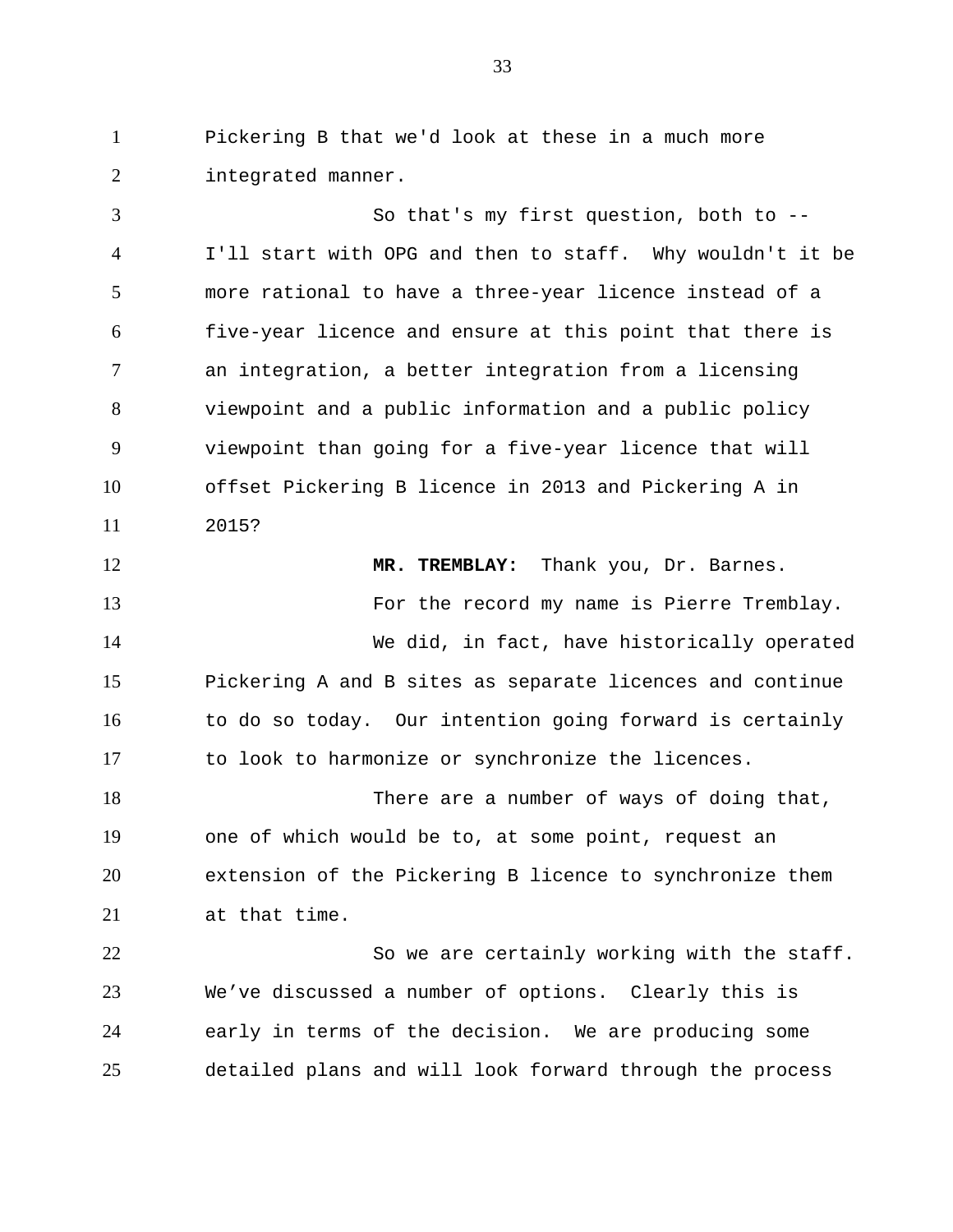to provide greater and greater clarity around our plans. But at this time, our view is that the matter for us is requesting a five-year licence for Pickering A.

 Sometime before 2013, we would come forward with the specifics and look to synchronize those licences. Whether we go so far as to integrate the two into one licence is something else that we're looking at, but at this stage this is the request that we have with the Commission.

 **DR. RZENTKOWSKI:** From the CNSC staff standpoint, we made this recommendation based purely on safety consideration and we recommended a five-year long licence until 2015.

 Presently, as Mr. Tremblay mentioned, we are involved in the discussion with the licensees to see how we can harmonize those licences for Pickering A and B sites better.

 Two options of course exist, one is 2013 and second is 2015. At the moment, we support more 2015 because one option we will try to explore is also consolidation of Pickering A and B licence into one licence only. This will save a lot of administrative work which is not required -- or at least the extent of this work would be significantly reduced if we can consolidate both licences into one.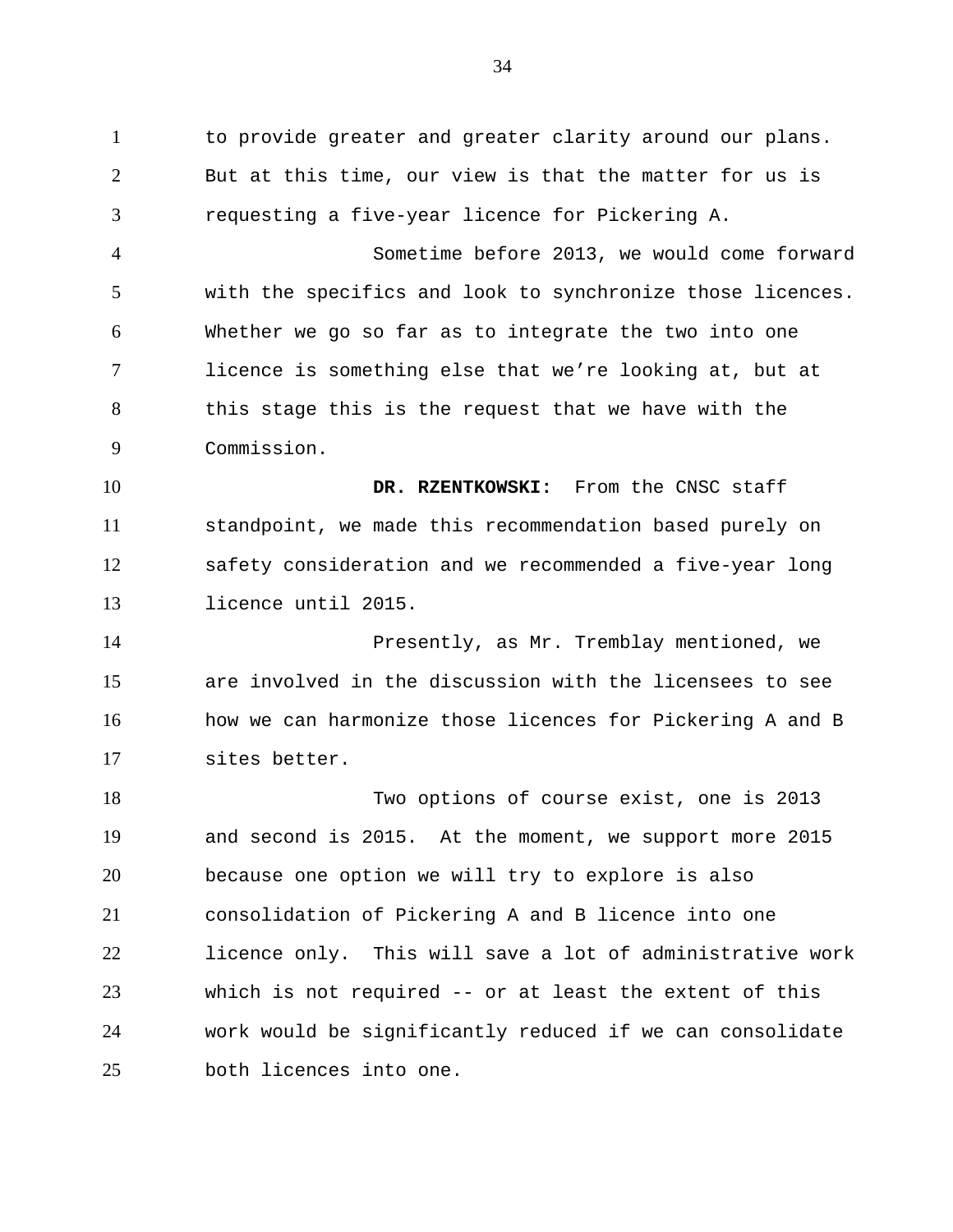1 But this requires of course preparation. I don't think that either CNSC or the licensee will be ready to consolidate the licences by 2013. So from that standpoint, we recommended 2015; first, safety of the operation is guaranteed for five years; second, we would like to explore the options consolidating of both licences.

 **MEMBER BARNES:** So if that were the case, and you haven't specified this, if this was then to be a five-year licence for A with an expectation of harmonizing the two licences, or presumably Pickering B would be given a two-year licence to go to 2015 from '13, and then you would try to harmonize at the end of this particular licence, what would be the -- or I'll call it a -- would you suggest that there be a mid-term report in this licence for Pickering A in 2013?

 **DR. RZENTKOWSKI:** It's not our intention to provide a mid-term report because, as you know, we are reporting on industry performance on annual intervals in our NPP annual report and this year, for the first time in the NPP annual report, we include the section to describe licensing milestones or initiatives.

 So this issue will be captured in the section which is not -- which is presently included in the NPP annual report.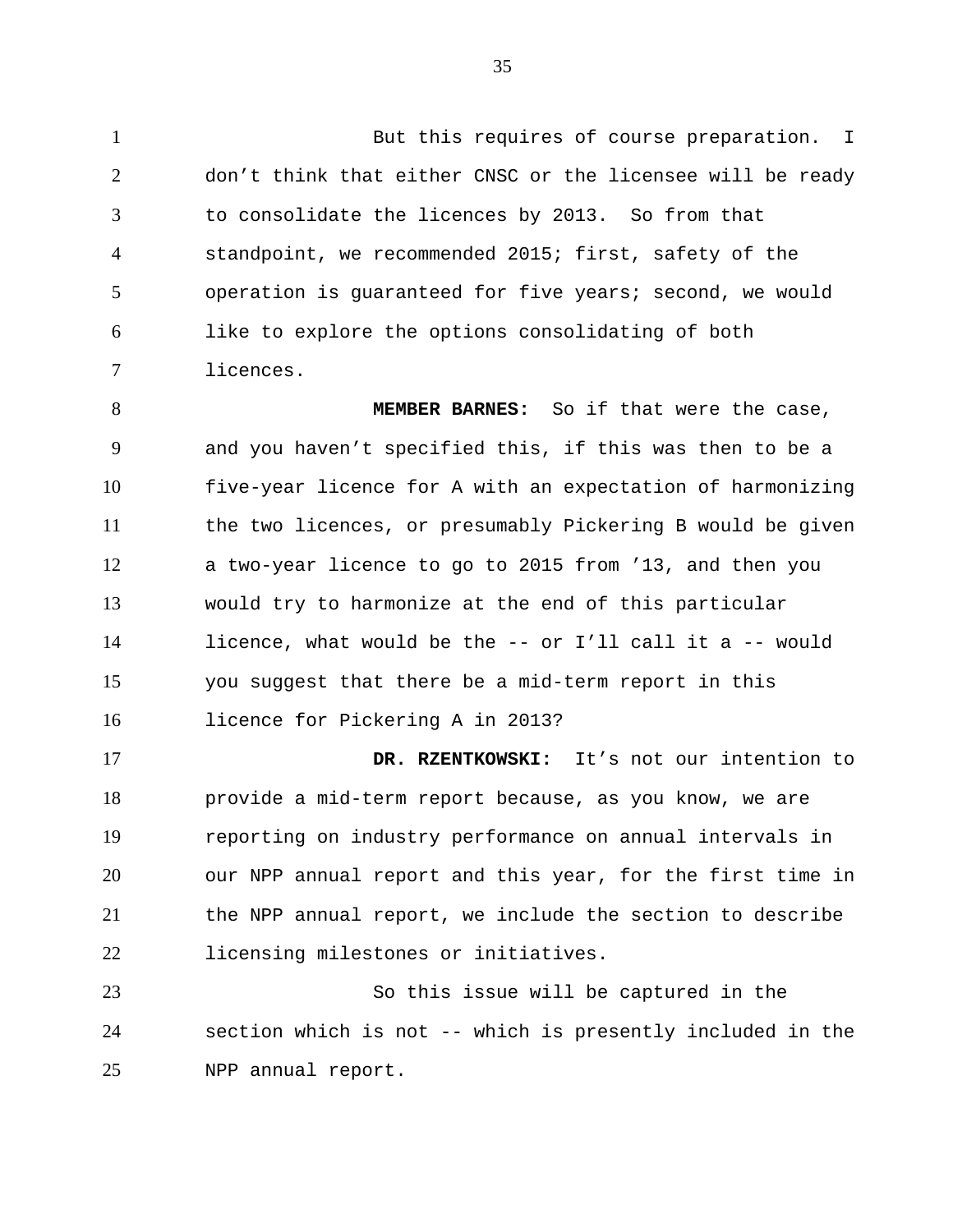**MEMBER BARNES:** And do you think that would be an adequate process with adequate public input into what would be a significant development of harmonizing these two and, therefore, giving both the Commission and the public an opportunity to look. It's one thing today to say, well the staff and OPG are talking about this and there are a number of other things that we hear are going to happen. But at some point, I think as part of the public process, we need to see some actual information and actual details. So by 2013, Pickering B would be coming forward to ask for presumably a two-year licence as a run- up to harmonization in 2015 and as part of that sort of process, those looking at the Pickering A licence would have to be in 2013 having some pretty specific plans. So why wouldn't we have some kind of process in 2013 where we saw what this harmonization was 18 going to look like at least? **DR. RZENTKOWSKI:** I think there were two questions here. So the first one is, is the process which we employed for NPP annual report adequate to provide public participation? This year, for the first time, we

 will invite public intervention on the NPP annual report. So that means the public would have an opportunity to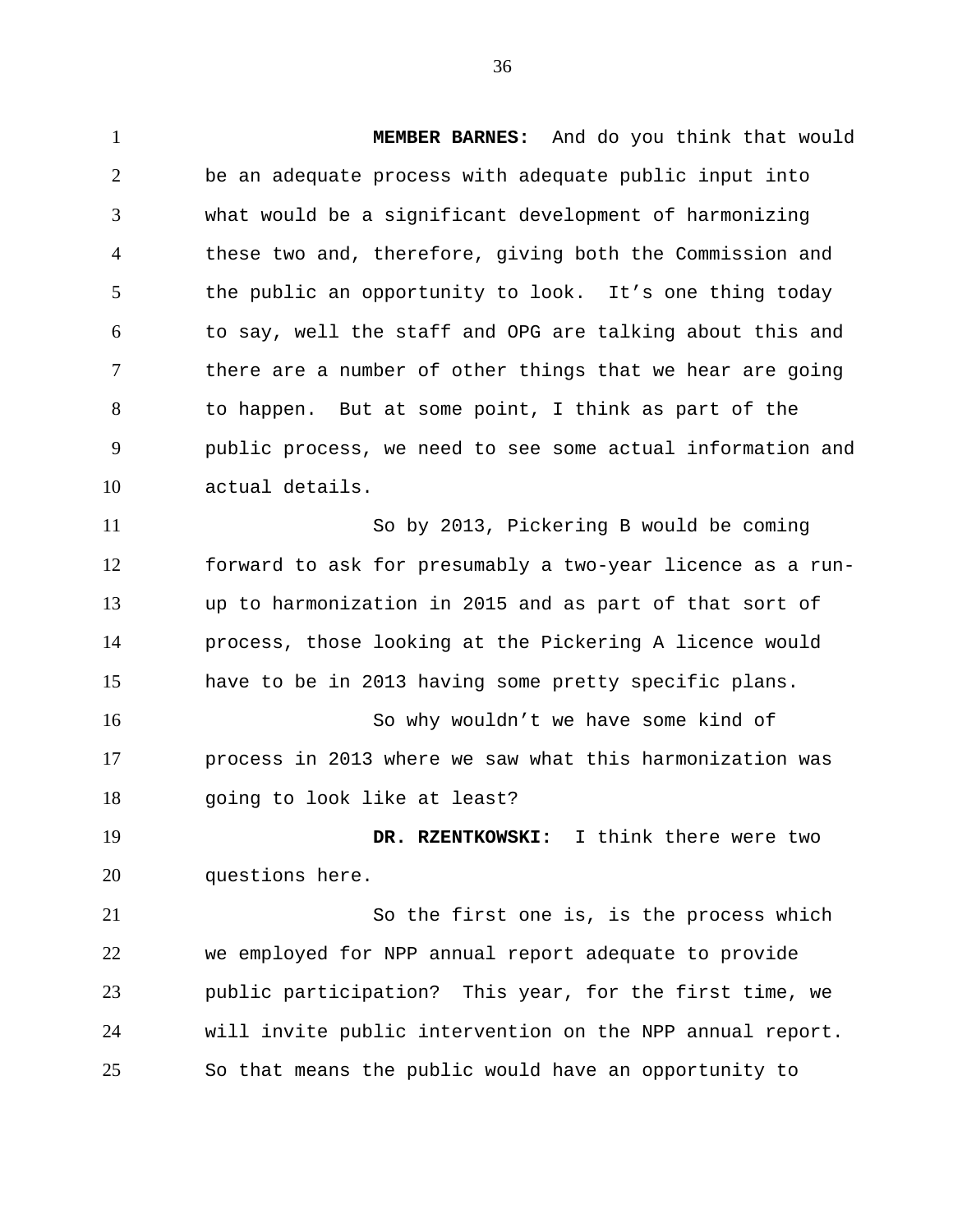comment on all the information provided there. The second point was harmonization of the licences. So we have to clarify what harmonization means because there are two options here. Synchronization of 5 the licences; so that means separate licences but issued at the same point in time, or consolidation of the licences into one. 8 If we talk about synchronization alone, I think the process is relatively simple. If we talk about consolidation of the licences, the process would be more complicated and we need some time to assess the path forward, and we have to engage ourselves in deep discussion with the industry. I understand that Mr. Ramzi Jammal, the Executive Vice President of CNSC would like to comment on this subject. **MR. JAMMAL:** Thank you, Dr. Rzentkowski. Dr. Barnes, you asked a very good question with respect to the timeline of the licence itself, five years or three years. And your question, you're looking

 for the process by which that we will come back to the Commission with clear understanding and engagement of the public for transparency for what we're going to call harmonization.

Our discussions with OPG has started with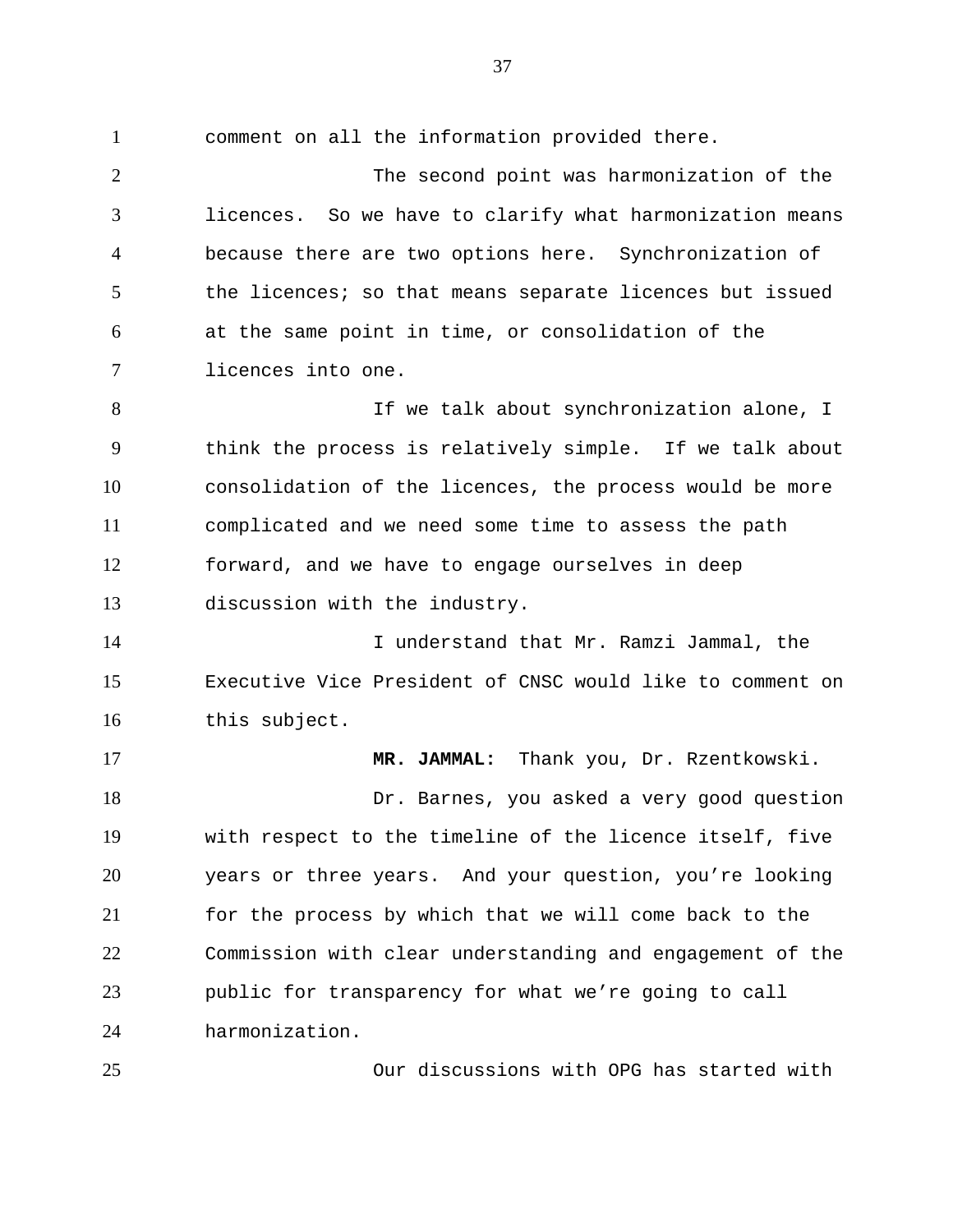respect to my intent as one-site licence. As Dr. Rzentkowski said, we have changed the annual NPP report for public engagements. We are not far away with respect to introducing either a mid-term or a yearly update and where we can put the focus on the harmonization of this facility into a single site licence during the period.

 Now, the question is, is the five-year term adequate from staff recommendation point of view? Five- year term is adequate in that we will be giving the progress report on the harmonization towards the one single site licence because the discussions with OPG have already started.

 We are working towards that goal and you would like to have timelines by which we report back to the Commission and engage the public.

 The timelines will be start on a yearly basis but at the same time, we will be working with OPG and if the Commission feels by putting a whole point into the licence itself by which the stake in the timeline to come back to you, we will be more than happy to provide such updates.

## **MEMBER BARNES:** Thank you.

 I'd like to turn to what I think is a related ---

**THE CHAIRMAN:** Sorry, can I jump in? I'm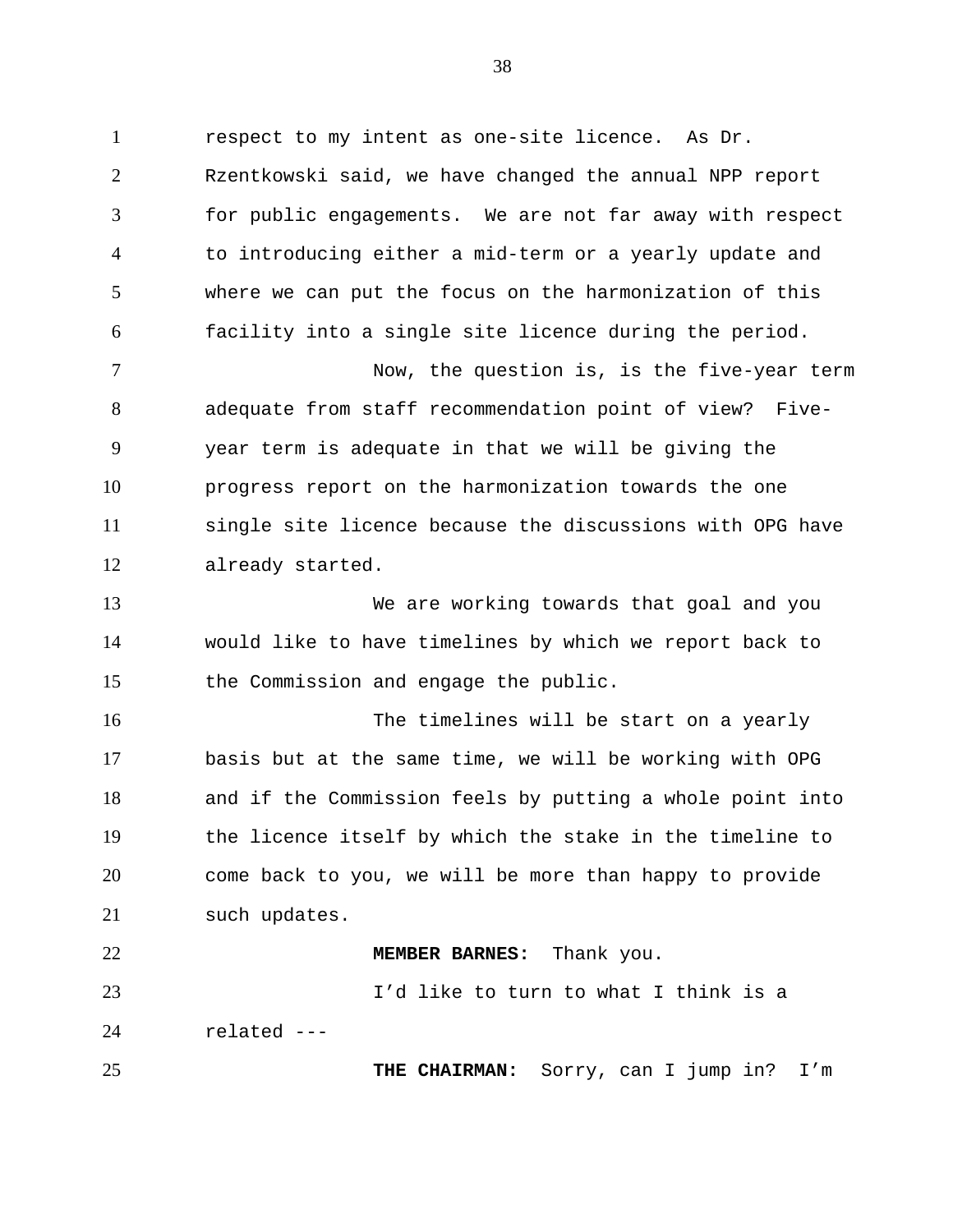still a bit puzzled here. It seems to me I'm just struck by the argument that there is going to be some administrative efficiencies. It seems to me that CNSC would like to go into one-site licence ASAP. And it seems to me, if we heard correctly, you're going to get end-of-life proposal for Pickering B this year, end-of-life for Pickering A sometime next year. This is 2010, you've got three years to consolidate into one licence. What's the problem here? What is the difficulty between a three-year licence and a five-year licence for OPG, and why can't you consolidate it in three years? So from 2013, everybody knows what the end- game is for decommissioning the whole site. Something doesn't compute here. So let me start with CNSC. **DR. RZENTKOWSKI:** Yes, from the CNSC standpoint, I think we will be ready for 2013 if we have to prepare all supporting documentation, including a common licence and a common Licence Condition Handbook. However, we have to understand that this may have a significant impact on OPG organization, but I am not in a position to answer this question. **MR. TREMBLAY:** For the record, Pierre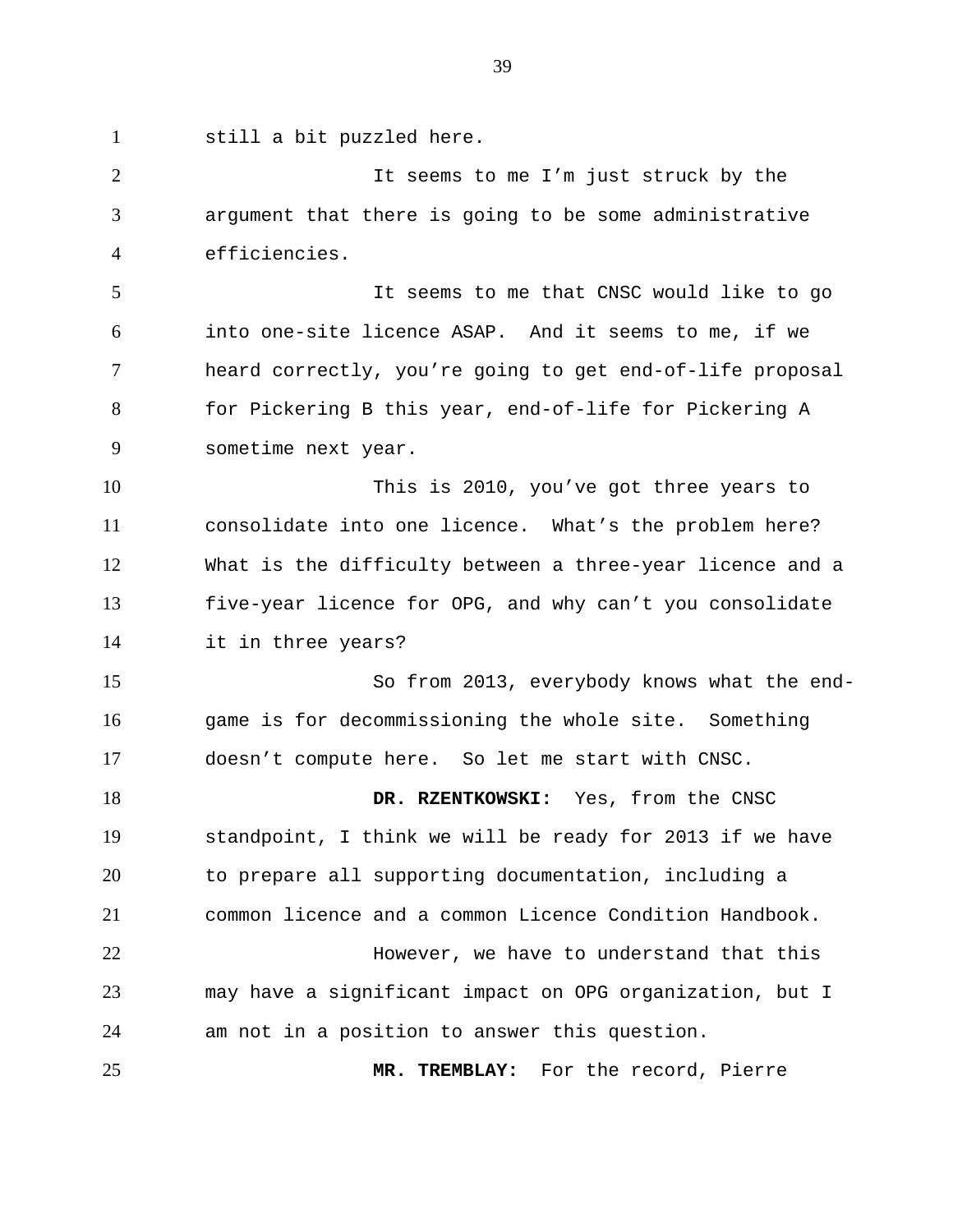Tremblay.

2 The way I see it, really you're asking a couple of questions. One is around providing information with regards to some significant changes. I think as a result of our plans and our announcements, we are in a position to do that. The matter here is Pickering A relicensing but, nonetheless, on Pickering B we agreed to and are providing an operational plan, detailed operational plan that will provide the opportunity for discussion and review of some specific details as they relate to that facility. The details going forward around decommissioning will be provided, it's our intention, as part of the overall plan in around 2017 to provide more detailed decommissioning plans, as is required by the regulations, and we will do so. That will include public consultation. The issue of the operational plans is that for the current licensing period we're looking for a five- year licence for Pickering A. At some point between now and then we will, as has been discussed, look to consolidate the licences. It's not a minor matter; there are significant differences.

We're going to have to do a lot of reviews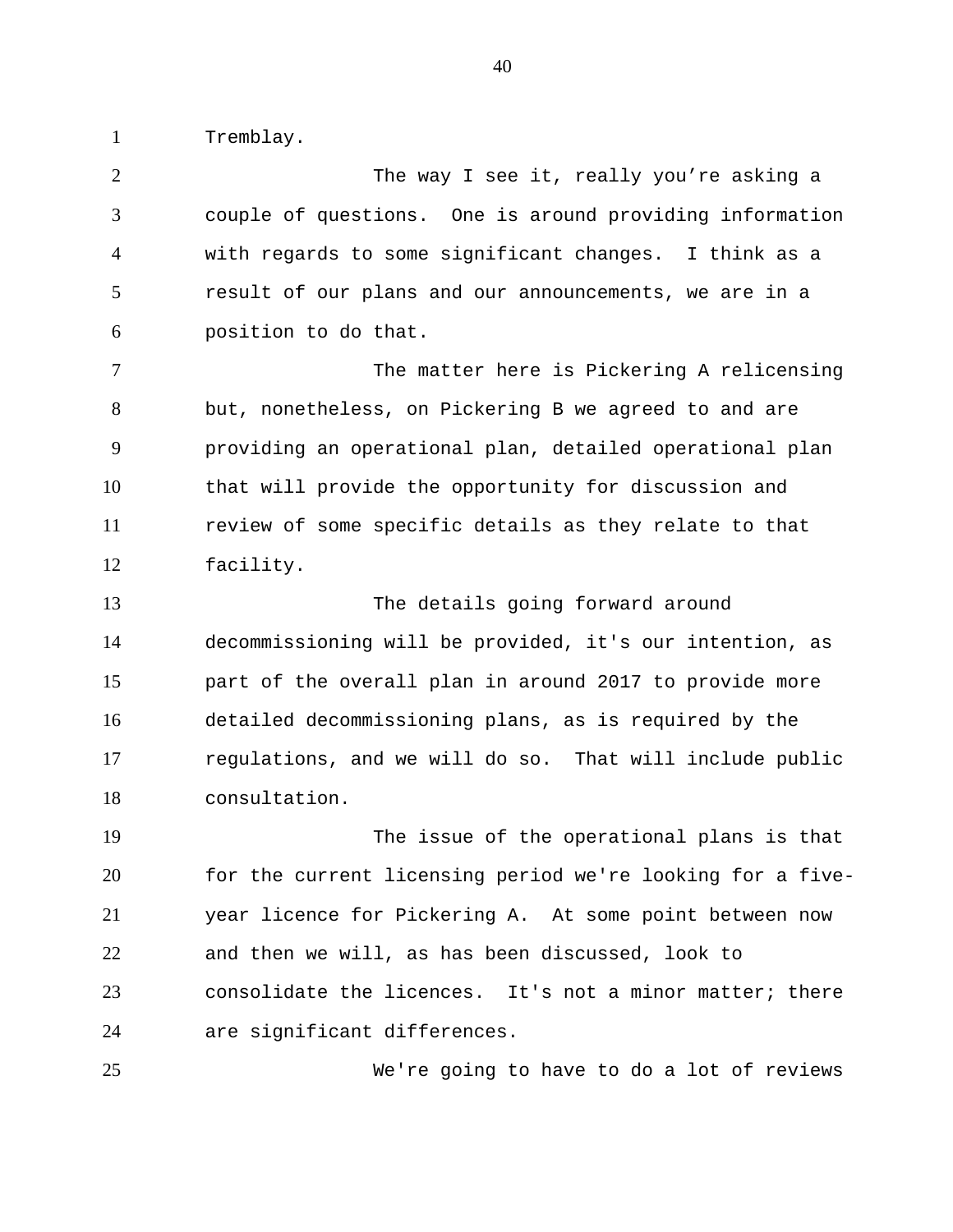and it's our view and our position that we will take that time to carry out those discussions and do what synchronizations or consolidations need to be done at that time, but we're asking for a five-year licence from the Commission. **THE CHAIRMAN:** Just the last point on this. I thought we are providing you with incredible administrative safety -- administrative efficiency; let me put it this way. As soon as you can come up with a one- site licence you don't have to come in front of us twice. I think that should be an incentive all by itself. **MR. TREMBLAY:** Pierre Tremblay, for the record. I agree. As much as I like to interact with the Commission, I agree with your point. **THE CHAIRMAN:** Thank you. Dr. Barnes? **MEMBER BARNES:** Well, again, one problem in having long licences, five years, when here we are, as I repeat, in 2010, with maybe only two cycles left -- or Pickering A could be a little longer -- is the issue of highly-qualified personnel and the staffing, the issues of retention and recruitment. So from the Commission's viewpoint safety is foremost and one of the key issues of running a nuclear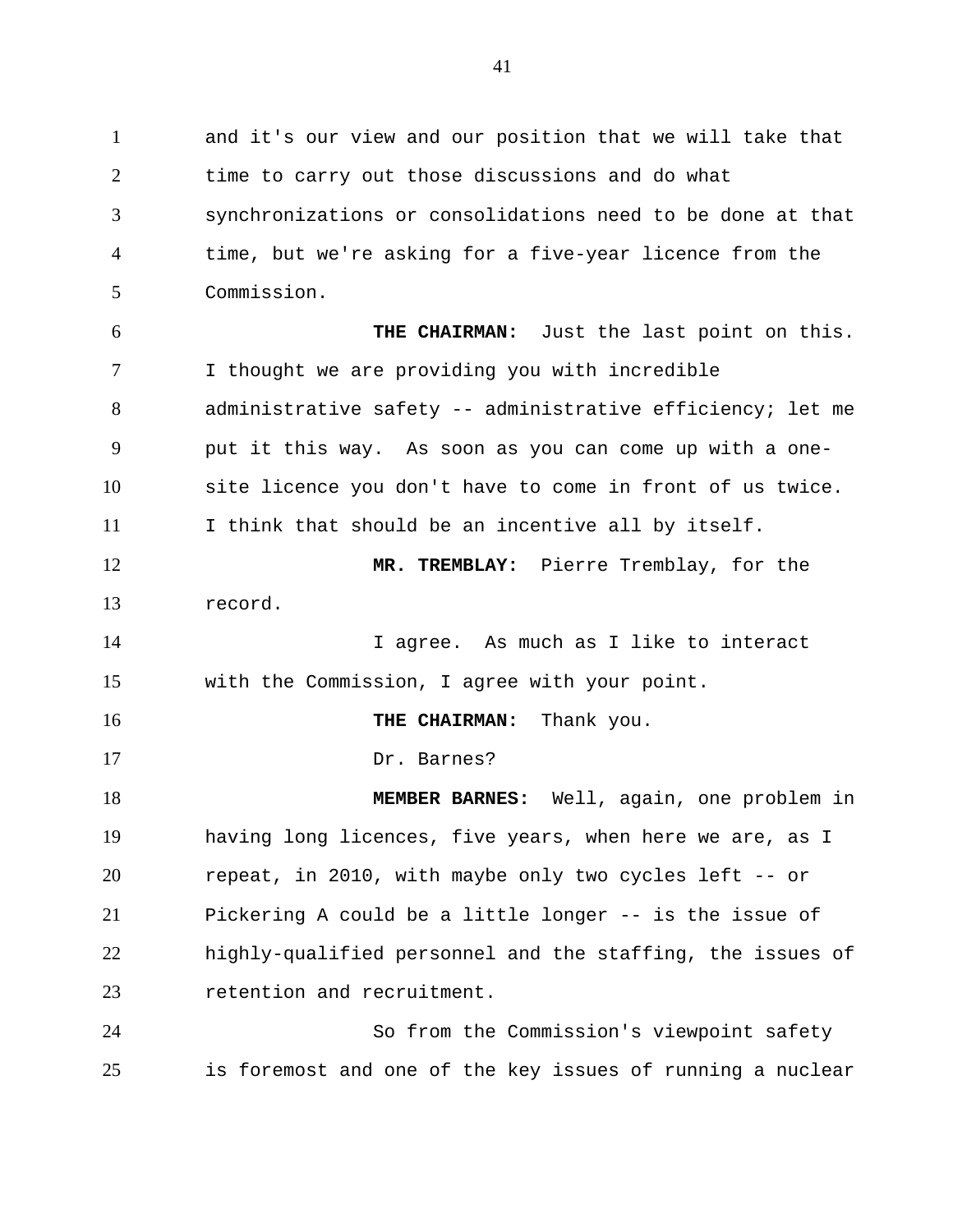plant is the stability and the expertise that one has developed in one's staff. One could hypothetically assume, in any kind of business where you tell the employees that we're going to close in 10 years time, that people, depending on their age and their aspirations and their family situations, might start looking for alternative employment and therefore there would be a kind of brain drain -- since that's the issue of the week, I guess, in the press -- but potentially a brain drain and a loss of expertise for both Pickering A and B.

 You might say, "Well, we will recruit to offset this", but again, you're not offering a long-term security here and therefore one could speculate that the success in recruiting adequate people to replace maybe more senior people leaving will be a real challenge.

 I would have thought, again, in this licensing period, since we've gone to five-year licences, that the Commission would have received much more specific detail about what OPG plans are for this next licence period, this five years that you're asking for, given that there may be only another one and Pickering B is sort of closing at that time.

 I imagine that the public, particularly here in Pickering, would also be interested in the plans et cetera, but I don't see any transparency for this kind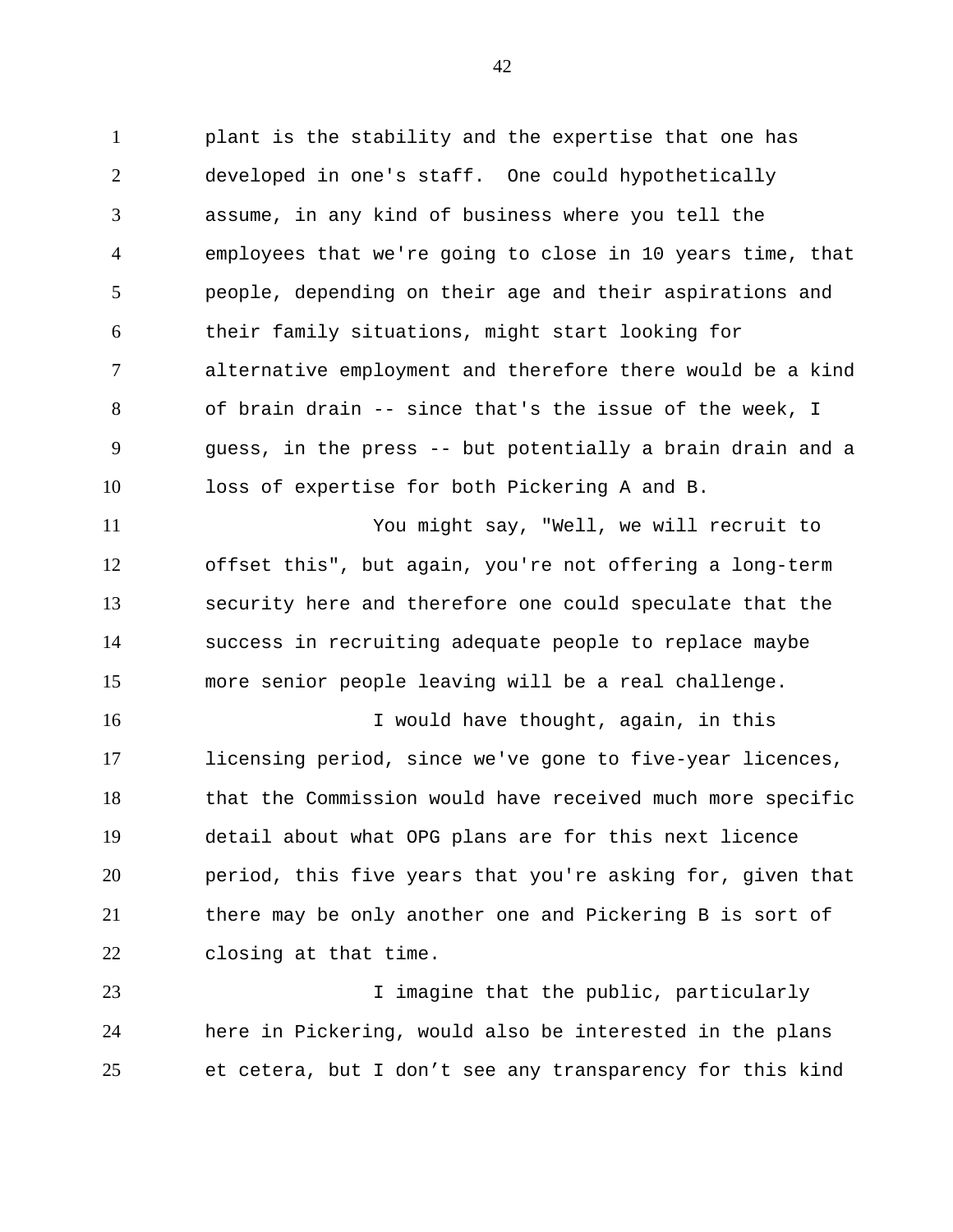of public process that we're engaged in today. So what you've told us, Mr. Tremblay, is that you have five and 10-year staffing plans and these are updated every six months, and I presume the CNSC staff have access to this but why wouldn't you be a bit more transparent in showing some of these plans -- maybe they're high level -- but also addressing this issue of retention and recruitment as we go through basically this last decade of operation of the two plants? 10 MR. JAGER: Glenn Jager, for the record. Yes, we agree that's a concern. We have committed to prepare, as mentioned in our presentation, a detailed operational plan which will be submitted to CNSC on the end of 2011. In those plans we will address the concerns regarding staffing and recruitment and staff retention over the licence period and beyond. We already maintain our staffing plans over a five-year period and in fact a plan of 10 years, and we do this on a fleet basis. In the development of that operational plan it's our intention to consult with the union leadership, the community, and develop solutions to the concerns that you've mentioned here, and develop detailed plans which we will submit to the Commission for review and comment.

Our existing plans are robust. We don't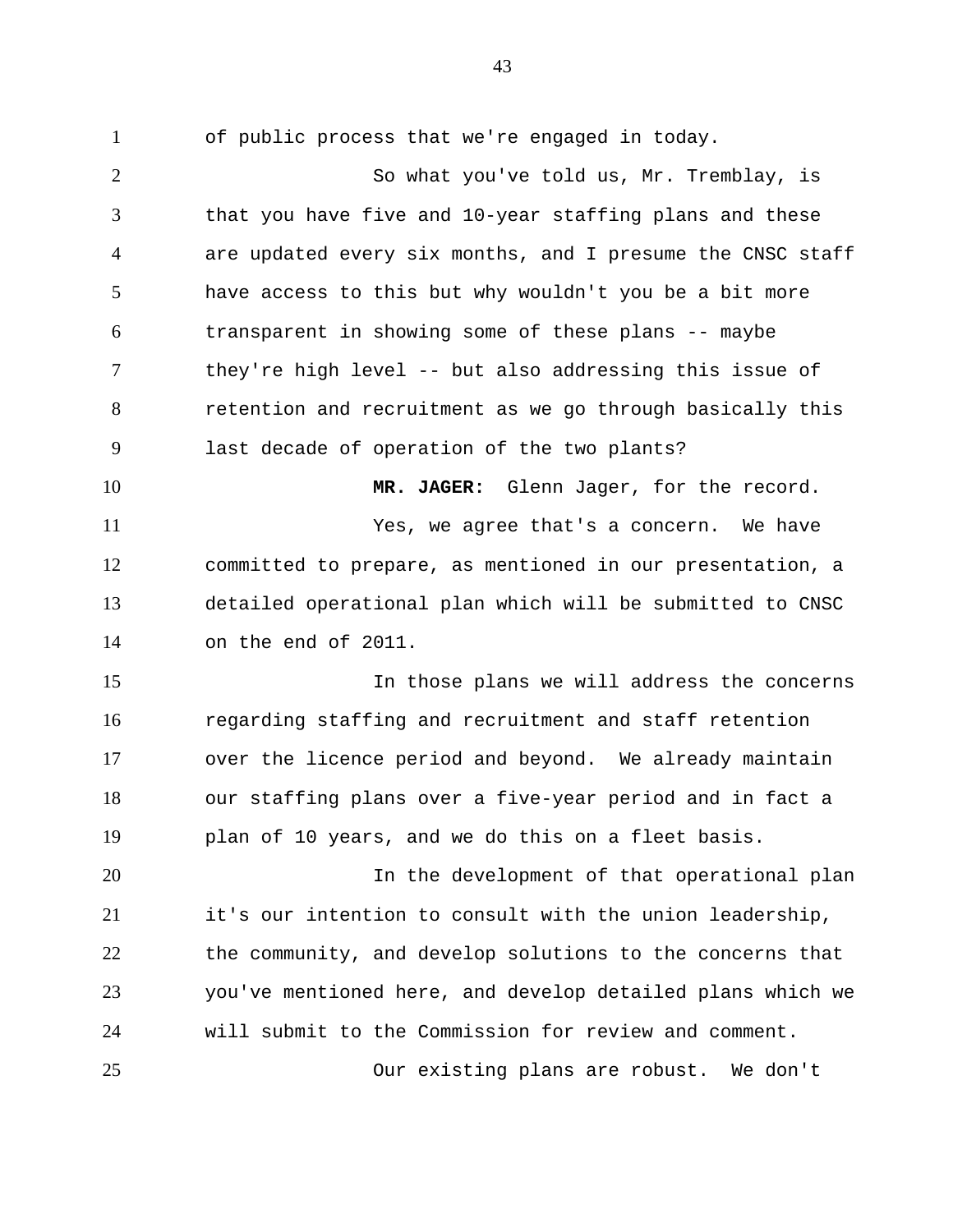anticipate any staffing issues within the current licensing period but definitely recognize the need to develop those plans to take us out through to the end of life in the 10-year operational plan, and that's the plan that we will develop over the next year and a half and submit on December 2011.

 **MEMBER BARNES:** Why wouldn't you have developed it so that we could hear it today in the licence period?

10 I'm almost surprised that so much of when we come to a licence period where all of this documentation that we've just referred to -- the time and expense, and et cetera, of putting all this material together, having this part of the public process, and time and time again we're always going to get another report but it's a year later.

 **MR. JAGER:** Glenn Jager, for the record. We do have five and 10-year staffing plans. We can make them available. The plans that I'm speaking of are to specifically address the concerns that you've talked about in terms of retention and staffing, given the announcement to operate the plant in its final decade. So we do currently have plans, and we can

 provide those, that show how we staff to operate the Pickering facility to meet all our performance objectives,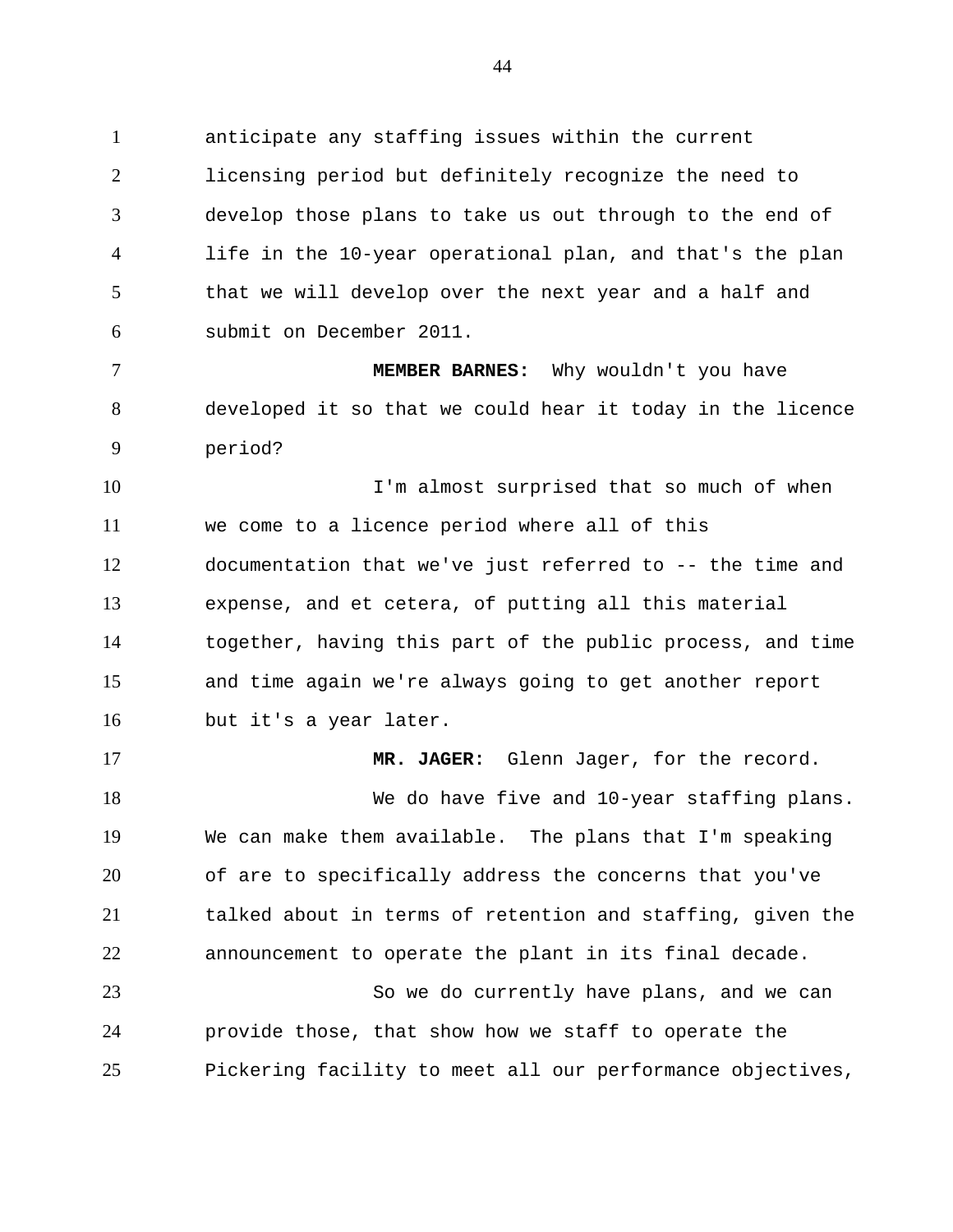to safely operate the plant and meet our business plan objectives.

 So those plans are in place. I believe they're fully adequate to meet the needs, certainly now and in the term of the operating licence that we're requesting. The changes that I'm speaking of is to address the potential concerns with the remaining 10 years and closing the plant in 2020. **MEMBER BARNES:** Does staff have any

comment? Does staff have any comment?

 **DR. RZENTKOWSKI:** Sorry about that. We were engaged in a side discussion, unfortunately. From the CNSC standpoint we of course realize that maintaining fitness for service of structures, systems and components is not sufficient. We have to ensure also that an adequate level of competent staff is maintained. Therefore, we expect that in the end-of-life plan OPG will address this issue, including a succession plan to maintain staffing level, certified staff-specific succession measures and also retention

 So this is our expectation and this information we've already provided in support of the licence application.

program for current staff.

**MEMBER BARNES:** Mr. Chair, one could pursue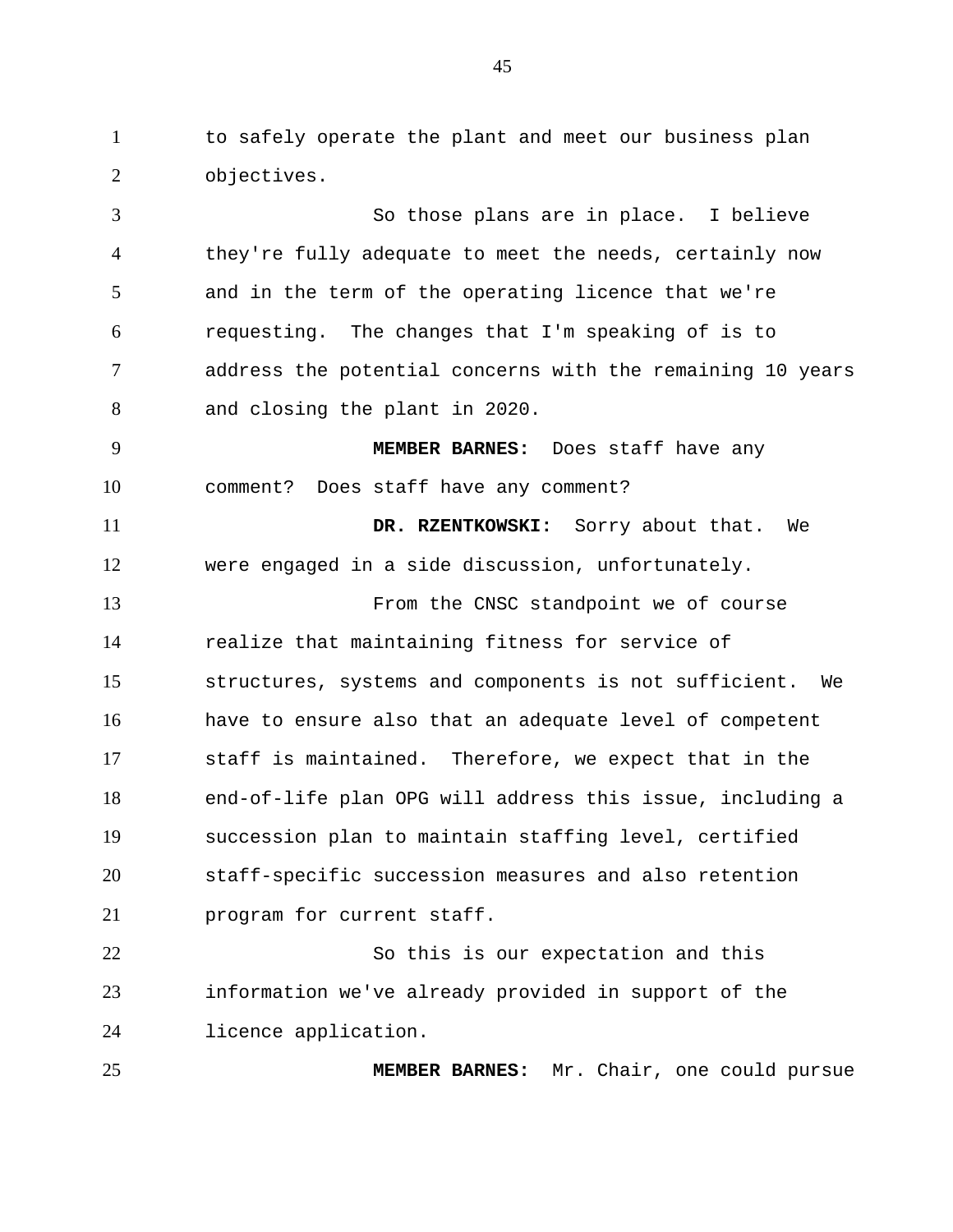1 this but I notice that two of the CMDs that we receive later are from the unions that have a somewhat different view of the current staffing, and I think maybe we could discuss this at that time. **THE CHAIRMAN:** Absolutely. I just have an addendum to this. It's not like we have a lot of experience in shutting down nuclear plants, particularly not in this country, so it's not like shutting down any other kind of operation. You have to be at the top performance till the very last day. So do we know -- do we have any experience, do we have any benchmark elsewhere that somebody actually knows how to do this properly? And are we taking advantage of such experience? **MR. TREMBLAY:** Pierre Tremblay, for the record. Certainly as an organization we're not new to shutdown of facilities. Our thermal operation, for example, is undergoing or has undergone some significant changes. So we certainly have had discussions with them about transfers of staff, communications and so forth, and obviously as part of the long-term plans, well beyond the current licensing period in question, those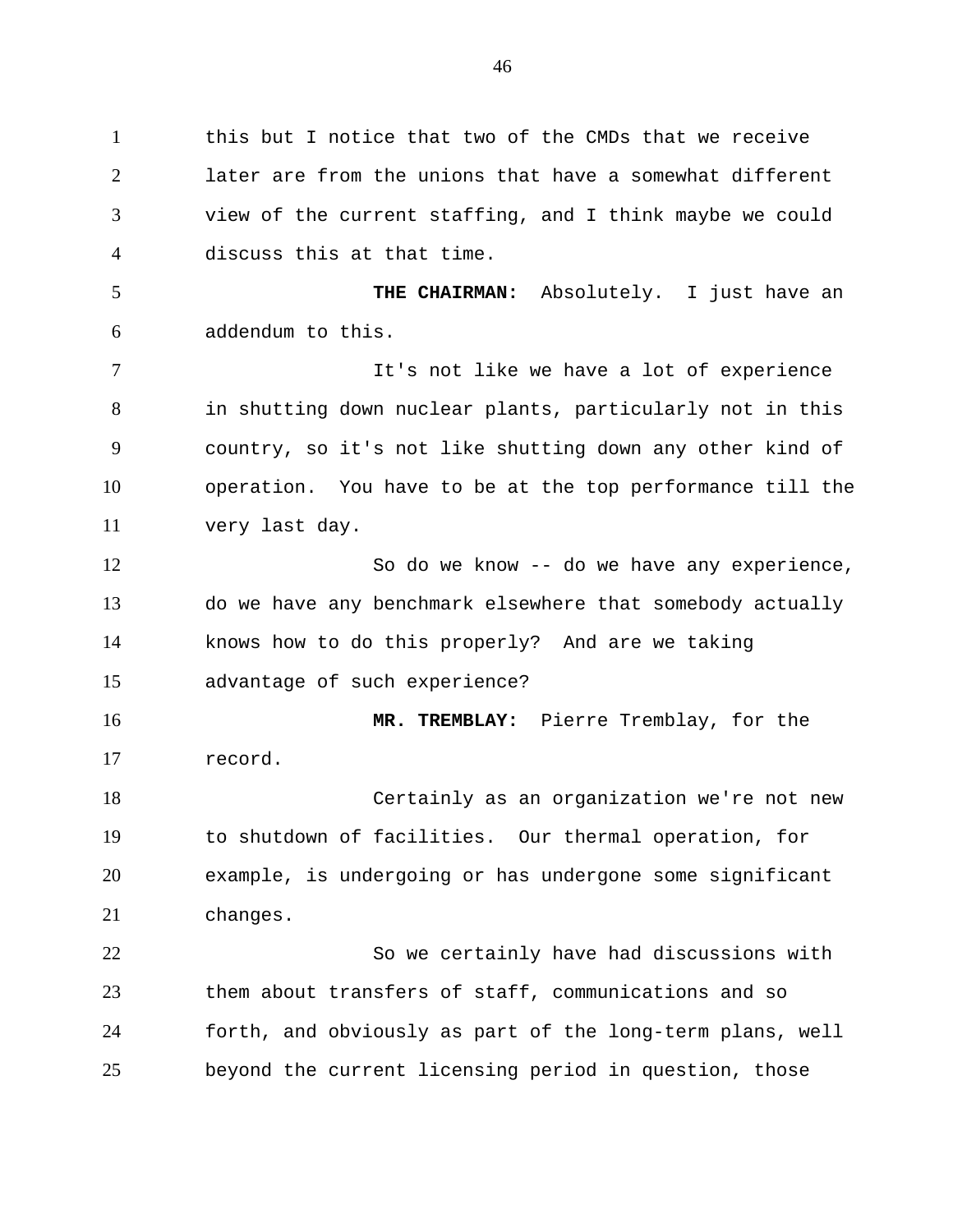plans will be put into place.

 There are many factors, many things that require us to move resources and the motivation and the communication to our staff is key, and we appreciate and understand that. So we are looking at the industry wide in terms of shutdowns that have occurred elsewhere in North America and talking to those people.

 We've got our own internal experience that we can draw on and very successfully, recognizing that the legacy and the future of Pickering is a very proud one, recognizing the importance and the significance of that site to providing reliable energy to the Province of Ontario for the next 10 years at a time when there's a lot of activity in the industry.

 Our staff know that. We want to reinforce that with them. And as you rightly point out, you can't be mediocre in this area. You can't aim for mediocrity. We will continue to drive for performance excellence. That's what we expect out of our staff. That's what we're driving towards and they understand that as well.

 Furthermore, we've made a commitment to ensure adequate resources, not only to meet the day to day requirements but to continue to drive for performance excellence. I think we've shown that in the last five years at this plant, and we'll continue to do that in the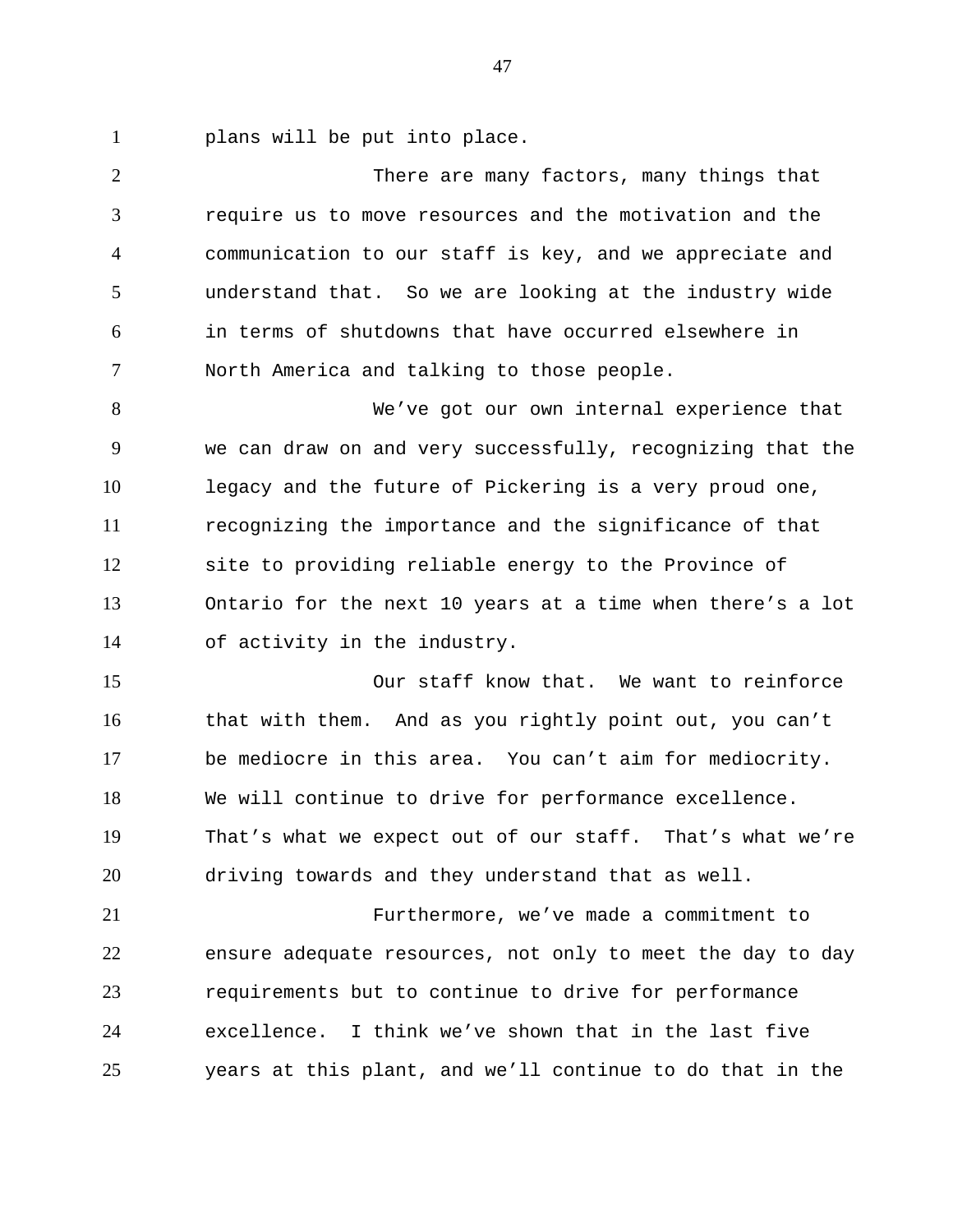next five years. **THE CHAIRMAN:** Thank you. Dr. Barnes? **MEMBER BARNES:** I think I'll leave it there, Mr. Chair. **THE CHAIRMAN**: Thank you. 7 Dr. McDill? 8 MEMBER MCDILL: Thank you. Good morning. I'd like to extend a little bit on Dr. Barnes' comments. We're one decade out. We have some uncertainty in licence synchronization. And maintenance for the expectation of shutdown is different than maintenance for the expectation of ongoing production. So, for example, in 2020 you won't be planning on a vacuum building outage. So I think my concern is that in 2020 we're going to be faced with a facility that is not ready to continue its life but might need to in Ontario. So I realize I'm asking you to speculate but if the maintenance isn't kept at a level that allows ongoing production with something like the vacuum building outage where will we be in 2020? **MR. TREMBLAY:** For the record, Pierre Tremblay. Glenn Jager's presentation this morning had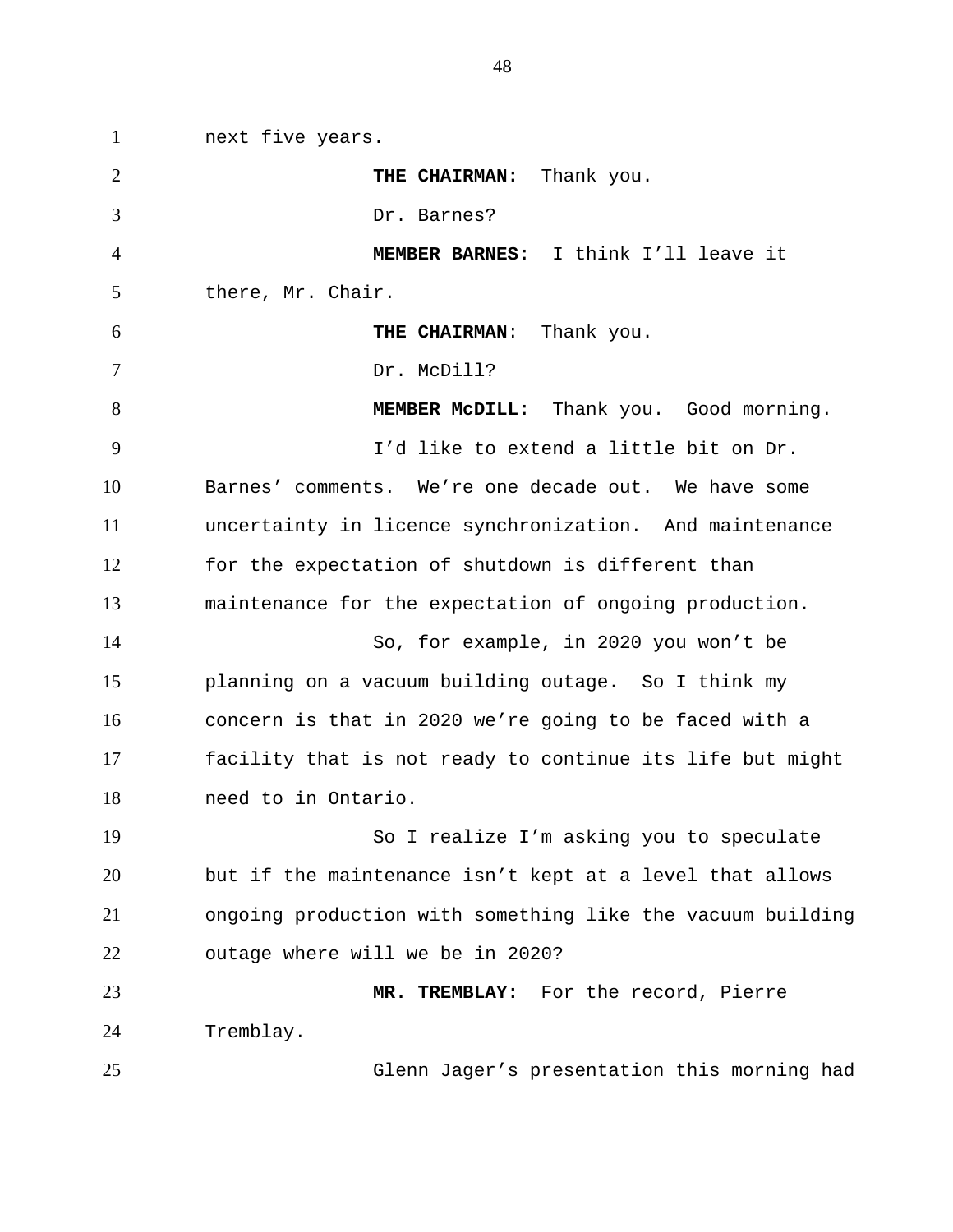some indications of the results of the vacuum building and the good material condition that was observed. The work was done to ensure that right through the next decade, the power plant and its safety systems are fit for service and the plant will continue to operate -- in fact will operate at a higher reliability than it has in the past. The commitment is to continue to drive for excellence.

 And the commitment has been made to do so. Clearly, as the decade progresses beyond the current operating licence that we're seeking we will need to make more detailed plans and evolve those plans from operation.

 However, I would suggest that that's beyond the scope of the current request. Suffice it to say that we are committed to providing those plans and providing the opportunity for a full dialogue at the appropriate time.

**MEMBER MCDILL:** And staff?

 **MR. RZENTKOWSKI:** From the CNSC standpoint we have to ensure that the current facility's specific licensing and design bases are maintained on the very last day of the operation. And we are revising the regulatory documents on the life extension with RD-360 to include life management issues and develop regulatory requirements for those.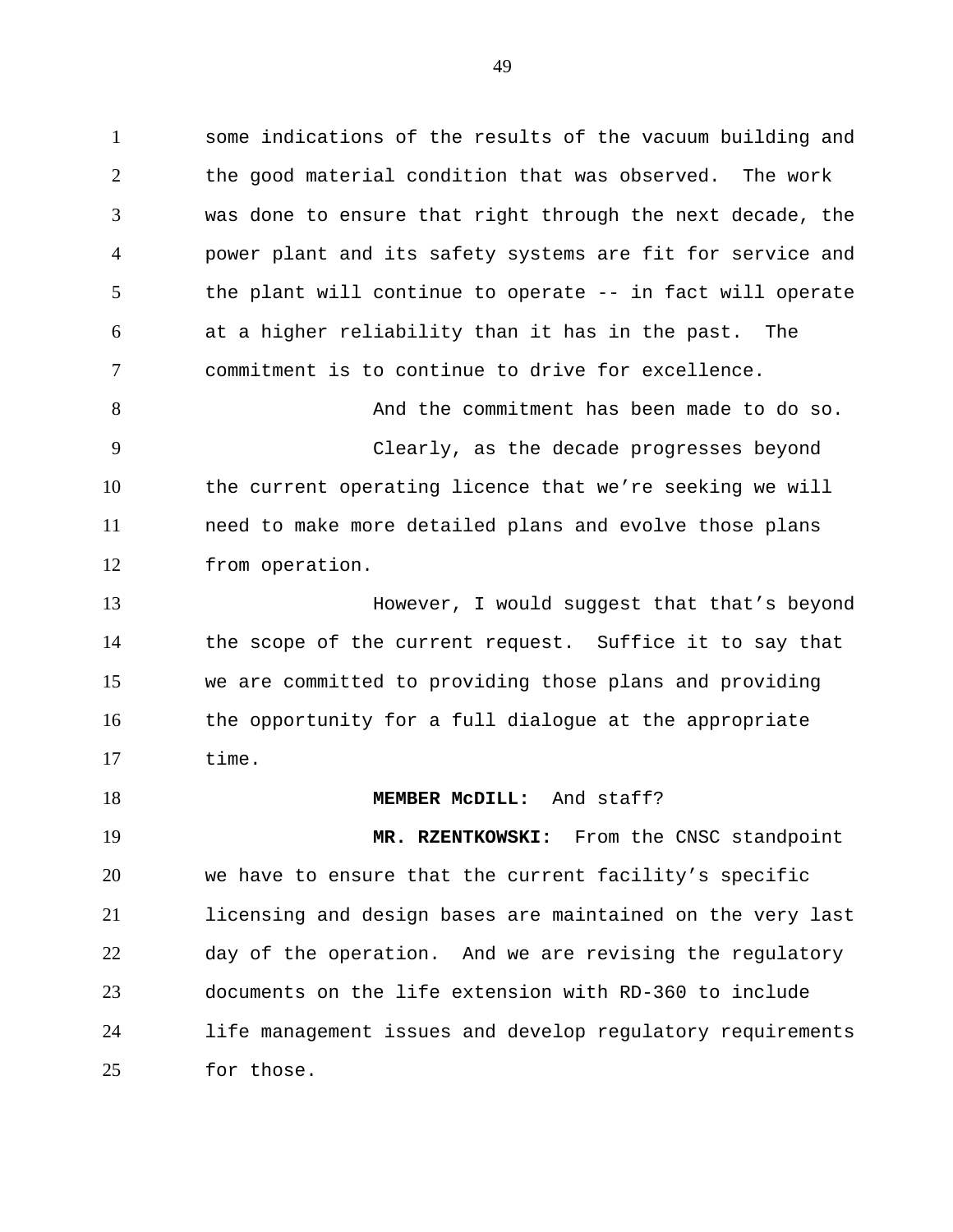To give you a specific example, the most limiting component for CANDU reactors are pressure tubes and the life of the pressure tubes is estimated at 210,000 effective full power days in operation. Ontario -- OPG revised this number to 240,000 effective full power days in operation. 7 The course we have to understand better the

 reason for that revision and we also have to ensure that a proper maintenance and surveillance program will be put in place to ensure fitness for service of all pressure tubes.

11 So we are revising the regulatory requirements to make sure that we also maintain a proper level of regulatory oversight and at the end we will be also assured that we can maintain safe operation until the date of the shutdown.

 **MEMBER McDILL:** Thank you. Thank you also for your response, OPG, to the issue of the large break loss of coolant accident. I wonder if you could also give me an idea of when the last four bulleted items on your page 1 of attachment 2 are likely -- one of them is Report on the Reclassification of Large Break LOCA, Report on the Break Size and Opening Time.

 Are these likely to be resolved within your five-year expected licence?

So it would be H6-1D. It's attachment 2,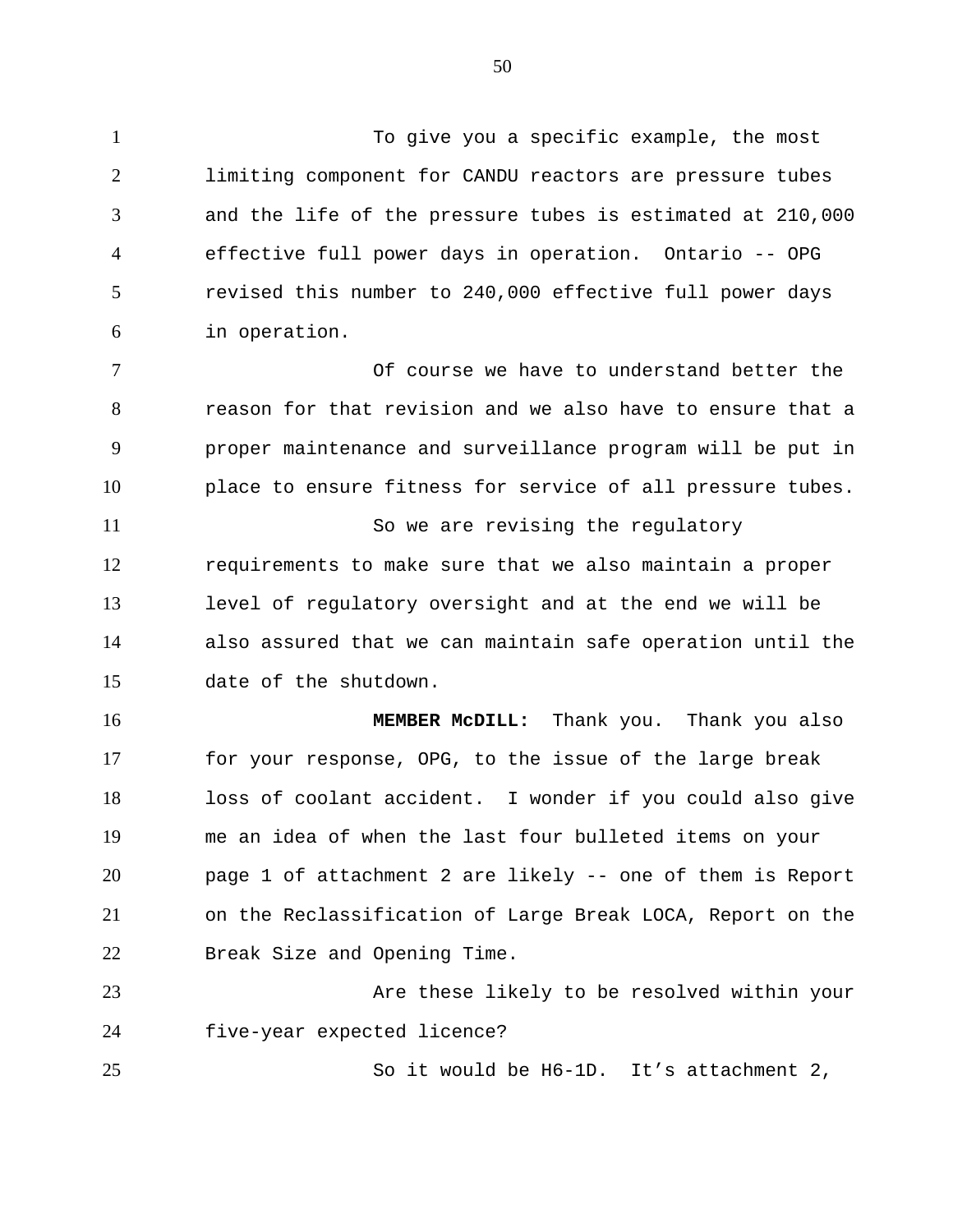item 1. It's in your supplementary information. **MR. JAGER:** Just for clarification, you're talking about page 1 of attachment 2, down at the bottom the four bullets? **MEMBER McDILL:** Yes, thank you. **MR. JAGER:** Okay. I would just like to turn that over to Mr. Fred Dermarkar for comment. **MR. DERMARKAR:** For the record, my name is Fred Dermarkar. I'm the Director of Engineering Services 10 for Ontario Power Generation. I'd just like to get a clarification on the question. The four bullets -- the Report on Reclassification of Large Break LOCA -- that one is due in Q4 2011, but I'm just -- the next one -- Report on Break Size and Break Opening Time is -- we're targeting for Q2 2012. The Closure Report for Codes, Safety Margin and Acceptance Criteria we're targeting for Q4 2012; and the final project report for Q1 2013. **MEMBER McDILL:** So those dates are -- are you ahead of schedule or on schedule? **MR. DERMARKAR:** We are on schedule. We've issued a project execution plan. It is being managed through the CANDU owners group and we do have a project plan outlined to execute those and we are progressing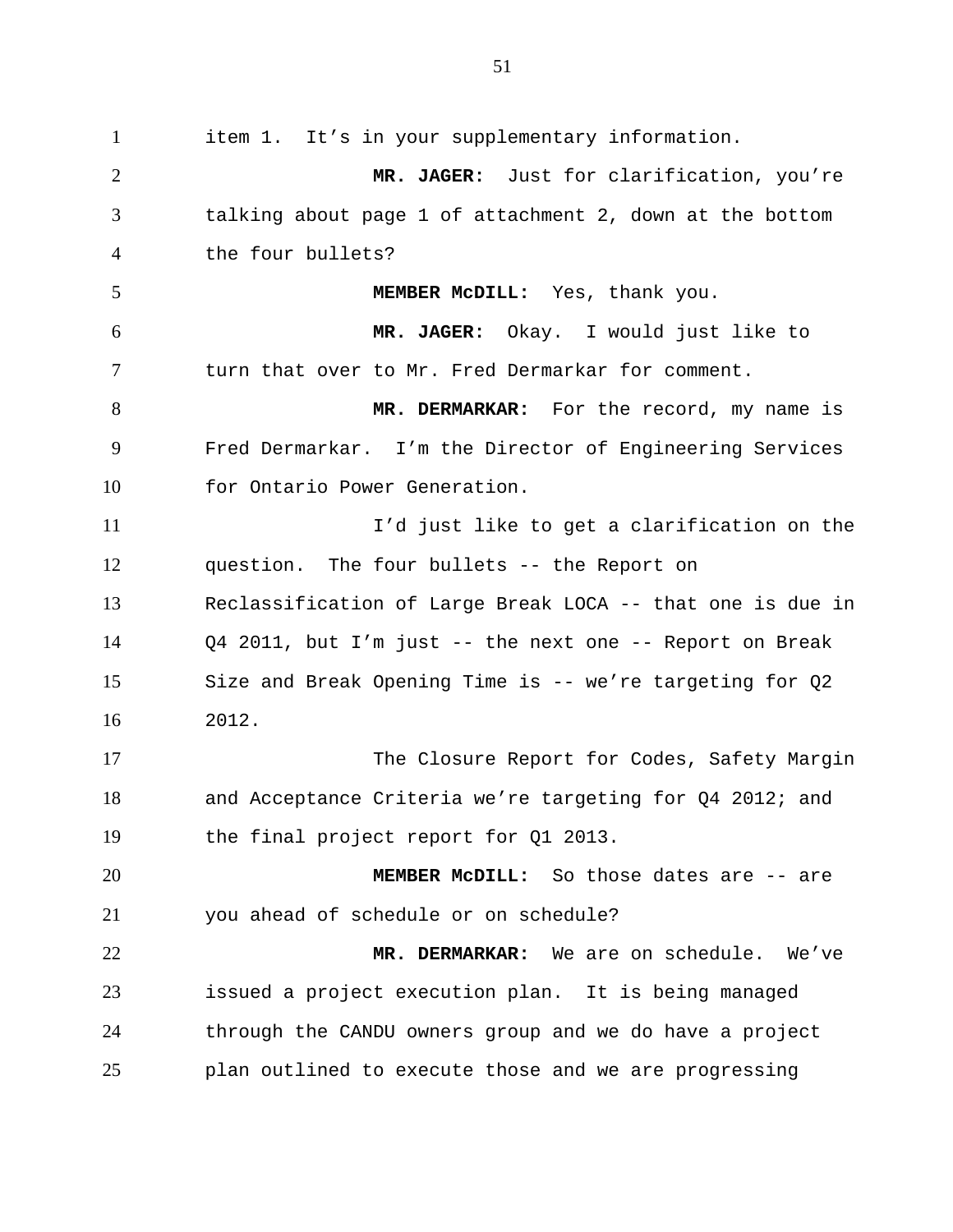well. **MEMBER McDILL:** So as of today they're all expected to come in within the five years? **MR. DERMARKAR:** That is correct. **MEMBER McDILL**: Okay that answers my question. Second, correct me if I'm wrong -- I believe you set aside low void reactivity fuel and it's listed there again as being a backup. Could you comment on that? **MR. DERMARKAR:** Yes. For the record, it's Fred Dermarkar. Our primary approach is a composite analytical approach and we believe and we have done a lot of work already to show that there are large margins. In fact we've done deterministic safety analysis for the Pickering A reactor and even with deterministic safety analysis we demonstrate that there is adequate margin. With probabilistically based safety analysis the margins are much larger. There are -- we are not ruling out the use of low void reactivity fuel. However, low void reactivity fuel does have -- doesn't reduce a large number of complex technical issues and it is not our preferred approach. It would be something that we would turn to only if there is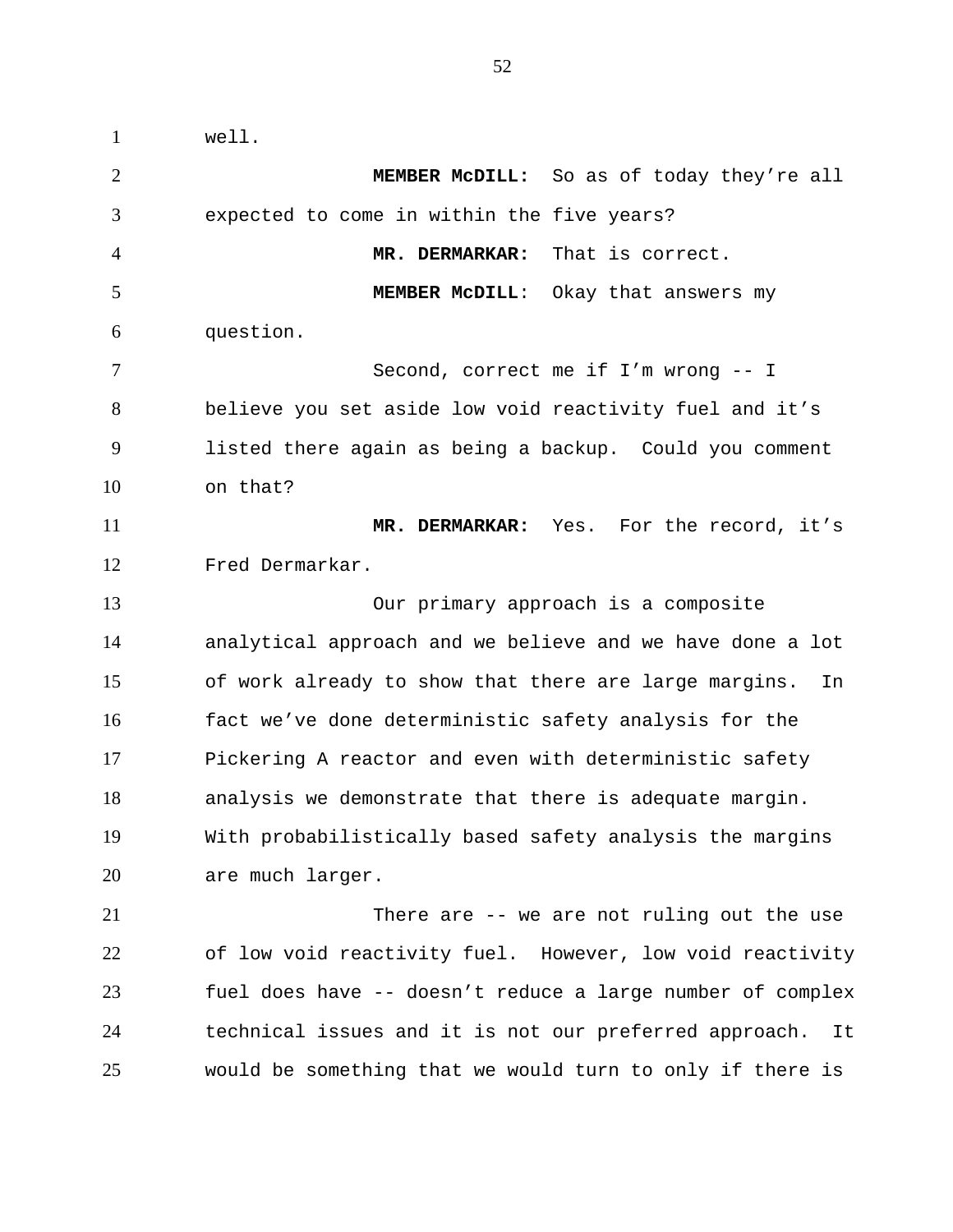no other reasonable option. And at this point in time we have a fairly high degree of confidence that with the composite analytical approach we will be able to demonstrate that the margins are large for Large LOCA. **MEMBER McDILL:** So if the -- if you had to move to the low void reactivity fuel it would be presumably after 2013 and very close to the end of this licence. **MR. DERMARKAR:** For the record, it's Fred Dermarkar. Aging does not affect Large LOCA very much so it's not a time dependent phenomenon. The reason that it's taking a long time to resolve this issue is because there are complex technical questions to be resolved. And that is what's taking the length of time. It isn't the -- it's not very age sensitive. **MEMBER McDILL:** Does staff wish to add anything? **DR. RZENTKOWSKI:** Yes. I would like to add that CNSC is very deeply involved in this work which is coordinated through CANDU Owners Group as Mr. Fred Demarkar mentioned a moment ago. This work has been initiated by CNSC approximately four years ago when we reviewed all outstanding safety issues related to CANDU

design.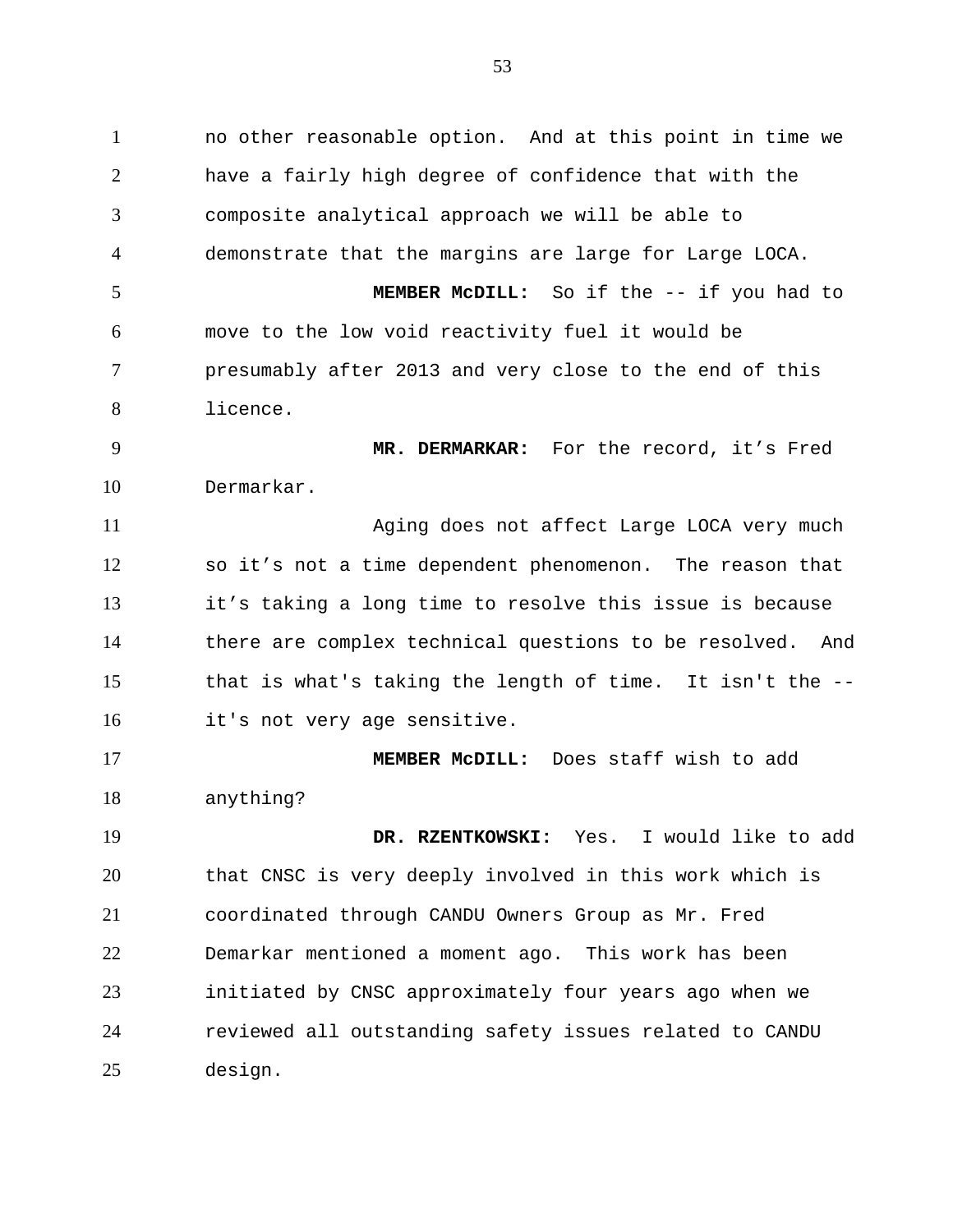And also we decided to replace the list of the generic action items by all outstanding CANDU safety issues, and as a part of that will establish a path forward for the resolution of a Large LOCA. There are two options on the table as was discussed a moment ago. One is the integrated analytical solution and second is the design option. However an integrated -- analytical solution is a little bit misleading. The name is a little bit misleading because, as a part of this option we will have to establish a clear acceptance criterion for Large LOCA breaks. And the establishment of those clear acceptance criteria may eventually involve experimental work as well. **MEMBER MCDILL:** Thank you. My concern was that it would be at the end of -- very close to the end of this license if that -- and a complex analytical solution approach is not approved I guess. **THE CHAIRMAN:** Sorry to interrupt, but I thought -- maybe I'm missing something here, but I thought that CNSC accepted an interim solution associated with all of this. Are you saying that this interim solution will remain interim for another three years until 2013? I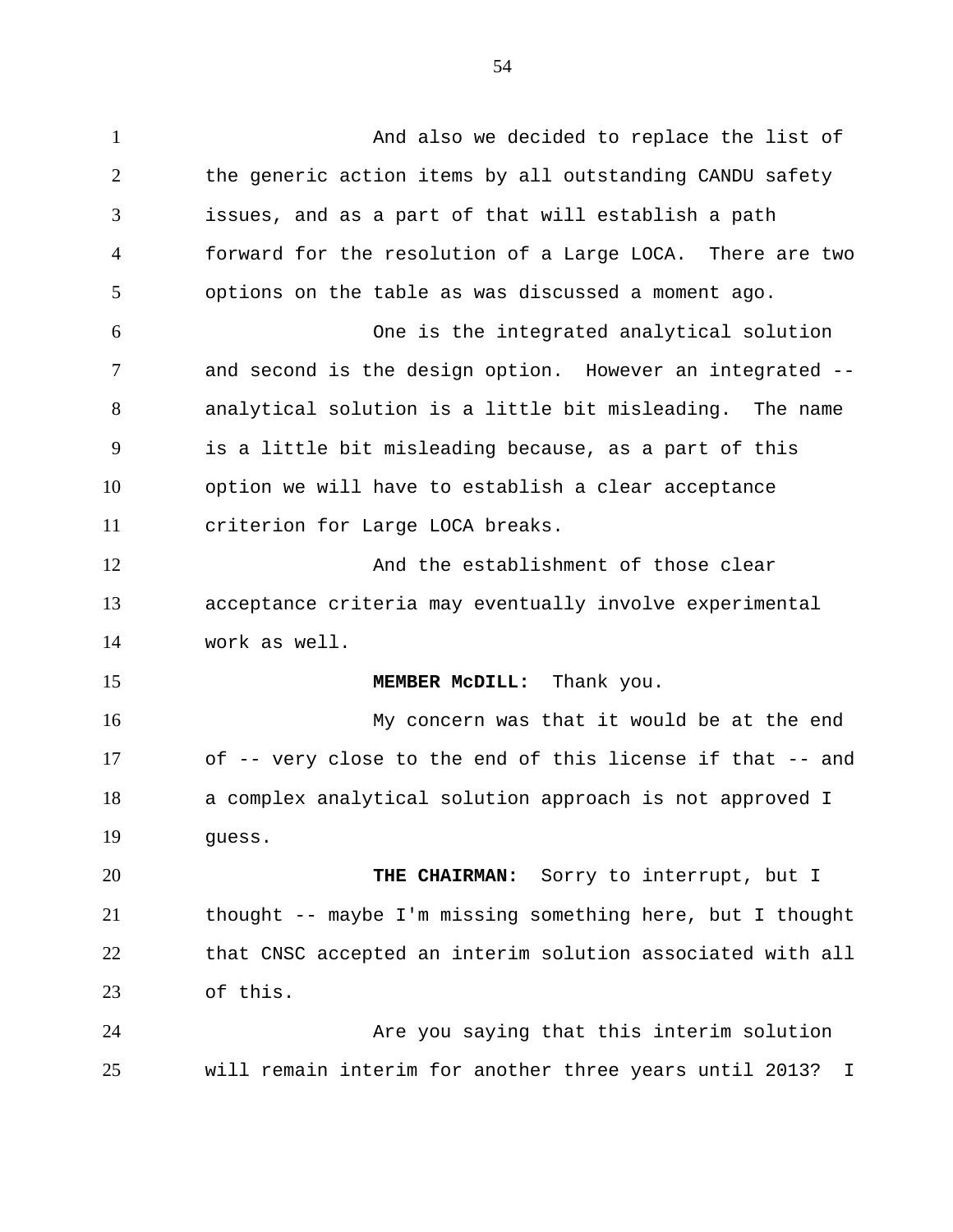thought we had a little bit more urgency about resolving this one way or another, whether the interim become permanent or not.

 **DR. RZENTKOWSKI:** This is our concern as well. The resolution may take more than two years and because of that we established our interim position. And the interim position involves establishment of the acceptance criteria for Large LOCA breaks.

 And this can be taken straight from the safety analysis report for operating power plants however at the moment those acceptance criteria are different depending on the design of the plant. We want to have singular acceptance criteria for Large LOCA and then perform the assessment including reclassification of the pipe breaks depending on the probability. We believe that this solution can be provided to us by the industry by fall of this year.

 **THE CHAIRMAN:** So there is no safety issue or probability that our interim solution -- you know I guess I -- if I understand correctly you're doing interim solution because you don't know what the real answer is. So there is no safety issue with the interim solution or interim approach is there? **DR. RZENTKOWSKI:** No, there is no safety issue with the interim solution. The most limiting pipe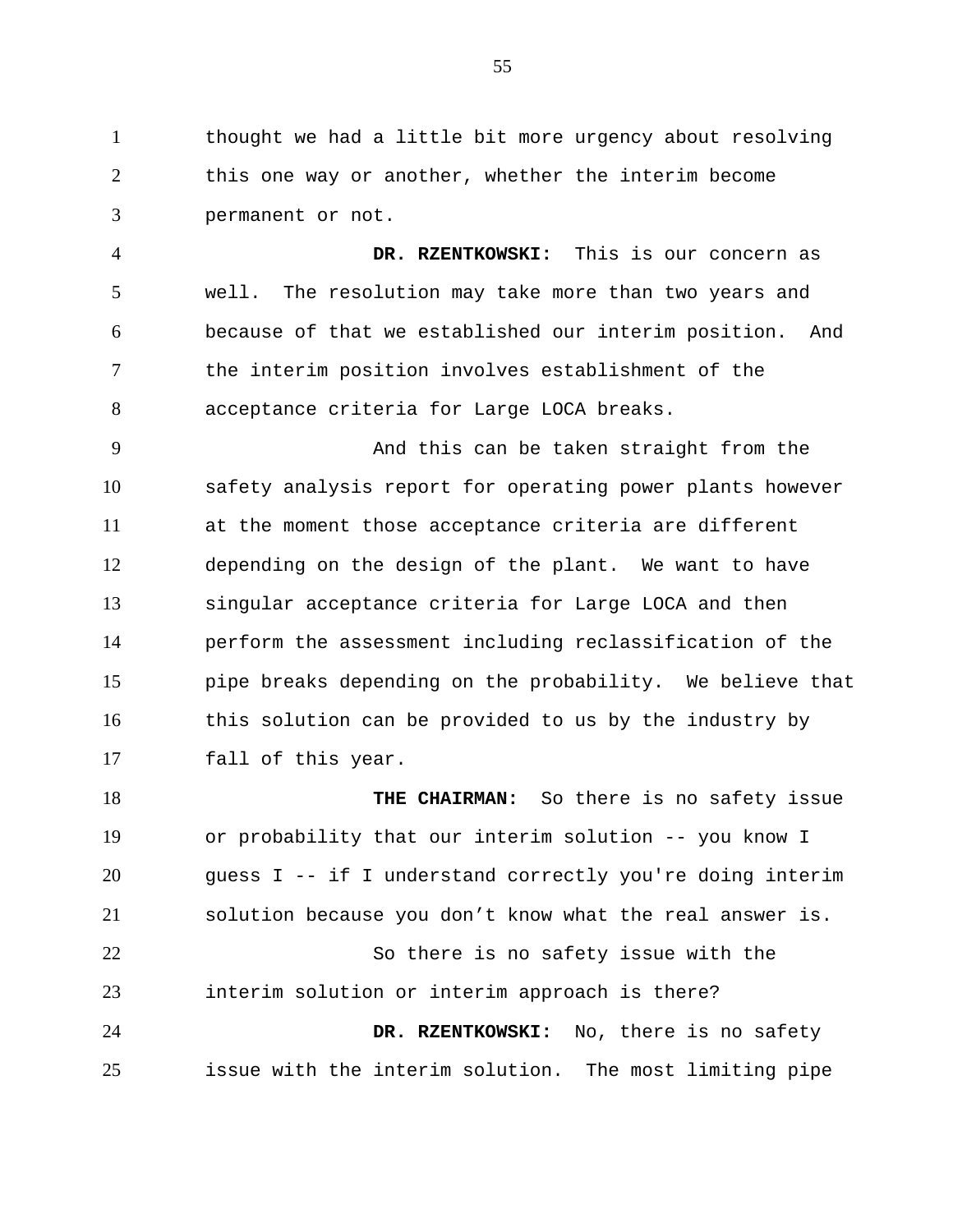break is of course 100 percent break of the inlet or outlet header. And those breaks are extremely unlikely and there is a lot of conservatism built into the analysis. But this is the break which is being considered for the assessment of effectiveness of the shutdown system and emergency injection cooling system. So from that standpoint we are clear and we are satisfied that adequate margins are being maintained. However we want to unify this approach across the industry and we want this approach to be based on a common acceptance criterion and a common approach to reclassification of a pipe break. **THE CHAIRMAN:** Dr. McDill. **MEMBER MCDILL:** Thank you. On another matter with respect to the Aboriginal groups, perhaps staff and OPG can explain and correct me again if I'm wrong how several groups that were signatory to a Treaty weren't involved earlier on. OPG first, please. **MR. JAGER:** Glenn Jager, for the record. I will ask Laurie Swami to comment further on that. **MS. SWAMI:** Laurie Swami, for the record. We have been working with Aboriginal groups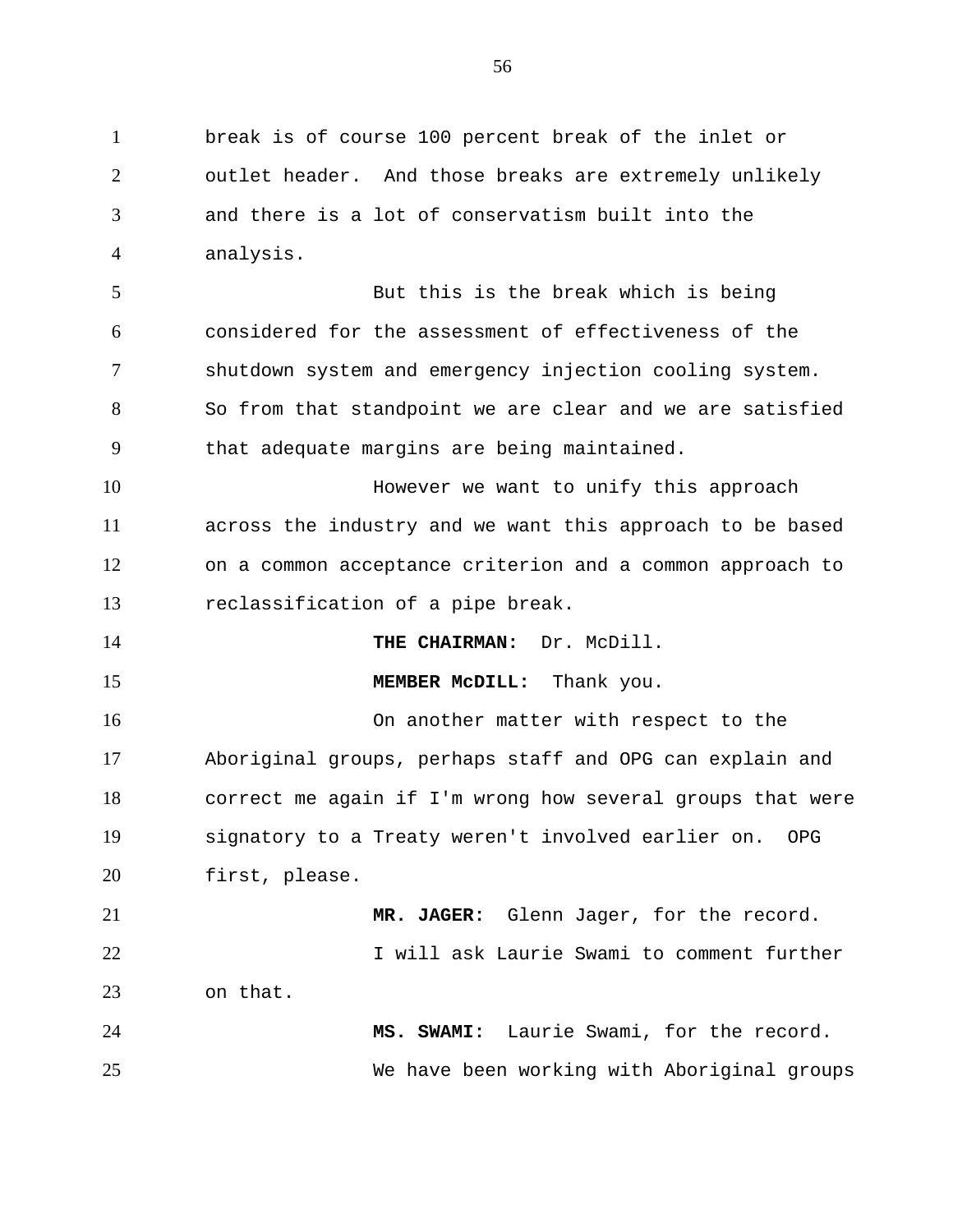over the past 10 years on our major environmental assessments that are associated with our major investments in the nuclear program.

 That consultation program has included the number of the signatories to the Williams Treaty. We also are enhancing our program and we are expanding it to include our ongoing operations over this year.

 **MEMBER McDILL:** But several groups have been missed, is that correct, until the last say three months for this?

 **DR. RZENTKOWSKI:** Yes, I think we recognized between Day One and Day Two hearing that there were several groups which should be included in this consultation. And I would like to direct this question to Lisa Love, Regulatory Program Officer who will provide more details.

 **MS. LOVE-TEDJOUTOMO:** Thank you, Greg. 18 Lisa Love, for the record.

 There's been some more recent work since Day One, some studies with regard to the Williams Treaties that we recognized that there was some additional groups that we should consult with. So we did. We took action to do that.

 Now, this approach is slightly different I think from what OPG's approach has been and which groups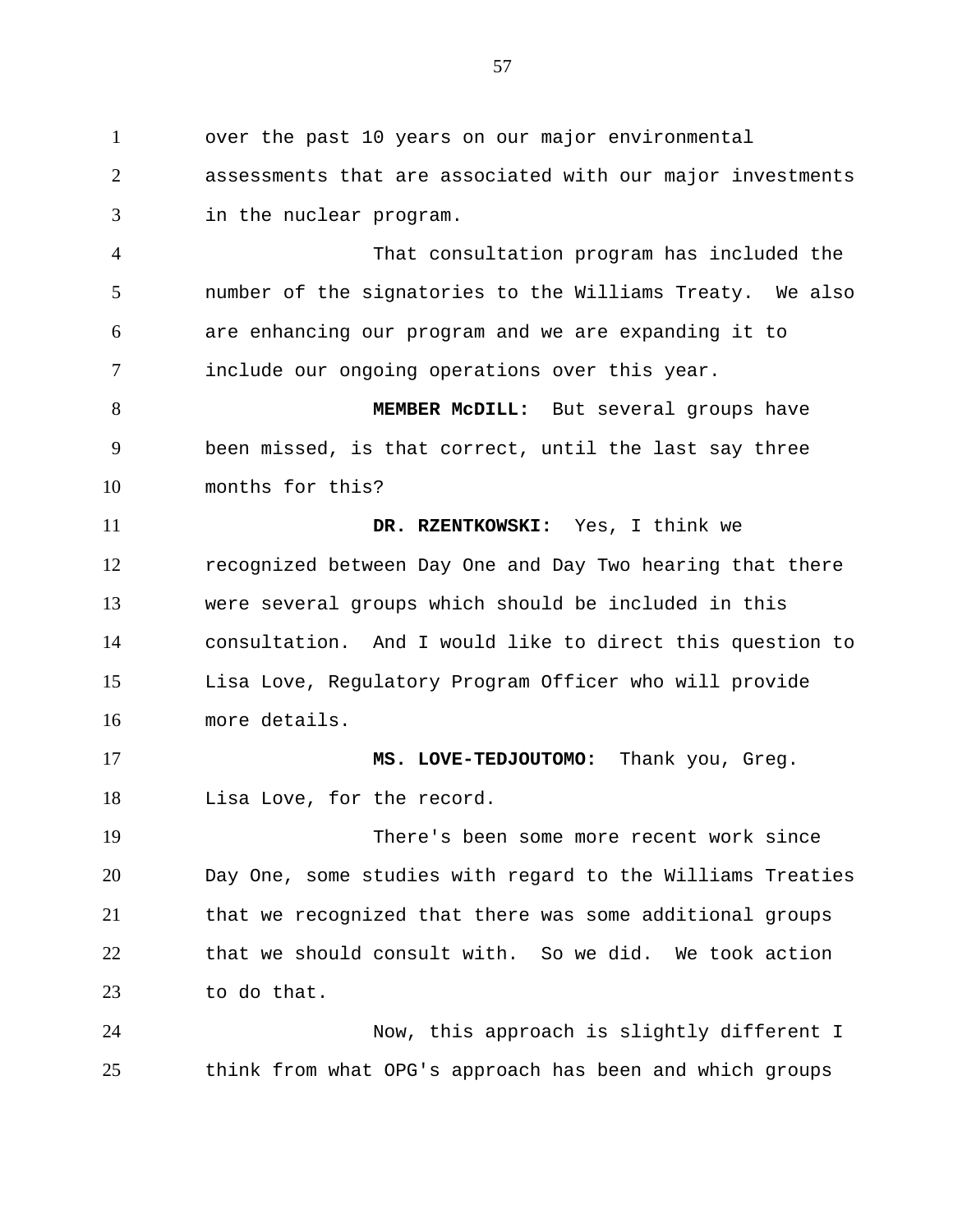they like to consult with. There's nothing wrong with that but I think now that they're also adapting to look at these other groups that we've recently identified. **MEMBER McDILL:** I'll try the question again. How is it we only recently identified them? **MR. JAMMAL:** Thank you, Mr. Chair. 7 Dr. McGill, this group came to light as a result of the environmental assessment for Darlington. And as CNSC staff was comparing the groups during this assessment and it did come to light by the CNSC staff that this group needed to be consulted with. 12 So that's how it came about. Sorry, to answer your question. **MEMBER McDILL:** Thank you, yes. 15 That's all for now, Mr. Chair. **THE CHAIRMAN:** Thank you. Dr. Barriault. **MEMBER BARRIAULT:** Merci, Monsieur le Président. Just to pursue that issue on this last round of consultation with the Aboriginal people, I understand that there were three groups that weren't contacted. And did not make any presentation I understand. Am I correct in assuming this; CNSC? **MS. LOVE-TEDJOUTOMO:** Yes. The three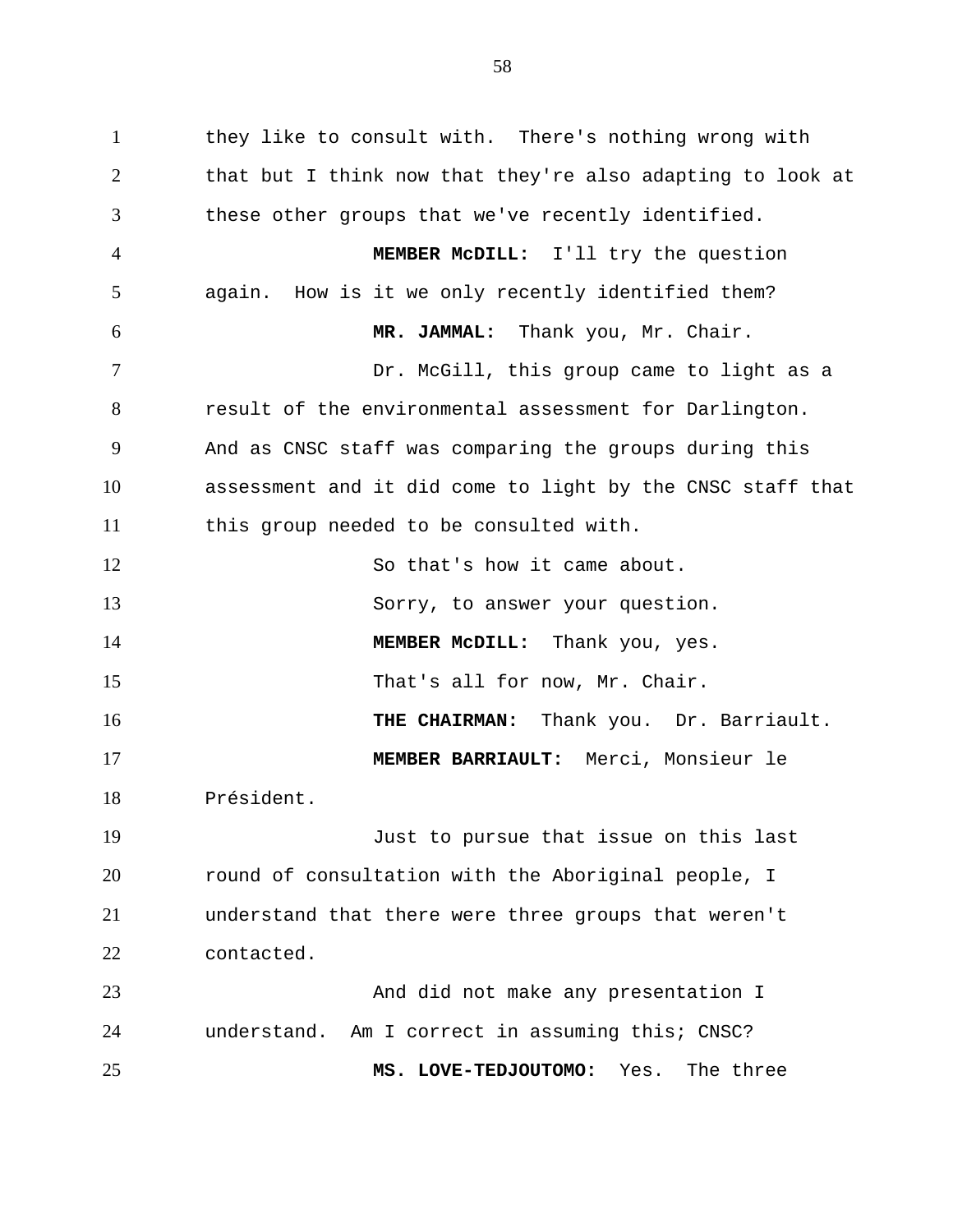initial groups were sent the information prior to Day One. And we spoke with all of those groups and they were not interested in participating or intervening in any way. Nor did they have any questions. **MEMBER BARRIAULT:** So when you say you spoke to them, on the telephone did you actually --- **MS. LOVE-TEDJOUTOMO:** Yes, we contacted all three groups by telephone and spoke to them personally and we offered to provide assistance whether it's with respect 10 to the actual hearing process or with respect to technical matters. And said we would be available, could help them out. But they thanked us and that was the end of it. We followed up again because we sent all of these original three groups information for the Day Two hearing. And so we again followed up to make sure that they received the material and asked if they had any questions or if they needed to have information on the hearing process, where it's located, how they could participate. The rules of procedure as you know were revised to allow them to intervene up until I think May 12th. We asked if they wished to do that and again there was no interest in doing that.

 And we did the same for the six new groups We made sure that they got the material, we spoke with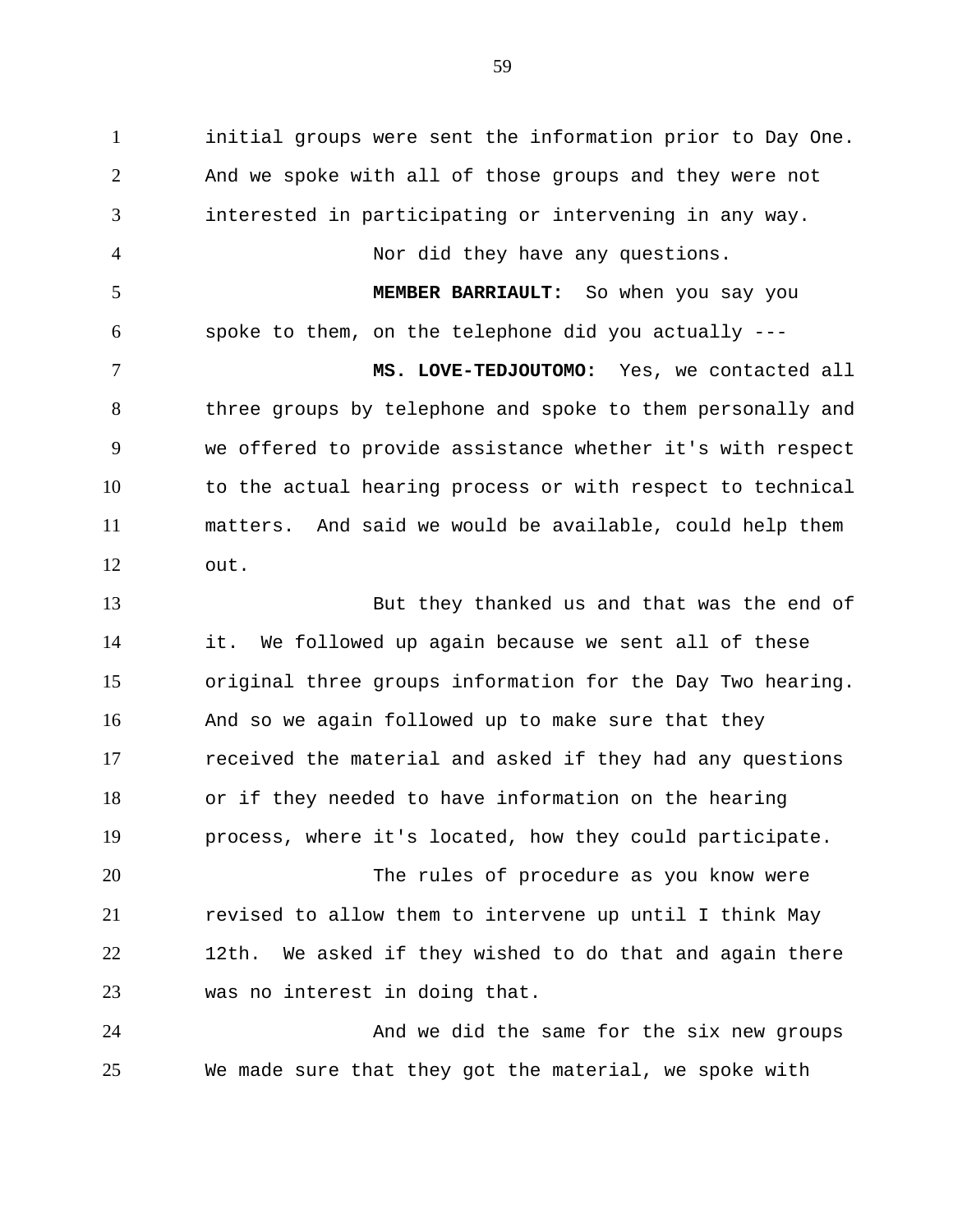them and asked if there was any questions, any way we could help out. And again other than the comment that it was a lot of information to receive there didn't seem to be any interest to participate. **DR. BARRIAULT:** Thank you. Could I ask OPG to comment if they made an approach also to these groups? **MS. SWAMI:** Laurie Swami, for the record. As mentioned we've been working with a number of these groups over the past number of years. We also contacted the groups to confirm they had received the material and to ask if they had any questions for OPG specifically with respect to the relicensing. Two of the groups are going to be receiving

 a briefing from OPG today. In fact it was a regularly scheduled session. Our fifth session with the Métis Nation of Ontario and other Métis groups. I've requested a briefing and that was already scheduled, as I said, for today and so that briefing is proceeding.

 **MEMBER BARRIAULT:** Thank you. Mr. Chairman, my next question.

 On the issue of your cooling water -- I guess a fish impingement -- I understand that your net is now installed as of first of April. Is that correct? **MR. JAGER:** Glenn Jager for the record. That's correct. We installed the -- re-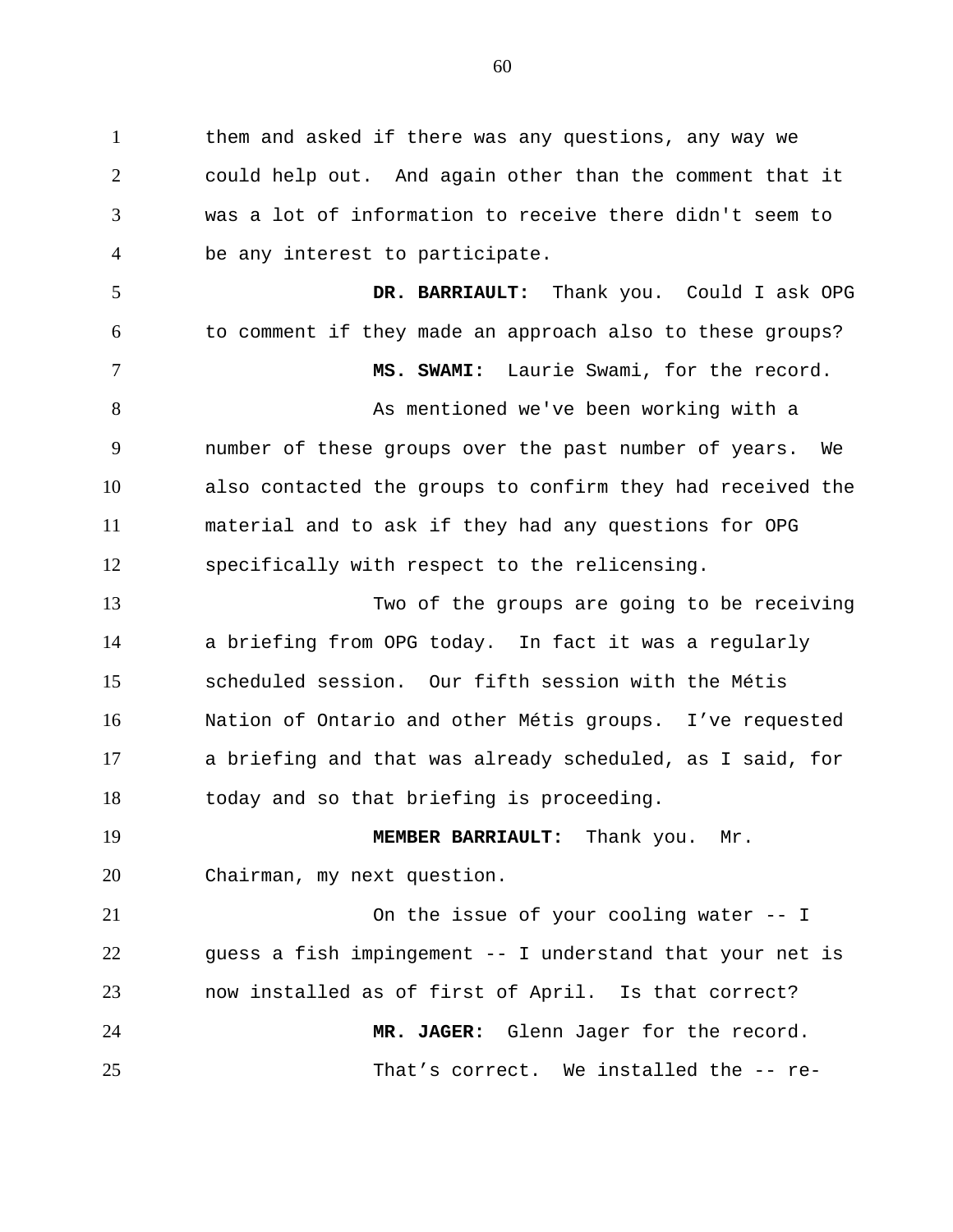installed the barrier net in April of this year. **MEMBER BARRIAULT:** It was removed at what time? You installed it last fall, I understand, for a period of a month or so. Is that correct? **MR. JAGER:** That's correct. It was installed for a short period in the fall of last year. It was removed in November for the winter. **MEMBER BARRIAULT:** I guess -- basic question -- is it because of ice control that you removed it or why was it removed at that time? **MR. JAGER:** Glenn Jager for the record. The design of the barrier net and the intention is to have it in place from the period of April to November. It's removed for the winter period due to the need to clean the net periodically. In fact we have - 16 - while the net is installed divers are out on the lake for the majority of the week cleaning and maintaining the net. During the winter season, the lake conditions are such that it's hazardous to perform those types of operations. Similarly the Coast Guard is not available

 during those months to perform rescue operations and support those activities should an event or a situation develop. So as a result we remove the net during that period of time because we are not able to properly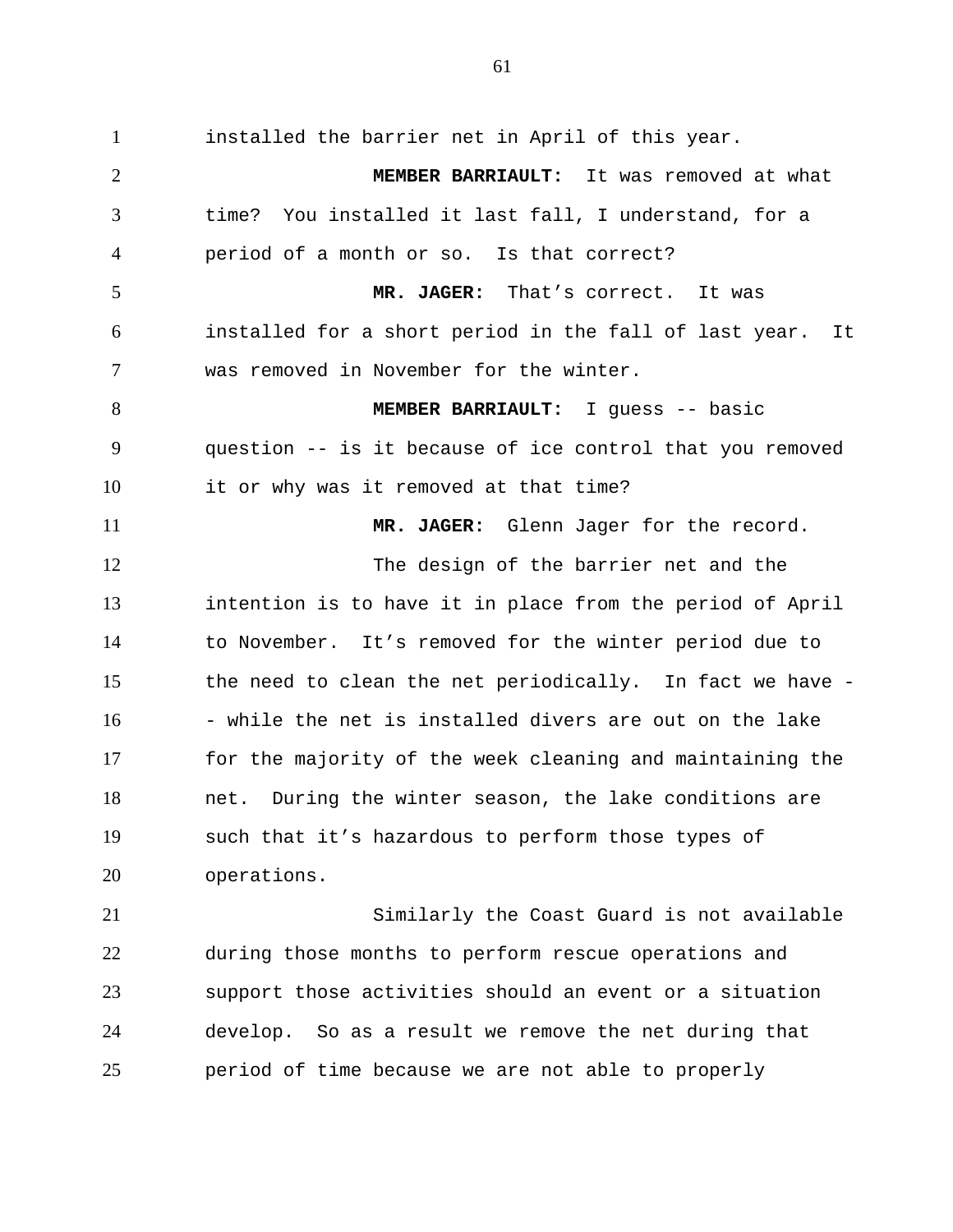maintain it through that period. So from November to April the net is not installed and we re-install it April and it's in place right through to November.

 **MEMBER BARRIAULT:** So if I understand correctly what you're saying is that you cannot find people to look after the maintenance of the net over that period of time?

 **MR. JAGER:** The design of the net is such that it's installed for that period. We benchmarked other facilities. They have a similar installation and that is how they manage their barrier net so it's been benchmarked at other facilities around the Great Lakes.

 Similarly we use the same dive services and we've talked to the divers about maintaining the net during that period of time and that was all done as part of the design, installation and maintenance of the net. I can ask Mark Elliott to -- part of our ICMS group -- comment further on the maintenance of the

 net and the restrictions of performing that operation 20 through the winter months.

 **MR. ELLIOTT:** For the record, Mark Elliott, Senior VP of Inspection, Maintenance and Commercial Services. I'm the executive that manages the maintenance of the net.

The net is -- the divers, our divers are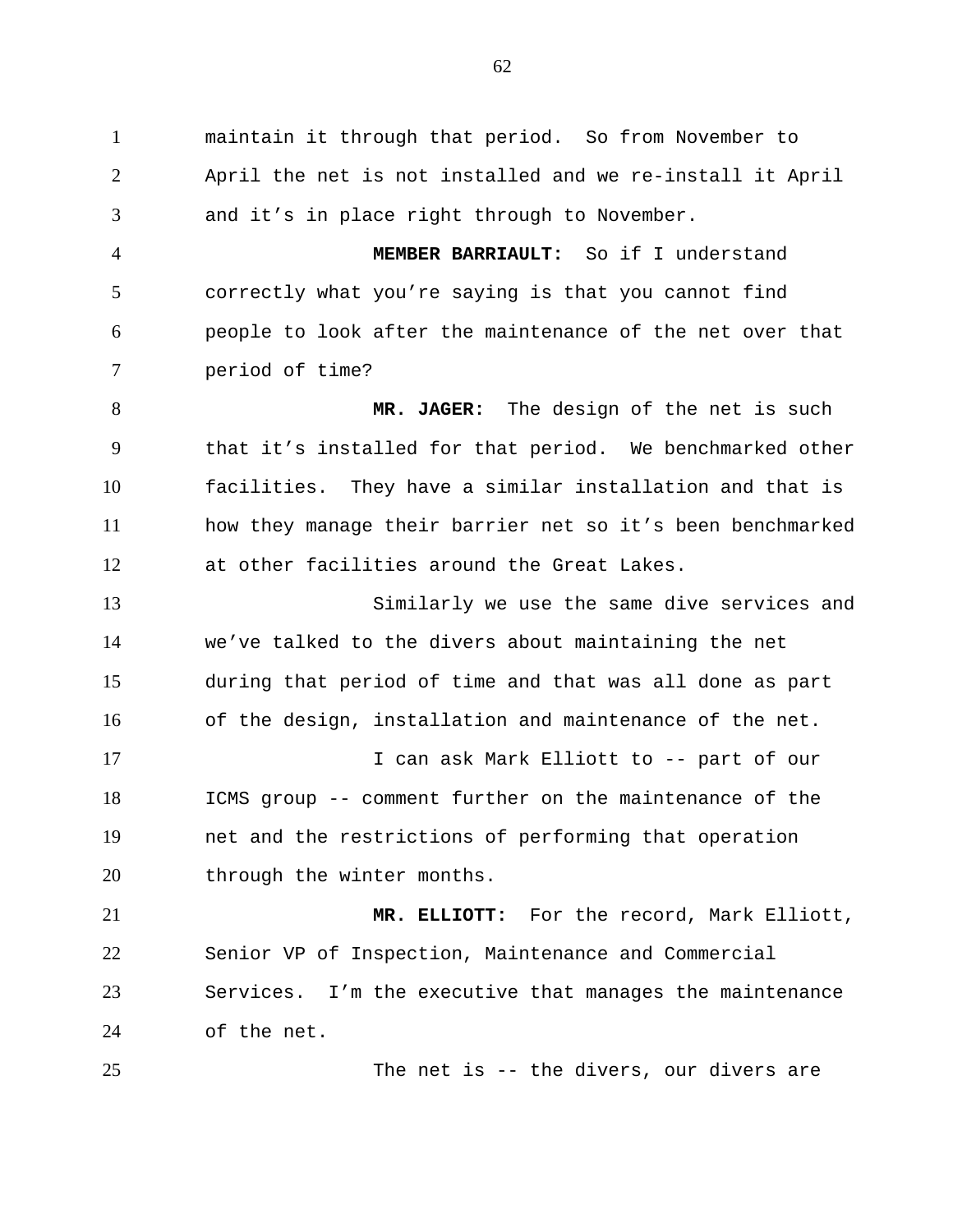fully capable as any divers are in Ontario of doing this work. What we're concerned about is that we could not continue the maintenance through the winter with the winter weather conditions on the lake and it would be hazardous for any diving operation to maintain that net and this net, as designed, takes continuous maintenance to keep it in service.

 Now as we develop this net solution, we worked with the environmental people and our information is that the net -- the amount of fish that come in in that period is low and so the risk to the divers and the diving operation versus the benefit in terms of fish mitigation was not there to keep the net in service in the winter.

 **MEMBER BARRIAULT:** I can understand. Would it be difficult to replace the net with an alternate net during that period of time to minimize the maintenance?

 What I'm trying to understand is that why we can't protect, I guess, the intake on a 365 days a year basis. If I understand correctly, now there's November, December, January, February, March, April that we do not have any coverage. Is that correct?

 **MR. ELLIOTT:** That's correct. For those four months there's not coverage and our information is the need for that coverage is less during those months. The net does need continuous cleaning to remove algae ---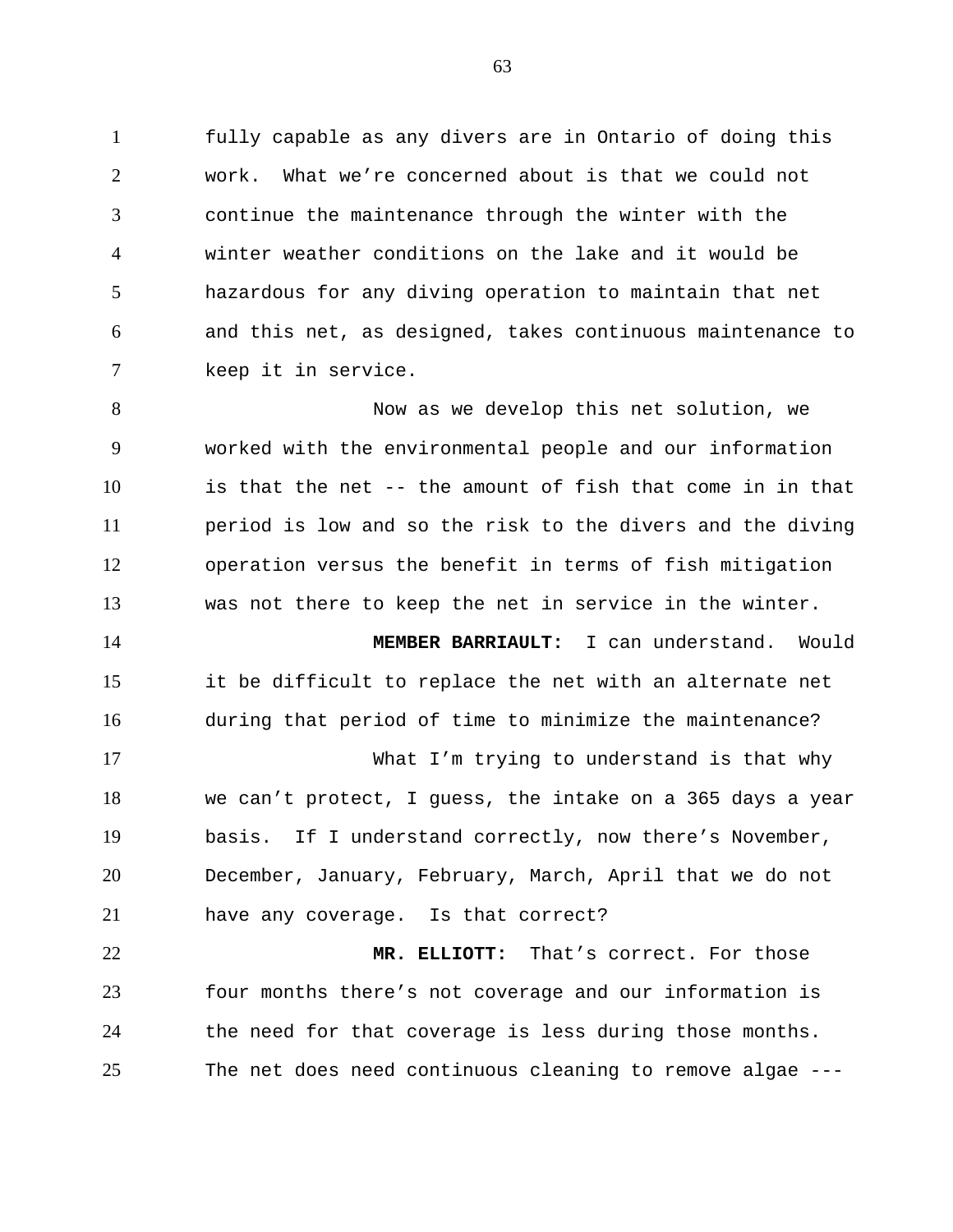**MEMBER BARRIAULT:** Sure. **MR. ELLIOTT:** --- and that means continuous divers in the water and it's hazardous in those months to have a boat and the divers in the water. **MEMBER BARRIAULT:** Your cleaning cycle for the net is how often? **MR. ELLIOTT:** We're in the lake four days a week during the eight months that the net is in service and should we have an algae run, a need to clean it more frequently, we have surveillance of the net and we would come out in those other three days of the week to clean it. **MEMBER BARRIAULT:** Still maintaining a half inch net, are you? Or have you gone to a bigger net? **MR. ELLIOTT:** No, it's a half inch net. **MEMBER BARRIAULT:** I understand, okay. My guess -- next question is the effectiveness of the net. Are you noticing major changes in your amount of -- fish count at the pump house compared to previous years? **MR. ELLIOTT:** We're still studying that. The net has been in since April but the Units have all been shut down for our vacuum building outage so we'll get a better handle on that as the Units start up in June. **MEMBER BARRIAULT:** Okay.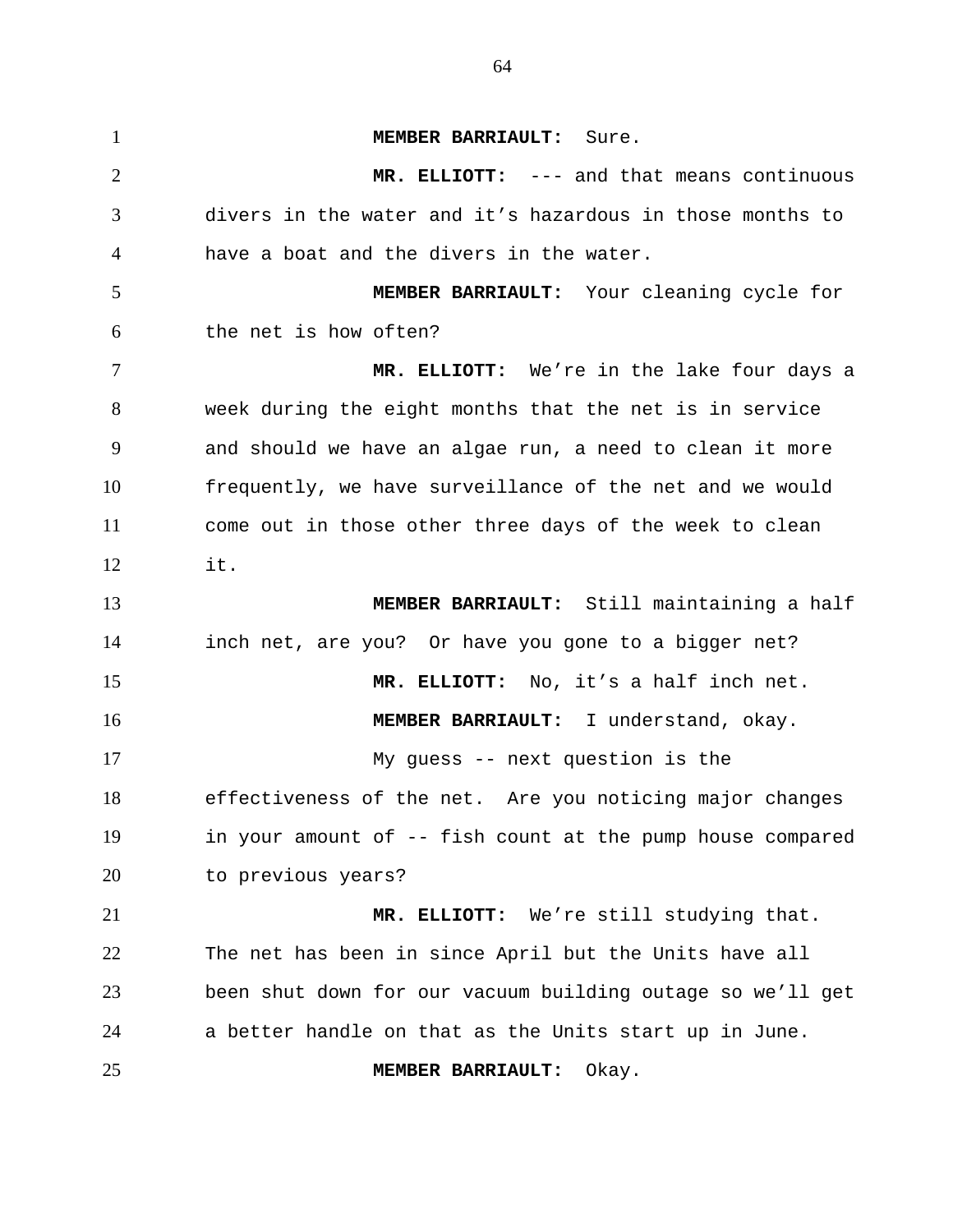**THE CHAIRMAN:** But there is data from other utilities or other people who know the effectiveness of the thing and I've seen some of the numbers that are in the presentations but they're never presented as a percentage of the total population. I don't know what's - - what I want to say is that, you know, the kill here  $-$ - do you have any percentages that gives a feel for the threat here? **MR. JAGER:** Glenn Jager for the record.

 I'll ask Laurie Swami to comment further on that.

 **MS. SWAMI:** Laurie Swami, for the record. Yes, we've been studying the impingement at Pickering for many years and we've had over eight research reports and other documents that we've filed with respect 16 to this issue including the Pickering A return to service environmental assessment and the Pickering B environmental assessment which was recently accepted and in those studies we've concluded that there was no lake-wide population effect from the impingement at Pickering over the period of time that we've doing these studies.

22 As we've looked at the solution, the target for our improvement is to reduce impingement by 80 -- greater than 80 percent and based on the information that we have from other facilities that use a similar net the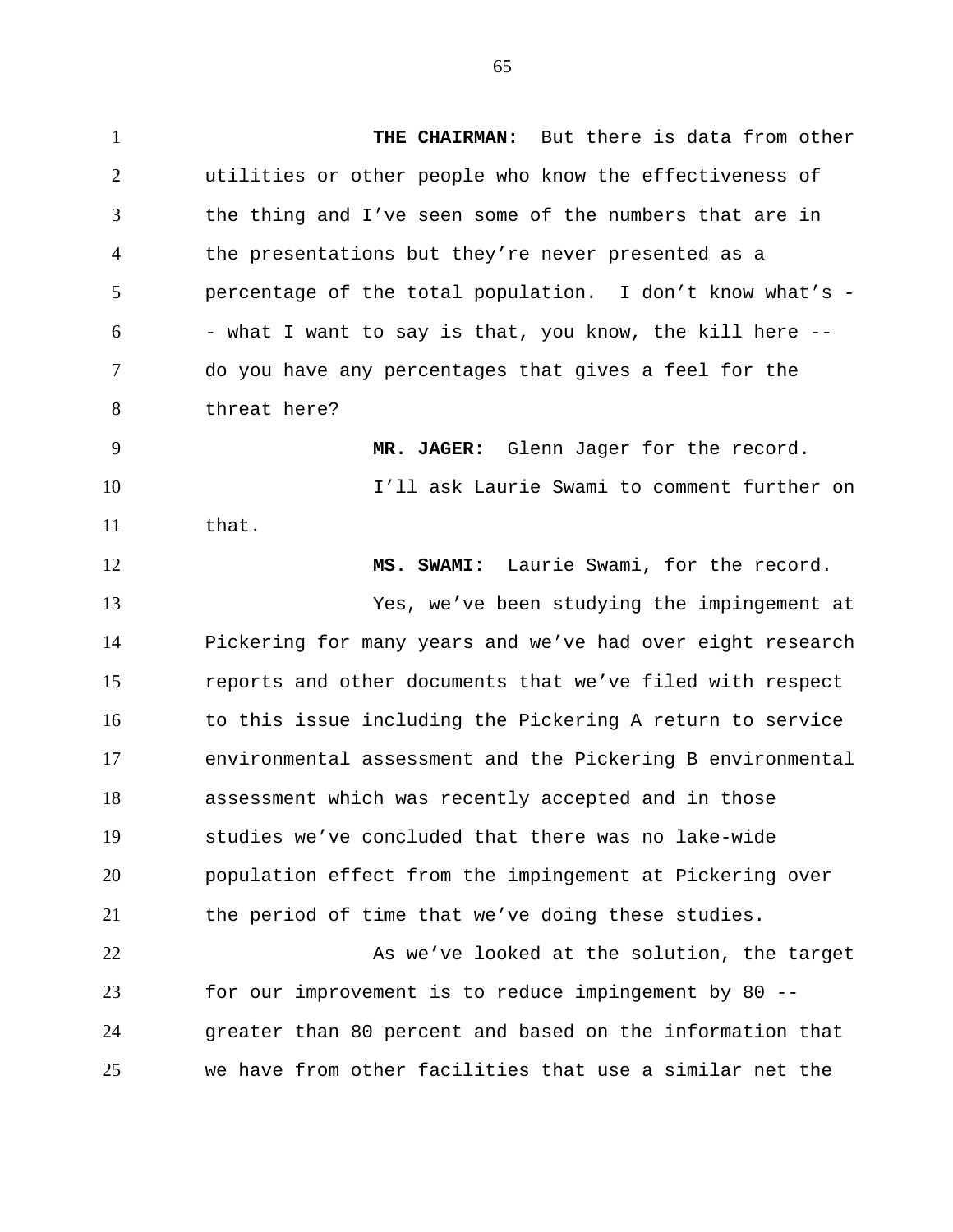expected performance is greater than 90 percent -- in the high 90s -- from that operating experience. So we expect that we will achieve greater than 80 percent.

 **MEMBER BARRIAULT:** In terms of the species of fish, is there any of these species that are considered "endangered species" that are coming through?

 **MS. SWAMI:** Laurie Swami, for the record. 8 There are no endangered species. There are two species that the CNSC has identified and we're working with them to ensure we have protection in place.

 **MEMBER BARRIAULT:** To make up, if I understand correctly -- that 20 percent of -- that's still being impinged, have you set up a program to restock rivers, streams for those species?

 **MS. SWAMI:** We are working on fish habitat or a restoration program which could include fish stocking. We're working with the local regional conservation authority to establish what that program would look like and we plan to submit an overview of that later this year.

 **MEMBER BARRIAULT:** Thank you. My next question, Mr. Chairman, if I may.

 In your February presentation on the issue of your injury rates, your all injury rates, we had the statistics for ten months at that time, not for the whole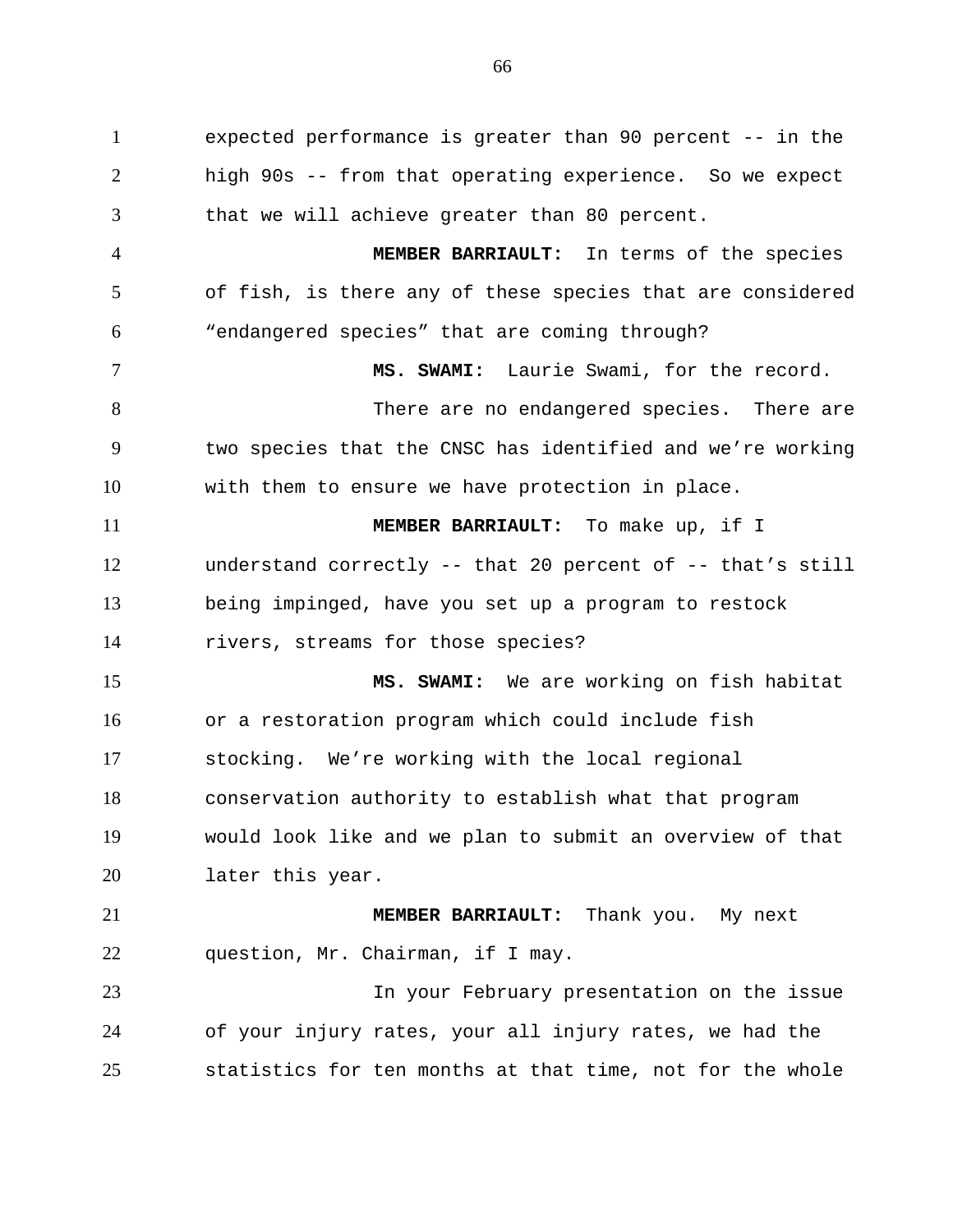year. Just for the record, could you give us the statistics for the whole year and how they compare to previous years? **MR. JAGER:** Glenn Jager, for the record. Yes, we did update that. The accident severity rate to the end of the year was zero in 2009 and all-injury rate was 1.11. **MEMBER BARRIAULT:** And how did that compare to the previous year? **MR. JAGER:** Accident severity rate was significantly down from previous years. It was an exceptional performance, actually. And all-injury rate, that was up from previous years. It was an increase but still below target and still very good compared to industry performance. **MEMBER BARRIAULT:** Thank you. Thank you, Mr. Chairman, for this round. **THE CHAIRMAN:** I'm still on the fish file here. I think it's going to be with us for a while. Somebody mentioned that CNSC identified two species that were at risk. I mean, maybe it's a good time to bring friends from Fisheries and Oceans. Is anybody here from Fisheries and Oceans willing to step forward? What I'm really trying to understand is whether the next solution is an acceptable solution here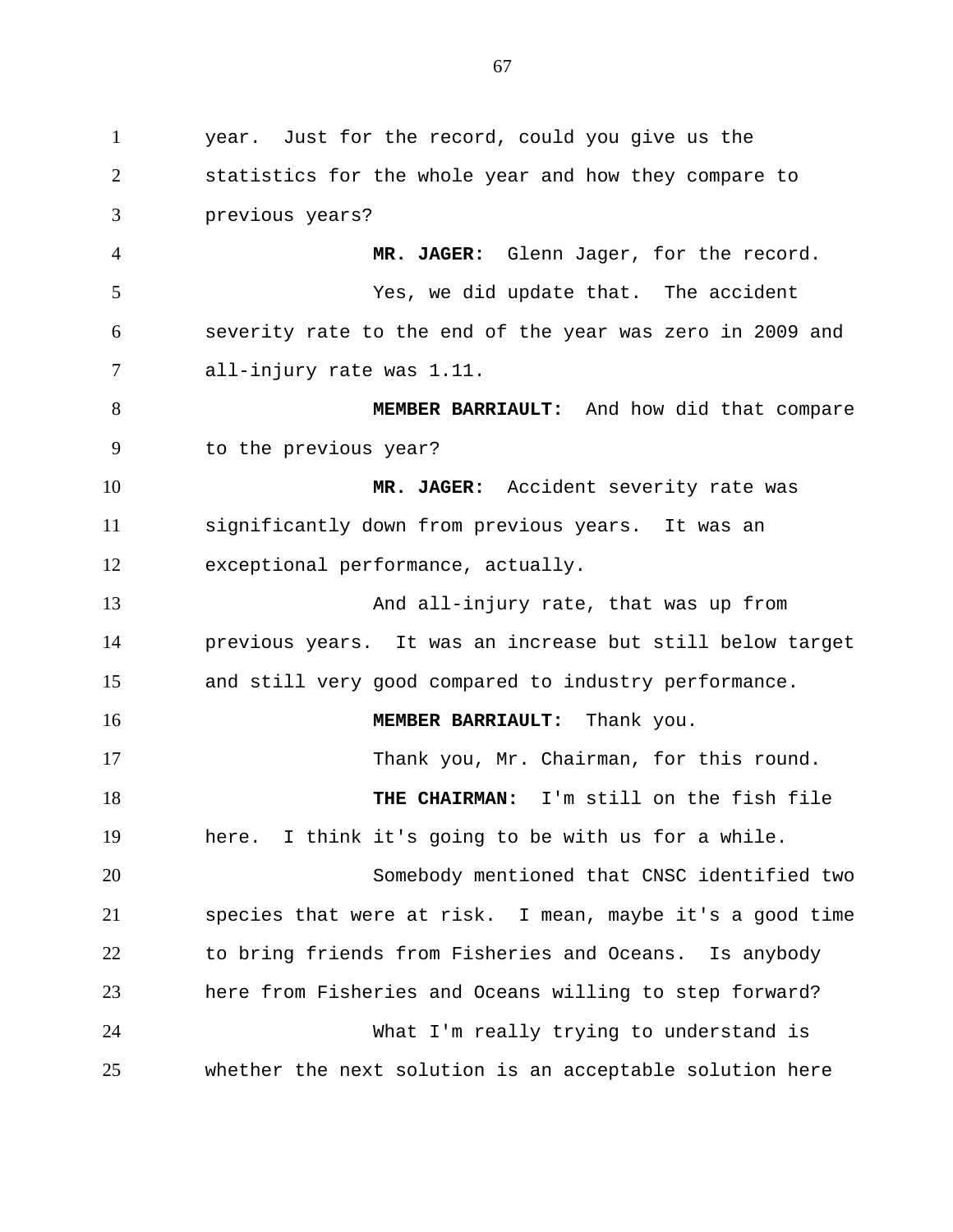to -- **MR. HOGGARTH:** Yes, it's Tom Hoggarth from Fisheries and Oceans Canada here. Yeah, we're currently working with the Ministry of Natural Resources as well as Conservation Authority, OPG and CNSC on the issue of fish mortality. And based on the information provided, the fish nets at 8 this stage of the game might be one of the better opportunities to try. So the process in place right now is to put the nets in, assess the mortality of it, but also I know at this point in time they're also talking about other strategies or adopting other strategies in case the nets themselves aren't going to work. So for us the process will be have the nets in place, assess the value of them -- are they working, are they not. Once we get that in place we'll then be looking as well at the significance of what the remaining mortality is and then using that for making decisions on whether more measures are required to be put in place. **THE CHAIRMAN:** What other measures are there? I thought we have investigated this now for many, many years as we just heard. So what other measures are available and, you know, this is not the first time? There is all kinds of others jurisdiction and utilities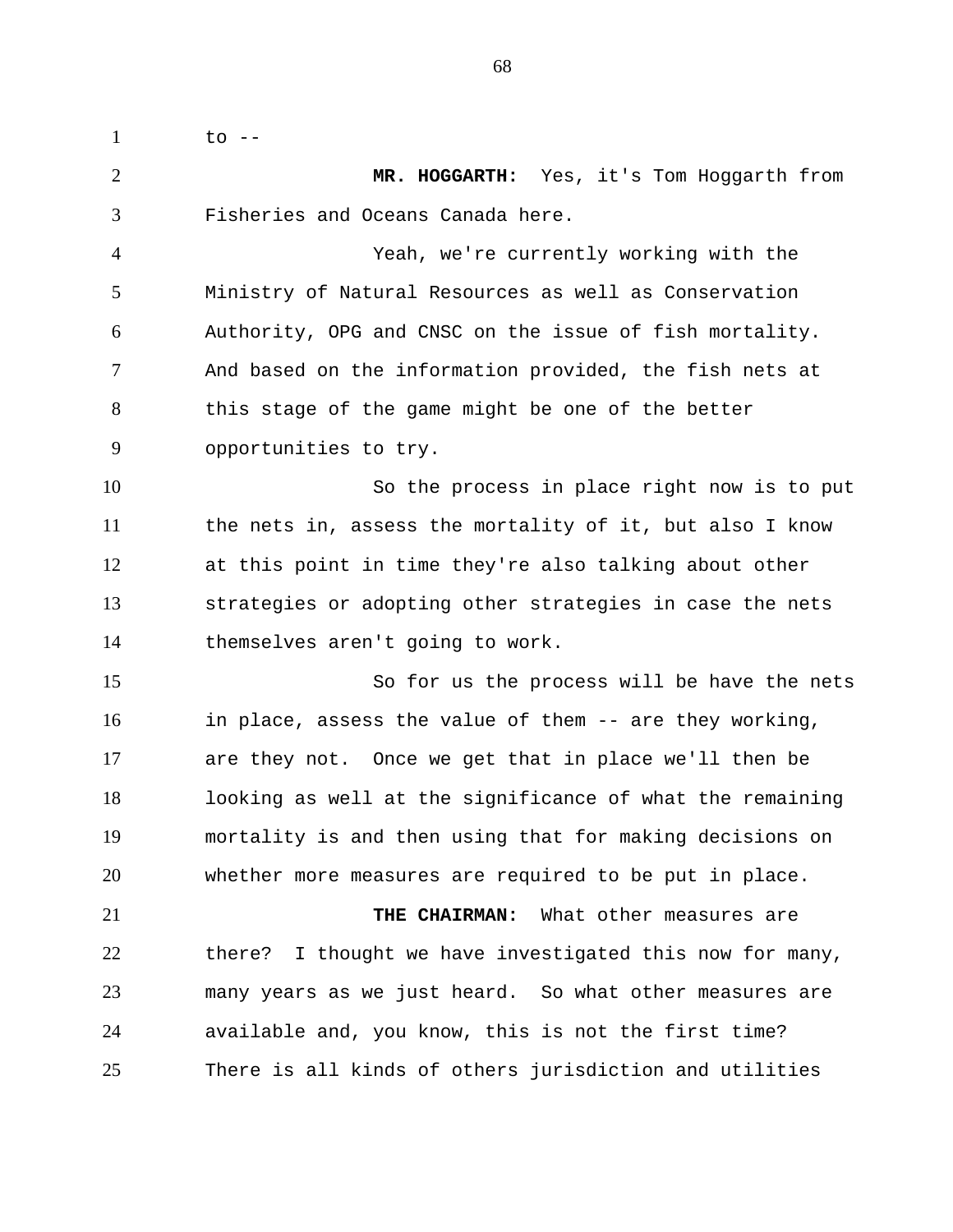using such a thing. So what other possible measures are there?

 **MR. HOGGARTH:** I wouldn't be an expert on those or specifically what would be best applied to the Pickering but others would be fish bypasses. So having rotating nets -- or not nets but screens which would actually collect fish, they would be continually operated and would have a system in place; to any fish that come in to collect them and have a bypass associated with them. And, again, like I said, I'm not the expert on them and definitely not an engineer, so I would have no idea of, you know, the actual feasibility of installing these types of things at Pickering. I would leave that to the experts to comment on feasibility but there is stuff like that as well. **THE CHAIRMAN:** Okay, thank you. **I'd like to move on to Mr. Tolgyesi. MEMBER TOLGYESI:** Merci, Monsieur Président. On page 2 of the document 10-H6.1D is you are saying that Units 1 and 4 predicted life is mid-20s. What it means, 2025, 2028? Could it be shorter or longer? **MR. JAGER:** Glenn Jager, for the record. The predicted life of Pickering A in mid-20s refers to 2026 and is in reference to the major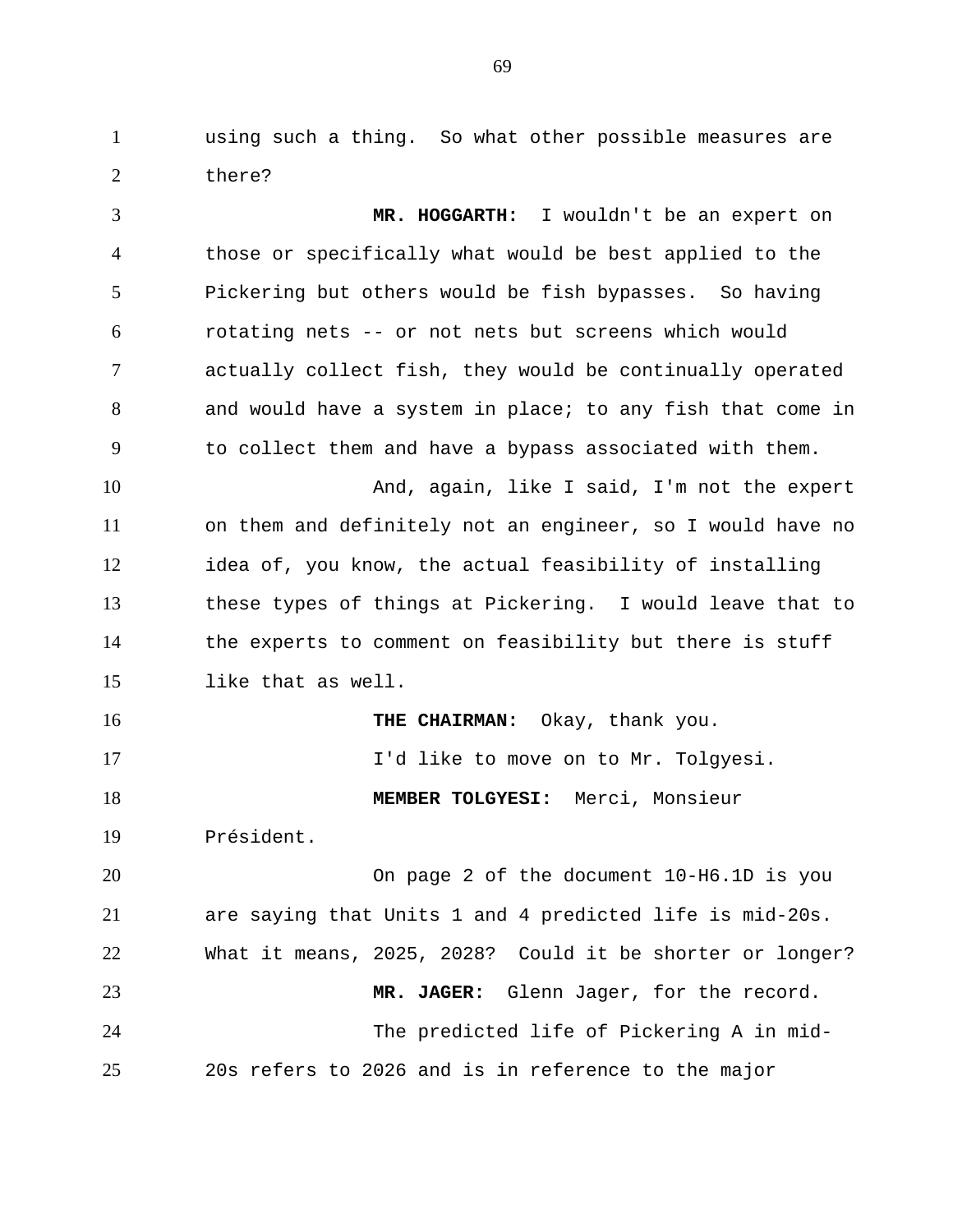components of fitness for service and the efforts that we would apply in regards to that.

 **MEMBER TOLGYESI:** You're saying also that the Units 1 and 4 will shut down simultaneously with the Pickering B units and this shutdown is based on interconnecting systems between A and B. I suppose it was confirmed by simulation that you should shut down because  $8 \rightarrow -a$ t the same time?

 **MR. JAGER:** Glenn Jager, for the record. 10 The Pickering A plant shares common safety systems with the Pickering B plant. That's as part of its design and supporting safety analyses. Some of those systems require the operation of Pickering B.

 Therefore, when Pickering B is shut down we would have to correspondingly place the Pickering A units into the safe shutdown state. To operate those two units would require a re-evaluation and possibly design modifications to allow them to operate independently of Pickering B, but under its current design and analysis the Pickering A units require the operation of one or more Pickering B units.

 **MEMBER TOLGYESI:** Because that's what you're saying a little later. However, in the fourth paragraph of the document you say that the Pickering A units shutdown could be revised should circumstances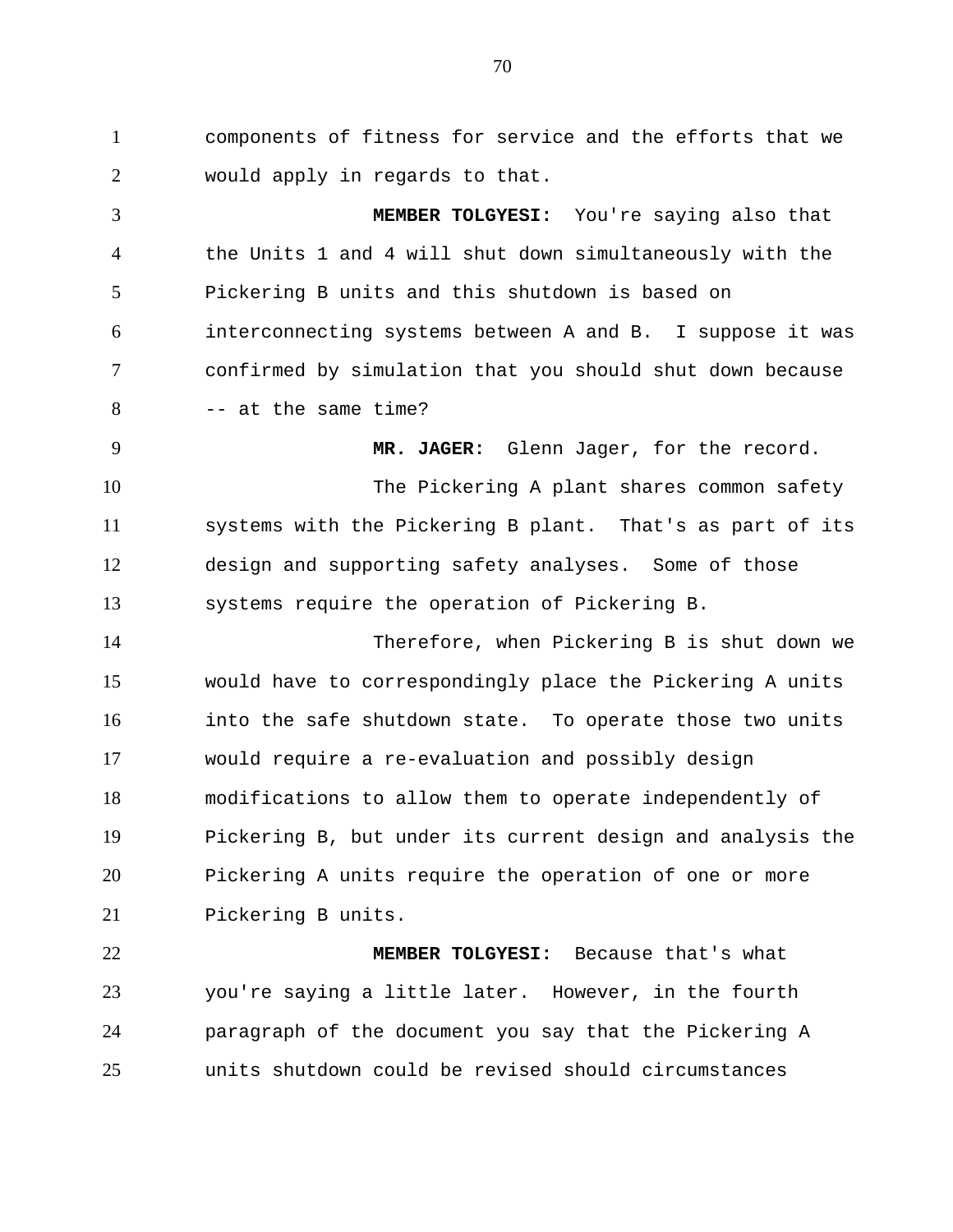dictate.

 What kind of circumstances you have in mind?

 **MR. JAGER:** The statement is in reference to whether we would consider operating the Pickering A plant beyond the date that requires Pickering B to shut down. In order to do that, as I said, again we'd have to re-evaluate the design and analysis that supports the operation of Pickering A in concert with that.

 So it would be economic considerations really that would dictate whether or not we would consider that option and whether it is economically viable to do so.

 **MEMBER TOLGYESI:** When you are looking at your accident severity rate and all-injury rates, in accident severity rates you have a great performance in 2009. You were saying that it was zero, which was a drop from close to 4.0 in 2008.

 What's your 2010 target? **MR. JAGER:** Glenn Jager, for the record. The target for 2010 in accident severity rate is 4.5. Our current performance year to date is 3.84. And that number is to the end of April.

Our actual performance to date is 2.68, so it's going to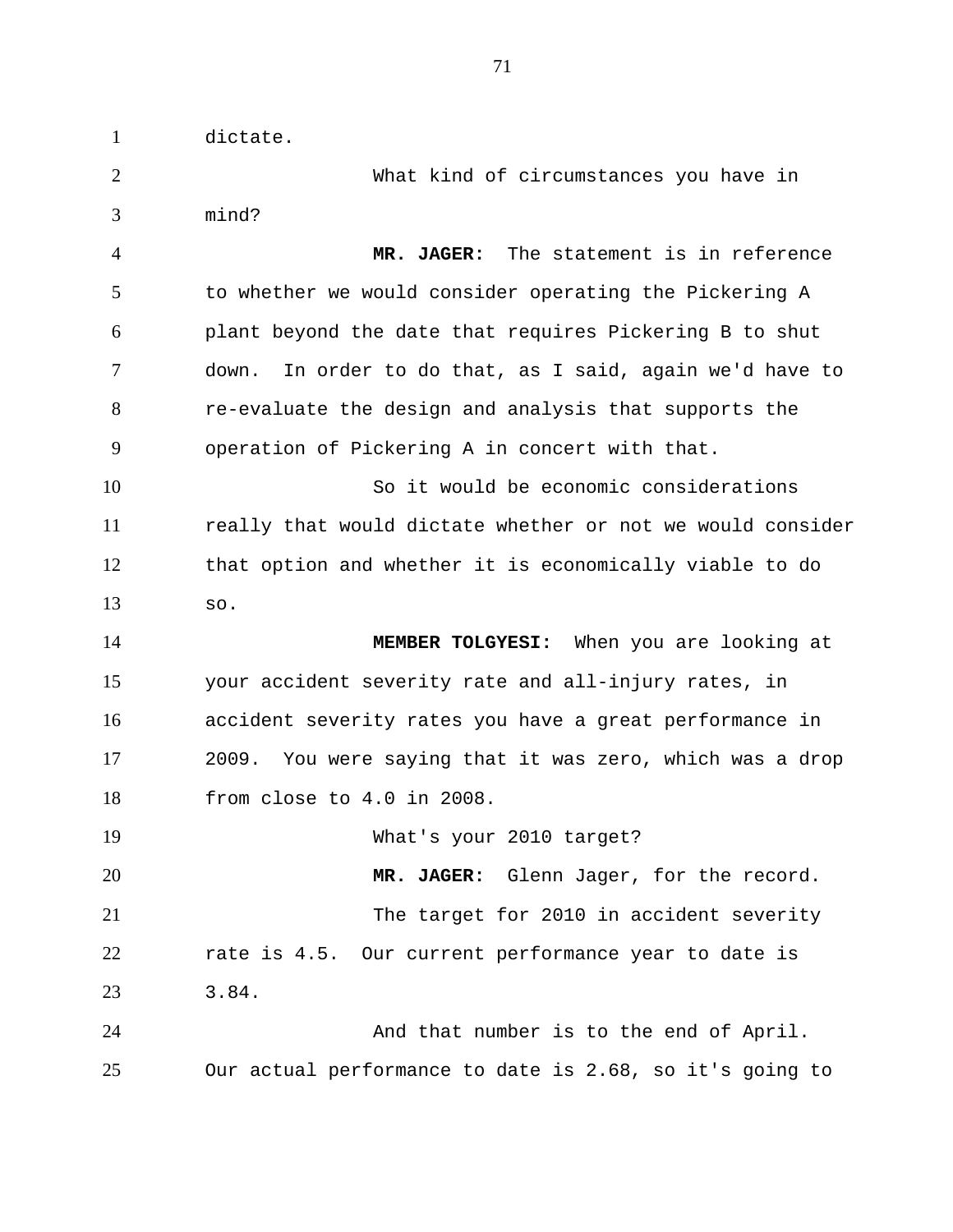come down as we progress through the year, provided there is no injuries occur during the course of the year. **MEMBER TOLGYESI:** I wonder, you know, you put lots of effort in safety and accident prevention. Your performances are good and you strive for excellence and still what I see, that your targets are much higher than your performances could be. And it's the same for accident severity rate, you know, and when I look at all- injury, it's increasing slightly, although it's better 10 than industry average. But I think that when you would like to achieve something you should lower this target, lower the number to give incentives to the people to achieve this target. 15 MR. JAGER: Glenn Jager, for the record. In regards to safety, if you want to consider our communication to our staff and how we view safety overall, our target is zero injuries and you'll find that frequently in our communications. Zero injuries is our target. That's what we strive for in terms of supervisory performance, worker performance, corporate performance in the area of safety. We strive for zero injuries.

 The targets by which we monitor our metrics are benchmarked to the industry. That's important for us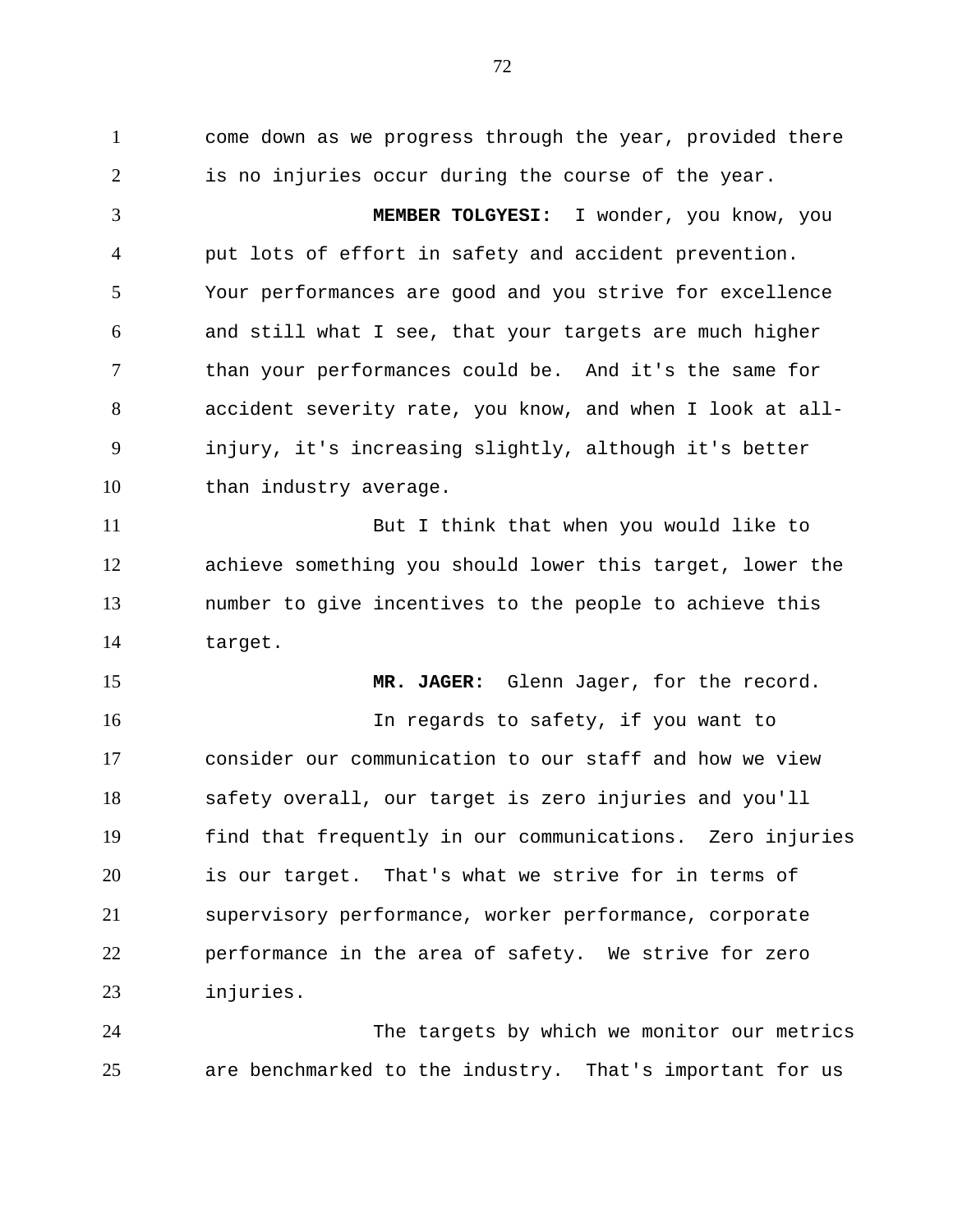to compare our performance and understand our performance 2 relative to the industry as a whole. But in terms of communications to our employees and motivating staff, clearly we don't want any injuries in the workplace and our goal is zero injuries.

 **MEMBER TOLGYESI:** Anyway, I think that even for administrative purposes, these targets -- because what you are saying is a target -- should curve down a little bit to make sure that you achieve those.

10 10 I have a last question. By fixing the end of life at 2020 and considering the importance, extent and size of Pickering A and B facilities, you will face, from now on, two major activities for the next 10 years. It's operations, production -- you should maintain that, high standards and full production. And on the other side, you have also -- you initiated that -- it's planning and start of shutdown and decommissioning.

18 These are two major undertakings. However, when I consult your organizational chart at page 14, maybe it's my difficulty, but I cannot -- I am not able to identify a person in a senior staff level who will be fully dedicated to shutdown and decommissioning Pickering 23 A, and eventually Pickering B also, because it's integrated.

So am I right or I'm -- I don't see that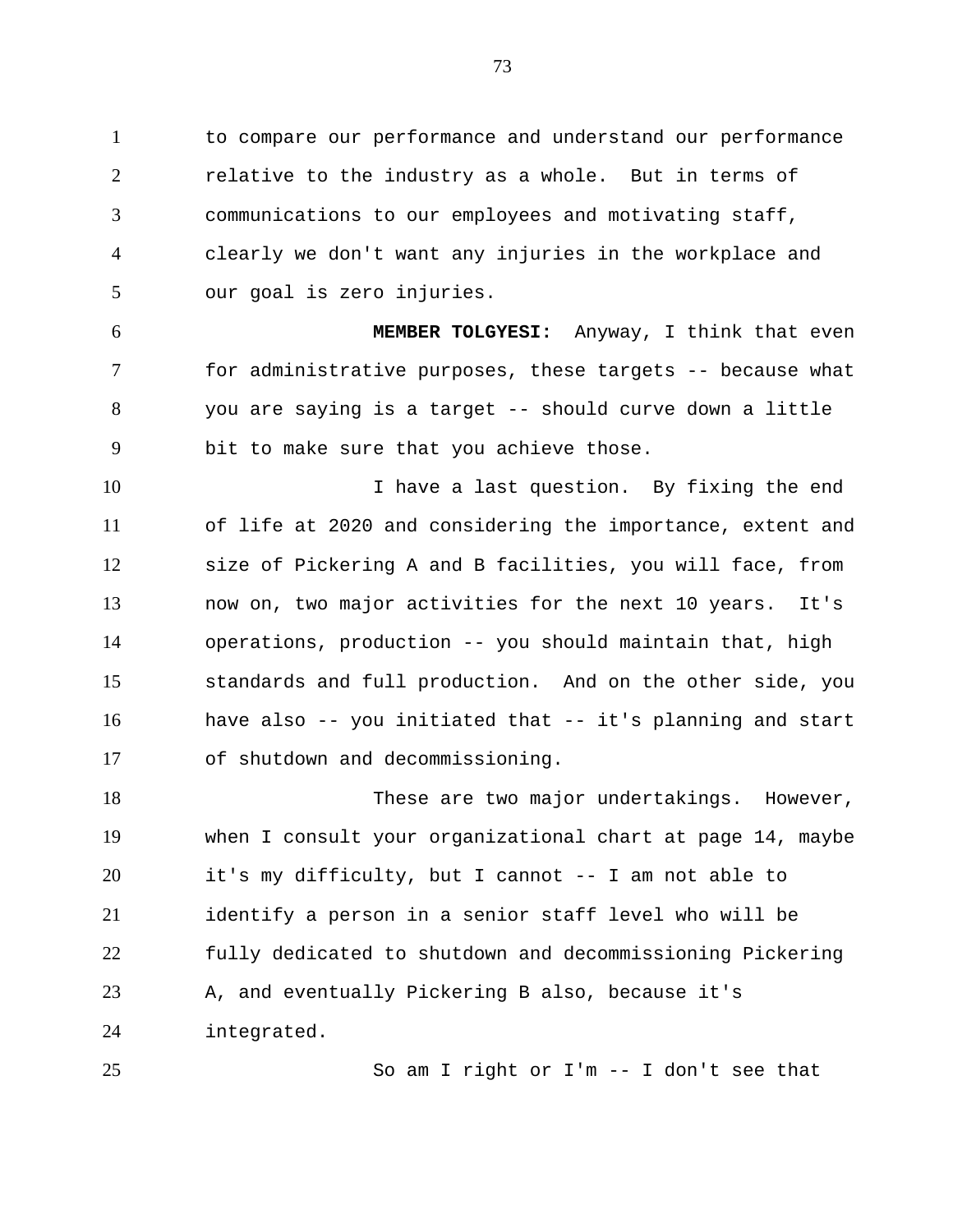exactly?

 **MR. JAGER:** Within the station organization we are accountable for ensuring and developing the plans for operation through the 10-year period and, as we say, ensuring operation is maintained at excellence, meets all industry standards, and we have a safe and reliable plant. The decommissioning effort is handled by a separate organization within OPG that does not appear on the organization chart that relates to the station organization. **MEMBER TOLGYESI:** So it's two separate organizations which, one is taking over this decommissioning and shutdown; another one is dedicated to production, and this production is on the site. And this other group is not -- it maybe on the site also, but it is responsible to -- I don't know who. **MR. TREMBLAY:** Pierre Tremblay, for the record. Clearly, the transition as the plans emerge and firm up and get more specific, as was done with the safe-store project on 2 and 3, there will be dedicated leadership assigned and staff and resources placed to it. That will be the subject of lots of dialogue and work for us and, clearly, as those plans emerge we'll be talking to the staff and to the Commission in due course.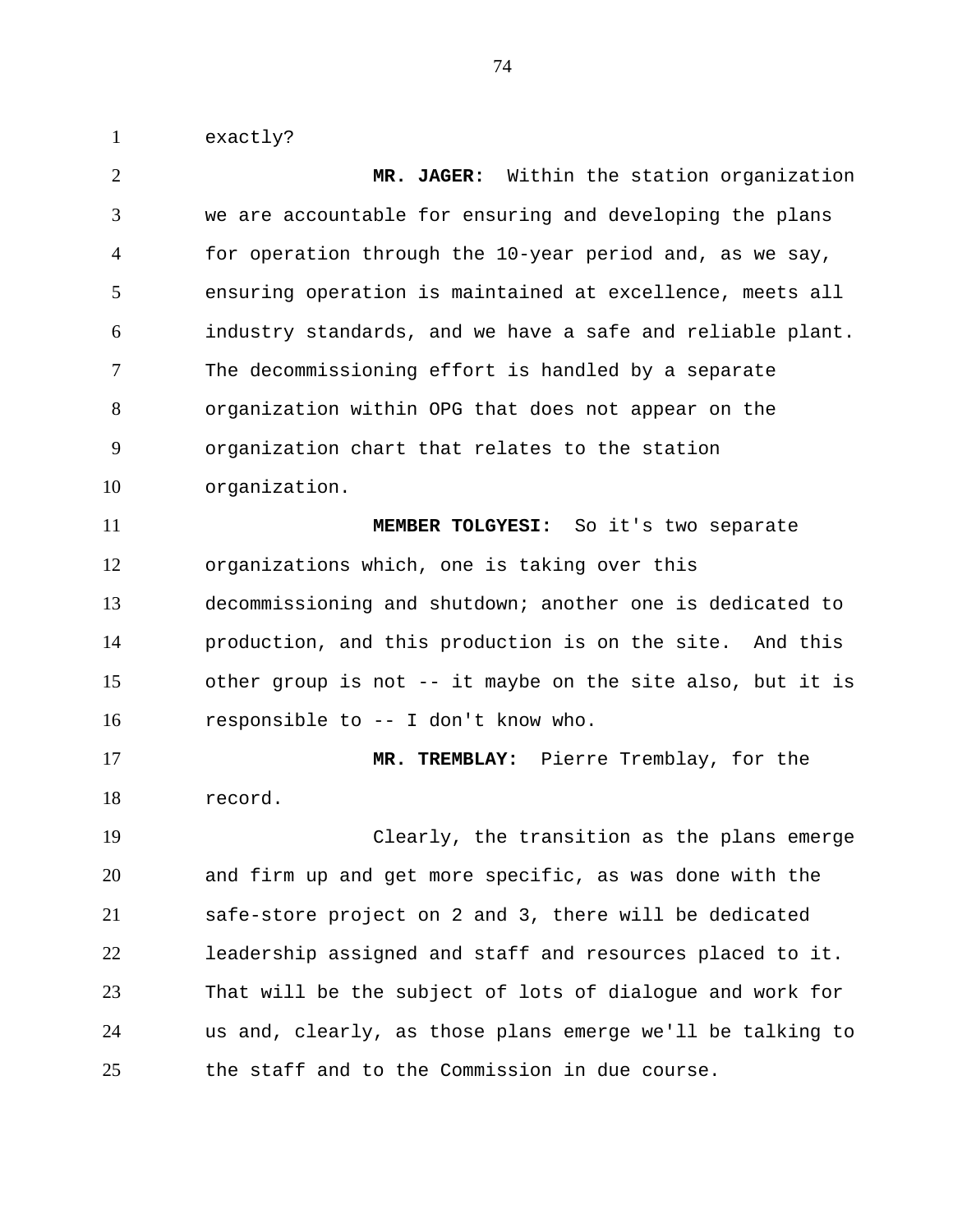1 But you're right, our general approach has been to focus the operators on the operation of the plant, ensuring that they have adequate resources to focus and pay attention to pursuing continued excellence. You know, 5 the phases themselves in the operating life will emerge as part of the detailed work that we're doing.

 One of the things that is part of the licence for Pickering A over the next five years is the detailed operational plan for Pickering A, which is due at the end of next year as part of this process. And some of that thinking will begin to emerge over that time period.

**THE CHAIRMAN:** But just to be clear, there's -- Pickering B, for example, end-of-life submission is being written as we speak now. So who in the organization, empire actually, is accountable and responsible for doing that?

 **MR. TREMBLAY:** The Pickering A Operational Plan is the responsibility of the site vice-president and the ---

 **THE CHAIRMAN:** End of life includes that? **MR. TREMBLAY:** Well, the operational plan will be the accountability of that organization to produce because it focuses on ensuring safe, reliable operation through the operating life of the plant. The point that Glenn was making was that there is a broad decommissioning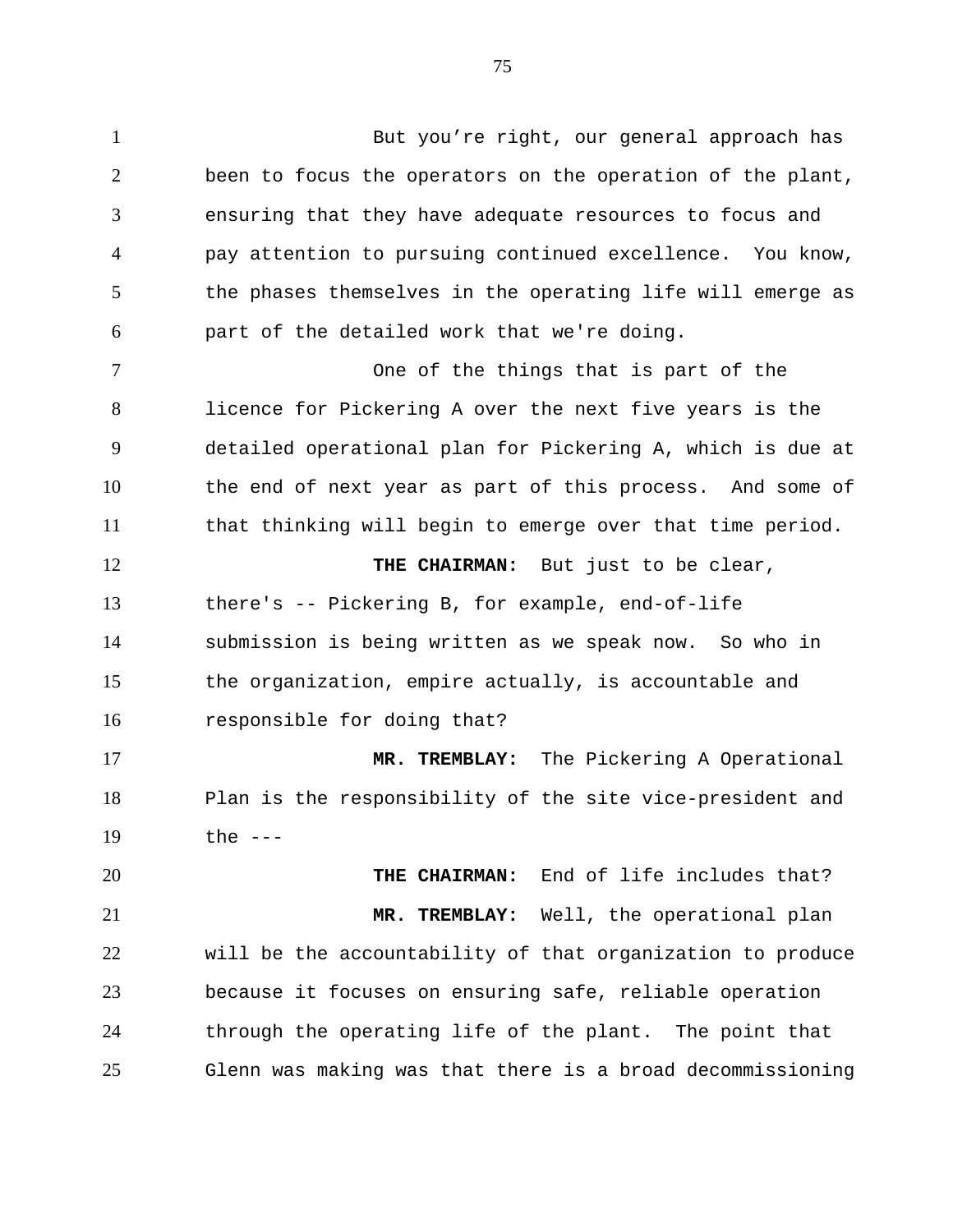plan that's in place now.

 That plan is being reviewed now and updated as per the requirements and in due course a detailed plan will be produced. That's under the responsibility of the Nuclear Waste Organization at the moment. That's where the accountability lies. **THE CHAIRMAN:** Monsieur Harvey. **MEMBRE HARVEY:** Merci, Monsieur le président. My first point is not a question but a comment to the staff. 12 In your supplemental CMDs H6.C and D, I suppose -- or E -- in the summary we can read, "The following actions are requested of the Commission", and in French: "La Commission devrait prendre les mesures suivantes". 17 17 I just want to express here the independence of the Commission; that the Commission is really independent, and I prefer to see what you mentioned this morning in your presentation, that you recommend the Commission such-and-such action. That's it. My question is coming back to fitness for service and the response to the question by OPG in page 2 of page 6.1(d). OPG is confident -- I'm talking of Pickering B. My question is larger than that: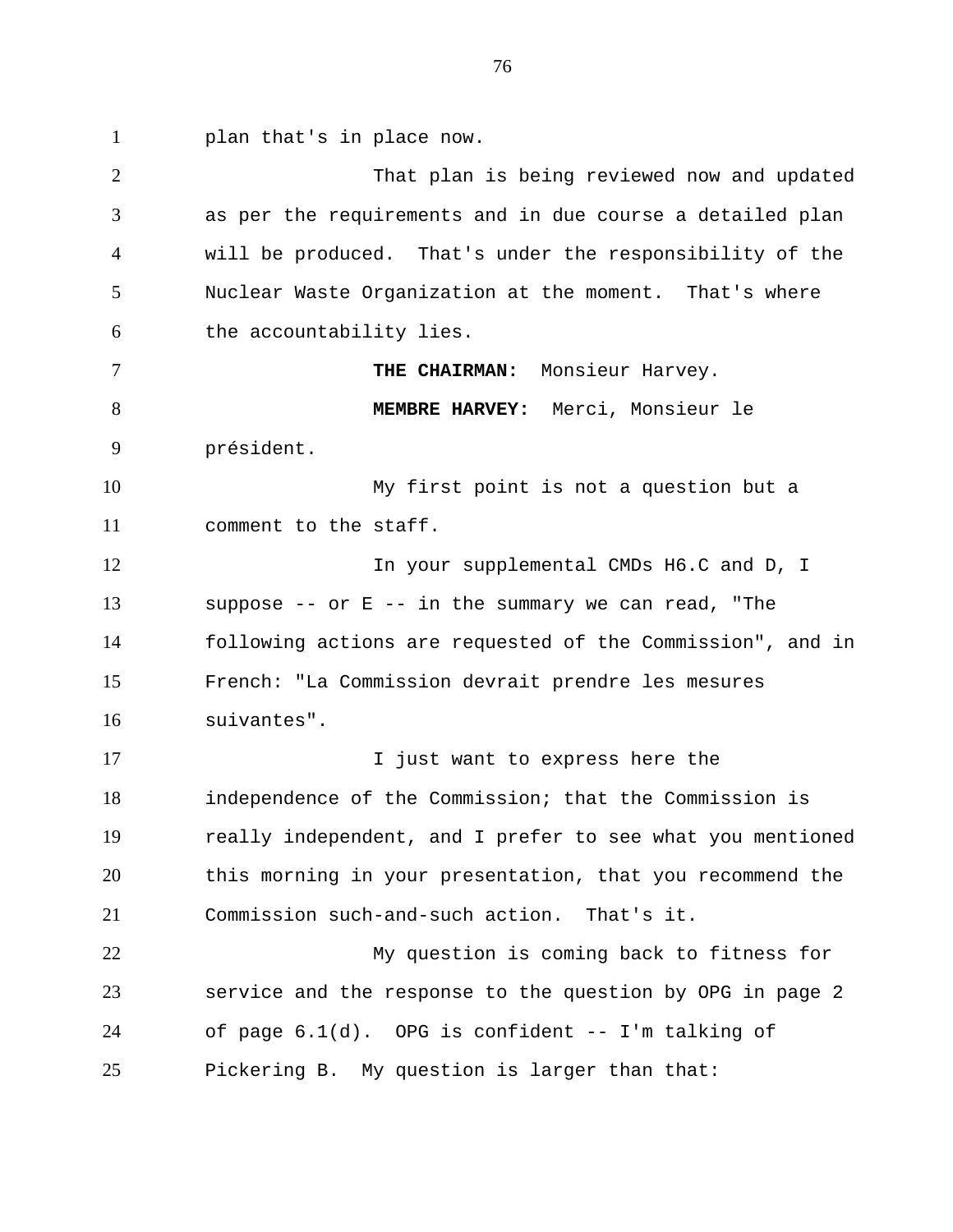"Pickering B pressure tubes and the other major components of the plant will continue to be fit for service..." 5 et cetera et cetera, and then at the end: "...will not be operated without adequate demonstration of fitness for 8 service." My question is addressed to the staff. Are there specific criteria already established to serve as benchmarks for such a demonstration? Here we have two different plants, Pickering A and B, and different age. Would it be exactly the same process for A and B? **DR. RZENTKOWSKI:** The criteria have been established and they are now captured in a draft document, "Life Management of Nuclear Power Plants", and we communicated the criteria very clearly in the letter we sent to Pickering B about two weeks ago, requesting certain information to be included in their continued operation plan. So, yes, there are specific requests, which we elevated to the requirement level of sending our letter. **MEMBER HARVEY:** What will be the frequency of such demonstration? **DR. RZENTKOWSKI:** That depends on the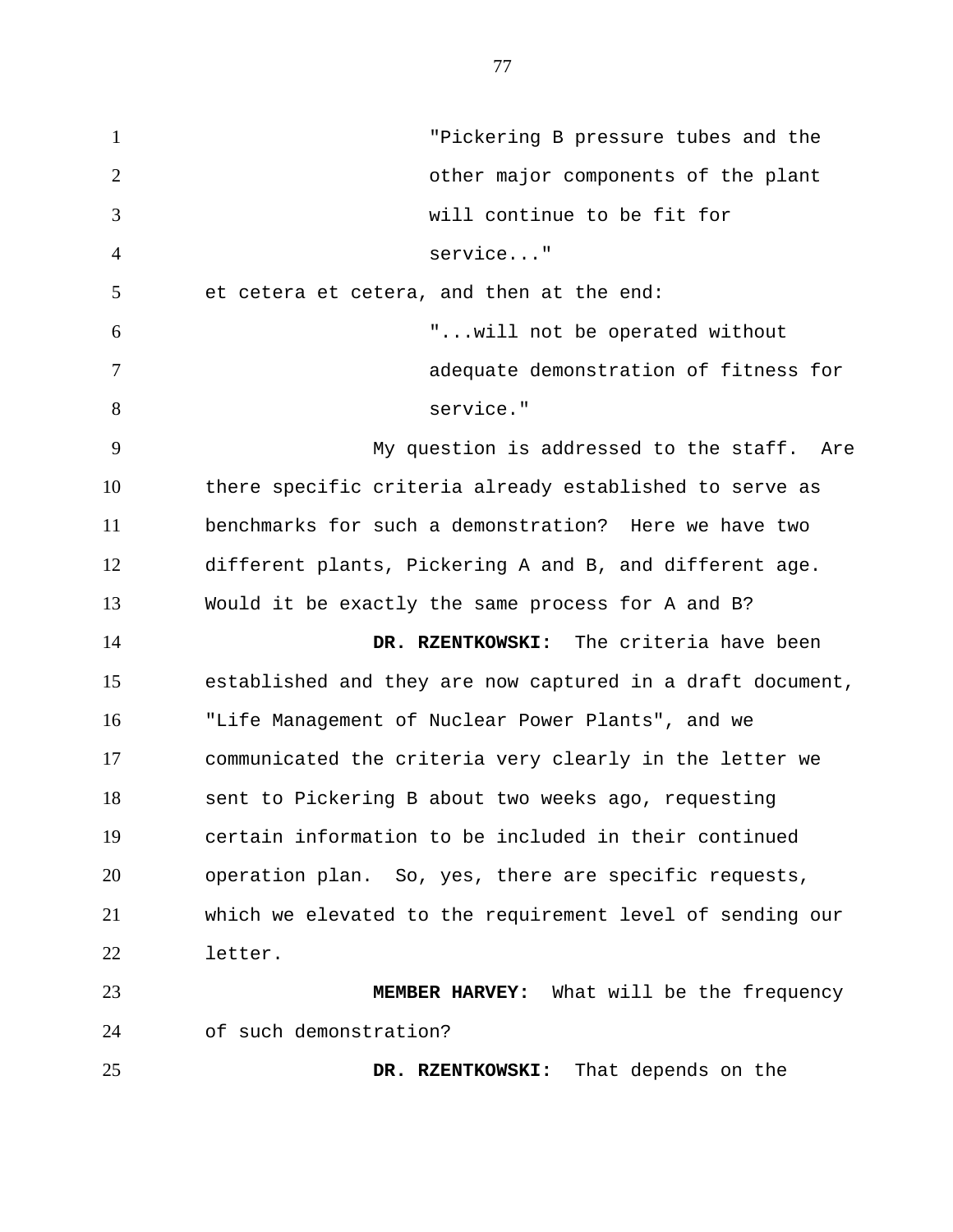components. So specific surveillance plans to ensure fitness for service of major components are developed, are already deployed by the industry, and we are generally satisfied how the system works. And as long as the fitness of service of major components can be demonstrated to us, we will allow for the continued operation of the plant.

8 I believe the programs that are presently in place are generally sufficient to ensure safe operation of the stations.

 **MEMBER HARVEY:** Okay. I was trying to find a place because OPG was writing that it will not be a question of date. In the future, the demonstration will not be at a specific date but will be based on that demonstration of fitness for service. So you have some comment about that?

 **MR. TREMBLAY:** For the record, Pierre Tremblay.

 The general approach that is taken is that there is an inspection program, as Mr. Rzentkowski indicates that it is conducted typically for the life- limiting components, such as the pressure tubes. It involves periodic inspections and an attestation and demonstration of fitness for service for the next operating cycle.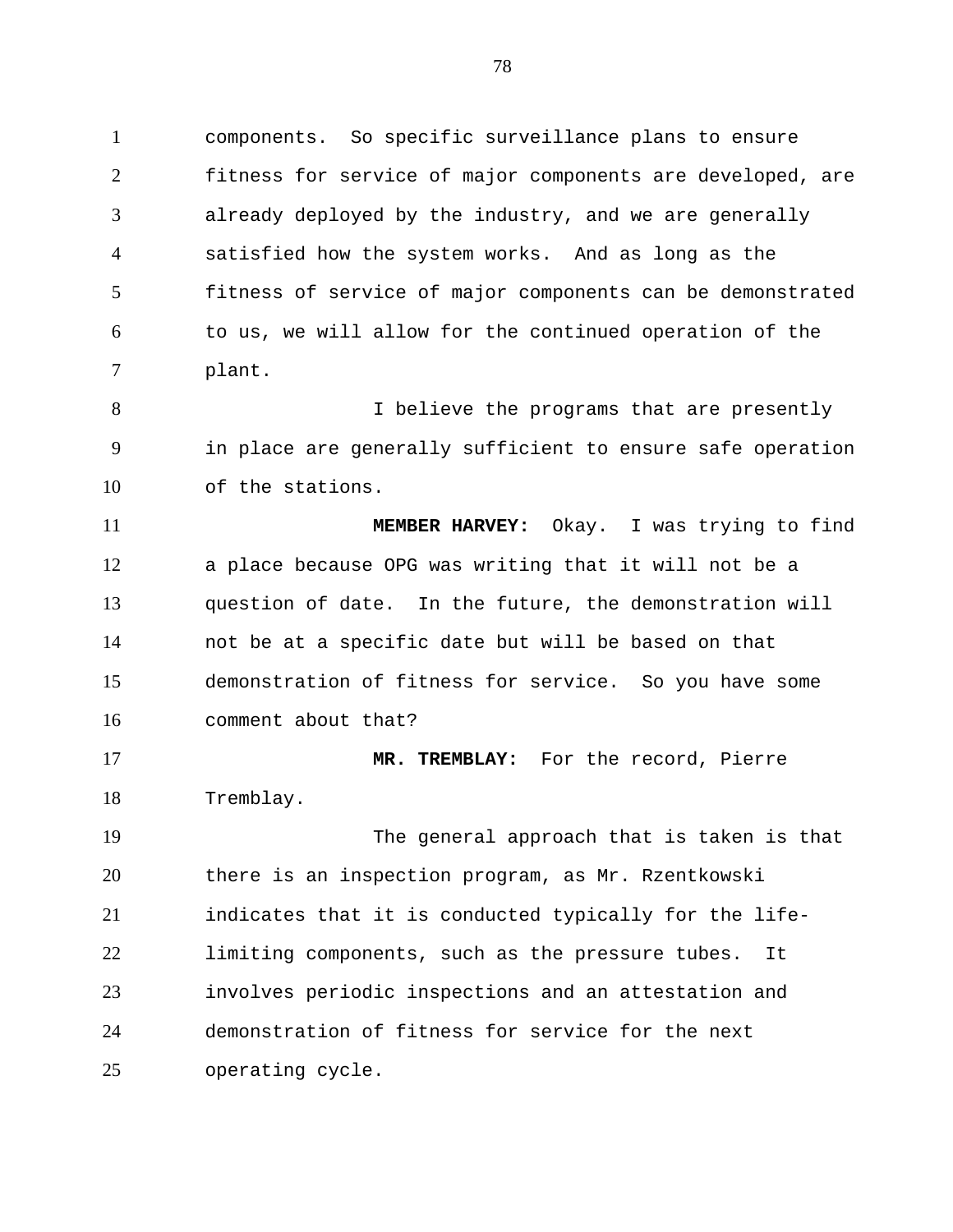And so that's really what's being referred to here. There is a periodic inspection program for all major components and life management plan, and there is a demonstration that is carried out prior to the restoration of any of the units to service, to power for the next operating cycle, up until the next outage period.

 That's really what's the context of that remark.

 **THE CHAIRMAN:** I'll turn to the staff and say is this a new thing that will be applied, all the reactors once approved are Hydro Quebec or Gentilly-1, Gentilly-2?

 **DR. RZENTKOWSKI:** In terms of operating requirements, there will be nothing new in our approach but in the approach to the end-of-life, yes because we will state very clearly our requirements for following options; life extensions, continued operations or end-of-life.

 So as we discussed already here today, the design life is estimated as a certain value but of course the design life can be extended if it can be clearly demonstrated to the regulator that fitness for service can be ensured for the continued operation. But we want to ask to very clearly define what is the nominal design life? So this is the design life for which certain action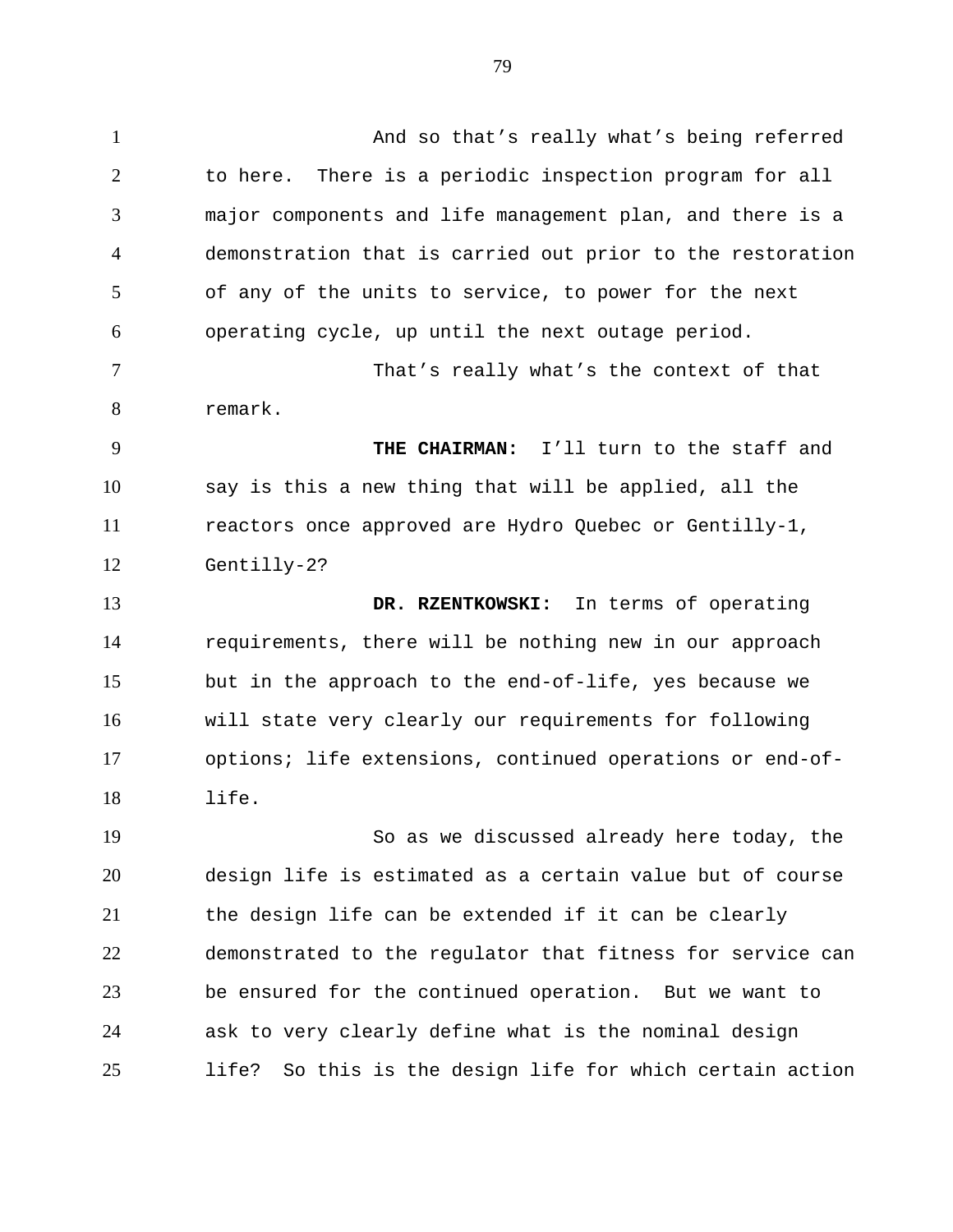has to be taken by the licensee, and this action is either refurbishment or end-of-life depending on probably economic considerations.

 **MEMBER HARVEY:** Thank you. **THE CHAIRMAN:** Just so I am absolutely clear. The next 10 years, are all the pressure tubes in Pickering A and Pickering B, each and every one of them going to be assessed for its adequacy to carry on? Are you doing a hundred percent audit or some -- you know, how do you ascertain that it is properly functioning? **DR. RZENTKOWSKI:** There's a surveillance program in place for pressure tubes and certain population of the pressure tubes is being inspected very -- in a very detailed fashion during the maintenance outage. 15 And then the disposition reports are prepared and sent to the CNSC for assessment. So based on those disposition reports, we assess if in fact all the

 pressure tubes are fit for service. But in terms of specific numbers, how many are inspected on an annual basis, I don't know those numbers and I will refer to the OPG to provide them.

 **MR. JAGER:** Glenn Jager, for the record. For Pickering A and B, the life of the pressure tubes is beyond 2020, so the inspection program actually demonstrates fitness for service with each plan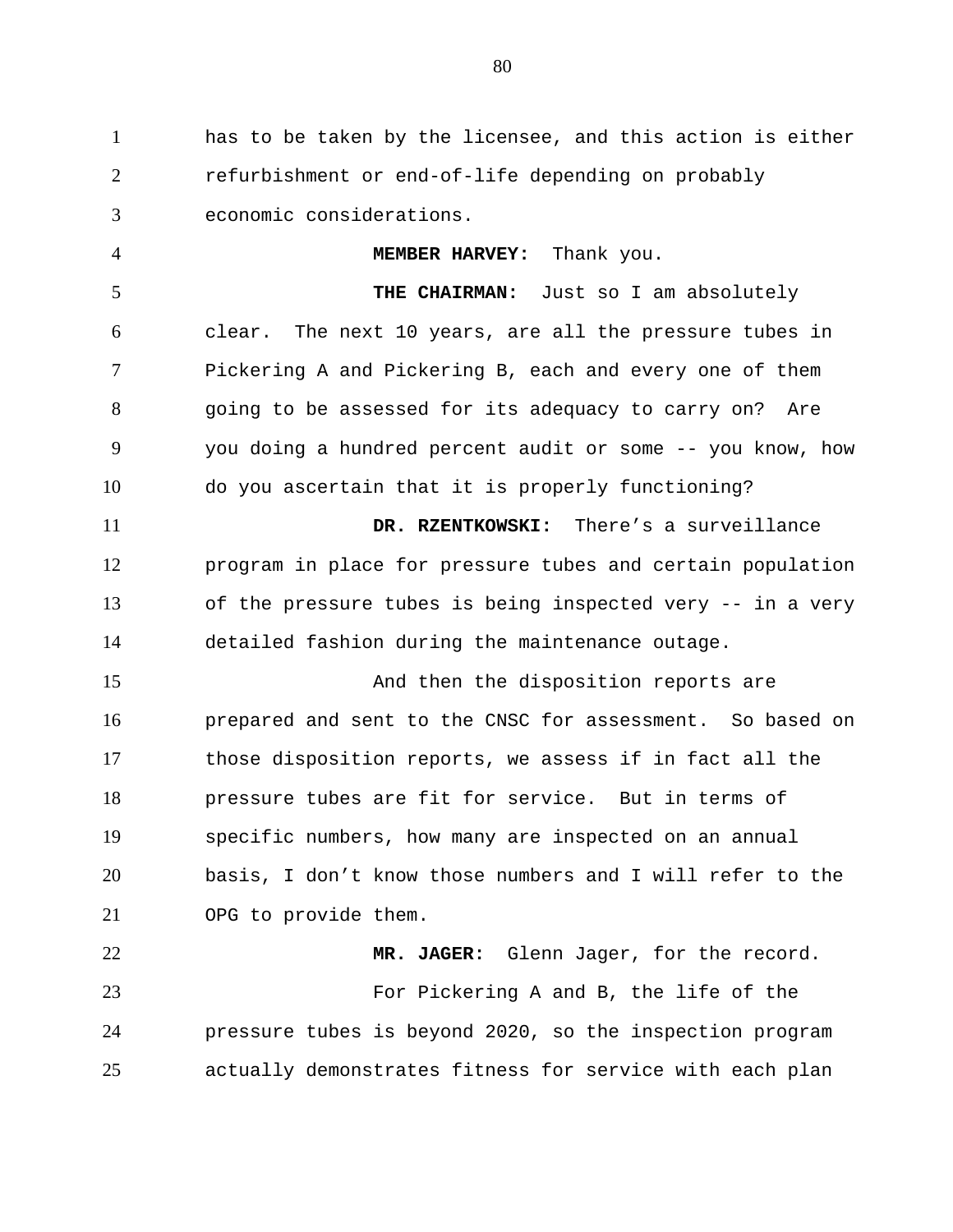maintenance outage.

 And I'll ask Rob Black to comment on that inspection program and how it's managed.

 **MR. BLACK:** Yes, Robert Black, Director of Engineering, Pickering A, for the record.

 Just to build on the conversation so far that OPG, we monitor the condition of our pressure boundary and other critical components according to the in-service requirements of the CSA standards. So it's n2D5.4 and n2D5.5.

 These programs tell us what the quantity of the surveillance is supposed to be. For example, on pressure tubes it would be 10 on every outage cycle. These results are coordinated in a fitness for service argument and the results and reports are presented to the CNSC staff for their review.

**THE CHAIRMAN:** Thank you.

18 Mr. Harvey?

 **MEMBER HARVEY:** Last question. In your presentation this morning, listening to the staff, you mentioned that the staffing complement is sufficient.

 When you say that, are you saying that the submitted plan of shift complement is sufficient or that there is on the ground at any time enough employees to meet the requirements for all the scenarios you have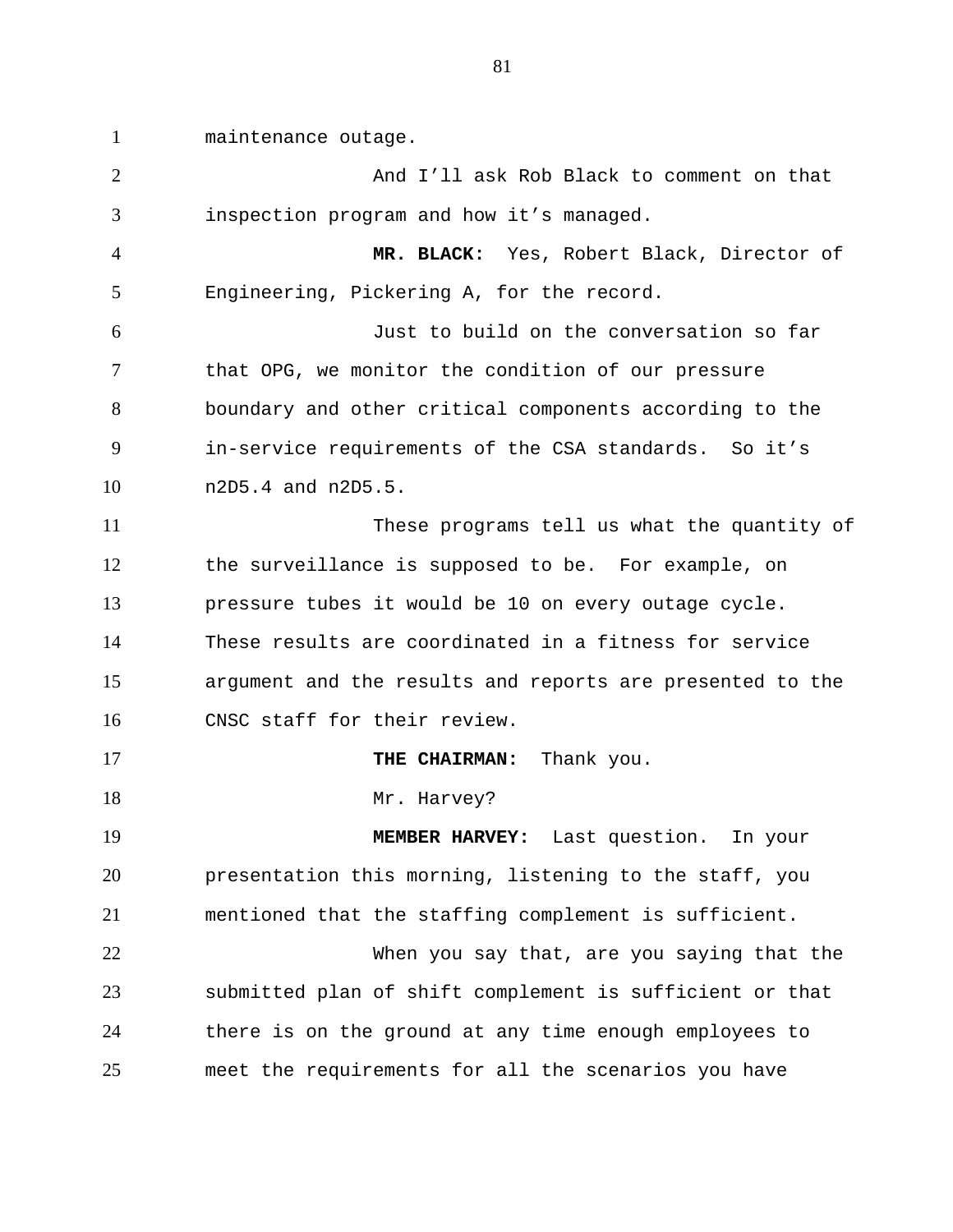evaluated?

 **DR. RZENTKOWSKI:** The minimum shift complements are being maintained. The question is how the minimum shift complement is being evaluated, and I would refer this question to Mr. Tom Schaubel, the regulatory program director. **MR. SCHAUBEL:** For the record, Tom Schaubel. In the licences or licence requirement there is a requirement that they have the minimum number of people available to handle any worst case accident. 12 Right now they are doing an evaluation of all of those worst case accidents to find out what is the minimum number of staff. 15 And I believe that any time onsite there are in a range of a thousand people onsite, but the actual minimum complement is 83 people for Pickering A, 83 particular positions that they have identified as vital to handle that accident. And that's what we call the minimum shift complement, is those 83 people. And that is being evaluated and from first looking at the results that have come up with, that number of 83 appears to be sufficient. It possibly may be reduced some but what the program we've had over the past couple of years is to make sure we had a good assessment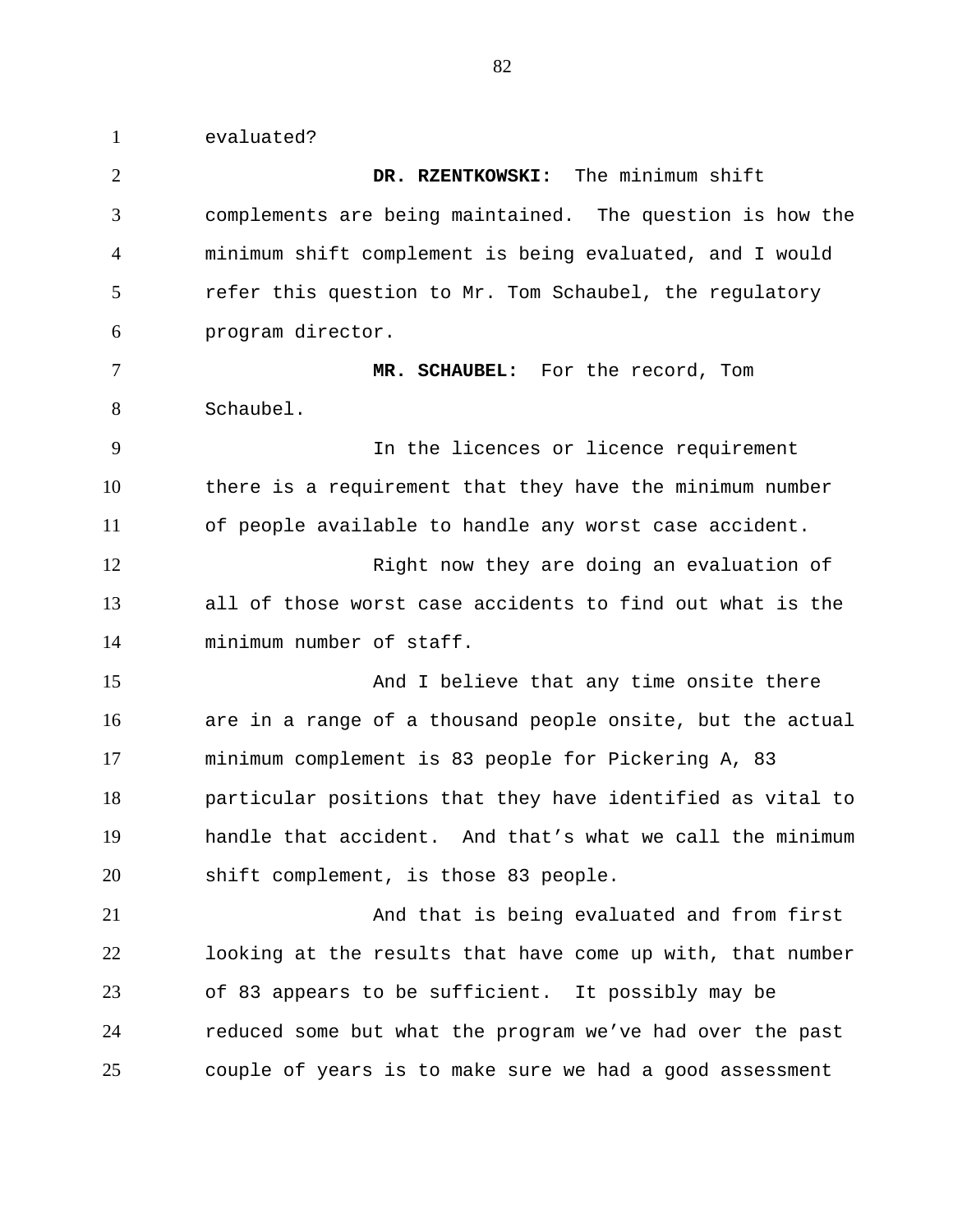and really validated those numbers to know exactly how many people were required and what qualifications those people were.

 So that is being done and should be completed by the end of this year.

 **THE CHAIRMAN:** Once that part is done, you've got to -- well, I shouldn't say monitor this, but to be sure that there will be 83 persons, if that is the number, that there will be 83 persons at any time on the side. So what do you do about that?

 **MR. SCHAUBEL:** I'd like André Bouchard to describe the program that monitors the actual number of minimum complement staff that are there and just how that is monitored.

 **MR. BOUCHARD:** André Bouchard, Director of Human and Organization Performance, for the record.

 OPG over and above determining the analysis of scenarios of events and coming up with actual numbers of people, OPG and all our licensees are required to have a program in place to monitor that effectively people have shown up at the door at a given day and you're not caught with short staff when an emergency happens.

 So from OPG's specific standpoint, they do monitor these things and CNSC as well do monitor minimum shift complement. How OPG is verifying that, actually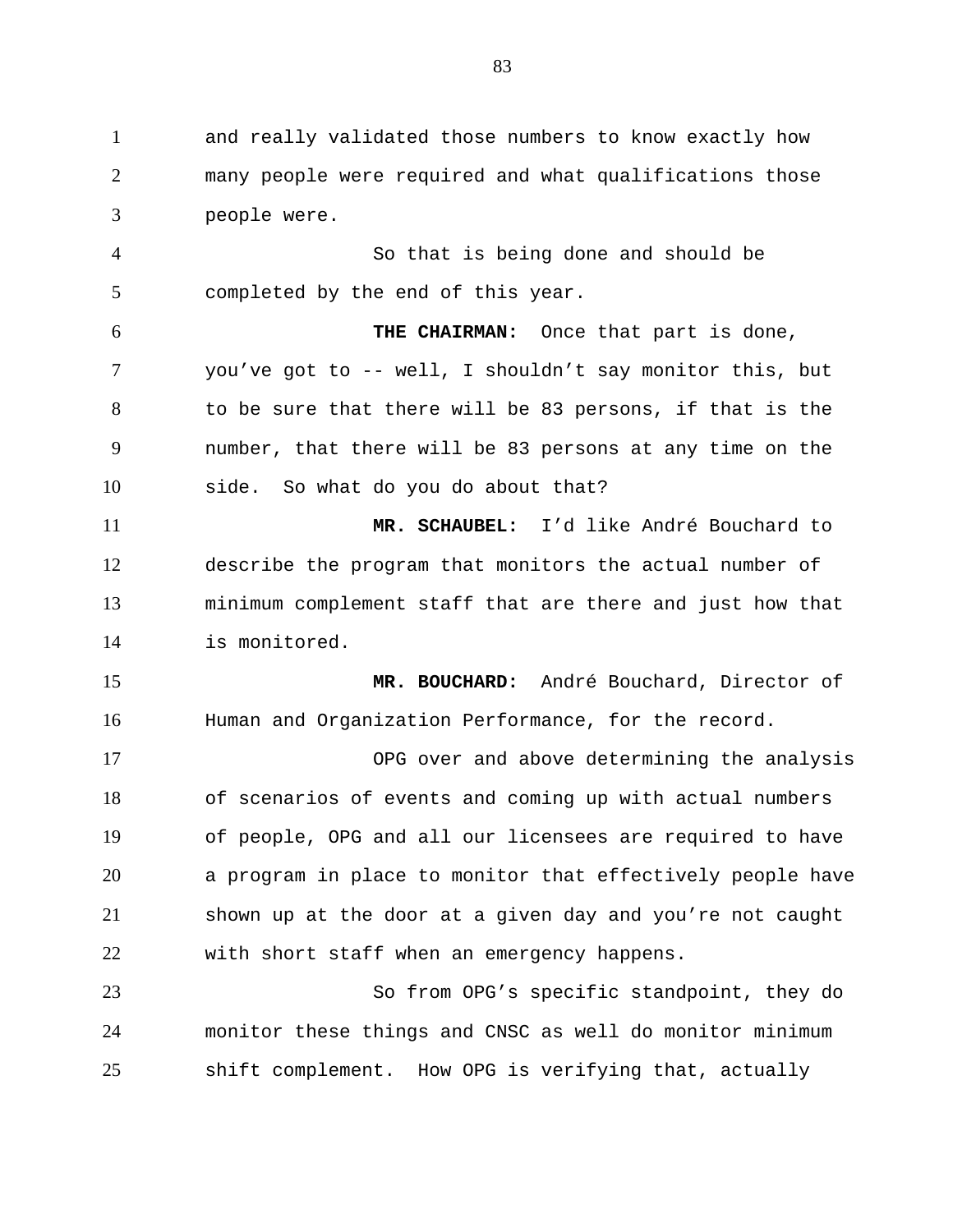people have shown up at the door.

 **MR. JAGER:** Glenn Jager, for the record. If I may, we do monitor minimum complement in the station at all times and we have a program and a method by which to do this. And I'll ask Sean Granville to elaborate on the details of those programs and how we assure minimum complement at all times within the station's protected area. **MR. GRANVILLE:** For the record, Sean Granville, Director of Operations and Maintenance, Pickering A. So like Glenn talked to, we do have a minimum complement program. It's an electronic program that staff as they come in to work, badge in and when they leave work, they badge out. The system flags -- there are screens at the exit points that identify if we are coming close to meeting our -- hitting our minimum complement. If they were to badge out and that would put us below the job, there is a warning that tells them that they can't leave the site. There is an historical part to that program, so we can go back and review in the past to confirm that at all times we have maintained our minimum. And like it's been talked to, the minimums are a relatively low number, relative to the normal station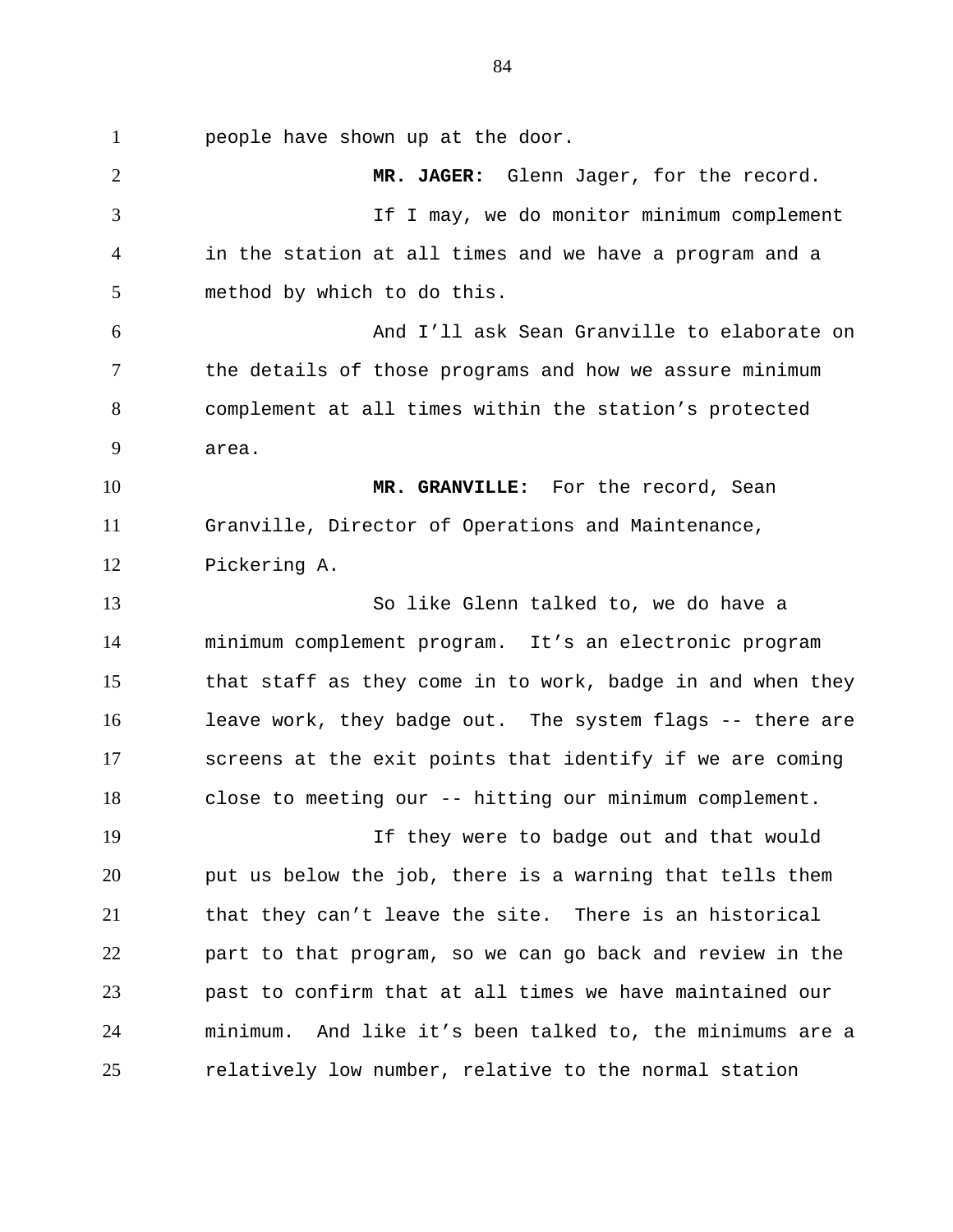complement.

 So any and all violations are reported to the CNSC and any threats we capture in our own, you know, if we come close to our minimum complement, we capture it in our own reporting system. **THE CHAIRMAN:** Thank you, just a small addition to this. 8 Is CNSC staff, you know, monitoring things like that and will their function during the last kind of 10 years here would change in emphasis as to how we do our inspection? **DR. RZENTKOWSKI:** In addition to assessing the programs and the effectiveness of those programs we perform also daily inspections. So this is the role of our site staff. They visit the main control room every morning assessing the staff level working in the main control room. So from that standpoint we are satisfied that at least in the main control room there is always adequate level of staffing. **THE CHAIRMAN:** Okay, thank you. 21 Mr. Graham. **MEMBER GRAHAM:** Thank you, Mr. Chair. I have several lines of questions but before I get into those, I just want to touch back for one moment on the end of life.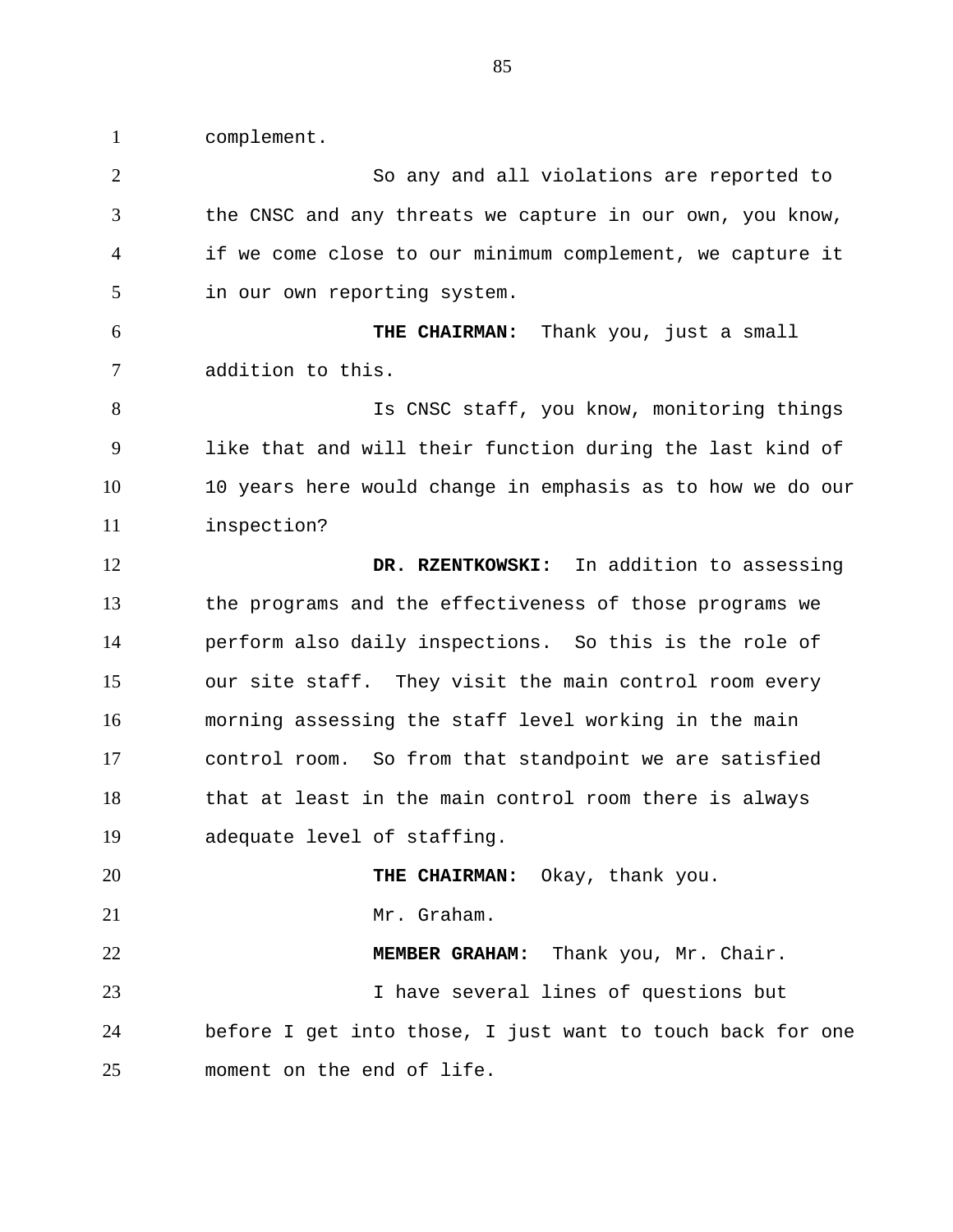And I listened this morning to questions posed by my colleagues and for Pickering B, CNSC said that there probably would be a two year licence to harmonize but I heard OPG say they would ask for a two year extension and in my mind an extension to a five year licence to Pickering B and the two year licences is quite different and I'm wondering -- I'd like to just clarify that because you didn't -- OPG said that they would be looking at the -- when the licence expired on Pickering B that they would look for a two year extension. Would you clarify that? **MR. TREMBLAY:** Pierre Tremblay for the record. There are a number of ways of attacking this. The comment was made about a two year licence that may be kind of where we end up or we may extend the Pickering B licence by a year or two. There are a number of options here. Suffice it to say that as we move forward the next couple of years we'll work with the staff, develop the plan and harmonize the licences and that synchronization may lead to one licence. It certainly would be good if we could make that happen. But at this stage, you know, I would prefer to keep the options open as we're trying to work our way through it.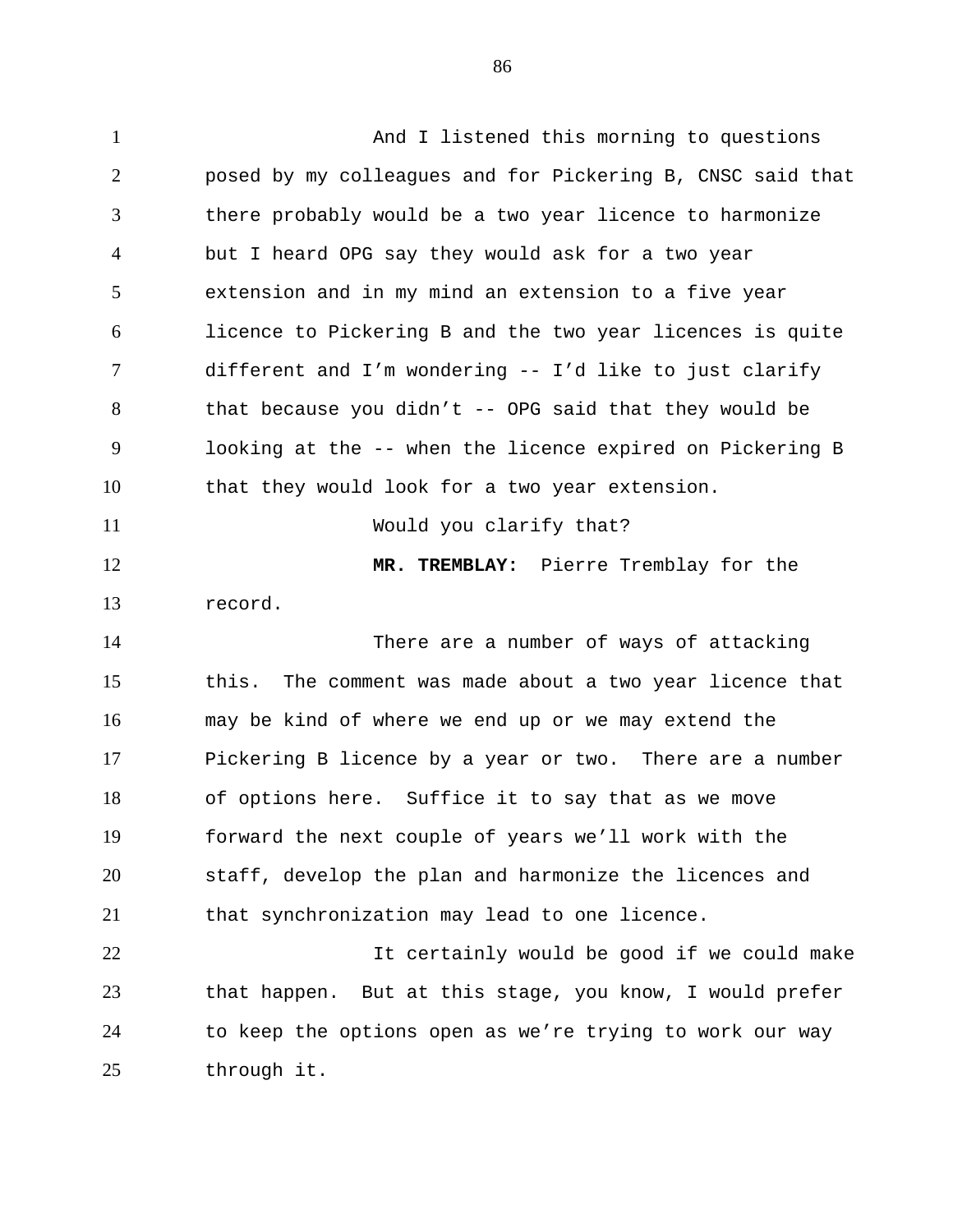**MEMBER GRAHAM:** Question to CNSC staff. 2 Are you -- is thinking of staff that a two year extension to a five year licence in order to facilitate the harmonization of A and B would be prudent in the fact that the facility is planning an end of life and because of all these other things an extend -- I listen carefully and the wording -- CNSC staff did not say extension. You said a shorter licence and then harmonize. OPG is even -- my questions are confirming that they would look at an extension and I realize that a lot of the Commission and a lot of staff and a lot of other people won't be here at that time in five or seven years and I'm just -- I think a policy statement would be important. **MR. RZENTKOWSKI:** I think what options we'll consider around 2013 will depend what will be the decision about the harmonization of the licence because, as I mentioned before, there are two options -- either synchronization of the licences which means two different licences but issued at the same point in time, or consolidating both licences into one. If we decide to consolidate both licences into one in 2015, I think we would have to probably extend the operating licence for Pickering B because simply there would be too much administrative work to extend the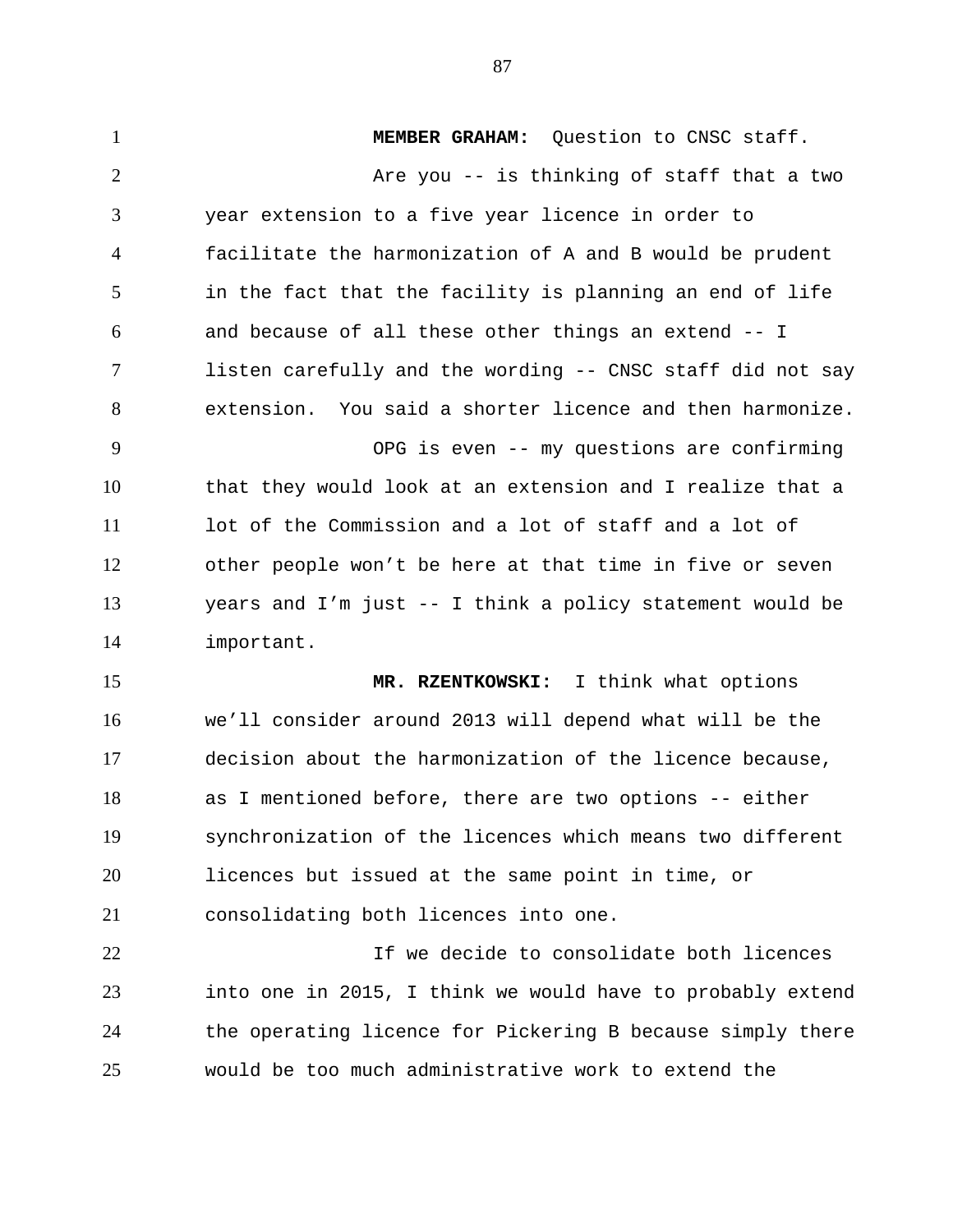licence and prepare for consolidated licensing in 2013. However, if we decide on the synchronization of the licences in 2015 then I would rather recommend a two year long licence. **THE CHAIRMAN:** Just listening to you, you're making a really compelling argument to do a licence for 2013 when all the information will be available and you'll know what to do next. **MR. RZENTKOWSKI:** This is really a difficult decision at this point in time because we are engaged in the discussion with OPG and we still don't know what will be the decision, either synchronization of the licences or consolidation of licences but I understand that Mr. Ramzi Jammal would like to comment on that subject as well. **MR. JAMMAL:** Thank you Mr. Chair. Mr. Graham, it's a very good question. So you need -- all your clarification and transfers to the public. The term of the licence is a snapshot in time. The safety is always maintained and the amendment to such licences -- let it be a two year licence or an extension - - I'm giving you a hypothetical answer here -- is the Commission will have to do the extension and it will have to do the approval.

So it's not the designated officer or the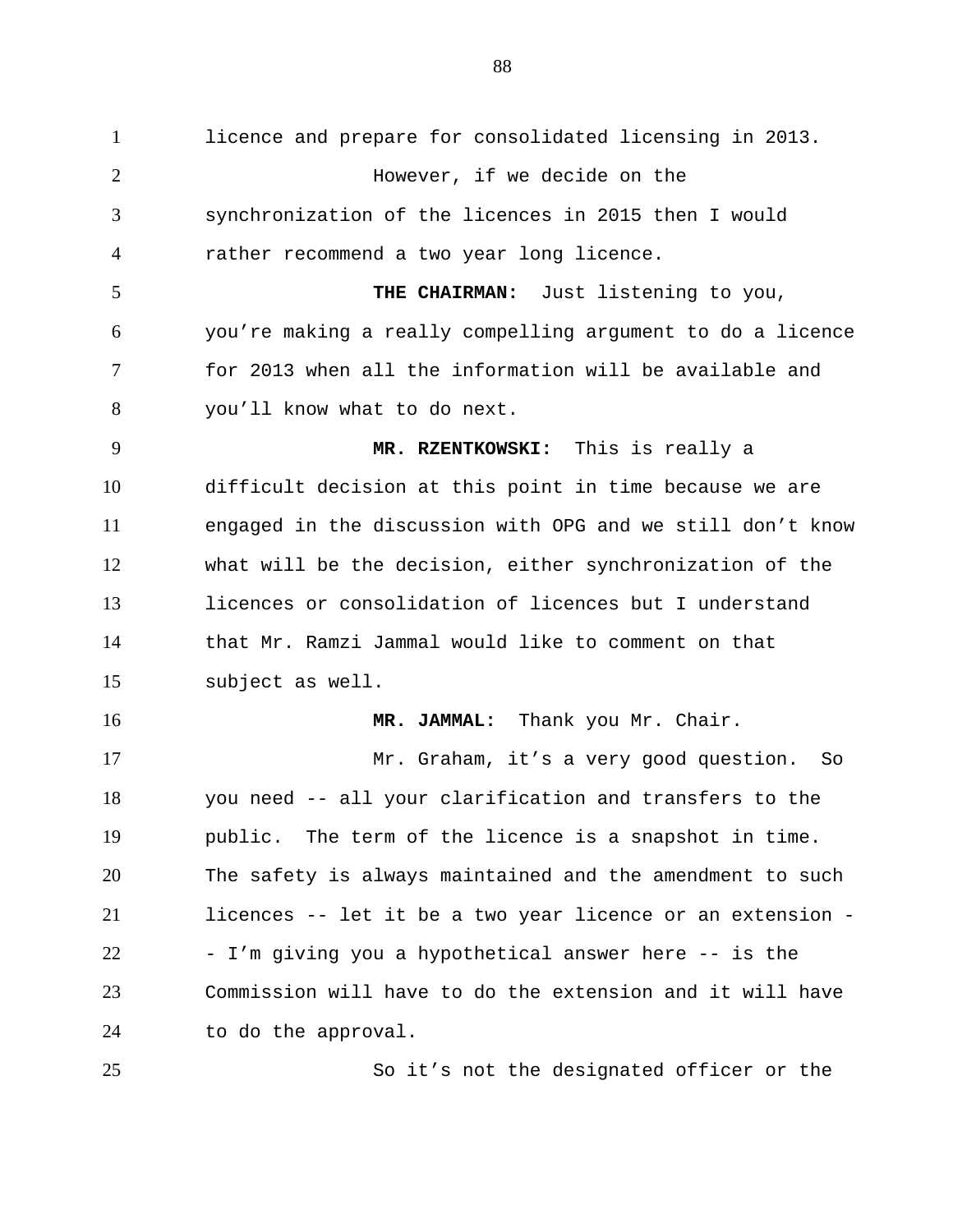Commission issues the licence and the Commission will do 2 the amendments and the extension.

 Just globally with respect to the Pickering site issue, Pickering came to us on the refurbishment. They underwent an integrated safety review program of all of the equipment on the basis of going through refurbishment. When they made the decision not to refurbish, we are gathering the information that we collected and we reviewed with respect to the refurbishment and then start to apply for the end of life plan.

12 As Dr. Rzentkowski spoke, we are working in this process very quickly and expeditiously because I'm personally overseeing it and I had meeting with Mr. Tremblay from OPG and almost we're turning things around in a matter of two weeks in order to provide the information and we're going back to the fact that safety is our job as most people will like to say it -- it's in our DNA.

 It's not going to move away from our mandate and we are working towards the establishment of the action plan and development of -- as our President mentioned, the experience of decommissioning or shutting down such a large facility is new for us and we have the processing in place; we have the enforcement tools in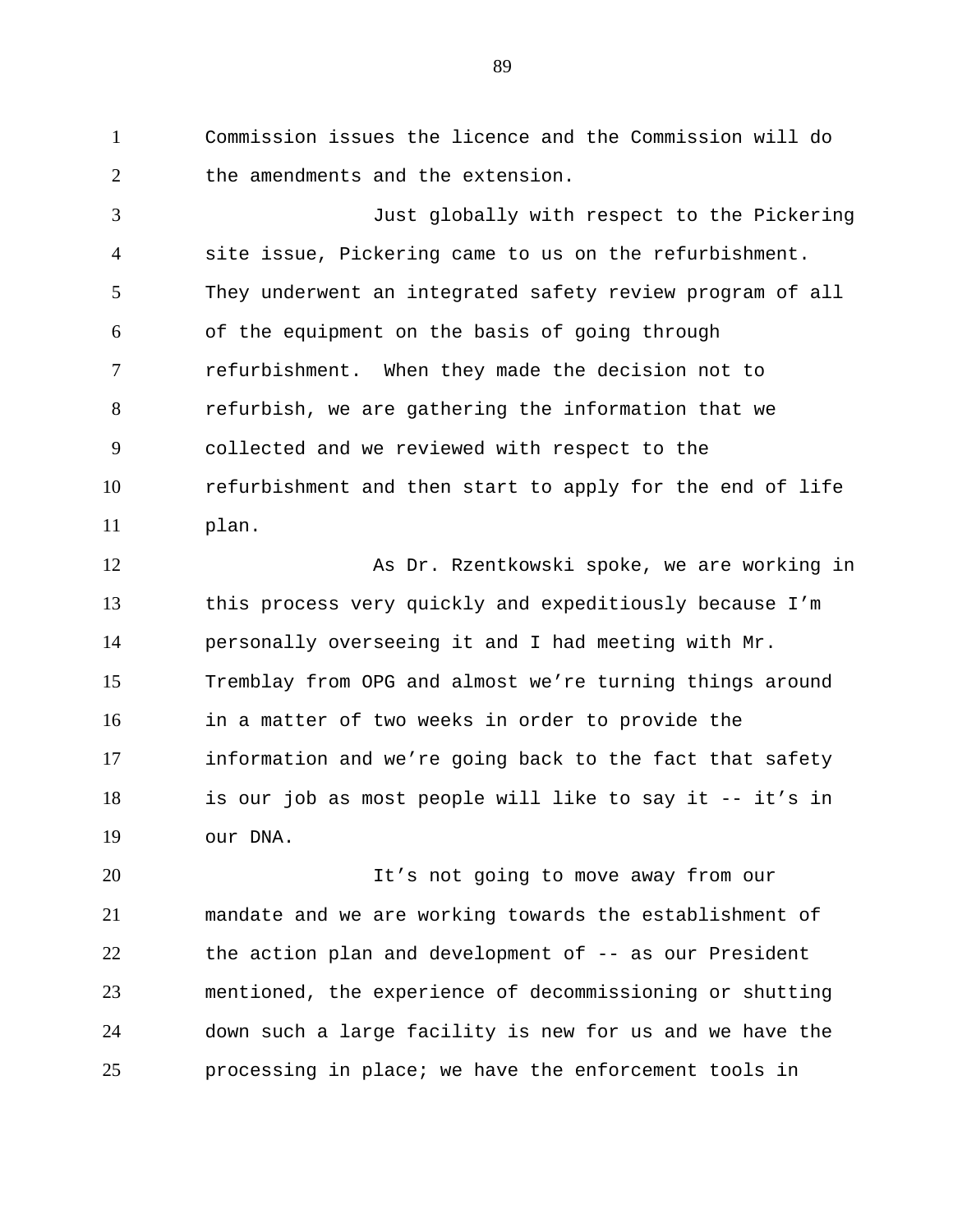place in order to ensure that OPG will be capable to deliver on our timelines and put in place the best process and transparent process with respect to the synchronizations of one site licence for Pickering. **THE CHAIRMAN:** Mr. Graham? **MEMBER GRAHAM:** Well I'm still trying to figure out whether we should go and grant a three year licence or a five year licence and that's my concern and I need convincing and we'd go from there but I won't belabour that any longer. 11 11 I want to ask one other question at the present time and that is with regard to Day One which I had asked several questions with regard to fish impingement and entrainment. 15 And my first question is to OPG -- is approximately what is the volume of water that is discharged from Pickering A and B when all six units are running? What is the hourly discharge of water in volume? **MR. JAGER:** Glenn Jager for the record. We'll have to get that answer for you. We probably get that later today. **MEMBER GRAHAM:** If we could have it before we get into the second round, I'd like to have that because I -- my questions are around that and around the Pickering B screening report which flagged a very major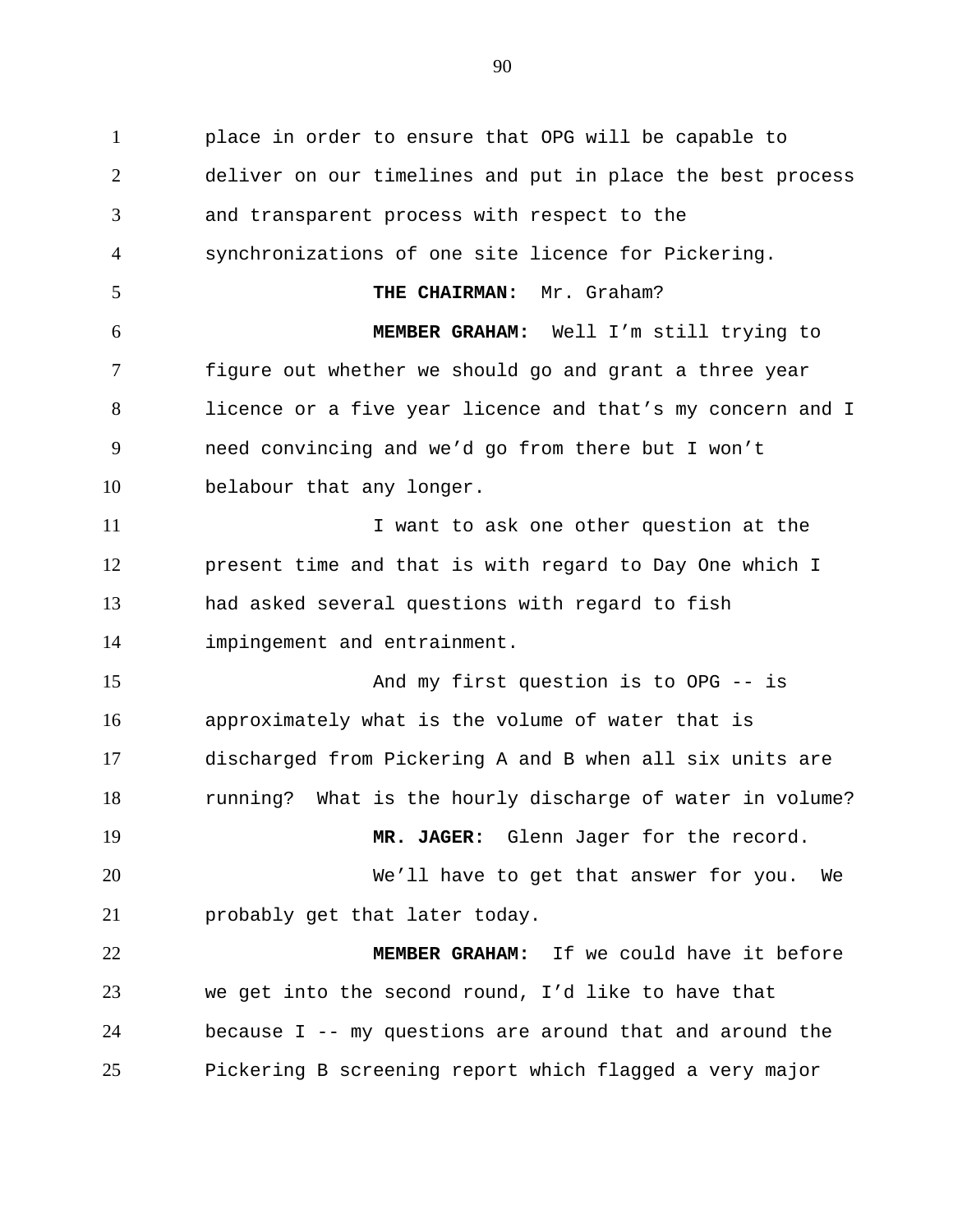concern with regard to fish mortality and so on. My other question is though, is with regard to the studies and the millions and tens of millions of larvae and eggs that are destroyed by this volume of water -- this warm water and so on, these plumes going out. Do the nets have any adverse effect on that mortality or is 7 that -- will that happen regardless? 8 MR. JAGER: Glenn Jager, for the record. The net does not offer any benefit to entrainment, which is exactly what you're referring to --- **MEMBER GRAHAM:** Yes. **MR. JAGER:** --- which is the eggs and larvae -- so offers no benefit in that regard other than to prevent the impingement of the fish who then are able to replenish. I'll ask Laurie Swami to comment further on the effects of the station operation on eggs and larvae. **MS. SWAMI:** Laurie Swami, for the record. So as Mr. Jager indicated, the barrier net itself doesn't prevent entrainment per se and that's why we are also looking at the fish stocking and fish habitat restoration program as a complement to the installation of the barrier net to address those other issues with respect to entrainment.

**MEMBER GRAHAM:** So the 80 percent that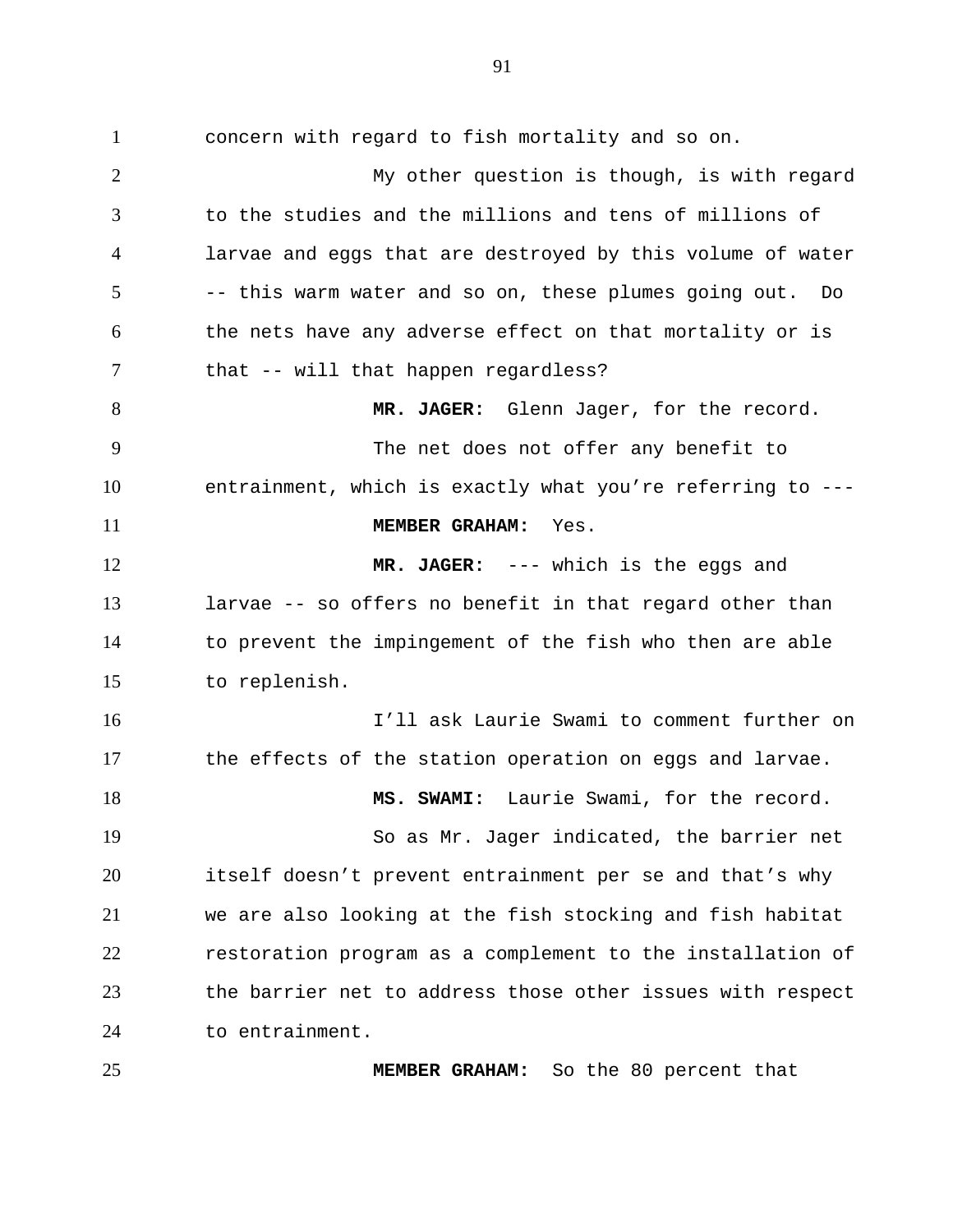you're striving towards is 80 percent only at the time the nets are in. Is that correct? So if you took a matter of 7/12s of this you're probably talking about 50 percent? **MS. SWAMI:** Laurie Swami, for the record. The way that we calculate the actual reduction is we look at the effectiveness of the barrier net over the period of time that it's installed. Our current estimate is that it will reduce impingement by high 90 percent and if we factor that over the entire year we would achieve the greater than 80 percent on an annual basis. **MEMBER GRAHAM:** Species at risk and species that not necessarily are at risk but fall into the next category below that, and then also other species -- lake sturgeon are, I believe one of the species at risk. Atlantic salmon, I believe, are another.

**Have there been indications that these**  species at risk are part of the group that are in the mortality listing that you found out?

 **MS. SWAMI:** Laurie Swami, for the record. We have not had any impingement of species at risk as classified under the regulations. The species that I was talking about that the CNSC had raised concerns with respect to are the brown bullhead and northern pike. They're a very small percentage of the actual impingement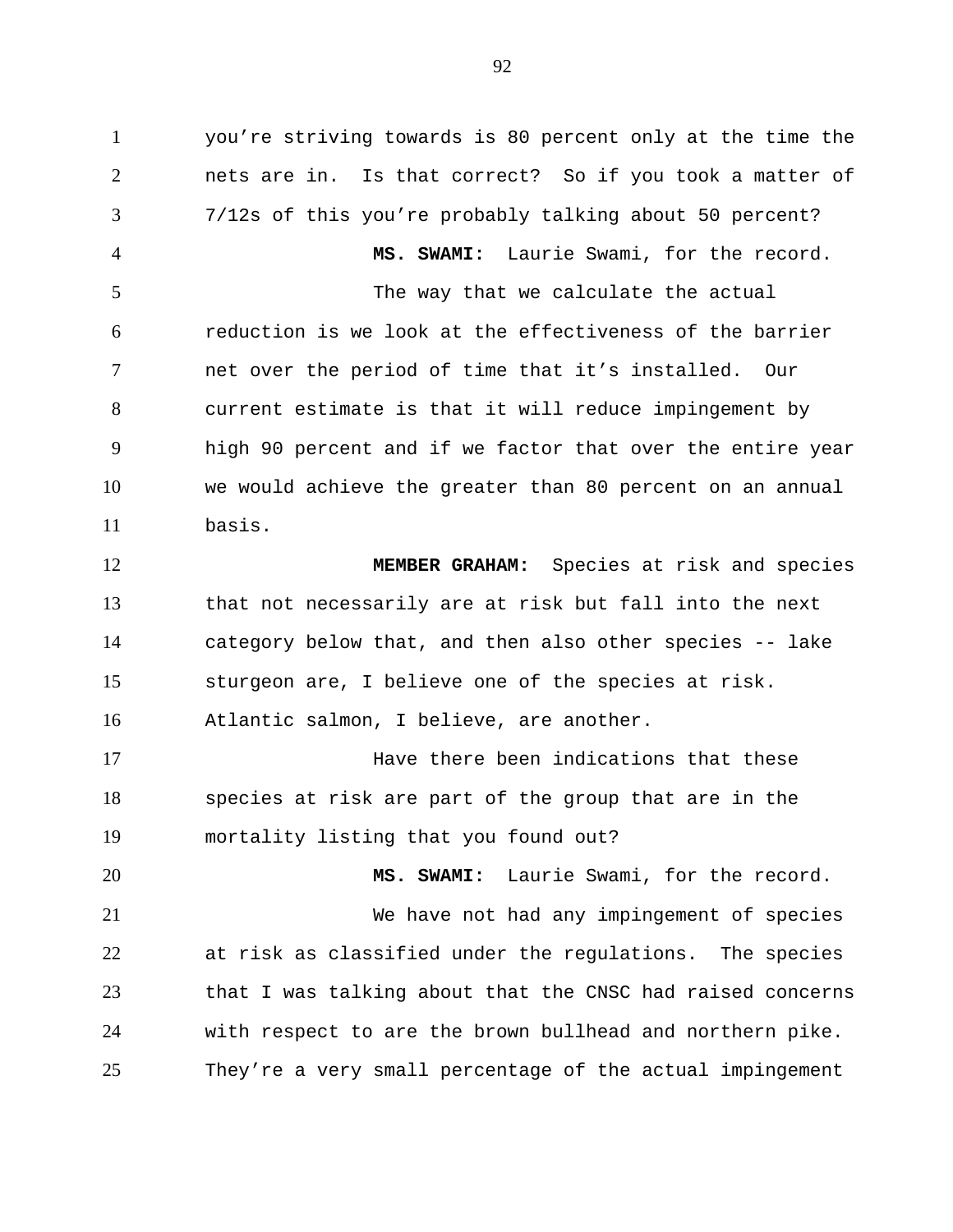that we experience at our Pickering facility.

 **MEMBER GRAHAM:** The larger volumes are the round white fish; is that correct?

 **MS. SWAMI:** Laurie Swami, for the record. There are two species that represent well over 80 percent of the impingement -- that's alewife and the three spine stickleback. We have records for 2004 and 2006 and in both cases those are fairly significant and as I mentioned, well over 80 percent of the impingement.

 **MEMBER GRAHAM:** The other question is -- talk about your working on solutions and DFO were here before us. Are DFO working closely with you to find solutions to the fish mortality and the benefits of putting up the nets and so on?

 **MS. SWAMI:** Laurie Swami, for the record. We have been working on the plans and have been developing the plans and we then submit them to the regulators for their review and concurrence.

 As mentioned, we submitted the cost benefit analysis and as part of the development of this cost benefit analysis we held a workshop in which DFO staff were represented as well as other regulatory agencies and bodies. So they have been providing their input to the processes as we go forward.

**MEMBER GRAHAM:** Is there a permit -- is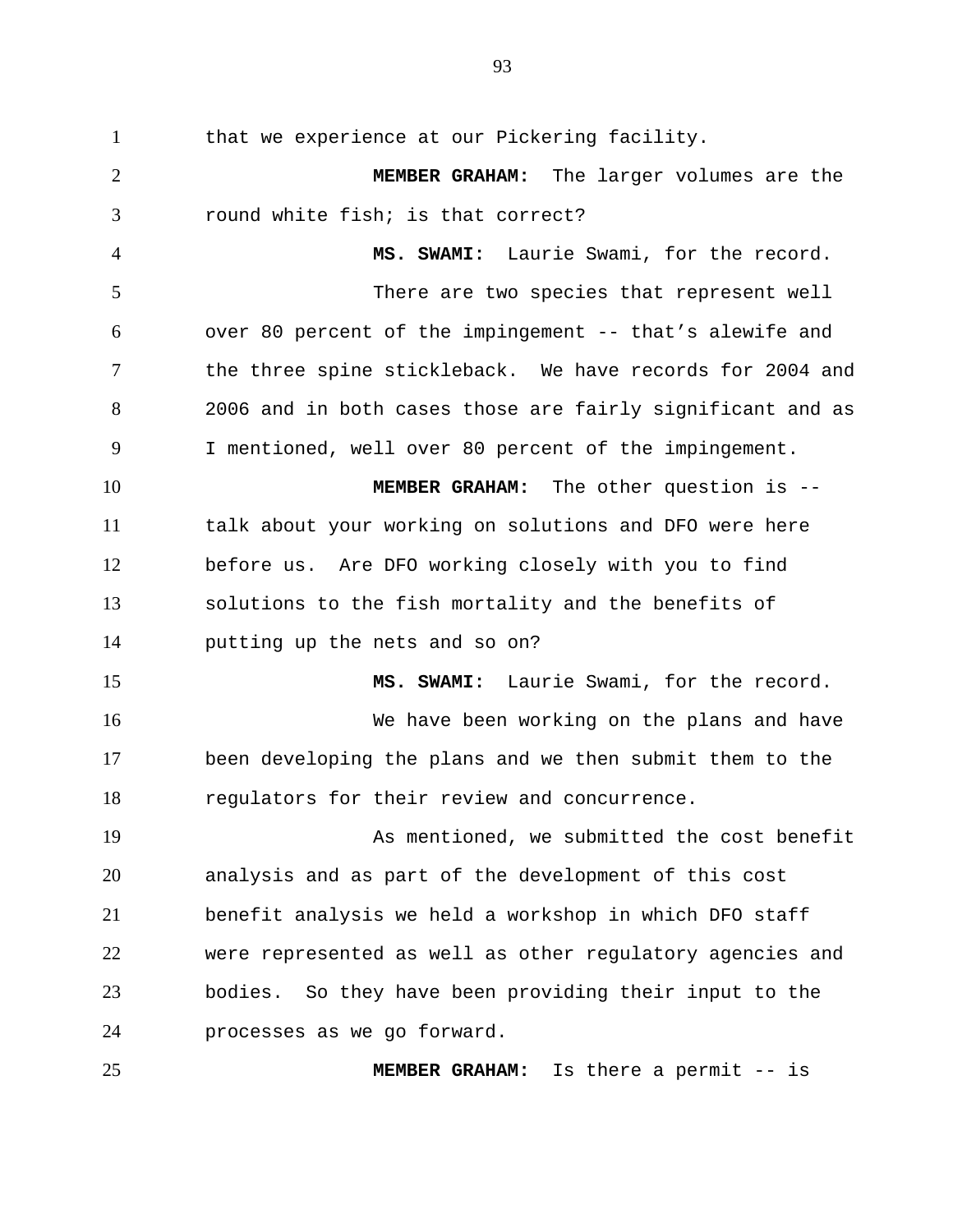there permitting required for what you're doing or is it more or less and agreement of going forward with Natural Resources Ontario and DFO?

 **MS. SWAMI:** The historical practice has been that we have installed our intake structures using the regulations of the day. For older facilities we are working through programs with DFO and other agencies as I mentioned to ensure that we achieve the reductions required as dictated by the targets that were established by the regulators.

 So we're working with those agencies to ensure that we achieve the requirements of the *Fisheries Act.*

 **THE CHAIRMAN:** I see CNSC want to make some comments on this?

 **MEMBER GRAHAM:** Yes, and I'm wondering if DFO might want to comment also.

 **MR. RINKER:** Hi. My name's Mike Rinker. I'm the Director of the Environmental Risk Assessment Division. I'm supported here at the CNSC also by Don Wismer who is connected to us by phone and I'd like to ask him to follow up when I'm finished with a few points. One of them is risk to fish in the winter. I think we've talked about that. How we've worked with

DFO in responding to the 12-2 request that was issued back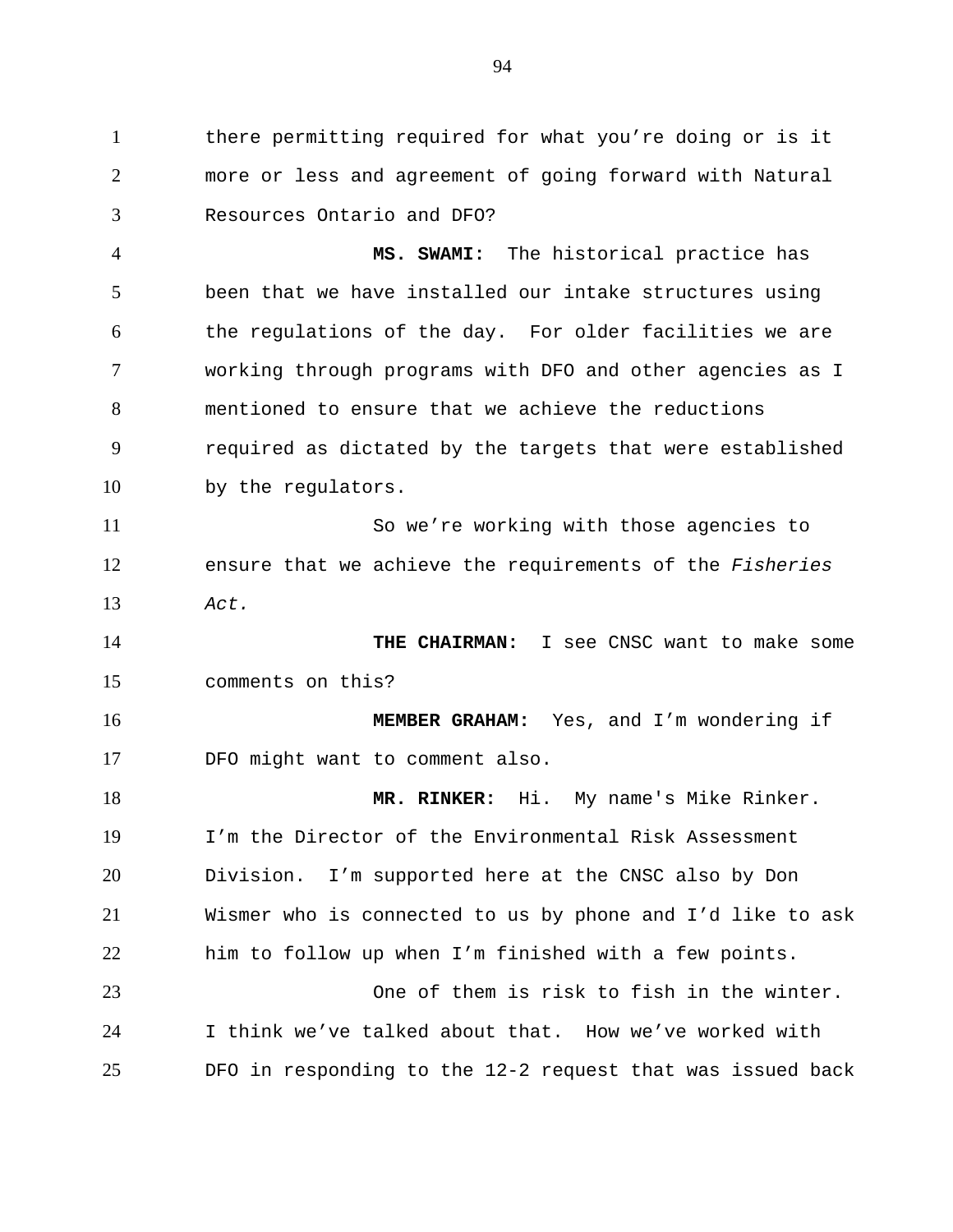in 2008 so you get an understanding of how we're working 2 together on that.

 And finally, on the effectiveness of the measures on the performance monitoring to date -- but before we do that, I want to make sure that we're clear that there's  $-$  while we're talking about a risk to fish, we're talking about three separate issues here. One of them is impingement and that is the process of where fish get captured up against the screen at intake water there's fish mortality that results from that. The second is entrainment, and entrainment is where the fish eggs or larva would pass through the net and they could die by passing through the facility. And then the third effect is by the warm water that is sent out, discharged to the facility. So these are three different things that may require three different approaches. The CNSC's 12-2 request was about impingement and entrainment and there are performance objectives for both. There is a requirement for an 80 percent reduction for impingement and a requirement for a 60 percent reduction for entrainment.

 The barrier net in place -- it's really for mitigating impingement only. It would not be successful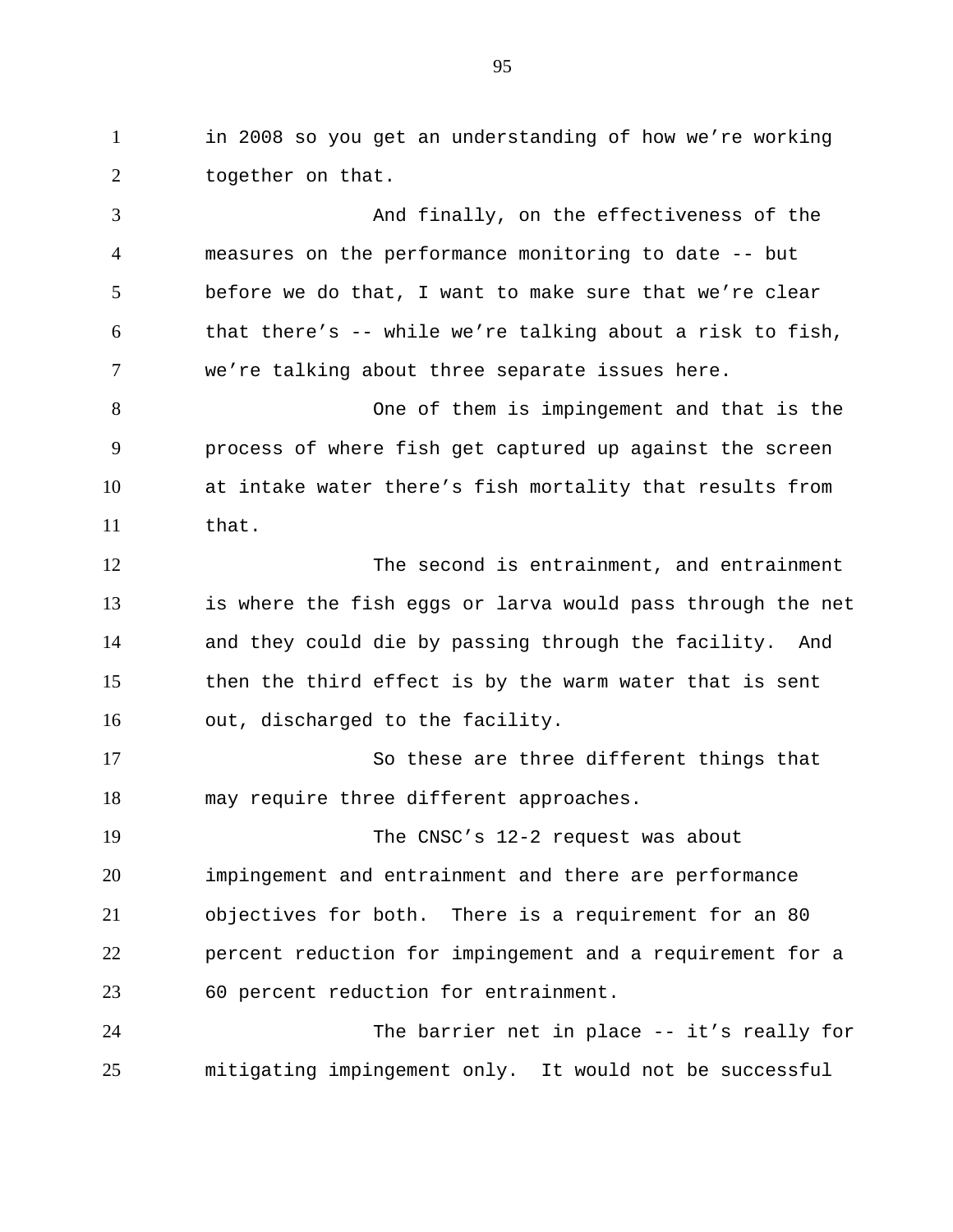by definition for reducing entrainment because entrainment is when things pass through the mesh and into the facility.

 So there are targets for the three of them. For discussion -- we talked earlier about performance of the nets in the winter time. We agreed that the performance on other facilities has shown that it could reduce impingement by up to -- in the 90s but the range is really from what we've seen from other facilities, from as low as 50 percent up to as high as 98 percent. So we are indeed hoping on the upper end of the range, but we'll be watching the performance for mitigating impingement at this facility. Entrainment would have to be offset by some other means than the barrier net and I'll ask Don Wismer to follow up on the details of what we've made suggestions for OPG on that one.

 So if I could pass -- if there's other questions on general information, I could take those, but if I could pass the mike to -- and if it's appropriate -- to Don Wismer to follow up with some more details. **THE CHAIRMAN:** Okay, since we are on

 biology, there is a biology call for break here. So can we have some quick remarks please from Don and then maybe from Fisheries and Oceans?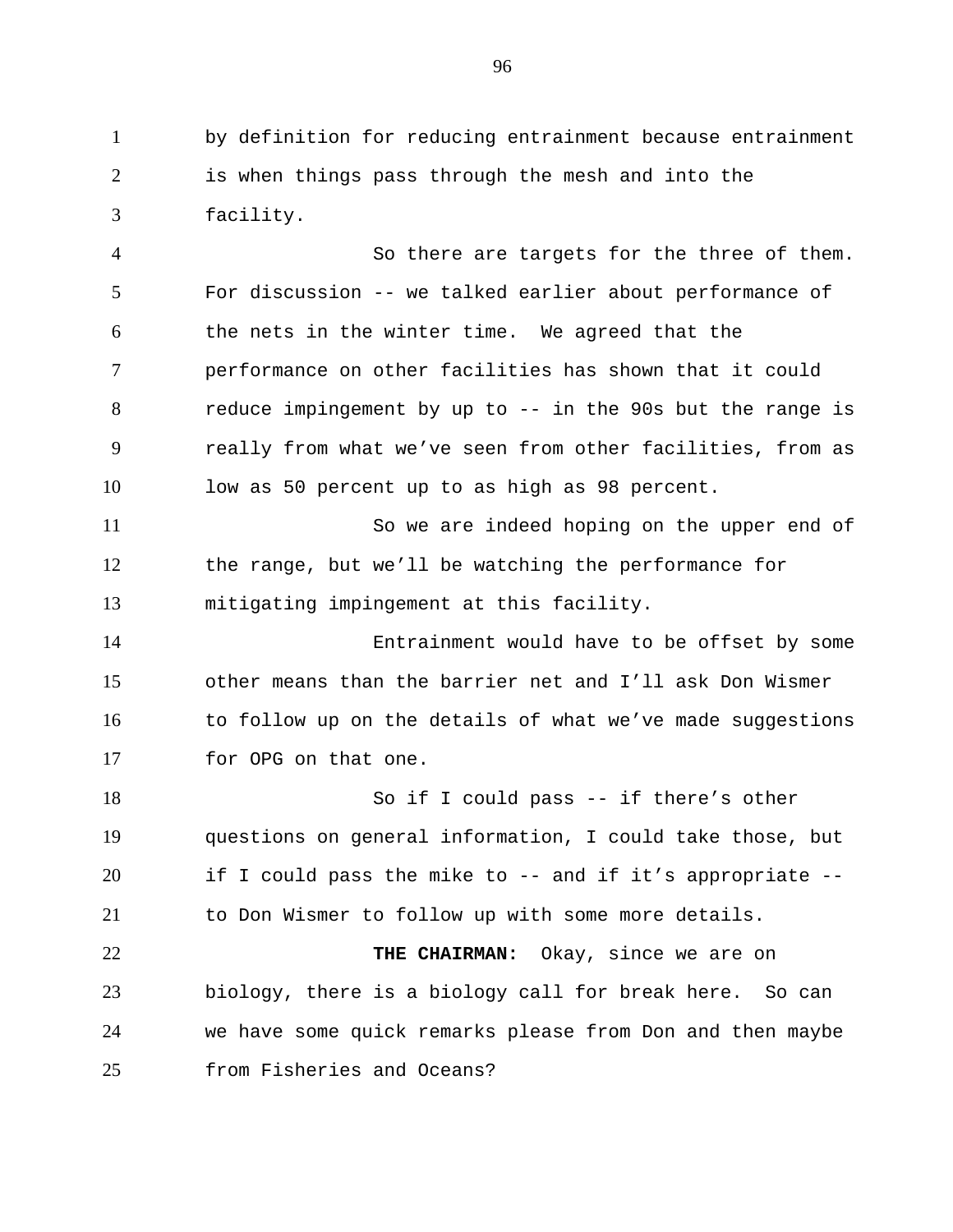**MEMBER GRAHAM:** Mr. Chair, maybe we should take that call because this may have some further questions. Maybe we should do the break and then come back, if that's quite all right? **THE CHAIRMAN:** That's fine. Is Don going to stay with us until after the break? Okay, 15 minute break. Thank you.  $---$  Upon recessing at  $10:59$  a.m./ L'audience est suspendue à 10h59  $---$  Upon resuming at  $11:16$  a.m./ L'audience est reprise à 11h16 **THE CHAIRMAN:** We're missing CNSC staff. Where are they? **MR. JAGER:** OPG can provide the answer to Commissioner Graham's question on the volume of water while we're waiting. **THE CHAIRMAN:** What happened to our staff? **(A SHORT PAUSE/COURTE PAUSE) THE CHAIRMAN:** Okay, can we begin again? You wanted to provide some answers to Mr. Graham's question. Go ahead. **MR. JAGER:** Yes, Glenn Jager, for the record.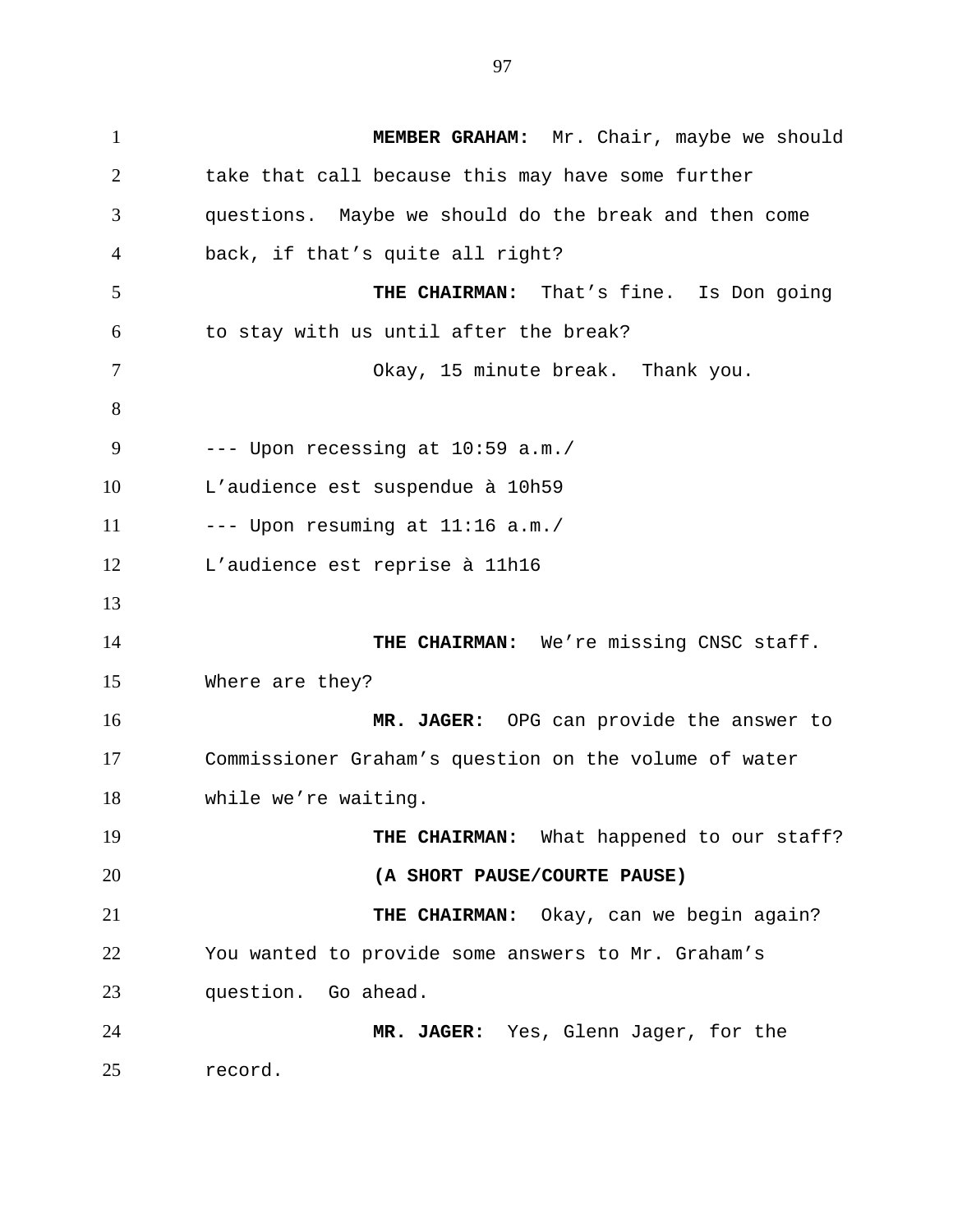The question was, what is the total volume of water discharged from Pickering A and B? The answer is 120 to 150,000 litres per second is the volume flowing through the Pickering facility, both Pickering A and Pickering B with six units in service. The variation is due to the service water demands on the plant which varies from day to day, but the condenser cooling and water demands are relatively constant. **MEMBER GRAHAM:** So that's about -- just quickly -- 7.2 million litres a minute. So convert that back, that's -- okay, that's large volumes. I just wanted to get an idea of the volumes. The reason I asked the question is I wanted to focus on the size of the problem; and the problem, even though there are always -- every problem is surmountable but just to focus on the amount. 17 17 I believe we were going to hear from someone via telephone conferencing. **THE CHAIRMAN:** That's right. We have a Don Wismer. Okay, are you still with us? **MR. WISMER:** Yes, this is Don Wismer, Environmental Risk Assessment Specialist in Ottawa. **THE CHAIRMAN:** Go ahead. **MR. WISMER:** Okay. I'll try to answer what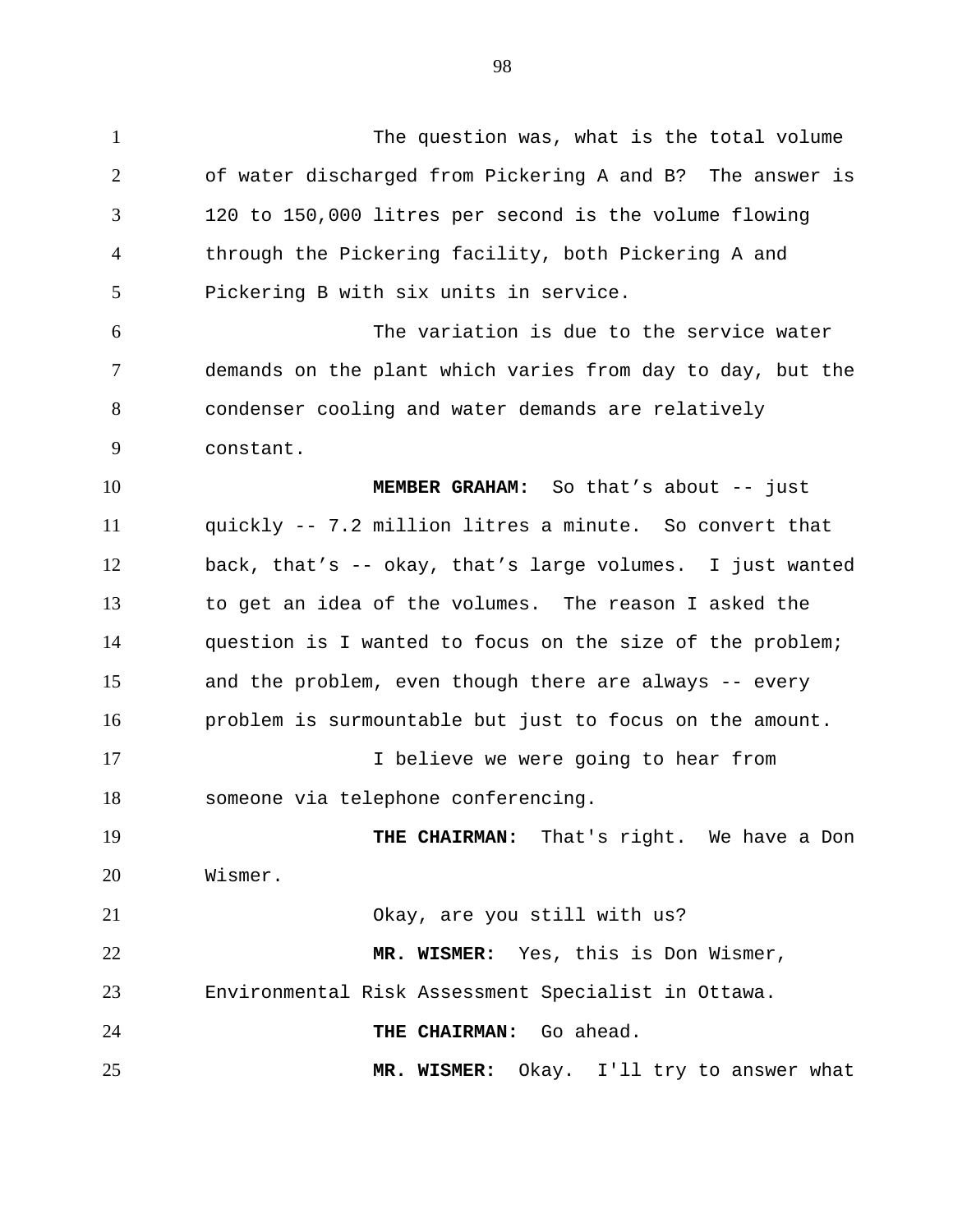I think the questions were. There was one regarding the winter fish losses when the barrier net is not in place. And on an annual basis it varies from about 10 to 20 percent of the annual loss is during the period when the net is not in place.

 For some species that's a large part of the 7 time when they are impinged, like northern pike it seems largely in winter. So that was one of the species that CNSC identified in the 12-2 request that would need protection by the mitigation effort. The wetland habitant project would help offset that northern pike is a wetland species.

 The barrier net would also -- it would work well for the other species we identified, the brown bullhead. That doesn't get impinged in winter. It's impinged the rest of the year when the net is in place. It represents about 50 percent of the annual loss by weight, so it's pretty important, but if the barrier net performs to design it should cover off the bullhead. But it's also a wetland species, so again that coastal wetland fish habitat work would help offset that.

**I** think there was a question on entrainment and is there a technological fix for that, and the U.S. CPA has concluded that fine mesh panels on the travelling screens are the most common technology to mitigate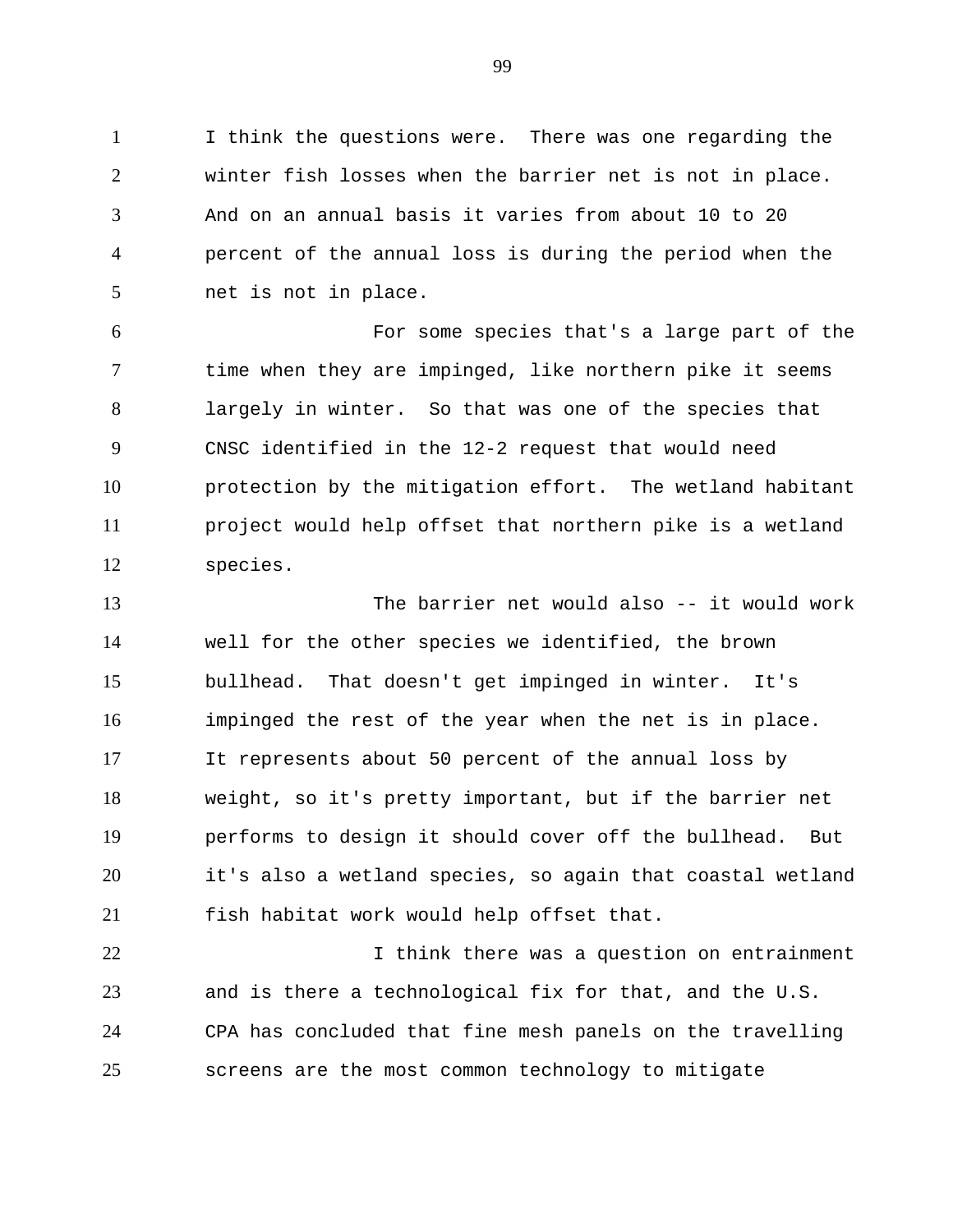entrainment. The problem -- and the DFO person alluded to that earlier when he mentioned screening and fish sites. The problem with that technology is at best it reduces entrainment by 20 percent, so it's not 100 percent effective. The other thing is it's very finicky, requires a lot of calibration at each site. So that was the technology I had in mind in terms of the initiative to look at alternatives to the barrier net and perhaps try some fine mesh panels in existing travelling screens to see how they work, look at the site in terms of where would you actually return fish live, if you were going to; start looking at the feasibility of this in case the barrier net is not able to meet the performance target. Round whitefish was mentioned. That species really is not a species that has an issue with intake fish loss. That's more the thermal plume effect which is associated with the Pickering B discharge. So that's where we are addressing that and there will be a report in July of this year on the effect on whitefish from the thermal plume. **THE CHAIRMAN:** Okay, thank you. Fisheries and Oceans, you want to add anything? **MR. HOGGARTH:** This is Tom Hoggarth again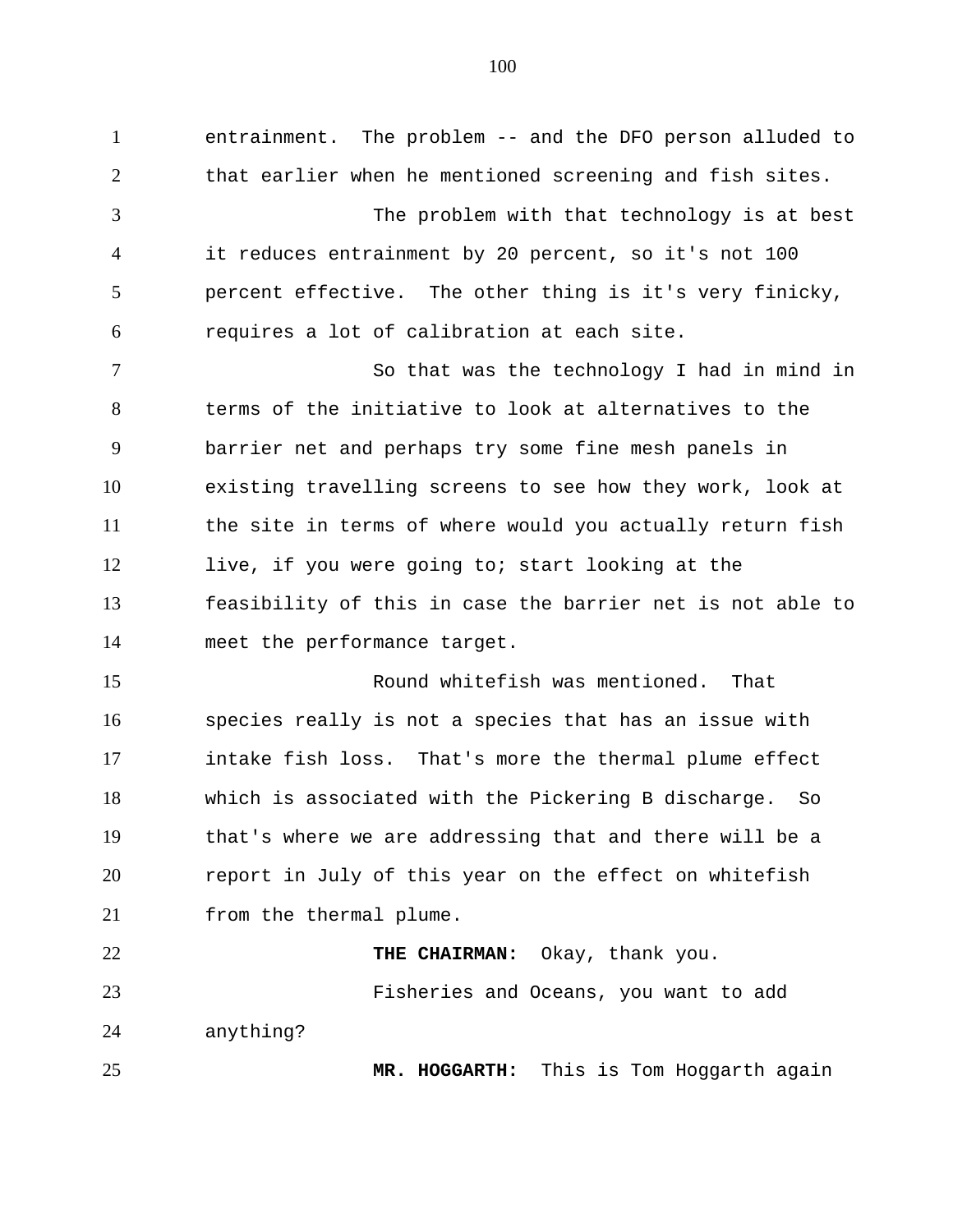from Fisheries and Oceans.

 At this point in time, with an existing facility like Pickering; DFO were guided by our principle, our policy on existing facilities and compliance with the *Fisheries Act*. And so we're in that process with OPG working with our partners like the Ministry of Natural Resources as well to come up with a solution to get them in compliance with the Act.

 And so again, as I mentioned earlier, we'll be looking at the net outcome of having the barrier net in place, potential mitigation measures and stocking if required, as well as habitat creation, and then with that information we'll be talking specifically with the Ministry of Natural Resources who manage the fisheries in the lake on trying to determine what is the significance of that is of that. Has enough been done? Has this -- you know, is it not likely significant any more? Is the significance reduced to something we can live with?

 And then at that point in time we make a decision around whether -- and this is depending on whether OPG comes to us to actually issue an authorization for any residual impact, if there is residual impact after that.

 **THE CHAIRMAN:** Thank you. Mr. Graham -- OPG want to say something?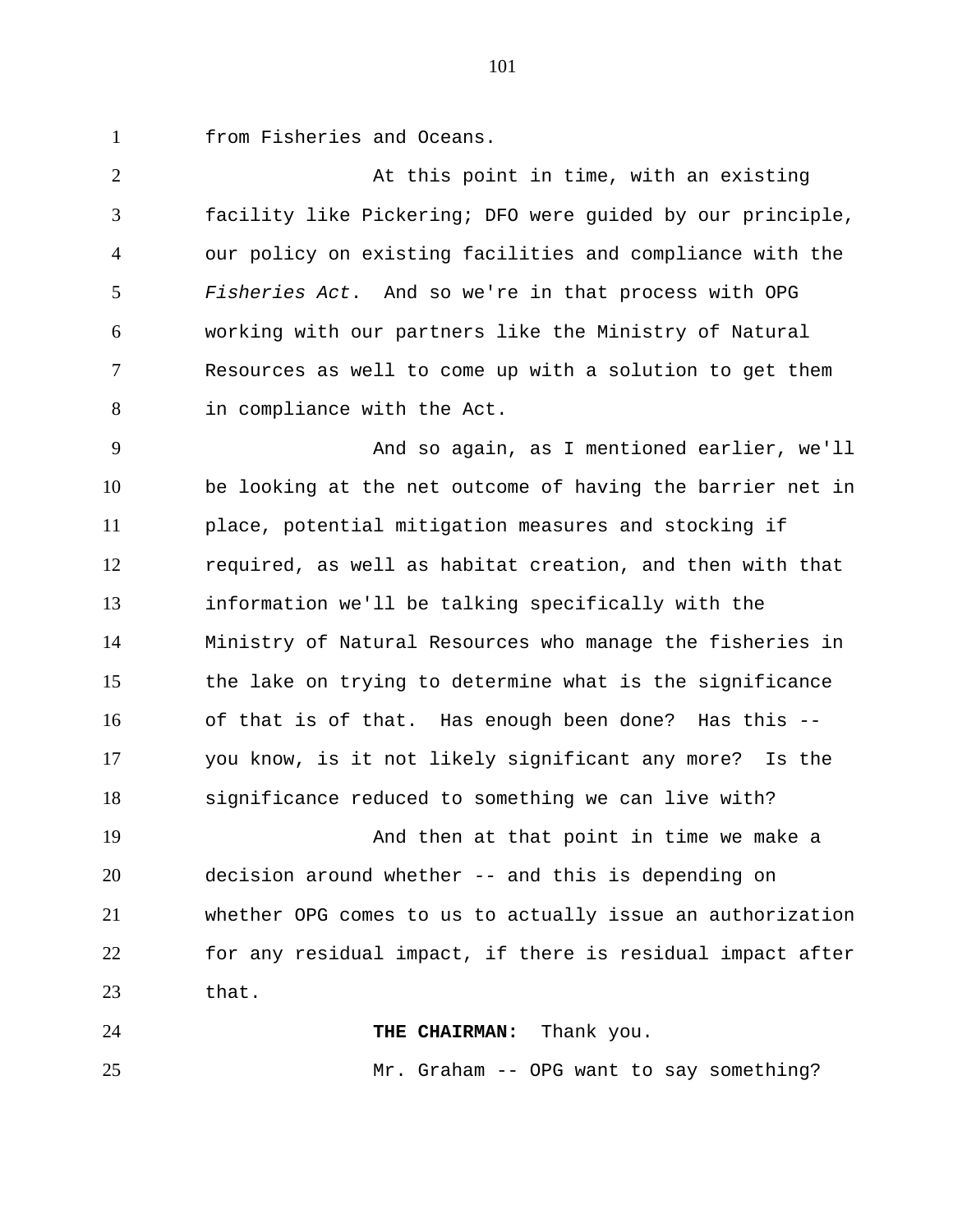**MR. JAGER:** Glenn Jager, for the record. We'd like to additionally comment. I'll ask Laurie Swami to comment. **MS SWAMI:** Laurie Swami, for the record. We have been working with the CNSC staff and the other agencies, as mentioned, and the program that Don outlined is consistent with the approach that we plan to take. I also would like to just clarify a statement I made earlier with respect to species at risk being impinged. The species at risk that I was referring to was under the *Species at Risk Act* federally. Finally, on the comments that DFO has just made, we do plan to work closely with DFO in the future and to ensure that we're meeting the requirements that they require of us. **MEMBER GRAHAM:** Thank you, Mr. Chair. 18 I appreciate the time spent this morning on this topic. I guess, checking the handbook, there's no reference as such in the handbook that I can find. I'm wondering, because of the significance of the issue and the determination of all parties to try and resolve some of these issues, what is the method of reporting to the Commission as such on this? It's not a licence condition but I mean how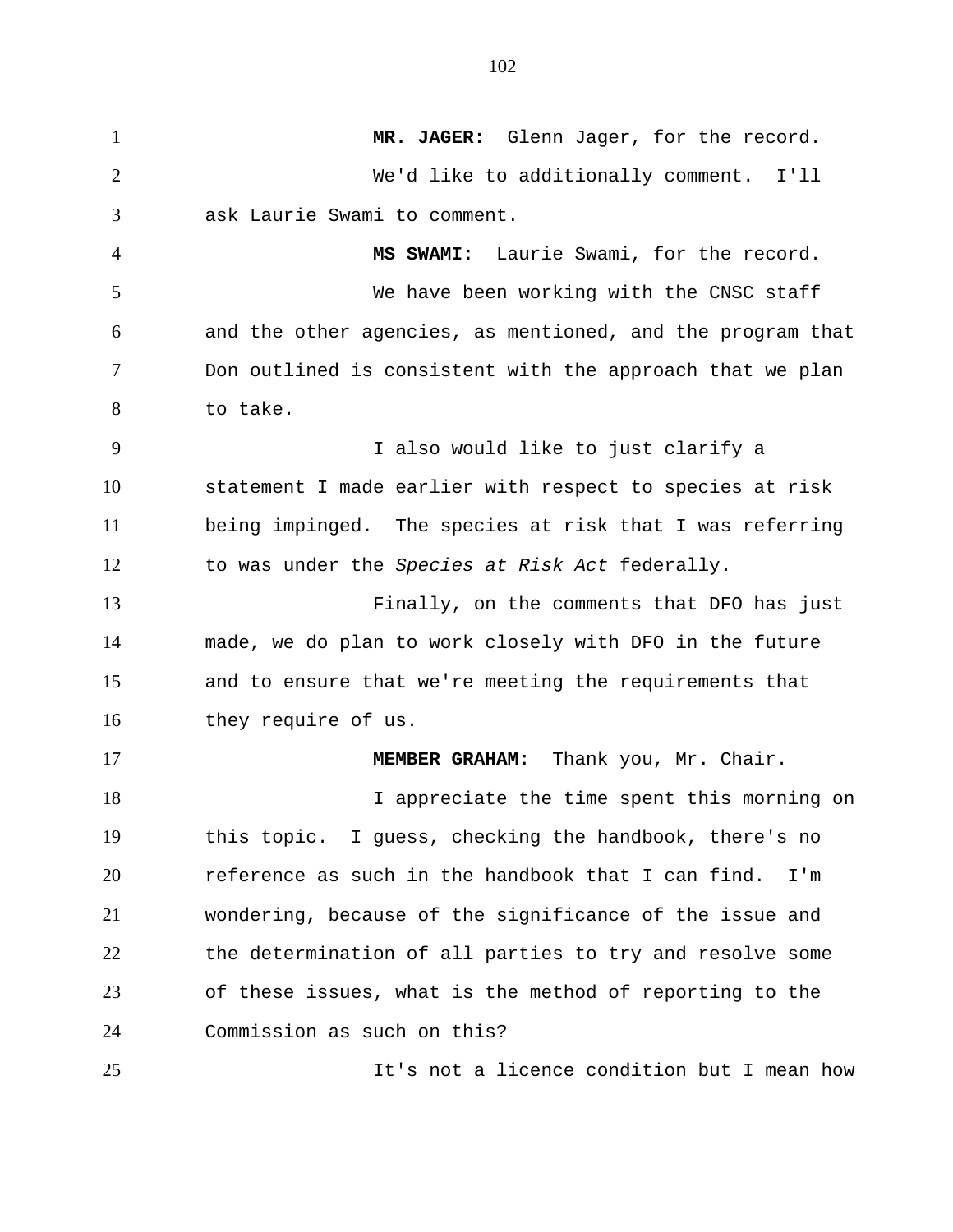are we -- whether it's three years or five years, mid-term reports is there -- will there be some sort of reporting that this issue can be followed up on? **DR. RZENTKOWSKI:** One way of reporting will be through the NPP annual report. So this information will be provided already in June of this year and it would be further revised after receiving comments, public 8 comments on the report. And we are just checking the licence condition handbook because I was under the impression that all those improvement initiatives and the schedules associated with them are captured in our licence condition handbook. So we will provide an answer in a moment. **MEMBER GRAHAM:** They could be. I looked through that handbook for more reasons than fish and I didn't really see it, but I could have missed it. **MR. SCHAUBEL:** For the record, Tom Schaubel. On page 101 of the handbook there is a section on the expectations for the 2010 Fish Impingement Study, that they are to do an update on external operating experience and retrofitted fish intake mitigation options by July 30<sup>th</sup>, 2011. And then talking about the  $-$ - they will be reporting Pickering intake mitigation performance by July 30<sup>th</sup> of each year, which is the annual reporting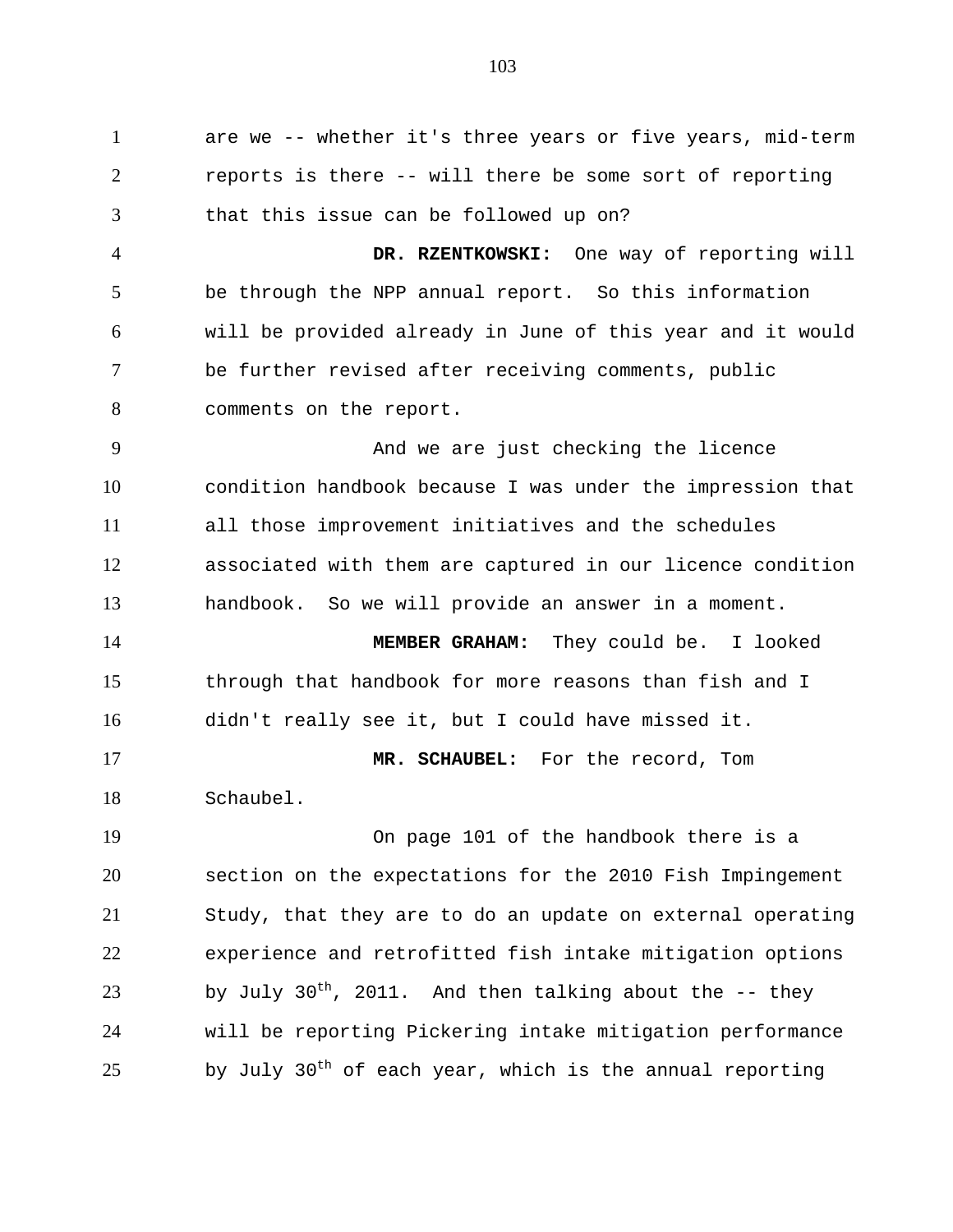of that. **MEMBER GRAHAM:** Okay, thank you. Mr. Chair, I have other questions but I will defer to the intervenors and then do it in round two. **THE CHAIRMAN:** Thank you. So now let's go into the intervention. Before we start, I'd just like to remind everybody that we have allocated 10 minutes for each oral presentation and I really would like you to try to stick to that because we have read -- just consider we have read the submission. So you don't have to repeat the submission verbatim; just a summary would be much appreciated. 13 I also understand that we have changed the agenda to accommodate somebody who couldn't make it later on. So we are starting with CMD -- this is oral presentation by Lake Ontario Waterkeeper, as outlined in CMD 10-H6.14. And I understand that Ms. Joanna Bull will make the presentation. Go ahead. **10-H6.14 Oral presentation by Lake Ontario Waterkeeper**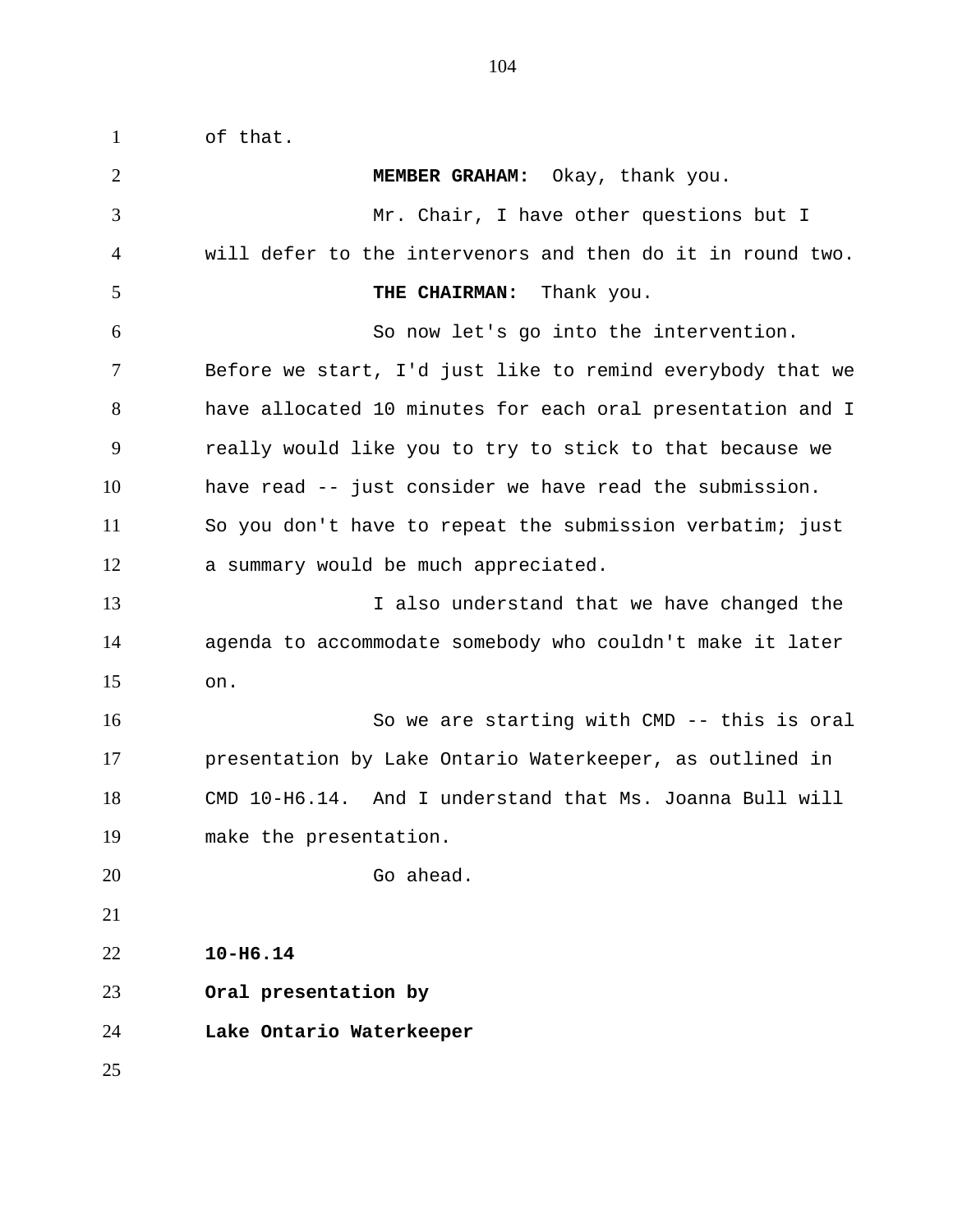**MS. BULL:** Thank you. Good afternoon, Commissioners. Thank you for the opportunity to speak with you today. My name is Joanna Bull and I'm here on behalf of Lake Ontario Waterkeeper a grassroots environmental charity that works to protect the lake for swimming, drinking and fishing. Thank you too for the opportunity to speak a bit earlier in the order today. We're here because you've been asked to renew the Pickering A's operating licence. But in order to renew OPG's licence to operate Pickering A this Commission must be satisfied that "A," OPG's qualified to carry on that activity and "B," OPG will, in carrying on that activity, make adequate provision for, among other things, the protection of the environment. In order to ensure that OPG's made adequate provision for the protection of the environment, this Commission can include any term or condition in the licence that it considers necessary for the purposes of the *Nuclear Safety and Control Act*. Our recommendations are twofold and are

 based on our concerns about the plant's impacts on the integrity of Lake Ontario as aquatic and fish habitat, a place for recreation and a source of drinking water for millions of people.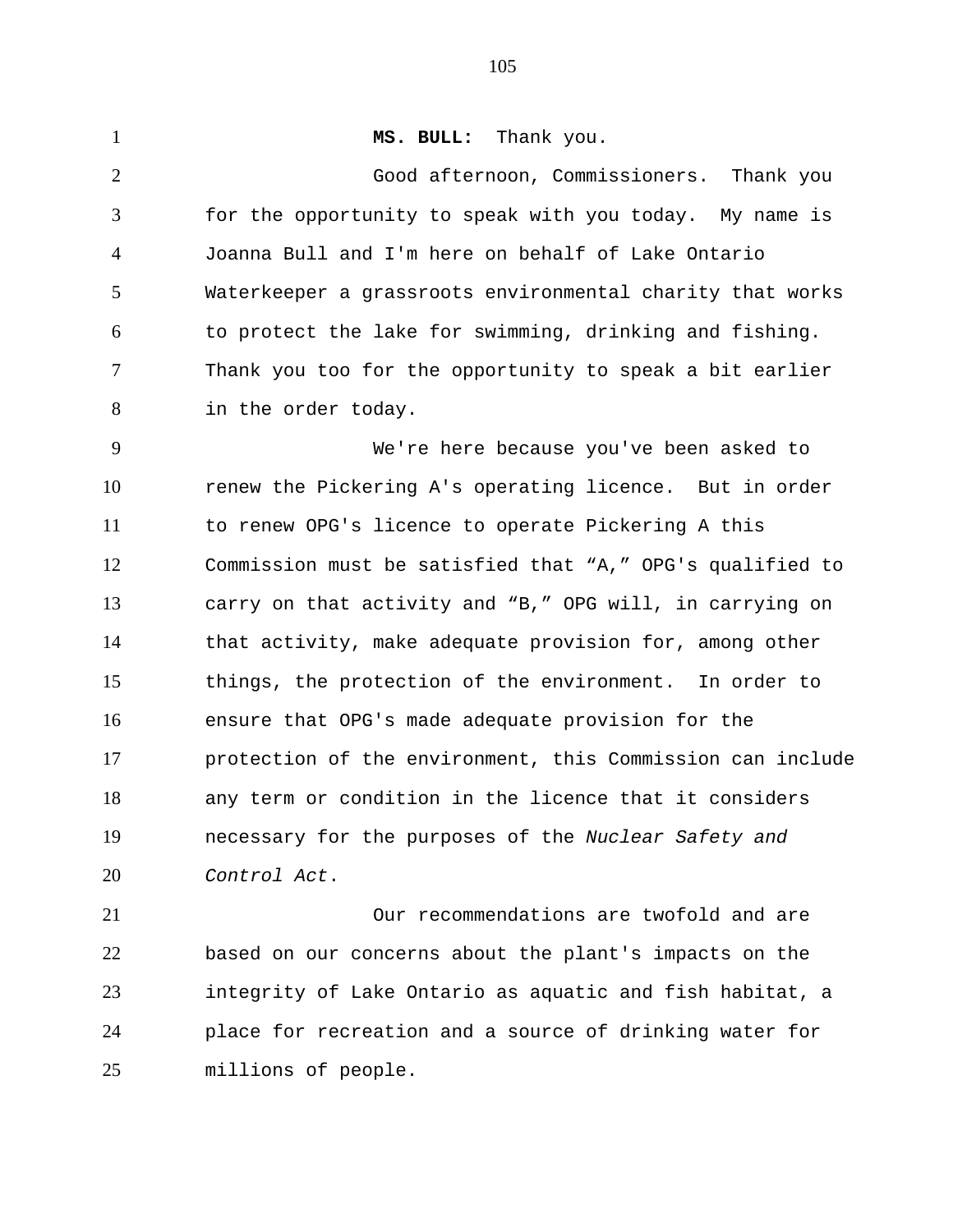Our concerns reflect many of the issues we've heard raised already today, especially around fish impingement, entrainment and thermal impacts. First, if a licence is issued, it must include terms and conditions that require OPG to take timely and effective action to stop the unacceptable level of fish kills at this plant. OPG should be required to implement a system that will prevent fish impingement, entrainment and thermal impacts effectively and all year round. Second, OPG is not in compliance with the *Federal Fisheries Act*. This Commission has heard evidence and has ruled on the fact that OPG is not in compliance with your request to address the volume of fish kills at this plant. We submit that this Commission cannot reasonably issue a licence renewal while OPG is not in compliance with Canada's *Fisheries Act*. Before a licence renewal can be issued the Commission must be satisfied that no *Fisheries Act* violations are occurring at Pickering A.

 I'll now tell you a bit more about each of those two submissions. Pickering A sits on the shores of Lake Ontario. It relies on a once-through cooling system shared with Pickering B. The cooling water system at Pickering has a series of negative effects on fish and fish habitat and I'll just recap those quickly for you.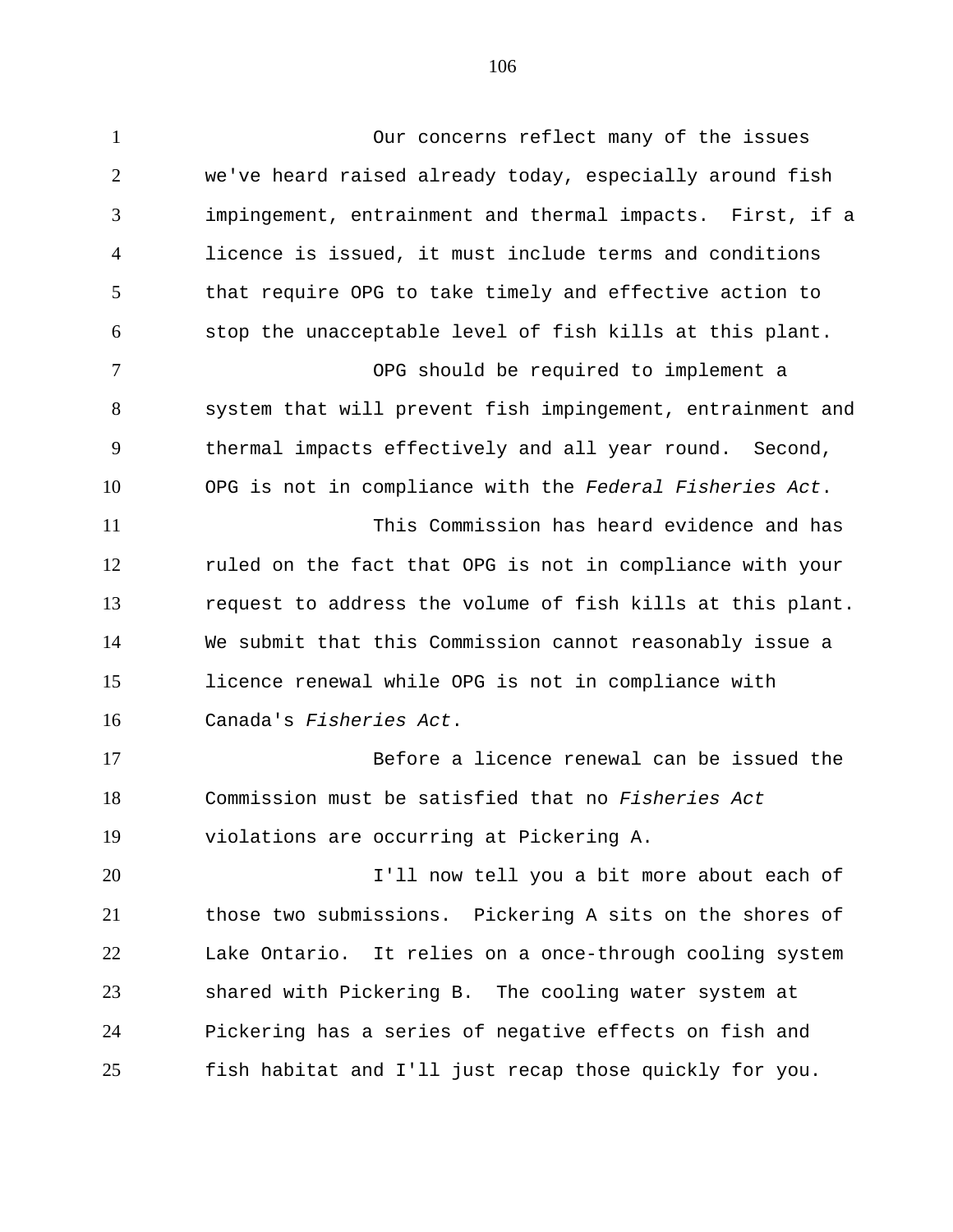We provided you with a copy in our submission of a report that was prepared by Pisces Conservation. They're international experts on cooling water systems and the effects of those systems on the environment. That report explains that a once-through cooling system like the one used at Pickering A is the most environmentally damaging of all the alternative technologies for cooling. The 2008 Pickering B environmental assessment reviewed the effects of this cooling water system in particular, the one that's shared by A and B at Pickering. According to the screening report the hot water discharge that causes a thermal plume in the lake kills or harms fish. The thermal plume from Pickering A and B ranges from 150 to 800 hectares at the water surface year round and 50 to 300 hectares at the bottom during cold weather. It causes fish to suffer cold water shock when they swim out of the plume or when the system is shut off for outages. It increases the production of bacteria and algae in the lake and it throws off the biological and reproductive functions of fish. The screening report goes

on to say that once-through cooling water system at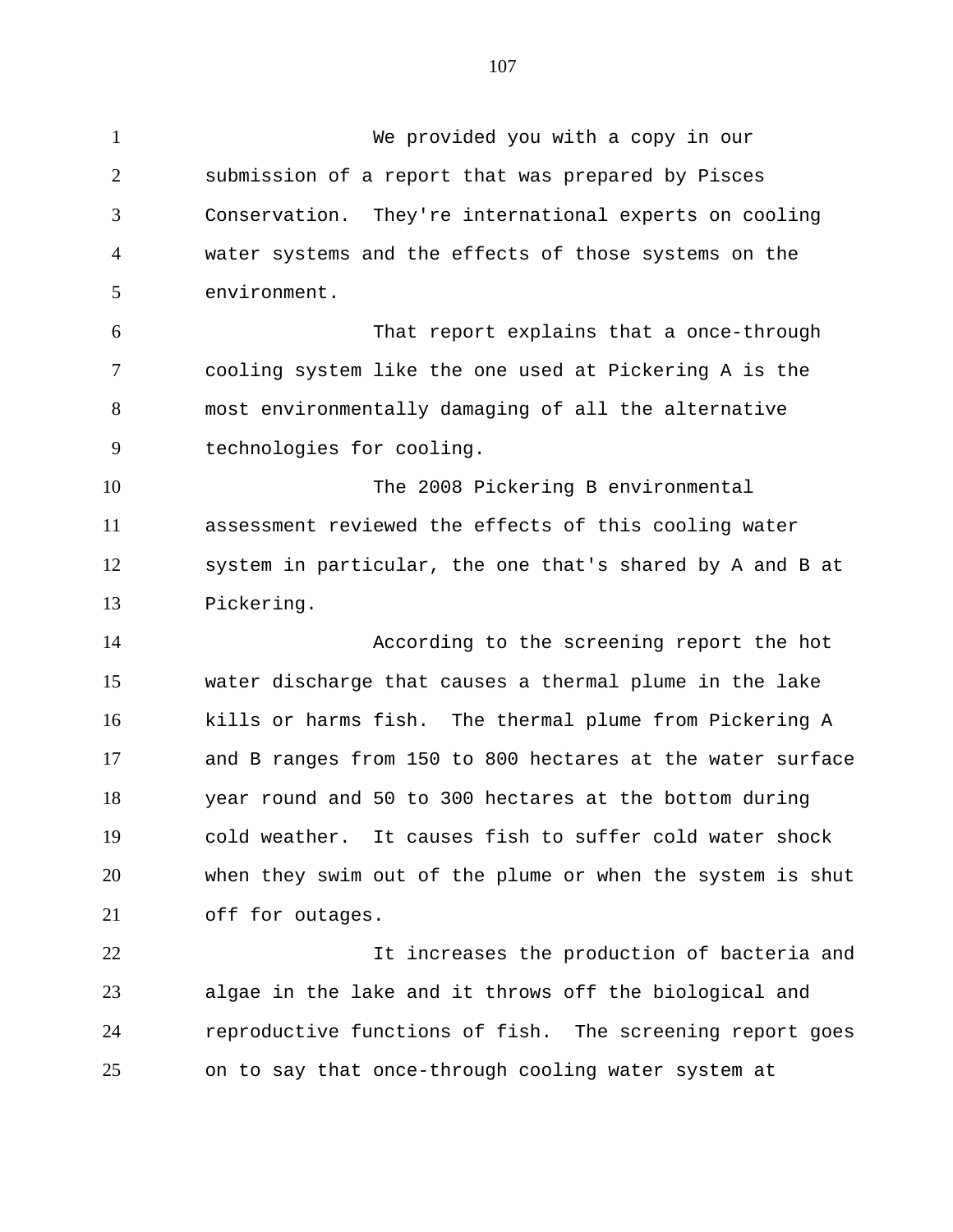Pickering A and B causes an estimated 5,531 kilograms of fish to be impinged and entrained at Pickering each year but the report notes that the actual amount might be 2.5 times higher because, of course, the kilograms doesn't include the entrained fish eggs and larvae.

 In its decision to approve the screening report for the Pickering B refurbishment in 2008, this Commission found that approximately 800,000 adult fish and up to 62,000,000 fish eggs and fish larvae are destroyed at the plant every year.

 Despite the fact that you as Commissioners have identified these effects on fish as a major problem at Pickering, OPG has not made adequate provisions in response to protect the environment. In your decision to accept the Pickering B Refurbishment Screening Report you 16 found that the level of fish impingement at Pickering is unacceptably high and must be addressed by OPG.

18 OPG staff responded that they were considering the use of a net or sonar which CNSC staff said, and has repeated today said, that could reduce the fish kills at the plant by 80 percent.

 In October, 2008 this Commission issued a request under 12(2) of the General Nuclear Safety and Control Regulations requiring OPG to take action on the fish impacts of its Pickering operations.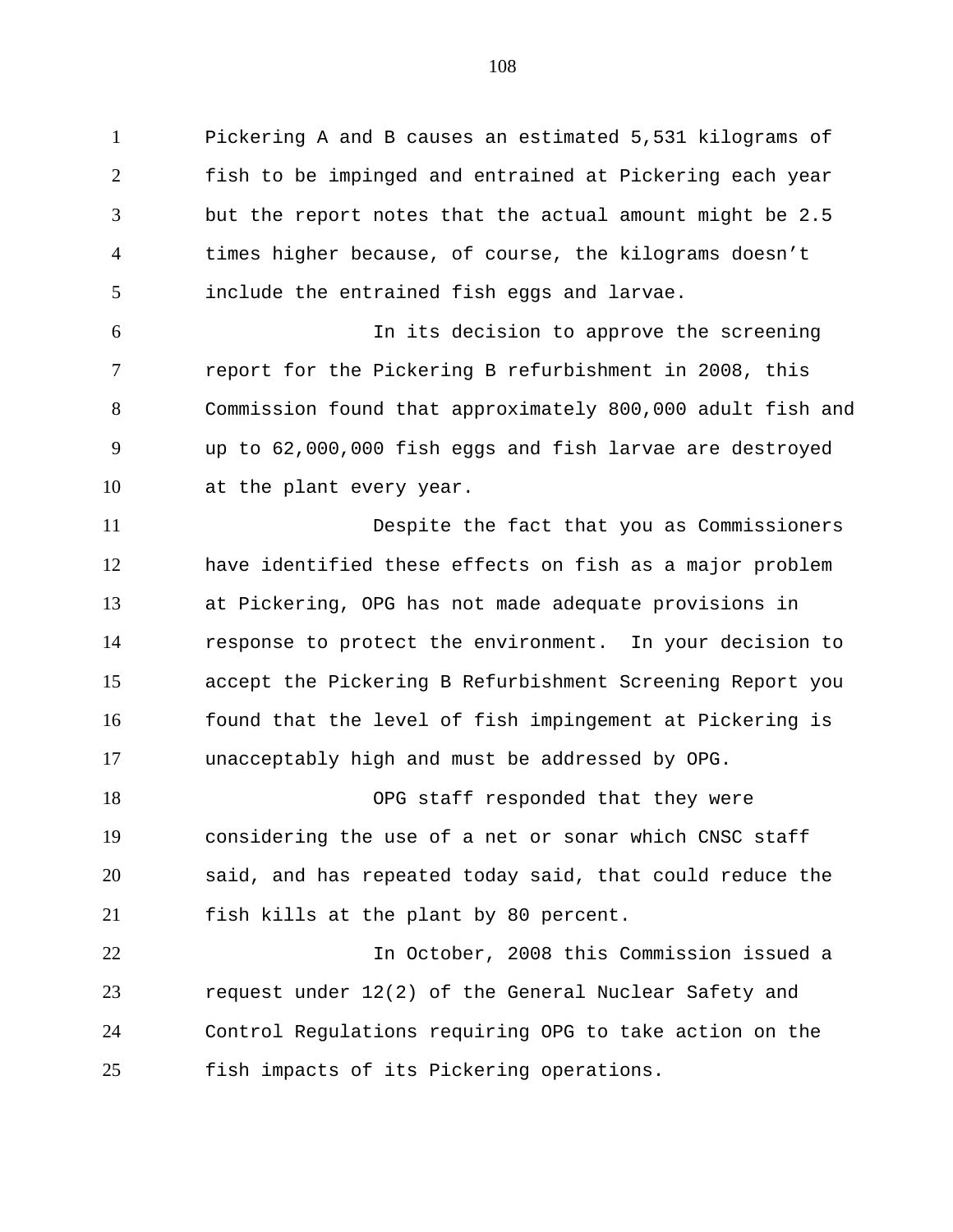OPG had failed to implement available mitigation measures and the ongoing fish mortality prompted this Commission to state that, "ongoing fish mortality constitutes an unreasonable risk to the environment as OPG has not met its obligations to take all reasonable precautions to protect the environment in accordance with Subsection 12(1)(c) of the General Nuclear Safety and Control 11 Requlations." Based on estimates of possible fish mortality reductions provided by DFO, you requested that fish impingement mortality at Pickering be reduced by 80 to 95 percent and entrainment mortality be reduced by 60 to 90 percent. You also asked OPG to install interim mitigation measures like a multi-sensory acoustic or strobe light system by 2009. Since that request was issued OPG's actions have not reflected a serious effort to respond to this fish kill concern. OPG has tested the installation of the barrier net around the cooling water intake. It was installed in the fall and as we heard today reinstalled in April. No other mitigation measures like a sonar or a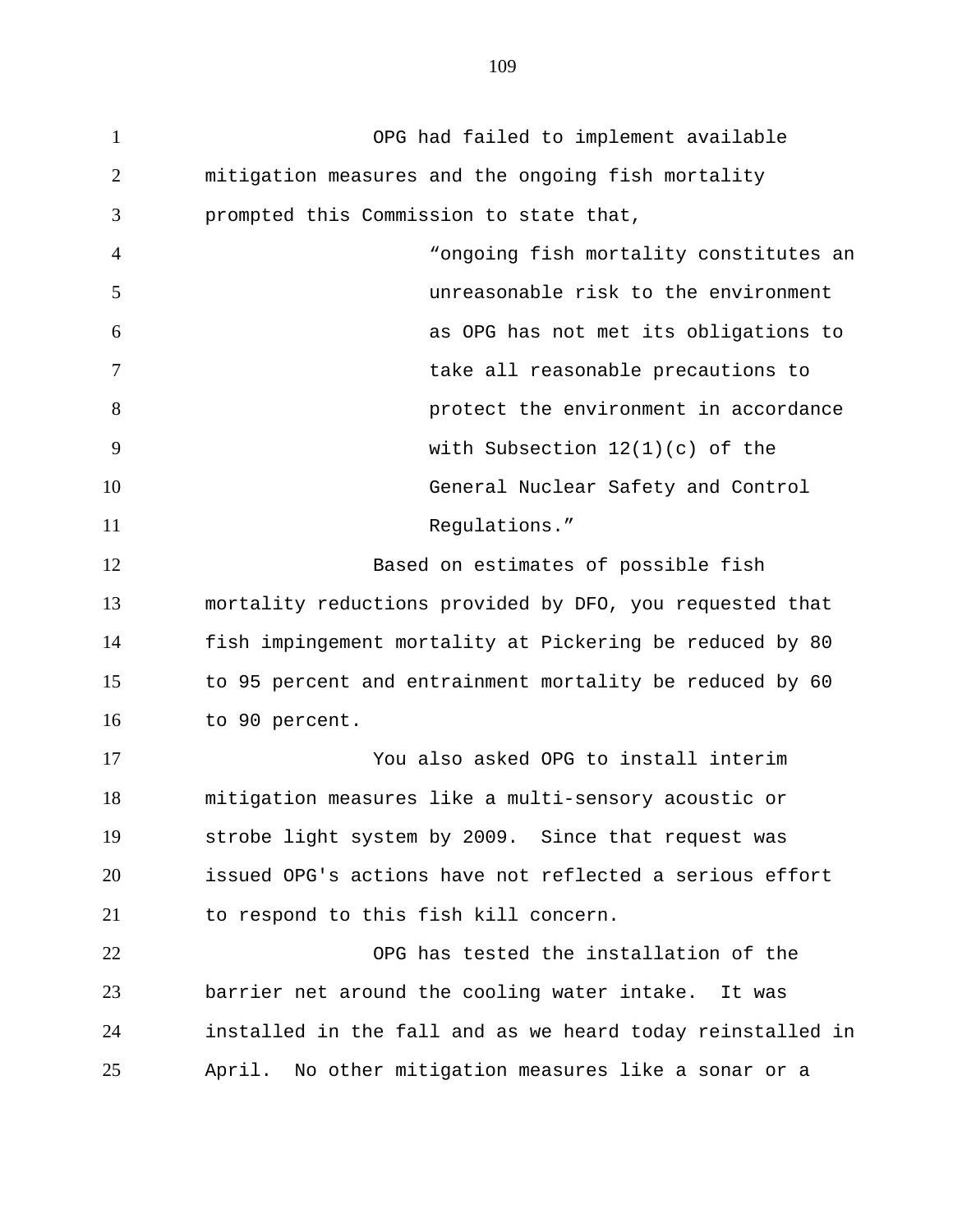multi-sensory acoustic or strobe light system have been 2 tested or implemented.

 OPG staff have said that that net will never be in place during the winter due to winter ice effects. During Day 1 of the current licensing hearing, Member Graham, you stated that OPG -- you asked OPG why a year round measure was not being implemented to stop fish mortality since fish swim all year and the water near nuclear plants does not freeze due to the thermal plume. OPG staff responded there are ice effects because the net surrounds the intake rather than the output pipe and because divers are not able to access the net in the winter. Member Graham, you did not accept those reasons, stating there must be some technology that could block fish throughout the year and that there are divers that work throughout the winter in other provinces. You stated OPG has a major problem with

 fish mortality and with warm water plumes affecting larvae. We've heard these same facts here today. This Commission's also questioned OPG about the long timelines for implementing a solution for impingement and entrainment and the lack of any plan to address the thermal plume at all.

Both Member Harvey and Chairman Binder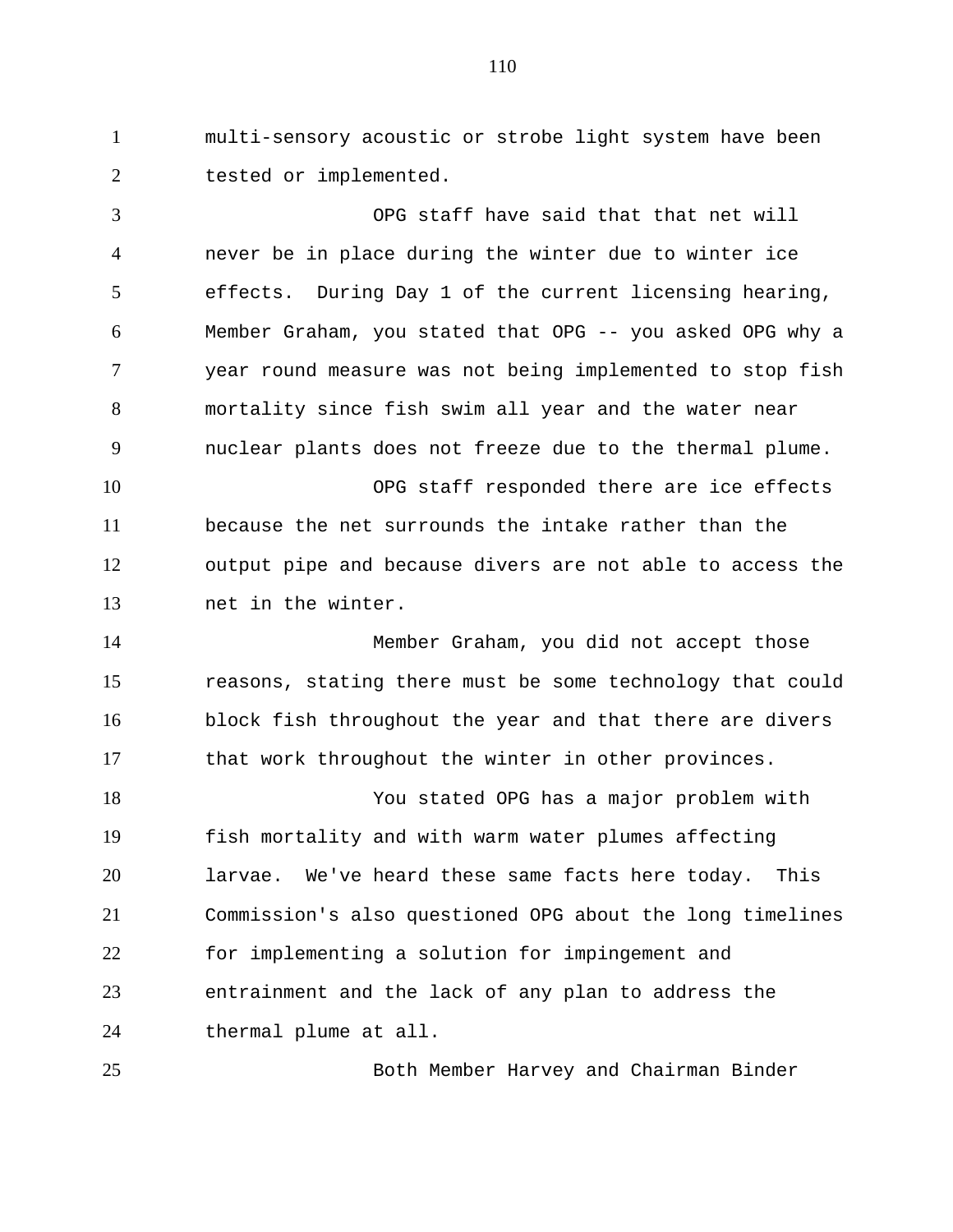indicated that the timeline suggested by OPG to address this problem are not sufficient. Mr. Chairman, you noted that at the current rate of progress Pickering may reach the end of its life with a nice engineering study but no solution.

 This Commission has recognized the serious nature of the impacts on fish from Pickering's cooling water system. This major problem is appropriately and necessarily a licensing issue. Section 24 of the NSCA states that before it can issue a licence, the Commission must be satisfied that OPG will in carrying on that activity make adequate provision for protection of the environment.

 While the 2008 screening decision indicated OPG would consider two options, a net and a sonar system, the sonar option was not discussed with this Commission on February 17th. Neither was multi-sensory acoustic or strobe light systems suggested as suggested in 12(2) Request.

 This appears to be a decision based on cost rather than what the best available technology is to address mitigation of these effects. It's not apparent OPG's making adequate provisions to protect the environment at Pickering.

If you issue a licence renewal for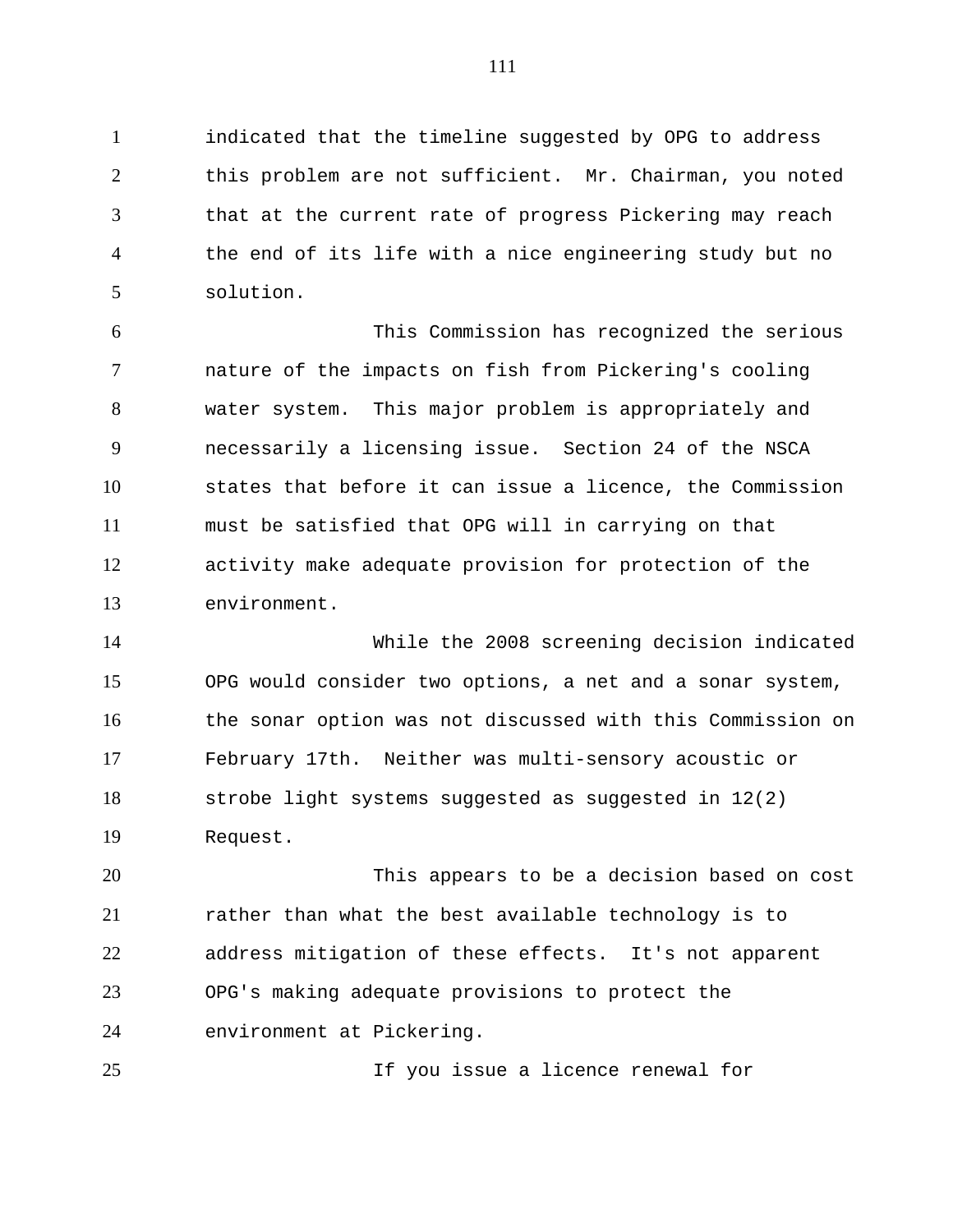Pickering A, terms and conditions must be included to ensure that OPG takes more timely and effective year round action to reduce its impact on fish and fish habitat in accordance with this Commission's stated targets. That said this Commission can not reasonably issue a licence renewal while OPG is not in compliance with the *Fisheries Act*. Making adequate provision for the protection of the environment includes, on the face of it, complying with environmental law. According to the CNSC and OPG itself the Pickering plant destroys fish and fish habitat through entrainment and impingement contrary to Section 32 of the *Fisheries Act*. Thermal pollution from the plant may constitute the deposit of a deleterious substance or the harmful alteration of fish habitat contrary to Sections 35 and 36 of the *Fisheries Act*.

 It would not be reasonable for this Commission to conclude OPG has made adequate provision for protection of the environment while the company continues to violate Canada's environmental laws. If OPG continues to violate the *Fisheries Act*, a decision to issue a licence renewal for Pickering A will not be in compliance with Section 24 of the *Nuclear Safety and Control Act* and will be vulnerable to judicial review.

I'll sum up my two main submissions in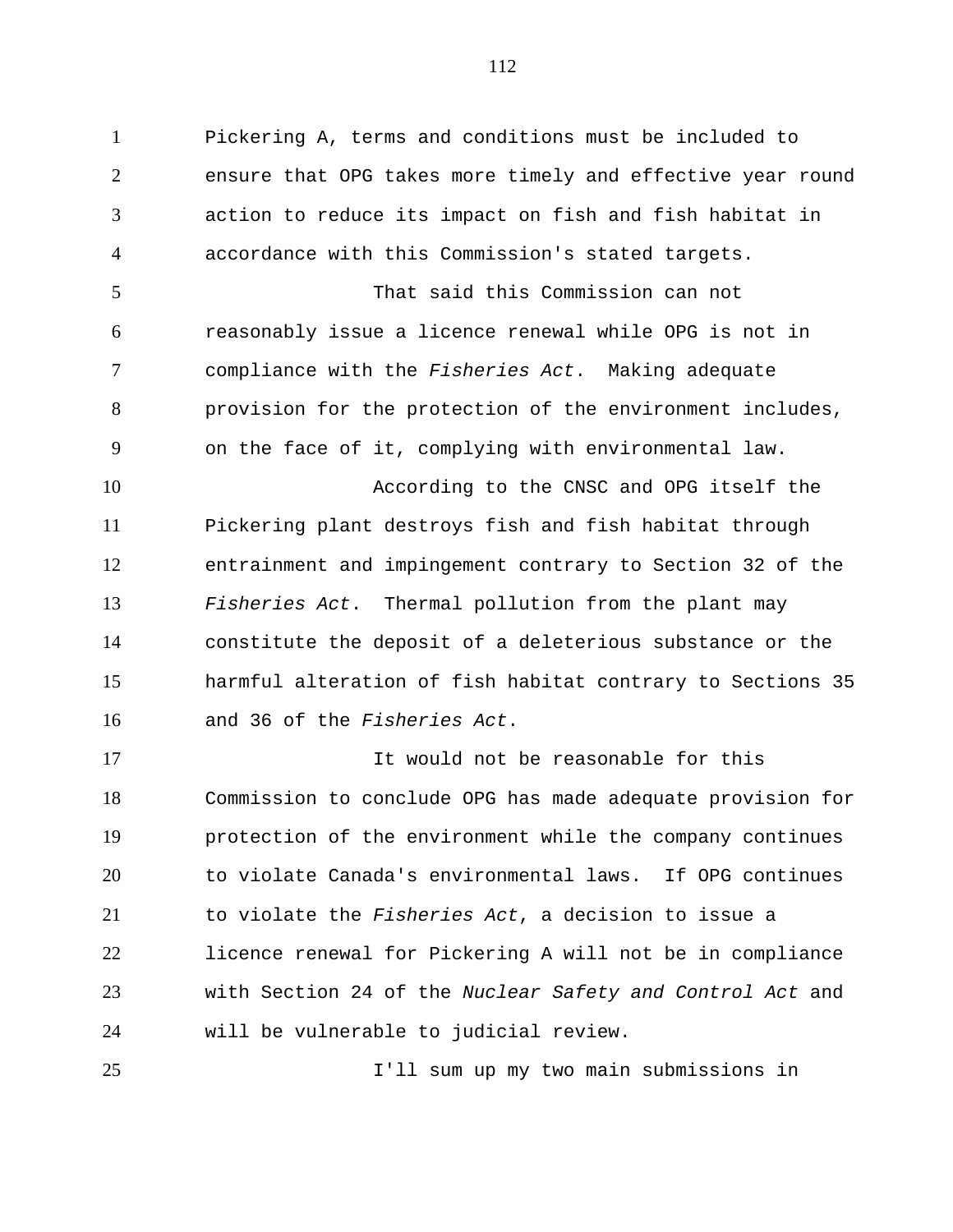closing. In order to issue a licence renewal to OPG for Pickering A this Commission is required to ensure the company's made adequate provisions to protect the environment. If a licence is issued it must include terms and conditions that require OPG to take timely and effective year round action to stop the unacceptable level of fish kills at the plant. However this Commission cannot reasonably issue a licence renewal while OPG's not in compliance with the *Fisheries Act*. Before a licence renewal can be issued the Commission must be satisfied that no *Fisheries Act* violations are occurring at Pickering A. Thank you. **THE CHAIRMAN:** Thank you. Questions? Dr. Barnes. **MEMBER BARNES:** Throwing a question to staff. In the present -- in the licences being proposed here, I don't see there's any requirement for the licensee to respond to this issue that we're addressing with the fishery. **MR. RZENTKOWSKI:** There's no requirement meant as a licence condition but we outline a specific aspect of the program which needs to be implemented including the schedule in the licence condition handbook.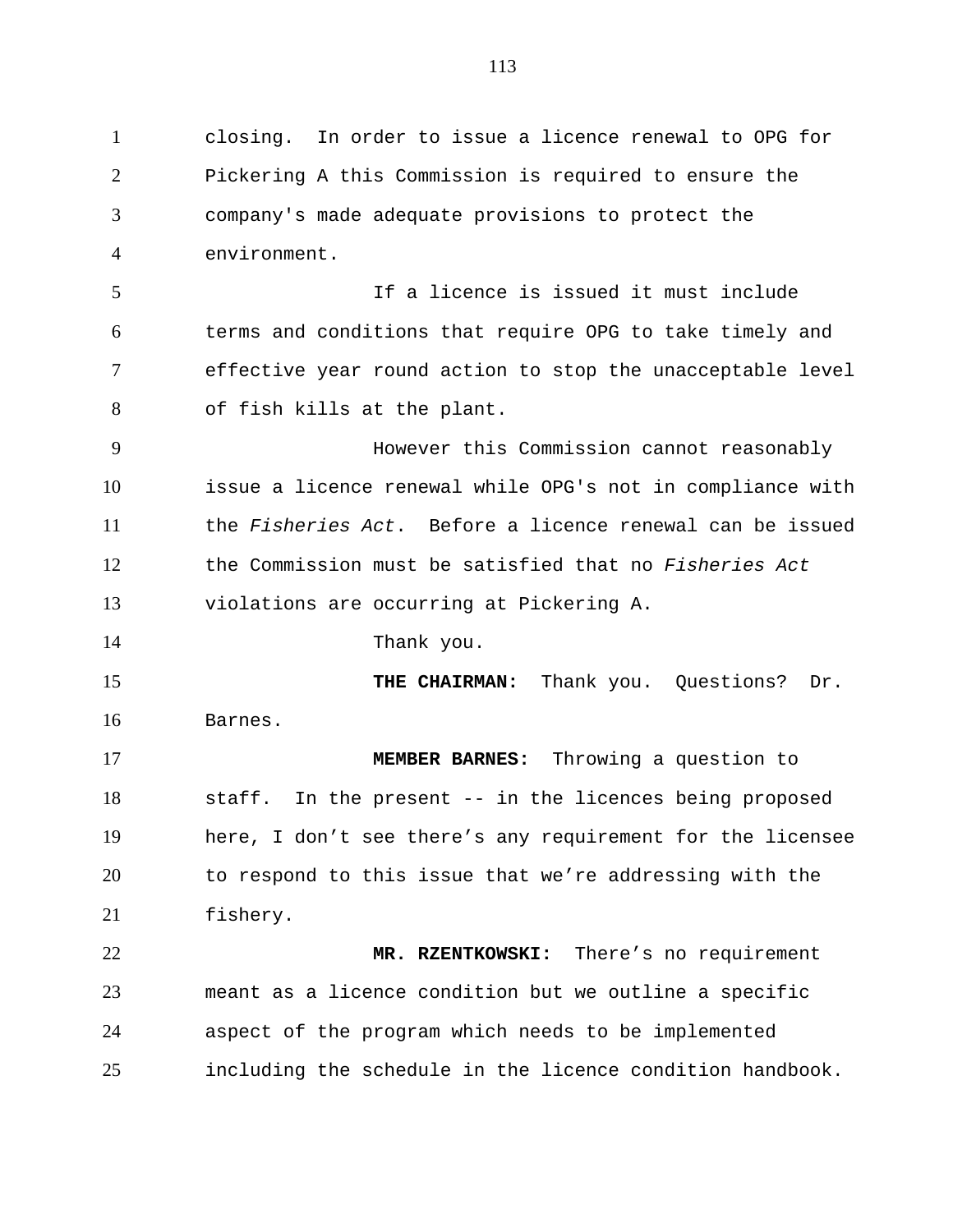**MEMBER BARNES:** But what we just heard in your licence which is Section 10 Environmental Protection or 10.1 which refers to S-296, that doesn't speak to it and if we got to the Handbook, which in a sense provide a guidance on what you've already referred to which is on page 101 but running on to page 202, it says, "OPG is expected to implement permanent mitigation measures to meet fish mortality reduction targets discussed," et cetera, et cetera and the next sentence -- or the last sentence in that paragraph, "OPG is expected to initiate work by December 15, 2011 on the permanent **fish intake mitigation measures.**" So "A" -- the licence doesn't really require OPG to take any action, and your Handbook sort of hopes that they will. **MR. RZENTKOWSKI:** The action which is required is subject to the outcome of the test being performed with the interim measure which is the net and that's the reason why we couldn't be any more specific in our licence condition handbook. But of course the licence condition may be considered but it will be up to the Commission to suggest it and I believe that Mr. Mike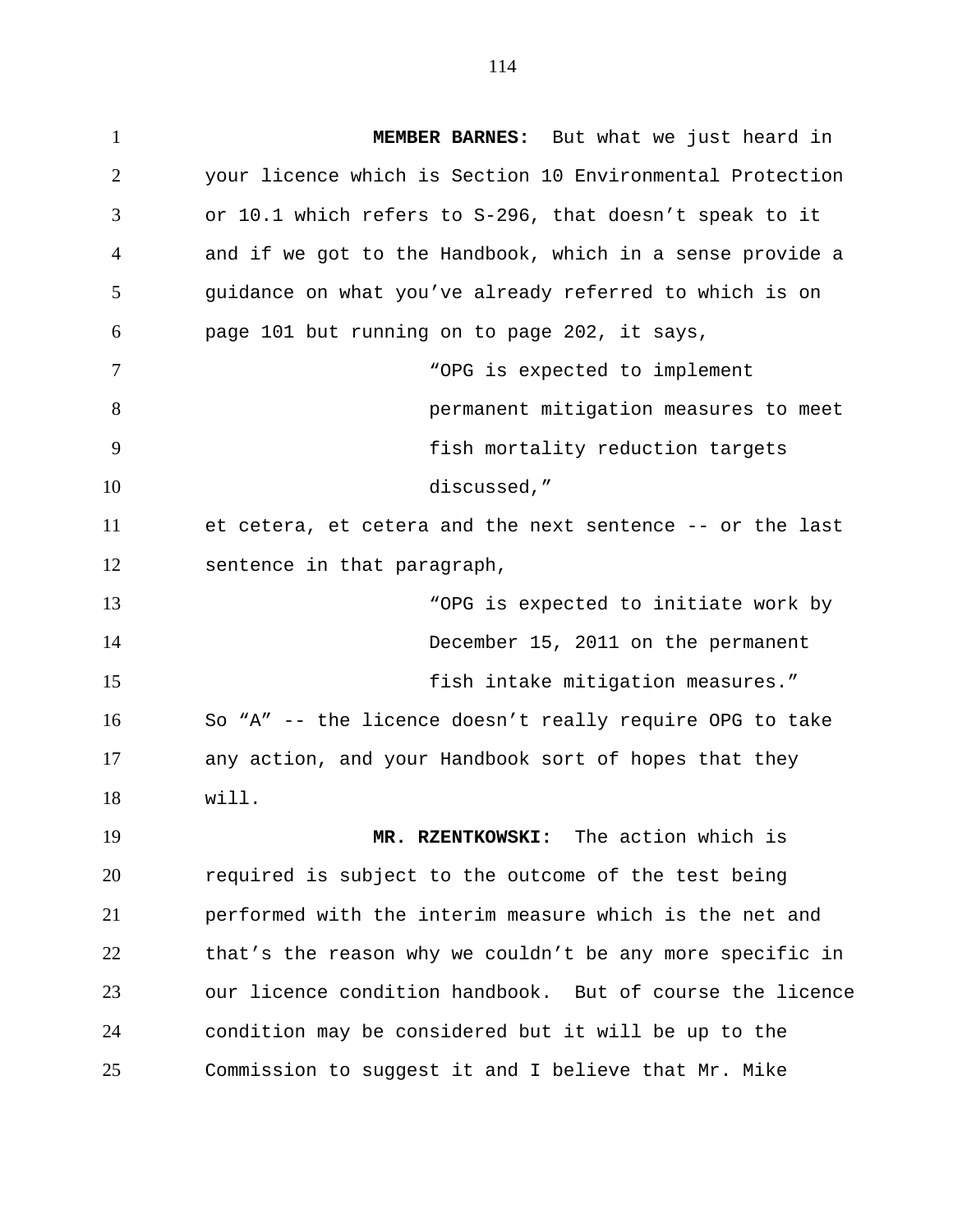Rinker would like to provide more details on the subject. **MR. RINKER:** Thank you. Mike Rinker. The CNSC took enforcement action or regulatory action by issuing a formal 12(2) Request in October 2008. So that's the vehicle that we're using to take regulatory action. There were timelines and deliverables required in that 12(2) Request based in large part with our discussions with Department of Fisheries and Oceans. The first main deliverable was to have an interim measure in place in 2009 and where we've been talking about its performance and that is the barrier net. The second main deliverable is to have a permanent mitigation measure in place by 2012. We're now studying a cost-benefit analysis that was provided by OPG on what options would be available for the longer term. One of those options may be the continued use of the barrier net supplemented by some additional measures. However that's the -- the regulatory action is through that 12(2) Request and deliverables are required by our acting regulations through that. **MEMBER BARNES:** But as you just mentioned that's a process that started in 2008 and you hope

a licensee that has about ten years to go, right?

something will come in in 2012, almost four years later on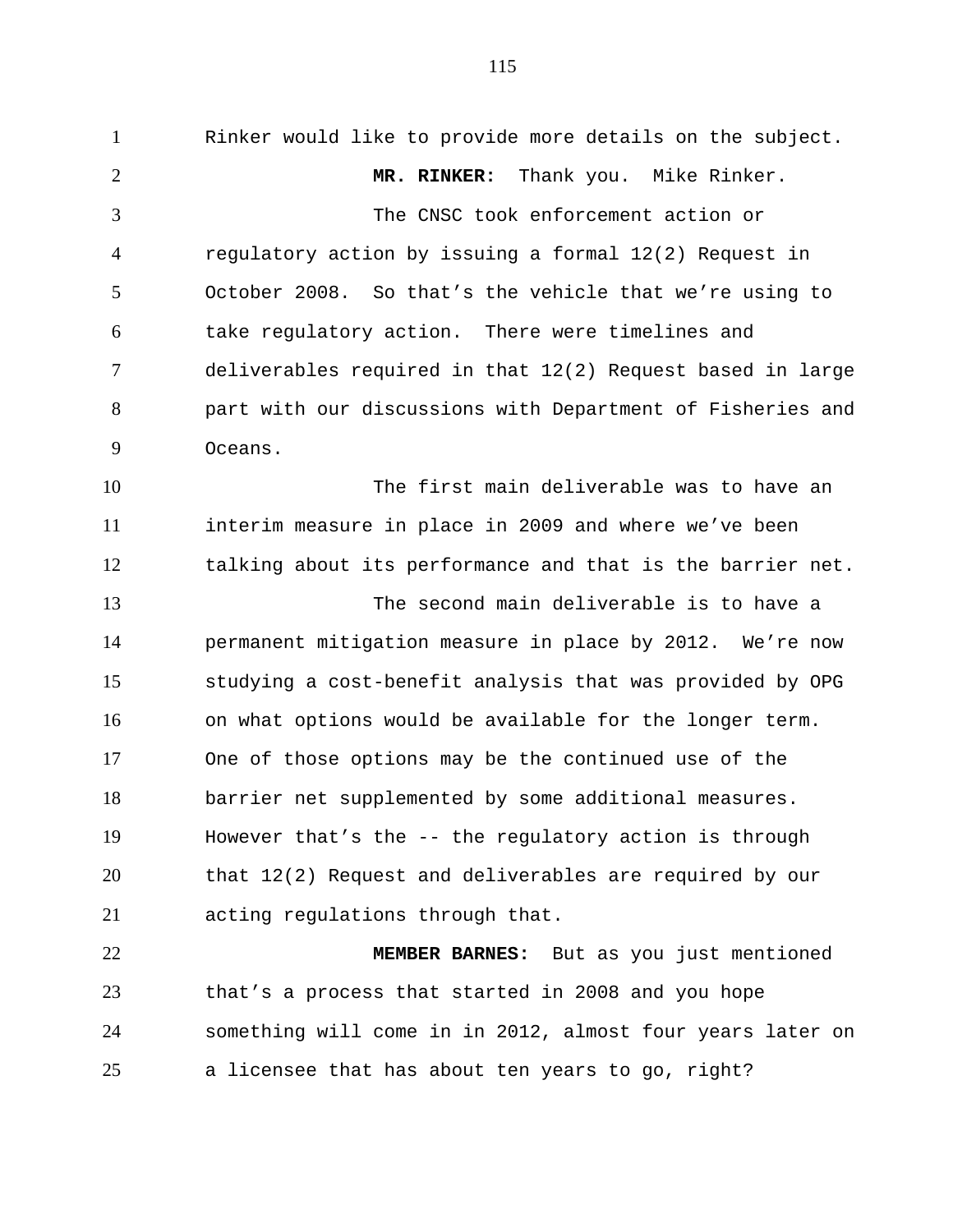So the intervenor has pointed out that there were a number of alternative mitigation measures and it appears that the licensee is only using one as opposed to doing multiple studies in parallel in case this primary one, the net, doesn't work. Are you satisfied with that approach or do you think the licensee should be, in fact, studying more than one approach? **MR. RINKER:** Mike Rinker, for the record. We've provided letters to OPG under the auspices of this 12(2) Request for additional information. For the long term, it may be that the barrier net which has satisfied a request for an interim measure -- it may be appropriate for the longer term and that barrier net was put in place within one calendar year of the 12(2) Request. So that went from a request to consideration -- what could be interim options to its engineering and implementation within a calendar year. We are awaiting its performance. We are also requesting from OPG to provide us by September a detailed schedule for contingency measures should a barrier net not work as appropriate and so by the end of 2011 we will either have evidence that the barrier net, with some other contingencies such as perhaps stocking or wetland creation, et cetera, to considered as offset --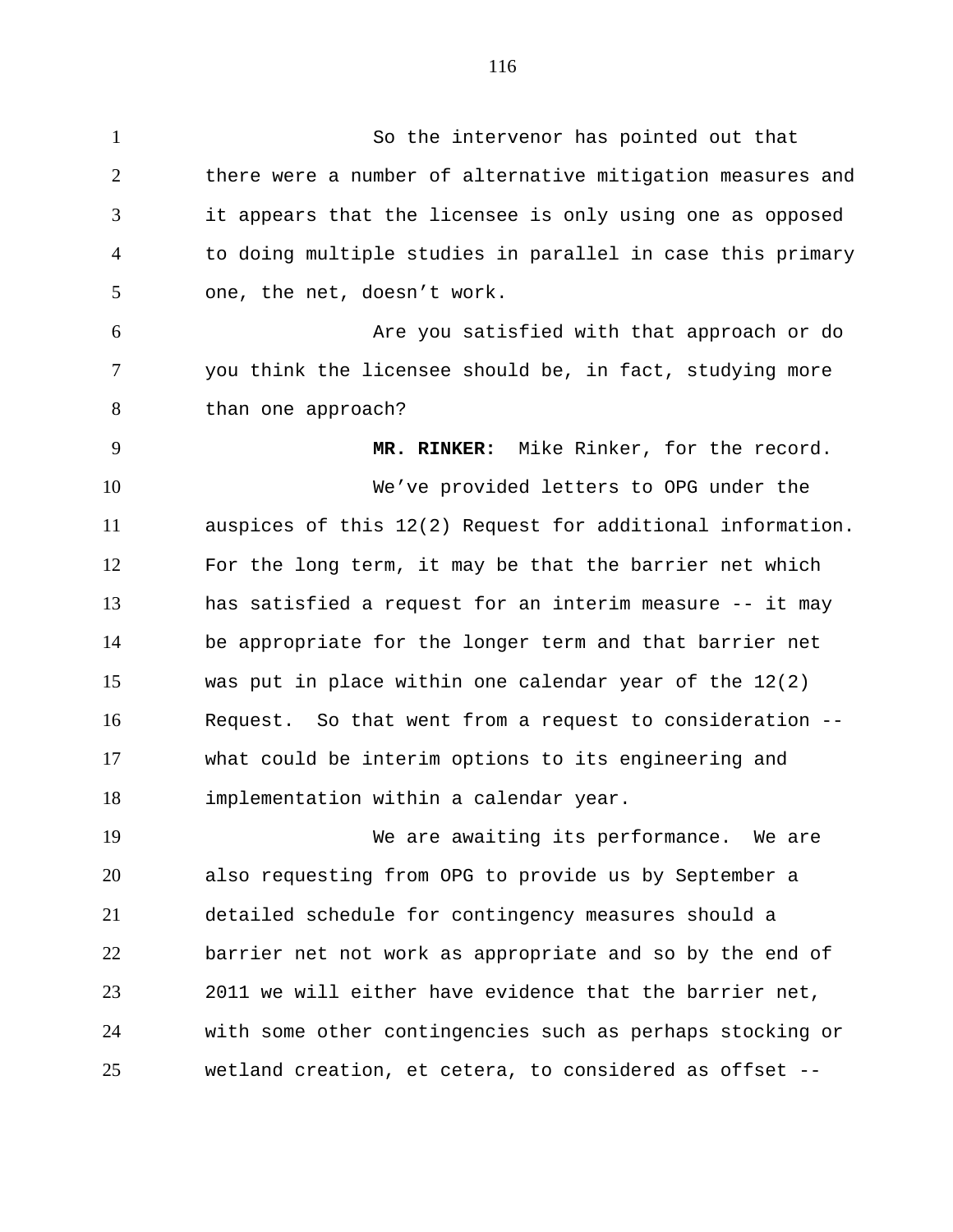whether that barrier net with those other options are sufficient or need to implement Plan B that by that time would have been considered, feasibility studies done for its implementation. So we are not solely relying on the primary option.

 **MEMBER BARNES:** And just out of interest, looking back as the plants have been in operation for some decades now, why are we looking at this particular issue in the last decade of its life?

**MR. RINKER:** Mike Rinker.

 The issue, or the evidence that there was an issue of this magnitude came to light during the refurbishment, environmental assessment that was submitted to the Commission at the end of 2008. So the technical studies that supported that contained the information that we observed that it was a risk to fish.

 So we took immediate action on receipt of that evidence and before we submitted the screening assessment to the Commission.

 **MEMBER BARNES:** So the recovery of fish from the screens for some decades was not known or appreciated?

 **MR. RINKER:** Some of the contingency or additional measures such as creation of wetland would be permanent hatcheries for the species that we're concerned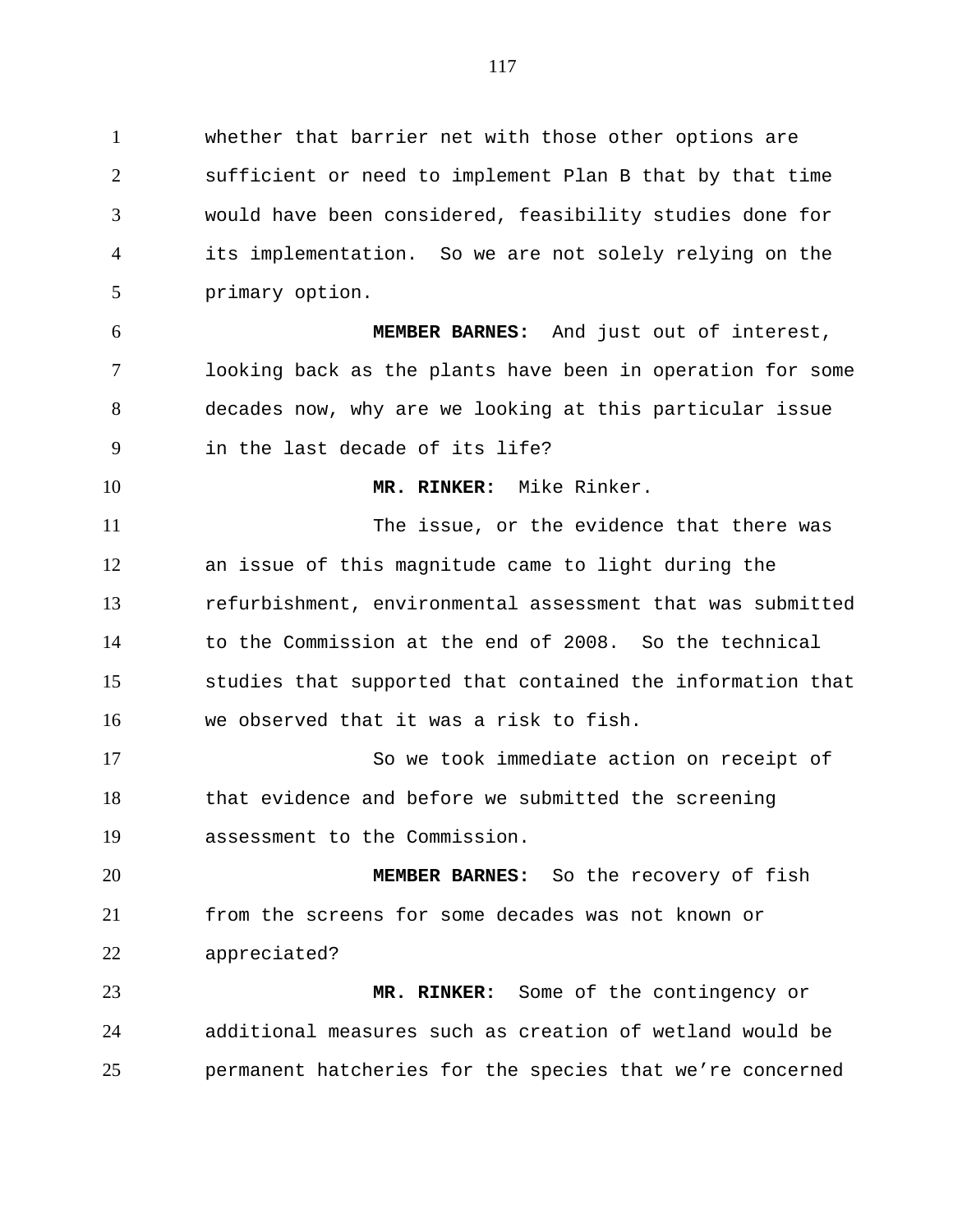about such as northern pike and that wetland would exist beyond decommissioning of the facility and would help support those fish species that have been impacted in the past.

 **THE CHAIRMAN:** Can I just get absolute clarification because I'm trying to understand.

7 As a result of the 12(2), they're now putting in a net. The net is an interim but permanent. If the net doesn't work, the net still stays in place until it will be replaced with other thing? Did I get this right?

 **MR. RINKER:** That would be correct. I could ask OPG to follow up on what their plans were -- what their plans would be as well but ---

 **THE CHAIRMAN:** So we're beyond just experimenting? We have a solution ---

**MR. RINKER:** That's right.

**THE CHAIRMAN:** --- now, we don't know how effective it is, you put it in place and if it doesn't work to the level of 80 percent then you'll have to add something else or replace it with something else, but from here on we're beyond studying but implementation of technologies. Is that my understanding? 24 And I think if that's the understanding, I

think maybe the language in the Handbook can be tightened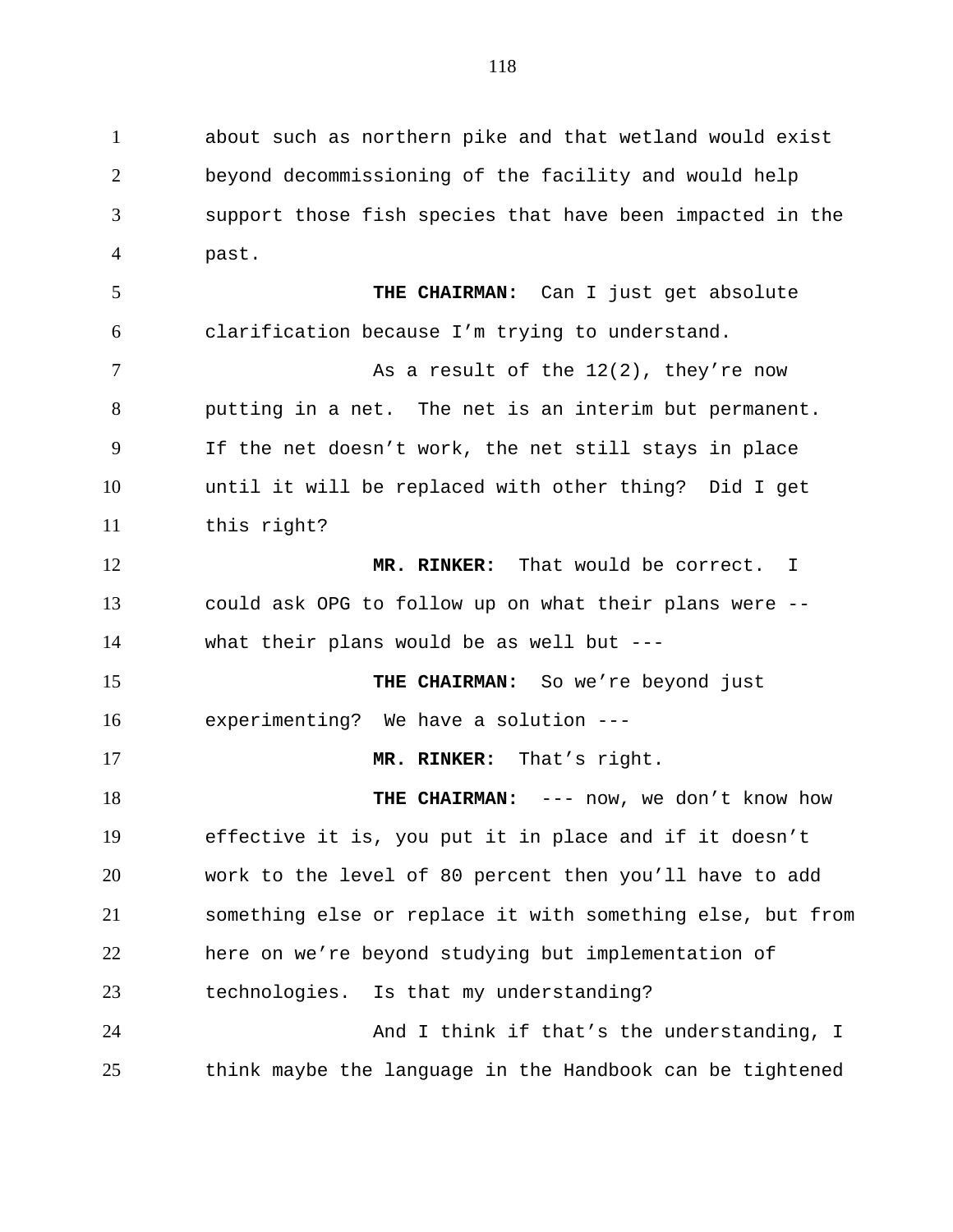up to indicate that that is exactly what is going on now. Is that correct?

 **MR. JAGER:** Glenn Jager for the record. That's correct. What we are -- we've installed the net. We're undergoing a study on the effectiveness of that net and we're committed to the targets as provided to us by CNSC staff. We are working with the CNSC staff and the applicable agencies to remain in compliance and achieve those objectives. And I'll ask Laurie Swami to comment further on the studies and the plans going forward. **MS. SWAMI:** Laurie Swami, for the record. There was some discussion with respect to when the fish mortality was identified and we have been studying this issue for many years. We have reported our fish impingement results through various studies. The last, as mentioned, was the Pickering B environmental assessment but we had also had discussion of this in the Pickering A return to service environmental assessment and

 had made commitments at that time to do additional work looking at potential solutions.

22 I think that the change with the Pickering B refurbishment environmental assessment, we were considering the extension of that facility for additional 25 to 30 years with the decision that that will not longer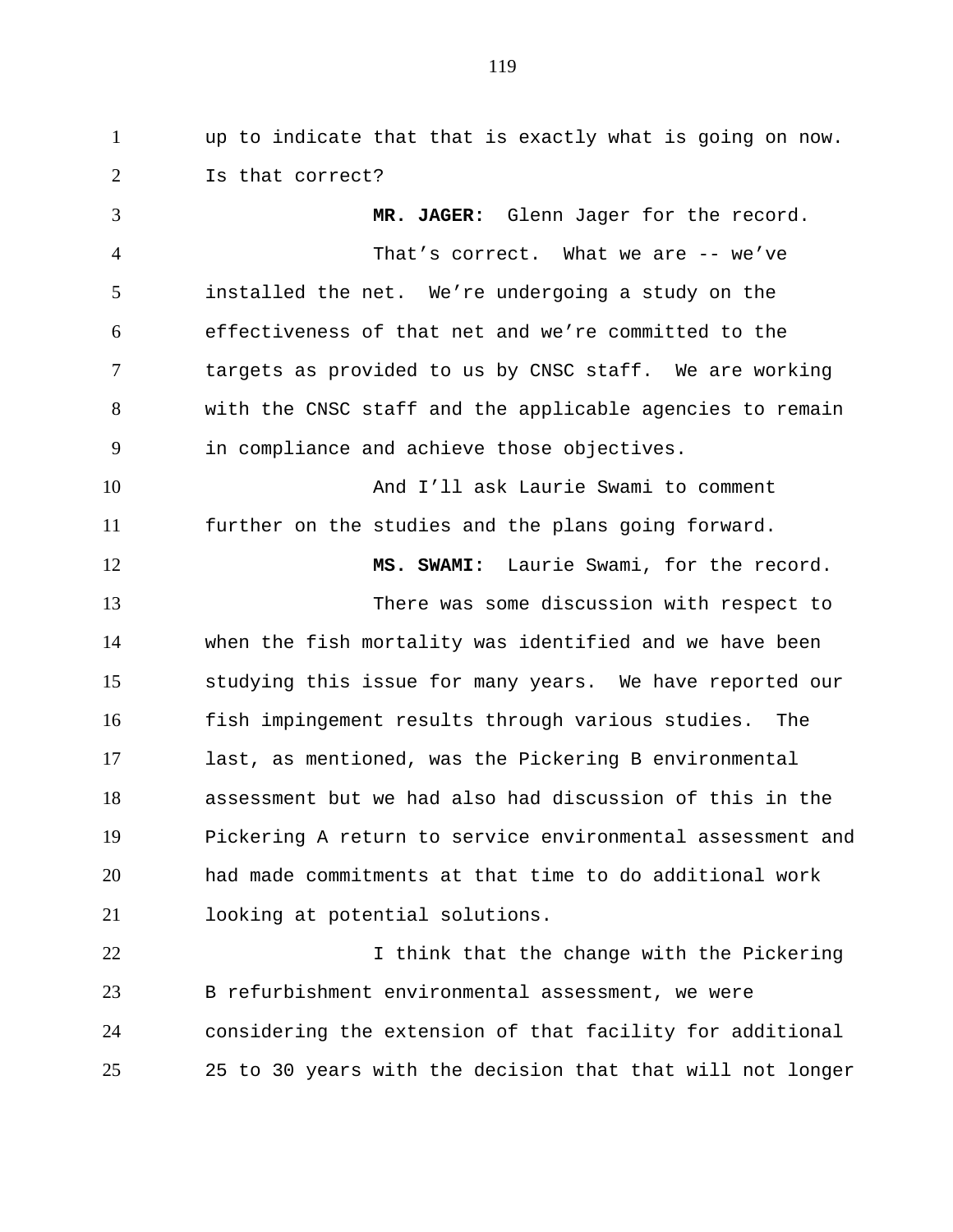1 be the case. The situation for us has changed -- not to say that we're not going to be in compliance with the targets specified but certainly the circumstances have changed significantly.

 There has been changes in expectations over the past number of years with respect to fisheries driven in part by changes in U.S. legislation that's been proposed and so the targets that are provided to OPG, I believe, are based somewhat on the experience in the U.S. and that's where we will make the necessary changes to ensure we're in compliance with those targets. **THE CHAIRMAN:** Once again, another

clarification.

 In your studies did you look and experimented with sonar and strobe lights?

 **MS. SWAMI:** Laurie Swami, for the record. We did investigate the use of sonar and strobe lights. They are particularly effective with certain species of fish and at certain times of the year they would not have been that significantly a solution for the Pickering situation. We had estimates that they would only reduce fish impingements by much smaller percentages compared to the barrier net.

 OPG proposed then that we would pursue the barrier net as that was a much better solution to the fish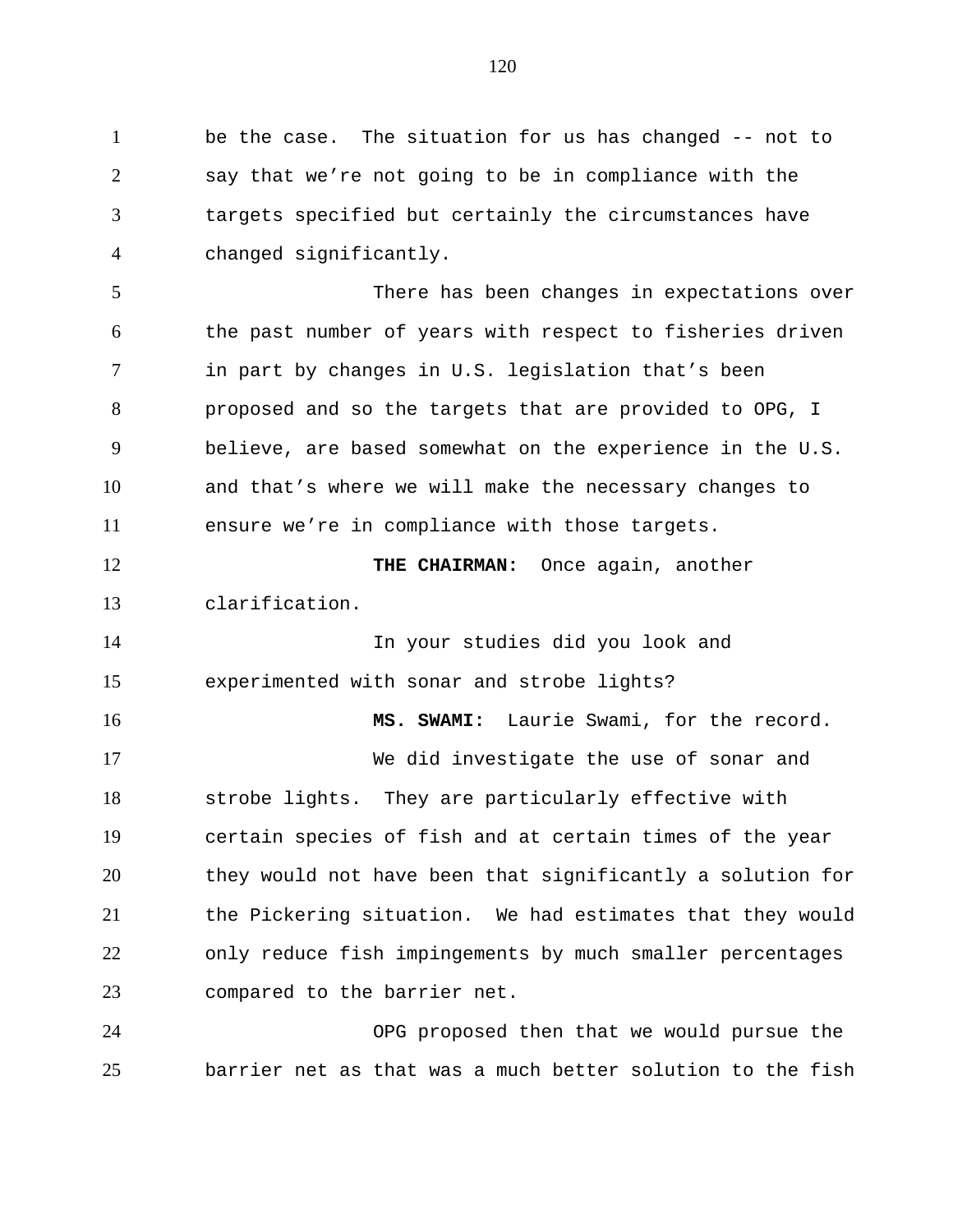impingement issue. The sonar and the strobe lights would also have to be removed during the winter months for maintenance purposes.

 **THE CHAIRMAN:** I guess what I didn't understand, I thought that sonar could operate during winter and required very minimal kind of maintenance.

 **MS. SWAMI:** Laurie Swami, for the record. Our assessment was that they would have to also be removed during portions of the year.

**THE CHAIRMAN:** Dr. Barnes?

**MR. RINKER:** Sorry, just to follow up; Mike

Rinker.

 We also have similar concerns with the sonar and the strobe lights. They're technologies that have been shown to be effective for some species but currently the Great Lakes are undergoing rapid changes because of, in large part, the zebra mussels affecting population distribution.

 So we would be looking for a technology that is a bit more broad based that would affect all species at once, rather than something that may be effective for certain species and not for others.

 **THE CHAIRMAN:** I'm just surprised that -- it seems to me that if you're looking for some technology that can operate in winter, if the net is not going to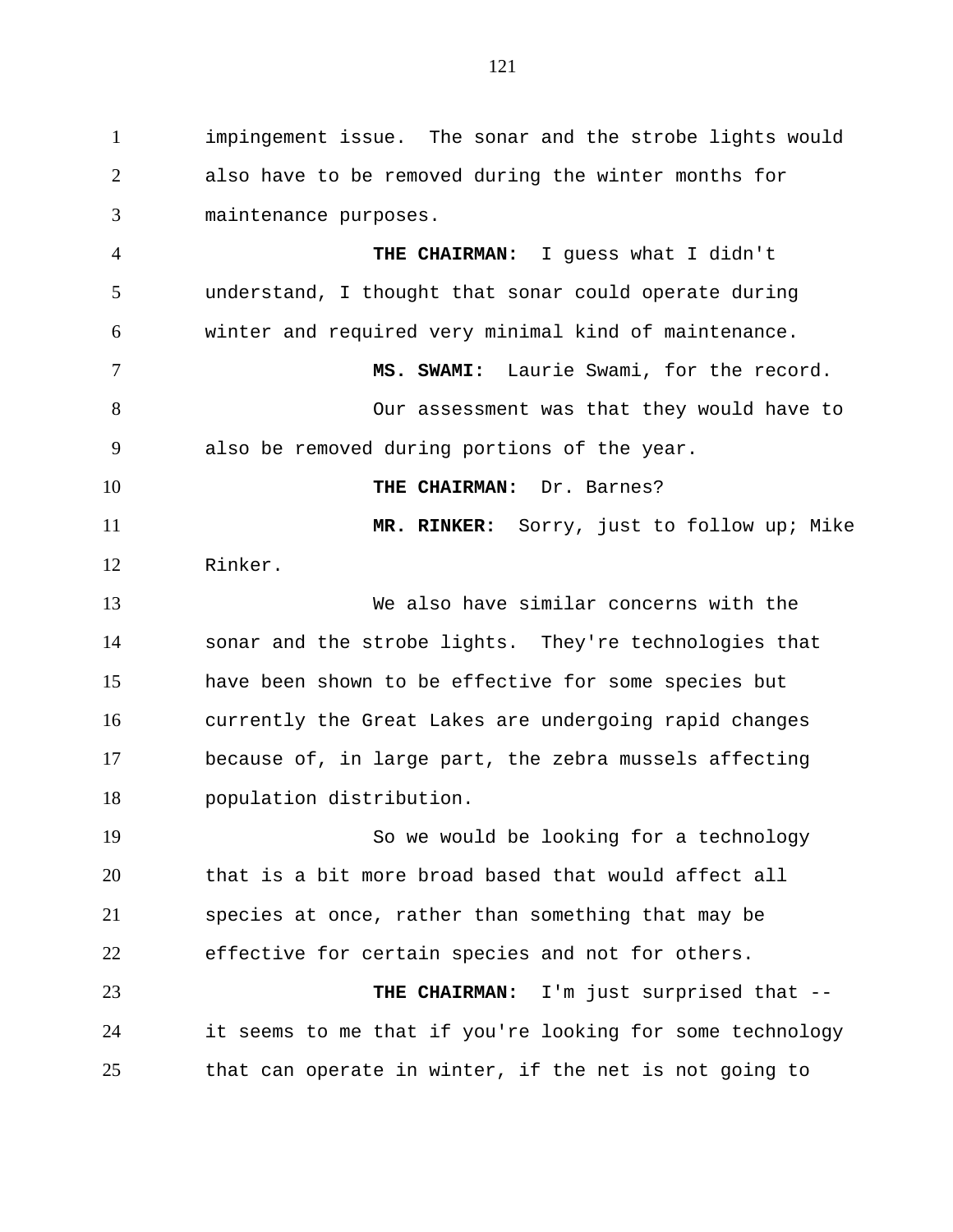operate -- so I thought those two may. I defer to the experts.

 **MR. RINKER:** The plan B, should the net fail, what CNSC is asking for is travelling mesh screens that would return the fish back to the water. We're not sure whether it would be effective or not or whether it could be implemented at Pickering but that is a plan B 8 that would work all year round. **THE CHAIRMAN:** Dr. Barnes? Okay. 10 MEMBER BARNES: No more questions. **THE CHAIRMAN:** Mr. Graham? **MEMBER GRAHAM:** Yes. This is a major issue and that's why it's occupying a lot of time, because it is an environmental issue and it's part of the pillars of providing protection to the environment. First of all, my concern is as identified in 2008, and you're talking 2012 and I keep hearing the words "cost-benefit analysis." First question is, is cost a factor in resolving the problem? And that's to OPG. **MR. JAGER:** Glenn Jager, for the record.

 Yes, cost is one consideration but also we have to perform a safety evaluation. It is a modification to the plant, to the cooling water intake and therefore we also have to perform safety evaluations from an engineering standpoint to ensure that we do not place the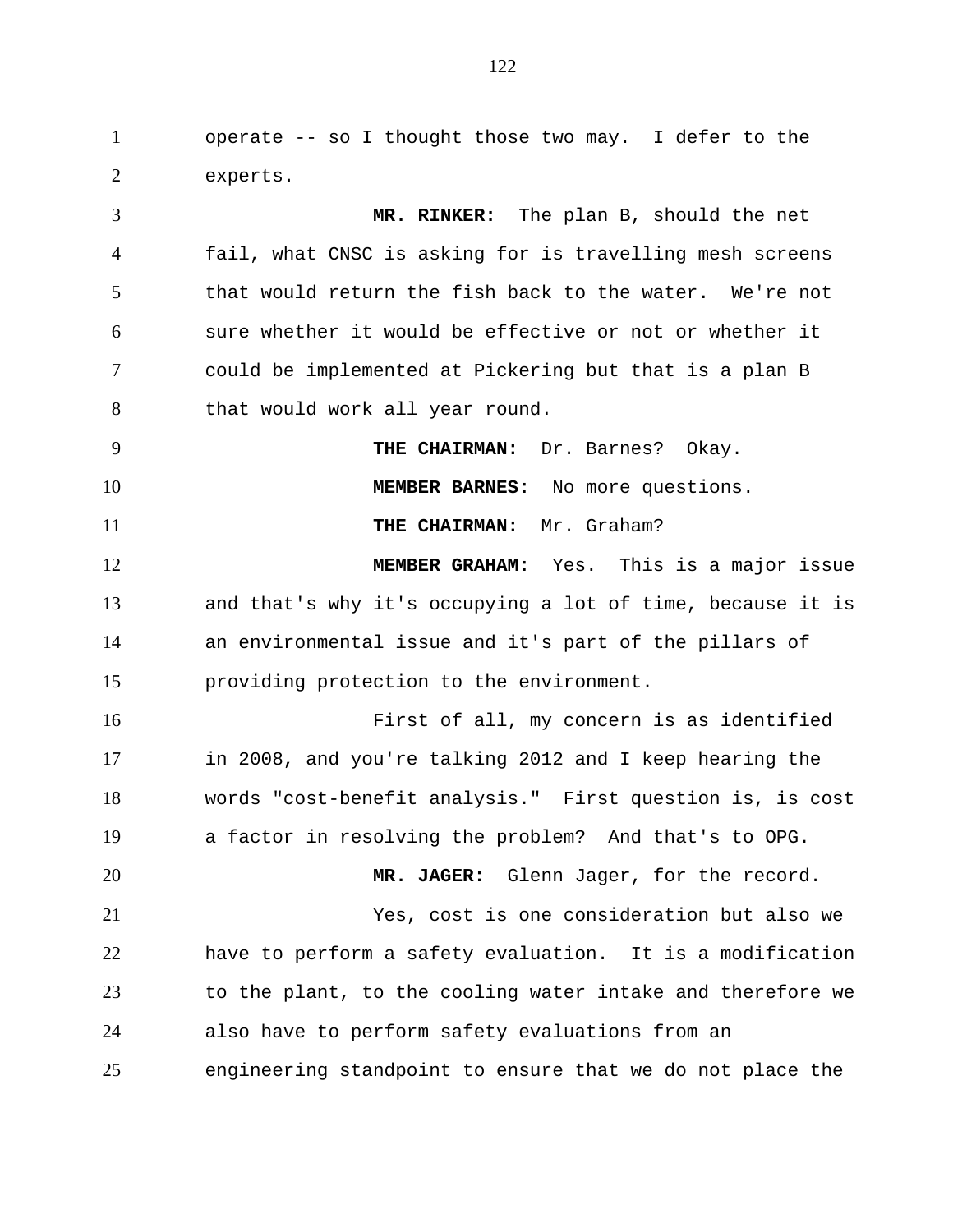plant at risk with the installation of deterrents or mitigation measures for fish. So yes, cost, safety is certainly a primary consideration in regards to the selection of options, and timing -- the speed at which we can put those deterrents in place. **MEMBER GRAHAM:** A question then: how do you put a price tag on protecting the environment to the extent that you're discharging -- just rough figures I did 10 -- at 100 million gallons an hour, based on 120,000 litres a second. How do you put a -- what type of costing or what type of cost-benefit do you put on a problem as big as this? **MR. TREMBLAY:** Pierre Tremblay, for the record. You know, clearly we're committed to improving performance in this area. It is a significant issue, as you've indicated. Clearly this plant has limited life as well. There are various options that would be looked at, applied, assessed, evaluated for the best solution to deal with this issue. I think there are a number of options. We're confident that the barrier net will in fact be significant. We've also committed to the Commission to provide a plan for alternative methods and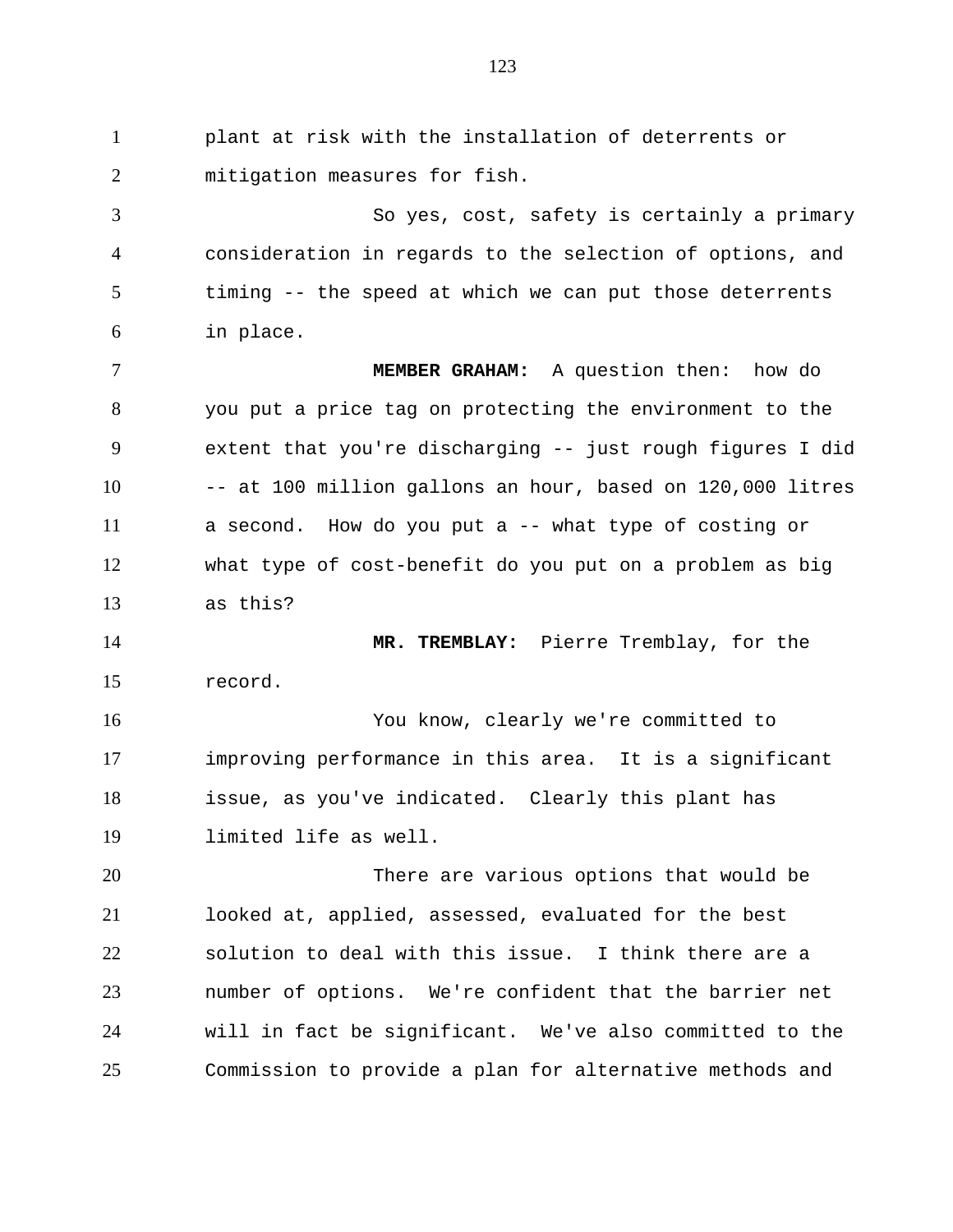we will look at all and every option.

 Clearly a deepwater intake, which is another potential solution to this, would be a significant investment that might not be cost effective for us. So Glenn talked about the safety considerations, the modification to the intake structure, which is a significant issue. All and every measure will be looked at to ensure that we maximize performance and deal with this issue, because we recognize its significance.

 **MEMBER GRAHAM:** I am concerned when you make a statement that because we're coming to the end of life it may not be treated with the same significance and the same expedience of resolving as if this plant was a new build or one where it's ongoing for 20 or 25 more years.

 So your statement with -- because it's coming to end of life, I would hope that CNSC would not have that same philosophy and that you would make sure that we try and develop solutions and not wait four years 20 to resolve that.

 And my question to OPG is do you or have you involved the Waterkeepers in any of the committees that are working to try and resolve the problem, to try and get a common resolve with all of the expertise involved? Have you involved the Waterkeepers?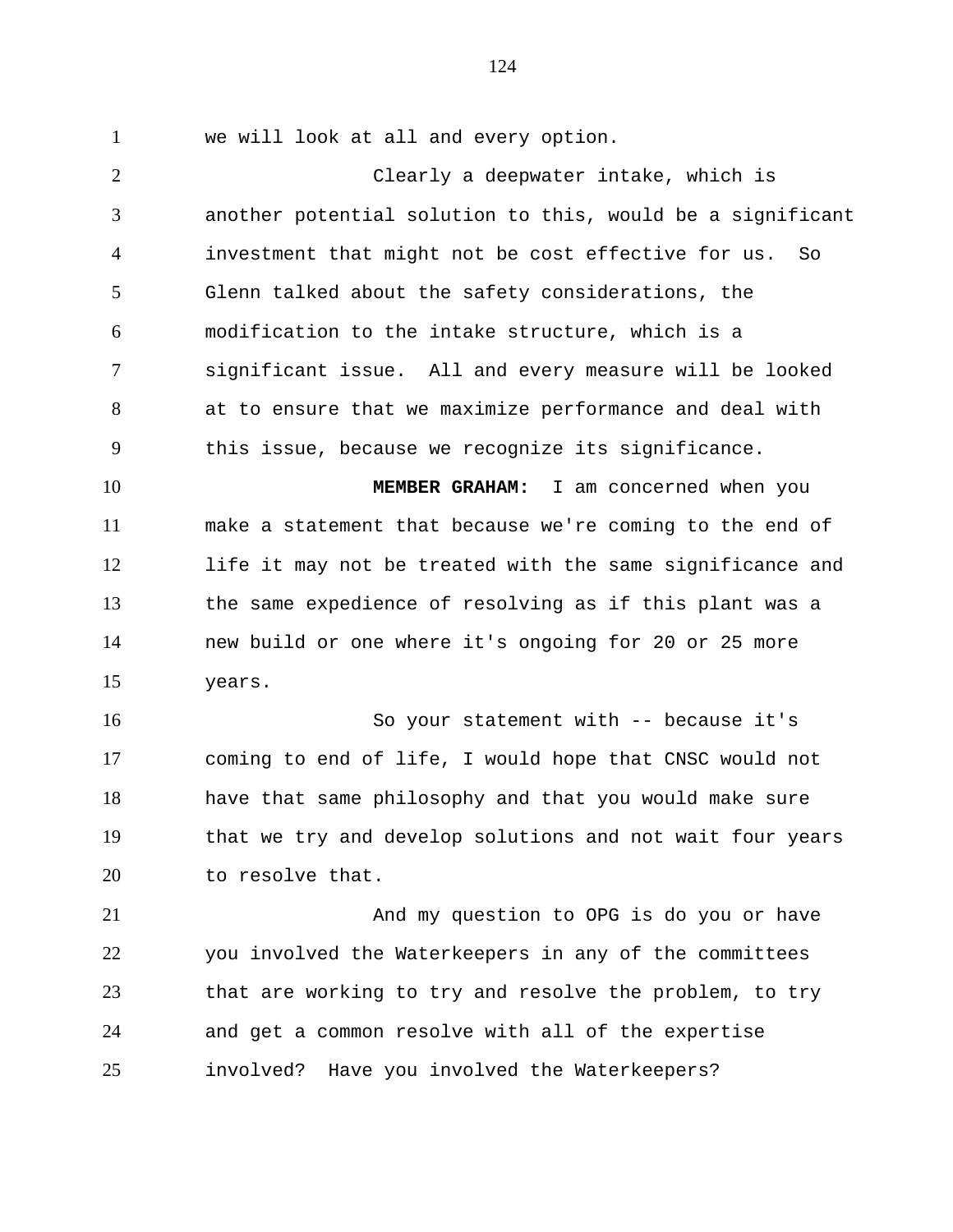**MR. TREMBLAY:** Pierre Tremblay, for the record. Just to be clear, whether it's 10, 20 or 30 years, cost and payback would be an element of any consideration. I said nothing about expediency. We will move quickly to examine and look at all the options around dealing with this issue and we recognize it as something that's significant. I'll turn it over to Laurie in terms of the communication and the dialogue that's taking place. **MS. SWAMI:** Laurie Swami, for the record. Our protocols with respect to engaging stakeholders; we have a number of stakeholder groups that we work with routinely through our environmental assessment programs. We have extensive consultation programs and we would invite groups like Lake Ontario Waterkeepers to join us during those discussions so that they could raise particular issues or concerns that they may have through that process. We also have ongoing committees, such as the Community Advisory Council at Pickering, where issues of this nature can be discussed and they have access to senior managers like Mr. Jager who would present

 information and take questions and address concerns that are raised.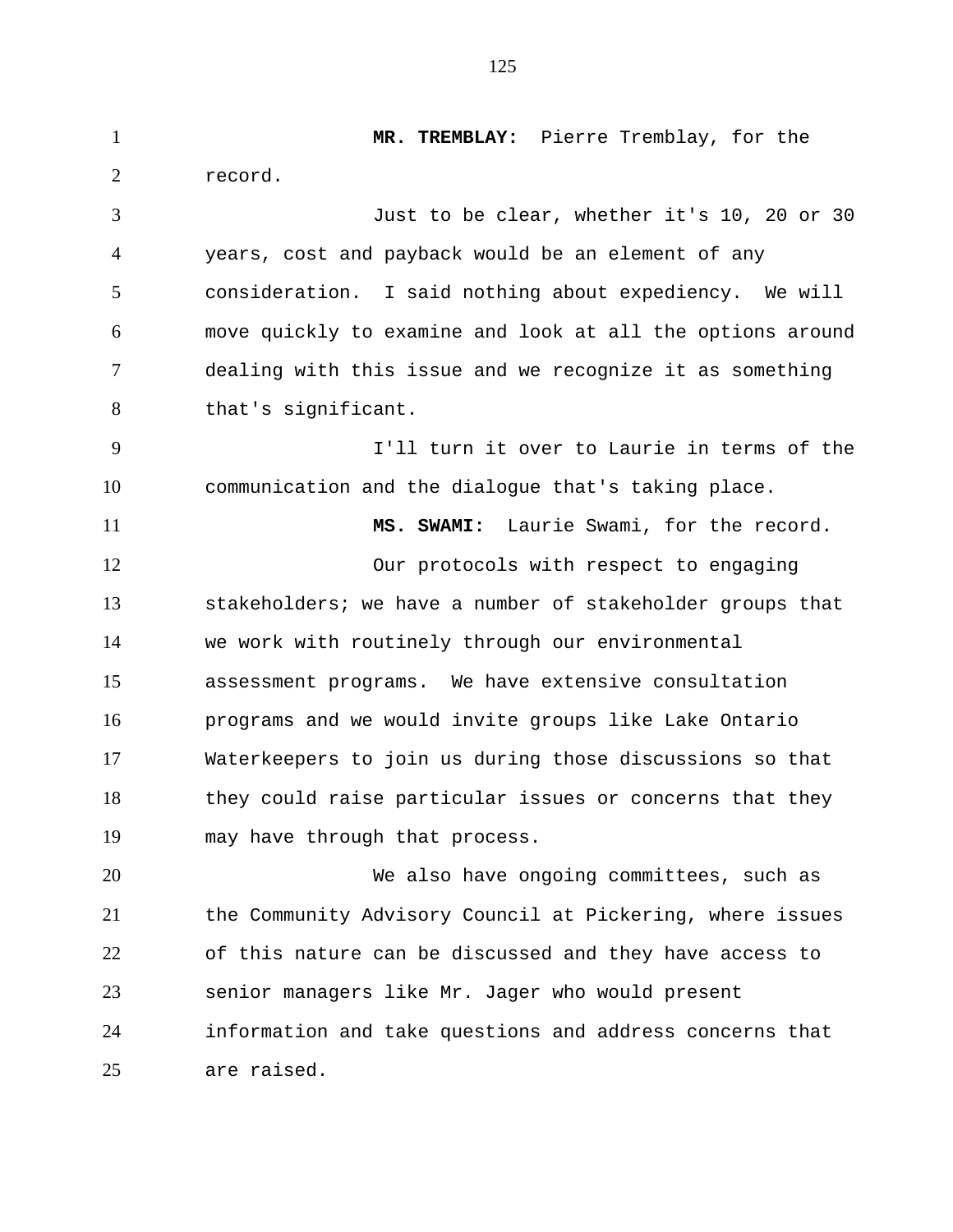So there are a number of different forums where Lake Ontario Waterkeepers can participate and provide input to our programs and processes. **MEMBER GRAHAM:** My question then is to Lake Ontario Waterkeepers. Are you prepared or are you involved in working towards trying to find a solution to this problem? **MS. BULL:** Yes, of course, and I appreciate you raising that. We very much appreciate any invitation to participate. We are participating actively in the Darlington areas right now. One point is we don't consider ourselves a stakeholder because we represent the public, so we're happy to participate on behalf of our members and on behalf of the public but not as a stakeholder. **MEMBER GRAHAM:** Well, rather than get into technical semantics, as long as everyone is talking to each other I think that goes a long way and I would hope that whether the definition is stakeholder or representative, that everyone would work together because this problem has been ongoing and to expedite it is what is important, and probably in our Commission determining the licence and the conditions, I think it's garnered a considerable amount of time and concern of the Commission.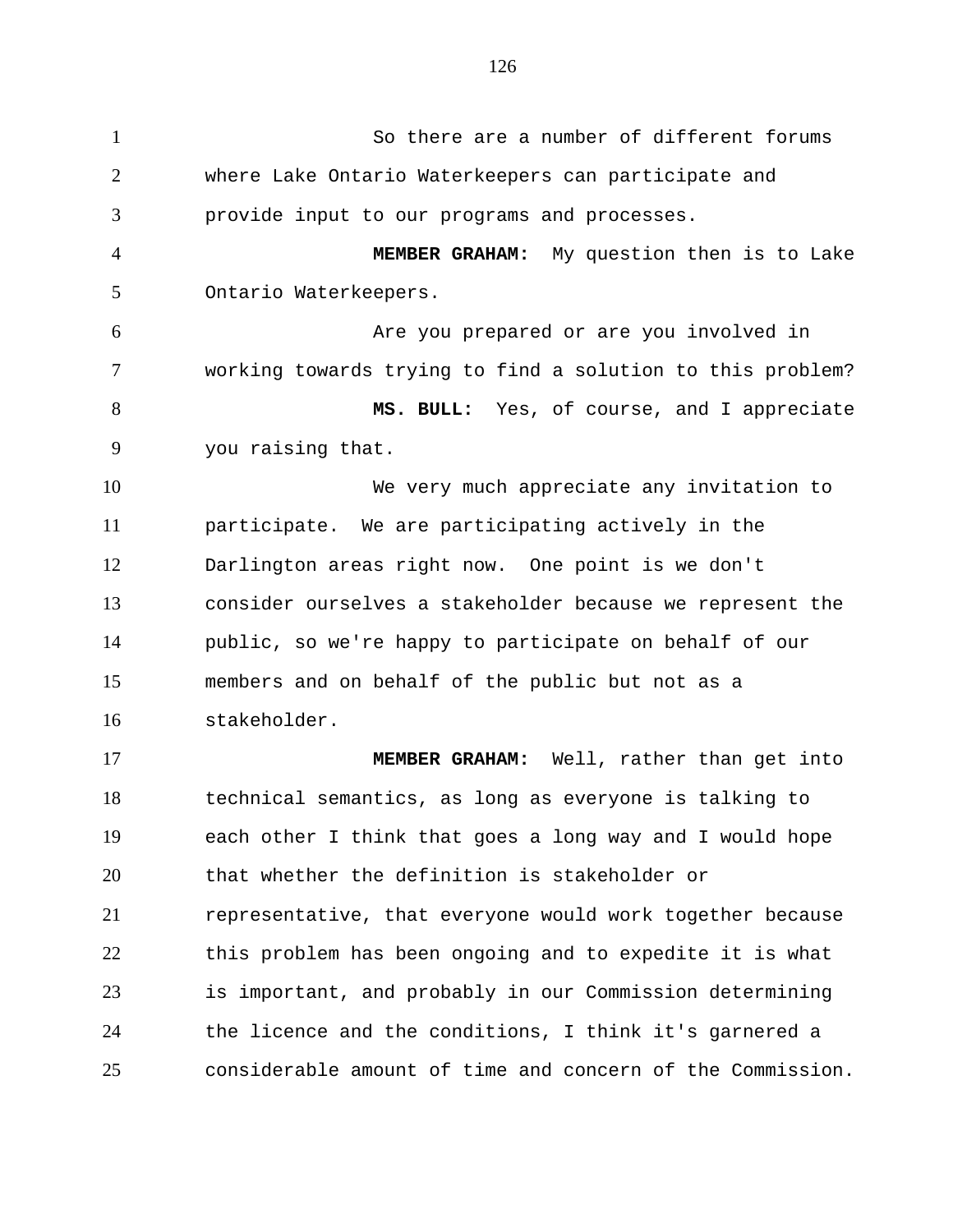**THE CHAIRMAN:** Monsieur Harvey? **MEMBER HARVEY:** I would like to add a point. What bothers me is the fact that you have installed a net and then you will -- and you showed us here -- and to get more data, but you also said that there exists such nets, and you probably have all the results about the efficiency of such nets. So what could be so different here in Pickering than what has been observed elsewhere? What are you trying to define? Two, (2), 3, 4 percent and is it necessary to take more time to get a more precise answer? **MR. JAGER:** Glenn Jager, for the record. That's a very good question and the benchmarking that we performed has been at different locations around the Great Lakes and therefore the conditions vary from location to location. So it's important to do the study at the Pickering location specifically to gauge the effectiveness of the net. And I'll ask Laurie Swami to again comment on the details of those studies and the benchmarking that we performed. **MS. SWAMI:** Laurie Swami, for the record. The benchmarking results would indicate that the results at other locations on the Great Lakes are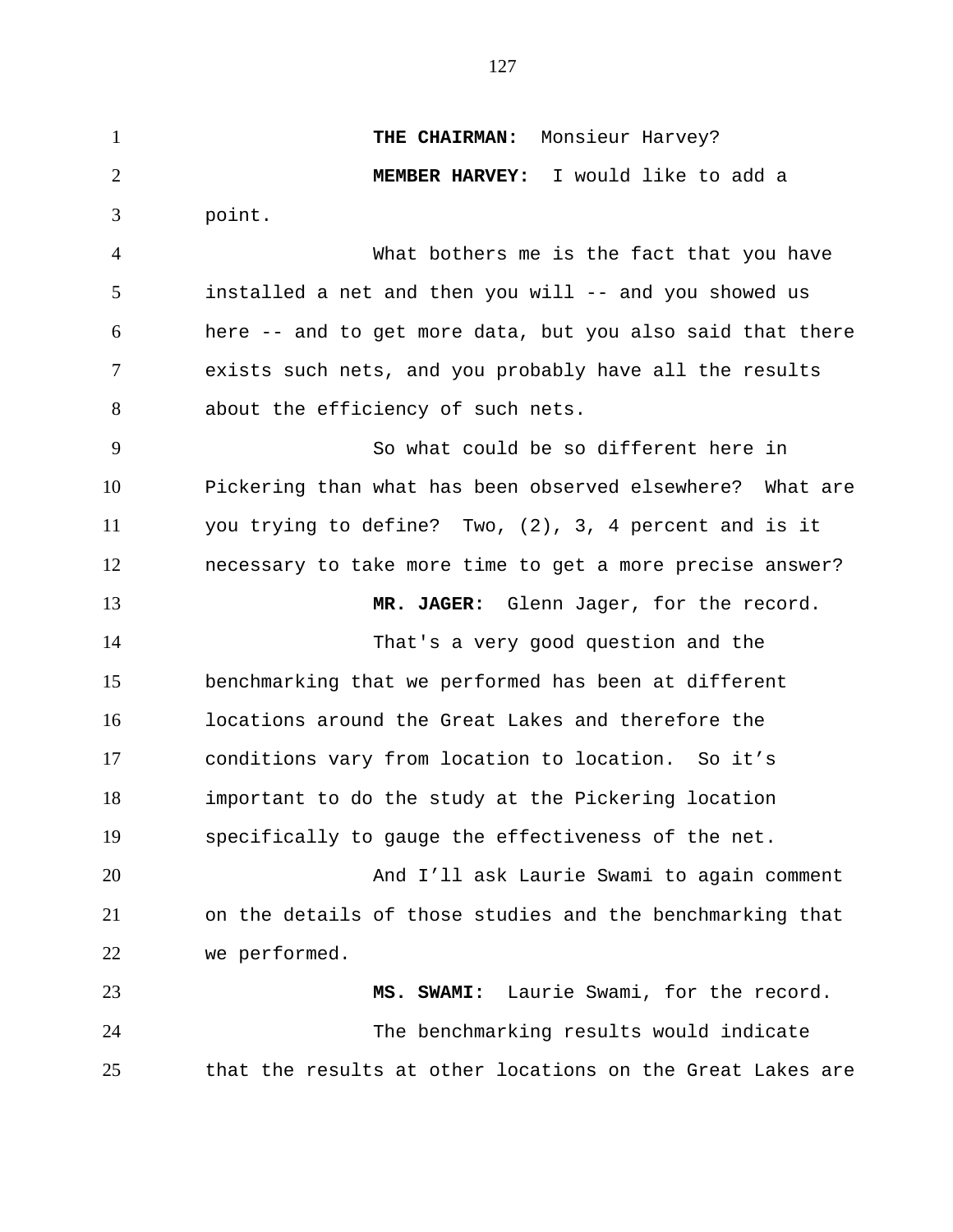in the range of 99 percent effective when installed. Their programs also have them remove the nets during the winter periods. We therefore believe very confidently that we can achieve the 80 percent target that's been provided to us. I don't think it's so much we're continuing to study. We're really confirming that the barrier net will be effective in achieving the target. I recognize that there is always an opportunity that the conditions in the lake in any particular location can vary and so it's important that we get those results and confirm that we are achieving the target specified. **THE CHAIRMAN:** Can the staff comment on that? You need, really need additional result to define if it's permanent or an interim option. **MR. RINKER:** Mike Rinker, for the record. Mr. Harvey, Don Wismer would be able to provide you with more technical details about this if you wish. But my understanding is that each site is slightly different. The topography of the area may influence whether the net can completely contact the bottom of the lake, for example, or in such matters like this need to be examined over the course of a year to see whether it's performing appropriately. If you need some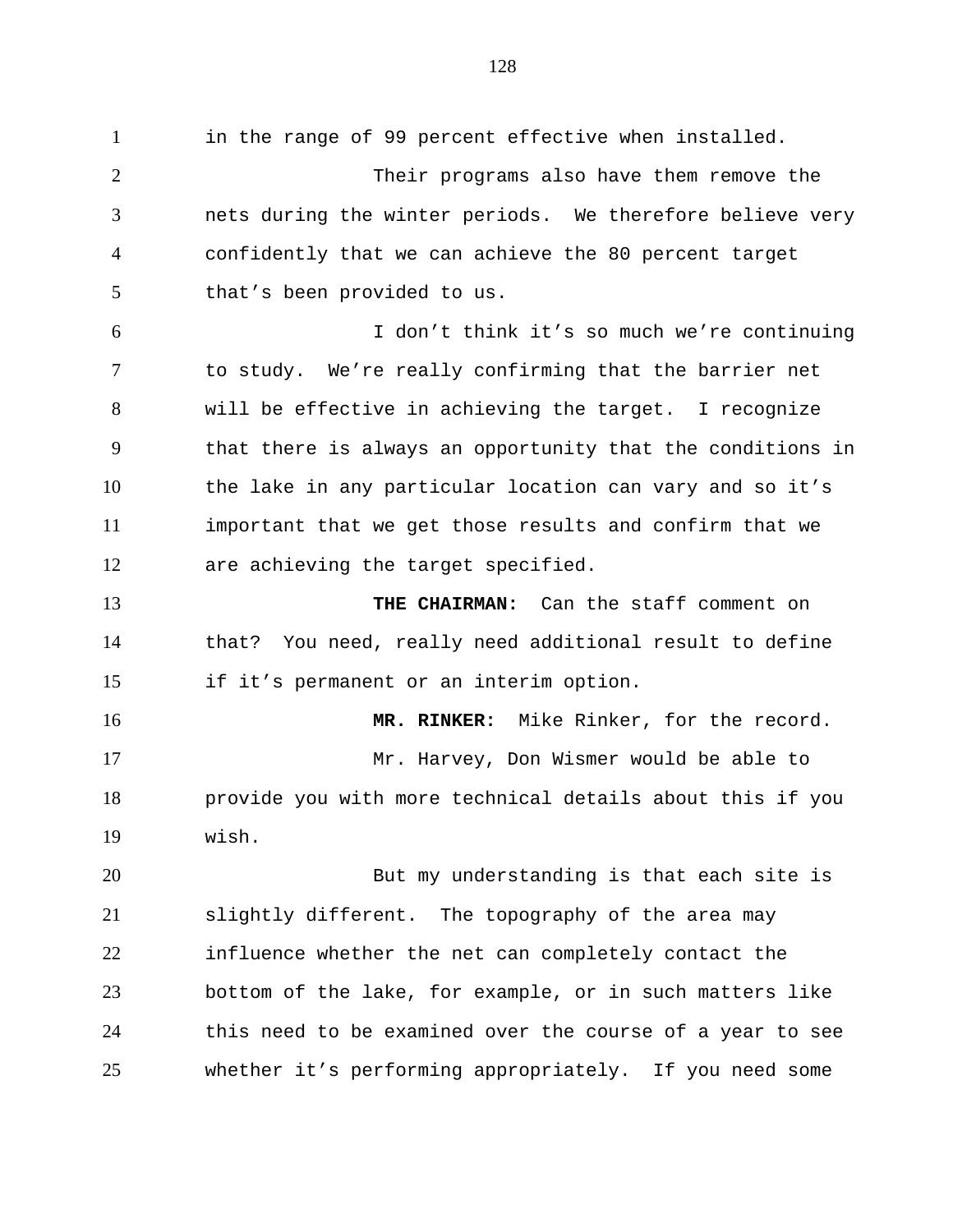more details, we can -- Don is on the line. **MEMBER HARVEY:** That's okay. Thank you. **THE CHAIRMAN:** Anybody? **MEMBER BARRIAULT:** Surely on the international stage, there must be information available. I'm sure this is not the first time that this has happened that you've had problems with fish entrapment. Can CNSC comment? What do they -- look at the research, look at what's available out there, what's gone on internationally over the last 5, 10, 20 years? **MR. RINKER:** Mike Rinker, for the record. We have some evidence, for example, that these barrier nets have had success at other types of plants that have large intakes and outflows. The ranges of success is often up in the 90 percent, but in other areas, it could be as low as in the 50 percent. So we're not certain how well it's going to perform here and we would like evidence as opposed to an estimation of how it's worked in the past before we make formal decision. There are other plants that have locations of their intake at different areas and there are not only costs which are a factor but from our perspective, there is a time of implementation for those broader measures.

Some of those measures, like putting their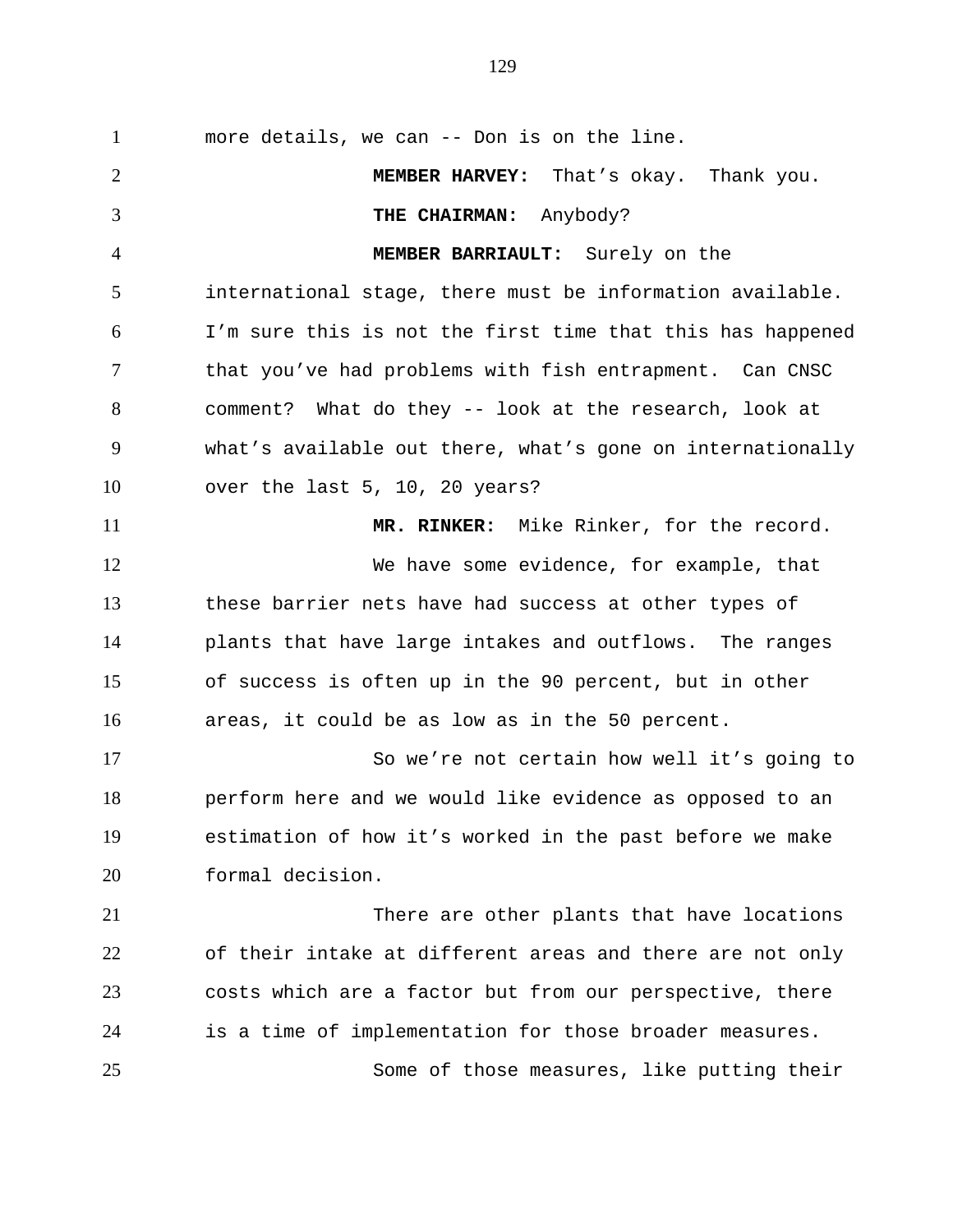intake quite deep may take three or four years to implement, and because we discovered this issue in 2008, we were looking for a solution that could reach 80 percent or better effectiveness immediately, and that was the path we took. **MEMBER BARRIAULT:** One more question. You mentioned that the only time you discovered this issue in 2008, it must have existed before that. How about screens, for example, they must have found that they had some problems associated with this. I guess my question is that unless you look for something, you ain't going to find it; it's that simple. And I'm wondering if this was examined before as a problem to be addressed or it was just kind of overlooked and moved on. 16 So maybe OPG might want to comment on that. **MR. TREMBLAY:** For the record, Pierre Tremblay. I think Laurie's comments have reflected the fact that we've known and monitored our impact on the fish population for many years. In fact, I think she mentioned that there were over eight studies carried out and all those essentially concluded that from a population density standpoint there was minimal impact and the issue again surfaced during the Pickering B environmental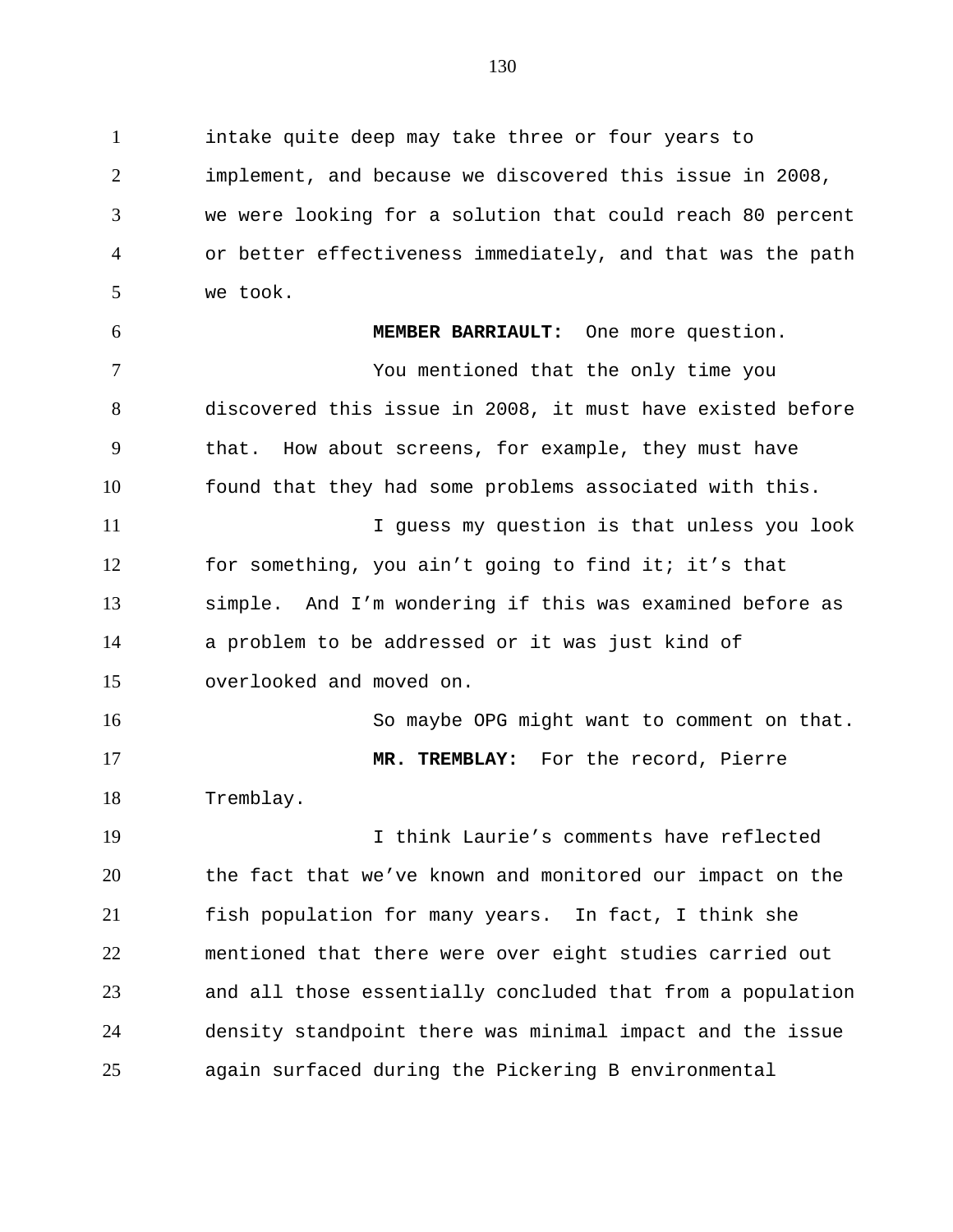assessment where there was a concern raised. **And it was on that basis and the dialogue**  with the CNSC in the Department of Fisheries that we undertook these aggressive actions and I think we've spoken about sort of the path forward. We're confident that we're going to have impact; we are having impact and committed to the resolution. So I think we have known about this for some time. We've been transparent about it. We've been monitoring. We've been reporting, but there's a new urgency to dealing with this. **THE CHAIRMAN:** Dr. McDill. **MEMBER McDILL:** Thank you. Question to staff -- if a licensee, any licensee is not in compliance with an Act, the responsibility of another federal authority, who is the first responder, or whose responsibility is it to deal with it? It could be any federal authority, any provincial authority, the Ministry of Labour or Fisheries and Oceans, or… **DR. RZENTKOWSKI:** With some of the federal authorities we have a Memorandum of Understanding in place which clarifies the relevant responsibility, and in

 particular the extent of jurisdiction for a specific issue.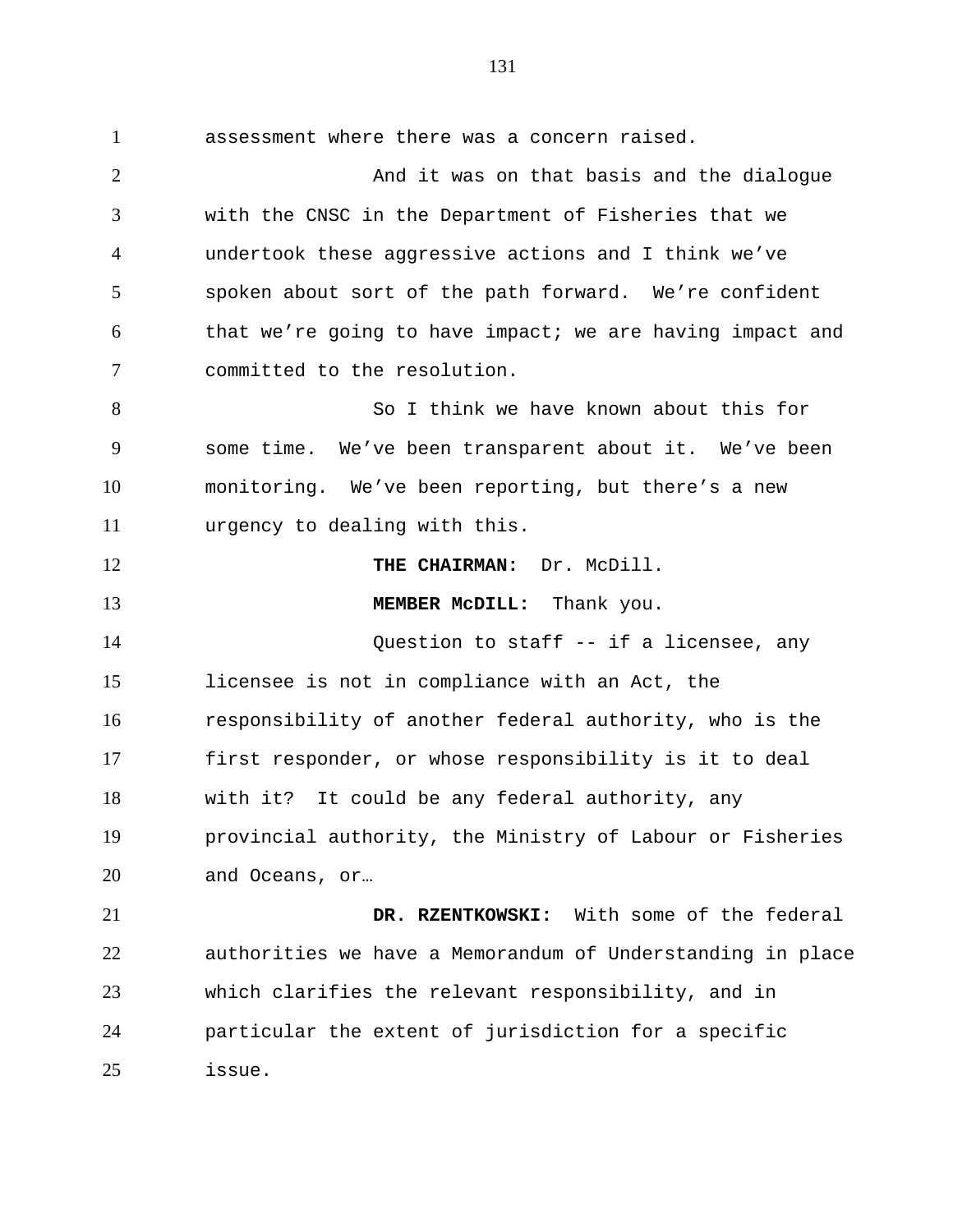For example, as there is the case on alpha contamination. We discussed this responsibility between the Ontario Ministry of Labour and the CNSC in terms of the cooperation on the health and safety, and I think we didn't have the Memorandum of Understanding in place and because of that, we engaged ourselves in those discussions.

 So we tried to clarify this. We tried to be proactive and upfront and we decided that we definitely have to formalize our relationship with other ministries, a little bit better and I think we will be looking forward to develop more Memoranda of Understanding to make sure that we understand roles and responsibilities vis-à-vis new processes and other aspects of safety on which operation of nuclear power plants can impact.

 **MEMBER McDILL:** The intervenor asked a specific question or made a reference to it. How can we licence if they are not in compliance with DFO?

**MR. RINKER:** Mike Rinker.

 I would just like to emphasize, although it was a CNSC taking enforcement action in 2008, that 12(2) request was taken on the advice of DFO as well. The schedules and requirements and so on -- they helped us author that request. So it was a one enforcement action approach with Environment Canada and DFO and the CNSC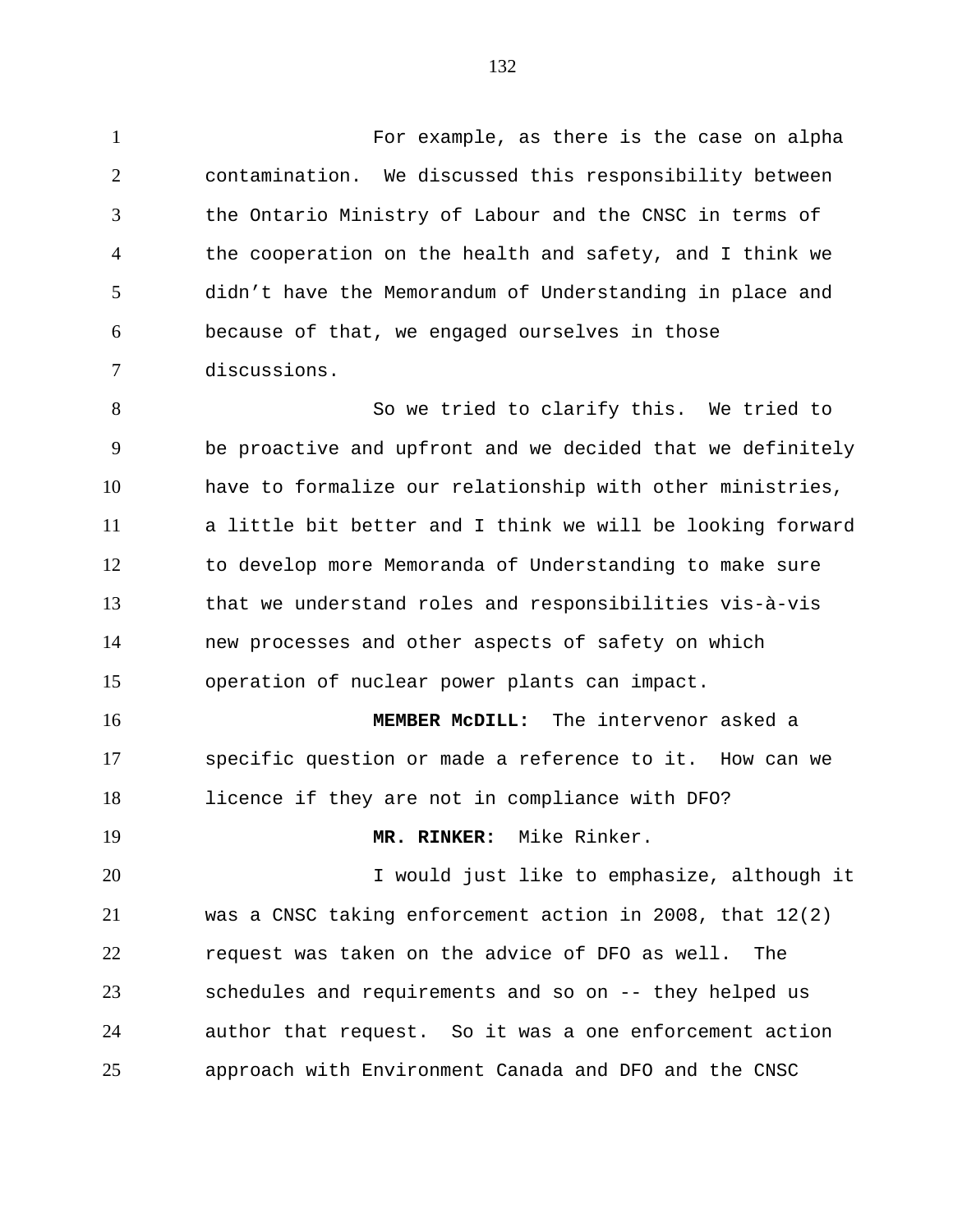working together.

 In addition, assessing OPG's response, their compliance response in performance mitigation and so on is being done collectively with Department of Fisheries and Oceans, Environment Canada and the CNSC. But perhaps DFO may want to speak to their policy on existing facilities. **MR. HOGGARTH:** Tom Hoggarth here again from Fisheries and Oceans. Our policy on existing facilities speaks to working with that facility to get it in compliance with the *Fisheries Act*. So again, as the example here is, we're actually working with OPG trying to determine the best solution forward. 15 As they mentioned, my understanding is that barrier net at the moment is a permanent fix and permanently to be used. They are assessing whether it's working on measures that they hope it work for. We'll be looking at that, as well as looking at what would be the residual impact after these methods have been put in place to determine the significance on the mortality. 22 Again, OPG if they wished to be in compliance with the Act, will need to, if there is continual mortality at the site, will need to come to DFO and request an authorization for the mortality of fish at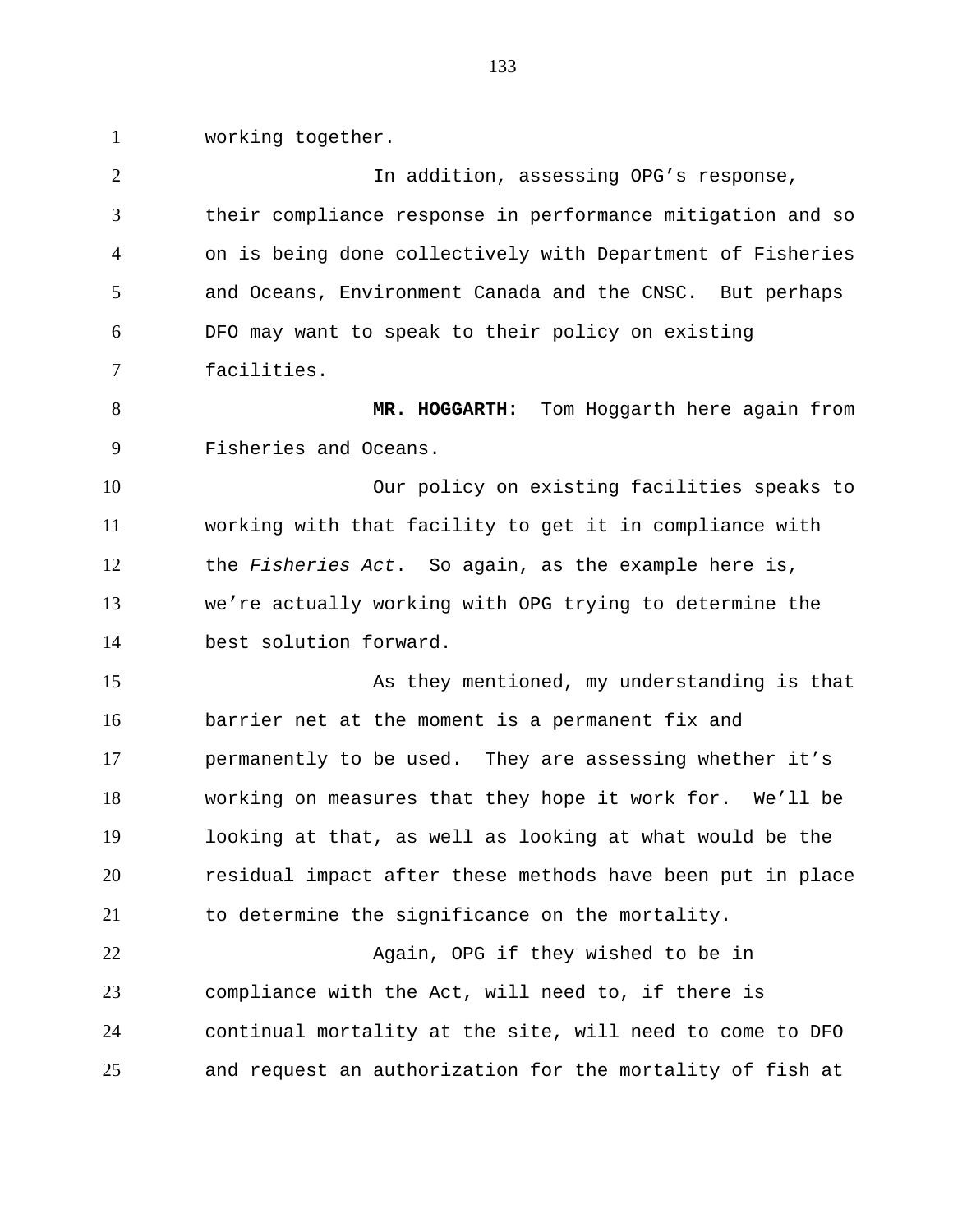1 the site and it will be at that point in time that we work through conditions and that as well. **THE CHAIRMAN:** I don't want to get into some legal debate right here on this law. I just remind everybody we have our own Act and we operate under our own Act, and we reach conclusion on our own Act and that's the bottom line. Everything else is an input into our deliberation as a Commission and we render our own decision with all the inputs, which are not only fish related. There are all kinds of other inputs into this decision making. So I think we have exhausted this particular subject. You want to say something? **MS. BULL:** If I can just make one final point. In addition to raising the fish issue for the terms and conditions. The fact that OPG is not in compliance with the *Federal Fisheries Act*, while it may not be an issue for this Commission in terms of the way it is for DFO, DFO is going to be continuing to work on it. It's evidence that OPG has not met the condition in the Nuclear Safety and Control Act, Section 24, which requires it to make adequate provision for the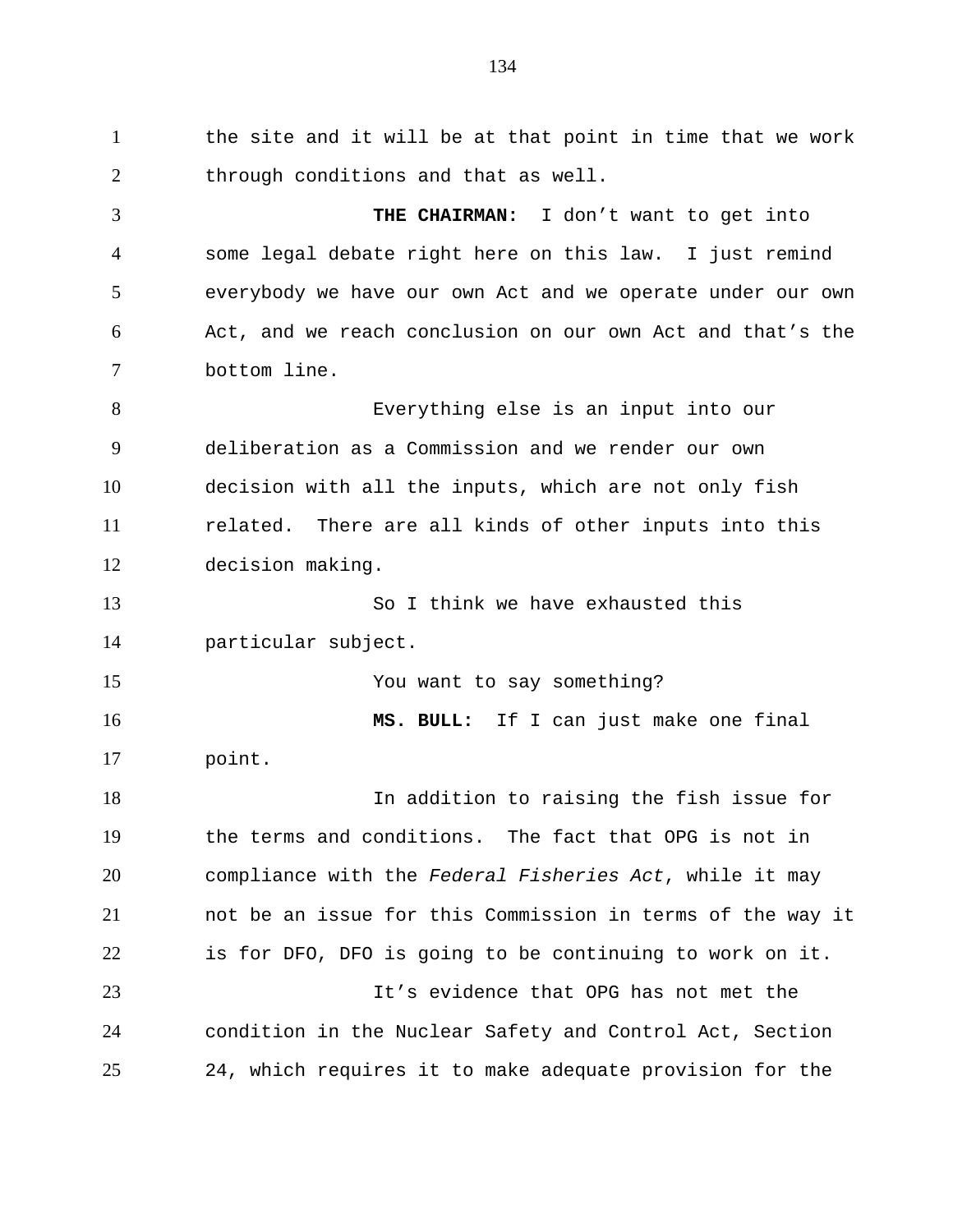environment. Not meeting an environmental law that is in place at the federal level in Canada is very very good evidence that they're not making adequate provision for the environment as required under your Act, the *Nuclear Safety and Control Act*. **THE CHAIRMAN:** Thank you, Counsel, for this legal opinion. We'll take it under advisement.

8 I just have maybe a final question on this particular topic and it's maybe an unfair question, so I'm going to push you anyhow on it.

 Knowing everything that you know about now 12 -- the fish and the water, et cetera -- would you consider cooling towers or things like that to avoid all those issues in a new building?

 **MR. TREMBLAY:** Pierre Tremblay, for the record.

 Clearly the history that we generate and the dialogue and discussion is informing sort of our plans. Clearly, there's a lot of work to do before we get to the point where we're committing to a new facility, but obviously it's a consideration.

**I'll leave it at that. THE CHAIRMAN:** Thank you. Thank you, and

we've got to move on.

**MS. BULL:** Thank you very much.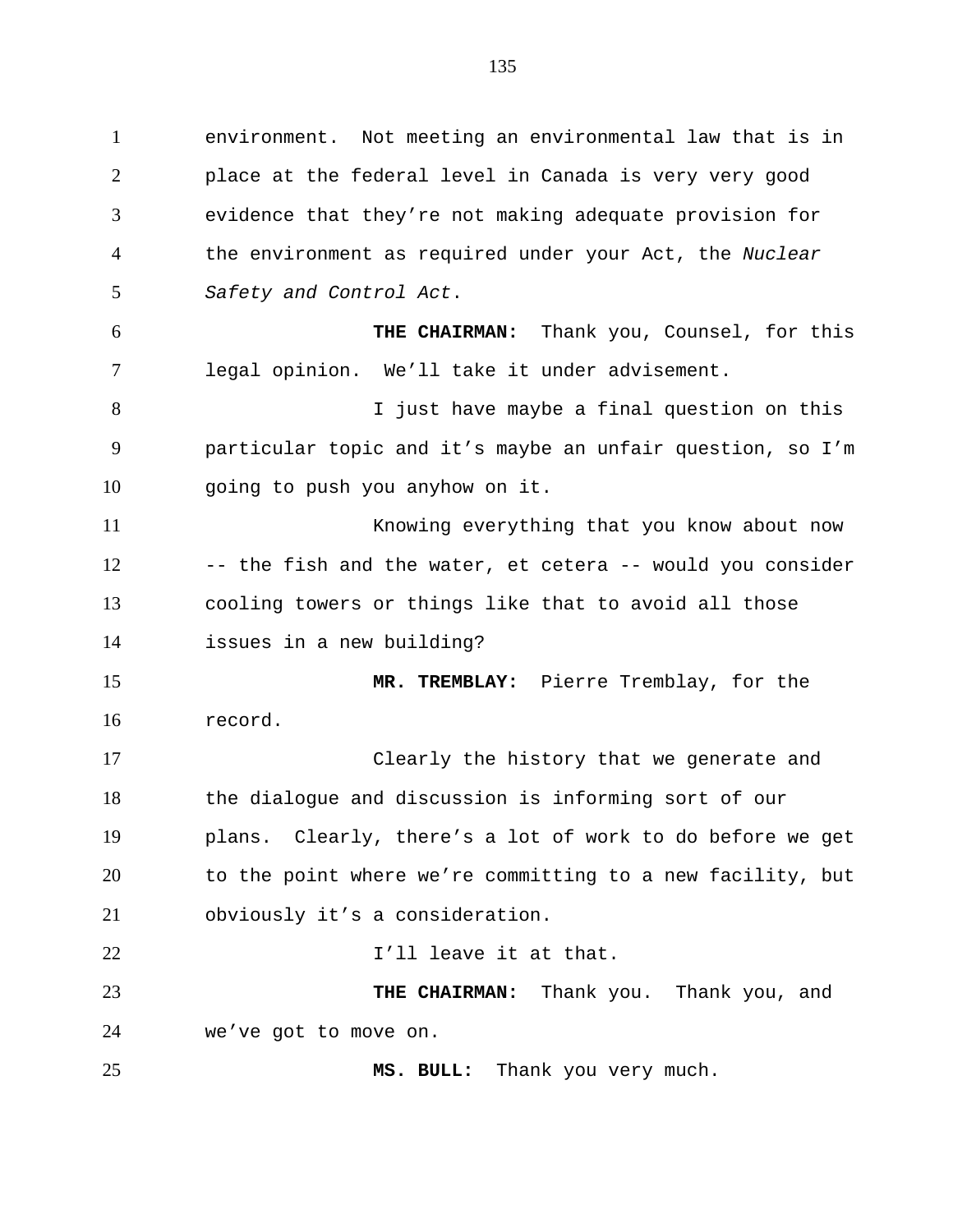**THE CHAIRMAN:** You want to say something about that? **MR. RZENTKOWSKI:** Yes, on the subject. Greg Rzentkowski, for the record. I would like to go back for a moment to the licence condition handbook and state that all the elements of the implementation plan which are captured in the licence condition handbook are in fact legally binding -- are legally binding because those elements are also outlined in the licence application provided to us by OPG. And the licence application forms the licensing basis. The licensing basis in turn is referenced in the general licence condition 1.1 which says: 14 The licensee conducts the activities described in part 4 of this licence in accordance with the licensing basis described in the associated licence condition handbook for the new power 19 facility." **THE CHAIRMAN:** Thank you. Thank you. Thank you very much. We're moving on to the next intervention which is an oral presentation from the Ajax Pickering Board of Trade. And I understand that, Mr. Smith, you'll make the presentation? The floor is yours.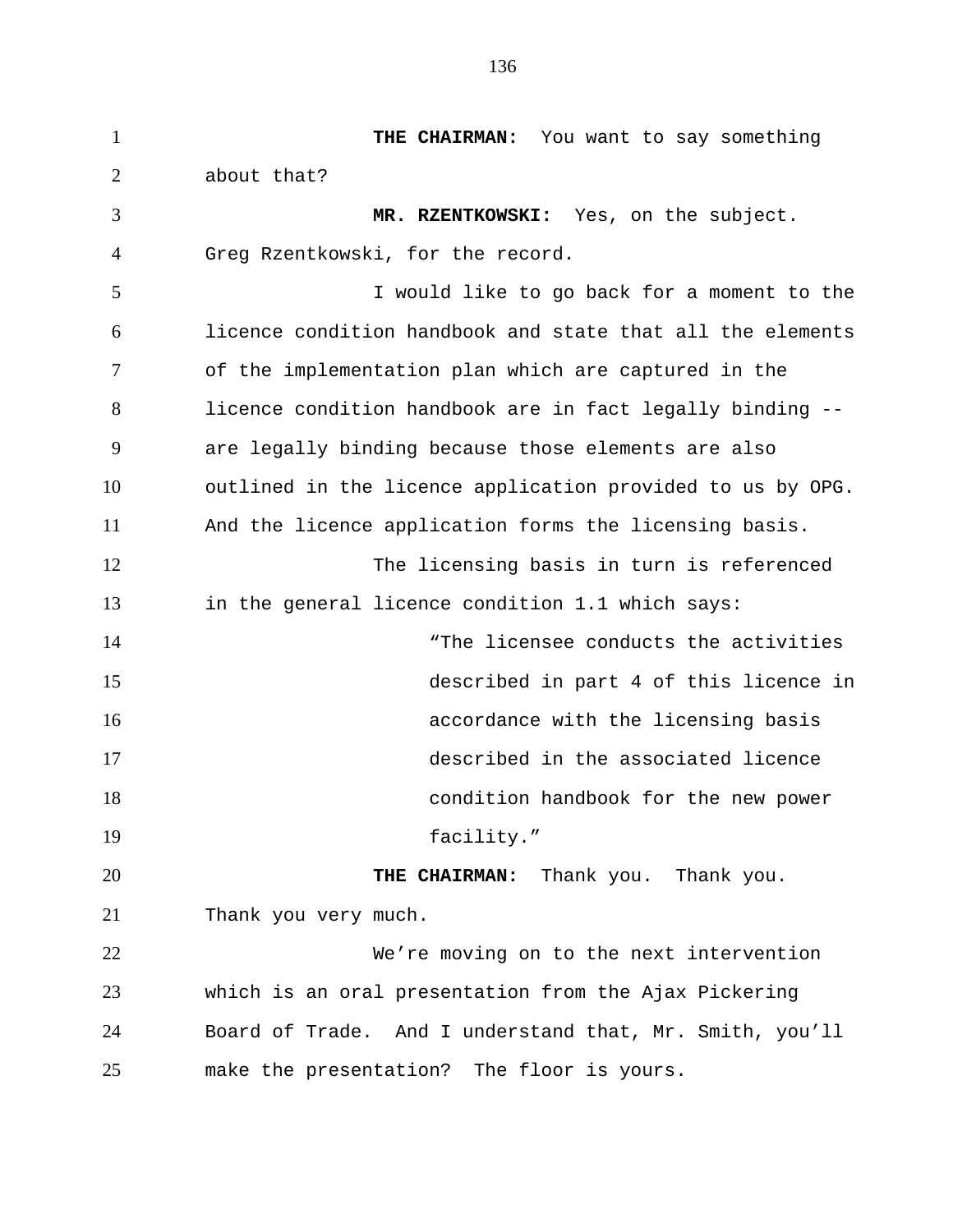| $\mathbf{1}$   |                                                            |
|----------------|------------------------------------------------------------|
| $\overline{2}$ | $10 - H6.2$                                                |
| 3              | Oral presentation by                                       |
| 4              | The Ajax-Pickering Board of Trade                          |
| 5              |                                                            |
| 6              | Thank you , and good morning.<br>MR. SMITH:                |
| 7              | And through you, Mr. Chair and members of                  |
| 8              | the Commission, by way of introduction and for the record, |
| 9              | my name is John G. Smith and I am the 2010 Chair of the    |
| 10             | Ajax-Pickering Board of Trade.                             |
| 11             | On behalf of the local business community,                 |
| 12             | I would like to begin by welcoming the Canadian Nuclear    |
| 13             | Safety Commission to Pickering and offer our thanks for    |
| 14             | the opportunity to participate in this very worthy         |
| 15             | process.                                                   |
| 16             | As the voice of the Ajax and Pickering                     |
| 17             | business community, the Ajax-Pickering Board of Trade      |
| 18             | requested to appear before you today to demonstrate our    |
| 19             | support for Ontario Power Generation's operating licence   |
| 20             | renewal application as it relates to the Pickering A       |
| 21             | Nuclear Generating Station.                                |
| 22             | Our endorsement of this project has been                   |
| 23             | based on several factors including OPG's openness and      |
| 24             | transparency in station operations and communications      |
| 25             | within our community, its commitment to providing          |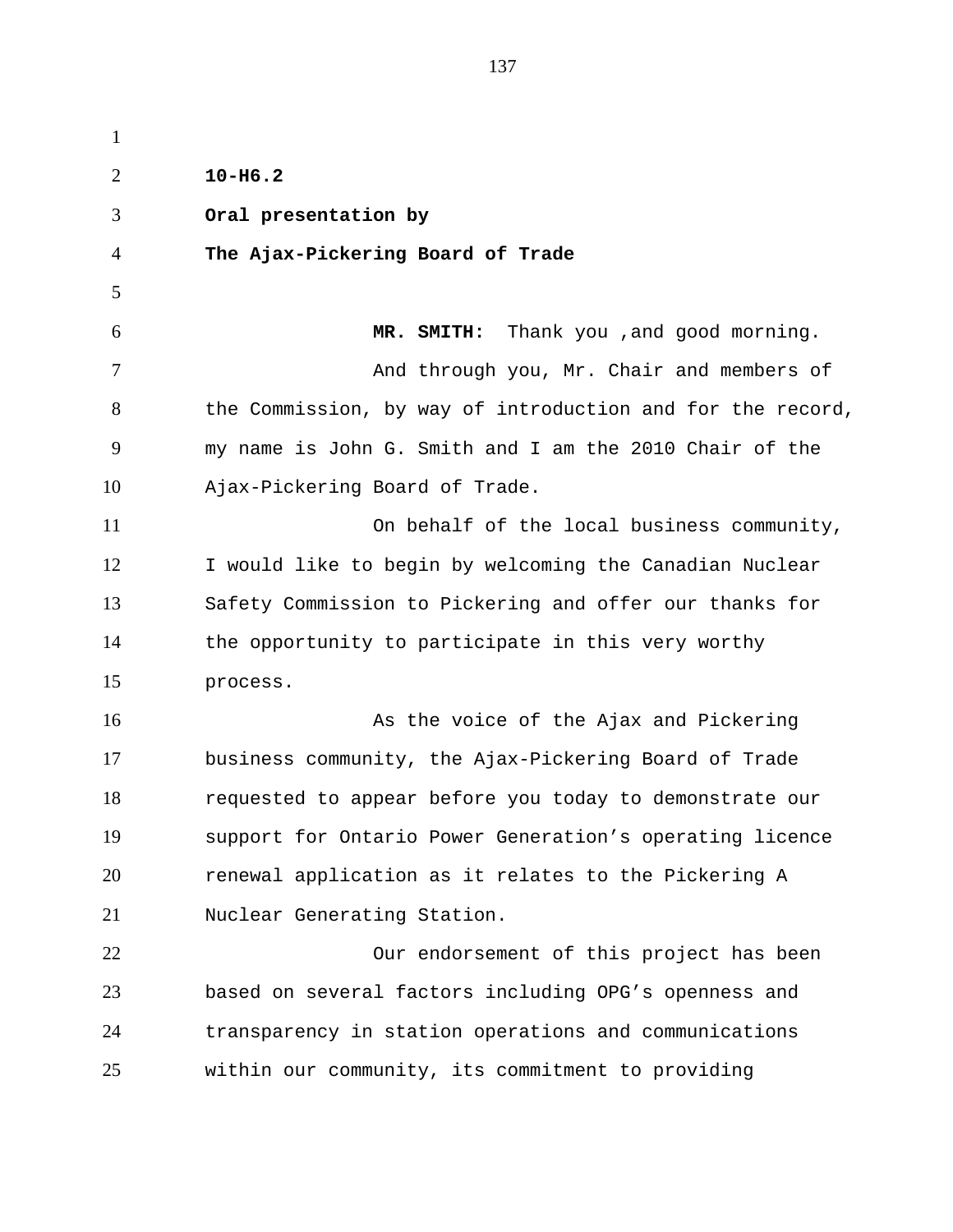information to the community, and interest in feedback concerning any and all operations.

 OPG's strong support of local initiatives demonstrated both through financial contributions and staff time in numerous charitable and community building efforts, and OPG's status as a long time strong member in good standing of the Ajax-Pickering Board of Trade. During the few moments that we have here today, I would like to expand on these points, demonstrating the work of Ontario Power Generation and the respect that it has earned here in Pickering. 12 12 In terms of openness and transparency, I can say without a doubt that OPG consults and communicates with community stakeholders in a timely manner on every issue, demonstrating that safety is its number one priority. Through these ongoing communications we understand that OPG's operations are under the careful watch of CNSC staff 365 days a year. We know that the CNSC evaluates Pickering A in 14 areas of safety and control, and that OPG continues to meet or better performance expectations.

 In terms of safety specifically, Pickering A has maintained and safely operated the station during the current five year licensing period and in nearly 40 years of operation, no member of the public has ever been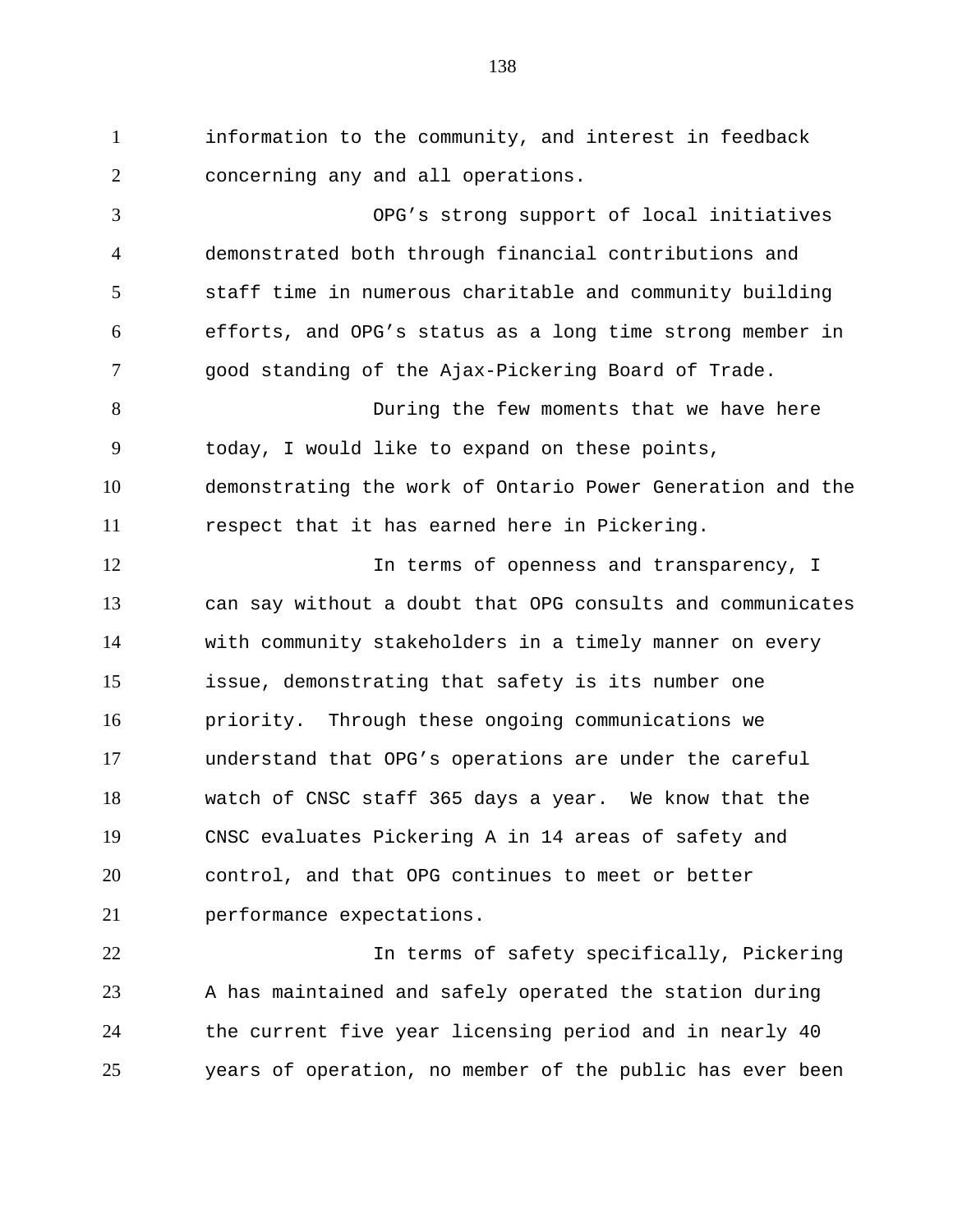harmed as a result of Pickering A's operations. Employees at this station hold safety both in a conventional and a radiological sense as an overriding priority. In fact, they recently surpassed more than three million hours on the job without recording a lost time incident. And in each of the past four years OPG has been honoured with the Electrical and Utility Safety Association's ZeroQuest gold award. As those who live and work in the community, we are well aware of the company's commitment to environment and environmental stewardship. Any emissions from Pickering A are kept far below regulatory limits with an internal target that is actually less than one percent of the allowable limit. Once again, Pickering A had no consequential spills in the past year. Pickering Nuclear's commitment to sustainability has been recognized with local and international awards and certifications. A sample of a few of these include the City of Pickering's Civic Award recognizing OPG's commitment to the environment; Durham Environmental Advisory Council's Jessica Markland Partnership Award; the Wildlife Habitat Council's Corporate Habitat of the Year.

OPG has been named Durham Sustainability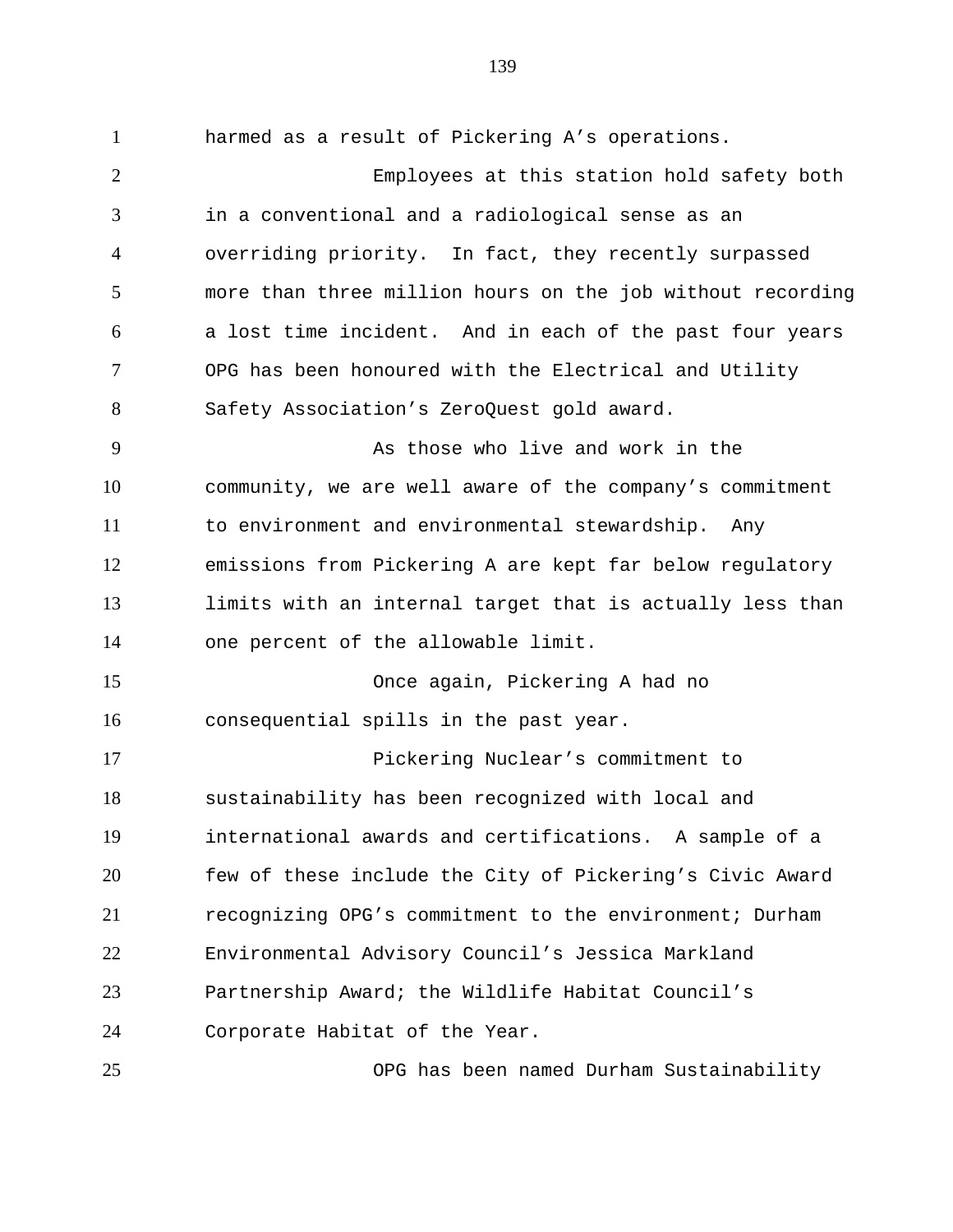Eco-Business and it has completed the Ajax-Pickering Board of Trade's own Eco-Business program.

 Of course I would be remiss if I did not address Ontario Power Generation's involvement in our community. The company's level of support is a model for any business, and for that reason our Board of Directors nominated OPG and its employees for the 2010 Pickering Civic Local Business Award.

 Year after year OPG demonstrates outstanding support and participation in a host of community activities. In fact, I think it's fair to say it would be difficult to think of a community activity that does not benefit from the support and participation of Ontario Power Generation and its employees.

 Pickering Nuclear invests more than \$200,000 annually in the community partnerships that enhance educational opportunities for youth, build a sense of community, and establish an ever-stronger commitment to environmental stewardship.

 The support does not end with the activities offered through the City of Pickering and community organizations. Employees at Pickering Nuclear also offer fun and free programs of their own. Thousands of children, their parents, and sometimes grandparents, enjoy the annual week-long March Break programs. Every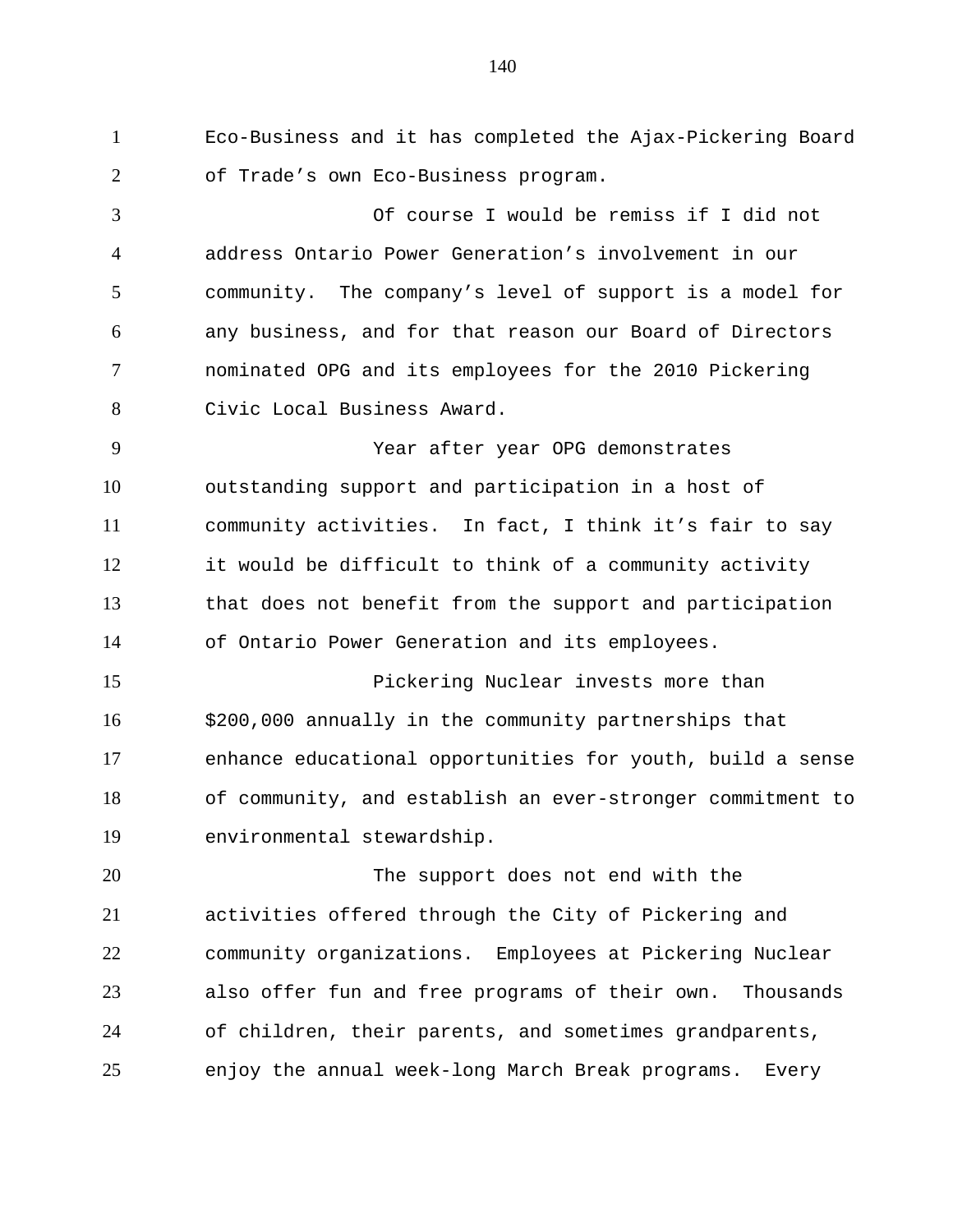Tuesday in July and August thousands of children and their families enjoy the Tuesdays on the Trail, hosted by OPG employees.

 Twice a year, Pickering Nuclear employees host "Take Pride in Pickering Day" at Alex Robertson Park where thousands of indigenous trees and shrubs have been planted, nesting boxes installed and maintained, and wildlife habitats developed.

 In fact, OPG employees across Durham region donated countless volunteer hours and about \$640,000 to charities and community organizations in 2009.

**I've been personally honoured to come to**  know many of those who have held leadership roles with United Way, Big Brothers and Sisters, Horizon House, Rouge Valley Health System Foundation, our hospital's Board of Directors, and the Youth Centre.

 Two of the past presidents of the Ajax Pickering Board of Trade were also employees of Ontario Power Generation.

 Ultimately, let me say that we are proud of our partnership with Ontario Power Generation and its role as a community builder. For these reasons, and the reasons listed in our letter of support, the Ajax- Pickering Board of Trade strongly supports Ontario Power Generation's application for a renewal of its operating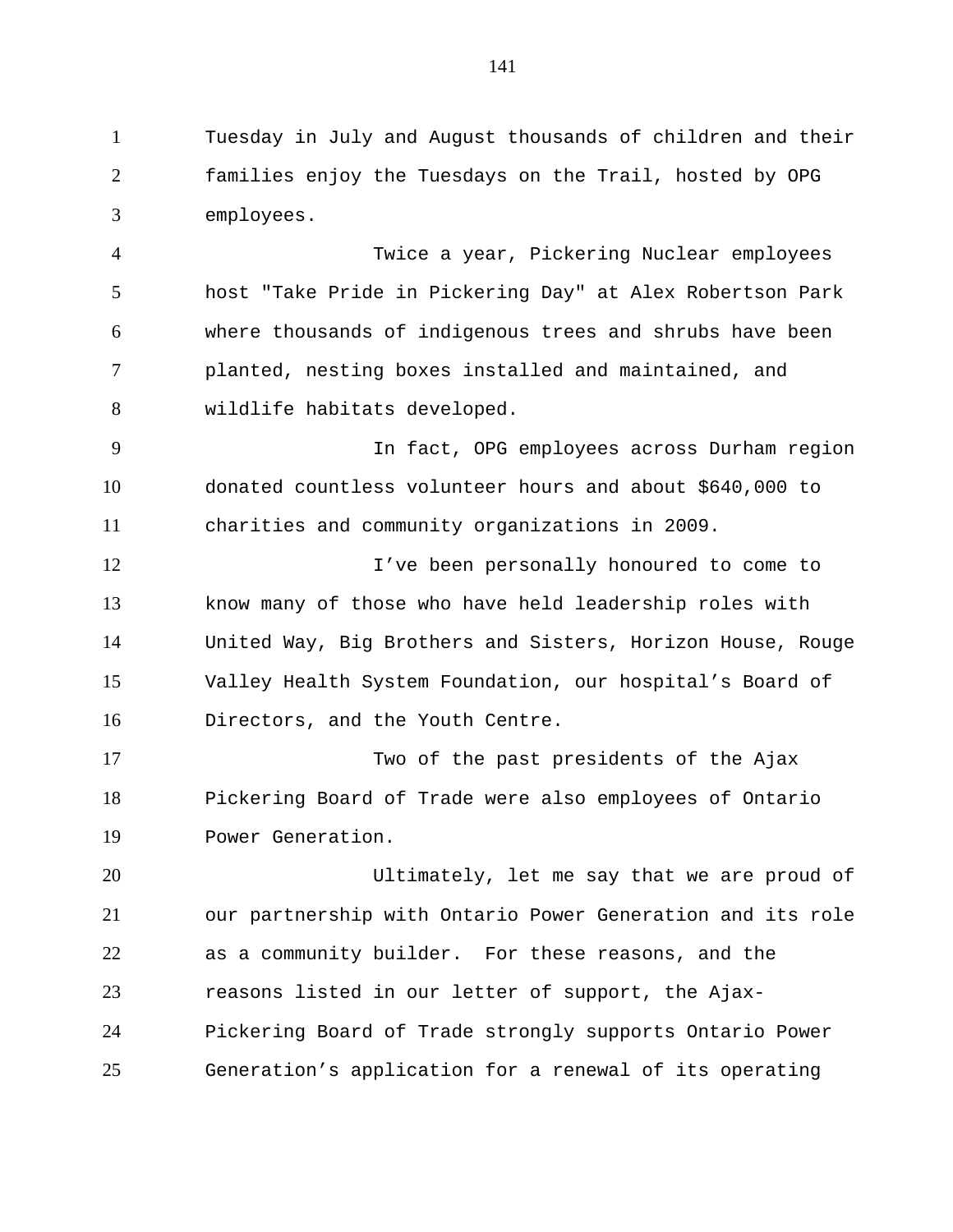licence for the Pickering A Nuclear Generating Station. We trust that you will find that this relicensing application deserves to be approved. I thank you for the opportunity to speak before the Commission, and would of course be happy to answer questions for the Chair that may exist. **THE CHAIRMAN:** Thank you. 8 Ouestions? Mr. Graham. **MEMBER GRAHAM:** Just one question. Has the Board of Trade had any discussions or made any plans with regard to the end of service of such a large employer in the community ending their operation in 2020? **MR. SMITH:** Through you, Mr. Chair, certainly the announcement of any closure of any business is a cause of concern for the Ajax-Pickering Board of Trade and certainly when we're talking about a community leader like Ontario Power Generation and Pickering Nuclear, very much so. But the discussions as they are now, the important thing that we have come to look at is the fact that we are looking at 10 years out until that step actually begins to occur. Then the steps leading into the ultimate shutdown of the facility will take years beyond that.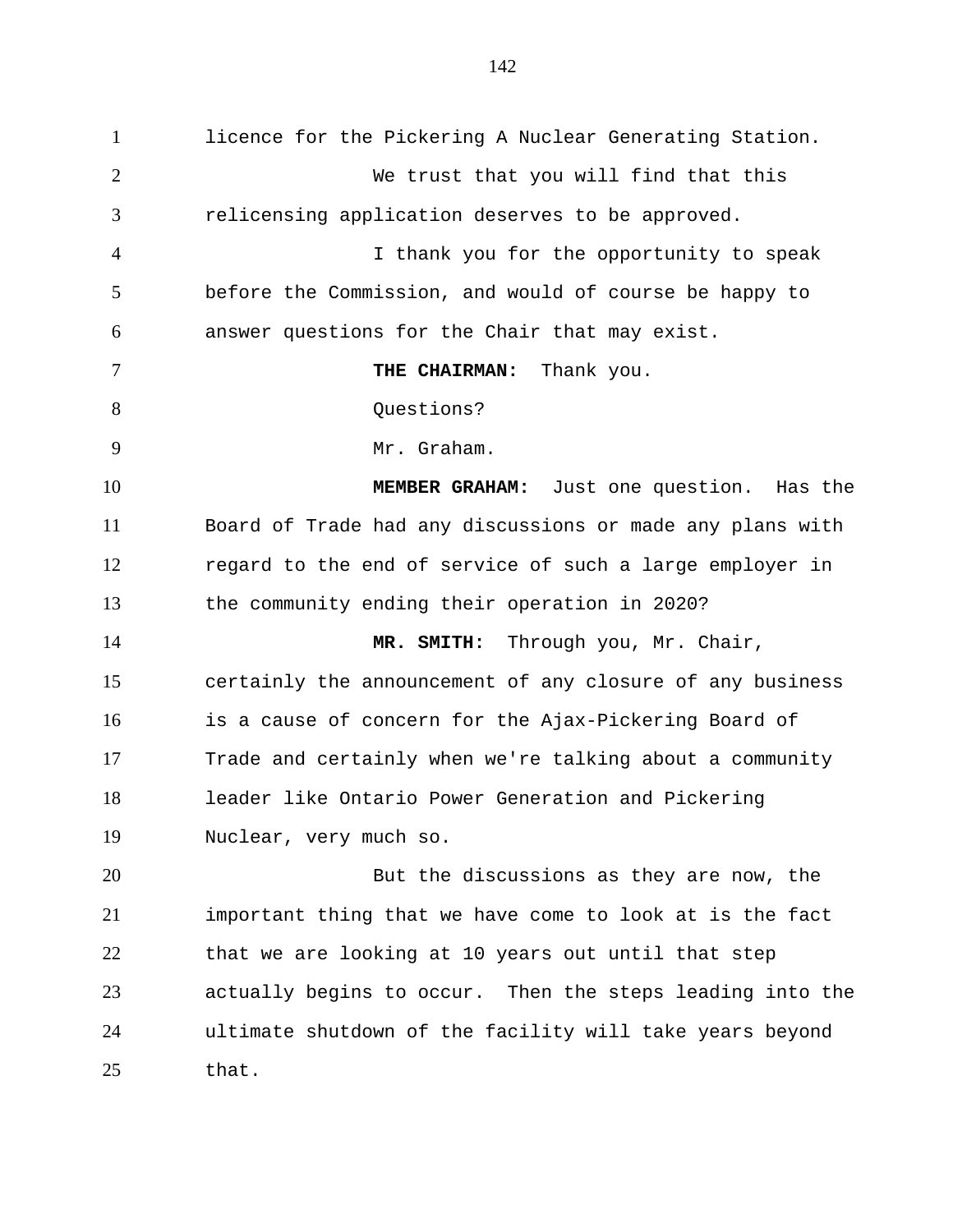If anything, we're actually looking at some of the opportunities that will exist through the efforts that come about this whole process. It's something where expertise could be developed and used elsewhere in the world. So it could be developed here, certainly, and equally when we look at the steps through this entire process we know that it's going to be following the same respect for the environment, the same rules and regulations that have been in place since the day that it opened. 12 And at the end of the day as well, again, this is an extended process and we respect that and we look forward to seeing the opportunities that come out of it. **THE CHAIRMAN:** Monsieur Tolgyesi? **MEMBER TOLGYESI:** Yes. What's the rank as an employer of OPG in the sense of size, number of employees in the Pickering area? Are there some larger employers or OPG is the largest by far? **MR. SMITH:** Through you, Mr. Chair. While I do know that they are certainly one of the largest, without those employee counts in front of me I would hesitate to give it an exact ranking but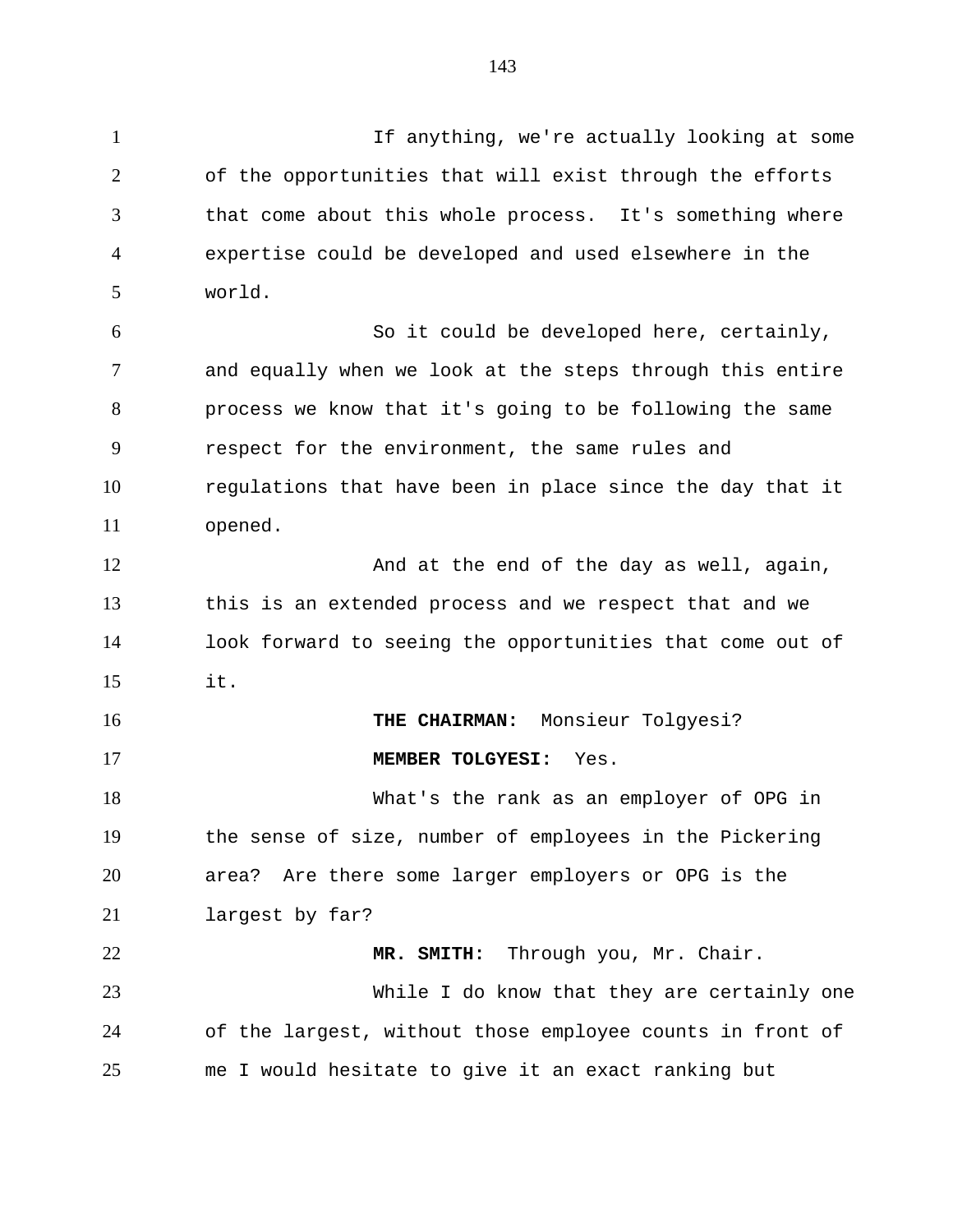certainly one of the top employers in the area. **MEMBER TOLGYESI:** Because eventually, in the long term, it will be a large impact because of the size of the company of OPG and also in the sense of suppliers or services that you provide to OPG or what OPG requests from the area. So it will be a kind of a large effect on the community and then on the business?

 **MR. SMITH:** Well, again, and to that point -- through you, Mr. Chair -- when I look at the situation that is occurring, that's coming forward, we have a situation where a new level of expertise is going to come forward. So we have those new business opportunities growing. A lot of these employees will be able to apply their own level of expertise and entrepreneurial spirit to other business ventures that maybe we can't foresee at this stage.

 And again, within the context of Durham region as a key energy supplier in the Province of Ontario, as we look at the opportunities of a new build east of here that a lot of these people will still -- a lot of the employees will still be able to contribute to the community and contribute to the availability of clean, affordable and reliable power in the province.

 **THE CHAIRMAN:** Okay, thank you very much. **MR. SMITH:** Thank you.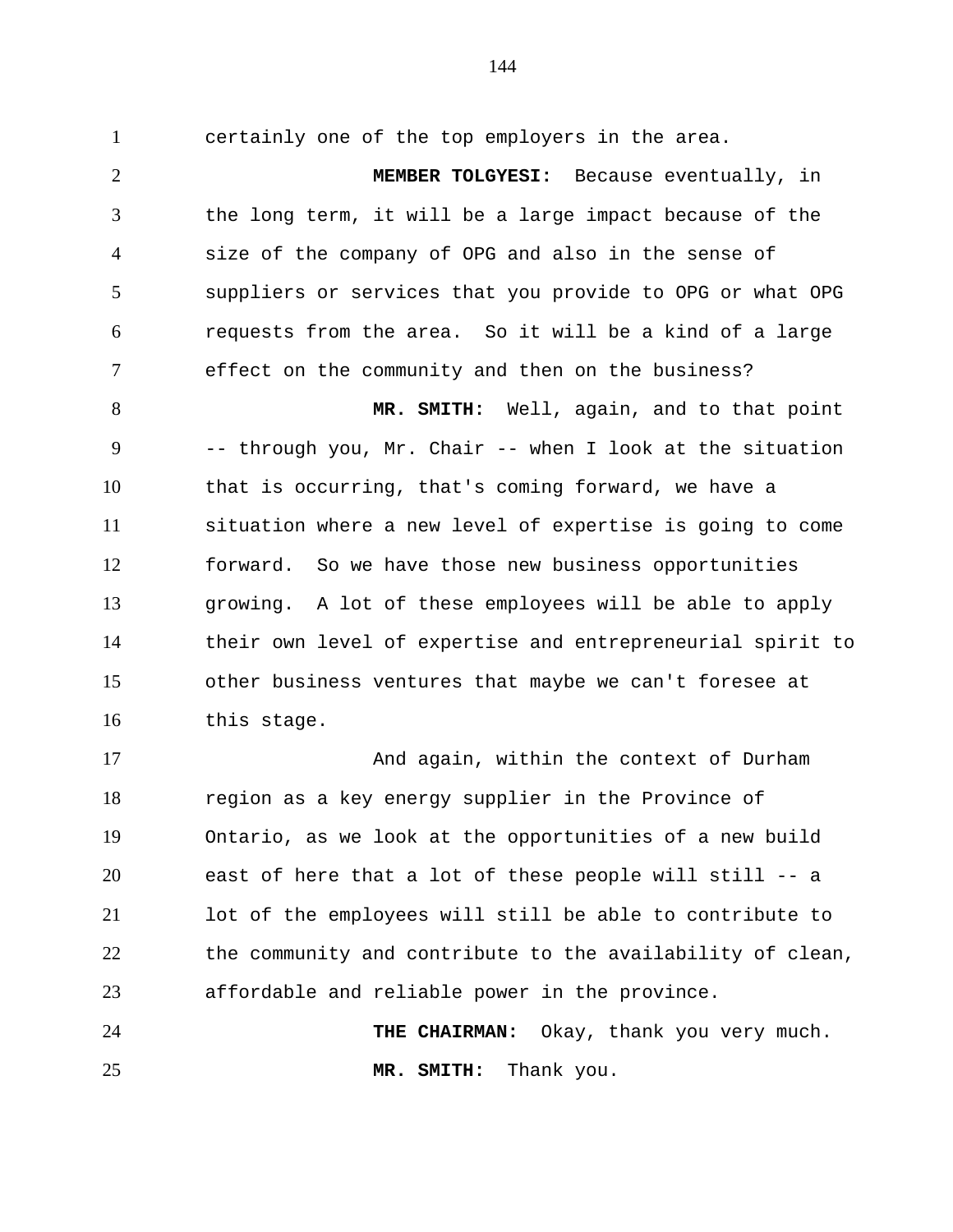**THE CHAIRMAN:** We've got to move on. The next submission is an oral presentation by the Pickering Nuclear Community Advisory Council, as outlined in CMD H6.3. Gentlemen, the floor is yours. **10.H6.3 Oral presentation by the Pickering Nuclear Community Advisory Council MR. VINCETT:** Thank you, Mr. Chairman, and Members of the Commission. For the record, my name is John Vincett and I am the facilitator of the Community Advisory Council to 16 the Pickering Nuclear Generating Station. I'm joined here today by two members of the CAC, Mr. Jim Dike, a retired chief financial officer, a resident of Ajax, plus commodore of the Frenchman's Bay Yacht Club and a member of the Pickering Waterfront Coordinating Committee; and Mr. Al Goodall, resident in the area for more than 30 years and a retired telecommunications manager who chaired the Pickering Christian School for a decade and has been active on a number of citizen committees in the community.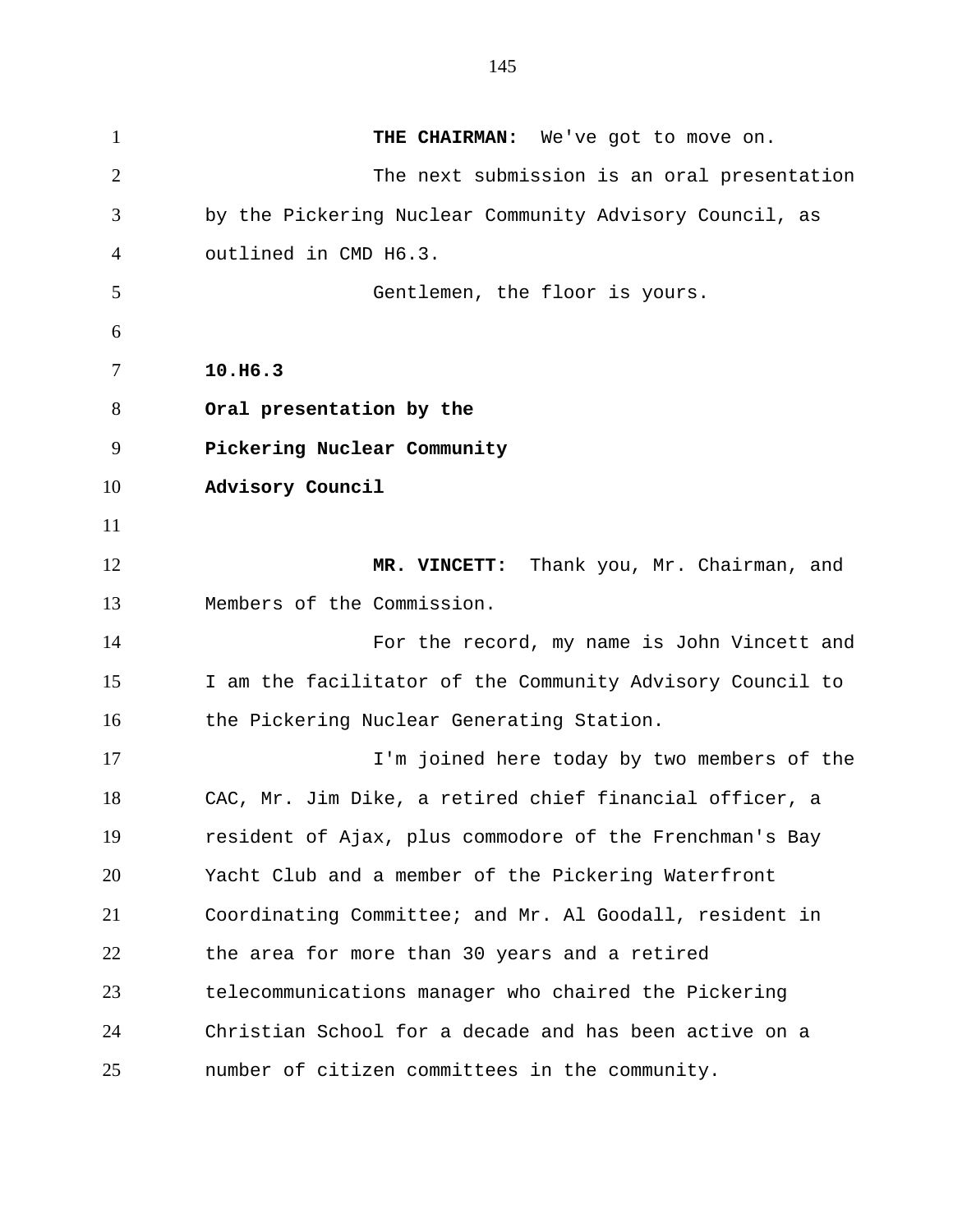This presentation has received the approval of all who were members of the council at the time of writing, each of whom participated in a number of drafts to arrive at a consensus document. **MR. GOODALL:** For the record, my name is Al Goodall. The Pickering Nuclear Community Advisory Council, CAC, thanks the CNSC for its invitation to comment on Ontario Power Generation's application for a five-year renewal of Pickering A's licence to operate. We are very pleased to note that in the last couple of years the Commission has tended to hold public hearings in Durham region when the issue directly affects this community. While we are not making a specific recommendation regarding the licensing application, we would like to comment on OPG's interaction with the CAC on issues related to Pickering A. 18 A core vehicle for OPG dialogue with the community, the CAC assists Pickering Nuclear Generating Station in identifying and responding effectively to the concerns of the community. The group is made up of citizens, representatives of the community organizations and members of local government staff and agencies who examine a wide range of issues associated with the station. Most members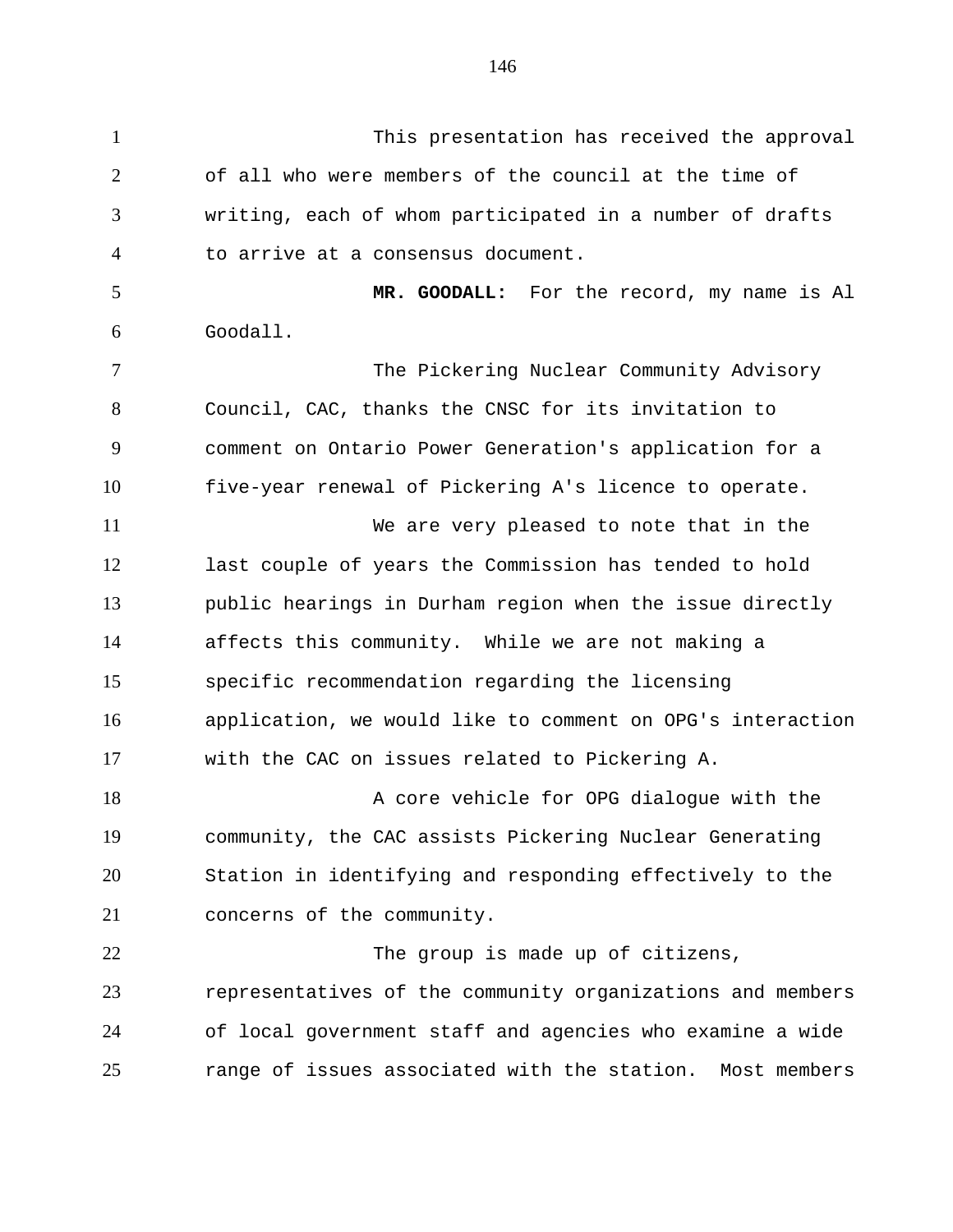report back to one or more constituencies, meetings are open to the public, and a local media representative attends regularly. Minutes are posted on the OPG public website and are available through public libraries in the Durham region. **MR. DIKE:** For the record, my name is Jim Dike and I will continue the presentation. In their dealings with the CAC, the Pickering Nuclear managers have demonstrated honesty, transparency and a commitment to excellence and openness to the council input. A number of examples related to Pickering A come to mind. There are regular reports to CAC on Pickering A worker safety and operational performance, the achievements as well as the shortcomings. The reports are communicated in a language we can understand and the presenters provide complete and clear responses to our questions and comments. 20 10 10 10 10 In the event the information required to answer the questions is not immediately available, the question is captured and carried to a subsequent meeting. Each year the senior vice-president for Pickering A shares the site's business plan with the council, discussing key priorities and performance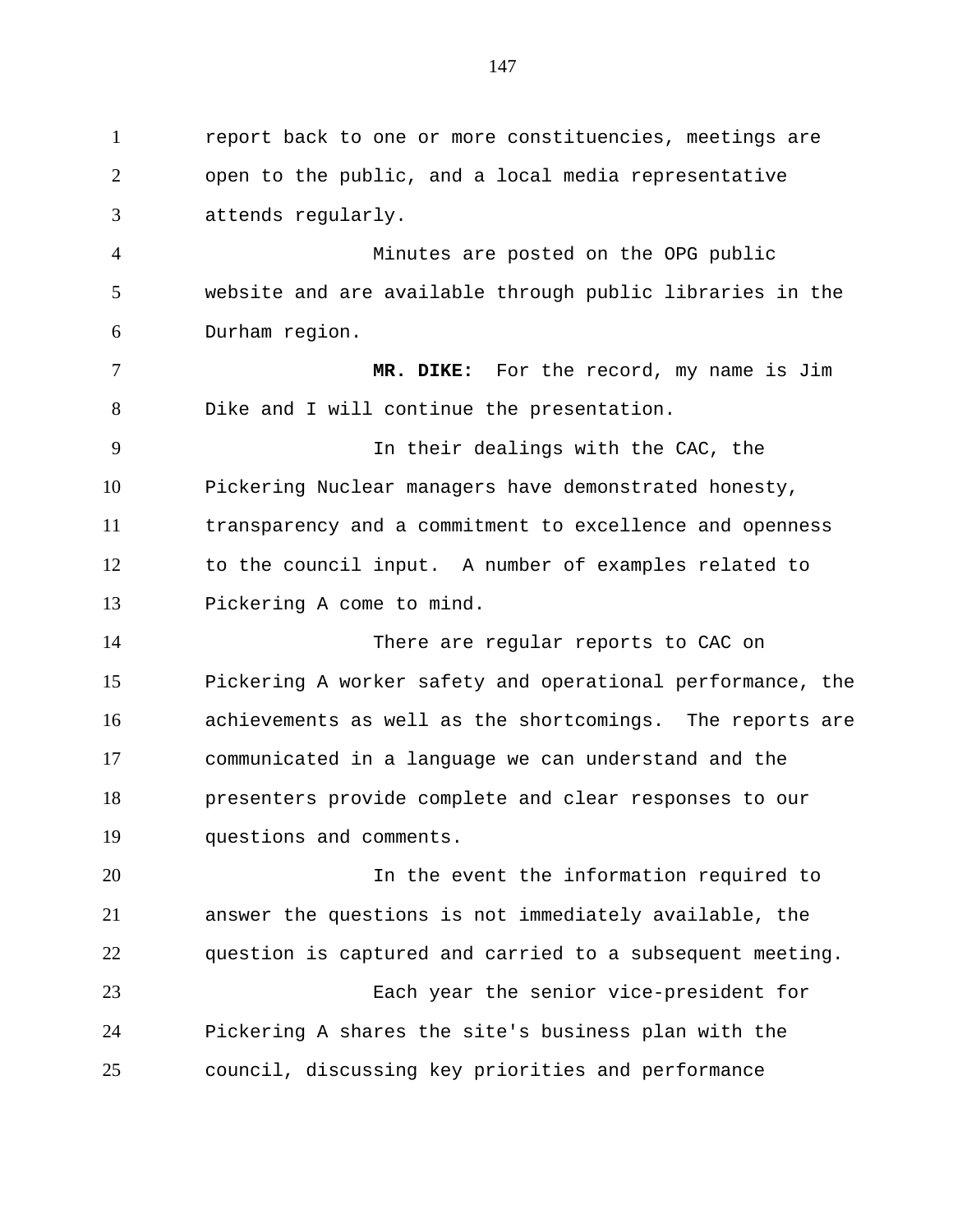targets.

 In November 2007 we toured the Pickering nuclear site and in an informative and enjoyable experience the tour demonstrated to us the levels of safety and the security at which Pickering A and B operate. All our questions were answered to our satisfaction. We were impressed with the courtesy and professionalism of all the employees we encountered, indicating their pride and sense of loyalty. In January of 2008 OPG brought a representative of the Durham Regional Health to present key findings from a report on radiation and health in the Durham region. We were satisfied and reassured to hear from a third party that the Pickering and Darlington stations were not identified as causing health impacts on the population. We have been informed as milestones are achieved in placing Units 2 and 3 in safe storage. Over the years we have asked many questions about the complexity of placing some units in safe storage while other units are operating in the same plant and the same operation. Again, OPG representatives have always been very forthcoming with their responses.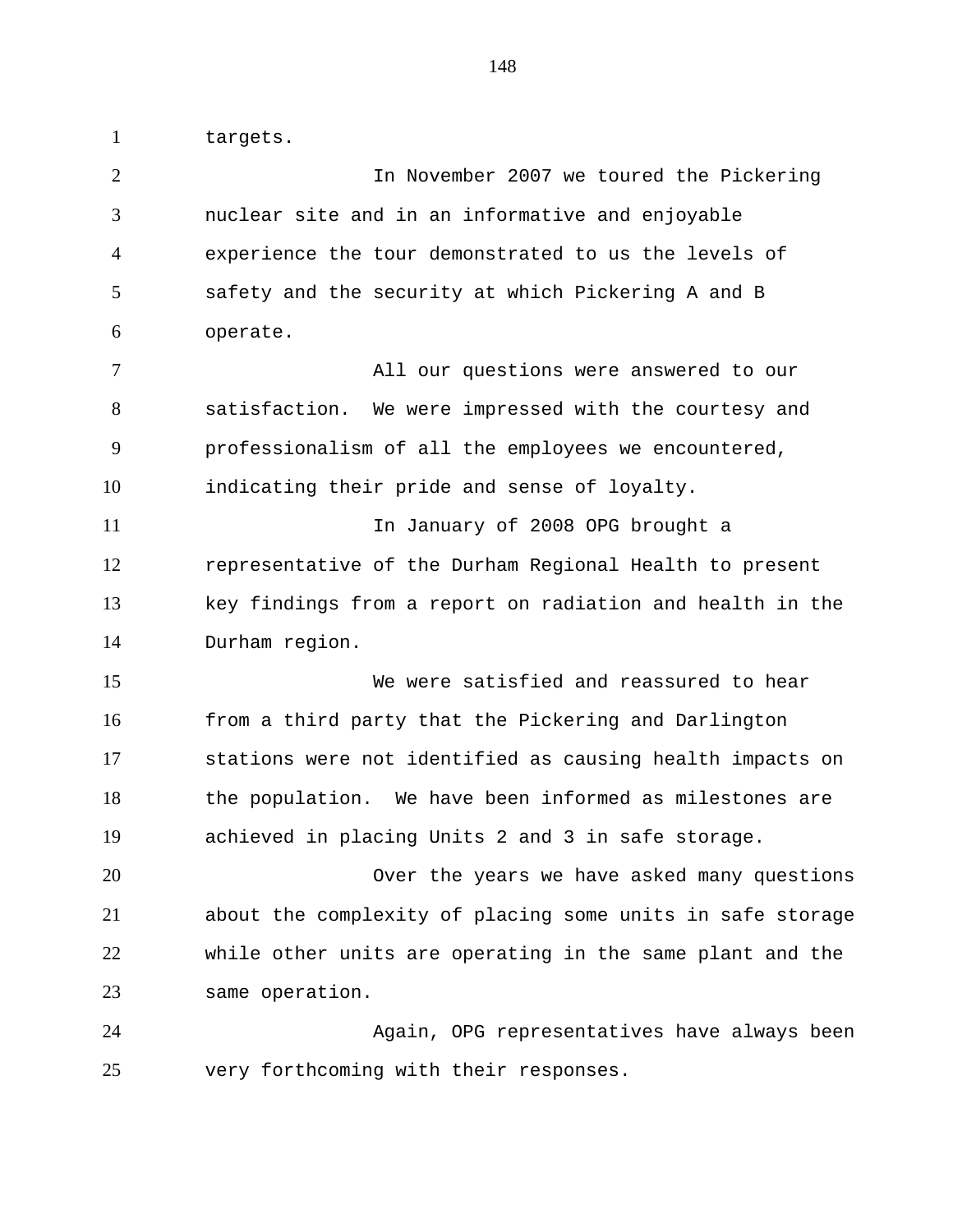We are pleased to have the opportunity for input into the Commission's deliberations and our delegation would be pleased to answer any questions the Commission may have. Thank you. **THE CHAIRMAN:** Thank you. Questions, anyone? I just -- a quick question. What was the nature of the study from the Durham Regional Health Department? **MR. DIKE:** Radiation and health in the Durham region. **THE CHAIRMAN:** Right. So was it specific to the Pickering area or it was for the whole region? **MR. DIKE:** The whole region but they concentrated in part on Pickering as well. **THE CHAIRMAN:** So what made you feel -- what were the results in there? **MR. DIKE:** The results were that there was no impact from a health point of view with the result of the station being there and its operation. **THE CHAIRMAN:** The reason I'm asking is -- you know there are many other places in Canada and the world -- there's always a fear of being a resident of a community that is actually hosting a nuclear plant.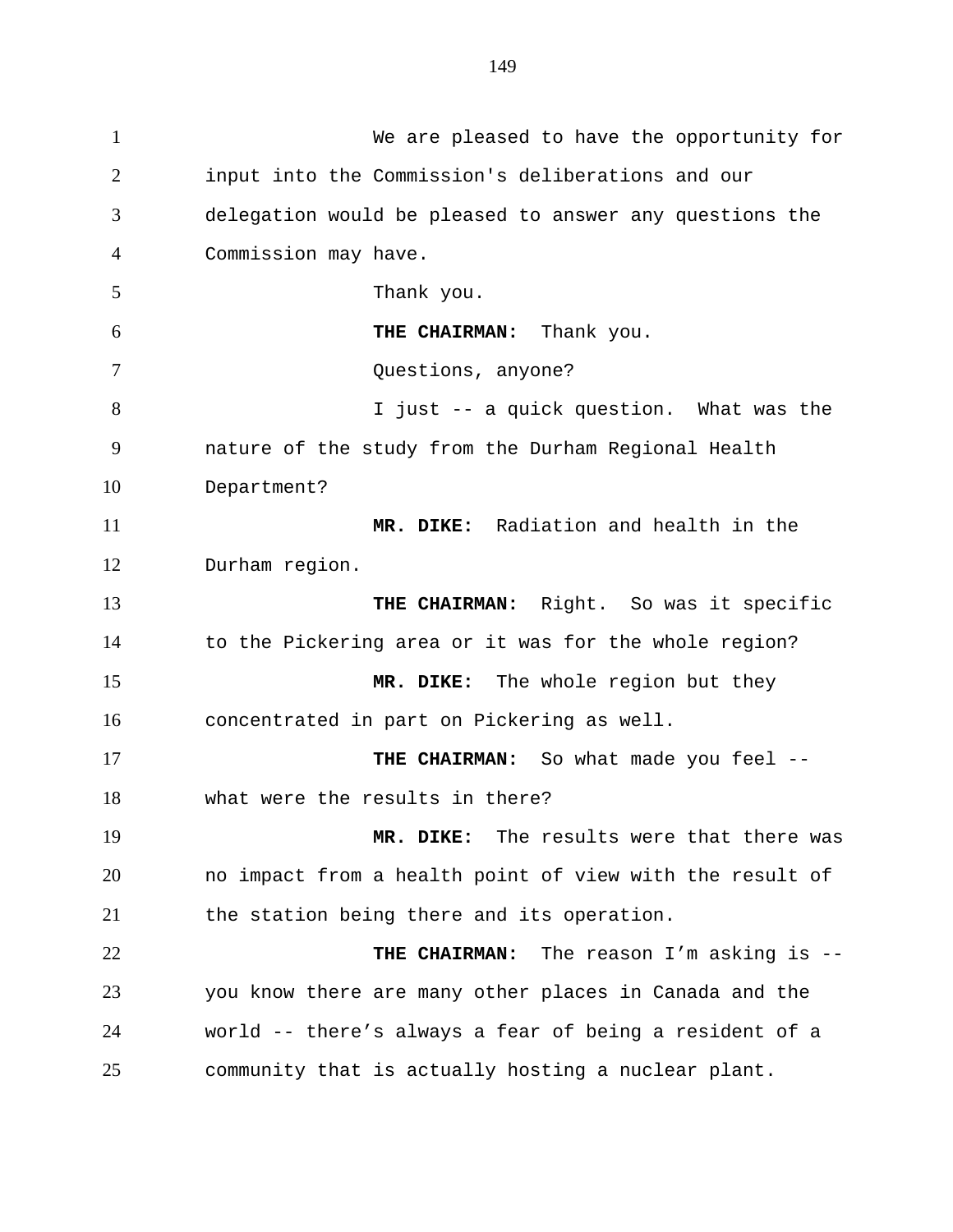You may want to share it with other communities, I guess. **MR. VINCETT:** Perhaps to add to that, Mr. Chairman, the study looked at the other side of Toronto versus this side of Toronto and drew conclusions about health in the two different regions -- so using one as a baseline and the other as being a nuclear community. **THE CHAIRMAN:** CNSC, are you aware of that study? **MR. RZENTKOWSKI:** No, we are not. **THE CHAIRMAN**: So is it shareable? **MR. DIKE:** Absolutely. **THE CHAIRMAN:** It's posted? **MR. DIKE:** Absolutely. **MR. VINCETT:** In fact, it's available in our minutes on line, on the OPG website. **MS. SWAMI:** Laurie Swami, for the record. 18 The study that was referenced is a study that was completed in 2007. It was an epidemiologist from Durham Region who actually did the work. It was an assessment of the potential impact of the facilities in Durham Region and it concluded that there was no increase in risk as a result of the operation of the Pickering and Darlington Stations.

This is available to the public and was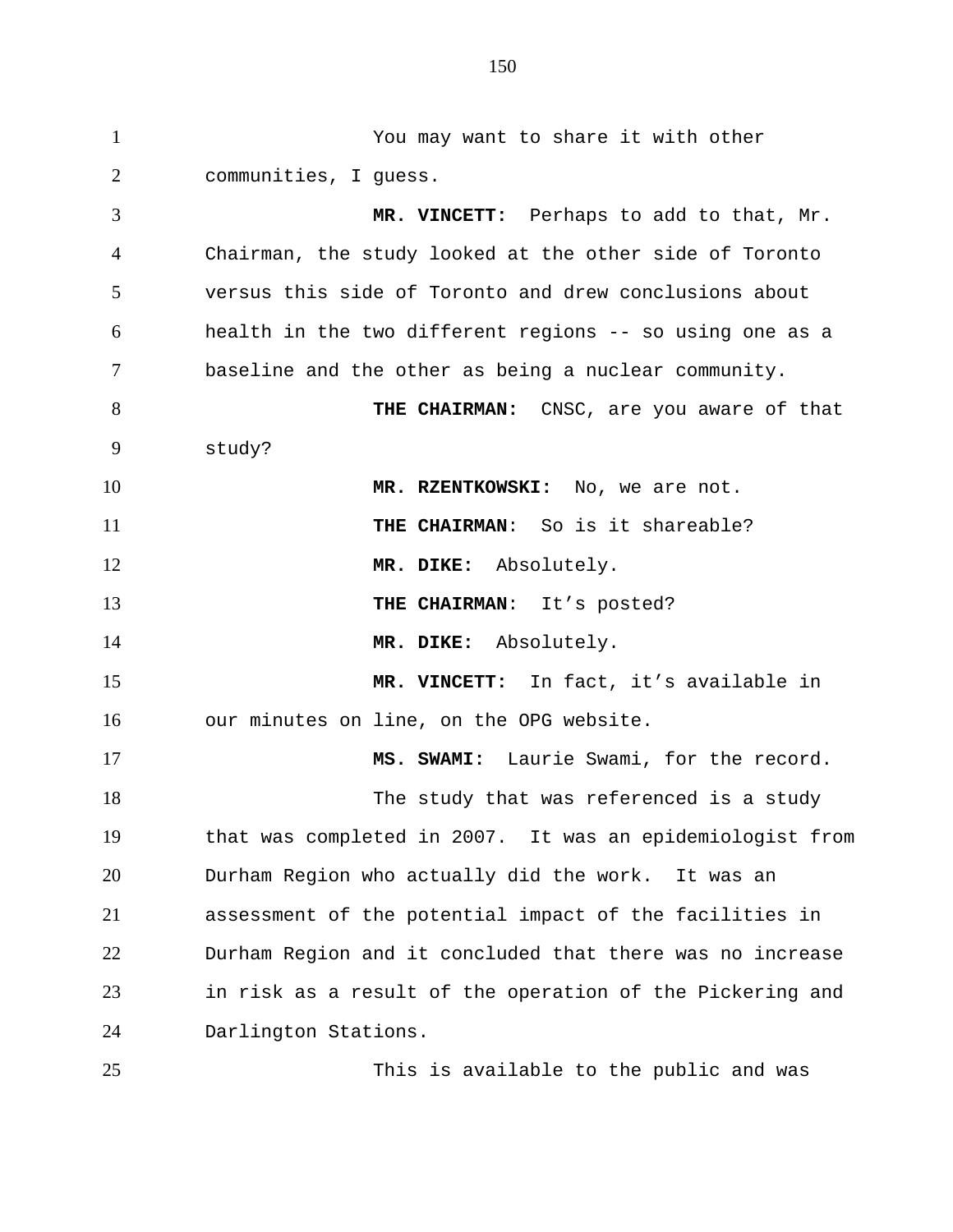widely shared at that time. It was also a peer-reviewed document by a number of experts in health and radiological sciences. **THE CHAIRMAN:** Thank you. Mr. Jammal? **MR. JAMMAL:** Thank you, Mr. President. Just to confirm the fact that we are in communication with Ottawa with respect to the -- or an epidemiologist to get the facts if we were aware of the study. My memory tells me that we were aware, but we'll confirm. **THE CHAIRMAN:** Thank you. Okay. Let's move on. Thank you very much for the presentation. We'll move on to the next submission which is an oral presentation by the Safe Communities of Pickering and Ajax as outlined in CMD H6.4. I understand 18 that Mr. McKinnon will make the presentation. 19 Mr. McKinnon. **10-H6.4 Oral presentation by Safe Communities of Pickering and Ajax**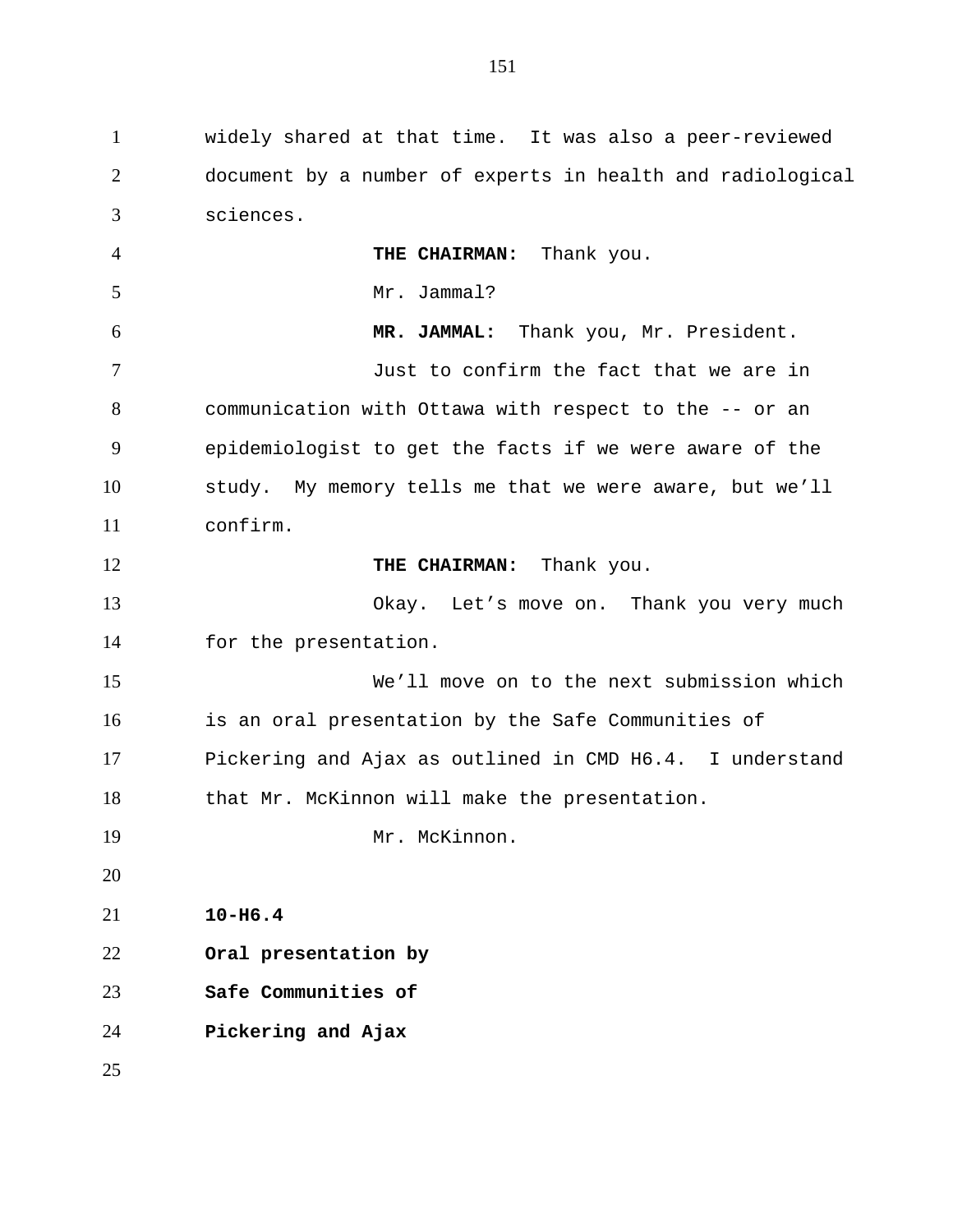1 MR. MCKINNON: For the record, my name is Jim McKinnon. I represent the Safe Communities of Pickering-Ajax. Thank you, Mr. Chairman and Members of the Commission for allowing me to make this oral presentation. Our organization's mission is to make the Ajax-Pickering area a safer place to live, learn, work and play. And we support the -- our coalition supports OPG's application for operating licence for a Pickering A nuclear station because they have demonstrated that they are very good corporate citizens They have shown a strong commitment to our board. Number one, they've served our Safe Communities of Pickering-Ajax since its inception in 1997. They're provided direct financial contributions to support our mission. They're served on our leadership table. They've assisted with the costs of programs such as "Heroes" which is a program that teaches youth about smart risk. They also have helped us bring in the program called "MADD" which is Mothers Against Drunk Driving. Through those programs, we've been able to reach a total of 1,600 students for each program in the Ajax-Pickering area.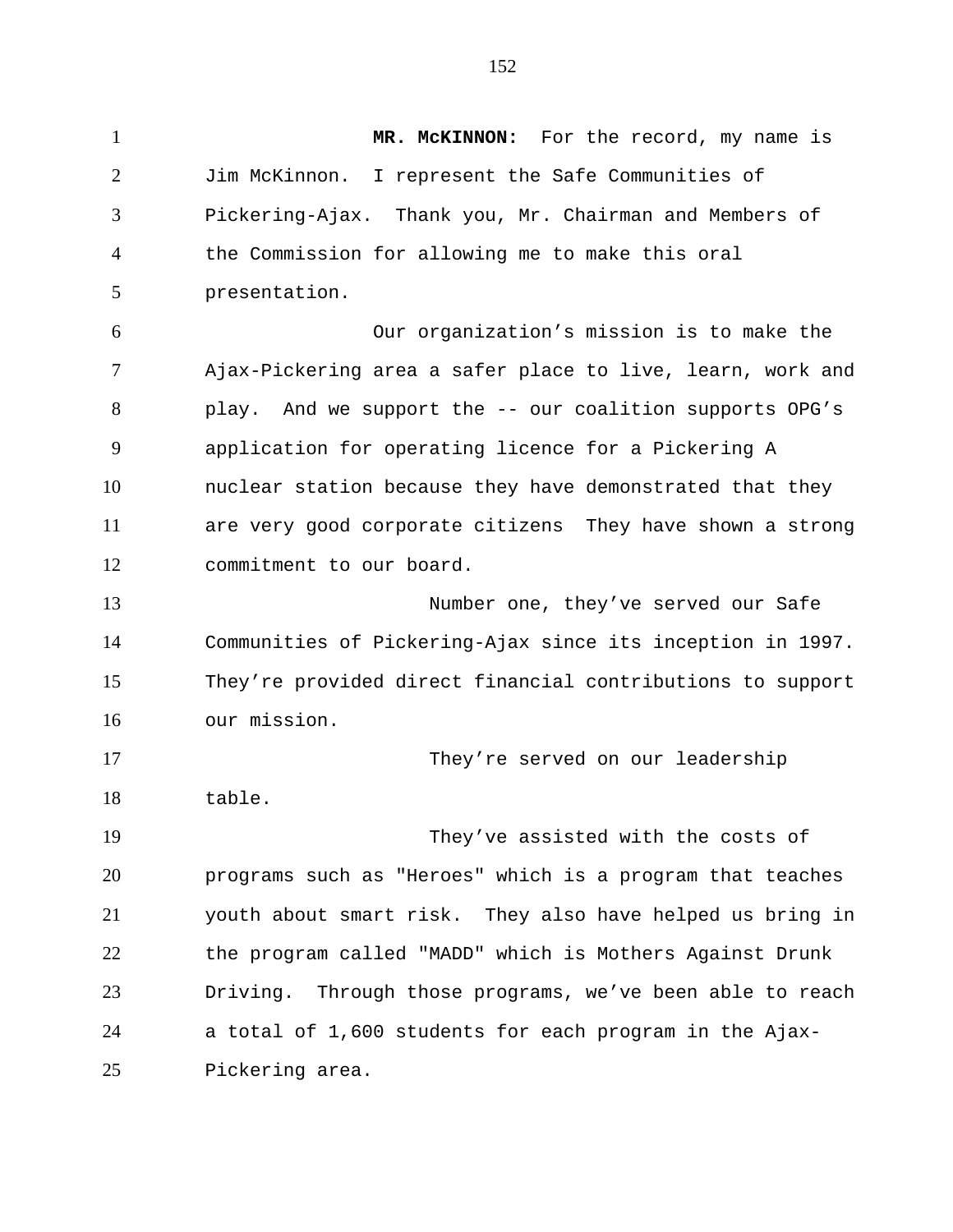They've shown leadership by supporting injury prevention and safety promotion programs in the community. The OPG provide financial and in-kind assistance to more than 900 initiatives in their host communities through their Corporate Citizenship Program, and 270 of these initiatives were to health and safety organizations. Through collaboration, the OPG partners with their host communities like the City of Pickering and Clarington for community safety days. One big program that we have is called the Passport to Safety. This is in partnership with the Workplace Safety Insurance Board. OPG helped us to implement that program and it supports youth workplace safety through Passport to Safety which is made available to all young workers joining their company for summer or co-op positions as well as their employees' children. This is a computer- based program and it helps eliminate injuries in the workplace. Water safety in the communities -- OPG runs extensive water safety programs to encourage to stay clear and stay safe around dams in hydro-electrical stations and

surrounding waters.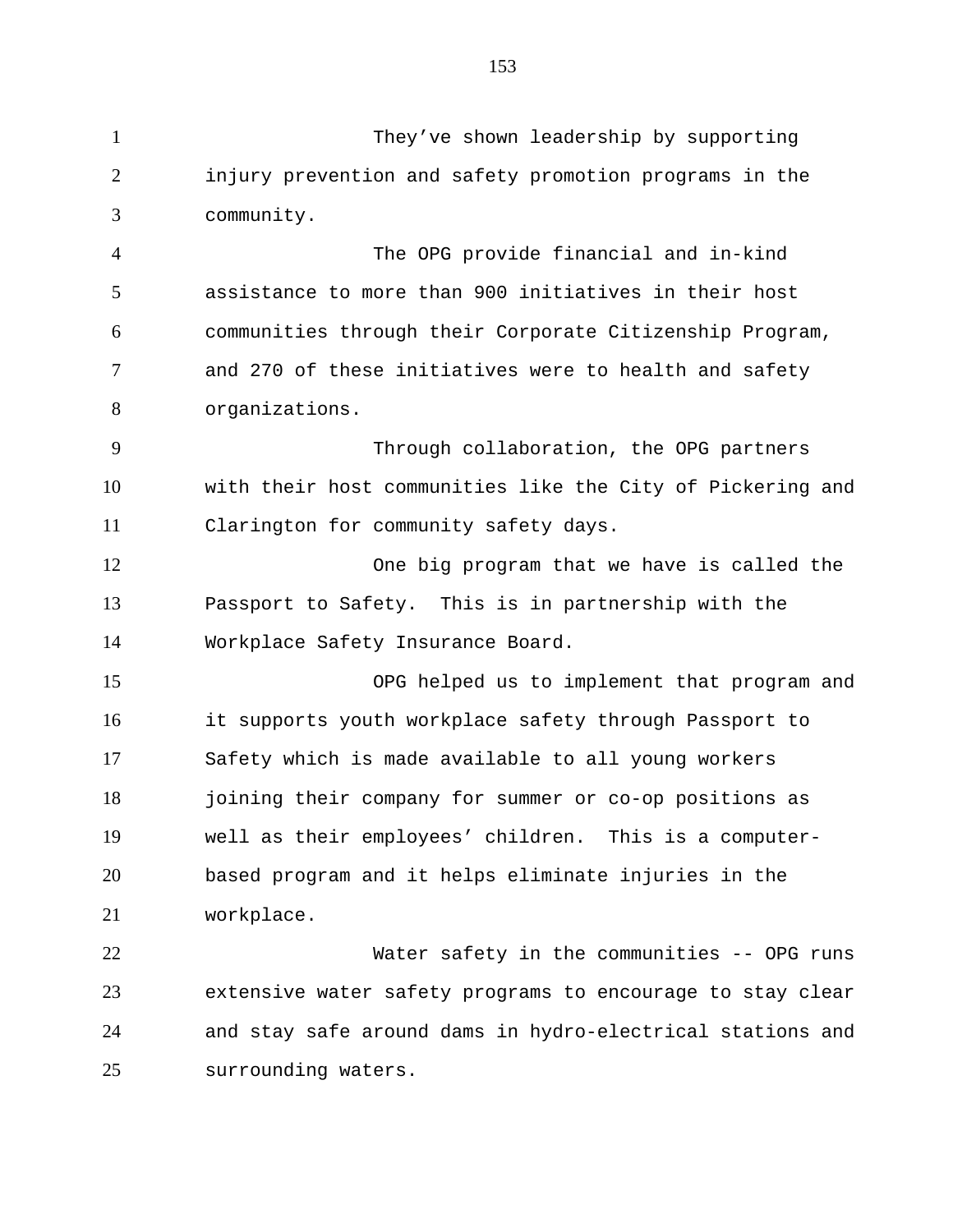OPG is deeply committed to the safety of their employees and they have a safety culture which is -- where employees are expected to build safety in every task. This results in a high level of safety performance. 5 And last, but not least, which really impresses me -- the OPG believes that a target of zero injuries is achievable. This is not only good business sense but it shows a commitment to protecting their employees, sending them home in a healthy -- as healthy as they arrived at work. I'd be happy to answer any questions. **THE CHAIRMAN:** Thank you. Anybody questions? Mr. Tolgyesi? **MEMBER TOLGYESI:** Yes. You were talking about this Passport to Safety. It is something which is available to just for employees of OPG or any other employer in the region? **MR. McKINNON:** That's open to any employer in the region to participate in the program. It is offered through schools to all the students. However, employers can also apply to this program. Since its inception in the Durham Region, 10,000 students have taken that program. We're celebrating that this year.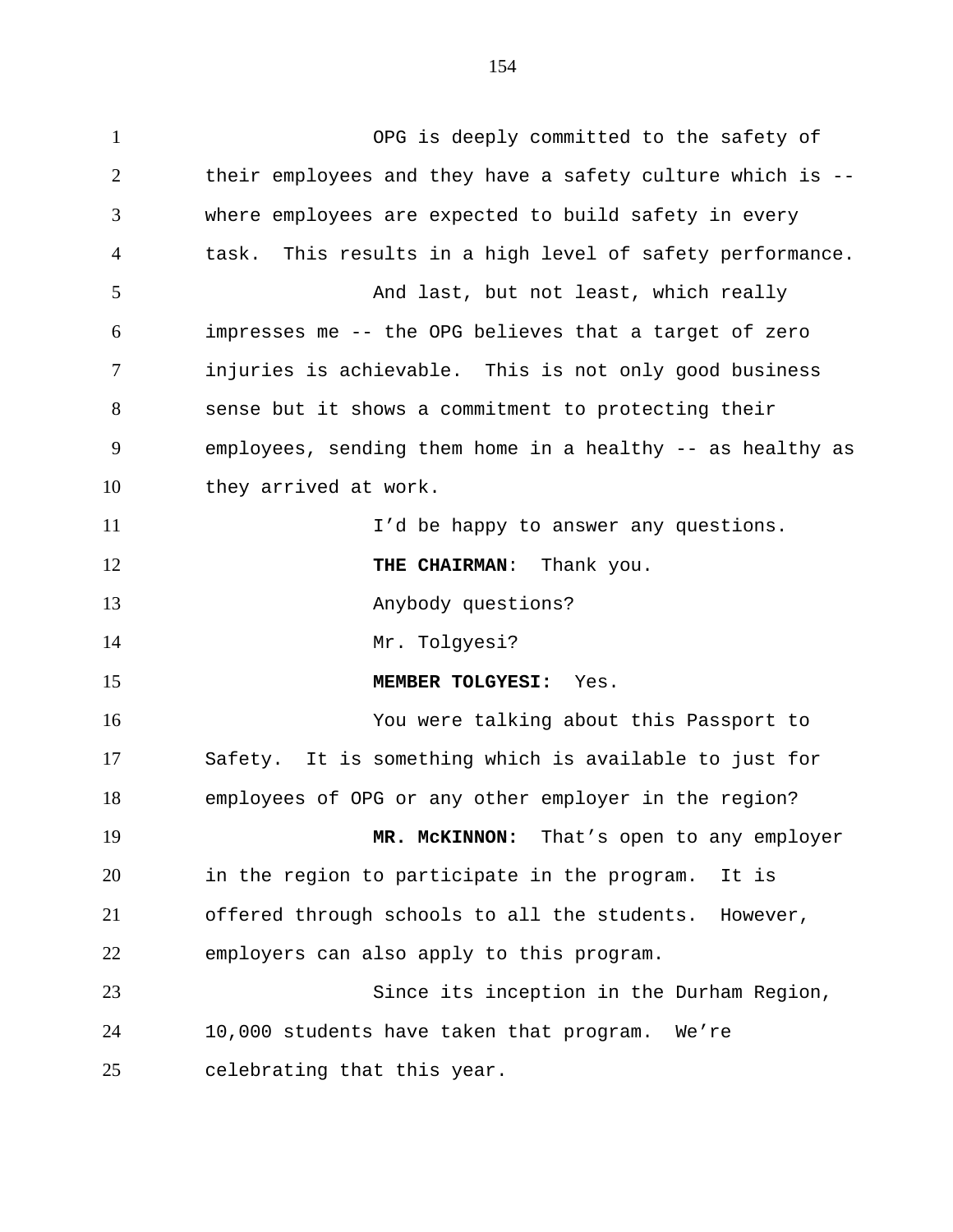**MEMBER TOLGYESI:** And it's available for other regions also if somebody wants to have a program? **MR. McKINNON:** Yes, it's available throughout Ontario. **THE CHAIRMAN:** Thank you. Thank you for the submission. I think we'll take one more before we'll break for lunch. 8 And this is oral presentation by the North American Young Generation in Nuclear, the Durham Chapter, as outlined in CMD H6.5. Two representatives -- the floor is yours. **10-H6.5 Oral presentation by The North American Young Generation in Nuclear, Durham Chapter MR. MUSTAFA:** Good morning respected Chairman, Members of the Commission, ladies and gentlemen. 21 I would like to thank you for the opportunity to speak today on behalf of the North American Young Generation in Nuclear, Durham Chapter leadership and its members. For the record, my name is Shehab Mustafa.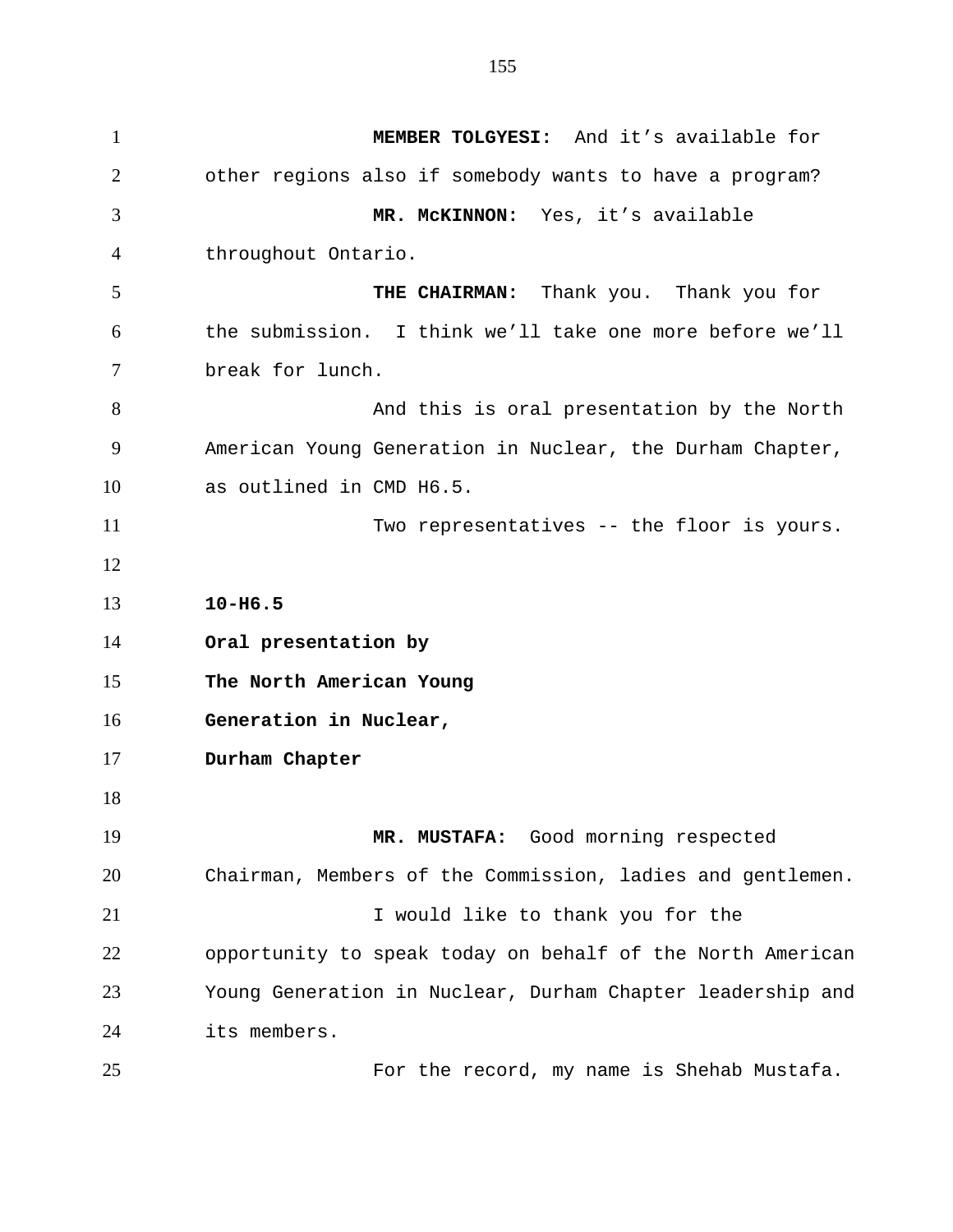I am one of the founding members and the current Chair of professional development for NAYGN Durham. And joining me is Ms. Sinéaid Lagan, our chapter vice president.

 We are pleased today to be able to provide our chapter's support for the Pickering A Nuclear Generating Station's operating licence renewal. I would like to take this moment to briefly discuss the objectives of NAYGN and provide a background about our Durham chapter.

 NAYGN is an international volunteer-driven organization across the continent that aims to provide a professional development for its membership, inform and educate the public about nuclear science and technology, and contribute to the exchange of information among generations of nuclear professionals.

 Currently there are over 80 local chapters throughout Canada, the United States of America and Mexico. Founded in 2005, the NAYGN Durham chapter consists of nuclear energy professionals working in Ontario's Durham region primarily at Ontario Power generation's Pickering A, Pickering B and Darlington Nuclear Stations, as well as their nuclear support organizations.

 NAYGN Durham's membership represents a broad diversity of nuclear energy professionals and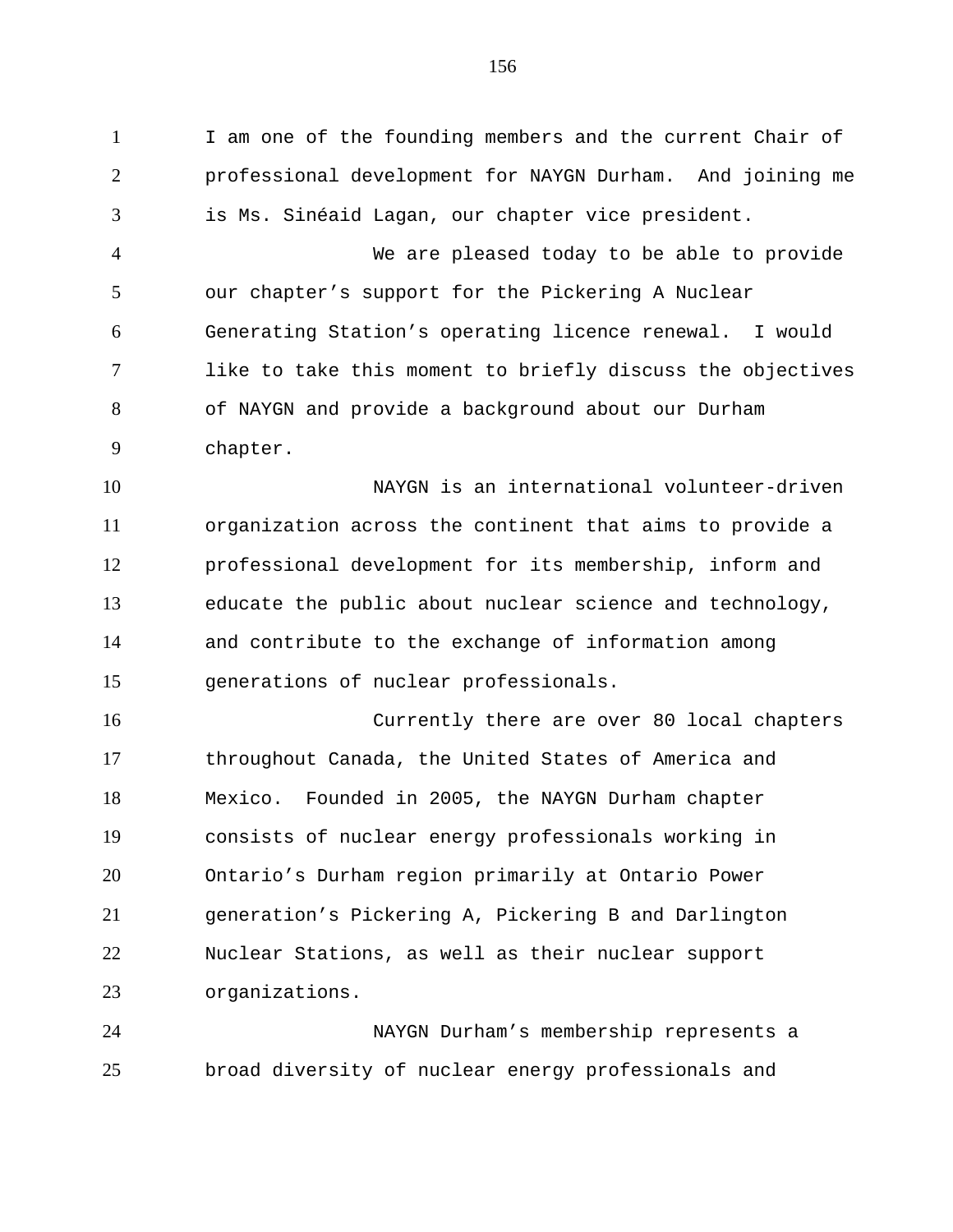disciplines including engineering, human resources, radiation protection, health physics, training, conventional safety, operations and maintenance, and business services. I'd like to turn the floor over now to Ms. Sinéaid Lagan to outline our reasons of support today. Sinéaid? **MS. LAGAN:** Sinéaid Lagan, for the record. The NAYGN Durham chapter strongly supports the application for a five year operating licence of the Pickering A Nuclear Generating Station. This support is provided based on excellence achieved in four key areas: Pickering A's proven safety record, Pickering A's demonstrated environmental stewardship, Pickering A's continuous community leadership and the opportunities which Pickering A provides for our NA-YGN membership to develop their professional careers. The first key area is safety record. As nuclear energy professionals, we understand the unique role of nuclear power and hold nuclear and conventional safety as our overriding priority. We recognize and appreciate the fact that no member of the public has been harmed in nearly 40 years of Pickering A's operation.

Pickering A has maintained and safely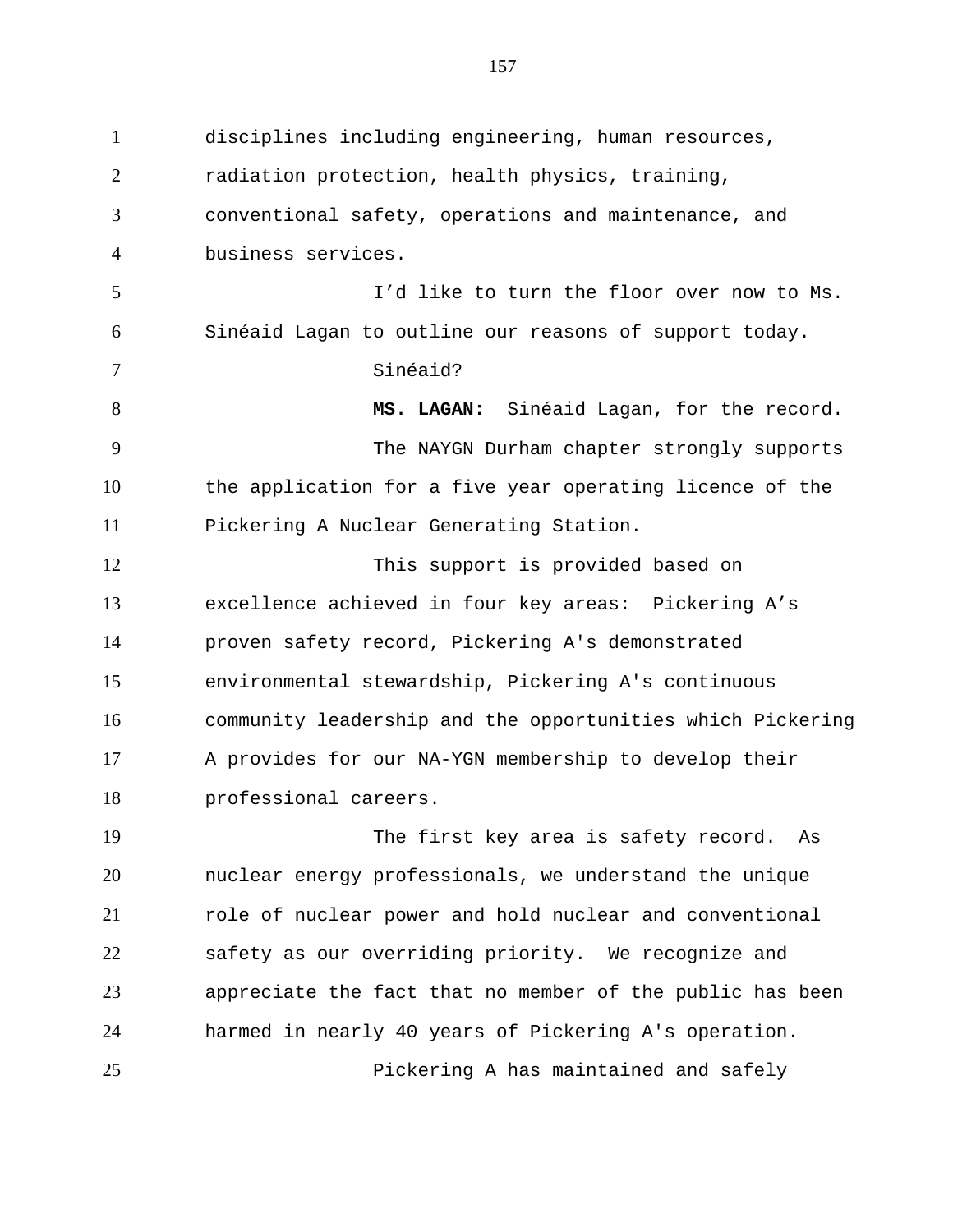operated the station during the current five-year licence period. Pickering A has a robust and reliable technology designed to ensure nuclear safety. This is employed through multiple levels of protection in accordance with defence in-depth principles which ensures the safety of the public, the environment and the employees is Pickering A's top priority at all times.

 Based on this proven technology combined with the rigorous and extensive training programs, the nuclear energy professionals who operate, inspect and monitor the plant, NA-YGN Durham Chapter is confident that Pickering A will continue to operate with the utmost emphasis on safety.

 Pickering A has demonstrated commitment to both conventional and nuclear safety. Recently employees at the station surpassed three million hours without a lost-time accident. Pickering A continues to meet or exceed the monitored safety and control performance expectations.

 In addition, OPG has received the Electrical Utilities Safety Association awards for the past five consecutive years. This award is bestowed for effective safety management and strong safety culture. We believe this is an unambiguous demonstration of the safety culture that exists at Pickering.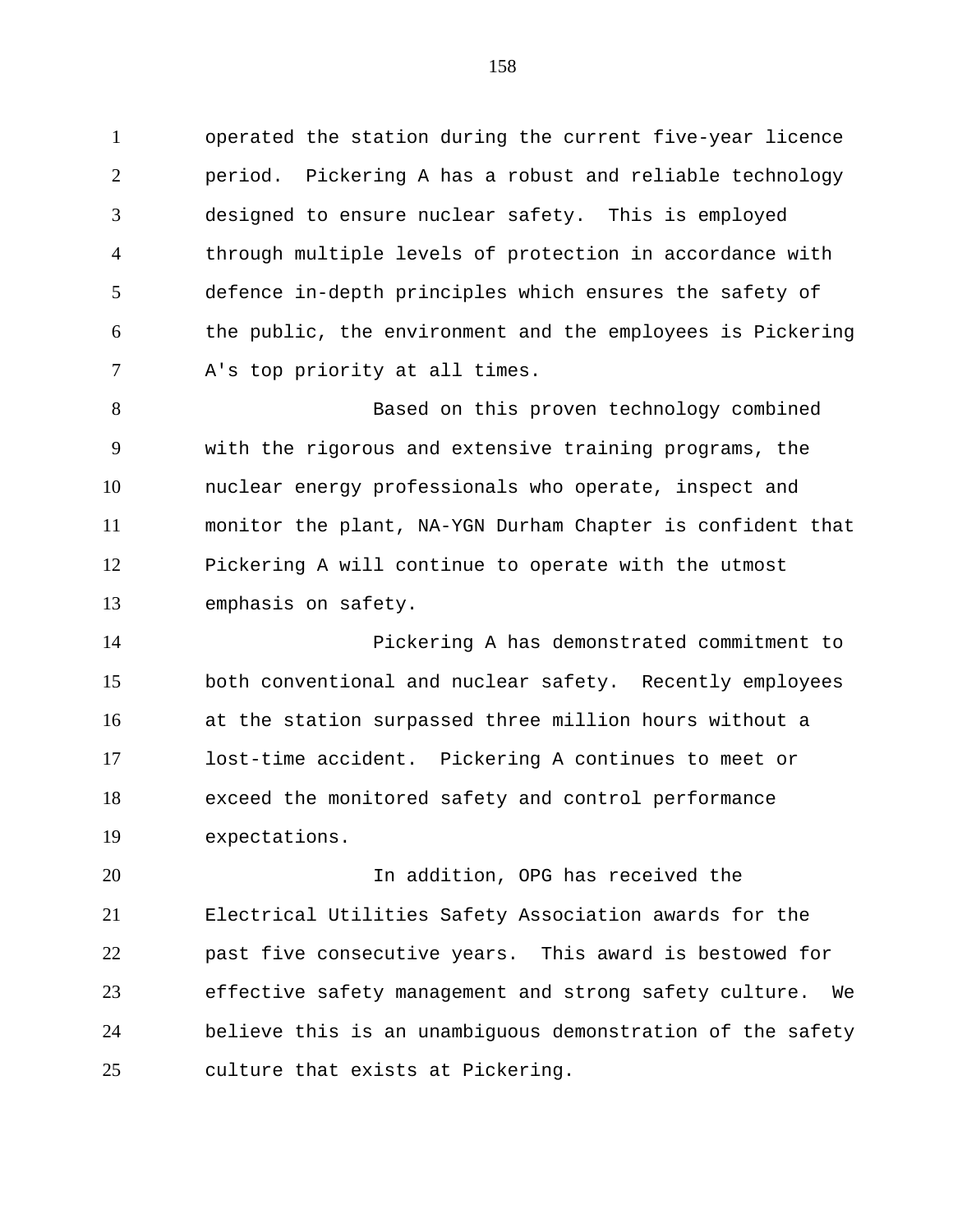The second key area upon which NA-YGN supports Pickering A's licence renewal is environmental stewardship. Apart from producing power safely, Pickering A has demonstrated strong environmental stewardship. Nuclear power generation provides large amounts of power without the production of carbon dioxide, nitrous oxides, sulphur dioxide and other air pollution particulates. 8 As members of the nuclear energy profession, we feel engaged in being part of the solution to address climate change while balancing the needs of our communities for safe, clean, reliable power in an environmentally responsible manner. Pickering A continues to play a vital role in the sustainable generation of electricity for our communities in Durham region and in the Province of Ontario. Pickering A's environmental performance continues to be strong as demonstrated by continuously

 keeping emissions well below the regulatory limits, maintaining the ISO 14001 Standard and being recognized by several local and international environmental awards and certifications, such as the Durham Environmental Advisory Council Jessica Markland Partnership Award and the Ajax-Pickering Board of Trade Eco-Business Award.

 **MR. MUSTAFA:** For the record, Shehab Mustafa.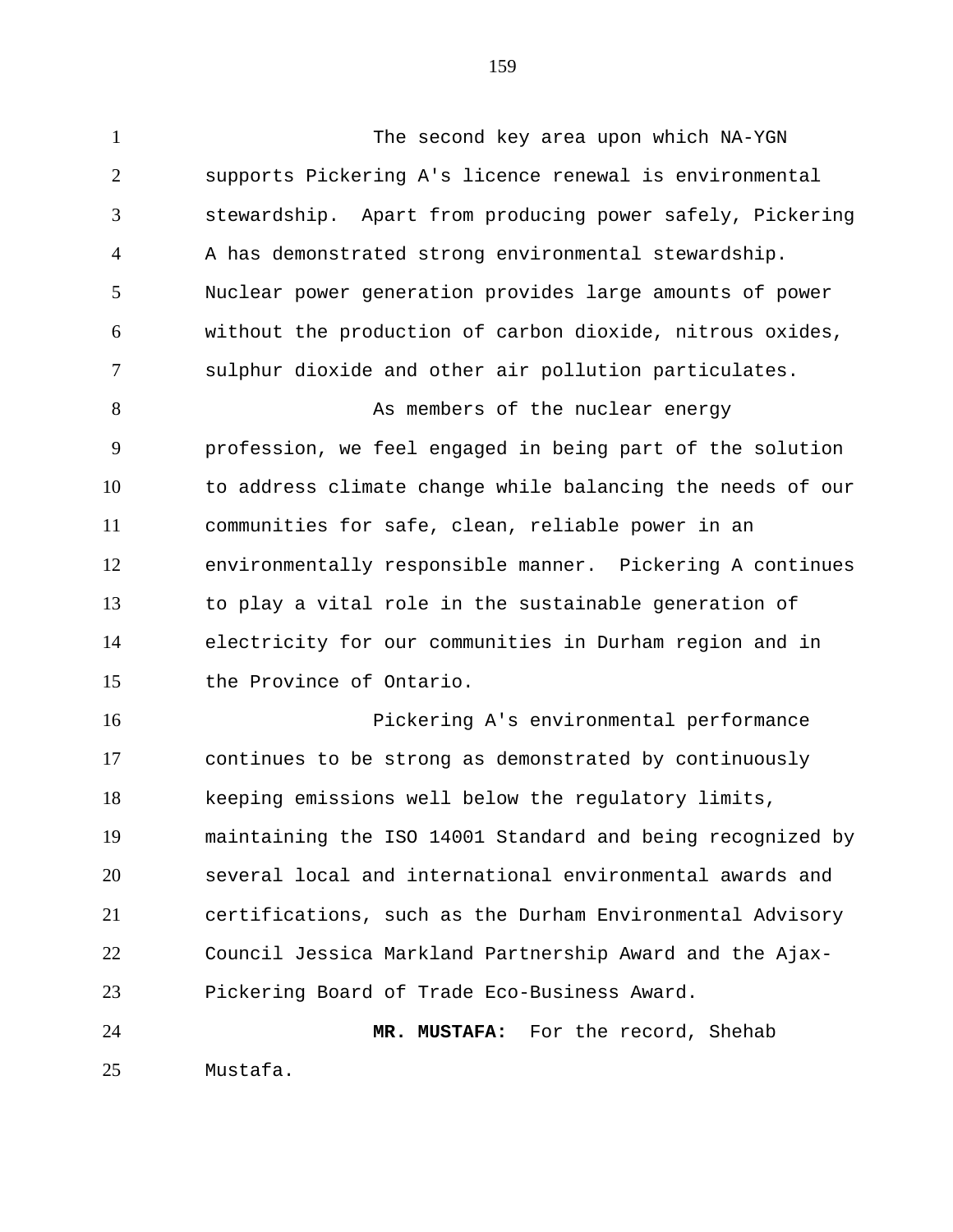Our third reason for support is the role of community leadership. Pickering A is an important and active contributor to the community where many of our members live. It produces electricity, economic and employment benefits that improve the quality of life for the citizens of Durham Region and across the Province of Ontario.

 The community looks to Pickering A and OPG to provide strong leadership and support many of the local community organizations. Pickering Nuclear invests more than \$200,000 annually in community partnerships to enhance educational opportunities, environmental stewardship and community building. This community leadership is recognized and well appreciated.

 And our final reason is for the professional development of our membership. NA-YGN Durham aims to create opportunities for our members to become engaging, empowering and evolving nuclear professionals and to utilize our capabilities to positively impact the industry in which we work and the communities in which we live.

 Many of these activities occur at Pickering A and many of our members will be active participants in the operation of Pickering A over the next five years. Our members take pride in being nuclear energy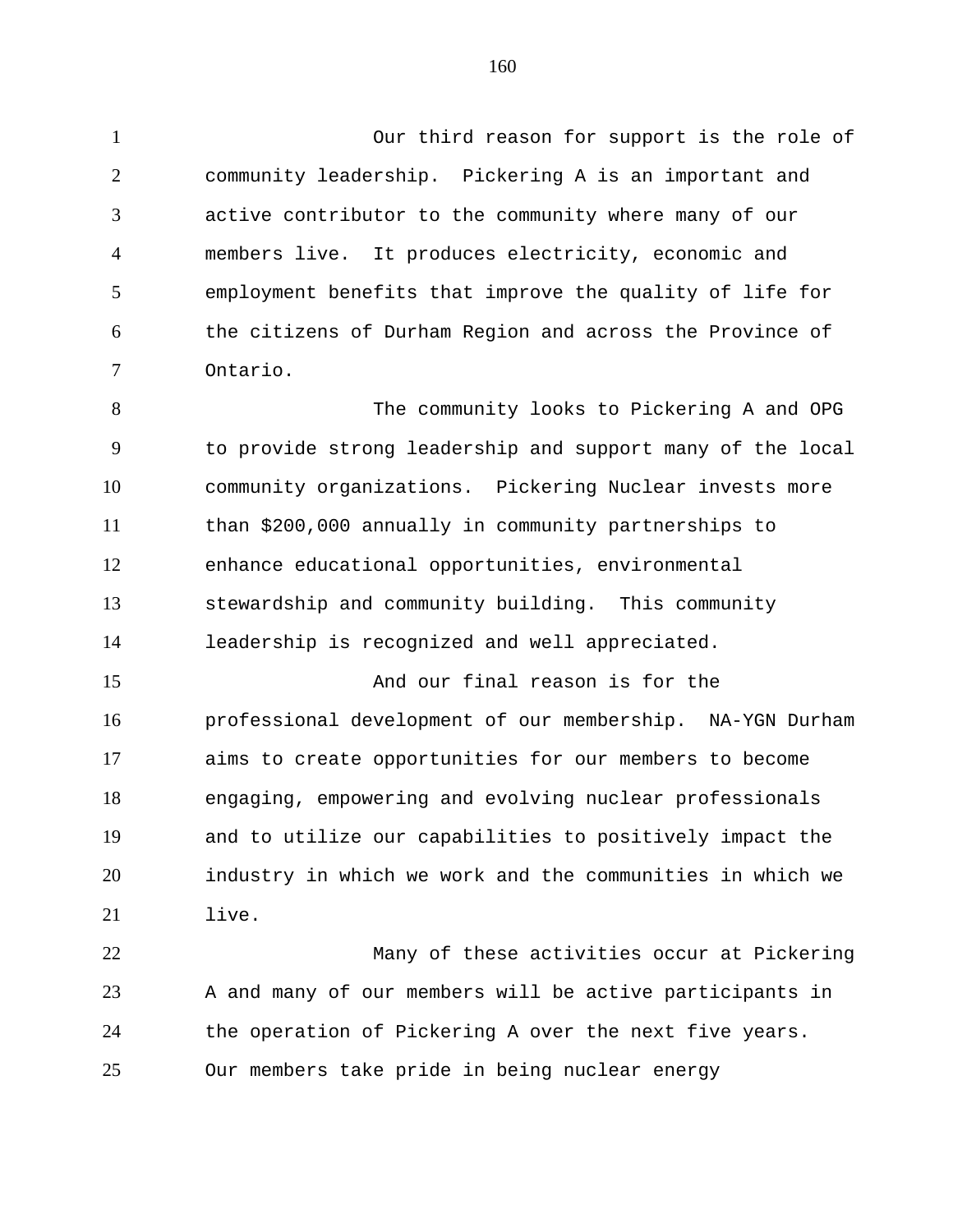professionals working collaboratively to provide safe, reliable, economic electricity to our colleagues, friends, families in the region of Durham and to our fellow citizens in the Province of Ontario. Thus, a renewed five-year operating licence would ensuring Pickering A's continuously demonstrated successes in the areas of safety, environment and community development is extended and will continue to create further professional development opportunities for our membership and other young professionals in the energy sector of Ontario. **Hence, NA-YGN Durham offers its unequivocal**  support respectfully for the Ontario Power Generation's Pickering A application for a five-year operating licence. We thank you again for this opportunity to present on behalf of the NA-YGN Durham Chapter leadership and members. Sinéad and I would be pleased to answer any questions you may have of us at this time. **THE CHAIRMAN:** Thank you.

20 The floor is open. Monsieur Harvey? **MEMBER HARVEY:** Merci, Monsieur Président. I don't know exactly how you work inside your organization and how you come to reply to this. Anyway, I just want to bring two points, the first one being about the safety record. What's there is for -- I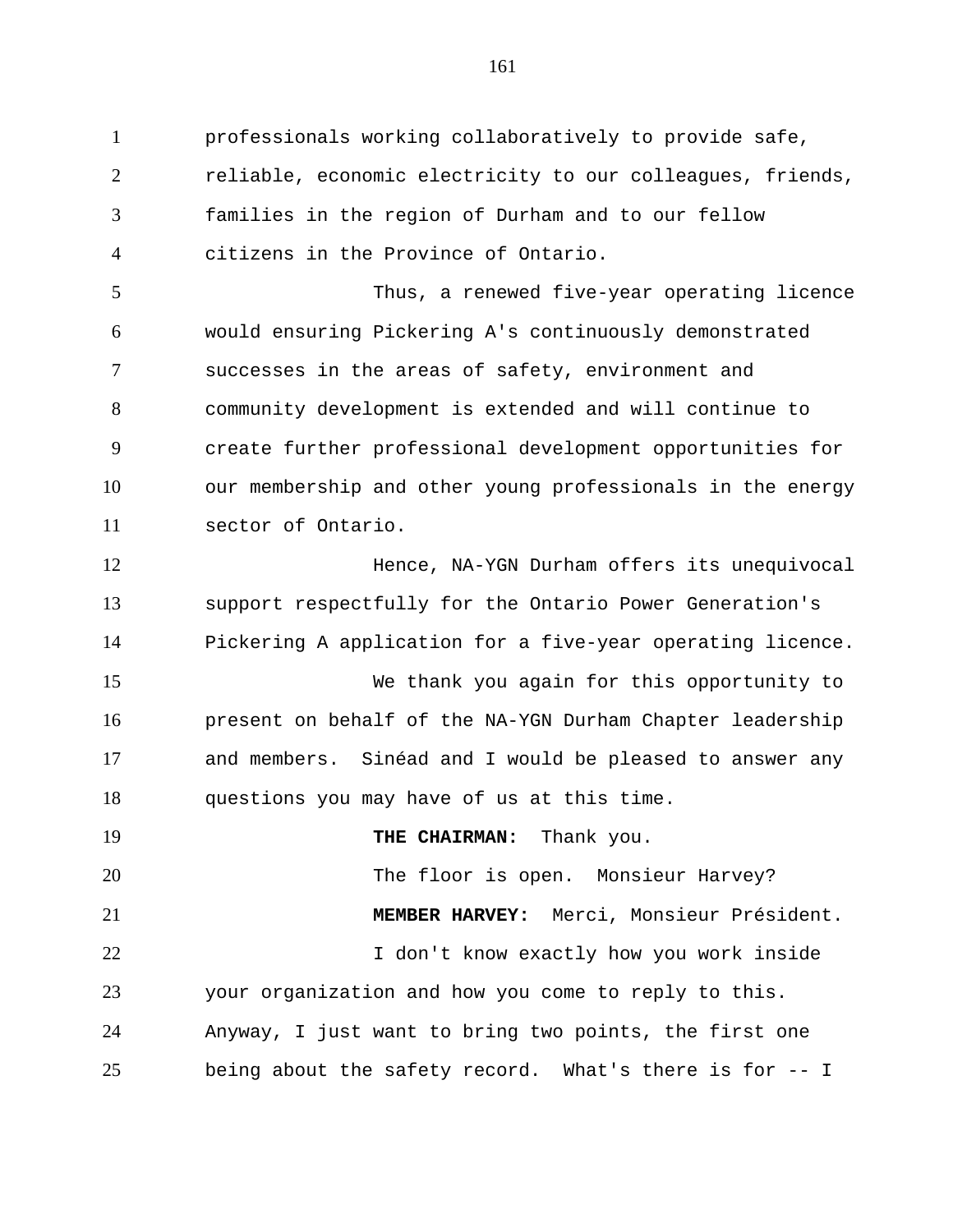think it's okay. On the first page, for example, the last paragraph says Pickering A has robust and reliable technology designed to ensure nuclear safety. I think we recognize that, appreciate that.

 But do you have any thought or point of view, for example, on aging of components for the next 10 years of operation? Is this something which is an object of discussion in your group? Can you say some words about that?

 **MR. MUSTAFA:** Thank you for the question. 11 11 I just want to clarify that we are an organization of young professionals and we're speaking today as members of a young professional organization. Pertaining to your question, one of the overriding principles for all of us is ensuring nuclear safety. It's at the core of what we do and the core of what we believe, and so ensuring that the public, the workers and the environment are safe, that the three Cs of reactor safety are maintained at all times is a fundamental value that we practise and that we believe in. And going forward over the life span of the 10 years, I'm sure and confident that our membership and fellow young professionals will maintain that. **MEMBER HARVEY:** Another point would be to have your point of view on what has been put on the table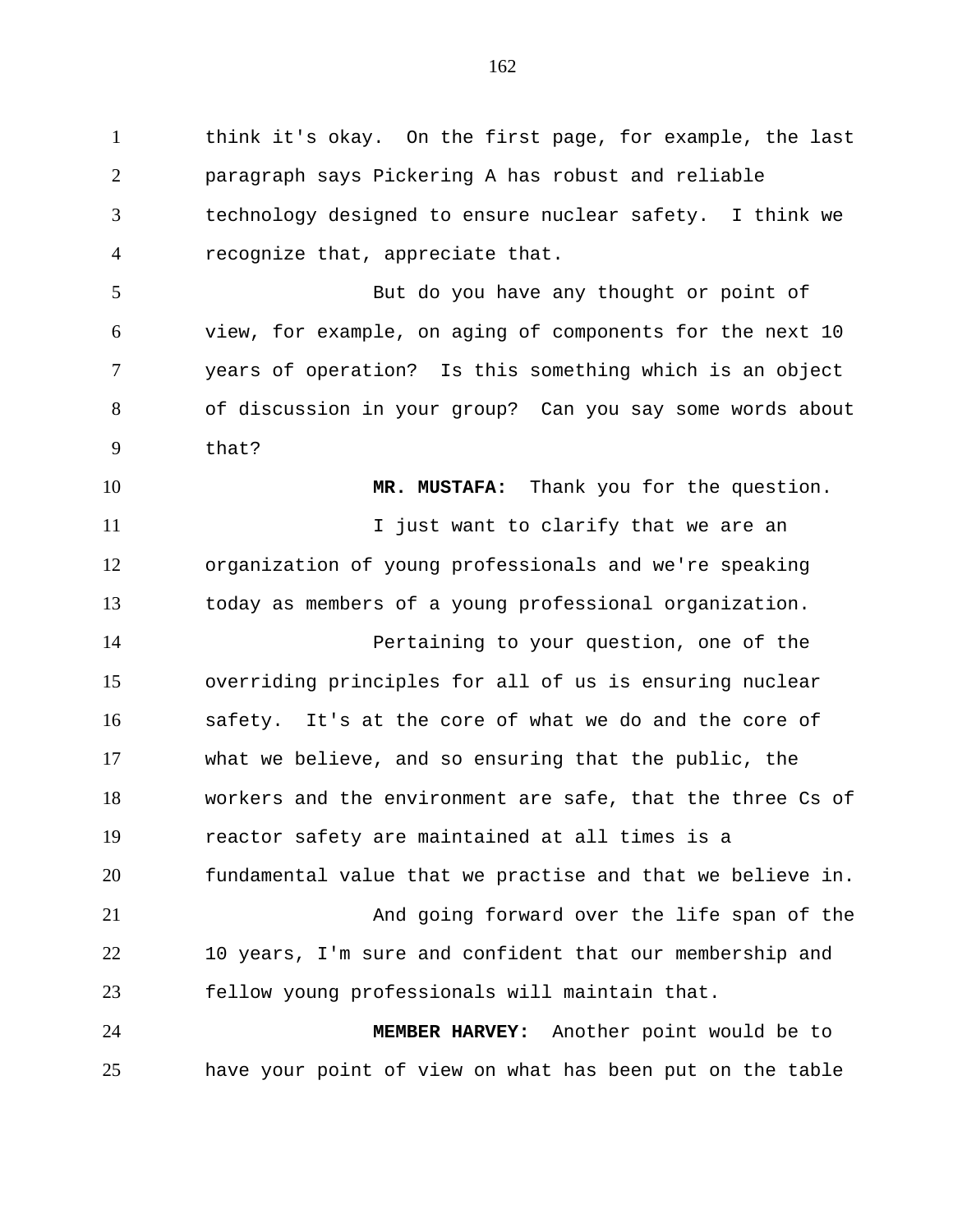this morning in all the fish issue. **MR. MUSTAFA:** Again, thank you for that question. While the fish entrainment question doesn't directly impact our professional day-to-day responsibilities, what we do know is that OPG has taken the actions required of it and responded in a timely manner to the requirements that were required by the CNSC and has taken proactive measures to ensure that those are met. **MEMBER HARVEY:** Thank you. **MR. MUSTAFA:** Thank you. 13 THE CHAIRMAN: Okay, thank you very much. 14 I would like to take I think 45 minutes. Members, okay with that? So we'll reconvene at 1:30 and I think that the next intervention is from Greenpeace Canada. 18 Thank you. --- Upon recessing at  $12:48$  p.m./ L'audience est suspendue à 12h48 --- Upon resuming at  $1:31$  p.m./ L'audience est reprise à 13h31 **THE CHAIRMAN:** Okay, I guess we are set to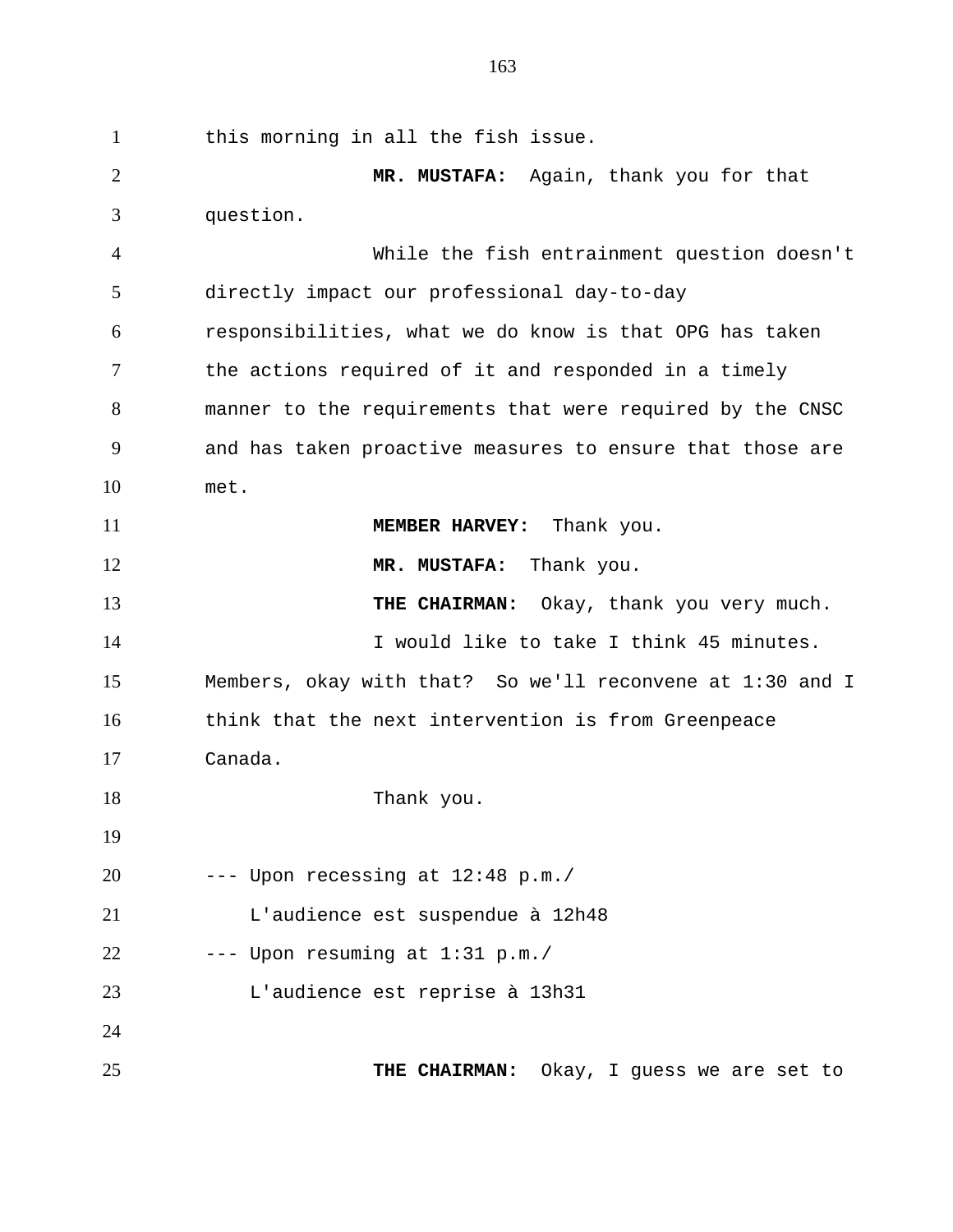continue. We'll move to the next submission, which is an oral presentation by Greenpeace Canada as outlined in CMD H6.6 and 6.6A. Mr. Shawn-Patrick Stensil, the floor is yours. **10-H6.6 / 10-H6.6A Oral presentation by Greenpeace Canada MR. STENSIL:** Mr. President, Commissioners, thank you for this opportunity to present to you today. I think the Commissioners, OPG and CNSC staff will all be happy to hear that I won't refer to fish once in my presentation to you today. 16 As you are probably aware, there's been a common theme in Greenpeace's presentations to the Commission over the past five years. Greenpeace has been critical of the CNSC for being behind the curve in respect to addressing reactor aging, specifically in regard to adequate standards and transparent procedures for proving life extensions. While reluctant to admit it, the Commission has through its actions, such as Regulatory Guide 360, admitted that Greenpeace's criticism was basically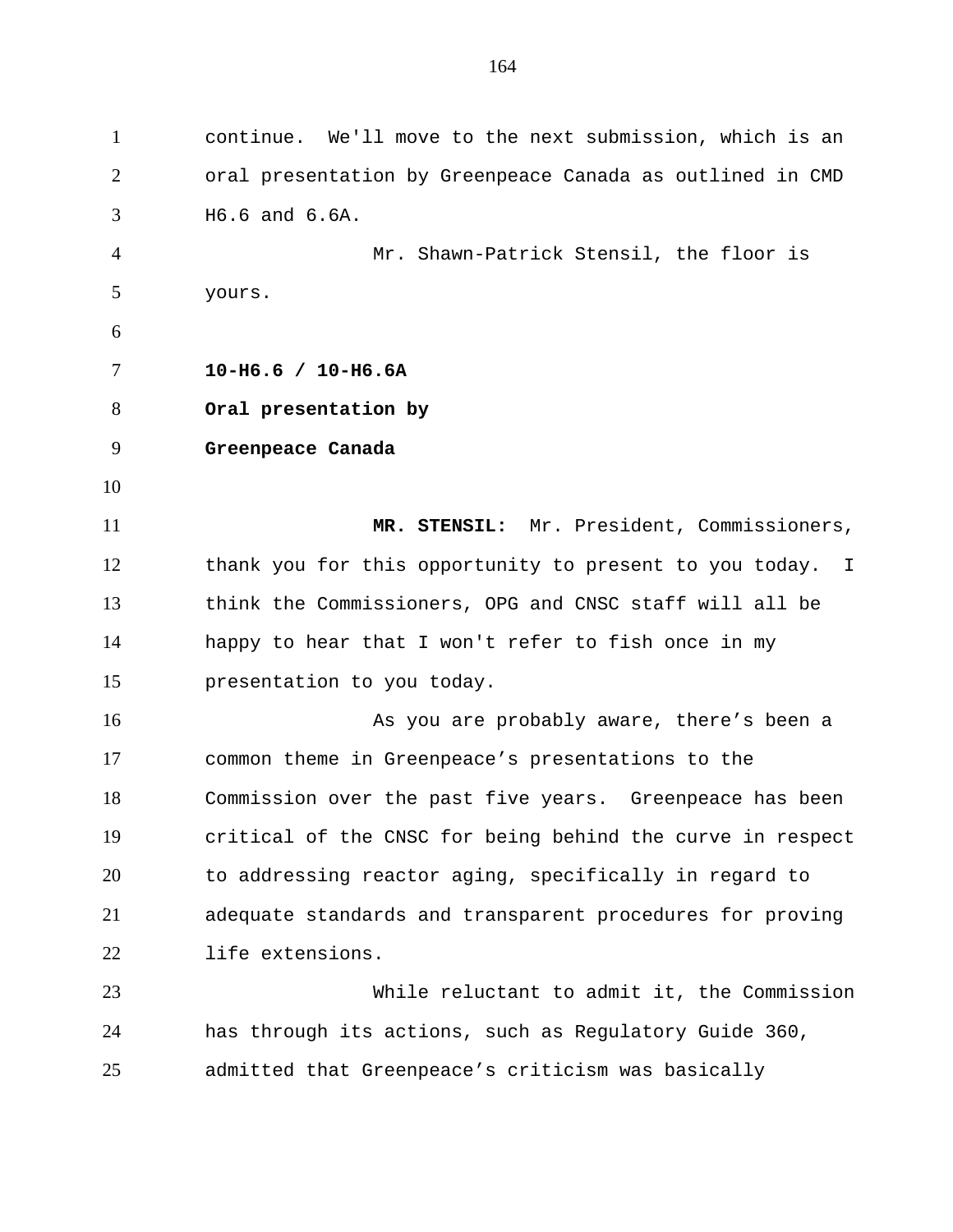correct.

 The CNSC's failure to anticipate and seek non-industry input on addressing life extension concerns from the outset; I would argue, however, has caused an inconsistent and non-transparent approach to various life extension projects. Let's not make the same mistake with the case of decommissioning. OPG's announcement which Greenpeace supports, that the Pickering Nuclear Station will close in 2020 presents new planning, public participation and safety issues for the Commission. Today Greenpeace would like to encourage the Commission to get ahead of the curve for once in preparing and consulting the public in regard to closure issues and decommissioning of the first major nuclear station in Canada. More concretely, what are we asking the Commission today? First, because of shared safety systems, OPG weighs the costs and benefits of operating the Pickering Stations together. So should the CNSC, especially in this end of life phase. Thus, align Pickering A's licence with that of Pickering B in 2013. Aligning the Pickering A and B licences will allow the Commission to evaluate issues common to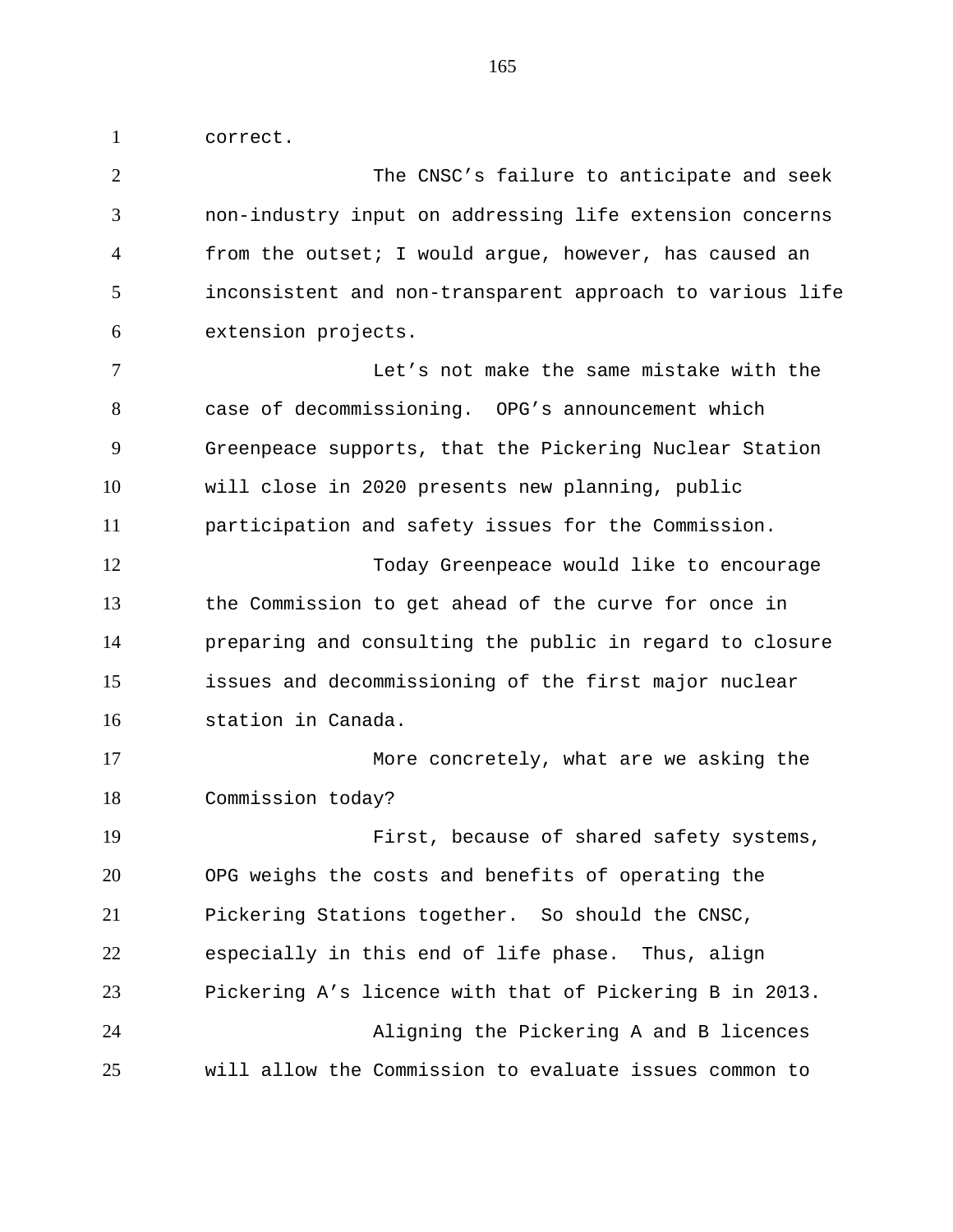both A and B such as decommissioning of the station comprehensively and transparently. Specifically, Greenpeace would like to request that the next licence renewal hearing in 2013 the Commission commit to a rigorous review of the end-of-life plan and the decommissioning plan for the entire station, again getting ahead of the curve for 2020.

 Finally, similar to previous Greenpeace requests, we ask that the Commission instruct staff and OPG to report annually on the status of life limiting components of the station and the safety assessments used to justify them.

 To begin, a quick rundown of some of the issues in the outside world that are driving OPG's business plans. To quote another regulatory agency that Greenpeace presents to, the Ontario Energy Board, the operating cost of the Pickering A reactor is, quote, "maybe the worst of any nuclear station in North America." While the Pickering B reactors may be slightly better, the operating costs, quote, "are more than twice the U.S. median and significantly above the Bruce station."

 If operational costs continue to rise as these reactors age, OPG seemingly has two options to maintain profits: Cutback on the costs of safety requirements if permitted by the CNSC or ask the Ontario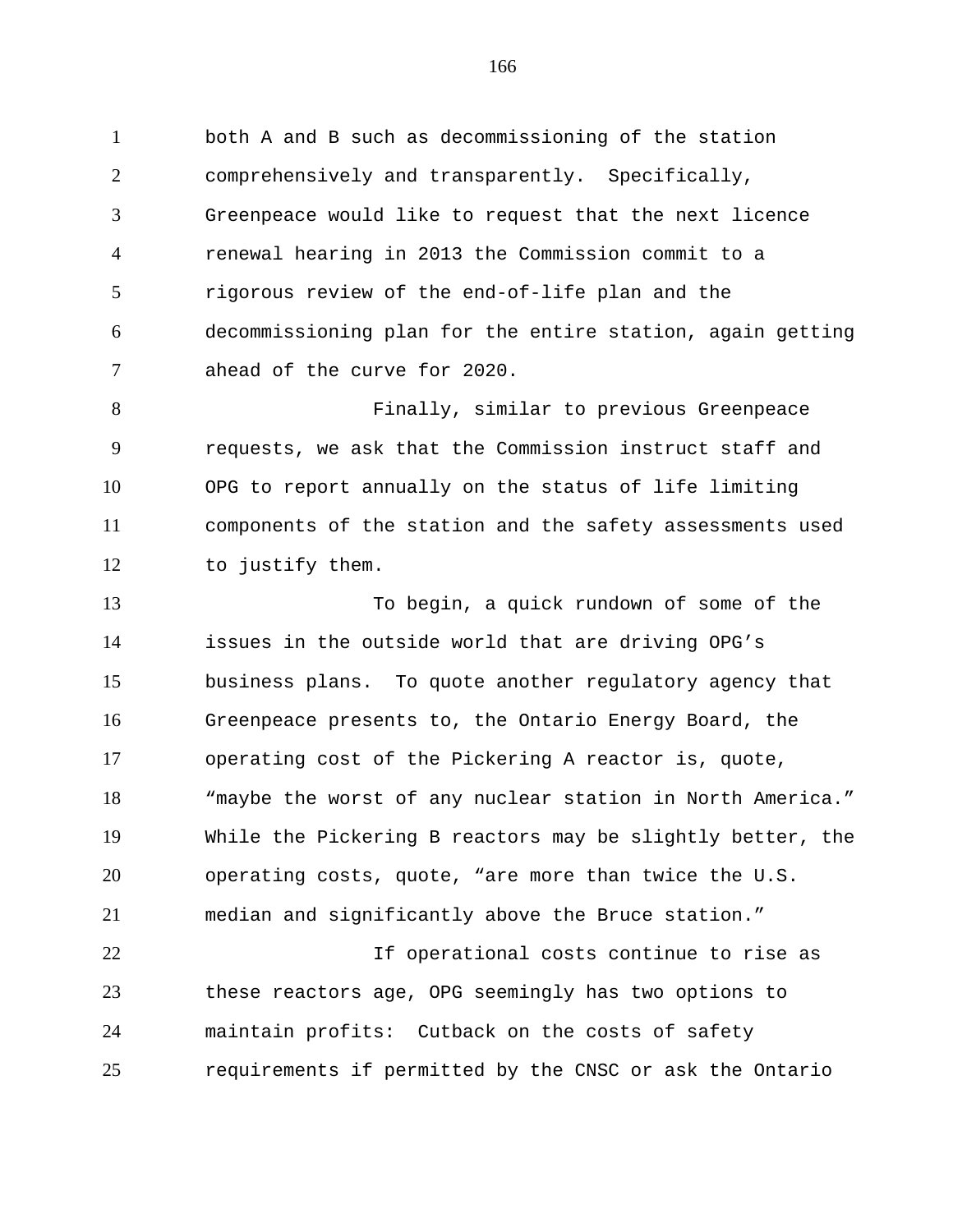Energy Board to increase payments from ratepayers. Greenpeace opposes both of those but in today's presentation this concern about the conflict between operational costs and safety is why Greenpeace asks the Commission to increase transparency over the next decade because there will be pressures there.

7 But why operate such expensive reactors? OPG wants to continue operating Pickering A and B until 2020 and hope that new reactors will, one, both be approved -- still in question -- and built in time to maintain it's hold on the electricity market in Ontario. If you think this sounds similar to the ongoing safety soap opera surrounding -- running the aging NRU reactor until some replacement source comes online, you're right.

 Fortunately Pickering's generation may not even be needed over the next decade. On screen, you'll find a graph comparing Ontario's 2005 forecast for electricity demand with actual demand and revised predictions. The top line shows the government's 2005 electricity plan which rationalized refurbishing everything and building additional reactors. The bottom line shows you the independent electricity system's actual numbers up until 2009 with their projection.

 The North American Electricity -- Electric Reliability Corp, NERC, predicts a 9.5 percent drop in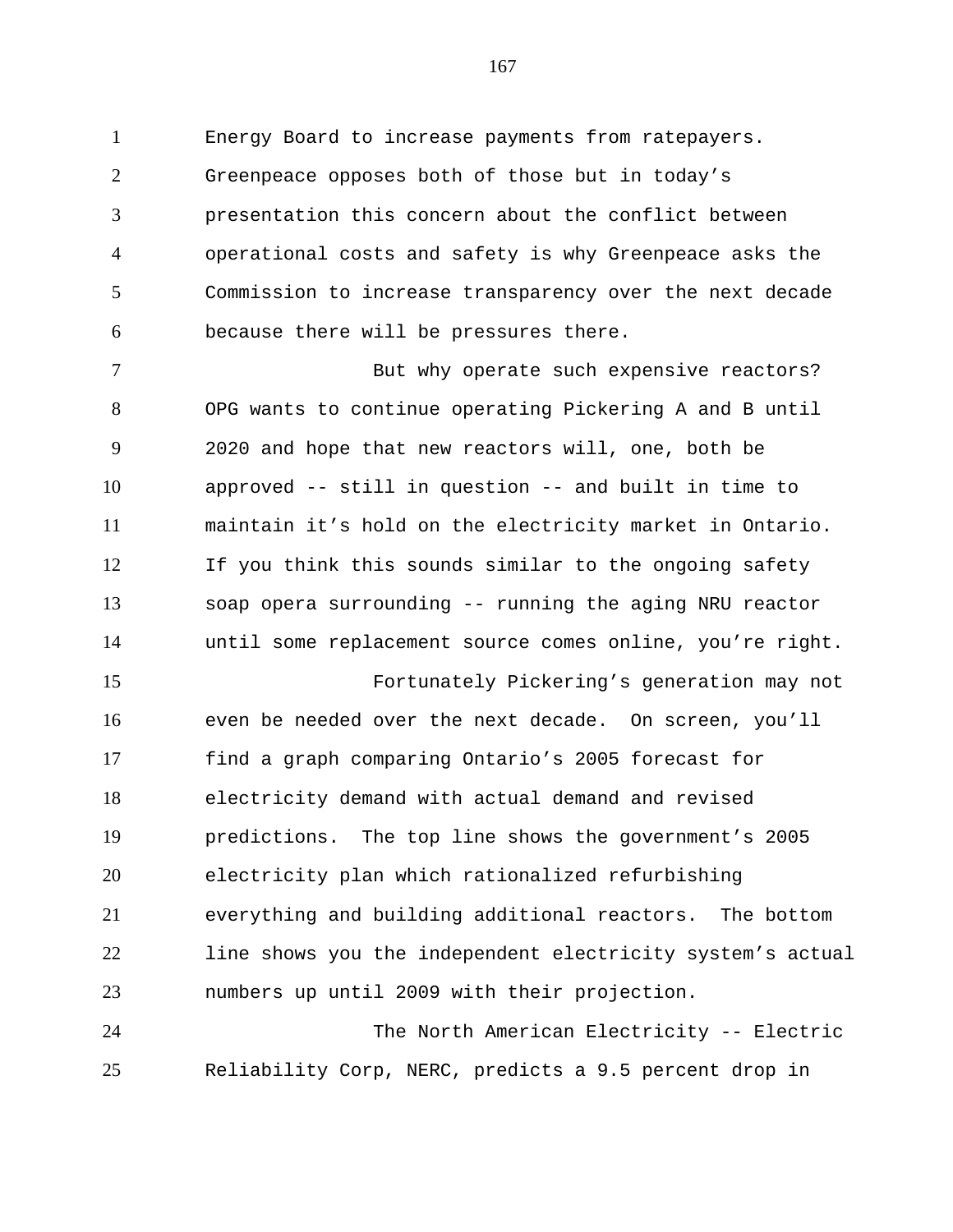annual electricity consumption in Ontario by 2018, the equivalent output of three Pickering reactors. So with a little more effort on conservation or a little more renewables we wouldn't even need this station or replacement reactors.

 All this is to say shutting the Pickering reactors down even before 2020 won't lead to electricity shortages and would arguably provide additional space on the grid for green power development beyond the marginal targets set by the province. It's not a concern of this hearing, but something to keep in perspective. On the other hand, nothing should stop the Commission -- or the Commission should feel no pressure from being an assertive regulator in this case.

15 Regarding the licence; at a recent information meeting OPG held on its rate application to the Ontario Energy Board -- OPG staff stated, quote: "Units at Pickering are interconnected. For technical and economic reasons, two Pickering B units need to be in operation for Pickering A to be functional." Given this, given OPG is assessing the economic and safety case for operating the Pickering reactors together, Greenpeace requests the Commission do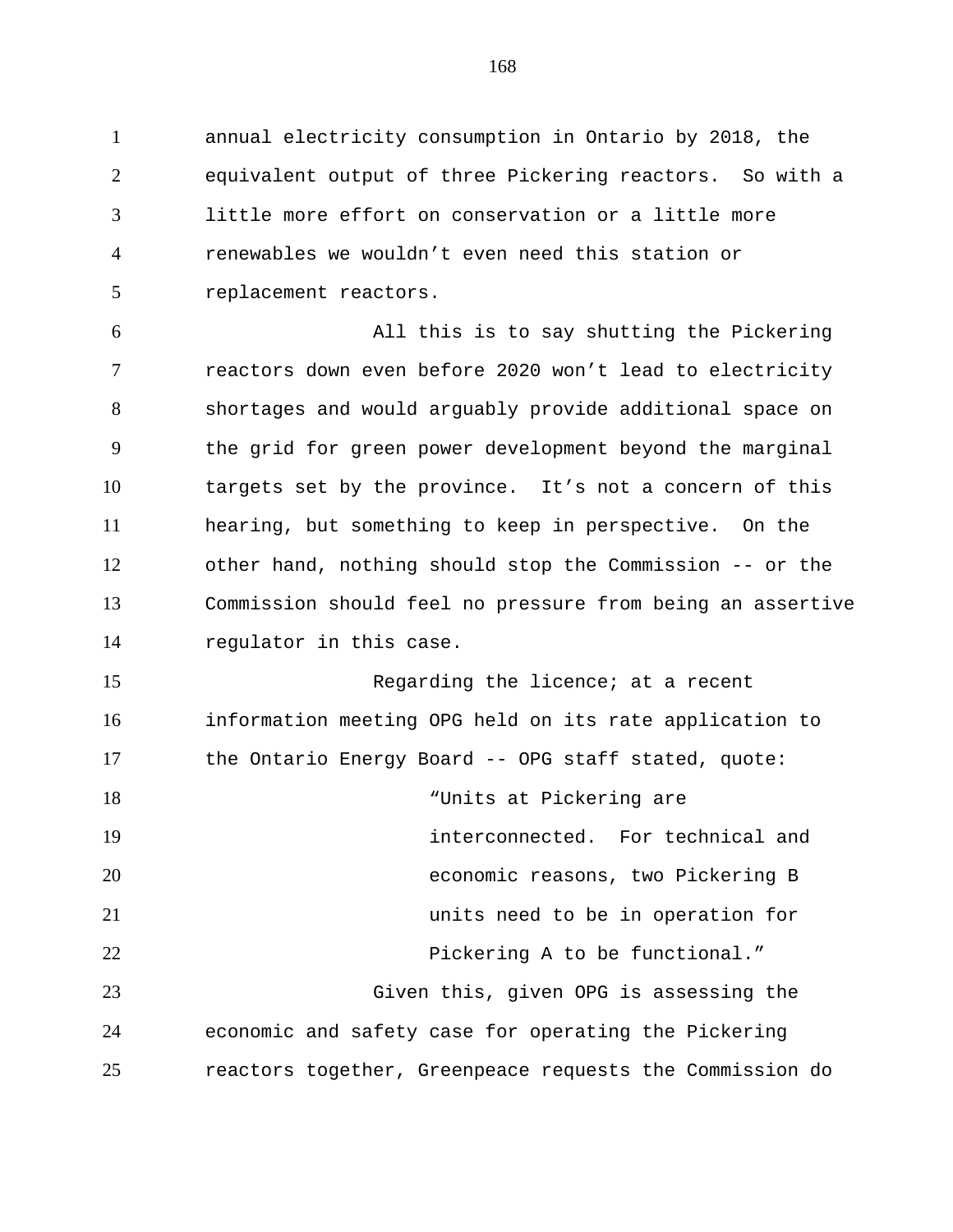1 the same.

 Greenpeace requests then that the Commission align the Pickering A licence with the Pickering B licence. This would mean a three year licence rather than a five year licence. Looking forward a decade, such an alignment makes sense as we enter the shutdown and decommissioning phase, and a reality check in response to some of the discussions this morning about should it be a five or a seven year licence extension, we used to do two year licence extensions all the time, just until five years ago and now it seemed it's evaded seemingly by both staff and OPG. We can do this, and it makes sense.

 An aligned licence would also allow the Commission in 2013 to assess some of the issues around potentially -- instead of just aligning the licence, to combine them -- which was discussed this morning. But that could be done in a transparent way and not between just CNSC staff and OPG, which Greenpeace would support 20 the Commission looking into that.

 Regarding the end of life plan, in May 2008 at the Pickering B hearings, Greenpeace asked the Commission to require OPG to submit an end of life plan for the Pickering Station. Our argument was simple but had been overlooked by both OPG and CNSC staff. That is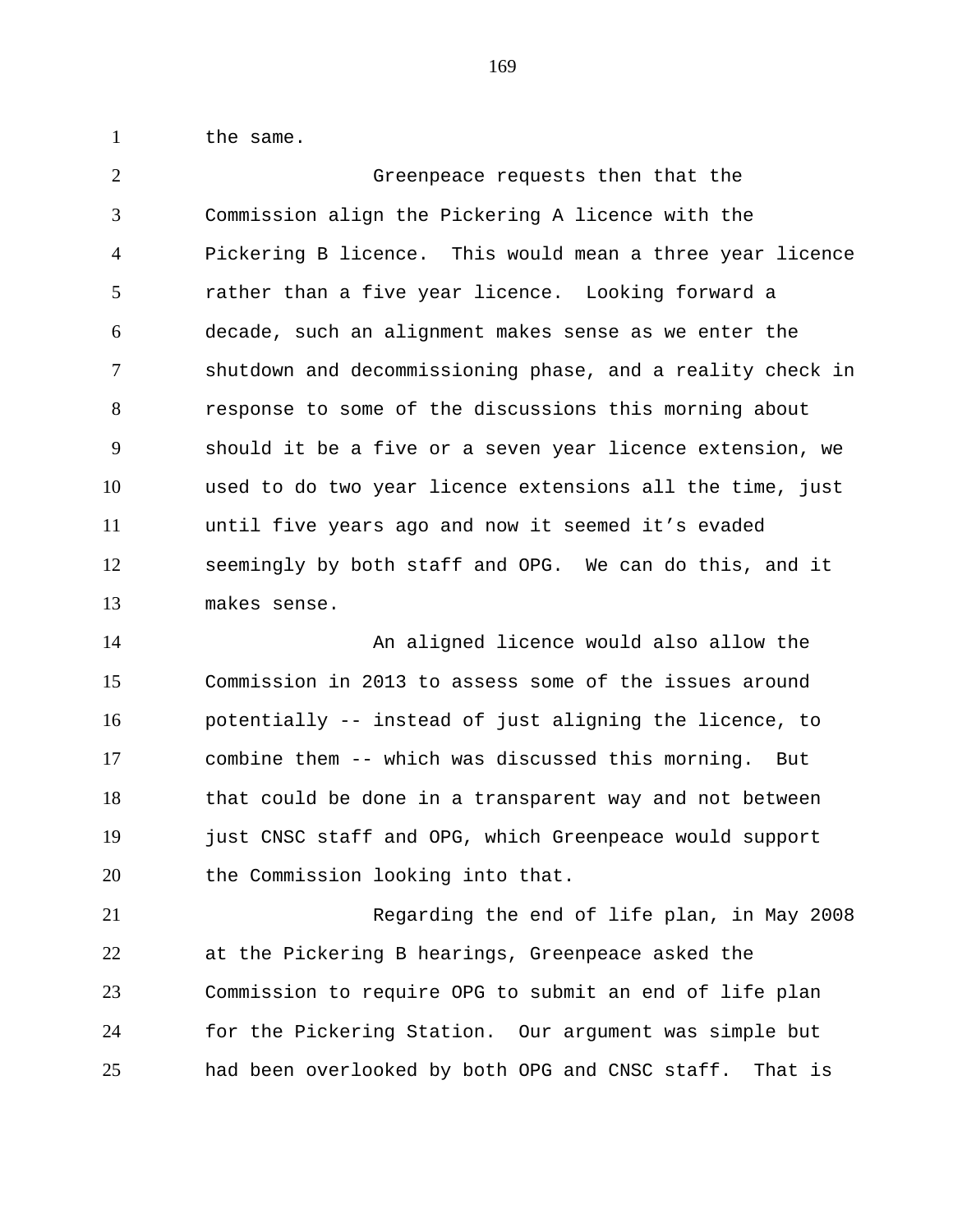OPG expected -- OPG expected to begin shutting down the Pickering B reactors in 2014 for the refurbishment or permanent closure due to aging and life limiting components. If planning for this significant event wasn't done well in advance, safety and public participation could be victim.

 One of our concerns at the time which was raised by Commissioner Barnes this morning was a staffing strategy and it's still a significant concern because we really don't have a lot of details of that even today. The Commission agreed with Greenpeace and required an end of year plan by December 2009. OPG however failed to meet this requirement. Greenpeace asked the Commission in January 2009 in a letter for a status report on this licensing requirement. Curiously, the CNSC did not respond to this request until about an hour after OPG announced the closure of the Pickering reactors in February.

 And to go off script a little bit here, I must say the Commission is often accused of being biased and this is one of those times where it leaves a bad taste in your mouth. Greenpeace gave the Commission useful information in 2009 that led to a licensing requirement and then it seems, at the end, the Commission was acting to protect the public relations interests of OPG above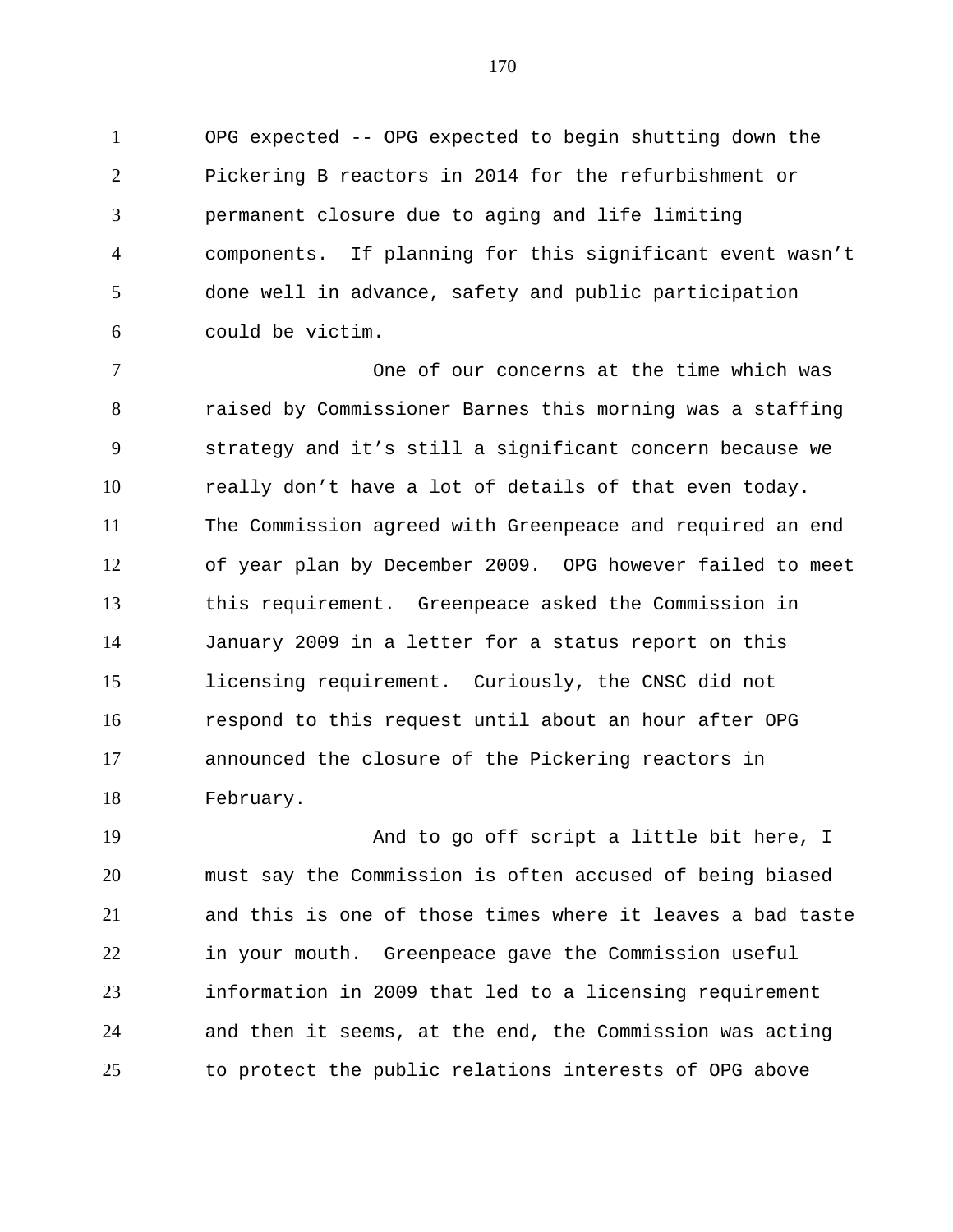being transparent with what the status of this licensing requirement. And as we're hearing in the discussions today, there's still a lot of road to go down in terms of developing an end of life plan.

 That said Greenpeace believes that an end of life plan for the entire Pickering Station deserves rigorous scrutiny. Greenpeace asks then the Commission to require OPG to submit an end of life plan for the entire station for review at a licence renewal in 2013.

 Regarding decommissioning, similarly Greenpeace would like to request that the Commission direct OPG and Commission staff to hold a rigorous review of OPG's decommissioning plans for the Pickering Station in 2013. This is about getting ahead of the curve. 2015, I think, is too late. This would allow enough time for plans to be changed if technical or social acceptance problems were identified.

 Greenpeace understands that OPG has outsourced much of its radioactive waste and decommissioning division to the Nuclear Waste Management Organization. It has also come to our attention that the NWMO is in the process of reviewing its financial estimates that underpin its decommissioning plan. These would be available by 2013.

I would like to suggest that the NWMO's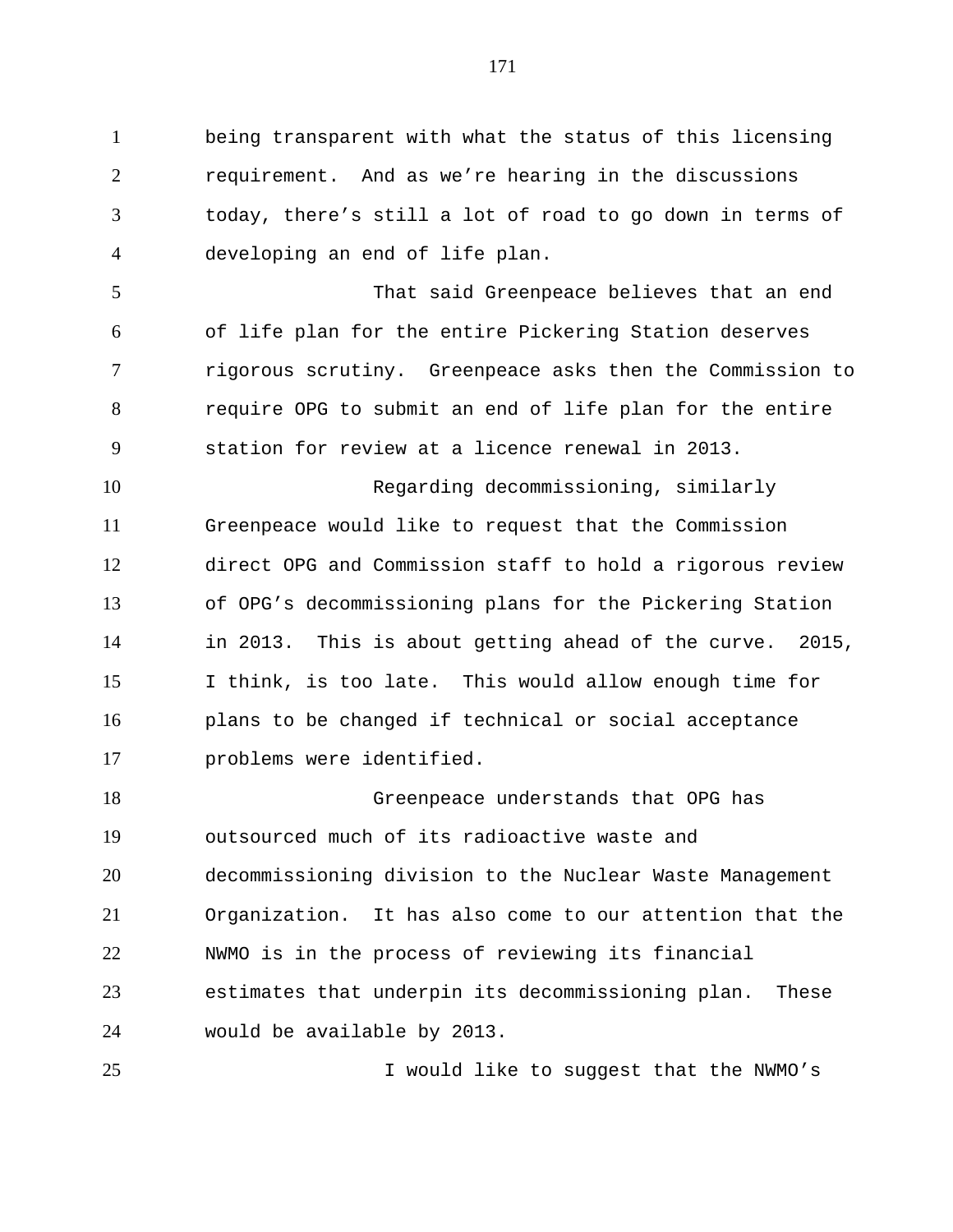findings should be of interest to the Commission and given that Pickering will be the first significant nuclear station to be decommissioned, the Commission should take a special interest in planning and facilitating public input about this plan.

 Here I would like to throw out a suggestion. Not for this licence, but for the future. Let's have a debate on accelerated decommissioning. Currently OPG's decommissioning strategies are driven by putting off costs and putting off decommissioning, we lock the doors for 30 or 40 years and then go in and do it; it's about deferring costs.

 As I understand, there are examples from the United States where nuclear stations are cleaned up much quicker than has been proposed here in Canada. We should have a debate about this and get some other international examples on the table well before Pickering shuts down in 2020.

 And if I may perhaps, this is an undertaking for CNSC staff to go out there, look for those best practices on delayed decommissioning versus accelerated decommissioning that could be presented at a meeting of the Commission beforehand where the public can start to understand is this actually a good plan compared to elsewhere in the world.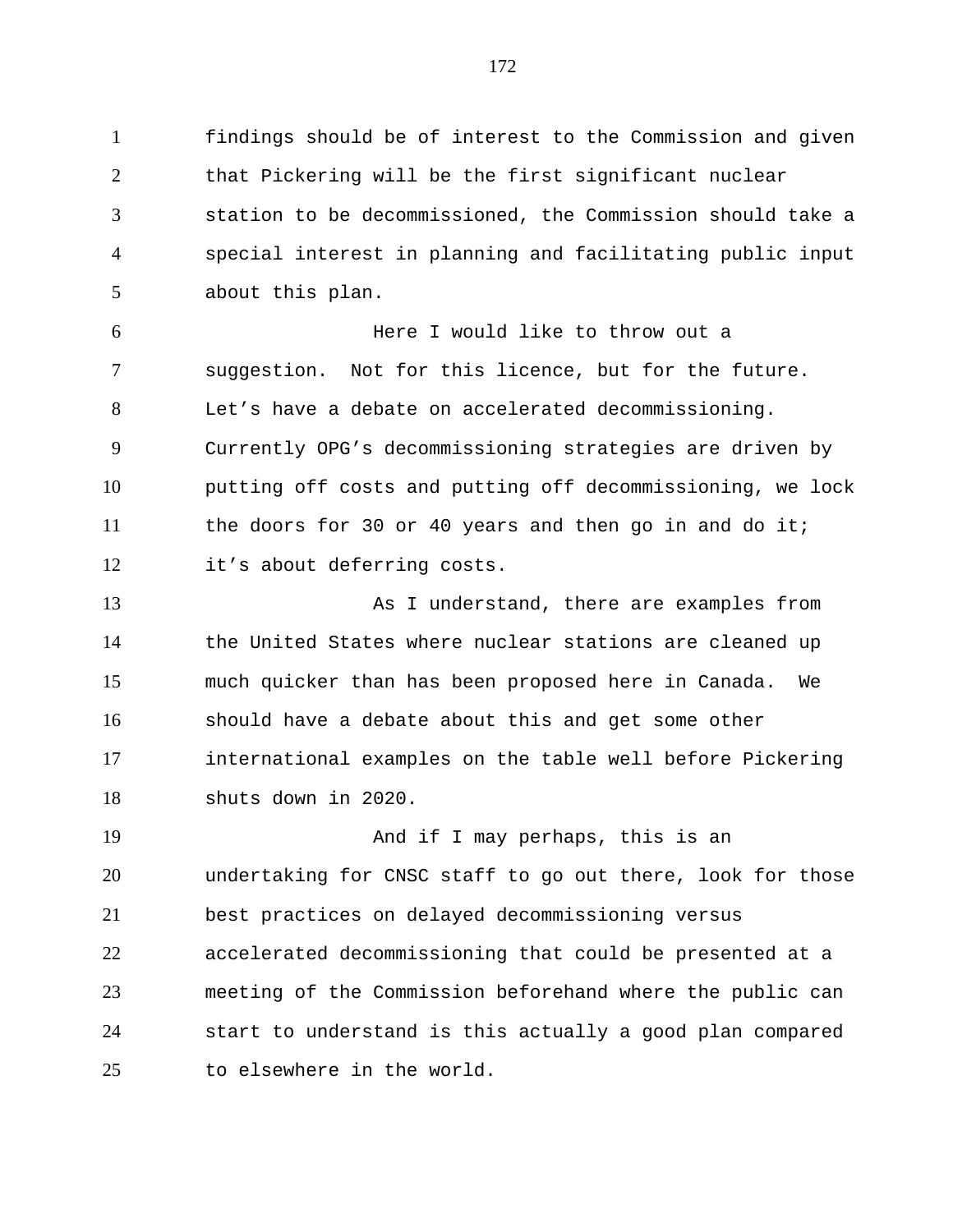1 And, you know, on that matter, the City of Pickering should have an interest in this because it could mean more jobs in the 2020 period.

 Life-limiting components. As the Commission is aware, Green Peace is very concerned by the safety of Canada's ageing nuclear stations. A precautionary approach to safety uses public transparency and scrutiny to assess safety claims made by OPG. Such scrutiny can help identify uncertainties and admissions that require further study. What's more, the knowledge that their claims will be subject to such claims and scrutiny is one of the best motivators for OPG and CNSC staff to do their proper due diligence in the first place.

 Last year, however, in hearings on the Bruce B licence renewal, the Commission agreed with Green Peace that such reporting should take place. I raised this at the 2008 Pickering hearing and it wasn't acknowledged in the record of proceeding, but last year we 20 got a precedent.

 I believe what motivated the Commission at the time was the fact that Greenpeace revealed information at the hearing that Bruce Power was planning refurbishing the Bruce B reactors during the next licensing cycle, which had not been mentioned by either CNSC staff or Bruce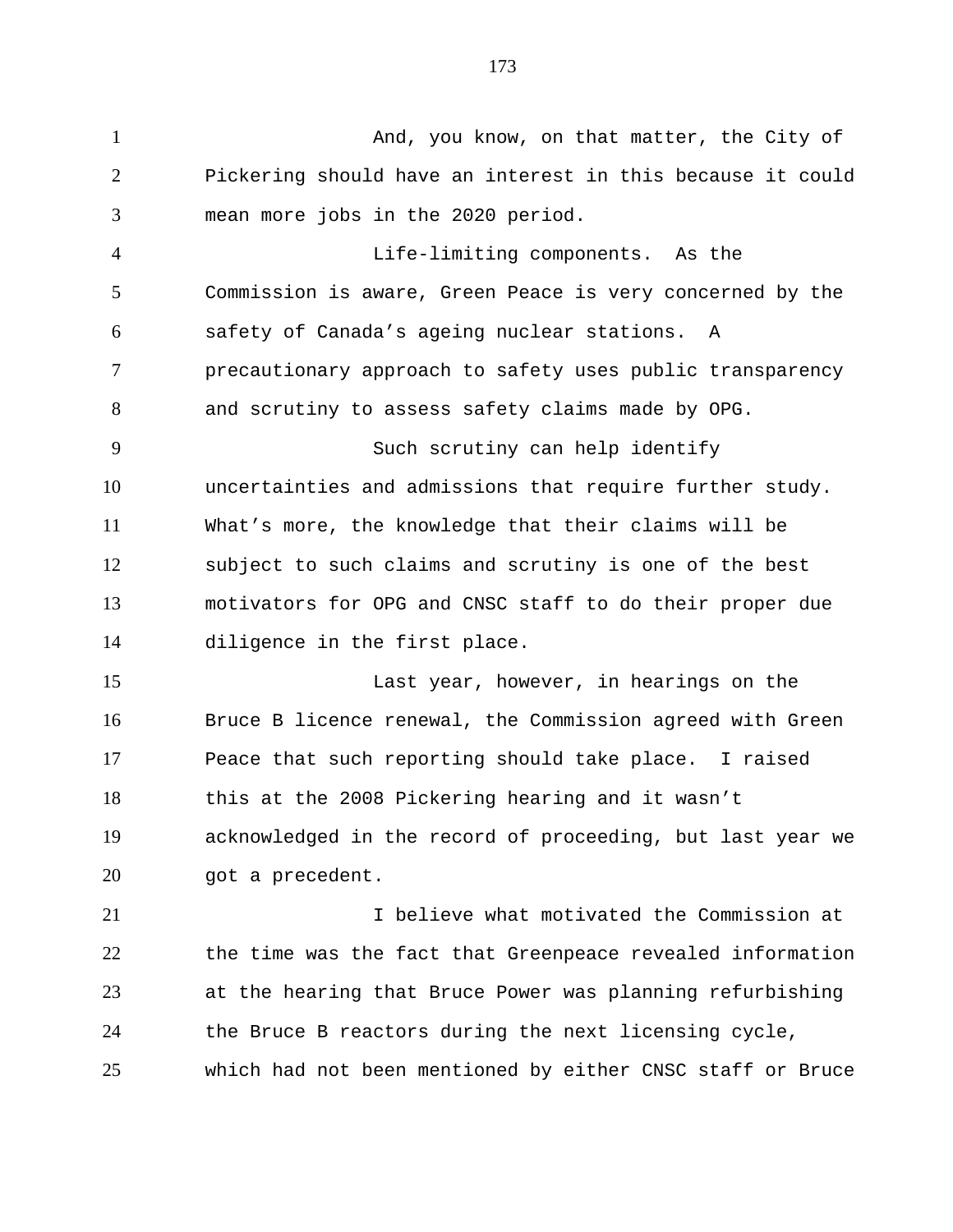Power.

 While the actual refurbishment work would have happened in the next licensing cycle, significant planning and approvals would be required within the proposed licensing period. My hunch is that the fact that all of this had been left unmentioned by staff and the licensee may have annoyed some Commissioners -- and led you to include this licensing requirement which is beyond shorter-term fitness for service approach used by the Commission. Going back to my opening remarks, the Commission has tended to be behind the curve with regard to addressing issues of reactor ageing, partly I think because issues on the mid-term horizon haven't been raised at the Commission level. 16 16 I think Greenpeace's request for regular scrutiny of life-limiting components, estimates and safety assessments will help the Commission not only ensure safety, but frankly effectively plan and give direction to staff. Thus, based on the precedent set by the Bruce B licensing hearing, Greenpeace would like to request annual reporting of both the life-limiting components for Pickering A and B. Again, we requested it in 2008 and it was ignored.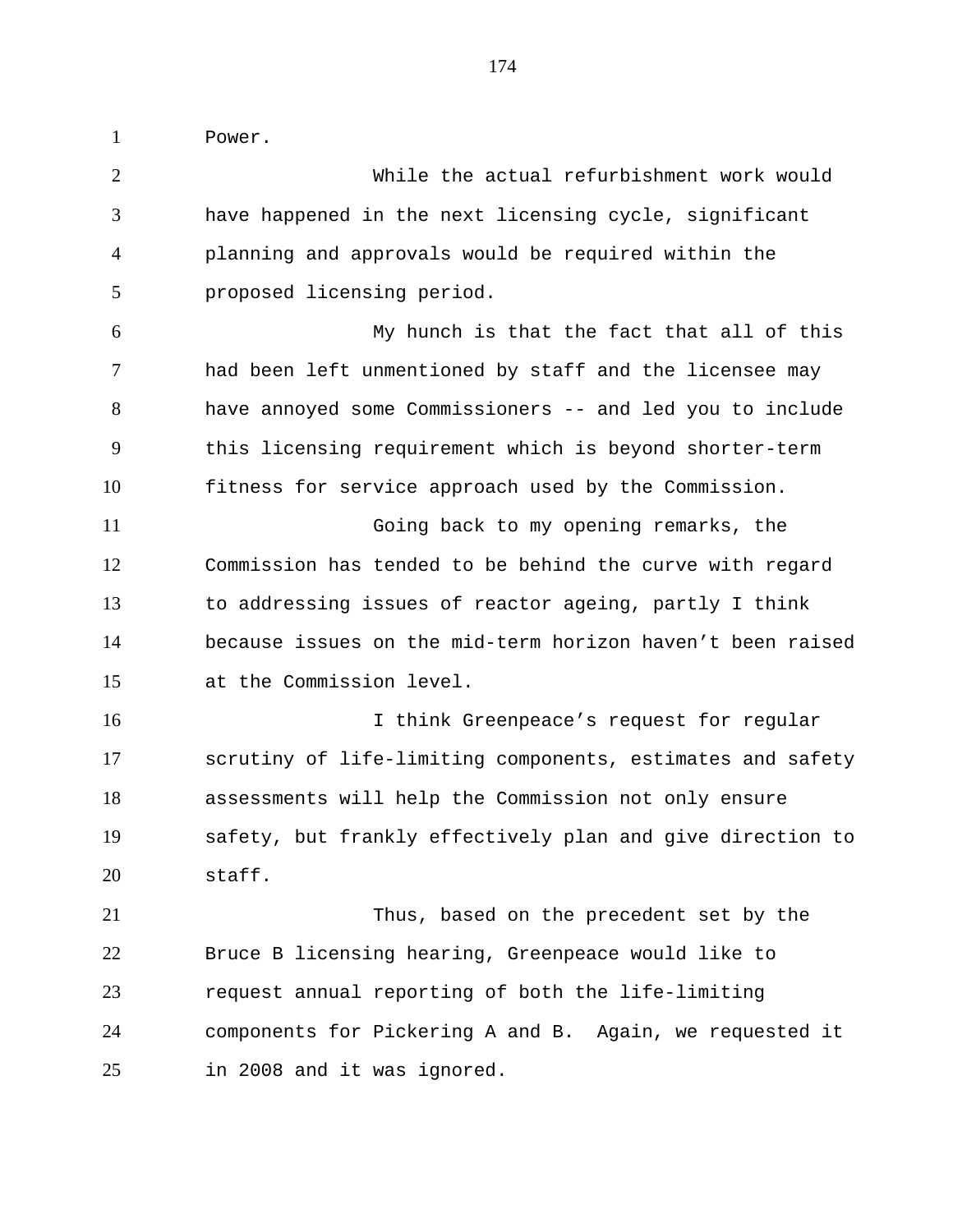In conclusion, Commissioner Barnes, I think

 you summarized it best -- this is Greenpeace's concerns best this morning in your opening comments. We're not receiving much information about the end-of-life plan at this hearing and the information we are receiving isn't commensurate with the scale of the task ahead. We're entering new territory with the shutdown of Pickering. If Greenpeace has its way, you'll be getting more decommissioning projects to oversee in the near future. I asked the Commission to ensure we have the time and opportunities for public consultation to get it right. A comprehensive and broadly-scoped licence renewal in 2013 for both Pickering A and B makes sense. At this hearing we can have a rigorous review of both the decommissioning plan and the end-of-life strategy. If we identify problems in 2013, we'll have 18 the time to address them transparently and effectively. Safety and transparency require good planning. And with that, I'll finish my presentation. **THE CHAIRMAN:** Thank you. The floor is open. Who wants to start? Mr. Tolgyesi? **MEMBER TOLGYESI:** I have two questions. One is to the presenter.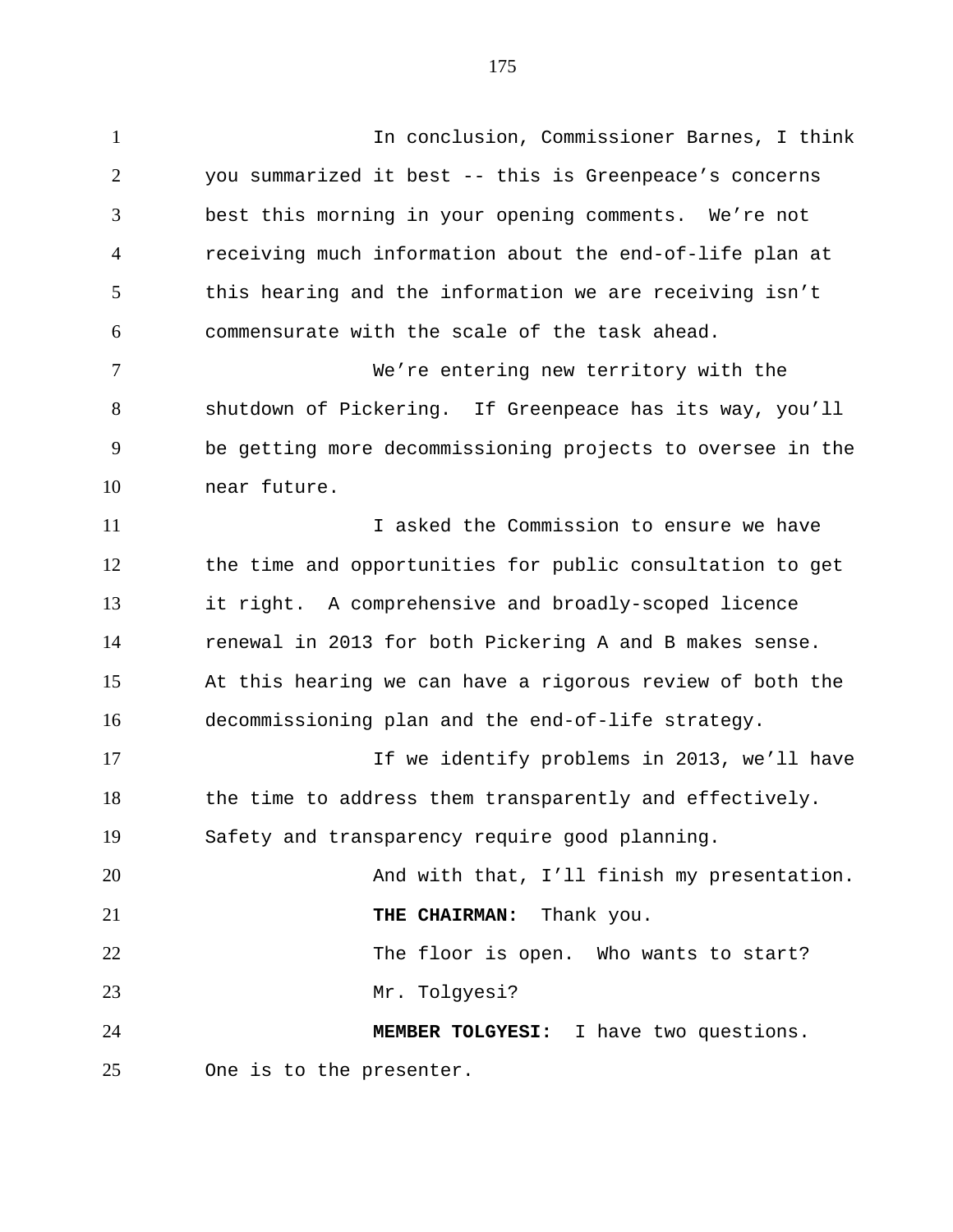One, you were showing on the graph, it's a drop of power requirements, electricity requirements. It is due to lower economic activities or it is due to better efficiency or it is due to some alternative sources or it's due to what? **MR. STENSIL:** Very good question. According to the independent electricity system operator, part of it is, yes, in fact due to the recession, but other aspects are the successive limited conservation programs and the development of more decentralized power we've seen since 2005. What you should note about the graph is that electricity demand went down before the recession and what's also behind this is usually the history of electricity forecasting in Ontario. They've always over- estimated and that's when we've seen electricity plans fail in 1990 and perhaps in 2007. They over-estimate to rationalize demand and increased production in generation and in just a few years then you see it all fall apart. **MEMBER TOLGYESI:** And my second-last question is to OPG and staff maybe. We heard about accelerated decommissioning and clean-up which happens in United States and maybe elsewhere. Could you comment on that?

**MR. TREMBLAY:** Pierre Tremblay, for the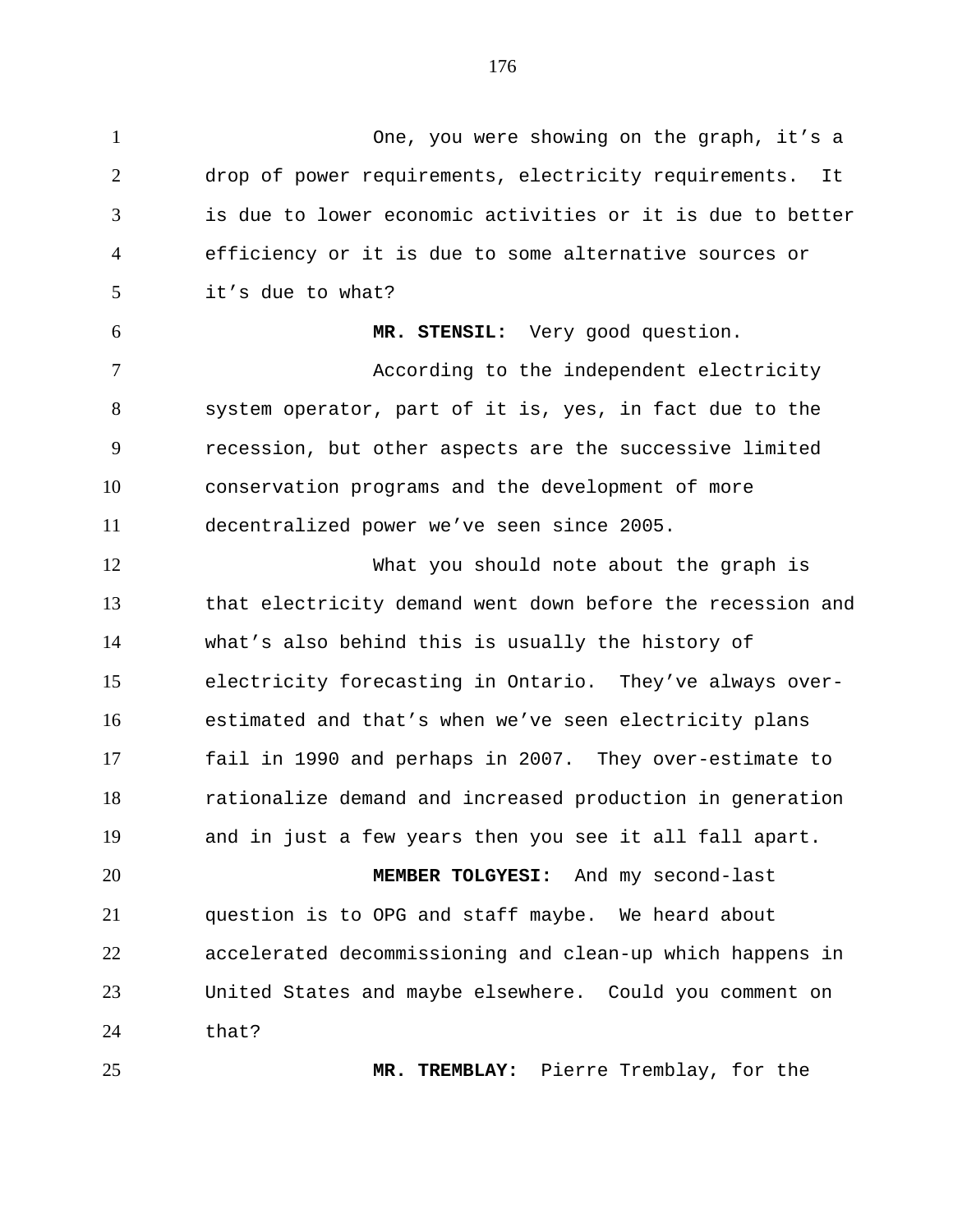record. Could you just repeat the question in terms of what it is you're looking for? **MEMBER TOLGYESI:** The presenter was talking about accelerated decommissioning and clean-up plan; clean-up which is following this shutdown of the station, 7 the power generator station. 8 MR. TREMBLAY: I see. **MEMBER TOLGYESI:** And what I want to know is if you have any clue or you know about that and what it involves or how it is something you could implement or use. **MR. TREMBLAY:** For the record, Pierre Tremblay. Certainly our plans -- and I'll turn it over to somebody to talk about it in more details, but they have been benchmarked. We have looked at what's going on internationally. I think it would be fair to say that, in our view, the practices are mixed. There is some accelerated, others not. So there are different approaches being used out there. Certainly it's in our interest, you know, to the general theme here that we do proper planning and understand how best to go about the various activities that I would remind everybody are beyond the current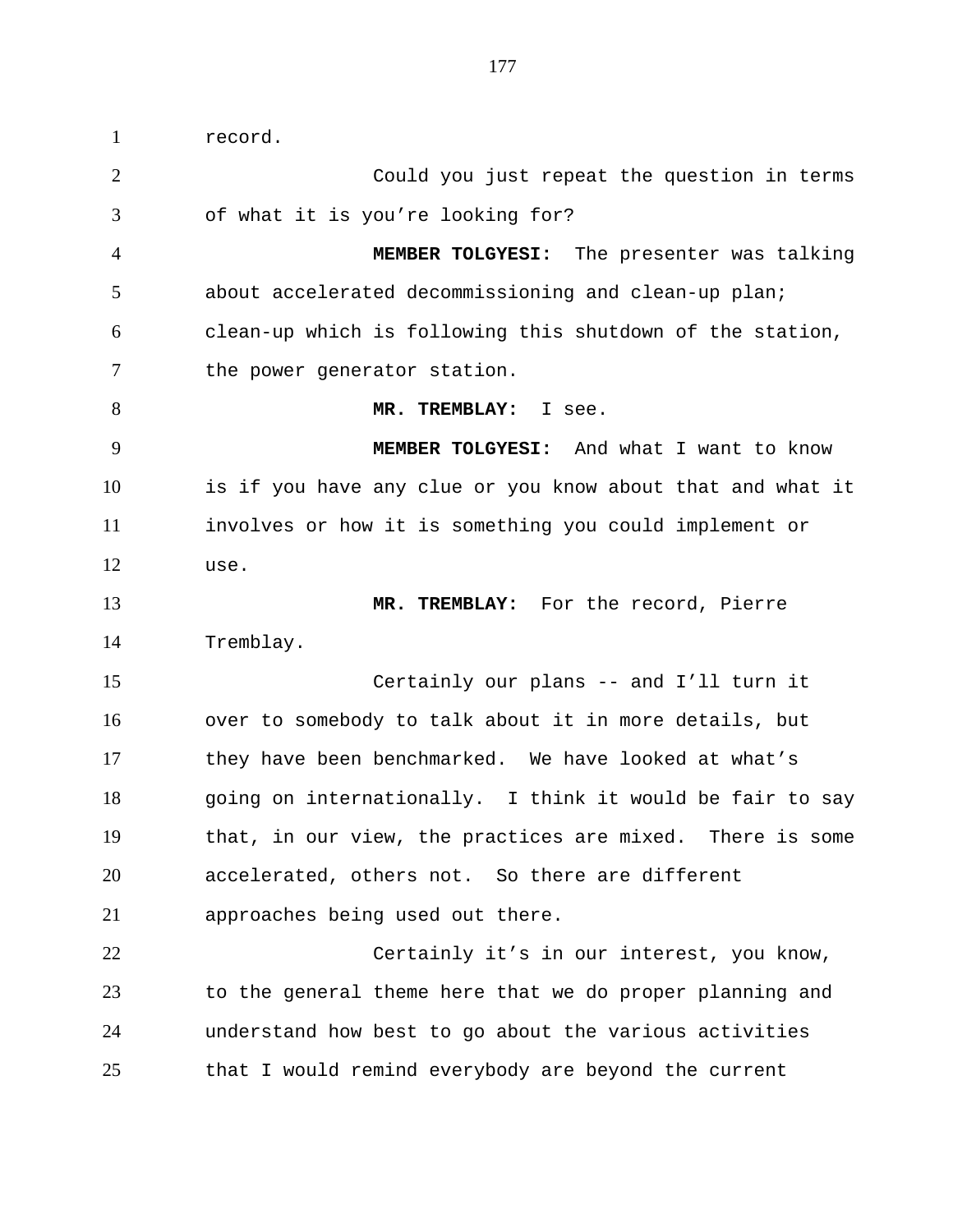licensing period that we are talking about. In fact, OPG will be setting up a Centre of Decommissioning Excellence in the local community to garner good practices and learn from others so that that proper planning can be done and carried out.

 So perhaps we can turn it over to John Lotoski for more details.

8 MR. LOTOSKI: Thank you. For the record, my name is John Lotoski. I'm the Engineering Director of Nuclear Waste Management of OPG.

11 At the current time we have a preliminary decommission plan, or PDP, that describes our decommissioning approach and it's consistent with regulatory practices. It's updated routinely as required by those regulatory requirements and it provides an overview of our approach to decommissioning and demonstrates that decommissioning is feasible with existing technology, and it also provides the framework for a detailed decommissioning plan, or DDP. At this time our detailed decommissioning plan is scheduled to be issued in the 2017-18 timeframe. **THE CHAIRMAN:** Mr. Graham? **MEMBER GRAHAM:** That was my question, what I was going to ask is could you have a detailed decommissioning plan ready by 2013? You're saying 2017.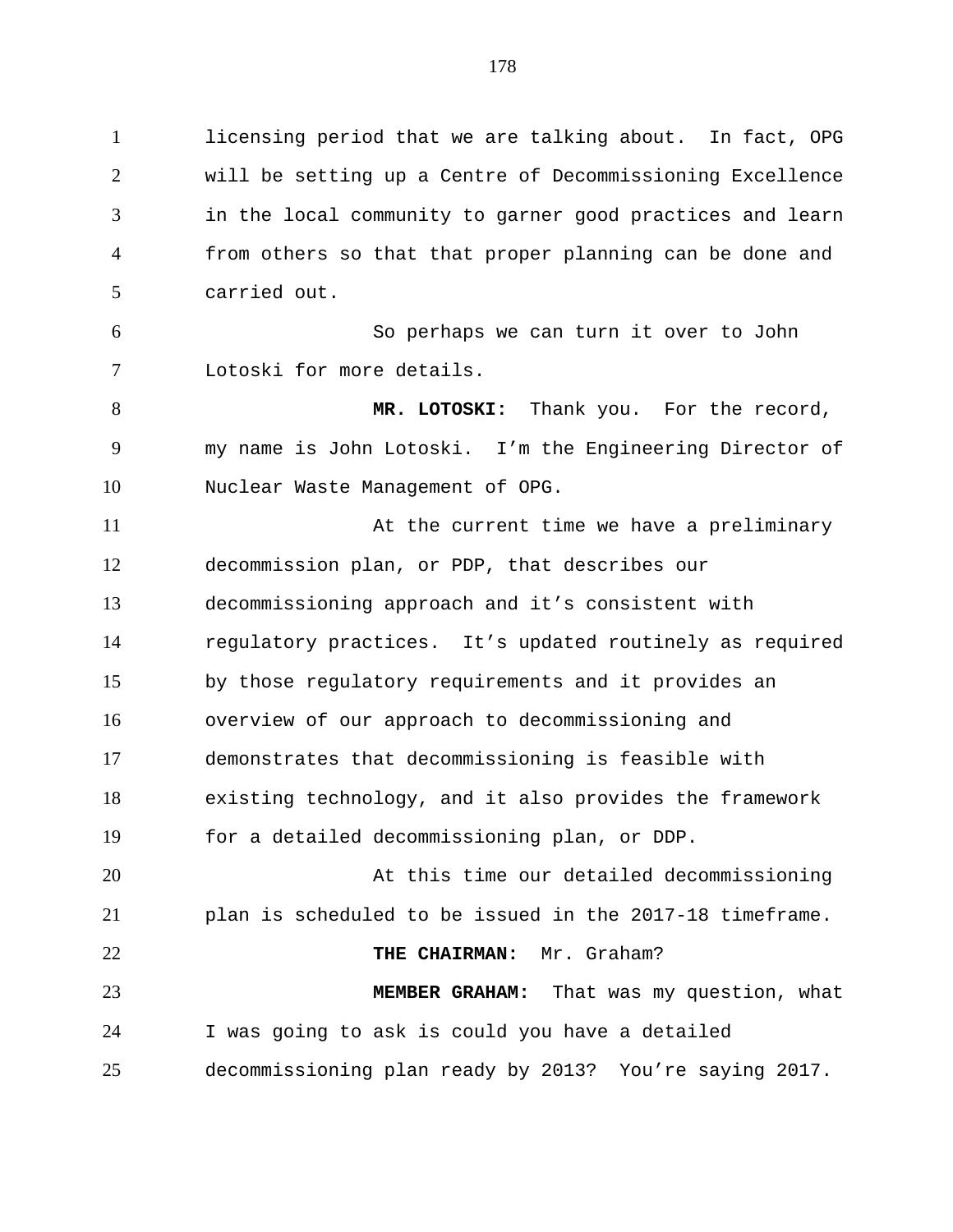That's seven years from now. I find it a little difficult. Why seven years? And I'm going to ask CNSC staff if they feel that a seven-year timeframe is -- since PDPs are developed over time and then you go through that, why you would need seven years for a detailed decommissioning plan for the Pickering unit. **MR. LOTOSKI:** John Lotoski again, for the record. It's not that it requires seven years for preparation of the detailed decommissioning plan. As we understand it now, based on regulatory requirements, that would be consistent with those requirements in submitting that document at that time. **MEMBER GRAHAM:** But if in considering this licence and considering the licence whether they're combined or not, whether it's in three years, five years or eight years, whatever it is, but to look at all of the aspects as a Commission, do you feel that you could have a decommissioning plan, a detailed one ready a lot sooner than 2017? **MR. LOTOSKI:** Again, John Lotoski, for the record. I believe if we would be asked to have one ready we could do that. It would require additional effort of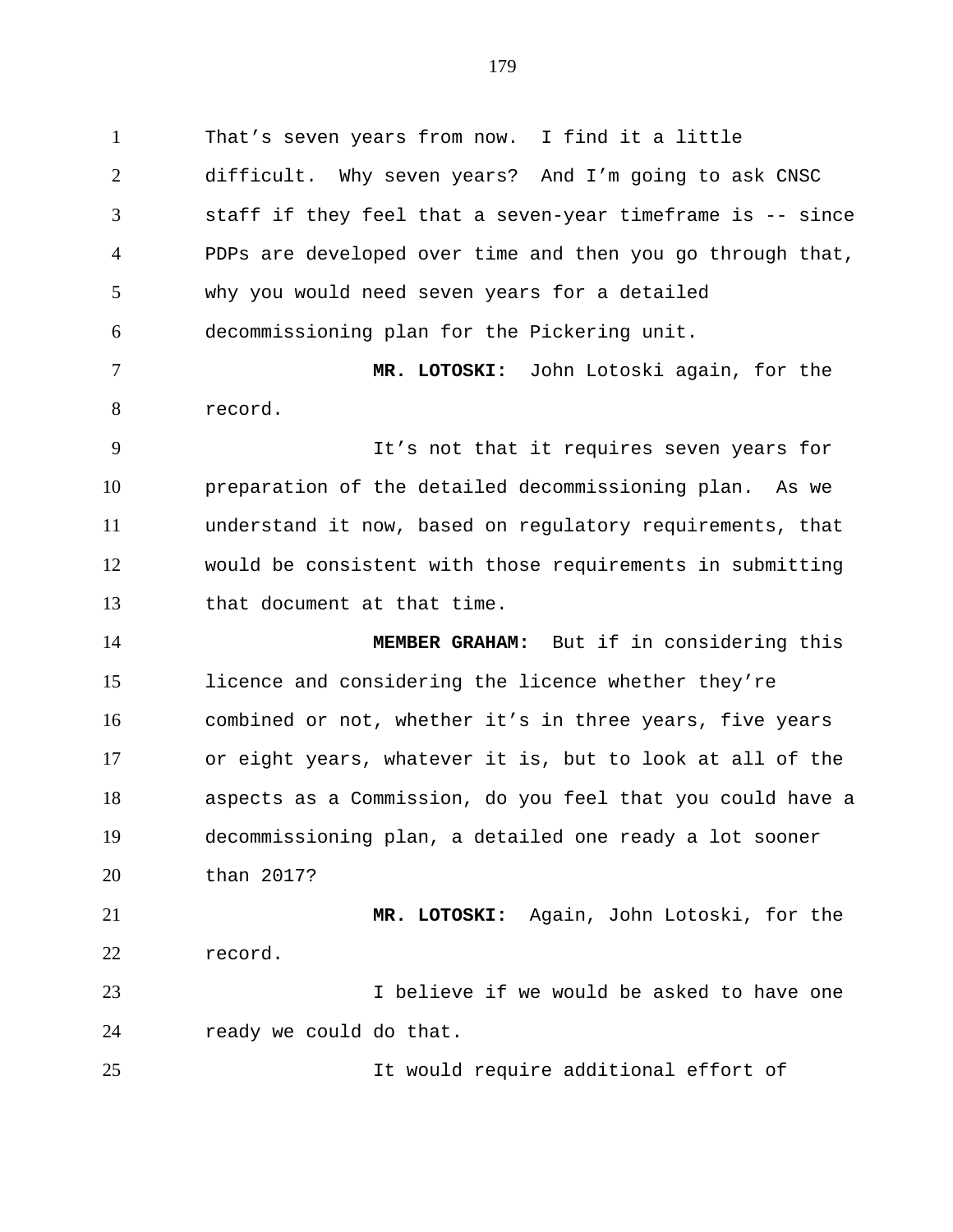course and defocus some of our other efforts at this time. **MEMBER GRAHAM:** To staff my question is the same. If we targeted 2013 or a date and had the annual reporting as to the stepping stones and the steps as to reaching those objectives, always come back and say well, if we need more time, another six months or something -- but if we put some objectives in there or some conditions, could they be lived up to with regard to staff's opinion? **MR. RZENTKOWSKI:** Greg Rzentkowski, for the record. 11 11 In the staff's opinion, yes that is feasible. However, we have to evaluate that regulatory requirement because normally a (inaudible) decommissioning plan is required at the moment a licence application for decommission of the facility is filed. In this particular case we are not going to have a licence to decommission the facility so we have to have a look at our regulatory requirements and see what needs to be improved in order to develop a proper 20 regulatory framework. **MEMBER GRAHAM:** But it has been announced that end of life dates have been set now and the objectives have been set by OPG. And we do have, at the

preliminary decommissioning plan so a couple of the

time of issuing a licence they're asked to (inaudible)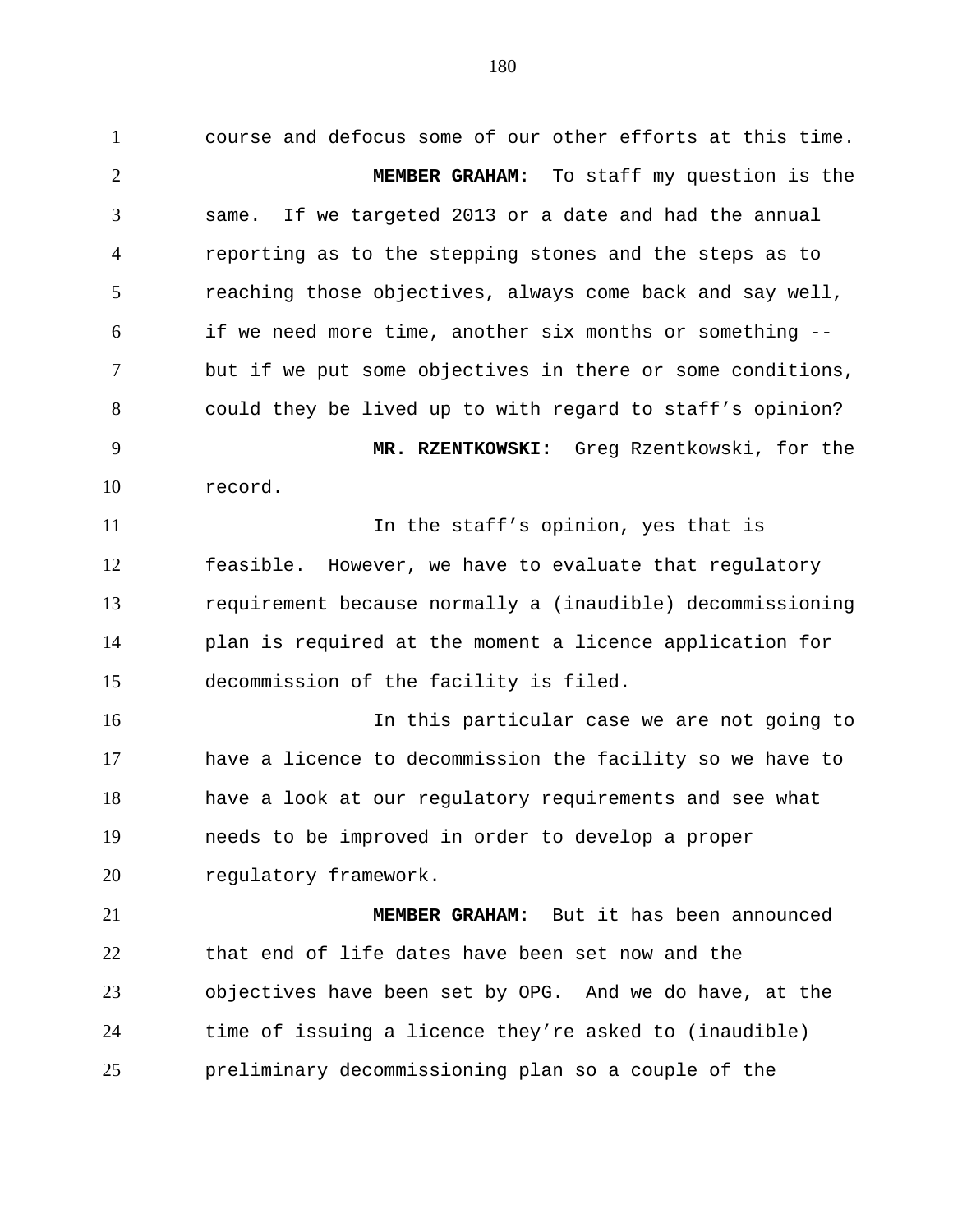factors are known.

2 And my question is, could we have a full scale plan in place by 2013 and if it wasn't ready, I mean, at least we have -- could we have annual reporting as to how we're getting there? **MR. RZENTKOWSKI:** In terms of developing 7 the plan I think we can have it ready. We are preparing already our staff to initiate this work in about a couple of years. Our staff is involved in the work of technical group under IEAE so we are evaluating the current operating experience regarding the decommissioning of nuclear power plants and we are trying to build on lessons learned and we are trying to obtain and understand the best practices. So I think we are in a position now to move forward and I think two years is sufficient time to develop the decommissioning plans, at least at the high level. **MR. TREMBLAY:** Pierre Tremblay, for the record. The current plan in the organization -- and as driven by requirements as well -- is to update the overall decommissioning plan that we have. Certainly, as we move closer and we look at more details at what needs to be done, that plan will get more specific.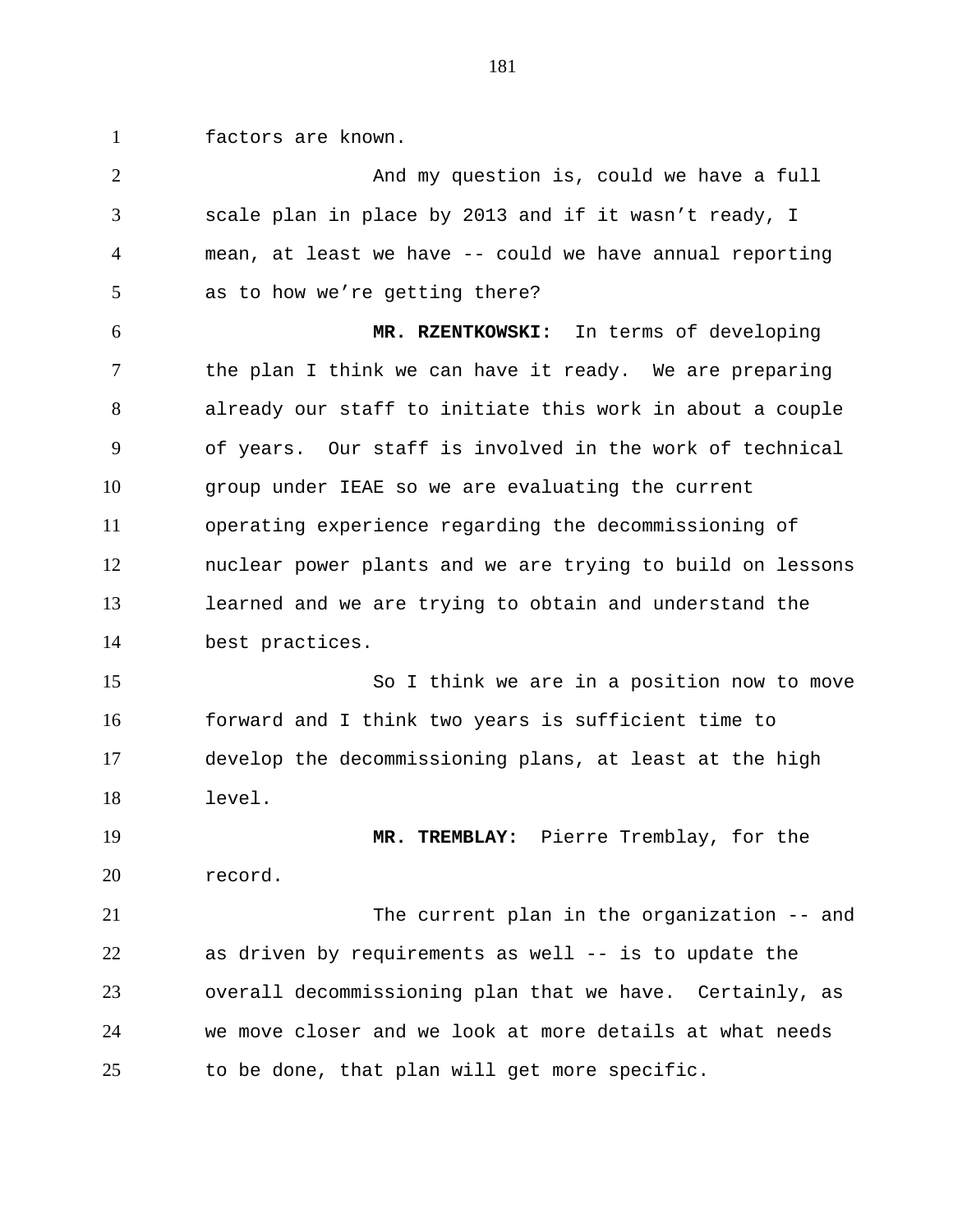The current plan of attack is to have the plan in place and including a public consultation in around the 2017 period which is beyond the current operating licensing consideration and also -- but before 5 the operating period of the power plant, giving us several years to modify and adjust.

 That's the current plan and the basis on which we have shared the operational plan for Pickering. Further to that we've focused on operations and we want to continue to focus on operations. And we've committed to provide a detailed operational plan for Pickering B in September. I believe that will be discussed in public in December.

 And further to that, with this licence agreement to produce an operational plan to end of life 16 for Pickering A by the end of next year, and that too will be subject to dialogue and input.

**THE CHAIRMAN:** Monsieur Harvey? **MEMBER HARVEY:** Merci, Monsieur le Président. Just one question.

 It's related to one of the requests of Greenpeace about the annual report on the life-limiting components of the station. Is it something -- my question is addressed to staff. Is it something that will be already in the end report of NPP?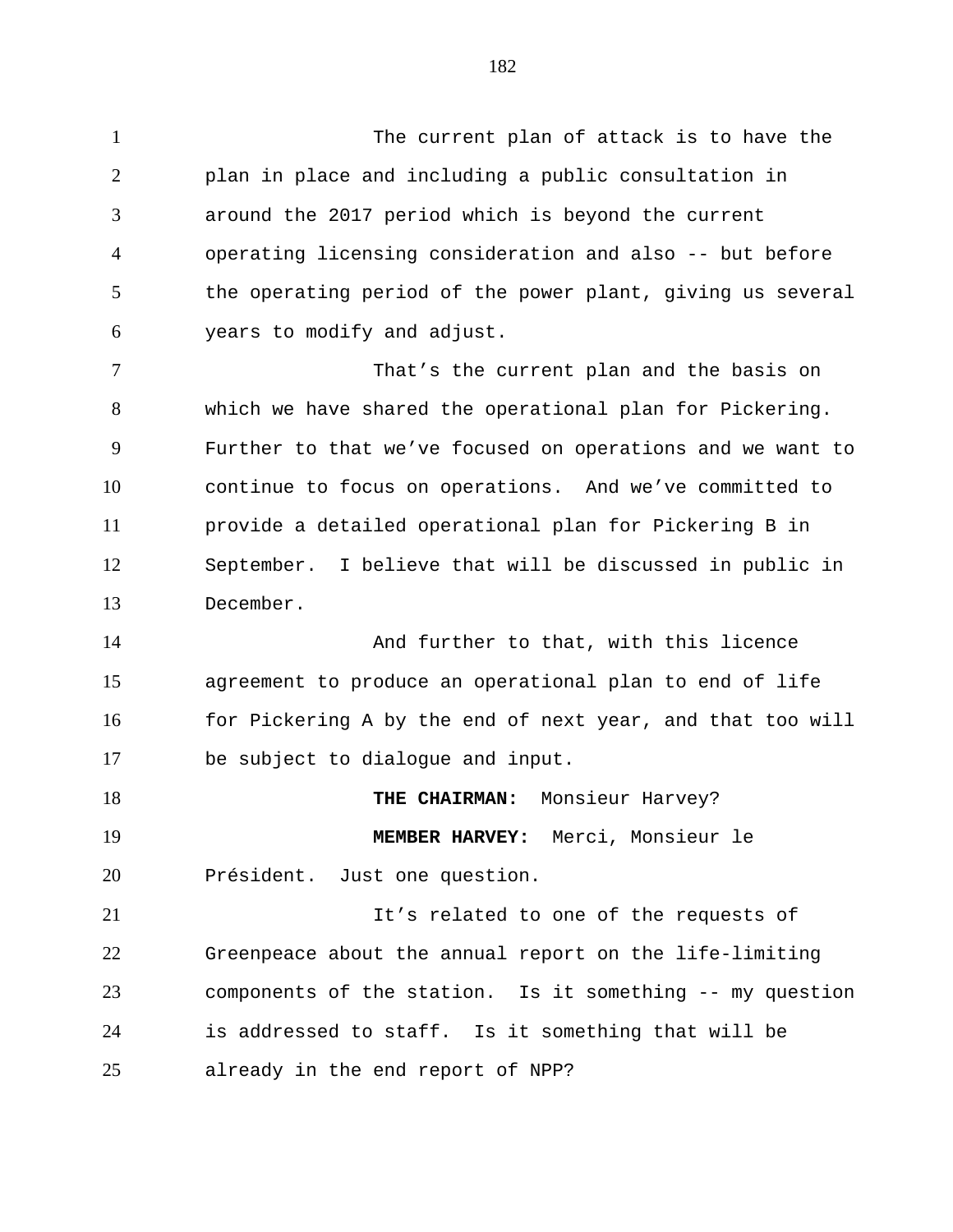**MR. RZENTKOWSKI:** You mean in the current report for 2010? **MEMBER HARVEY:** Well, I mean in the future here we will have an annual report on the stations. So in the case of Pickering B, will we have something on the life-limiting components of the station? 7 I mean, you are going to follow what will be done by OPG and the inspections and the results on the limiting components, aging components. **MR. RZENTKOWSKI:** Yes, it's our intention to provide a high-level summary. We have to provide a high-level summary only because the CNSC doesn't normally release the licensee documents. So for very specific details of course the inquiry has to go directly to OPG. But definitely in the NPP annual report we will provide the high-level summary of the fitness of service of structural systems and components. **MEMBER HARVEY:** Does that answer your question? **MR. STENSIL:** I would request that, as I said before, the safety assessments that justify these high-level numbers -- we should have some scrutiny of those. And to give you an example that I referred to previously about the end of life plan information I was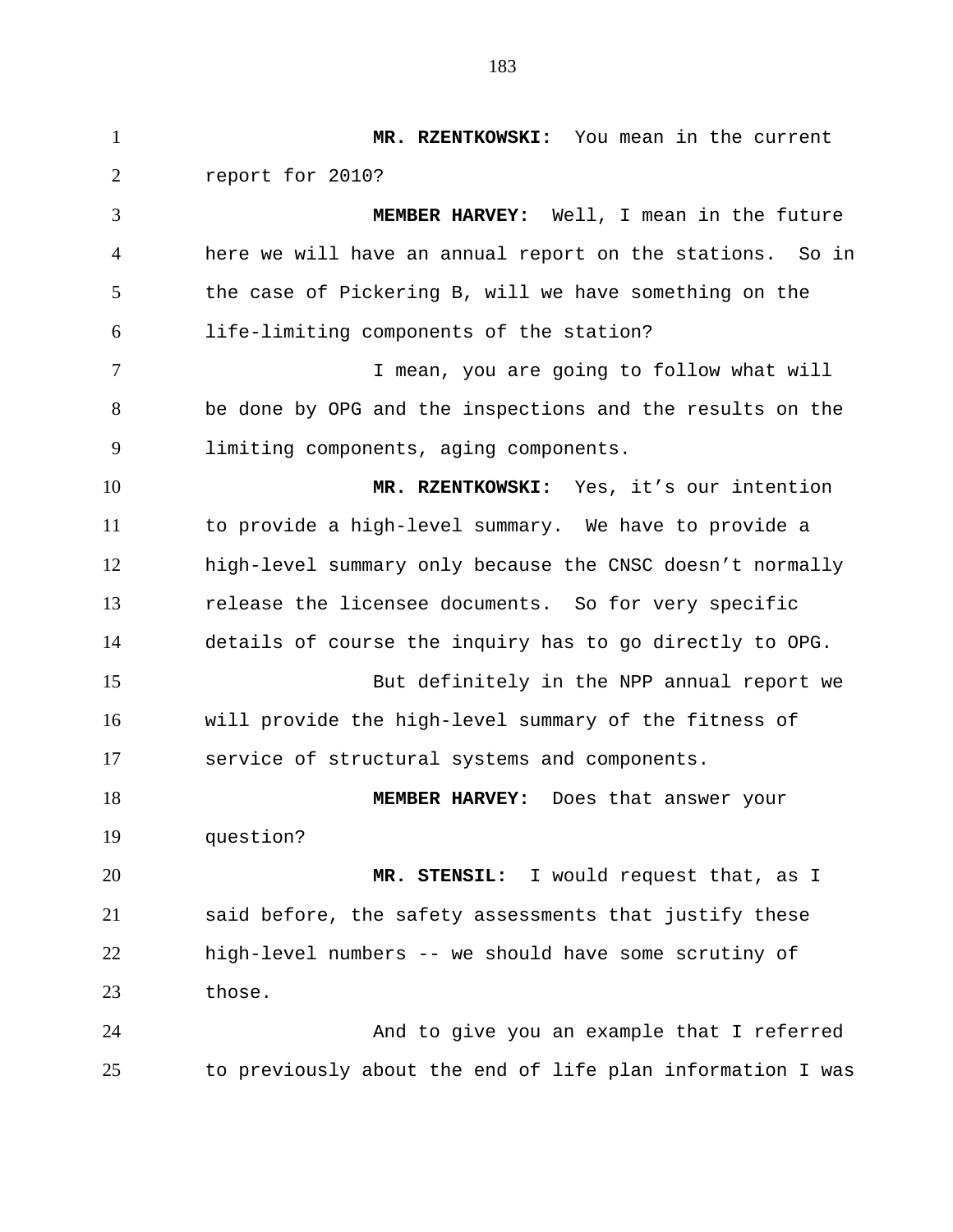trying to get out of the Commission in January, OPG was asked to release their letter to the CNSC to me. They refused. And that's a difficulty with our regulatory approach when the licensee can just claim commercial confidentiality. You can't get the information out. So I think there should be some level of release of the safety assessments done that we can look at so that we can say, are there uncertainties? Have they admitted things? You can't do that from a high-level study. An example I would give is OPG has begun to put summaries of their probabilistic risk assessments on their websites so they should perhaps be looking at doing something similar like that that they could proactively release as well. 16 And would they be willing to do that? **THE CHAIRMAN**: Go ahead. You want to comment on this? **MR. RZENTKOWSKI:** I thought this question was directed to the OPG. But of course I --- **THE CHAIRMAN:** Safety is CNSC. **MR. RZENTKOWSKI:** Safety is CNSC but the release of the information at the very detailed level, the information would belong to the licensee. It is really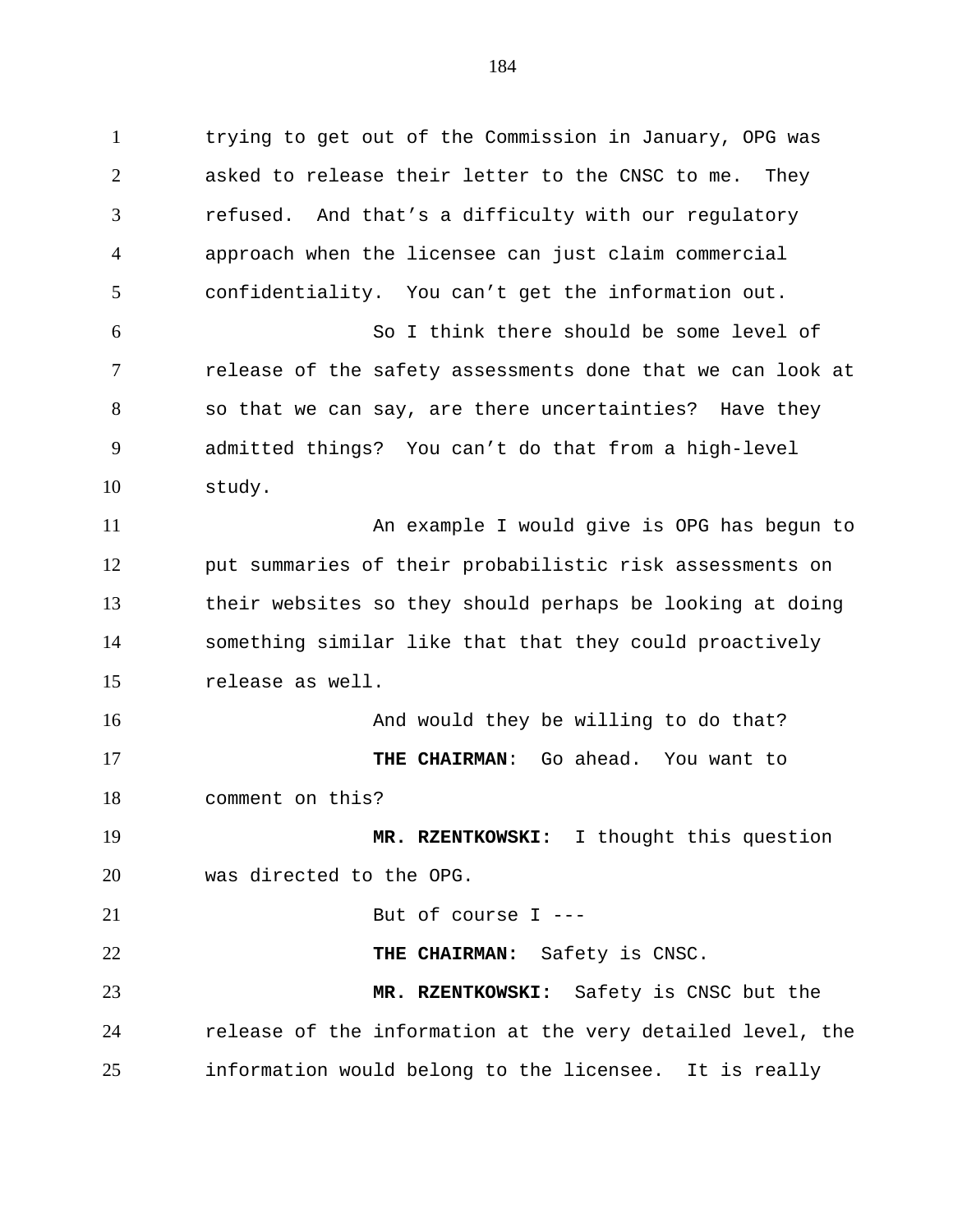1 the responsibility of the licensee. **THE CHAIRMAN:** Wait, wait. If there's a commercial confidentiality or security issue, I agree, but if it's the status of your pressure tube, it's not. **MR. RZENTKOWSKI:** That's correct. The status of the pressure tube is probably not commercial information so it can be released. But we have to understand that those disposition reports which are being issued after every maintenance outage are probably five inches thick so I'm not quite sure how we can summarize this easily in the NPP annual report. We definitely can provide a high-level summary but we cannot provide all the details. **THE CHAIRMAN:** I think that what is being proposed here is -- if I understand correctly -- is there going to be an end of life report? And that report in fact is going to be tabled for Pickering B this year and for Pickering A next year. And that report will have enough detail in it for CNSC staff to assess and I assume there's going to be some milestone on those things and

monitored and reported publicly.

 We shouldn't pre-empt until we see what's in it but I assume there's got to be some sort of CNSC

presumably some material from that can be usefully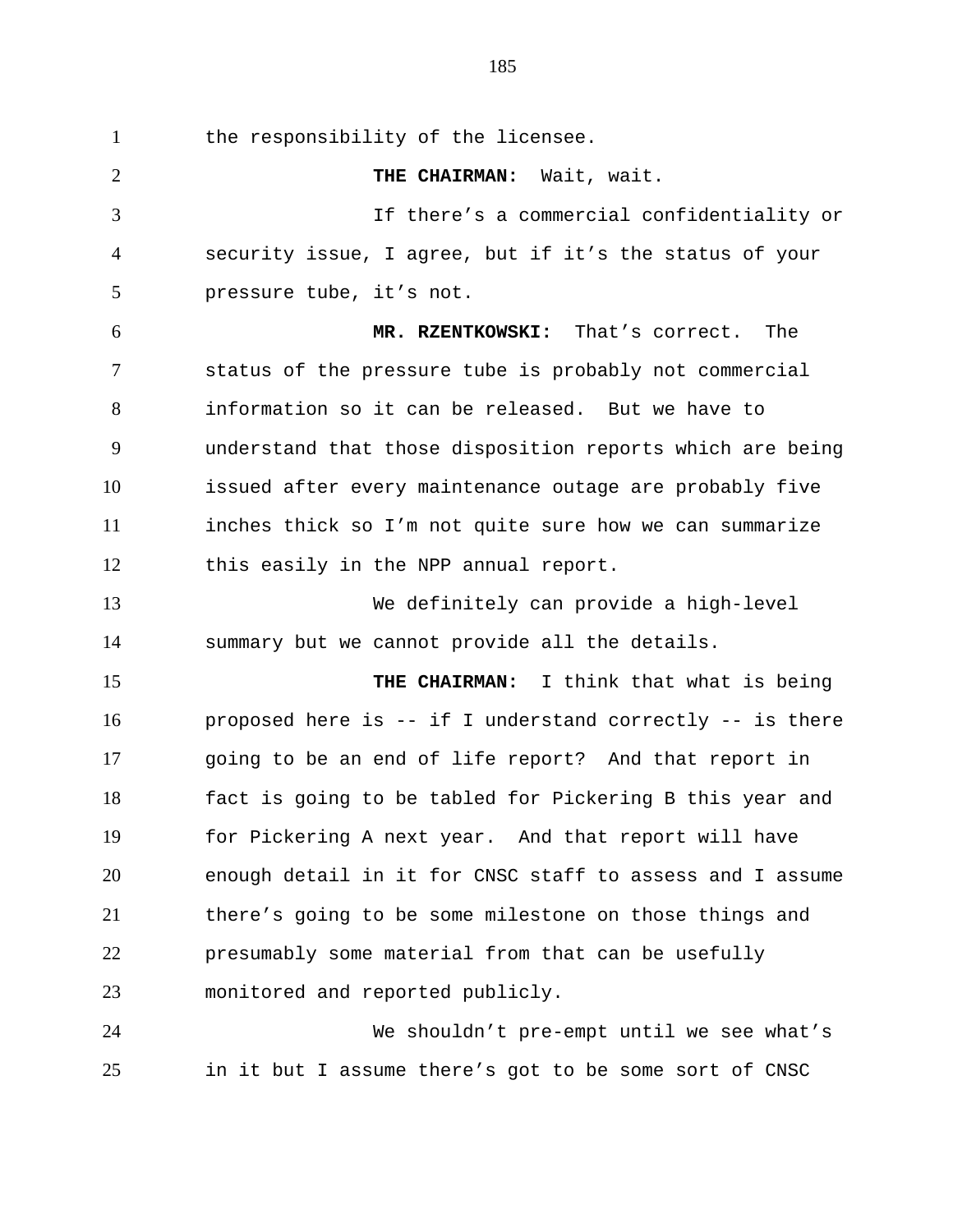public disclosure as to end of life progress to the end of life.

 **MR. RZENTKOWSKI:** Absolutely. The end of life or continued operation plan or end of life plan -- those will be public documents. But in those documents what OPG's going to outline -- it will be the approach to assure safety of operation until the very last day of operation. I don't think we will see the specific details of the assessment of every single pressure tube.

 However, we will see some area of the fitness for service of structures system and components and most likely also an aging management plan which has to be developed in the way that the design and the licensing basis can be maintained until the end of operations. And that's something what we will consider.

 We will evaluate and of course we will provide comments. And we will use this plan later on to develop our compliance program because we have to develop a very diligent compliance program to make sure that in fact fitness for service of all the system structure and components will be adequate until the very last day of operation.

 **THE CHAIRMAN:** I think in that answer was a "yes" somewhere to some of your question. We'll have to see when we actually see the report itself.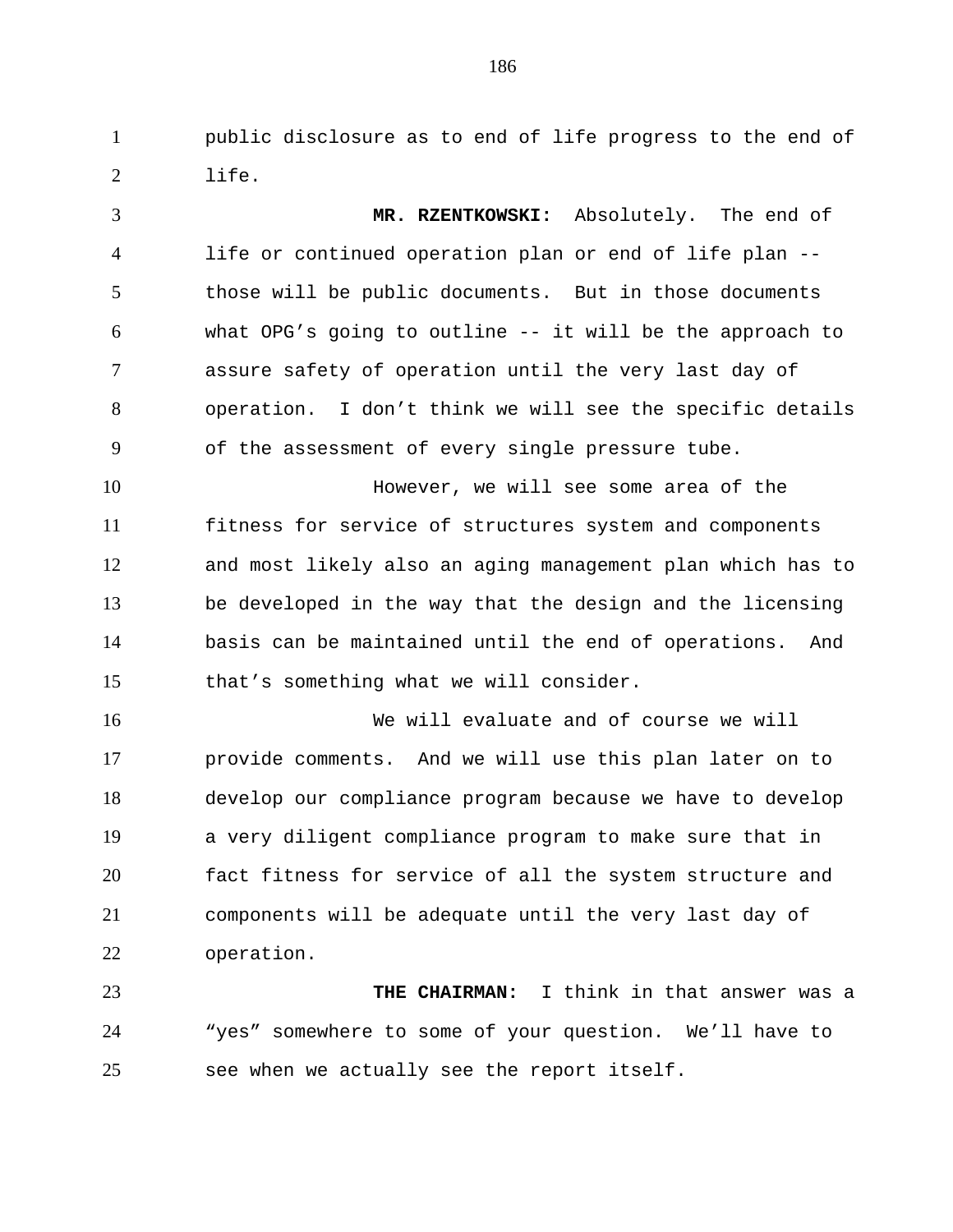**MEMBER HARVEY:** So maybe would you comment on that or -- OPG? **MR. TREMBLAY:** Pierre Tremblay, for the record. Certainly the discussion has been around sort of validating and verifying the fitness for service of the plant. 8 I'm not sure that we're talking about the same things necessarily. There have been some requests for detailed analysis and engineering analysis surrounding the PRA. Some of those elements are security protected and, as such, we've taken a position that we would not disclose this information. However, we believe we've agreed and have met and discussed summary information and that's been provided to those who have been interested. So in terms of the operational plans for the facilities, those are commitments that we've made. They'll be part of this licence that's specific to Pickering A, which is the matter before this Commission. We have committed to producing an operational plan that will see Pickering A through 2020 and that, again, will be available for scrutiny, discussion, dialogue and input from the public. **THE CHAIRMAN:** Okay, we've got to move on. Mr. Jammal, let's wait on this particular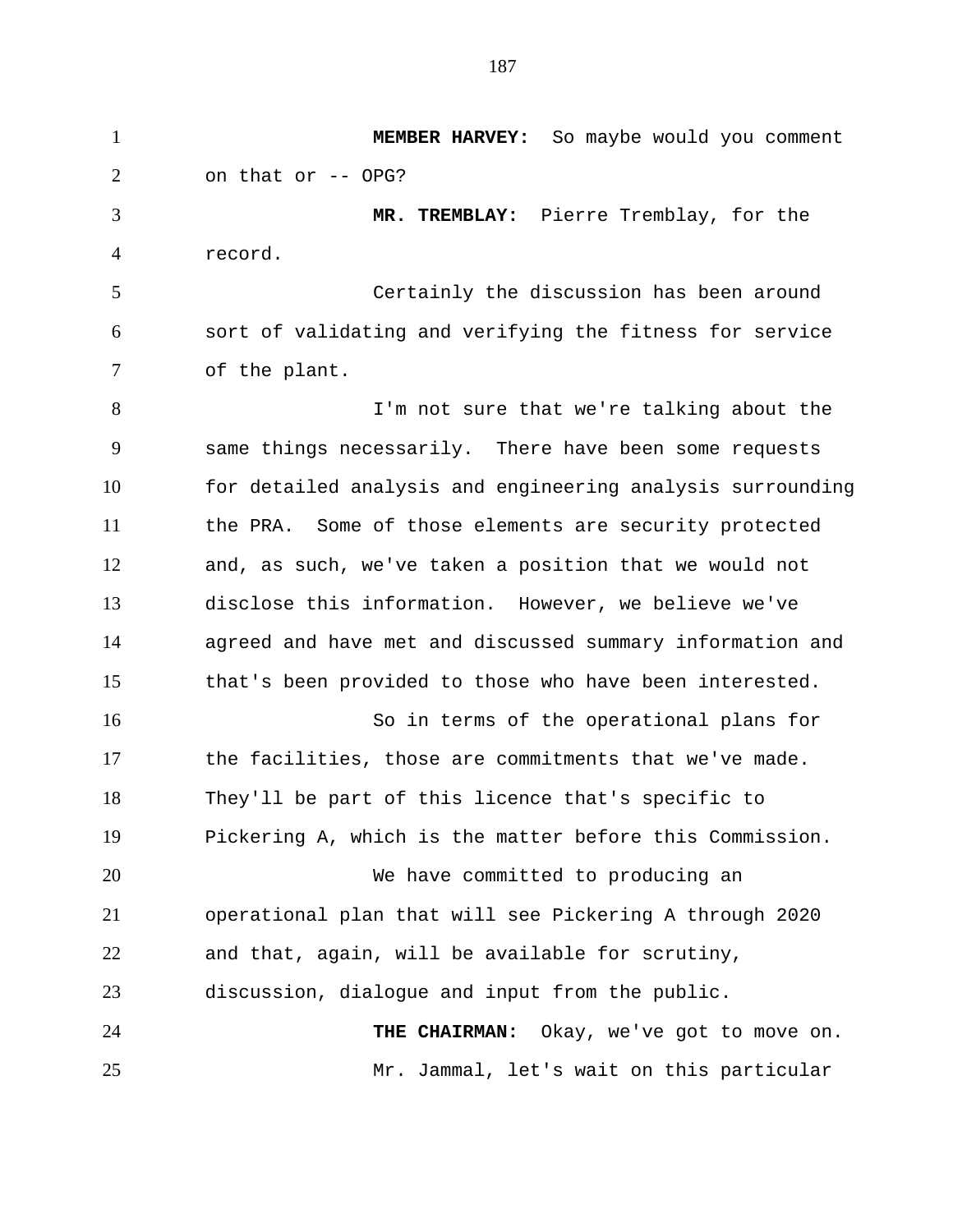area. **MR. JAMMAL:** Yes, and I'll try to make it in 30 seconds, sir. 4 A couple things: We did send an official letter to OPG with respect to the end-of-life plan. The detailed requirements, the regulatory requirements and, to answer your question and the Commission Member's question, those we translated into the licence condition handbook as part of our yearly update. We committed to the Commission. There is a section with respect to the updates pertaining to the licence conditions handbook and those updates will be provided accordingly. **THE CHAIRMAN:** Thank you. 15 Any more questions? **MR. STENSIL:** One issue regarding -- well, first of all, in the last discussion, to focus things, the request was about life limiting components, not the PRA or other issues. And that can be addressed in a lot of ways. It could even by providing a list of the references in the CNSC document to OPG, documents that I could then use access to information for, although I don't have a lot of luck with OPG on access to information. Secondly, regarding the decommissioning issues, just to cite a precedent, before we get to the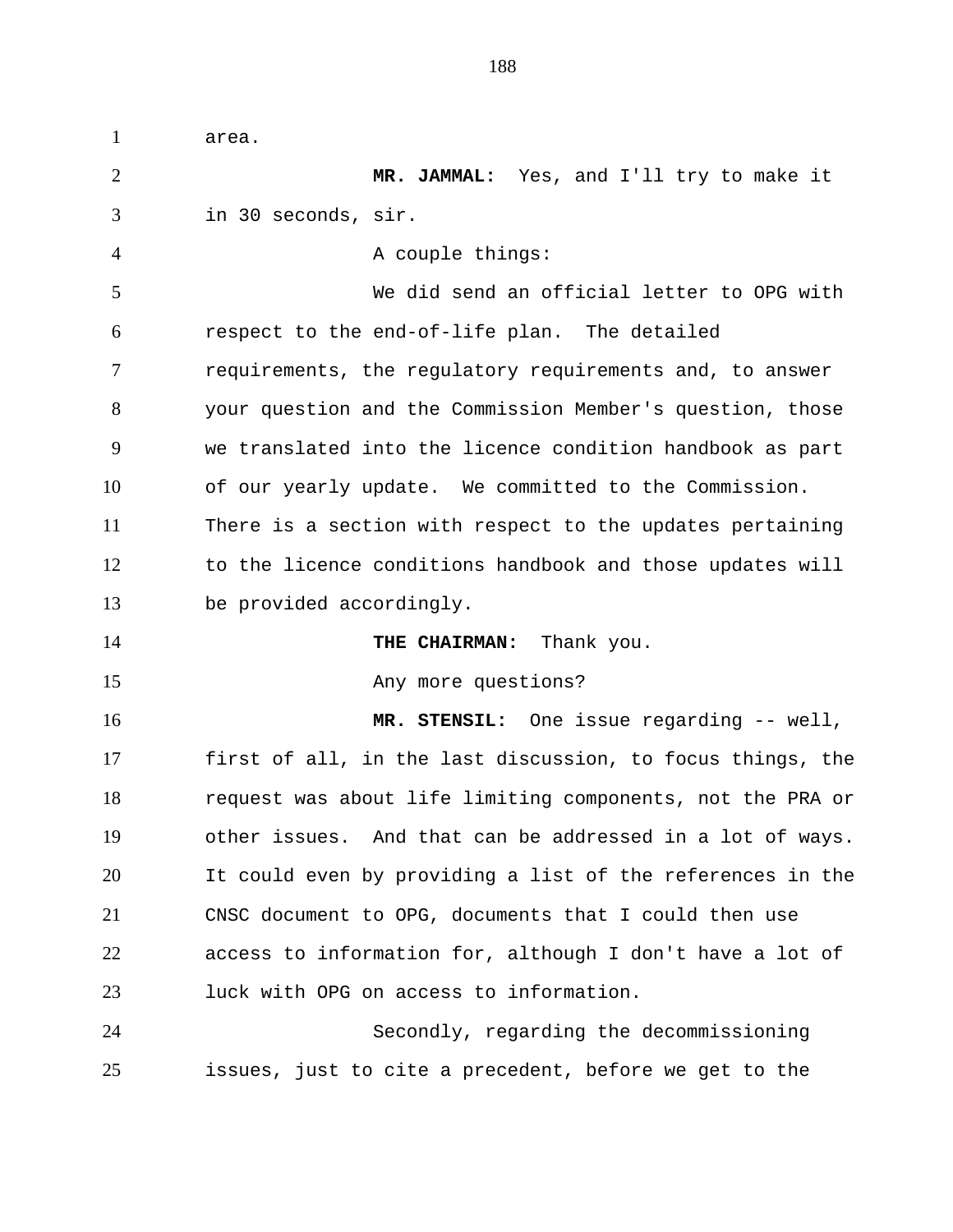detailed decommissioning plan, I think we need to have a discussion about the overall strategy. That's what I was getting at, the accelerated versus put it off until we can pay for it some other day. And this is always an issue with the nuclear industry, putting off costs.

 To cite a precedent in Canada, as I recall on the Chalk River site, there was some CNSC direction about having a debate and public input as to whether it should be accelerated or over 300 years, which is a little crazy.

 So there is a precedent for having some discussion of that and I'm just proposing today that perhaps we have it in 2013. I'm not sure what the entire scope would be, but I think part of it is putting some of these best practices from around the world in front of Canadians and in front of the Commission and then we can actually have an informed debate about whether OPG just shuts its reactor down in 40 years once we're all retired.

**THE CHAIRMAN:** Okay, thank you.

20 Thank you very much.

 Okay. We're moving to the next submission which is an oral presentation by the Town of Ajax as outlined in CMD H6.7 and I understand that Councillor Renrick Ashby will make the presentation.

25 Go ahead, please.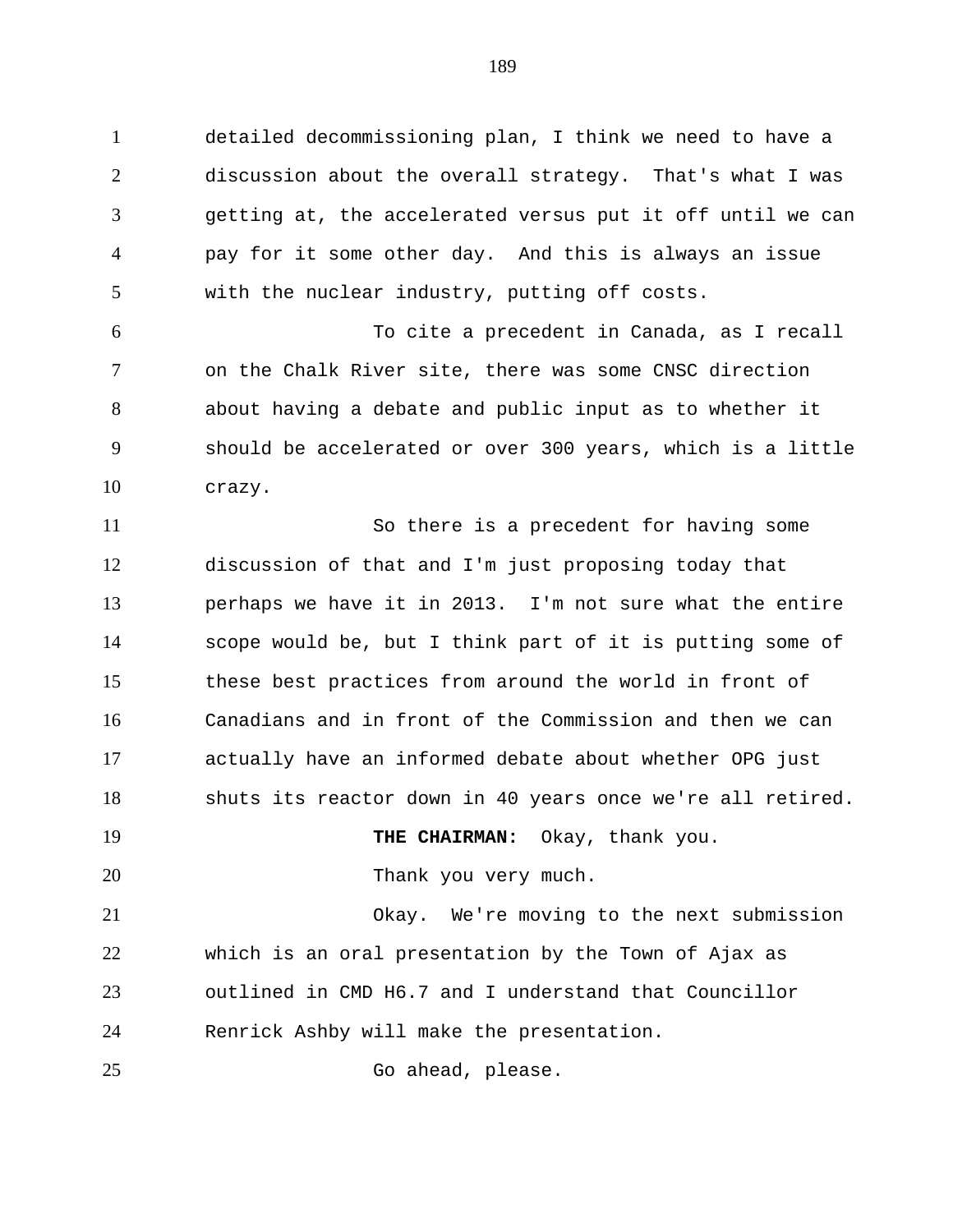**10-H6.7 Oral presentation by the Town of Ajax MR. ASHBY:** Thank you, and thank you very much for this invitation. 8 For the record, my name is Renrick Ashby. I'm here in the capacity of a member of council for the Town of Ajax and I'm also representing the views of council and on behalf of the mayor. 12 Just for the record, I'll just note that I am a former member of the Citizen Advisory Committee of OPG, I believe from 2001 to 2006, and I am a former member of the Town of Ajax as a planner. I'm here on behalf of council. 17 17 I note that you do have a copy of our intervention and I'll just try to highlight the salient features of that. We are in support and we base our comments on regular communications with OPG, active participation on Pickering Nuclear's Community Advisory Council, and a review of Canadian Nuclear Safety Commission site staff's assessment of the station's operation. We understand OPG meets all the criteria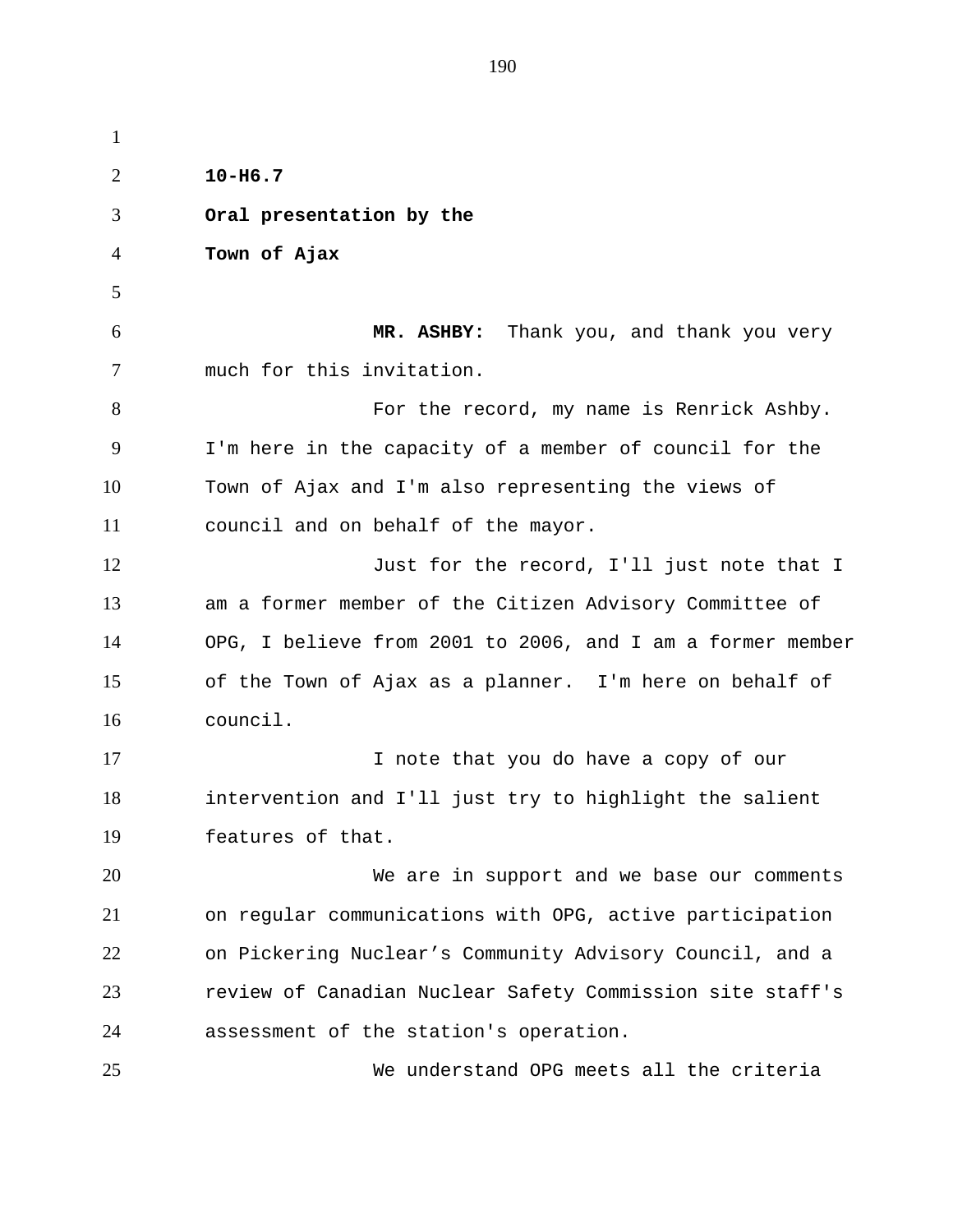for a five year licence renewal. We also understand that the station is being safely operated and maintained in a manner that provides for health and safety of employees and our community residents as well as mitigates any environmental impacts. OPG proactively communicates with the Town of Ajax council and residents through face-to-face discussions, public meetings such as community advisory council and the Durham Nuclear Health Committee, community newsletters, newspaper advertisements, and operating an information centre. They provide fulsome responses to any questions or concerns that are understandable to the general public. Employees of OPG are active volunteers in our community. They have held leadership positions with the Ajax-Pickering Board of Trade, the United Way, the Ajax-Pickering Hospital Foundation, the Ajax-Pickering-Uxbridge Big Brothers and Sisters, Horizon House and the

Ajax Youth Centre.

 On a personal note, I run an annual ride for charity and OPG is an active participant and donator in that program.

 In light of its recent announcement to continue to operating the Pickering Nuclear Generating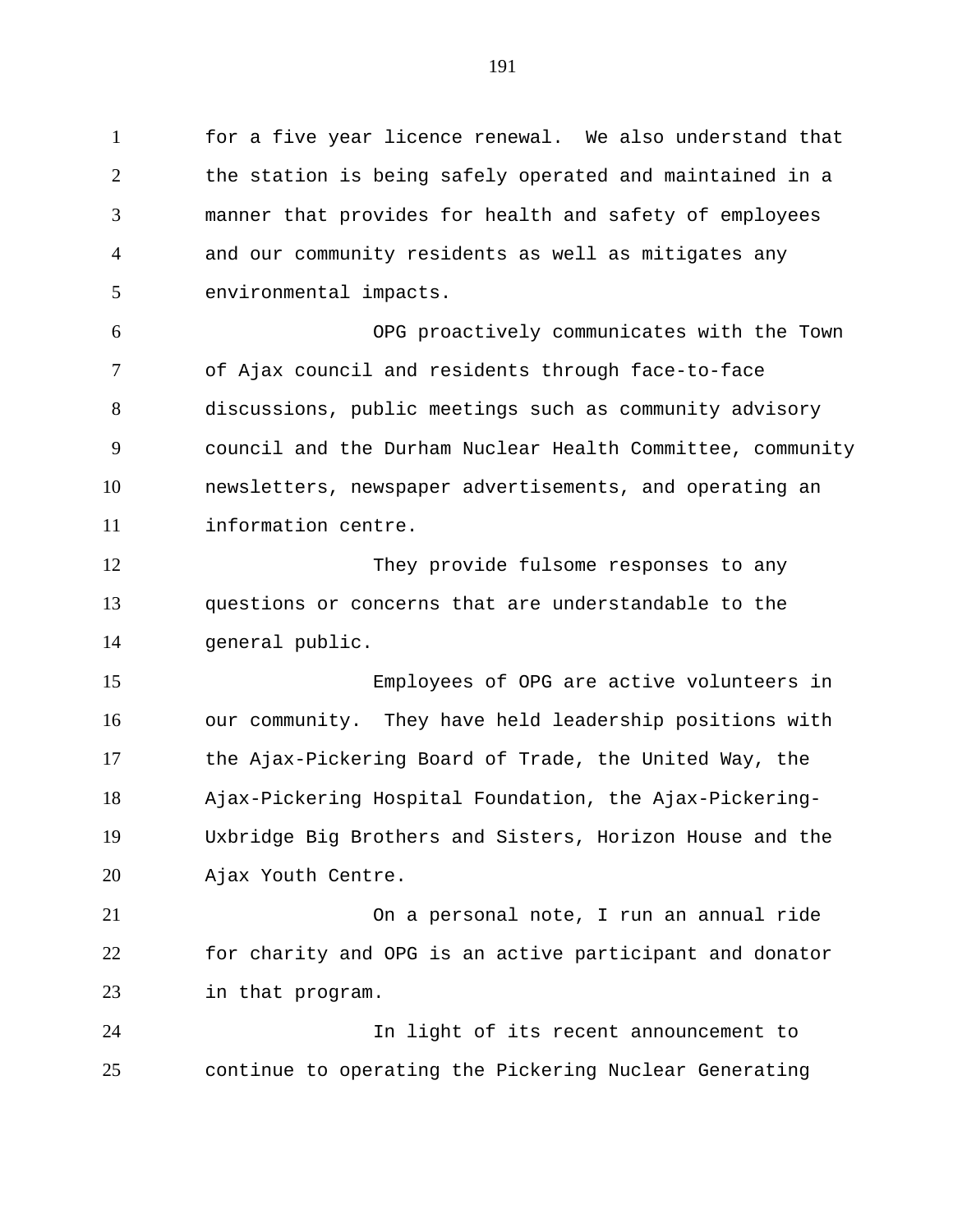Station for another 10 years, followed by a safe storage project and then decommissioning, the town will continue working with OPG to enable it to fulfil its commitment; to number one, to continue operating and maintaining both A and B side with safety as their overriding priority; invest \$300 million in additional inspections, maintenance and its reactor systems; continue to operate and communicate in an open and transparent manner; and continue to be a positive economic driver in their host communities and continue to be leaders in community building.

 In conclusion, based on the communication with OPG and the Canadian Nuclear Safety Commission site recommendation, the Town of Ajax supports OPG's request 15 for a five year renewal and for the Pickering Nuclear Power Generation Station A operating licence.

 For the record, I am here with Kevin Heritage who is a policy coordinator with the Town of Ajax.

**THE CHAIRMAN:** Thank you very much. 21 Any questions? Well, thank you for the presentation. **MR. ASHBY:** Thank you. **THE CHAIRMAN:** We'll move to the next submission which is an oral presentation by the City of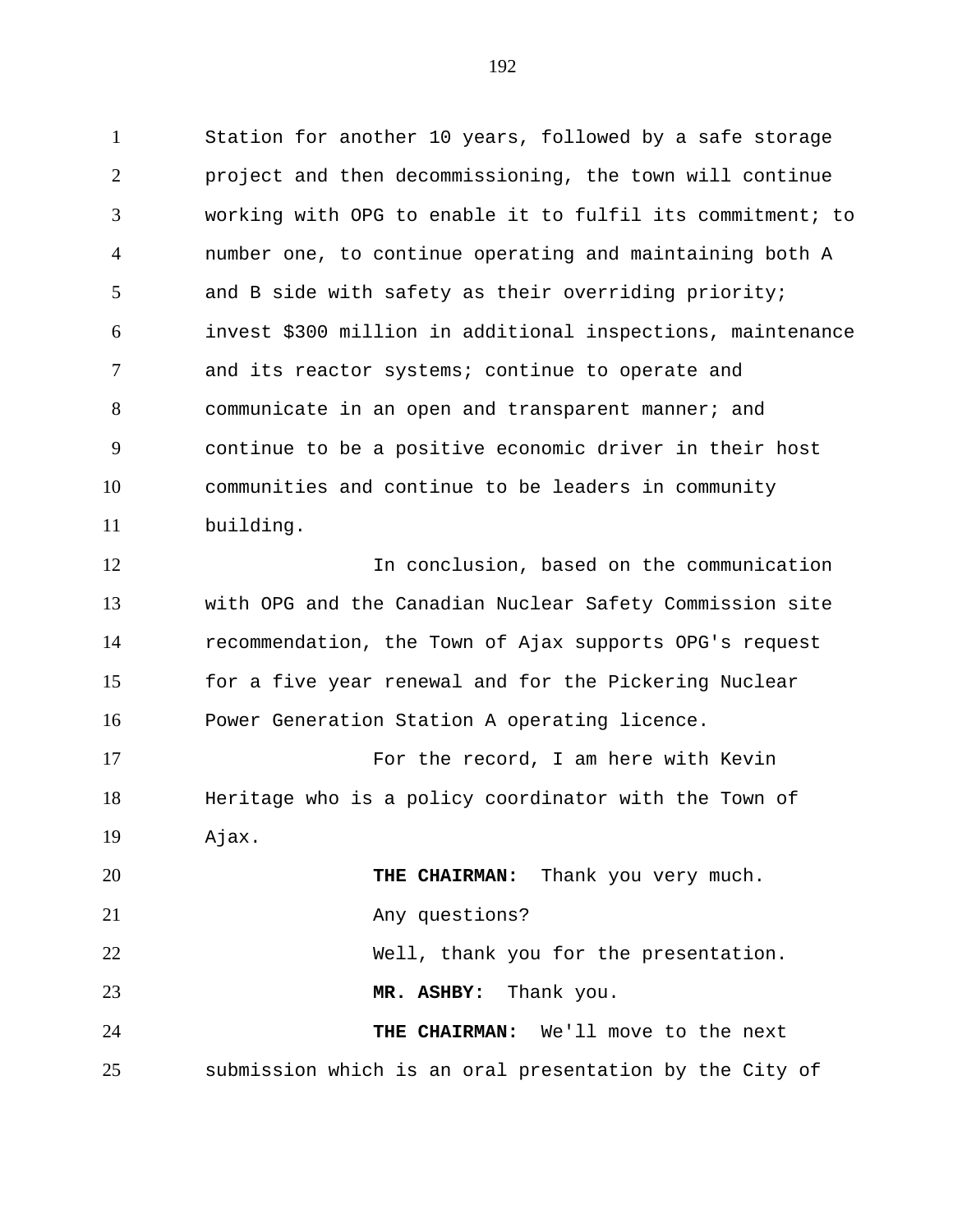Pickering as outlined in CMD H-6.8 and 6.8A. I understand we have Mayor David Ryan here with us. Mayor, the floor is yours. **10-H6.8 / 10-H6.8A Oral presentation by the City of Pickering MAYOR RYAN:** Good afternoon, Mr. Chairman and Members of the Commission. For the record, my name is David Ryan, Mayor of the City of Pickering. I am also Chair of the Canadian Association of Nuclear Host Communities. Joining me today from the City of Pickering is Mr. Tom Melymuk, who is the Director of the Office of Sustainability. Firstly, I would like to acknowledge and thank the Commission for holding these hearings in the City of Pickering. As you have acknowledged, the city, its residents, businesses and community groups are arguably the primary stakeholders with respect to the Pickering Nuclear Station. As a host community, the city pays very close attention to the activities and operations at the station. In this regard I am very pleased to report to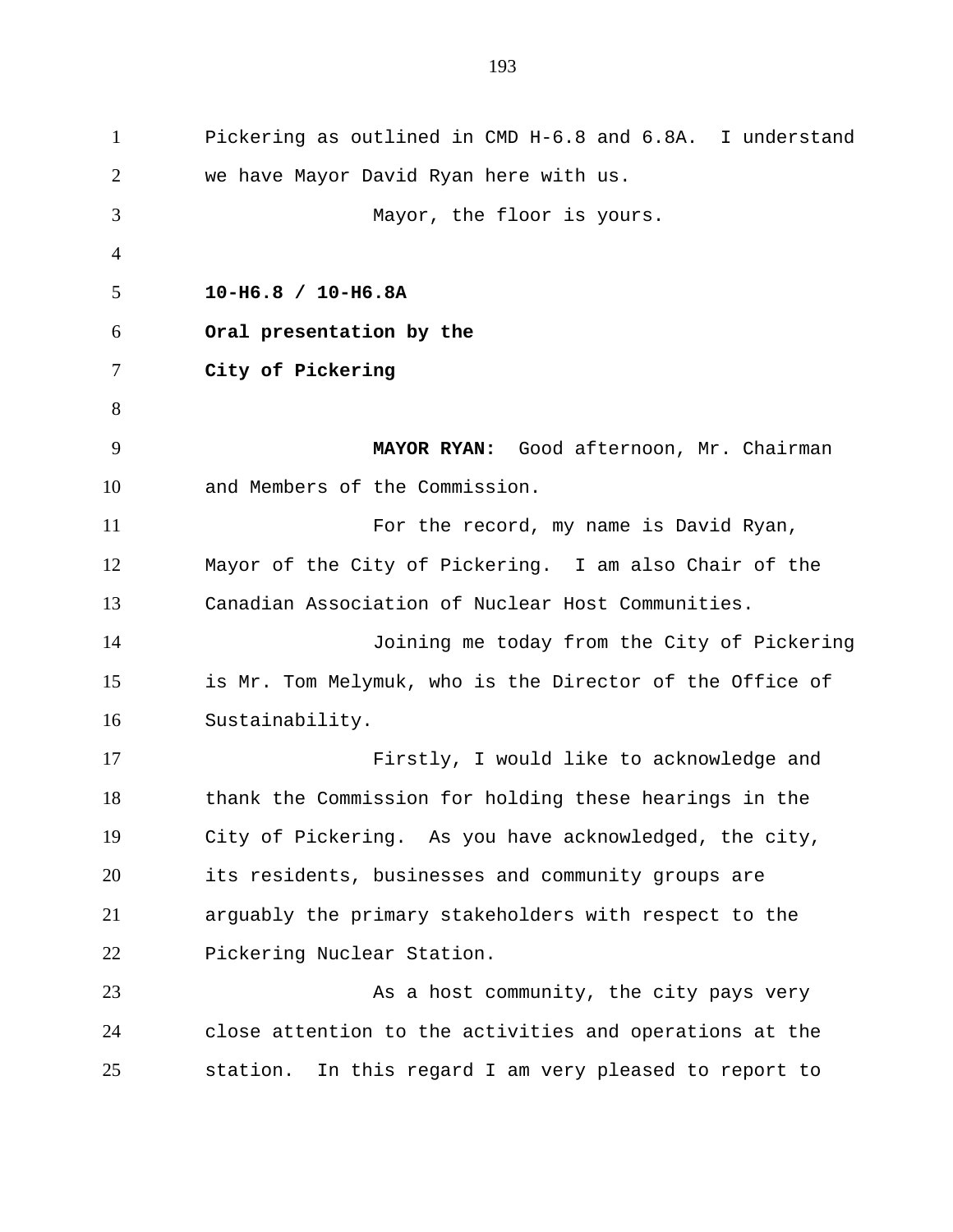the Commission that the city and OPG representatives have an excellent working relationship and that we regularly communicate about issues of mutual interest and importance.

 The city is also represented on the Pickering Nuclear Community Advisory Council which provides us with another venue for ongoing dialogue with the OPG officials.

 I'm here today to communicate Pickering Council's resolution from its April 19, 2010 meeting -- namely, the City of Pickering supports the five year re- licensing of Pickering A provided that Ontario Power Generation continues its regular efforts in keeping the city informed of business at its Pickering sites and; secondly, that OPG initiates formal discussions with the city regarding the impact on the city of the safe shutdown and decommissioning of the nuclear station.

 With respect to council's provisions I have every confidence that OPG will maintain its open lines of communications with the City of Pickering and its residents.

 Currently, we regularly receive informal and formal communications on station activities and industry issues with face to face discussions, e-mails, letters, presentations and newsletters. And, as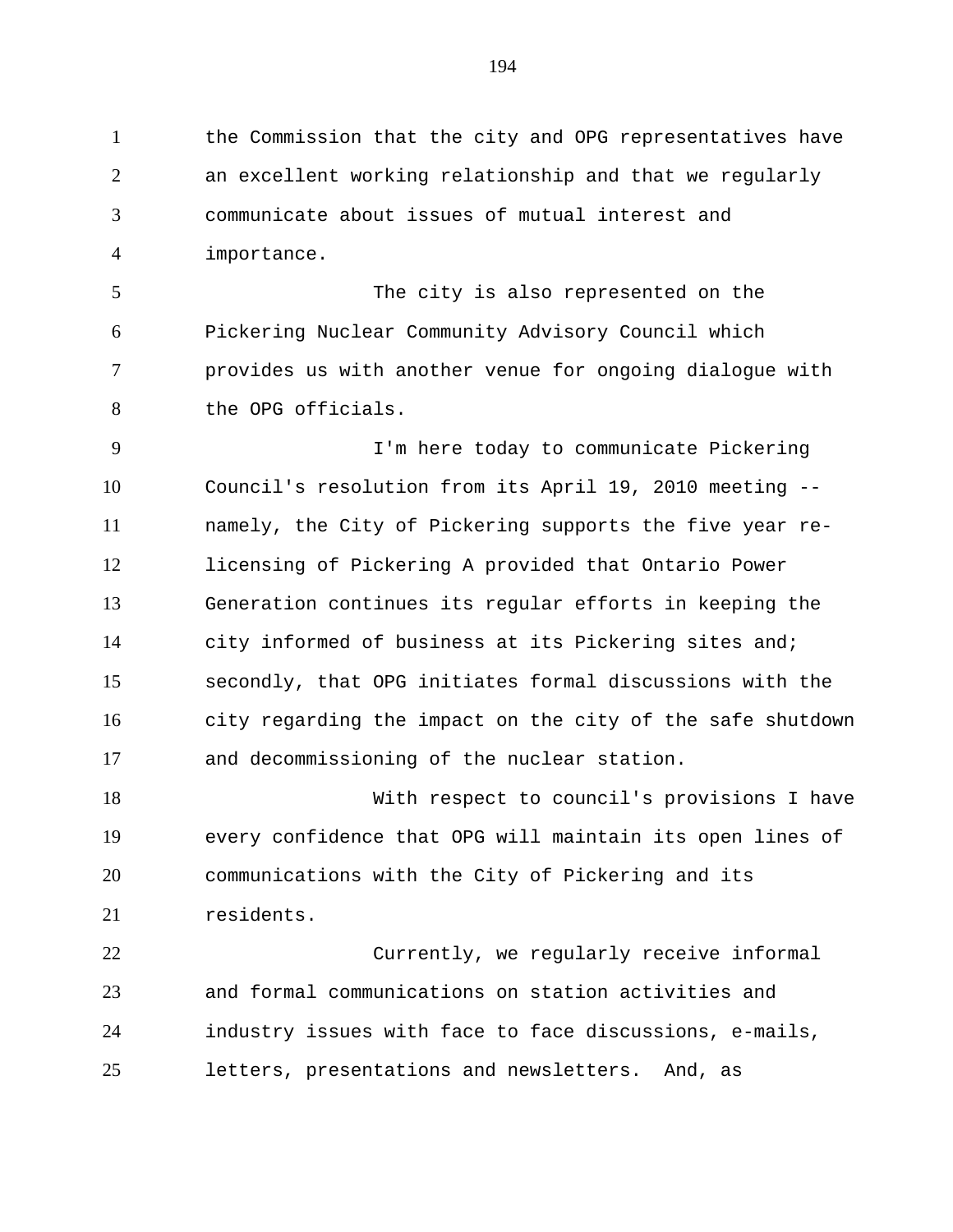previously stated, we also have representation on the community advisory council that meets monthly. Residents receive quarterly newsletters as are placed in local newspapers and on local radio and television stations. OPG manages an information centre and there are many events across our city. Additionally, I wanted to provide the Commission with some insight into how integrated the nuclear station and its activities are, with respect to 11 the community and its future. One of the greatest challenges facing all of us is ensuring a sustainable future. The City of Pickering takes this challenge extremely seriously. This is why we have made a long term corporate commitment to our sustainable Pickering program. Sustainable Pickering has a simple but challenging objective, namely the transformation of Pickering from a suburban municipality to a sustainable city. By this, we mean a city that grows and develops over time in a way that simultaneously benefits the local economy, the local government, and the local community. When we look at the relicensing of Pickering A in relation to our sustainable Pickering program, we arrive at a number of important conclusions.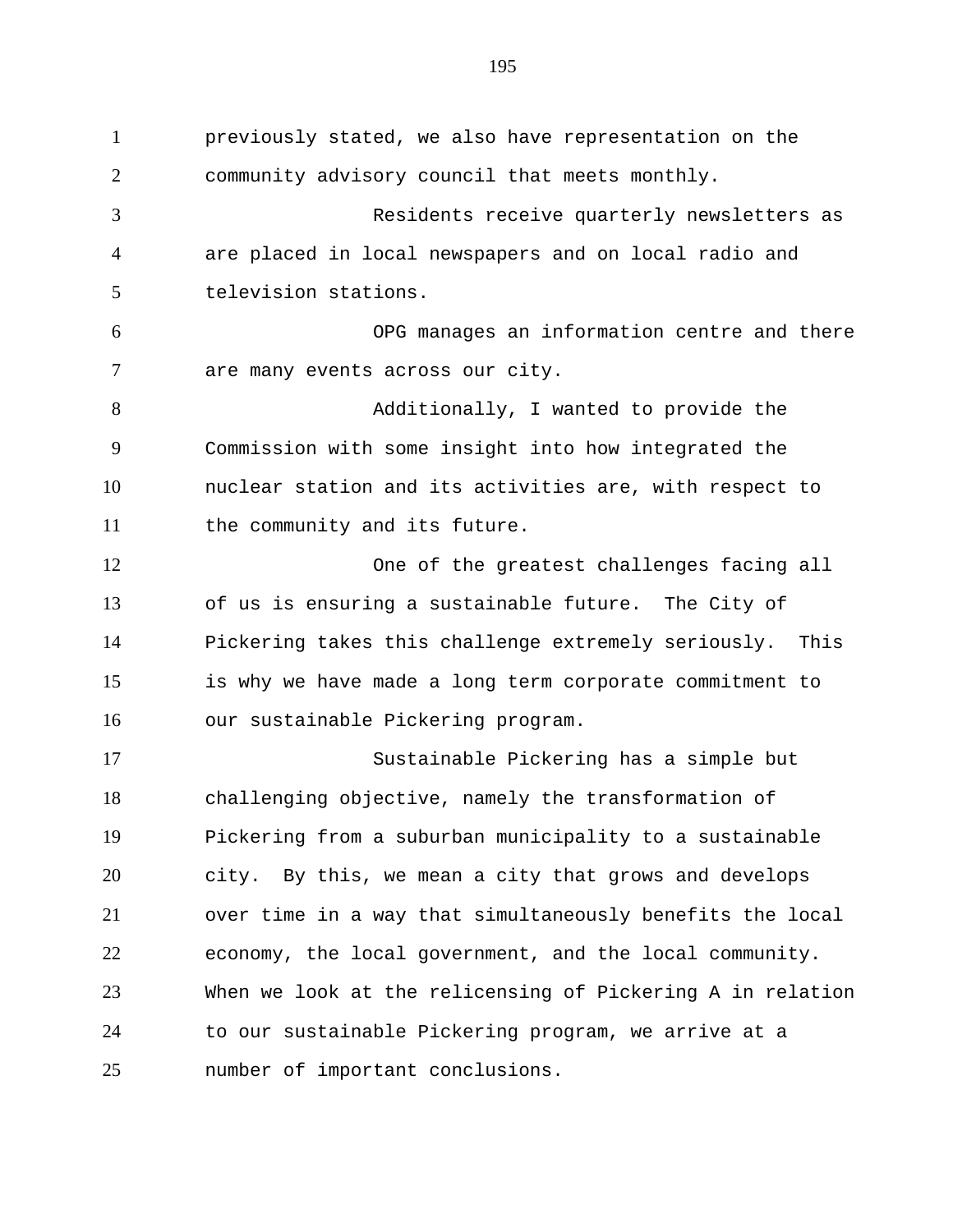With respect to our local economy, the Pickering nuclear station has been the economic hub of our community for almost 40 years.

 Moving forward, the City of Pickering recognizes and accepts the important role nuclear power plays in Ontario's long-term energy and economic future. In this regard, we would like to assure the Commission 8 that the city is prepared to do its part. We are pleased to continue being a supportive host community for nuclear power production on the understanding, of course, that the Province, OPG, and the CNSC continue to work with the city to help us manage and address any challenges that come with being a nuclear host community.

 I would also like to mention to the Commission that the Pickering station generates a significant number of local economic benefits. The station is Pickering's largest employer and has been since it opened. The ongoing presence of a nuclear plant in our community has also produced a number of positive, indirect economic benefits, including the emergence of a strong cluster of jobs in the energy, environmental and engineering fields, which has helped buffer the city somewhat from the serious effects of the recent economic downturn.

In addition to these economic benefits, I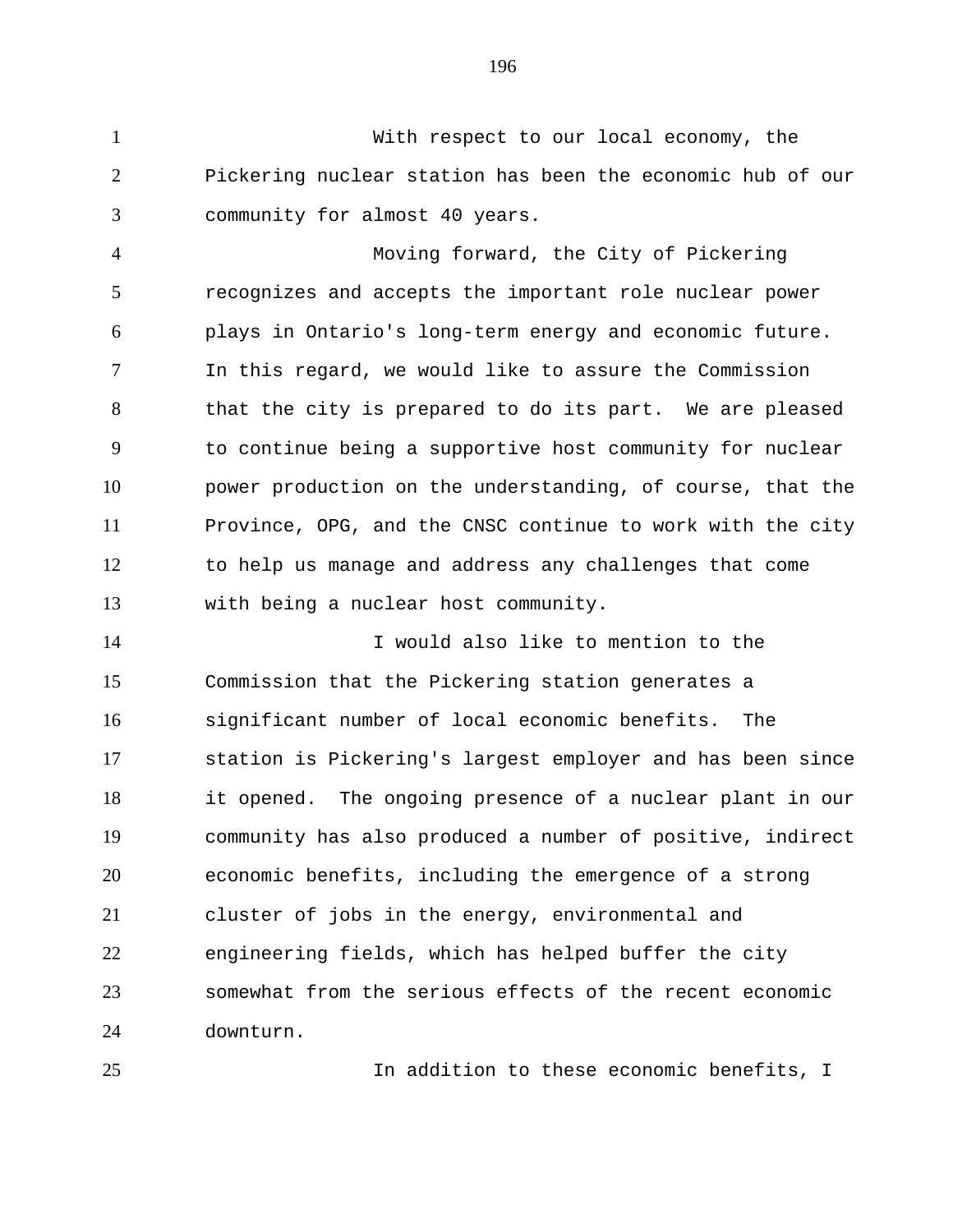would like to draw the Commission's attention to the fact that the Pickering station has made a strong commitment to environmental and community sustainability. Over the years, OPG has spearheaded a number of very beneficial habitat restoration projects. We sincerely appreciate their efforts in this regard and again wish to congratulate them on winning the 2007 Corporate Habitat of the Year Award from the Wildlife Habitat Council for the outstanding work done by Pickering Nuclear staff and volunteers on environmental projects in and around the station.

 The city would also like to thank OPG and bring to the Commission's attention the important role the station plays in supporting numerous community programs, activities and events, including OPG's support of the Ajax-Pickering Women's Shelter, the City of Pickering Blooms Program, and our waterfront trail.

 Pickering Nuclear invests more than \$200,000 annually in community partnerships through educational opportunities, environmental stewardship and community building. In fact, we hold OPG in such high regard, that we will be recognizing it with the Civic Award for Local Business in an official ceremony on May  $31^{st}$ 

In conclusion, the City of Pickering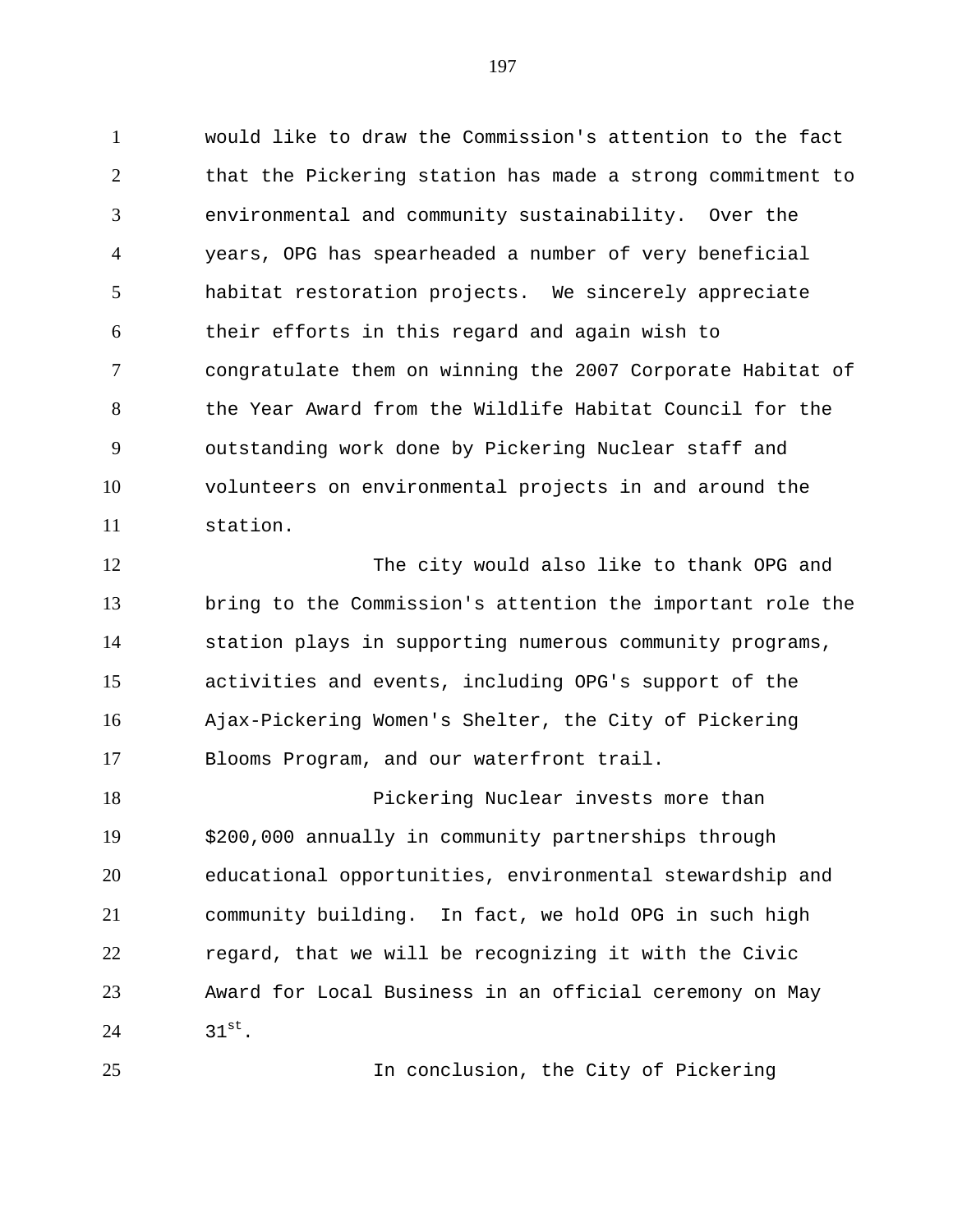supports the relicensing of Pickering A. We are prepared to continue our role as a willing host community in the municipality for nuclear power, and we recognize that with this role can come some unique challenges. We are nevertheless very confident that in partnership with OPG, the Province of Ontario and the CNSC, any challenges can and will be addressed.

 We look forward to working with you in the future and thank you very much for giving me this opportunity to address the Commission here in Pickering on behalf of the City of Pickering Council. Thank you.

**THE CHAIRMAN:** Thank you. The floor is open.

 Your Honour, just one question; did you try to attempt to quantify the impact of the shutdown on your community? You mentioned you almost asked us about some licence condition for OPG to dialogue with you about the impact of that particular shutdown.

 **MAYOR RYAN:** We are very confident that the conversations will continue with OPG. I think we were prudent in the structuring of our resolution in support of the licensing to identify the need that that conversation continue. It is continuing.

 We have not been able to quantify, but we have areas of concern with regard to the shutdown as it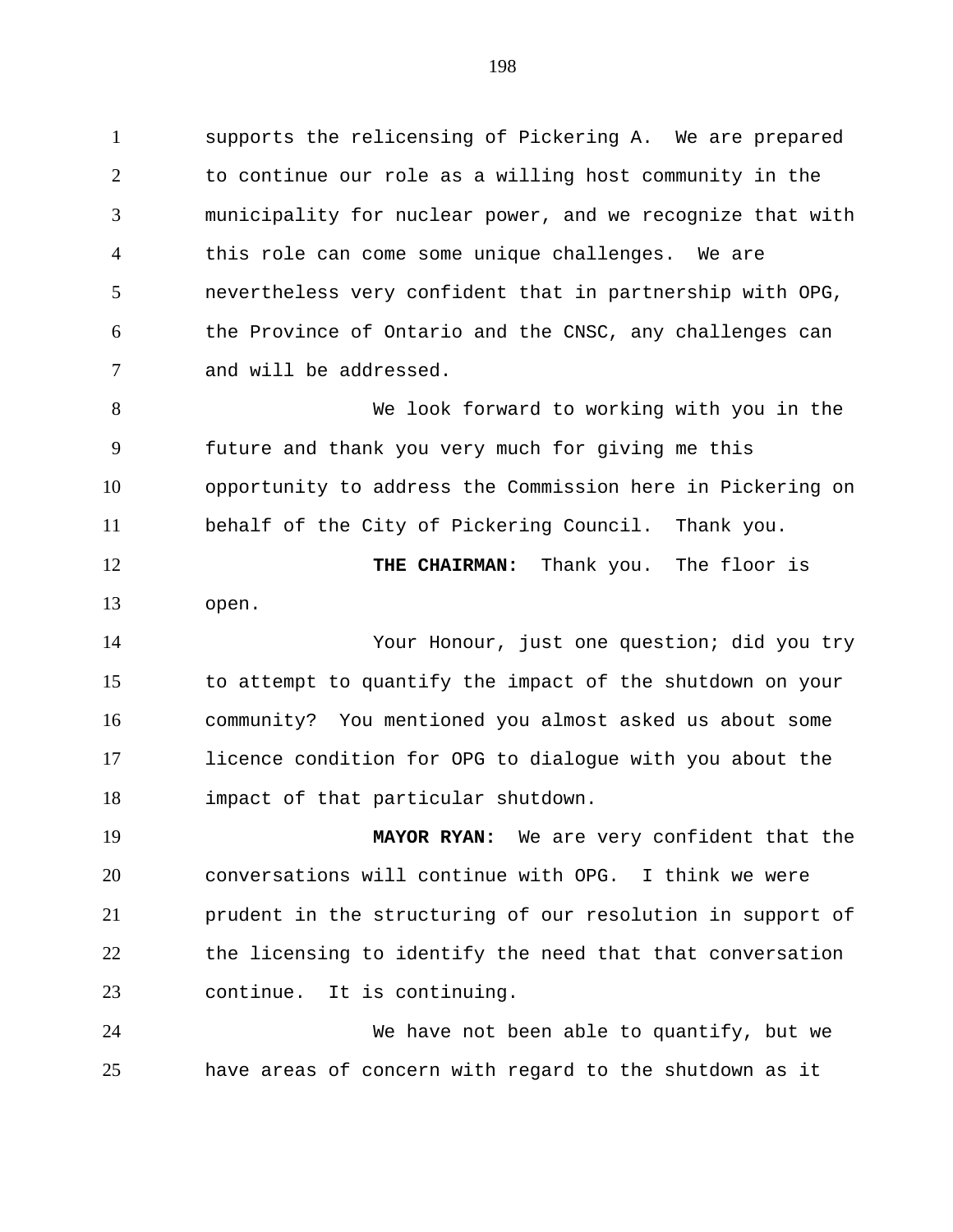impacts on the community. Our first concern obviously would be for jobs in the community both directly related to the operation of the station and to the spinoff jobs in the industries at large. We would have a concern for the ongoing assessment base that the plant provides to this municipality. And as a long-term partner with OPG and PNGS, we anticipate and, indeed, expect that that would be taken into account as the program moves forward. 10 THE CHAIRMAN: Okay, thank you very much. **MAYOR RYAN:** Thank you. **THE CHAIRMAN:** We will move now to the next submission, which is an oral presentation by the organization of CANDU Industries, as outlined in CMD H6.9. Mr. Neil Alexander is to make the presentation. The floor is yours. **10-H6.9 Oral Presentation by the Organization of CANDU Industries MR. ALEXANDER:** Good afternoon, Mr. President, Commissioners. I greatly appreciate the opportunity to speak to you this afternoon. We have provided to you a written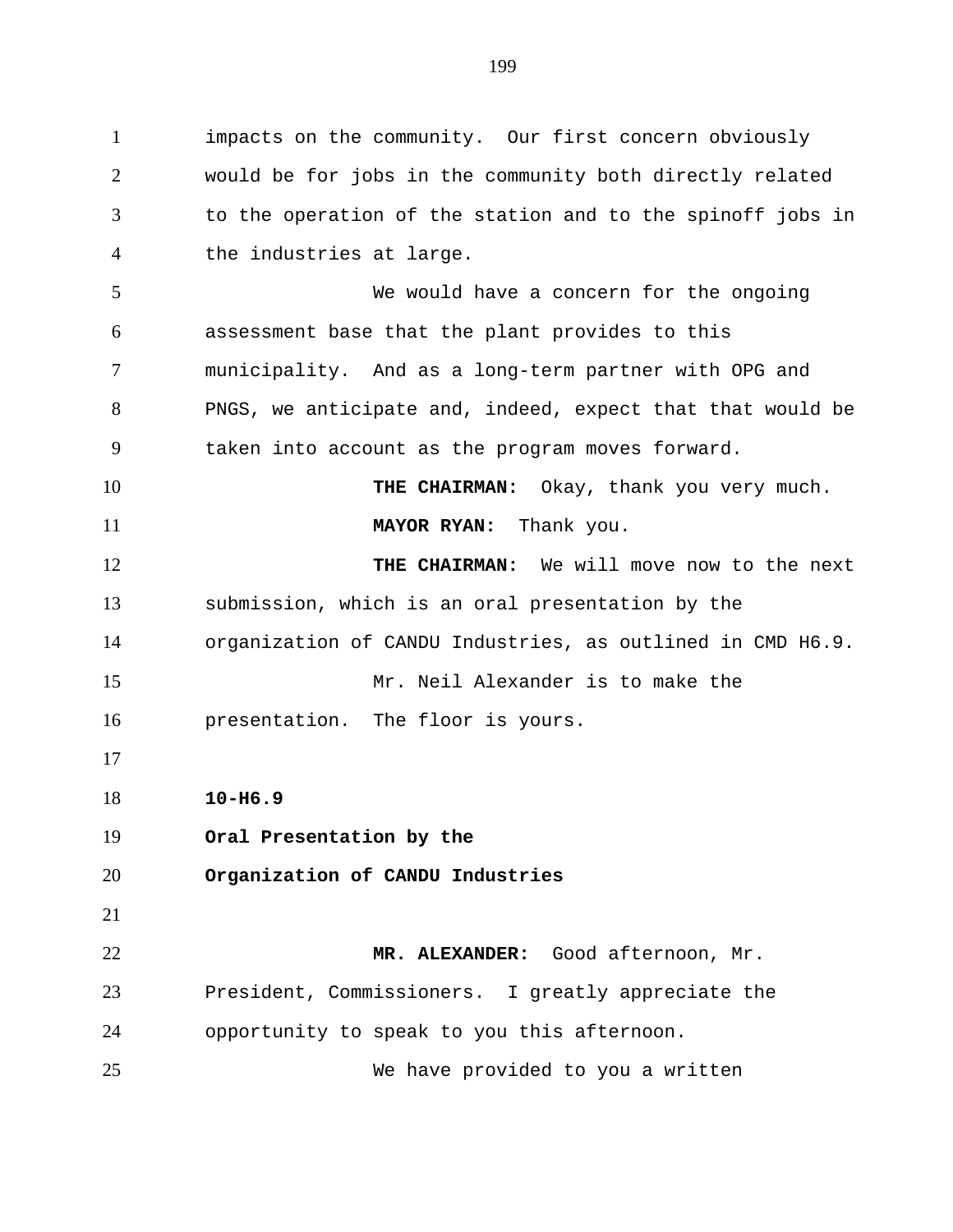submission, which on second look I realize I excelled myself in my verbosity. So I will not read it this afternoon. I would just like to draw your attention to some of the major points.

 The Organization of CANDU Industries is an industry association representing the supplies and goods and services to the nuclear industry. We presently have about 165 members and they employ about 30,000 people providing support to the industry. It's typically the workers of companies within the OCI that are contracted to do side work at OPG, and they're working under the OPG safety requirements to deliver the projects. And they are reliant upon OPG working to the highest standards in order to ensure their safety.

 We understand that CNSC have done their review of Pickering A, and they've found the performance to be satisfactory. So we want to comment on those issues that are possibly outside of the site that are affected by performance at the site and to let the Commission know the good work that that does.

21 I would like to talk about safety, the positive impact on the Canadian business community, contributions to the quality of life of Canadians and the world environment and on electricity production costs, that we heard a little bit this afternoon.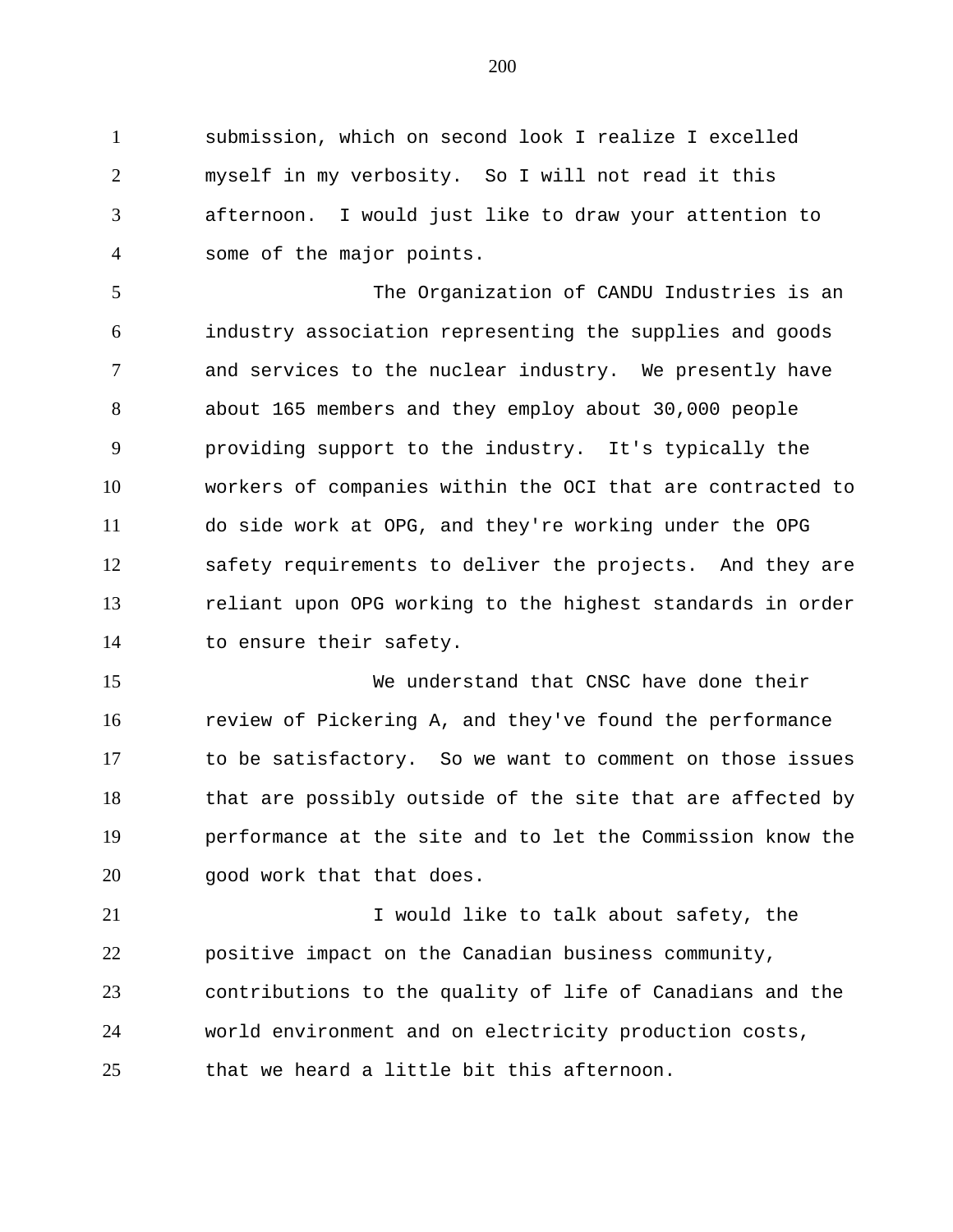1 1 In terms of safety, these are very challenging environments and this has meant that OPG has put some very secure systems in place. Our member companies actually learn from those systems and from working with OPG and, therefore, the OPG safety systems are not just ensuring the safety of Ontarians on their own sites but are improving the safety of Ontarians on other sites as well. And we feel that that is a very major contribution that OPG are making to the health and benefits of Ontarians.

 The operation of the existing fleet at its current size does enable the supply community to maintain workforces at an appropriate level, to maintain the strong safety culture, and to keep the economic incentive in place to make sure that people are fully trained and available to do the work that is required.

 In terms of the positive impact on the business community, OPG demand a lot of goods and services and demand them at the very highest quality levels. This means that our suppliers develop skills that are appropriate not just to providing services to OPG but this allows them to expand and to undertake work here and to export it all around the world. And there is an example in our written submission of the work of L-3 MAPPS that are now a leading supplier of simulators not just to the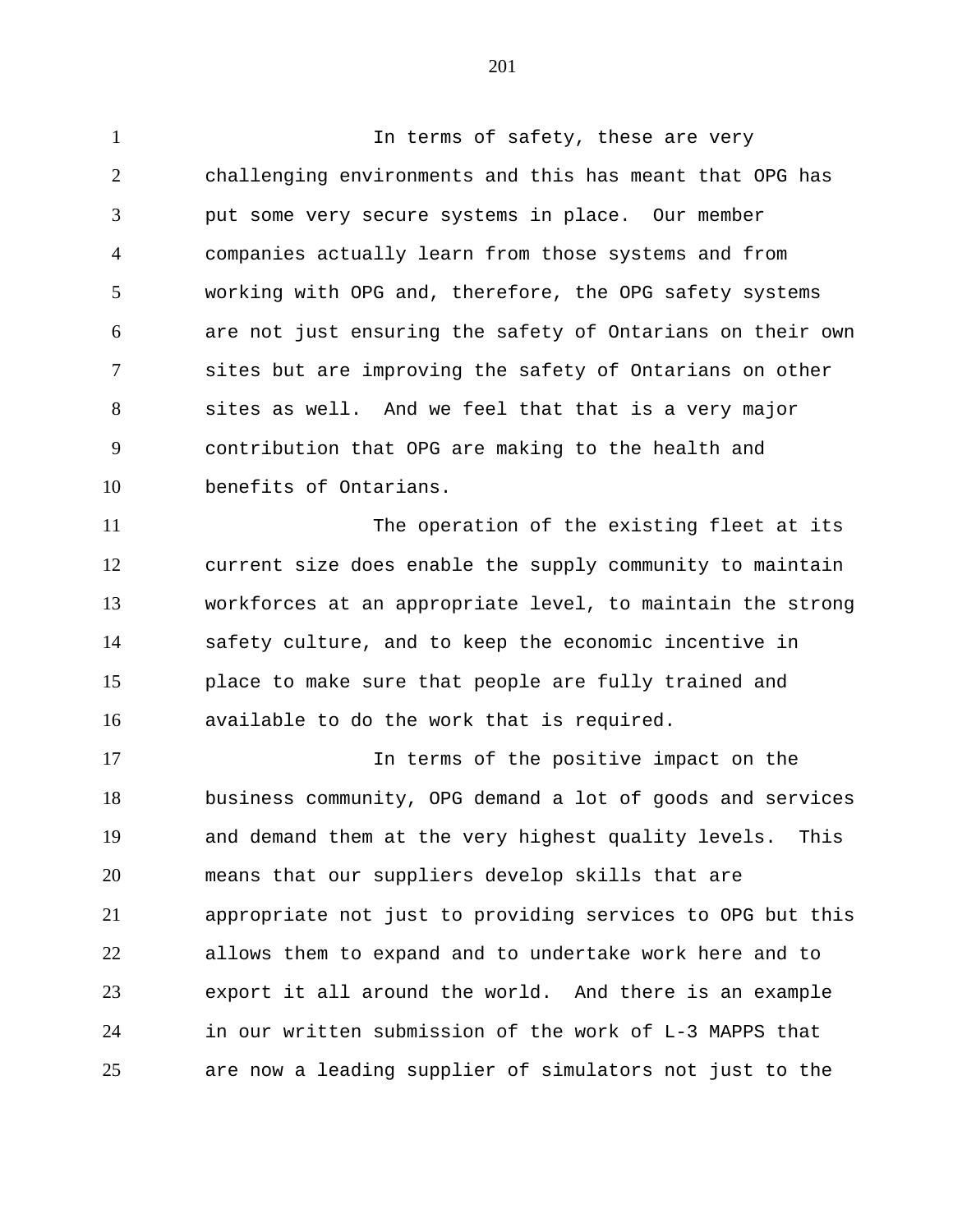nuclear industry worldwide but to the power generation industry worldwide, and that has huge benefits to the economic wellbeing of Canada in general.

 In terms of the health and wellbeing of Ontarians, Canadians and people around the world, it's very easy to look in isolation at the performance of one plant but it's also important to look at the consequences if it were not operating. The main challenges we see in the world today to the environment are climate change.

 We are also seeing effects from fossil fuel consumption on acidification of our oceans. We are seeing mercury and heavy metals rising to levels that are now causing problems in the foods that we eat. The operation of our nuclear plants offsets all of that other environmental damage and, therefore, has a very positive benefit to the world in general.

 Finally, in terms of electricity production costs, we heard from our friends, Greenpeace, this afternoon who are trying to convince the world that when we don't run nuclear plants, we are running windmills and solar powered plants. And this is simply not the case. If you look at the trends in the world today, if you're not running nuclear power plants, you're burning fossil fuels because those renewables are not actually reliable forms of electricity.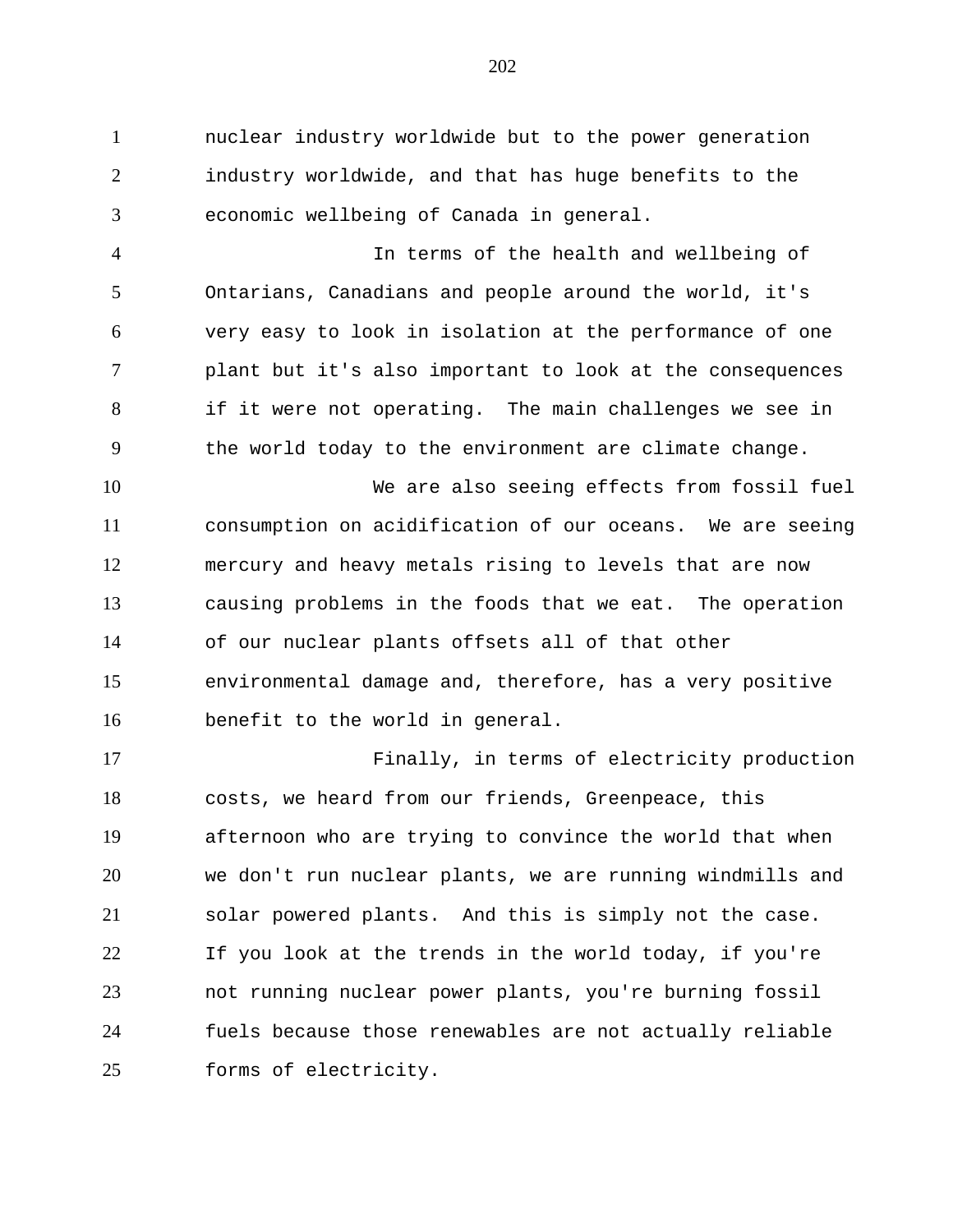There are also inconsistent arguments that are coming out of Greenpeace that we'd like to observe. There was an argument there that Pickering was an expensive nuclear plant and, therefore, should be -- was one of the more expensive nuclear plants. The alternative that was provided were technologies that are vastly more expensive than the continued operation of Pickering and so, obviously, the benefits there are that if you have a bulk base load supply of electricity at a reasonable cost, you can actually then afford the luxury of some of the renewables that do actually presently cost a lot more money. So in summary, we support the licence extension for the Pickering plant. We would like the Commission to take into account not just the operations onsite but the consequences and benefits that the continued operation of the plants bring. 18 Thank you very much. **THE CHAIRMAN:** Thank you. Questions? Mr. Tolgyesi? **MEMBER TOLGYESI:** You're saying in your first page of presentation that it's 165 companies and over 300,000 people. It is mainly in Ontario? **MR. ALEXANDER:** I'm sorry, it's 30,000 people.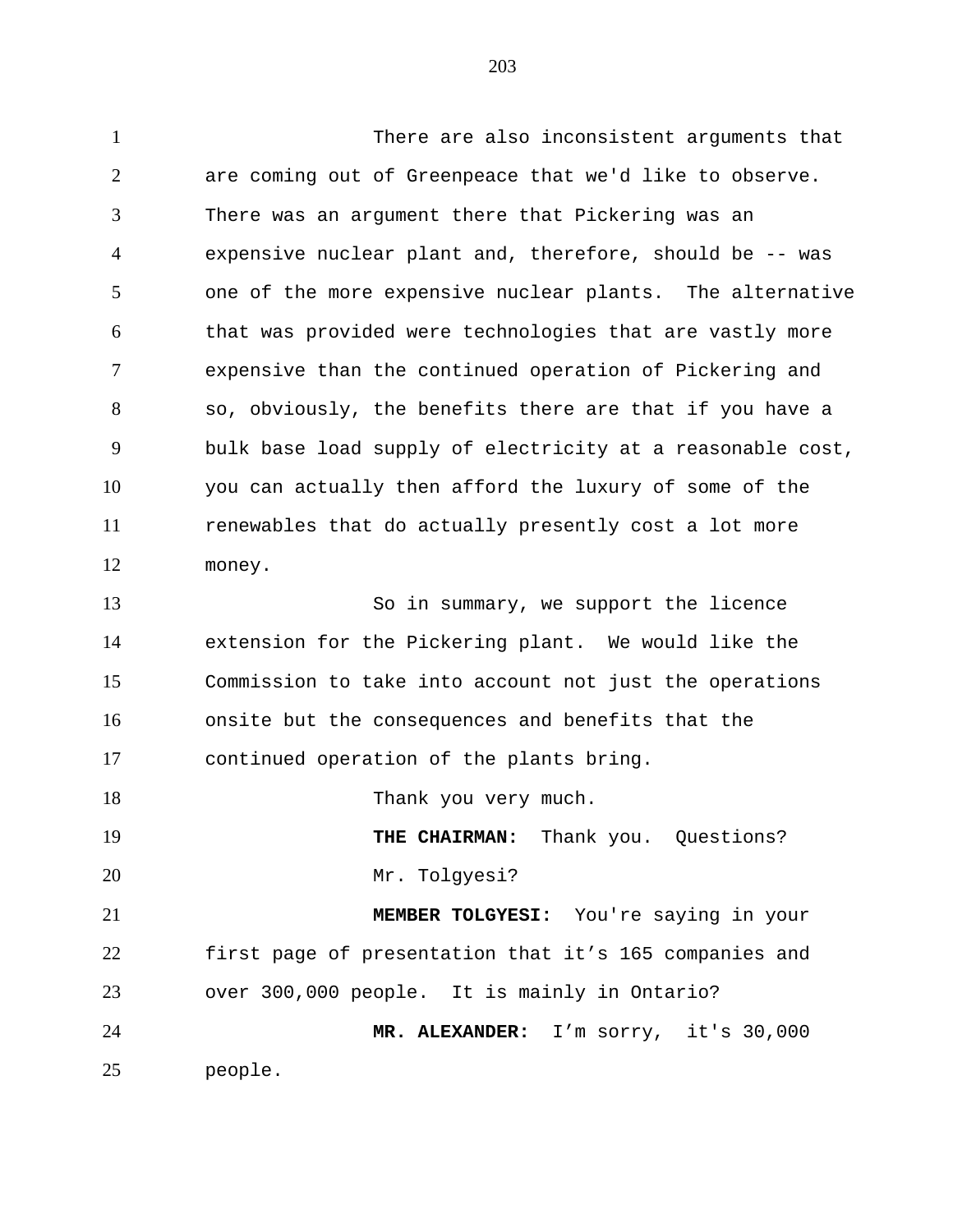**MEMBER TOLGYESI:** I'm sorry 30,000, yeah. **MR. ALEXANDER:** Yes. It's largely focused around the nuclear plants in Ontario, but there are companies elsewhere in the country as well. **MEMBER TOLGYESI:** Okay. Now, could you give us an order of magnitude; how many are from Pickering-Ajax area in terms of companies and terms of people? **MR. ALEXANDER:** I don't have that breakdown with me. I can say that we have two major clusters of our companies: One is in the Pickering-Ajax area; the other is around the AECL facility in Sheridan Park. I don't know the proportion between the two, but that's where the two clusters exist. **MEMBER TOLGYESI:** And they are supplying not necessarily only from Pickering-Ajax, not necessarily only Pickering A and B, but they could give services to -- 18 I don't know -- Bruce or somebody else? **MR. ALEXANDER:** Yes, and one of the things we're very interested in and we see all the time is the companies gaining experience from their operations at our existing nuclear sites and then being able to sell their capabilities elsewhere in the world bringing in export opportunities for the country. **MEMBER TOLGYESI:** And my last question is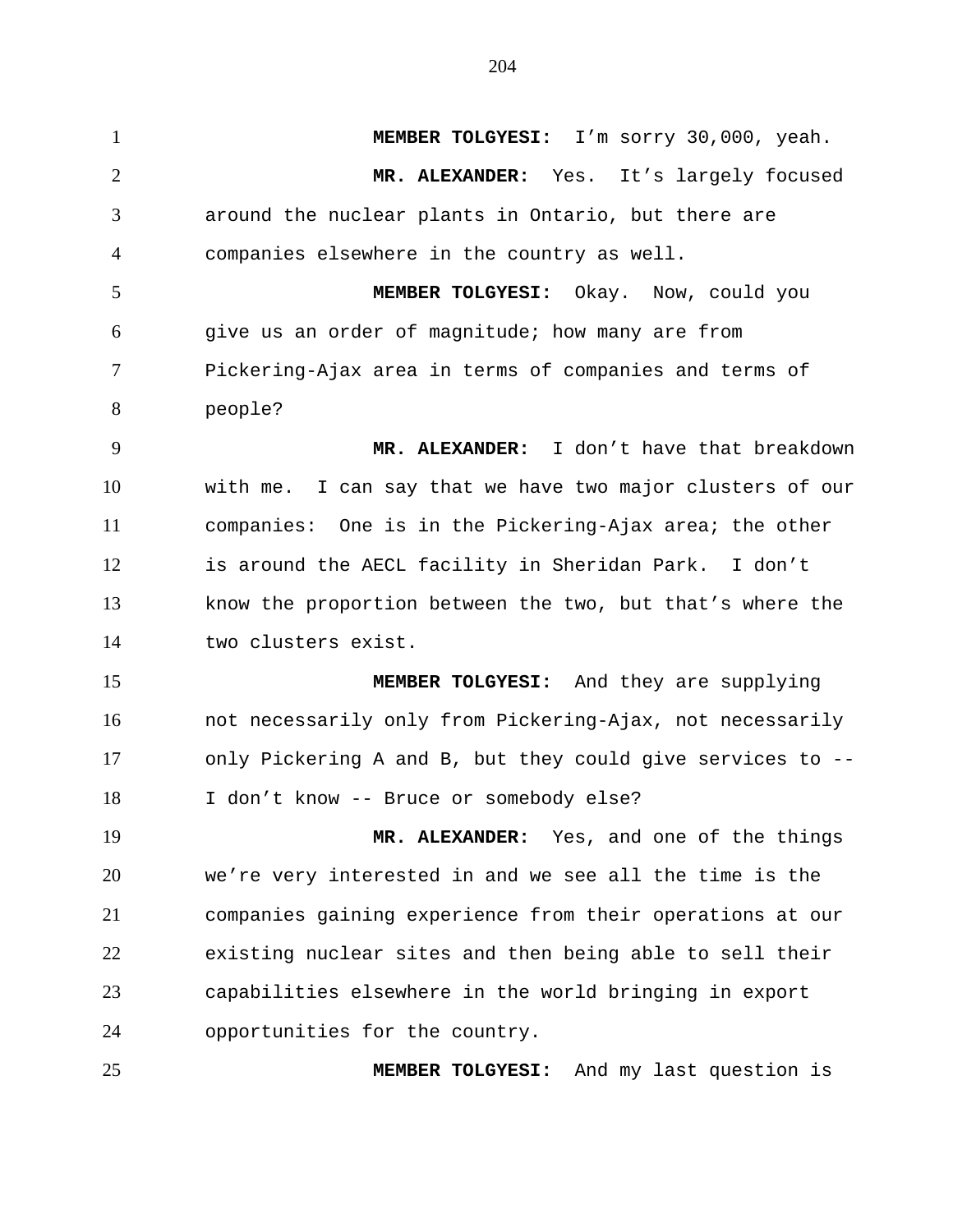to OPG. Could you give us, order of magnitude, what's your spendings on supplies and goods, what you spend in the area annually? **MR. JAGER:** Glenn Jager for the record. 5 I don't have that figure at hand but we can supply that later today. **THE CHAIRMAN:** Thank you. Anybody else? Just a quick question. You obviously -- the shutdown of Pickering will have an impact on the supply chain and all your members. So it's like a two- part question. First of all, can you help -- can you supply expertise for shutting down and for decommissioning? So that's one, this is on the positive side. On the negative side, are you anticipating 16 the number to go down quite significantly in this industry, should this continue and there are not going to be any new builds? **MR. ALEXANDER:** So I think in answer to the first question, there is expertise that already exists around the world and the nuclear industry is very good at working with organizations in other countries to bring expertise in, should it be needed. So I'm confident that we can deliver on the decommissioning phase of the projects as well as we have during the operational phase.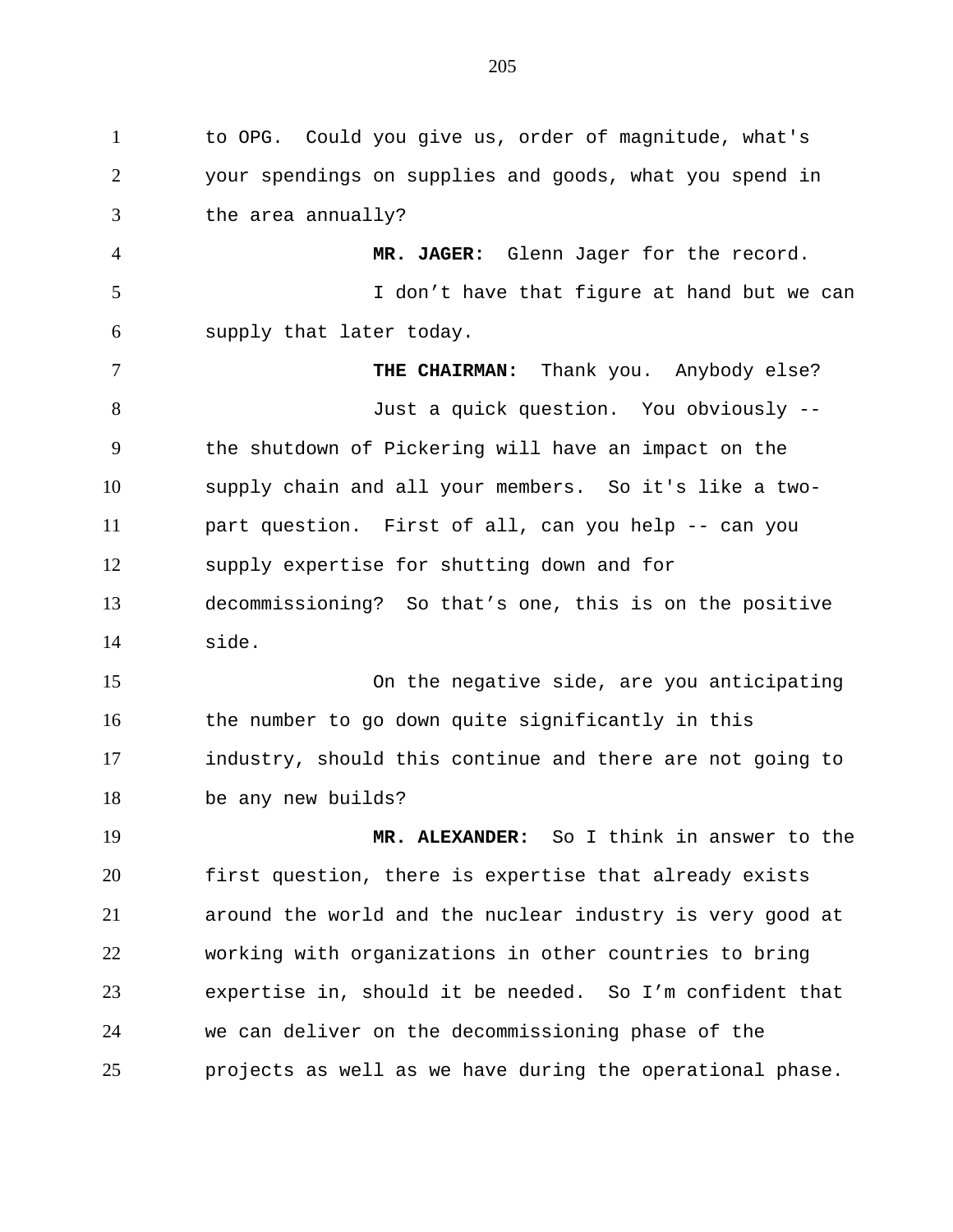On the second, it continues to be our hope that Ontario will be building new reactors in the foreseeable future and our anticipation is actually that. We will see the nuclear supply community grow rather than shrink. **THE CHAIRMAN:** Thank you. Okay, thank you very much. Next submission is an oral presentation from the Durham Strategic Energy Alliance, as outlined in CMD H6.10. I understand that Mr. Lindeblom will make this presentation. Go ahead, sir. **10-H6.10 Oral presentation by the Durham Strategic Energy Alliance MR. LINDEBLOM:** Thank you and good afternoon. For the record, my name is Doug Lindeblom. I am the Director of Economic Development and Tourism for Durham Region and, in that capacity, I welcome the Commission Members and everyone else here to Durham Region, Ontario's energy capital. I am also here before the Commission as a

member of the executive committee and secretary to the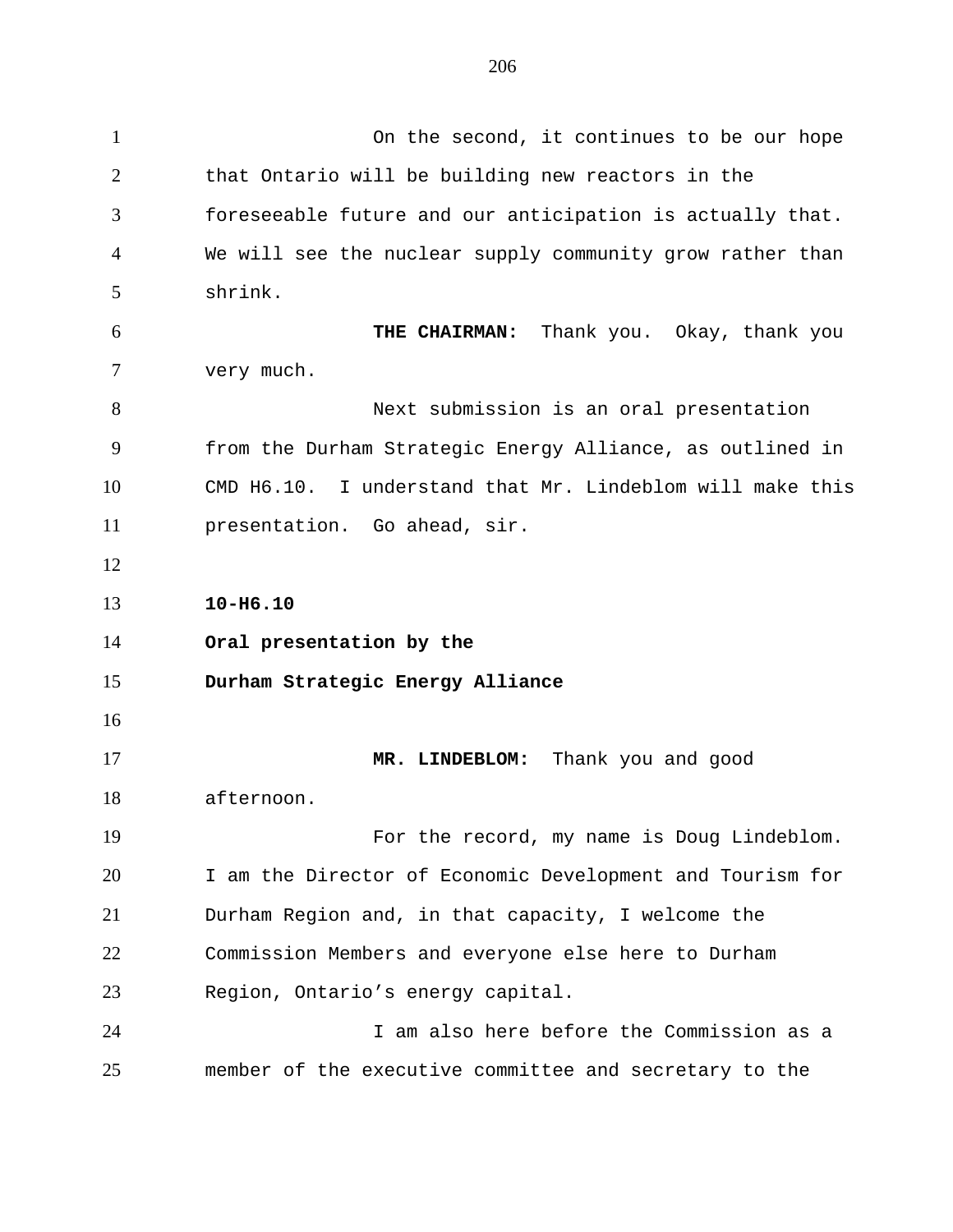board of the Durham Strategic Energy Alliance, also known as the DSEA.

 In 2004, Ontario Power Generation along with ten other leaders in industry, government and academia came together to discuss how to address Ontario's emerging challenges in energy. Under those initial discussions, the DSEA was formed, which is now a membership based non-profit organization that has grown from the original 11 founders to over 70 members.

 The DSEA's mission is to promote the development of sustainable energy solutions not only here in Durham Region but across Ontario and beyond. Since its formal inception in 2005, the DSEA has become a recognized leader in the Province in this regard. DSEA members represent the full energy cycle including generation, conservation, transmission, manufacturing, education and research and development. Our members now come from across Southern Ontario, not just Durham and also represent virtually all forms of sustainable energy technologies.

 My purpose here today is to advise the Commission that without the leadership and support of Ontario Power Generation and its employees, initiatives in Durham such as the DSEA could not be developed and sustained. OPG's active participation and leadership role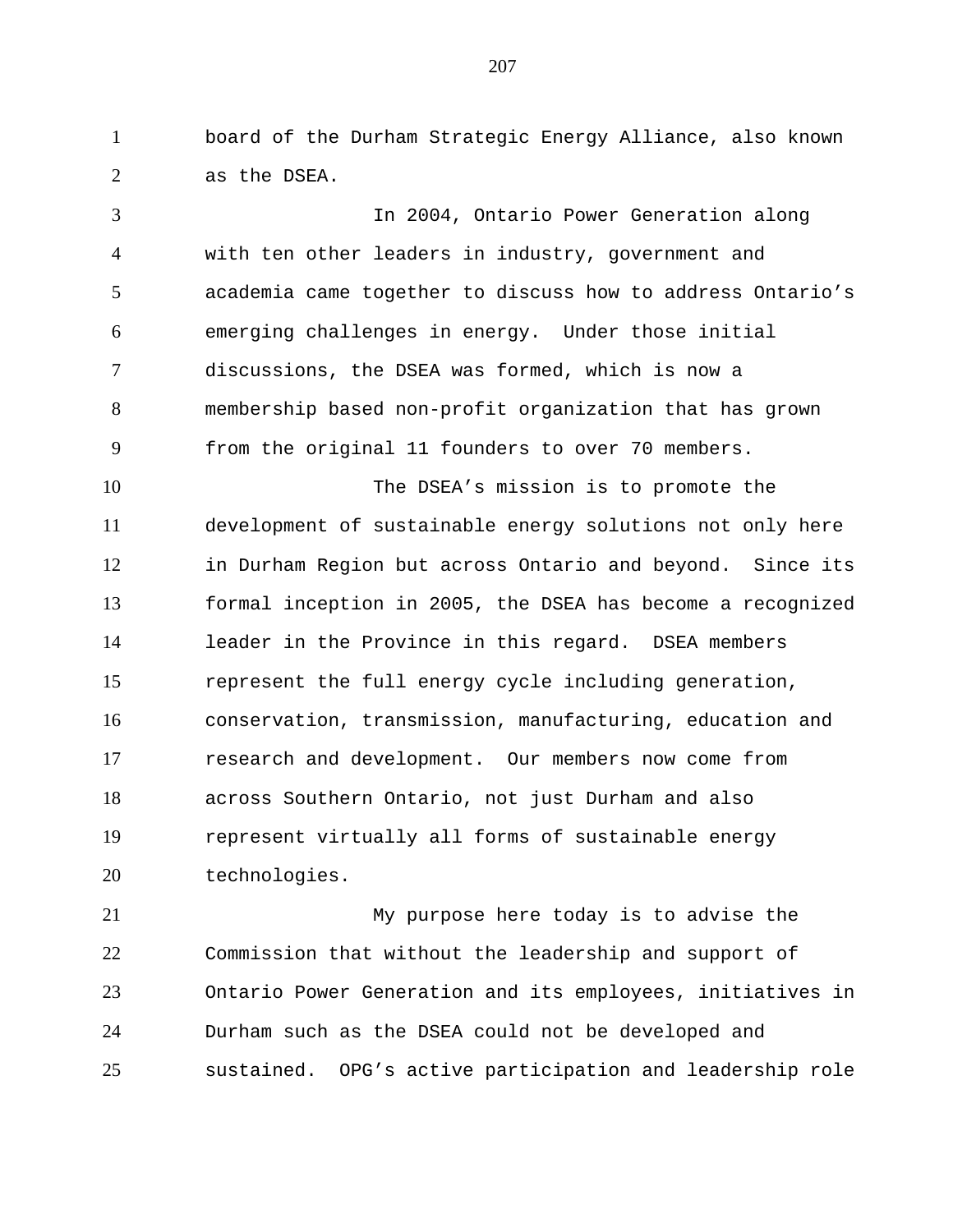as a founding member and a provider of many hours of volunteer and in-kind support to the DSEA Board and that organization's programs and activities has been a critical component of DSEA's growth and success.

 OPG's significant presence not only in Pickering but across Durham is viewed as a key component of Durham's ability to attract investment and sustain a viable and growing economy. The energy foundation created through the nuclear industry has allowed Durham to position and promote itself as Ontario's energy capital and take advantage of the emerging energy related economy.

12 I will provide you here with just a few of the many examples of concrete ways Ontario Power Generation has furthered the promotion and development of sustainable energy solutions of all kinds for Durham and 16 the many members of the DSEA.

 For my first example, in 2008, OPG sponsored the acquisition of two electric buses for the University of Ontario Institute of Technology, another DSEA member, for their use and research. UOIT announced this donation at the first DSEA annual conference in 2008, which was themed around the convergence of energy and transportation. UOIT now allows these buses each year to be used to transport annual conference attendees from the GO station to the conference location promoting the use of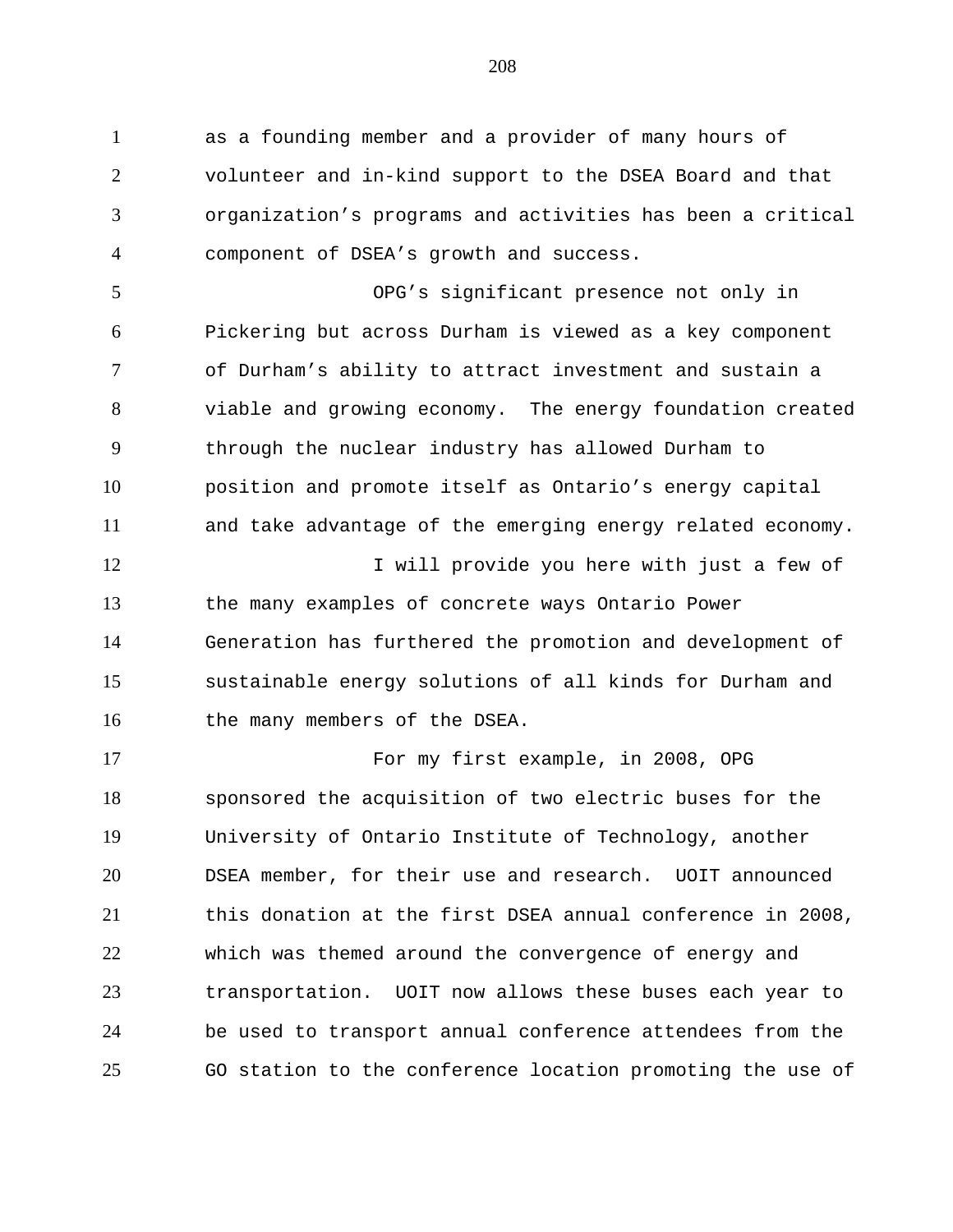sustainable transportation.

| $\overline{2}$ | Additionally since that time, the DSEA has                 |
|----------------|------------------------------------------------------------|
| 3              | now become engaged in managing a pilot project on plug-in  |
| $\overline{4}$ | electric vehicle charging stations in partnership with     |
| 5              | seven other DSEA members. The project involves installing  |
| 6              | test plug-in stations that will be monitored and studied,  |
| 7              | utilizing leading edge wireless metering technology to     |
| 8              | test both stationary and vehicle installed batteries.      |
| 9              | OPG's initial leadership and generosity has                |
| 10             | been a catalyst for actively developing and promoting      |
| 11             | sustainable energy solutions among many partners.          |
| 12             | For my second example, more recently, the                  |
| 13             | DSEA has engaged as the lead organization in an            |
| 14             | application to the provincial Ministry of Research and     |
| 15             | Innovation for a Durham-based research innovation centre.  |
| 16             | Durham historically has been under-represented in the      |
| 17             | technology commercialization network in Ontario, and the   |
| 18             | proposal call last fall by MRI to revise and expand the    |
| 19             | existing network is an excellent opportunity for Durham to |
| 20             | fill that gap.                                             |
| 21             | The research innovation centre will service                |
| $\cap$         |                                                            |

 not only energy entrepreneurs but those involved in commercialization activities in all sectors. Jacquie Hoornweg of OPG currently sits as DSEA's current President and Chair, and her leadership role has been critical in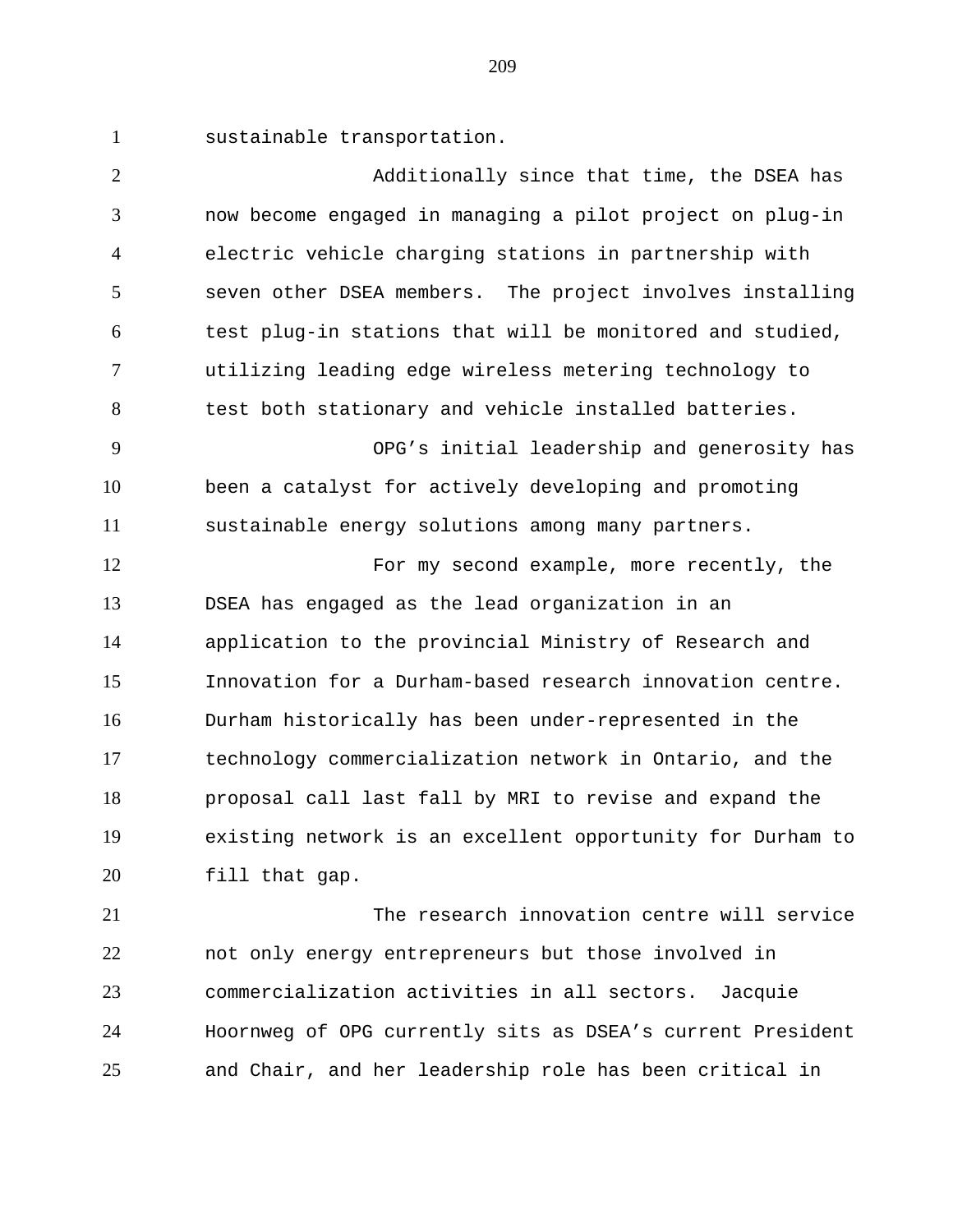advancing DSEA's application on behalf of Durham. Not only has she provided leadership to the board to encourage the organization to take this bold step, she has personally and directly been involved in the submission development and ongoing negotiations with the Ministry to conclude this important agreement.

 Should we be successful, and I believe we will be, Durham will be on the commercialization map in Ontario playing a significant and elevated role to the benefit of all those involved in technology development in the Province.

12 To conclude, OPG continues to play an ongoing and important role in developing sustainable energy solutions in this community and the province. They are a valuable asset and we very much encourage their continued presence and engagement in the community. OPG has made a commitment to the business community in Pickering to continue to work on the sustainability of the energy sector and prosperity of the community beyond the life of the plant in Pickering.

 On behalf of the Board of Directors of the Durham Strategic Energy Alliance, I would like to thank the Commission for this opportunity to speak in support of OPG's licence renewal application.

**THE CHAIRMAN:** Thank you. Questions?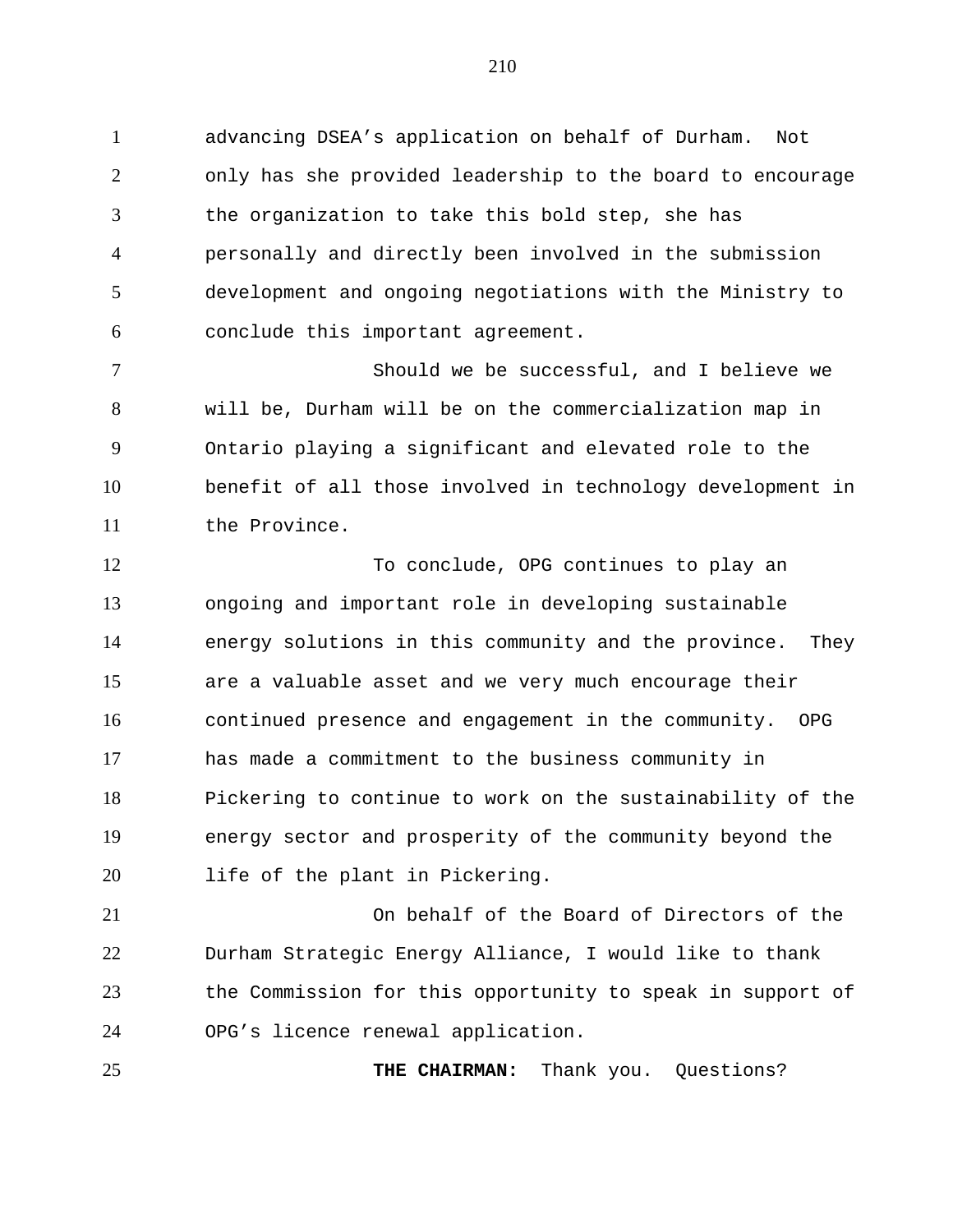Thank you very much. We'll move now to the next submission, which is an oral presentation by the Durham Catholic District School Board, as outlined in CMD 10-H6.11, and I understand that Mr. McCafferty is here to speak to us about it. Go ahead, sir. **10-H6.11 Oral presentation by Durham Catholic District School Board MR. McCAFFERTY:** Mr. Chairman and fellow Commissioners, I would like to thank you for allowing me to make this oral presentation. For the record, my name is Jim McCafferty. I am currently a resident of Pickering, a trustee on the Durham Catholic District School Board and currently the Chair of the Board. Being a 32-year Pickering resident myself, I can say that I am proud to live and I am proud to promote the safety aspects of a Canadian design built reactor system. As a Pickering ratepayer and citizen of Ontario, I believe that OPG contributes significantly to our economy both as a local business and a big contributor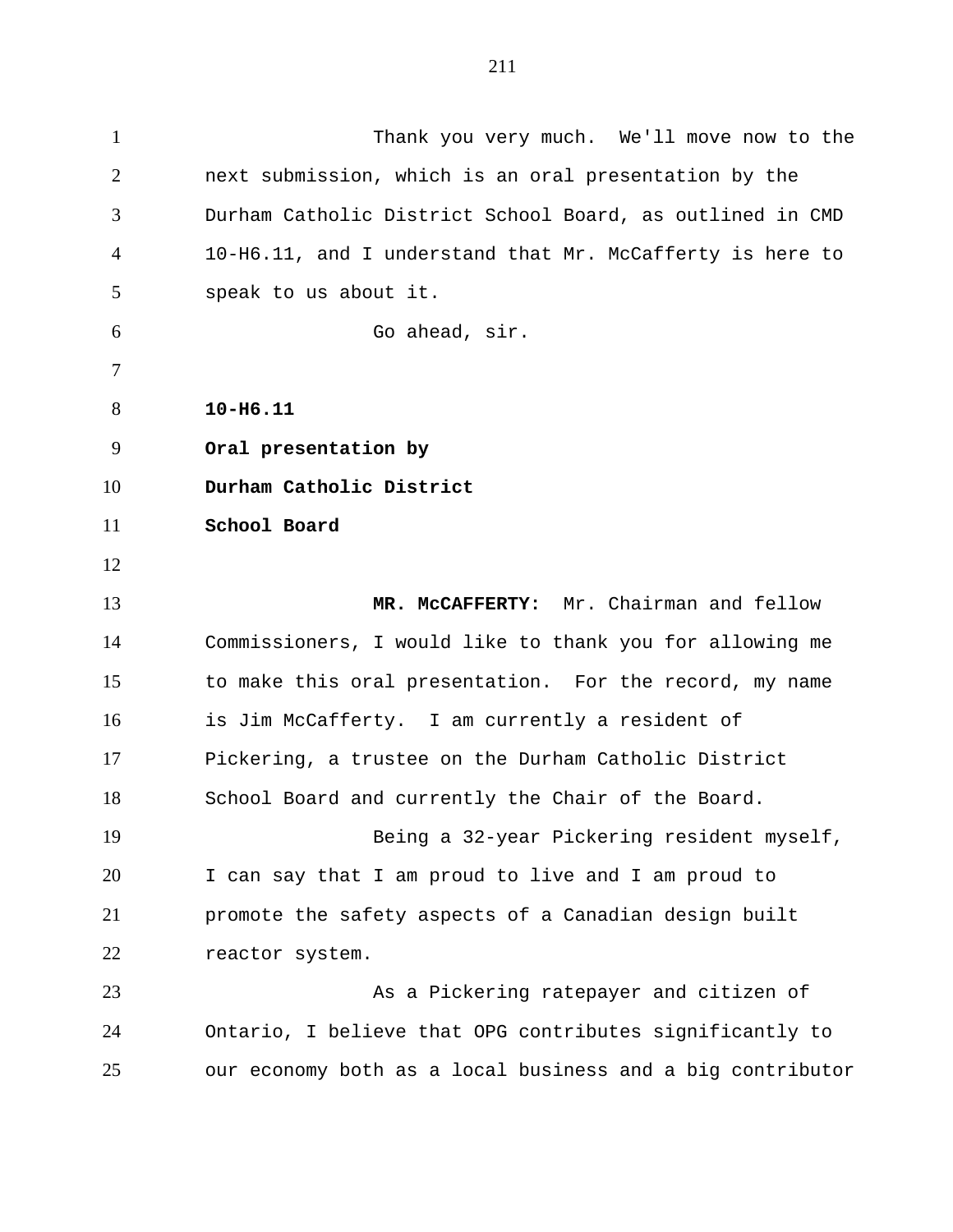to local charities through fund-raising and staff volunteers. A few examples are the United Way, Bowling for Kids, Ajax-Pickering Santa Claus parades.

 In addition, through OPG's production and distribution of energy throughout the Ontario, the City of Pickering is able to contribute to the economy of Ontario. This is an important factor contributing to Pickering's pride of citizenship.

 My first-hand observations have shown me the positive aspect that OPG has had on the quality of life in our Pickering community. From a student/school perspective, OPG has provided many learning opportunities for our students through school and community programs. A week of activities during March Break for children and their families has proven to be very popular. Speaking at local high schools to promote safety in the workplace, as well as our co-op program, are examples of OPG's positive contribution to local education.

 Also, OPG has hired many of our graduating students, thus providing them with local employment while enabling them to continue to live in Durham region near their families. In addition, many new residents are able to live and work locally, which adds to our population growth.

Since 1964 the Pickering plant has proven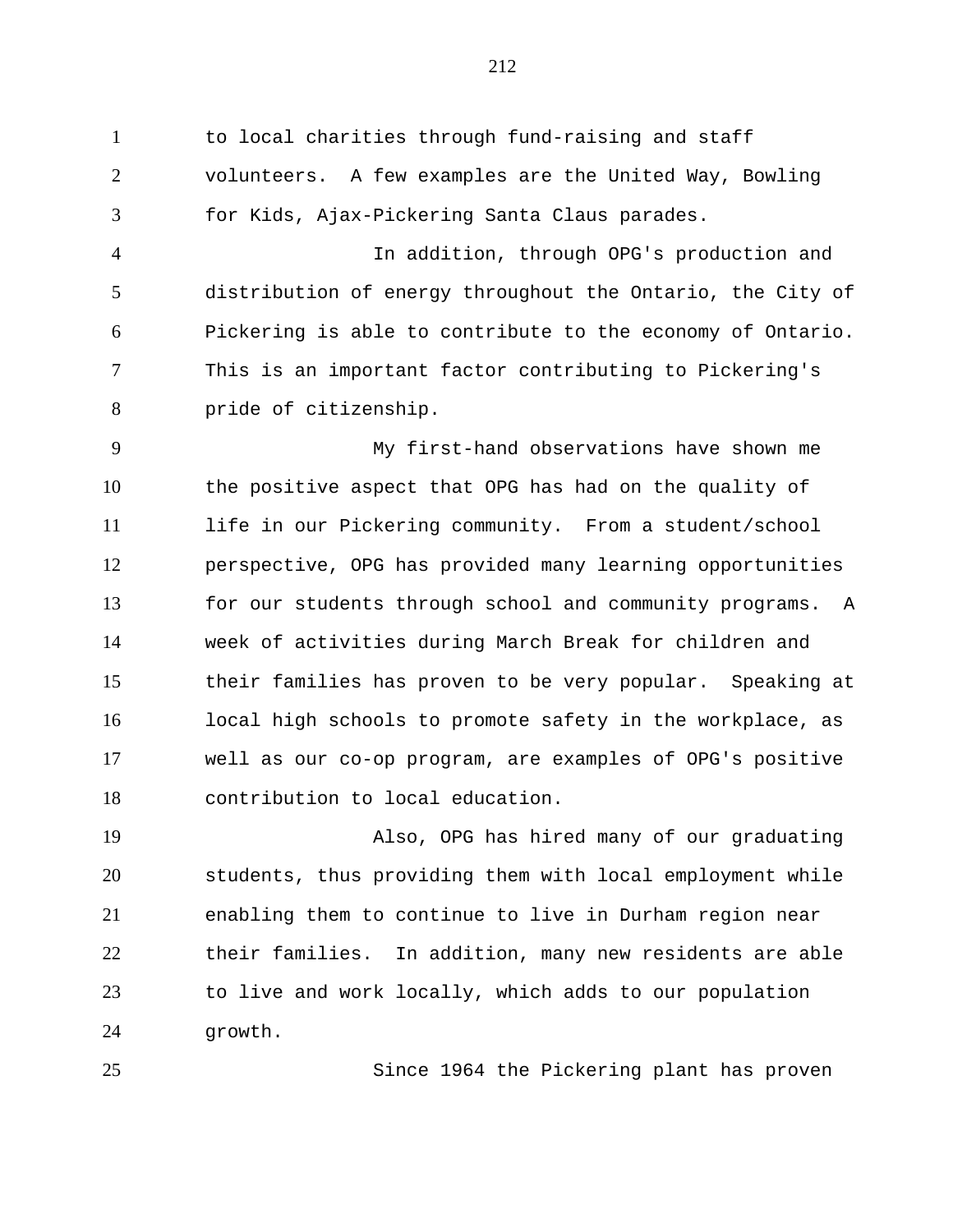to be a safe member of our industrial landscape. I wholeheartedly support Pickering A's five-year licence renewal application and I will entertain any questions. Thank you. **THE CHAIRMAN:** Thank you. Questions? No, it looks very clear. 7 Thank you very much. 8 MR. McCAFFERTY: Thank you. **THE CHAIRMAN:** The next submission is an oral presentation by the Power Workers' Union as outlined in CMD H-6.12 and 6.12A, and I understand that Mr. Peter Falconer and Jordan Rock will make the presentation. Go ahead. **10-H6.12 / 10-H6.12A Oral presentation by the Power Workers' Union MR. P. FALCONER:** Good afternoon, Mr. President and Members of the Commission. As indicated, my name is Peter Falconer and I am the vice-president of the Power Workers' Union, Nuclear Sector. Assisting me today is Mr. Jordan Rock. Mr. Rock is a senior Power Workers' Union representative at the Pickering site. We also have other Power Workers'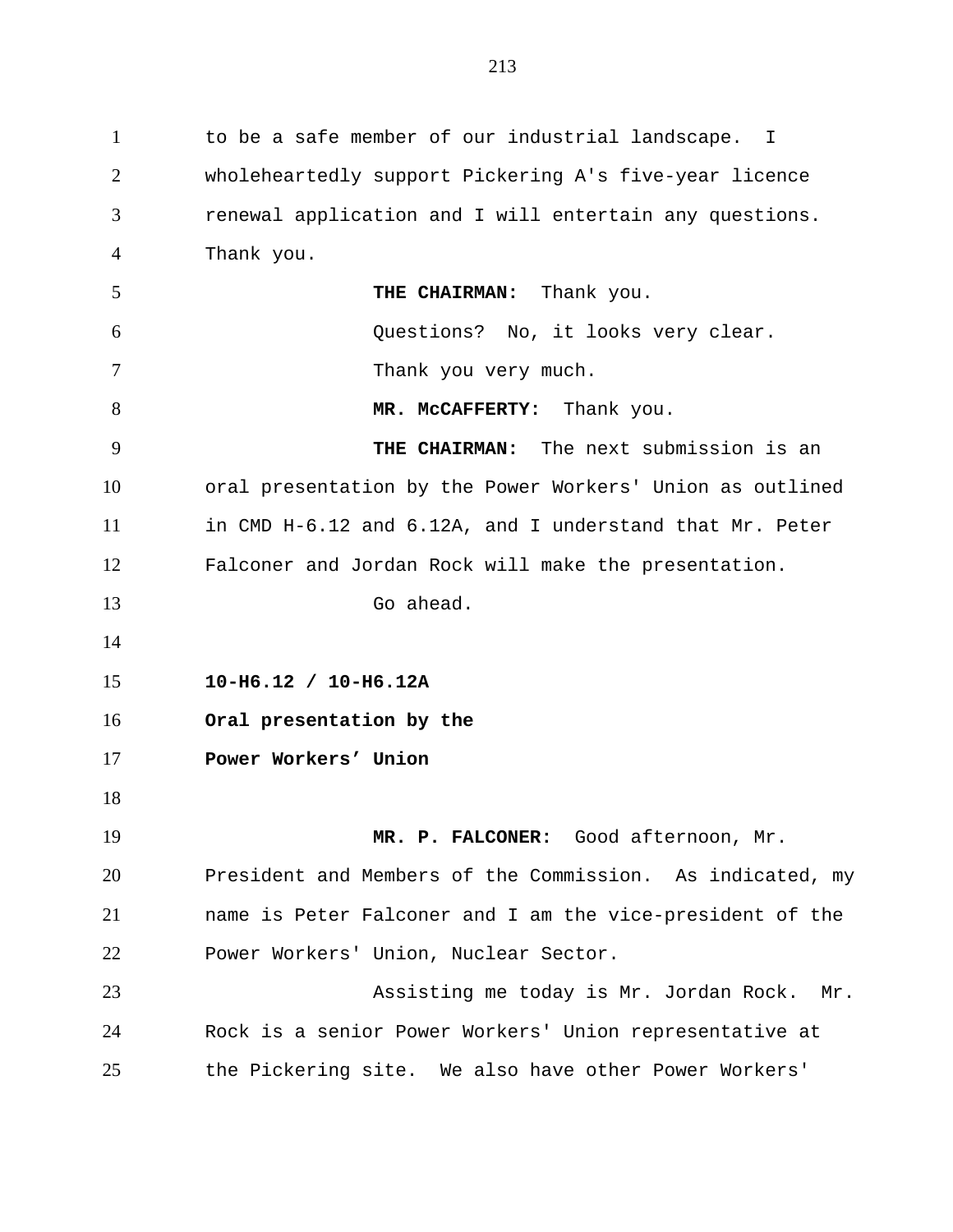Union staff and elected officials present to assist if necessary.

 Today we will highlight some of the issues that are included in our written submission. Our presentation will cover the following areas: Canadian Nuclear Safety Commission Safety Culture Report, Power Workers' Union and Ontario Power Generation safety initiatives, labour relations, staffing issues, Pickering shutdown, followed by our summary and conclusions. 10 As you are aware, the audit found many positive aspects but also some negative issues were highlighted. We are supportive of independent audits as they provide a fresh set of eyes that can often find issues that otherwise may have been missed. We have reviewed the audit and have had discussions with Ontario Power Generation. Our concerns are primarily in the area of workers not readily reporting health and safety incidents. We have taken actions to remedy this situation; for example, recommending to the employer that the Power Workers' Union Joint Health and Safety Committee members participate in crew safety

 meetings to reinforce the culture of reporting all health and safety incidents and other safety concerns. The following health and safety processes

are currently in place between Ontario Power Generation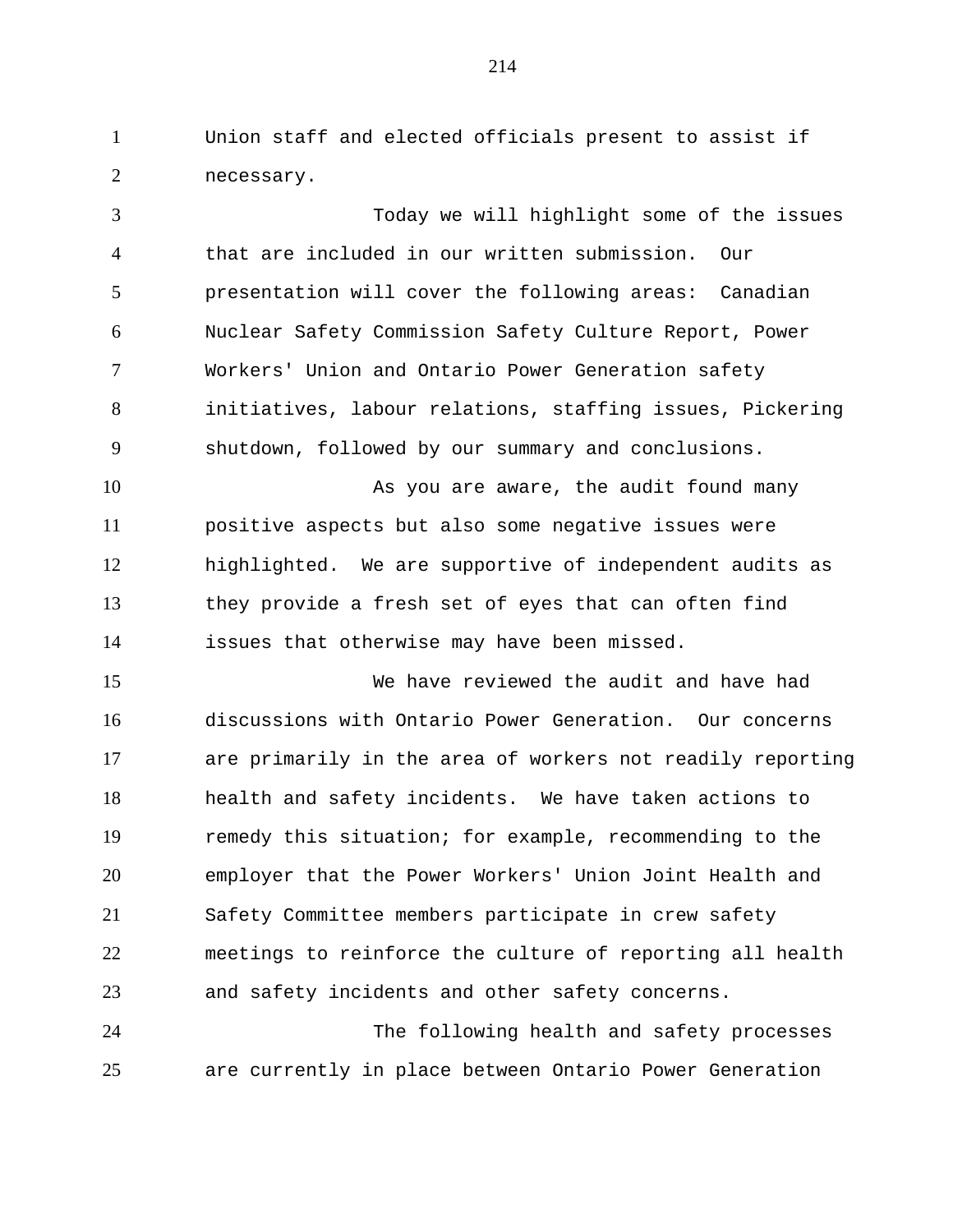and the Power Workers' Union to resolve health and safety issues. First of all, the Power Workers' Union members are elected to the local joint health and safety committee. These members are trained in health and safety and the shopfloor workers have access to their representatives on a day-to-day basis.

7 The role of the joint health and safety committee is to identify and resolve workplace health and safety issues. In addition to the local joint health and safety committee, we also have a Joint Committee on Radiation Protection. This is a committee that has Power Workers' Union representatives from all OPG sites and deals with radiation protection issues from a policy level.

 The Power Workers' Union also participates on the joint working committee which deals with Ontario Power Generation corporate health and safety issues and, in addition, supports the local joint health and safety committees across Ontario Power Generation. The Power Workers' Union representatives on this committee are in contact with the Pickering Joint Health and Safety Committee on a regular basis.

 Senior management and the Power Workers' Union participate on the Joint Health and Safety Policy Committee which, as the name implies, provides an overview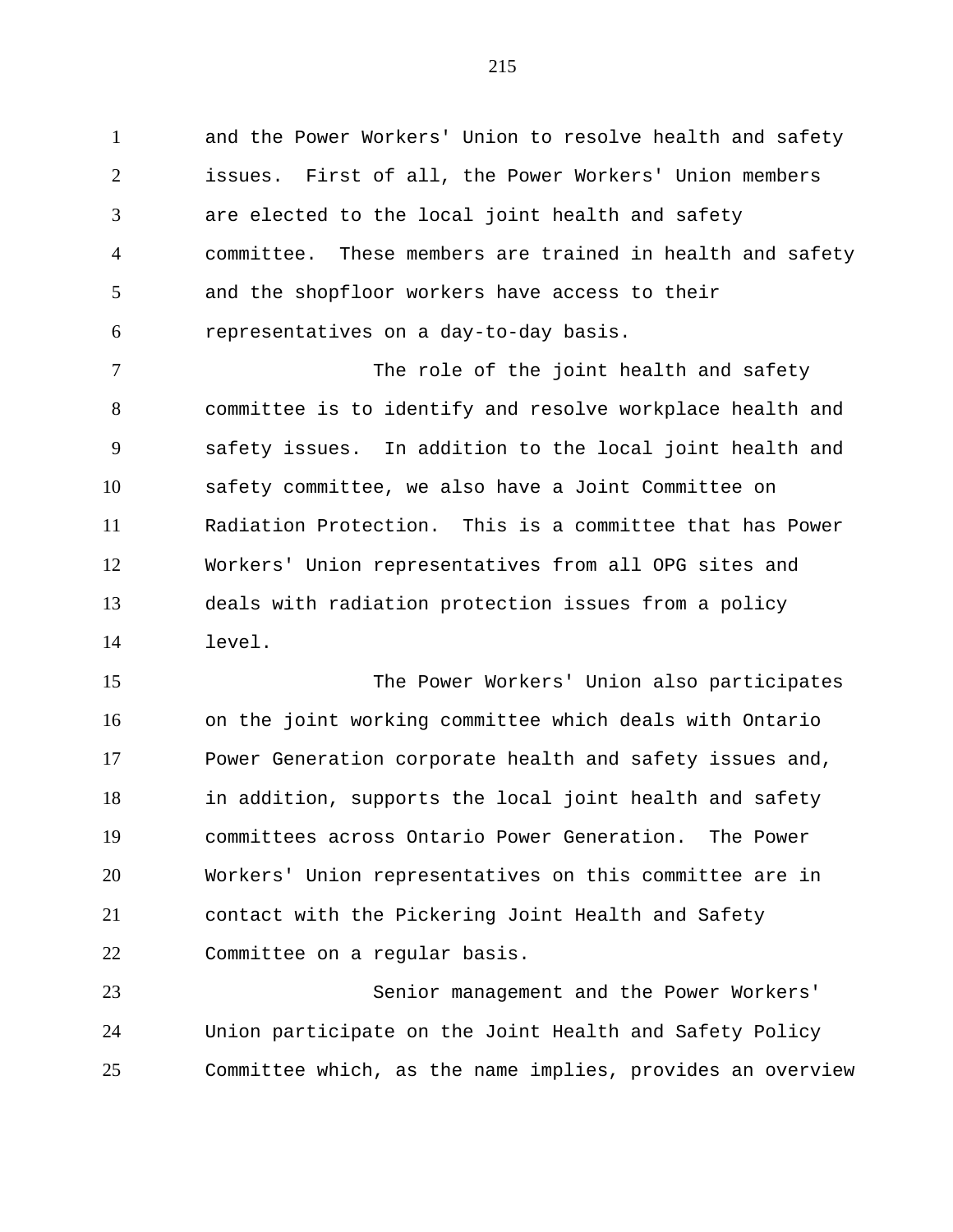for all health and safety policies and strategies within Ontario Power Generation. As we indicated in our written submission, there are always issues in the workplace, especially with the number of workers that are employed at the Pickering site.

 Overall, I can say that the union- management relationship is generally good. However, there are a number of avenues in place to deal with labour relations issues that arise at the Pickering site. Power Workers' Union officials meet with their management counterparts at the plant on a regular basis to discuss and resolve issues. Monthly meetings with the chief nuclear officer and senior Power Workers' Union representatives are held to facilitate open discussion on health and safety and labour relations issues that require senior management involvement to resolve.

 On an ongoing basis the Power Workers' Union meets with the employer to discuss staffing recruitment and to ensure that all workers at the Pickering A site are skilled and qualified for the work. Some new staff have been hired to offset attrition but we believe that more are required.

 The Power Workers' Union is pleased with the Canadian Nuclear Safety Commission's staff report that identifies discussions are being held with Ontario Power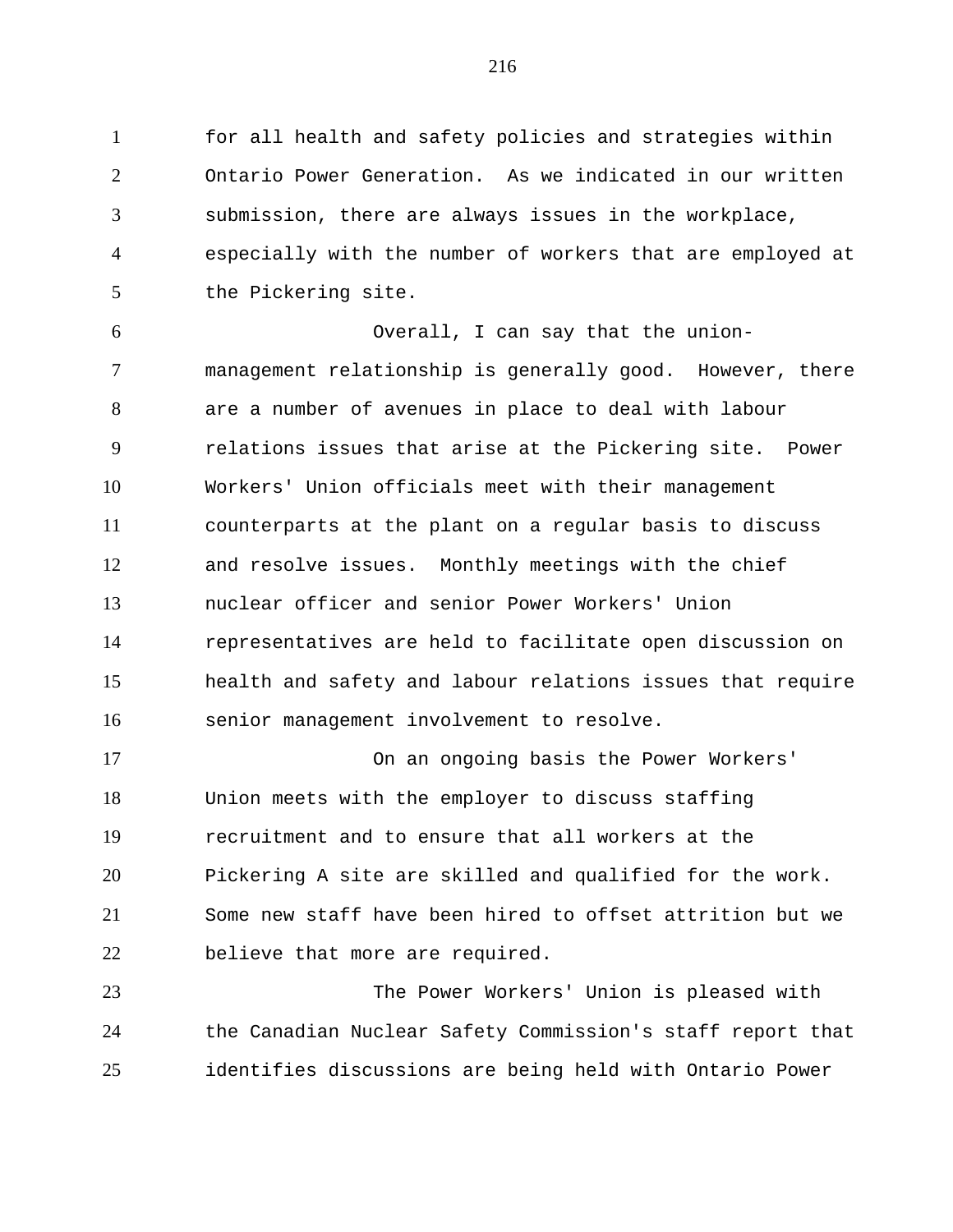Generation to ensure that all workers on site are limited to work 60 hours per week.

 The announcement that the Pickering plant will be phased out in 2020 will create some new challenges. Some workers may view this announcement as an opportunity to pursue seeking employment elsewhere in Ontario Power Generation, while others may choose a different employer. This could also be detrimental to recruiting new hires, with the plant nearing the end of its life.

 The Power Workers' Union will continue to work diligently with Ontario Power Generation to ensure that staffing levels are maintained until the station is shut down and placed in safe storage. The Power Workers' Union will continue to ensure that the workforce is trained, qualified and competent to perform work in the station. Adequate staffing levels will be an ongoing issue for all parties to bear in mind in the coming years.

 After the announcement there was an initial level of concern within the public domain in regards to possible negative economic impacts in the community. The Power Workers' Union feels that the economic impacts in the area will be very minimal and with the prospect of new-build nuclear at Darlington will cause significant economic growth in the community.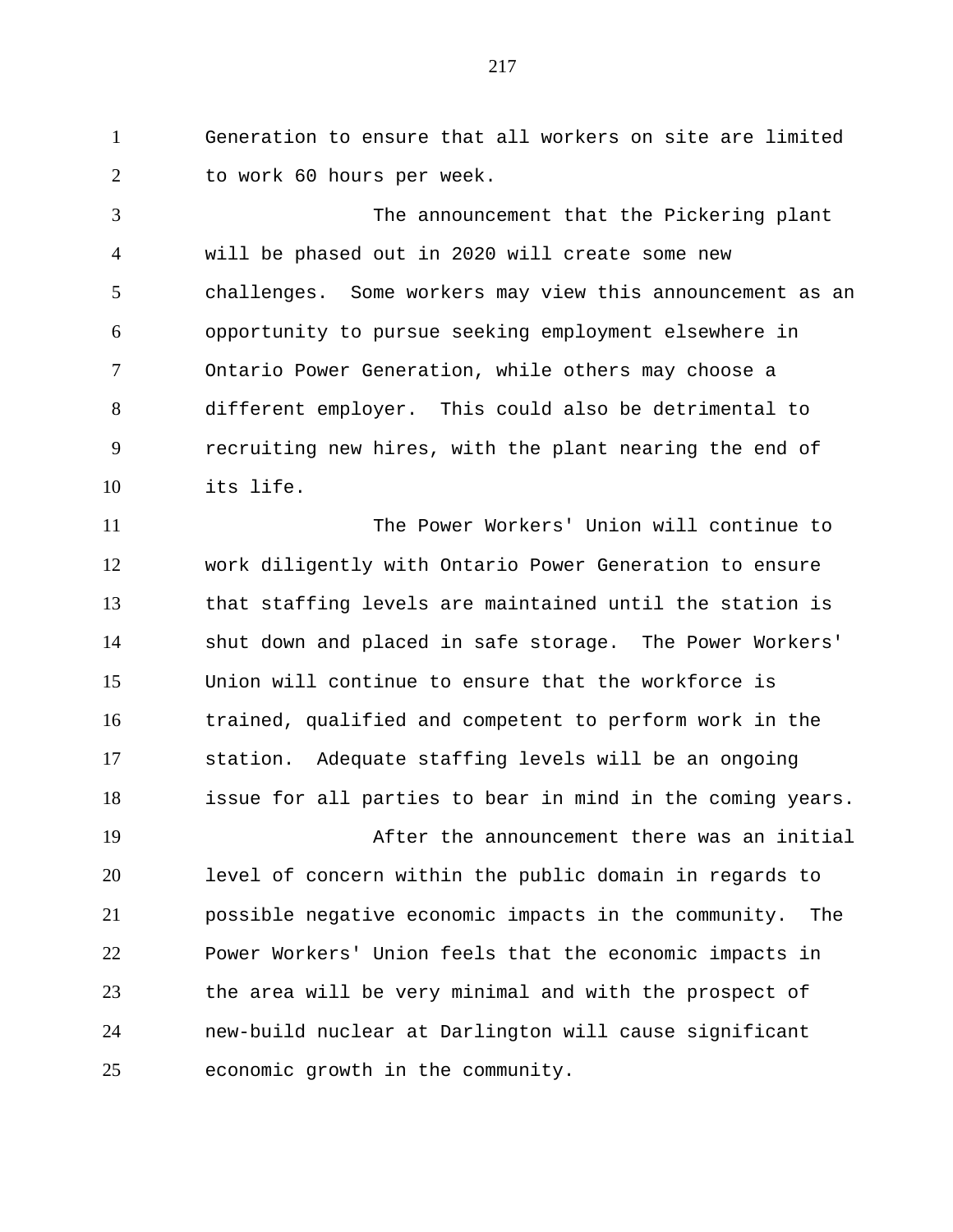The Power Workers' Union will ensure, as a stakeholder, that plant material condition will not be allowed to deteriorate and that workers' and public safety will be maintained at the highest level. We also encourage the Canadian Nuclear Safety Commission to maintain a high level of vigilance in this regard. In summary, the Power Workers' Union supports the analysis and conclusions of the Canadian Nuclear Safety Commission staff and in light of Ontario Power Generation's performance during the current licensing period, that Ontario Power Generation is qualified to operate the Pickering Nuclear Generating Station A for a five-year period. We would be pleased to answer any questions that you may have and I thank you for this opportunity to talk to you. **THE CHAIRMAN:** Thank you. 18 Ouestions? Dr. Barriault? **MEMBER BARRIAULT:** Thank you, Mr. Chairman. In your written presentation on page 6, top of the page, Item B, you make a comment that when an end-date is recognized for a power plant, a philosophy is

replacement of plant components, et cetera. The incorrect

always developed as to priorities of repairs and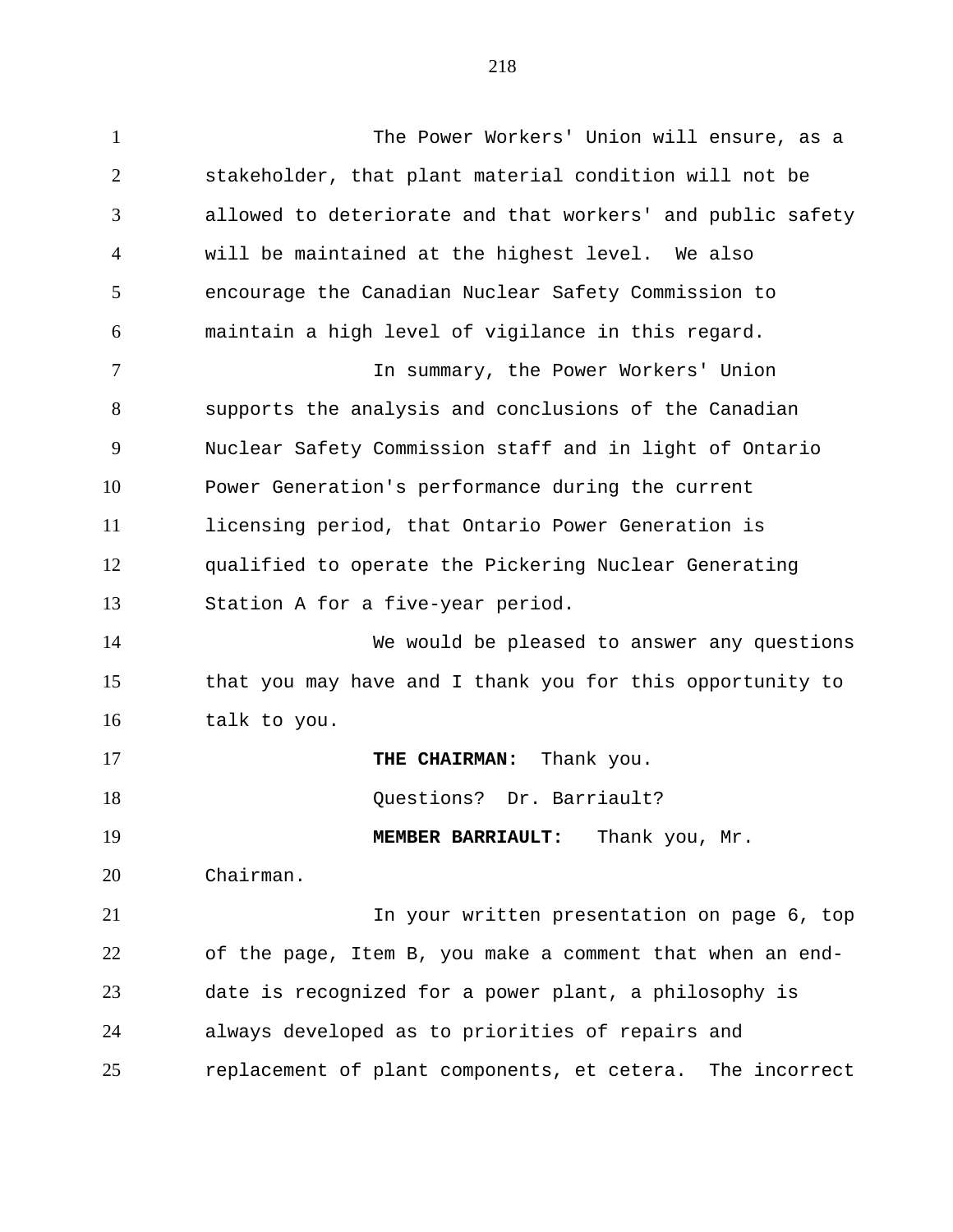decision in this regard can have direct implications to reliability as well as to worker safety. Do you want to comment on that, if you wouldn't mind. **MR. P. FALCONER:** Which section are we on

again?

 **MEMBER BARRIAULT:** It's on your written submission. It's on Pickering shutdown and it's on page 6, top of the page. It's Item B actually, top paragraph. **MR. P. FALCONER:** I have it right here. Thank you.

**I'm sorry, what was your question again? MEMBER BARRIAULT:** What it goes on to say is that when an end-date is recognized for a power plant, a philosophy is always developed as to priority on repairs and replacement of plant components, et cetera.

16 16 I guess a concern I have really is that if this is an ongoing philosophy that develops when the end is drawing near for a plant, I have serious concerns for the safety of that plant. I guess it's the reason why I'm asking that question. So if you don't mind expanding on why you feel this is an ongoing thing?

 **MR. P. FALCONER:** Peter Falconer, for the record.

 The reason that we flagged that in particular was because there is a philosophy and there is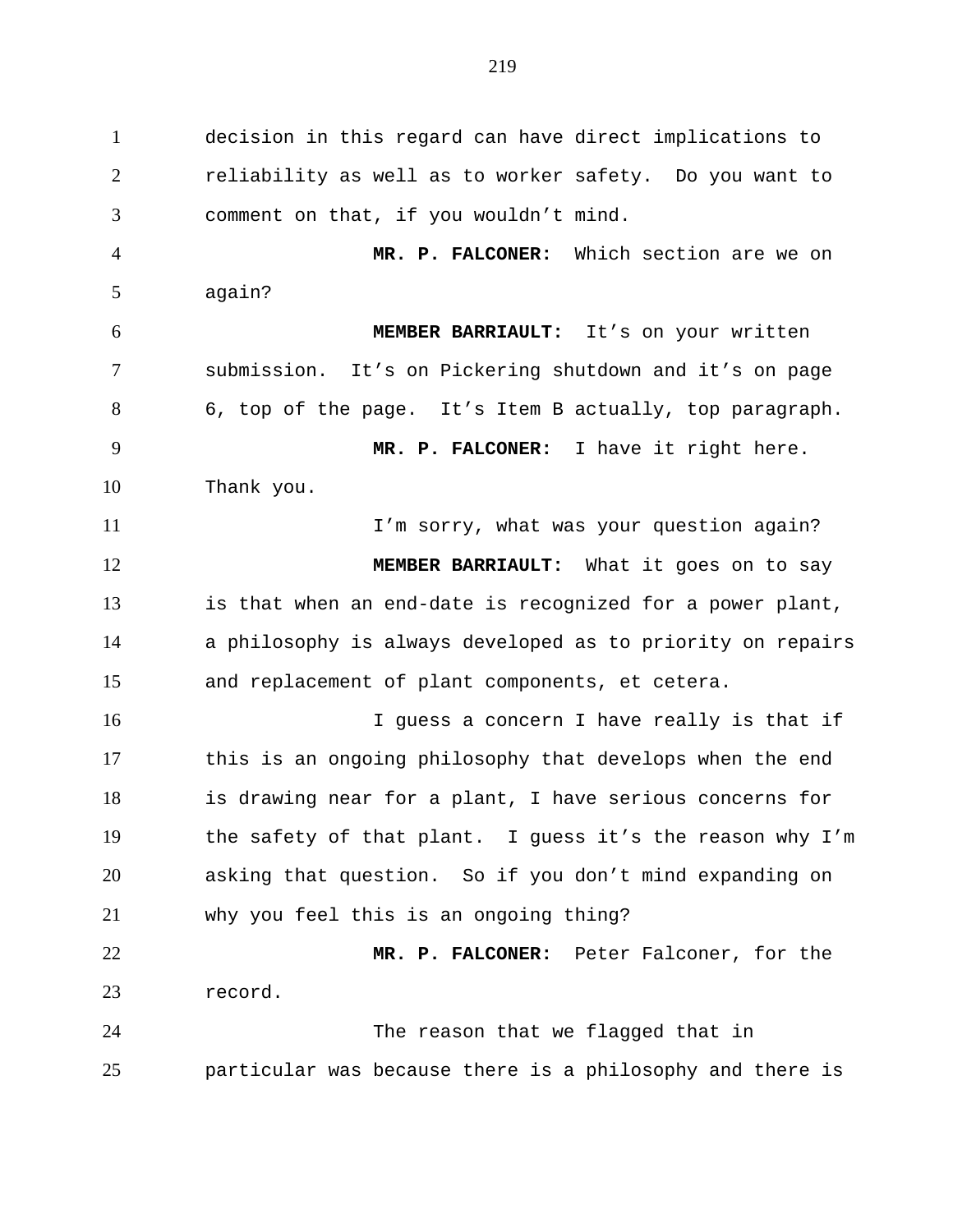a temptation, if you like, when a plant has got an end- date placed on it, that the temptation is to minimize what you do.

 So we wanted to flag that in our presentation and in our written submission to you to ensure that that does not happen, because a nuclear plant, in our opinion, does not resemble many other industries where there are opportunities to simply allow things to deteriorate.

10 And that's why I say in our presentation we make a point of raising the issue of plant material. We will be ensuring that plant material condition maintains at the highest level. The temptation is there, we're aware of it, we wanted the Commission to be aware of it and we're going to continue to make sure that the employer is aware of that. There's no benefit whatsoever to allowing the plant material condition to deteriorate and we're not willing to let that happen.

 **MEMBER BARRIAULT:** Does OPG want to comment on that?

 **MR. JAGER:** Glenn Jager, for the record. I certainly appreciate PWU's support in that regard. As I've said on both Day One and Day Two presentations, we operate to excellence and the highest standards. We benchmark and we use industry standards for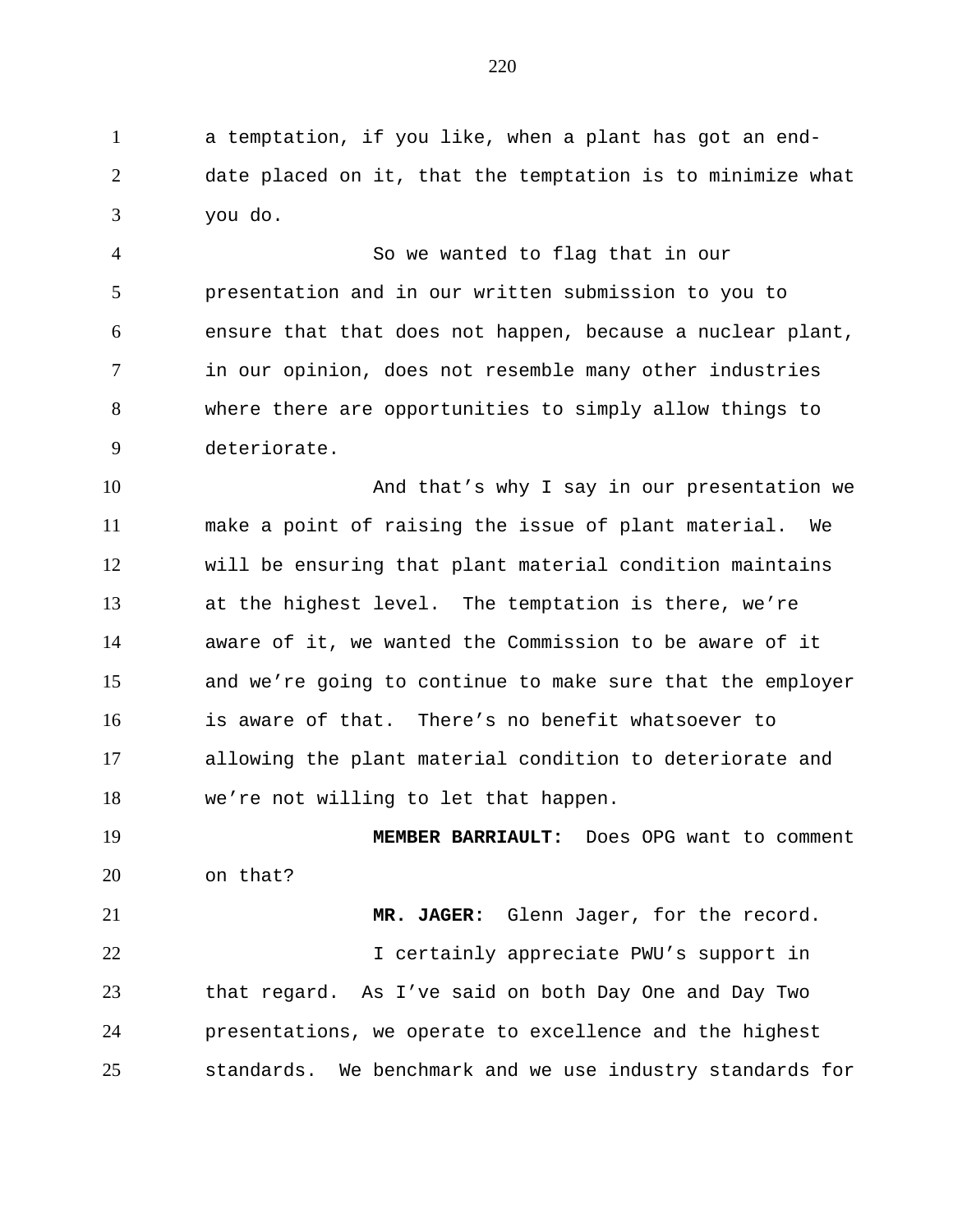equipment reliability, component ageing and other programs.

 Those standards are not relaxed throughout the operating period. We consistently monitor those standards and the performance of the power plant. We're also audited in that regard and we have external peer review to ensure that we operate to those standards. 8 So again, we only operate to the highest standards and, of course, the PWU members are operating to those very same standards and we appreciate the support of 11 the PWU in that regard.

 **MEMBER BARRIAULT:** I guess the concern I have is that it appears to be a philosophy in industry in general; this is what I'm hearing. And I guess what I'm wondering is how do you prevent philosophy from evolving? I guess you commented on that, but CNSC staff, how do you prevent this kind of an issue from happening? I mean, do you increase the inspections? Do you increase the dialogue? What do you do to prevent this from happening? **DR. RZENTKOWSKI:** Greg Rzentkowski, for the record.

22 1 1 think we have to respond to this question at two levels. First is the safety culture. So safety culture, to make sure that this philosophy, which is mentioned here in the submission, doesn't really govern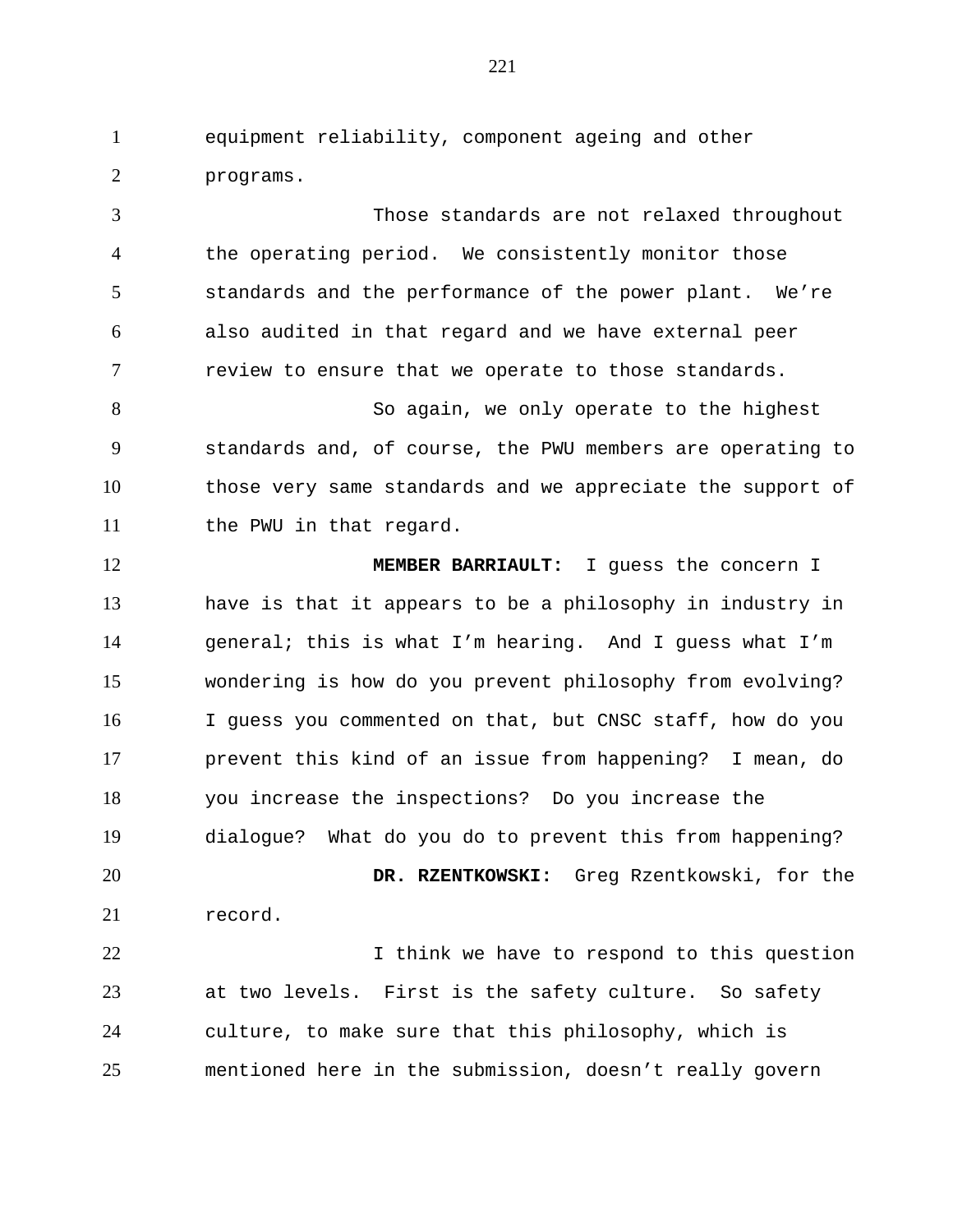the behaviour of the upper management which later can affect in fact the fitness for service of major components. And we just perform the assessment of the

 safety culture and we will continue to monitor the situation to make sure the safety culture will be maintained at the proper level.

 The second level of my response is the condition of structure system and components. Of course, we have to be ensured that operational fitness of the facility will be adequate up to the decommissioning of the site. And of course this requires maintaining the proper design and licensing base of the facility until the last day of operation.

 In other words, that means that safety is not going to be compromised.

 **MEMBER BARRIAULT:** Thank you very much. **MR. TREMBLAY:** Just if I might add. Pickering A is part of the OPG fleet and I think you may have caught in Day One in terms of presentations, we very

 much are setting challenging standards. Moving forward we have a five-year business planning cycle and Glenn and his team are committed to continuous improvement. We will be expecting that out of the site and that includes an improvement in the material condition in the performance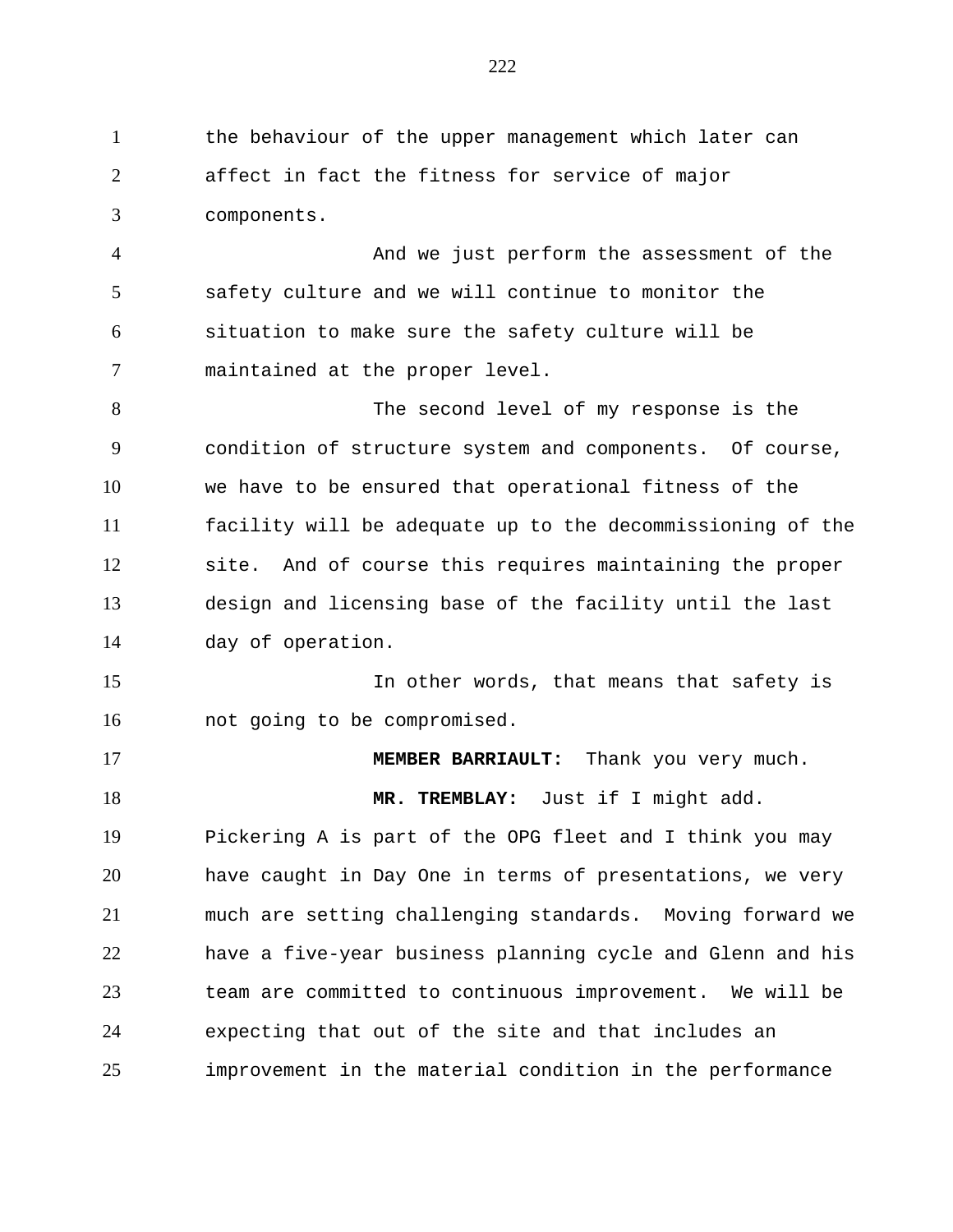of the plan over the operating period.

 **MEMBER BARRIAULT:** The biggest concern I had was the philosophy and, you know, rather than the actual implementation, how you're going to control that. Thank you. Thank you very much. **THE CHAIRMAN:** Mr. Graham? **MEMBER GRAHAM:** Yes, the only question I have is CNSC conducted this safety culture audit in 2009. Was it done strictly by CNSC or was there a third party involved? The second thing is what was the reason you did the audit? Was it just a periodic audit or were there things flagged that you felt should be addressed? **DR. RZENTKOWSKI:** I will direct this question to Mr. Tom Schaubel. **MR. SCHAUBEL:** For the record, Tom Schaubel. This evaluation was done by Sonja Haber, who was a known expert in this field. I believe she's done 40 similar evaluations at power plants throughout North America. The evaluation was initiated because of identified management problems found during the ISTB deficiencies found in 2007, I believe it was, and a commitment was made at that time to do such an evaluation. **THE CHAIRMAN:** I-S-D ?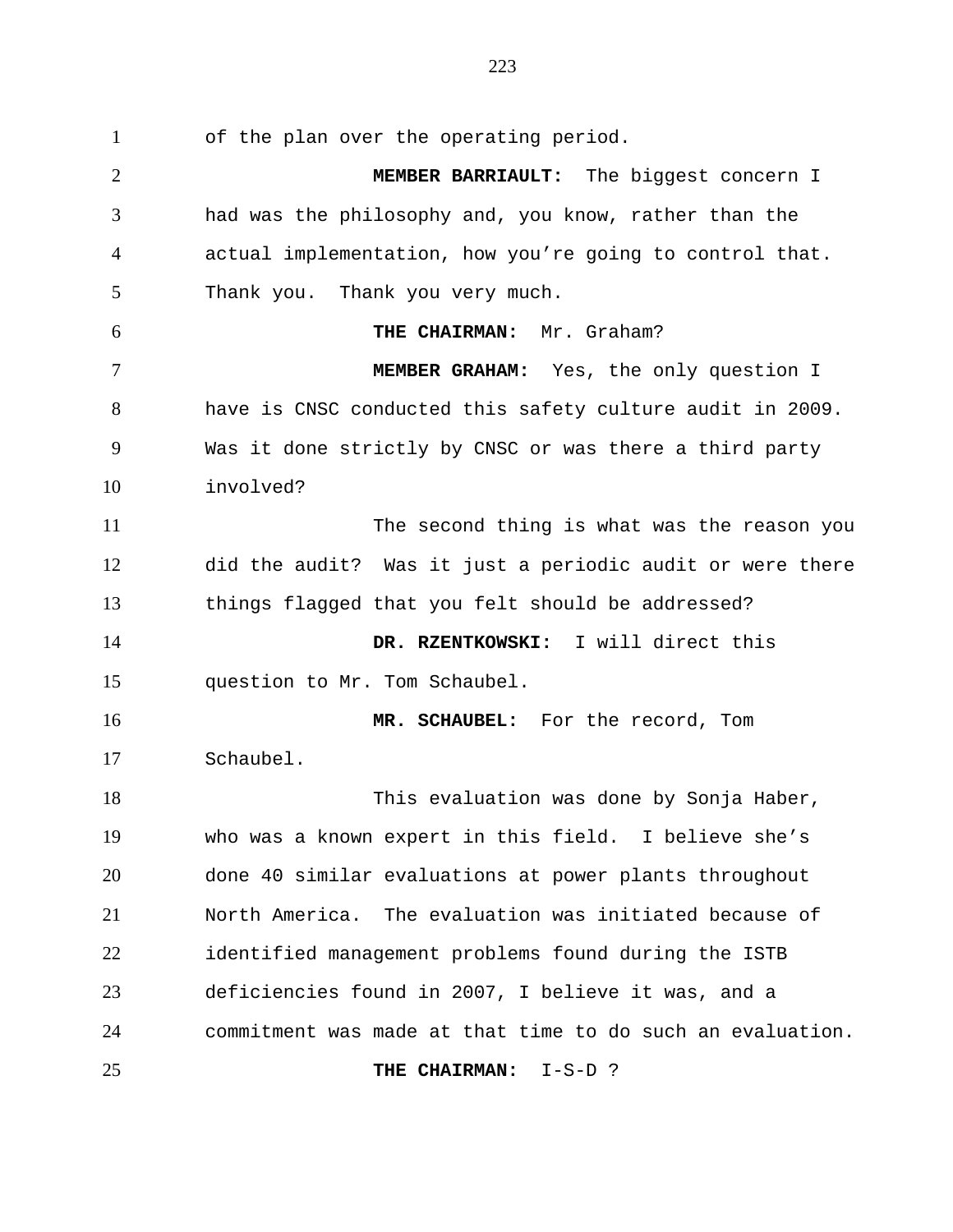**MR. SCHAUBEL:** ISTB, inter station transfer bus. **THE CHAIRMAN:** Thank you. **MR. SCHAUBEL:** But it's just been completed today actually. **MEMBER GRAHAM:** Thank you. Will there be - 7 - in this licensing period, will you be doing another independent audit, in view of the fact that you did have problems. I'm always interested -- the applicant for licences always talk about the great things; they don't always talk about the things that -- the skeletons. And it's nice -- that's what the role of CNSC is, to bring this before the Commission. Will there be another audit done during the licence period, whether it's a three or five-year licence? And that is -- the question is to CNSC. **DR. RZENTKOWSKI:** I will ask Mr. André Bouchard to respond to this question. **MR. BOUCHARD:** André Bouchard, for the record. The first step into a normal compliance is a follow-up, obviously. We did receive a corrective action plan from OPG and a first piece of that action plan is actually what the PWU included in their presentation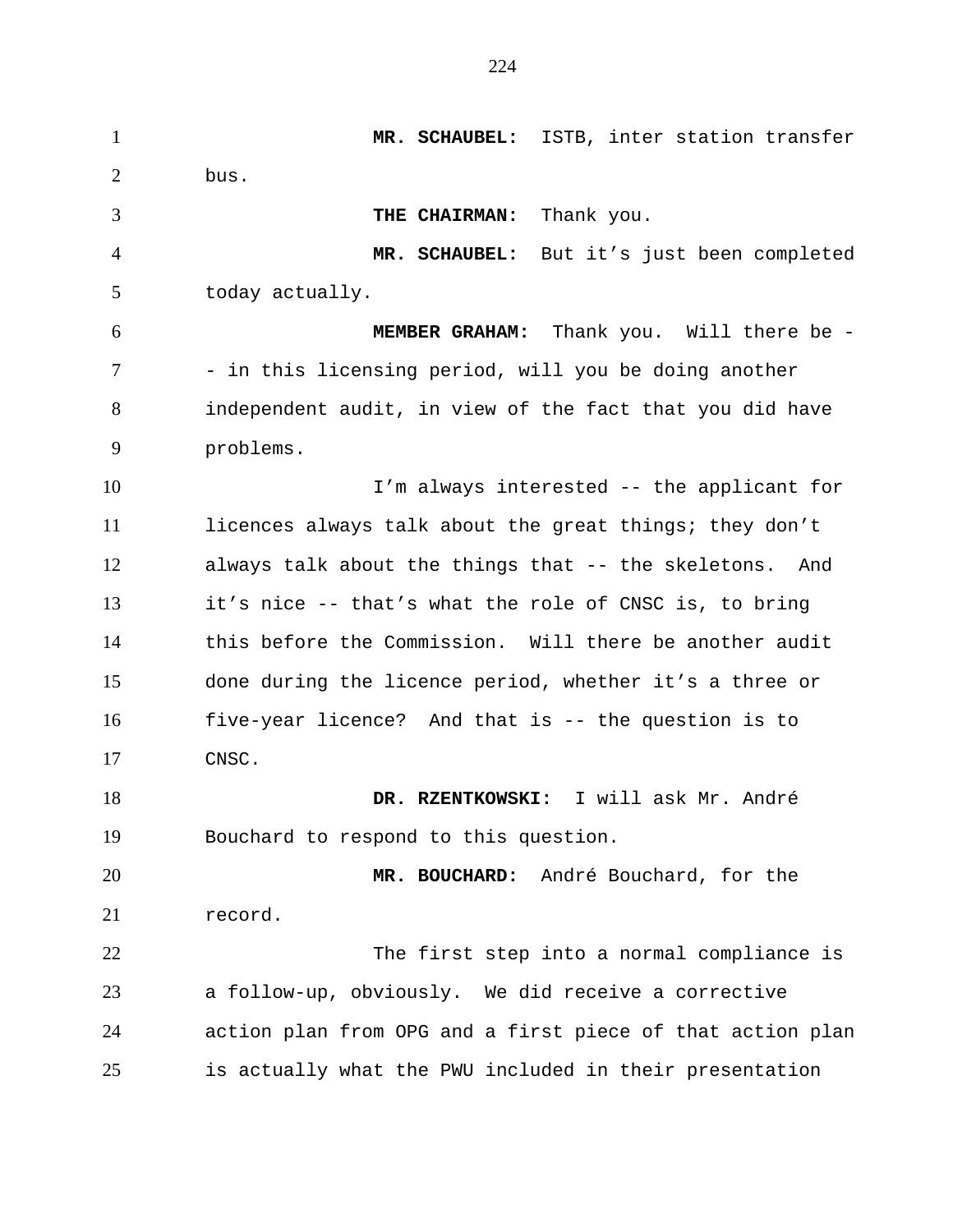today, which were -- the key part was to increase the dialogue between the workers and the management to get a clear understanding for reporting of those hazardous situations, which was the key part of the first assessment.

 The licensee is also expected to perform self-assessment on a regular basis and on that part, as well, CNSC has reviewed the methodology of OPG and we have worked with them in enhancing the methodology and it would reach actually the standard that CNSC live by.

 With that self-assessment, we also are committed to review the self-assessment and then from then on we will be able to monitor the improvement or the maintenance of their healthy safety culture.

 **THE CHAIRMAN:** If I may just intervene here. During this last 10 years -- I'm still concerned about the observation that some employees do not raise issues and we want to make sure that during the last 10 years, which I predict -- I think I'm safe in predicting there's going to be some more issues being raised as a path to management to welcome such input. So how do we make sure that really does happen?

 I'd like the three parties here to answer that. Go ahead.

**MR. BOUCHARD**: CNSC is ready to perform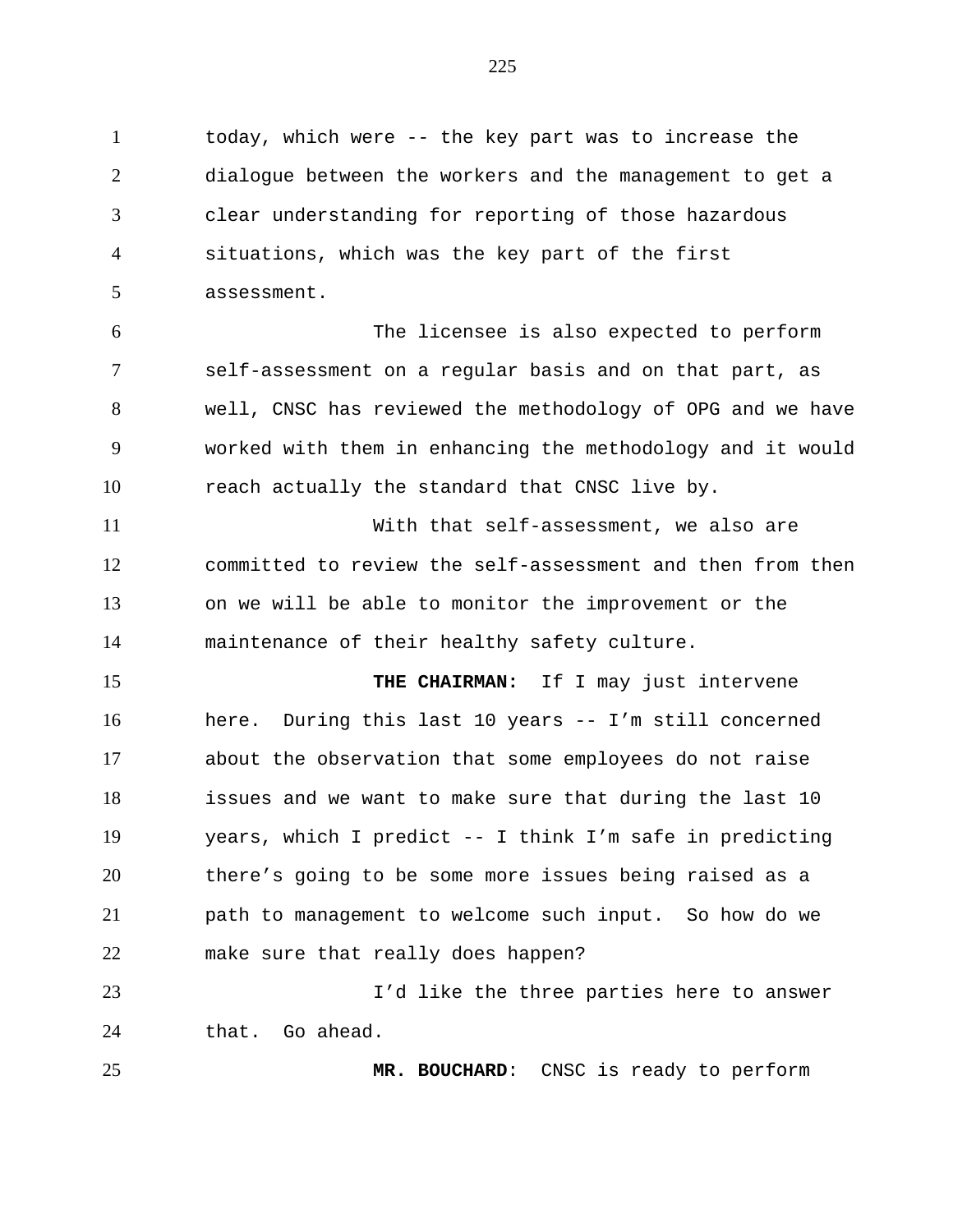subsequent safety culture assessment as well. We also monitor events, reports as well. Against our safety culture framework which helps us have a sort of a heartbeat at the station as well, without necessarily going outside and reviewing everything. The turnaround will take a little bit of time, obviously, because workers have to be confident. The issue was the confidence with regards to being able to

 report problems without fear of retaliation. That will not turn around on a dime, obviously, and it will take a 11 little bit of time to happen.

**THE CHAIRMAN:** OPG?

 **MR. JAGER:** Glenn Jager, for the record. Let me begin by first restating what I said in Day One which is -- it's my personal belief that all employees should be able to freely raise concerns and that supervisors should be encouraging this and responding to those concerns and that any employee that raises concerns should get feedback on their concern and what's been done about it.

21 12 12 In the course of reviewing the CNSC safety culture assessment, we did engage Ms. Haber and met with PWU and invited them, to have a dialogue with the CNSC consultant. We had a good discussion about that. We also went through the report and I would add that the report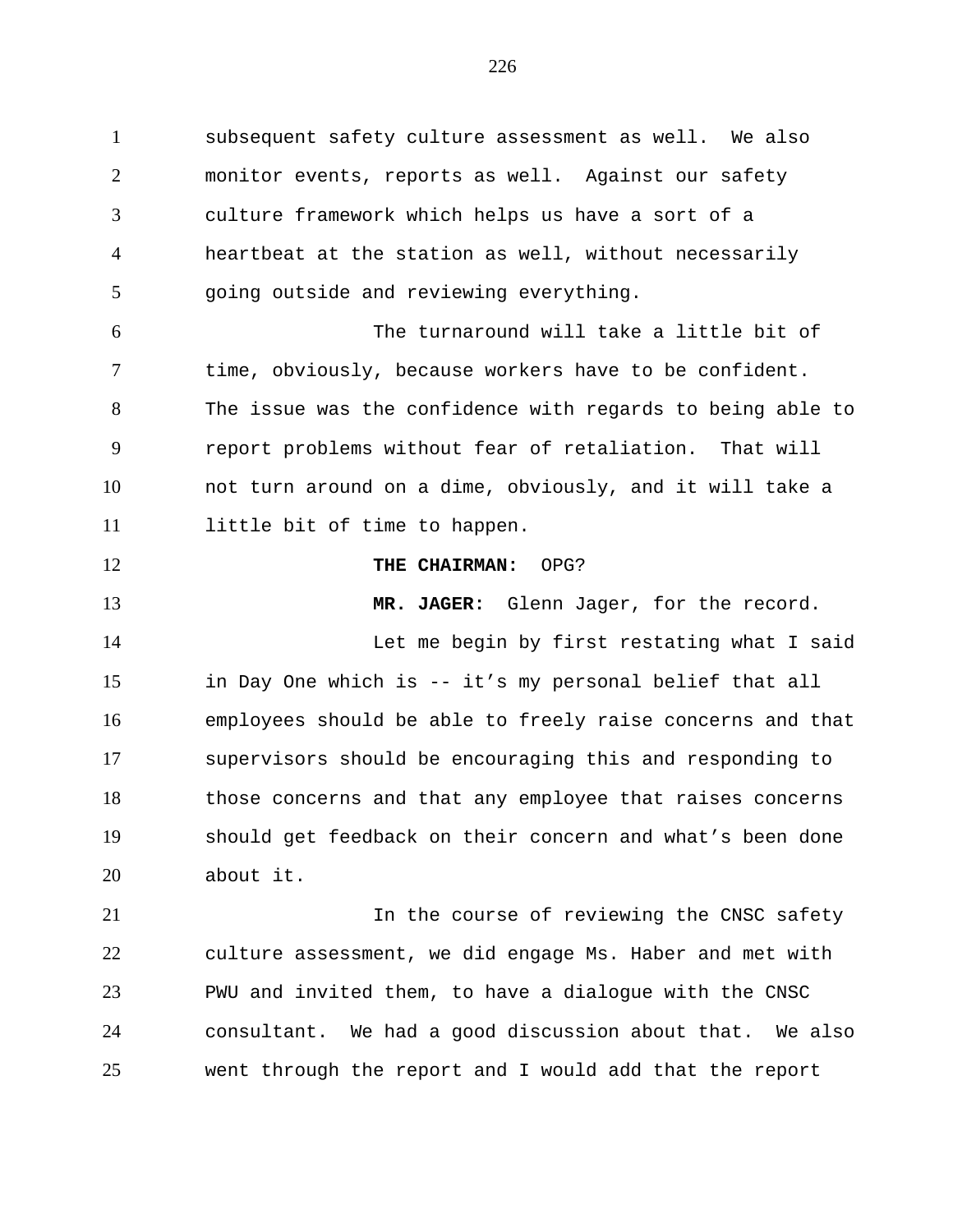did note a number of positives, in particular that all personnel on site valued safety highly so it was a strong value within the site.

 The actions in response to the ISTB were effective, which was one of the motivations for doing the assessment, and that some of the frustrations in terms of improving reliability and accountability had seen a significant progress.

 The report did identify that there was a reluctance within certain portions of the organization to raise some issues and that's the dialogue that we had with the PWU and the CNSC consultant. We have taken some actions along those lines in terms of discussions with supervision and management in those areas and the workers themselves.

 I believe we're making progress there. I fully agree with the recommendations that the PWU has outlined in their intervention and we'll fully support that.

 So all-in-all, what I would say is our safety culture as a whole and in general is very robust, very strong, and that's borne out in part by the results that we're able to achieve in personal safety, radiological safety and the safe operation of the power plant. So I think those things speak to the safety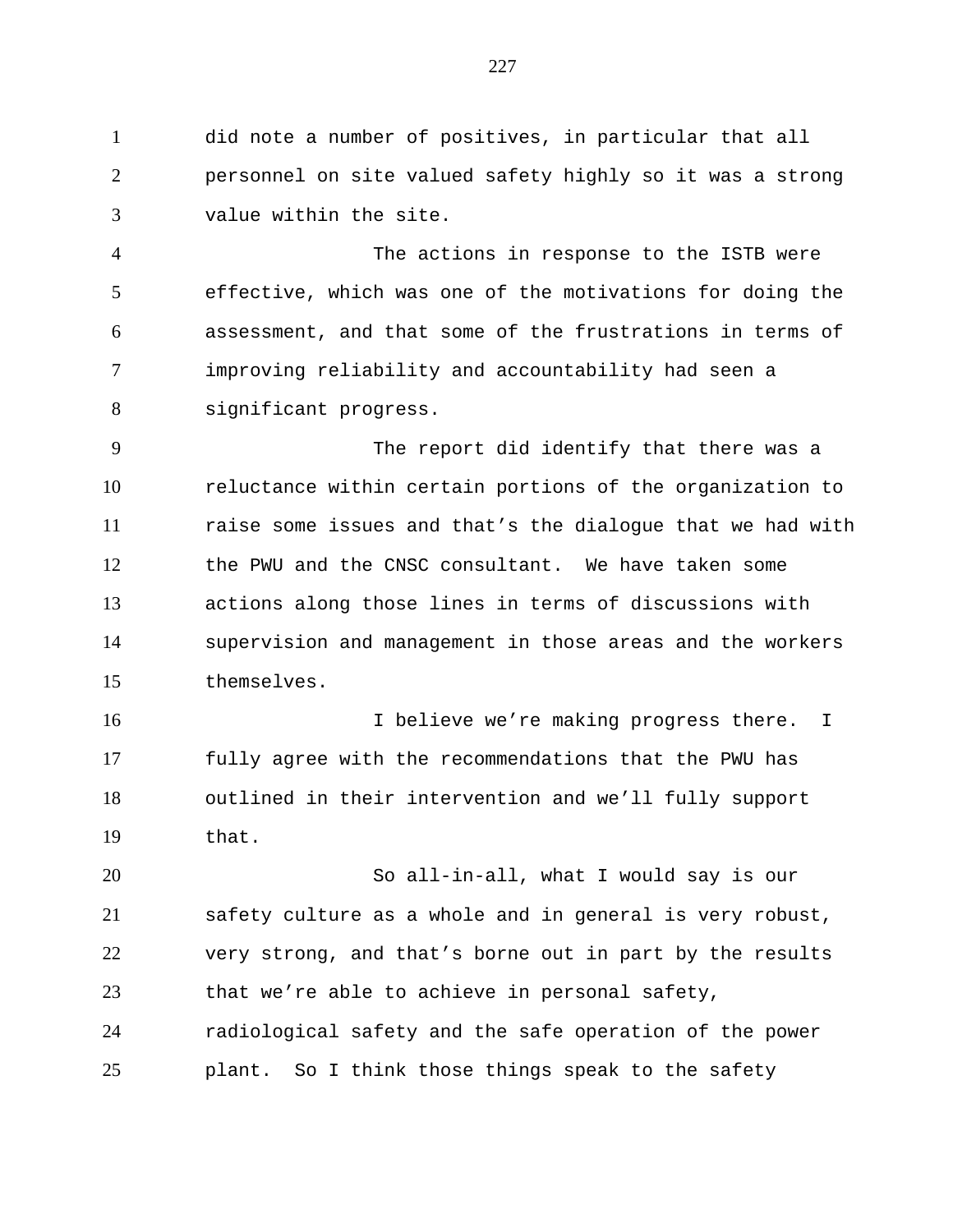culture that we have within the station.

 Lastly I would say that we do our own safety culture assessments on a three-year interval. We have looked at the recommendations of the CNSC safety culture assessment and have incorporated those into our own assessment methodology and that three year interval, by the way, is due at the end of this year so we'll be commissioning and undertaking another safety culture assessment shortly and within the next licensing period, early in the next licensing period. **THE CHAIRMAN:** Thank you. You want to add anything? **MR. P. FALCONER:** Peter Falconer, for the record. From the power workers' standpoint, we see three areas. One is performance punishing and what I mean by that is -- if someone raises a safety issue or a safety concern that they shouldn't then be given a whole lot of extra work to do just because they've raised that safety concern. 21 11 12 In other words, if that safety concern is -22 - something isn't working properly -- if they're then assigned a whole lot of extra work to address that particular issue, then that's going to cause people not to want to do it.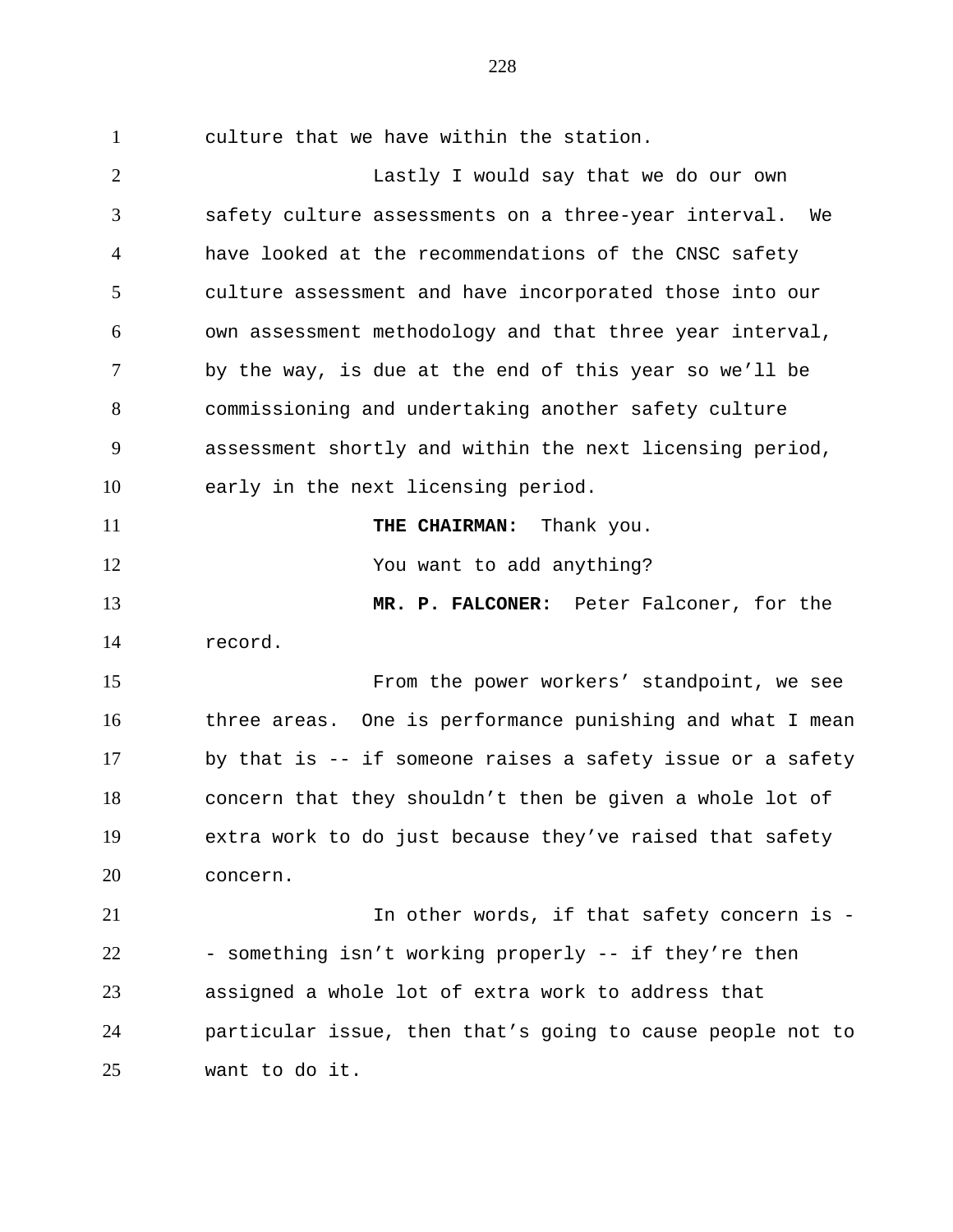So we've talked to the employer about that and that should not be happening. If you raise a safety concern it shouldn't put an extra burden on you as an individual.

 The second issue is retaliation. In the safety culture review, there was a small group of folks that identified that they felt there could be retribution for bringing up safety issues. And so one of the things we wanted to do, as I said in my oral report, was that we wanted to bring our health and safety committees right into the crews to talk to the crews and assure them that retaliation would not be something that would be acceptable and that if there were any issues they would have support immediately in dealing with those kind of issues.

 And the third area is that actions be taken in a timely and reasonable manner. It's not good enough to simply have a health and safety issue identified and for there to be very little communication or no semblance of anything happening for a period of time.

 There needs to be prompt action and even if that action is simply that we're going out to do something about it. We're researching it or whatever.

 It's very important that people get feedback in a timely fashion of where their health and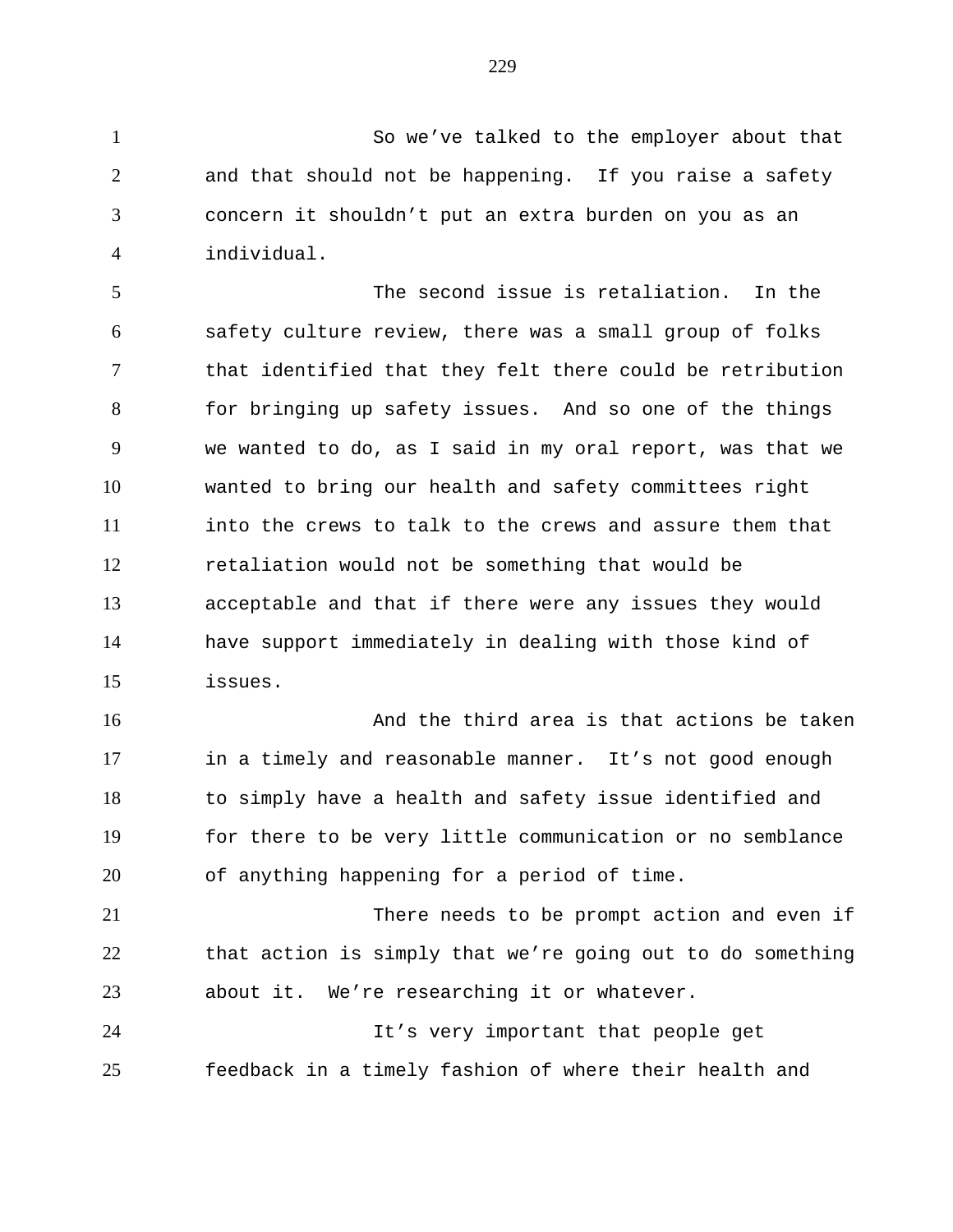safety issue is and how it's being addressed. **THE CHAIRMAN:** Thank you. I think we need to move on. Quickie. **MEMBER BARRIAULT:** Just a brief statement. Are these perceived issues or are they real issues in the sense that if you bring up safety issue you're going to "punished for it"? Is this just a perception or does this actually exist? That's the concern I have. **MR. P. FALCONER:** Peter Falconer, for the record. 12 The problem with the plant where you have 2 to 3,000 people working is that reality and perception are often the same thing because people talk at coffee shops and if one person says, "Well, I think I'm going to get such-and-such a situation happening to me if I bring this up," then everybody starts believing it so it does become a real situation. The audit showed -- and that was opinions.

 It wasn't necessarily somebody saying they had had either retaliation or they had had anything happen to them, but there was a perception out there that that could happen. So we want to deal with that because if you

 don't root that out and get it dealt with then it's allowed to fester and grown bigger. So we wanted to get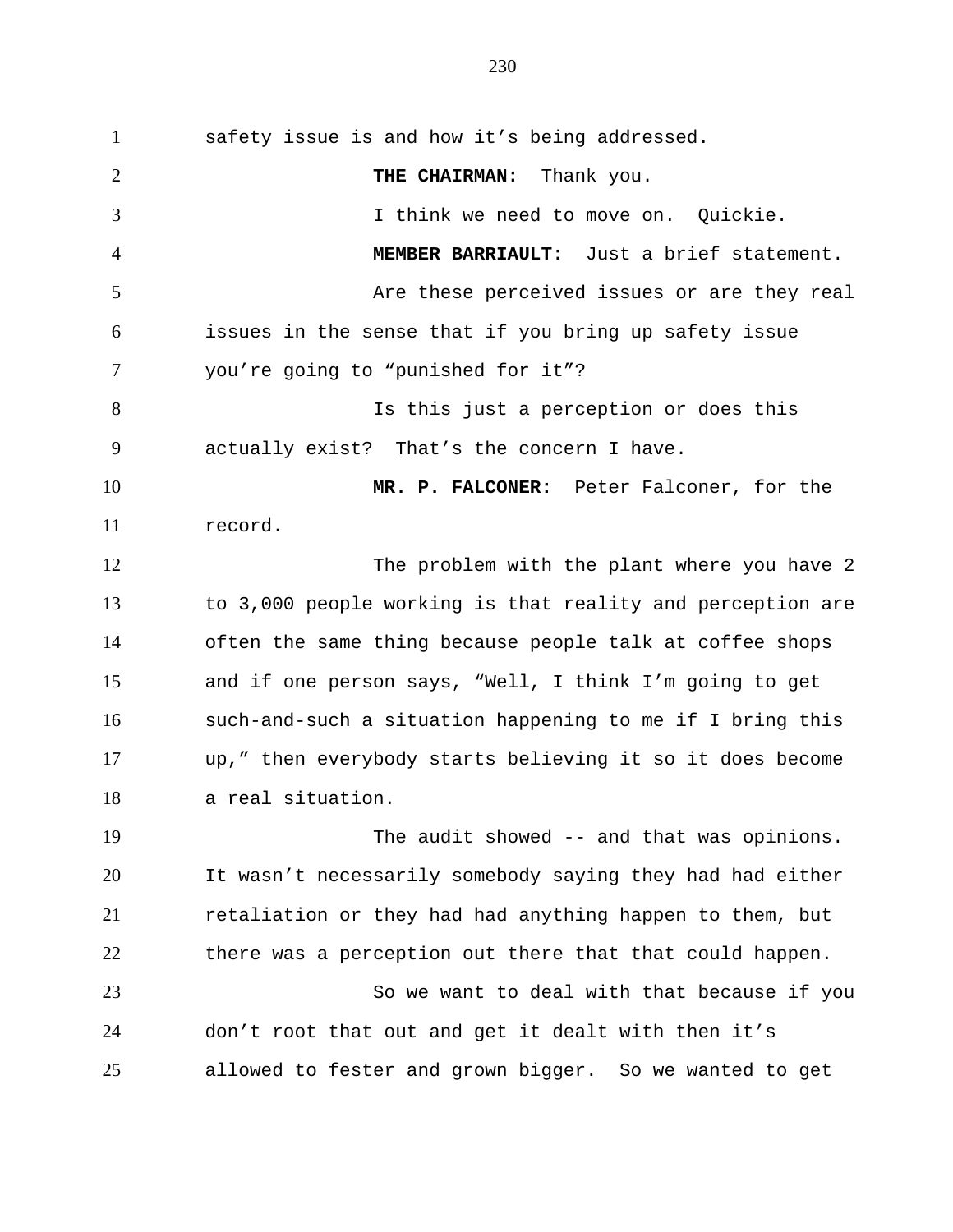at that, the root of that, and try and deal with it 2 through our health and safety reps. **MEMBER BARRIAULT:** Because that begs, really, the answer from management, really, of OPG -- how do you deal with this kind of an issue and how do you diffuse it because it's vitally important to do that. **MR. JAGER:** Glenn Jager, for the record. 8 I fully agree. It is vitally important and it -- I'm deeply concerned that that perception would exist. The way to combat that as Peter has said is communication, so get out with the crews and I've had a number of face-to-faces and discussion with the crews. So the recommendation from the PWU is a good one, to have joint health and safety committee members sit with the crews and get involved and communication really is the key to resolving that perception. 18 I can tell you that it is not real. I don't know of any situation where punishment has occurred as a result of raising a concern. But the perception is something that would concern me greatly and something that does need to be dealt with. And the key to that is working through supervision, making sure they understand my expectations there and also communicating with the

employees.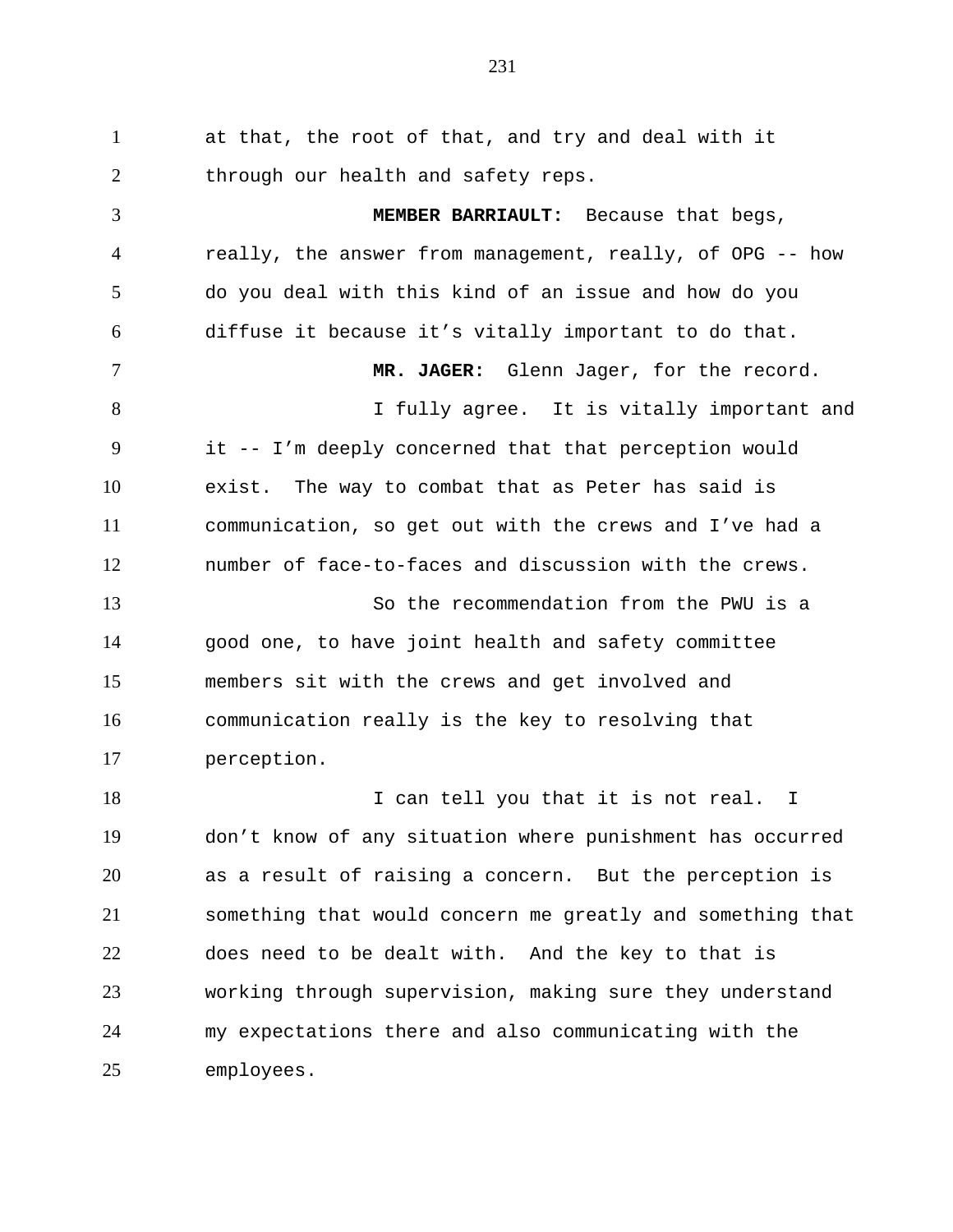**MEMBER BARRIAULT:** Thank you. Thank you, Mr. Chairman. **THE CHAIRMAN:** Okay. Can we move on? Anything else? Thank you. Thank you very much. We'll move on to the next submission which is an oral presentation by the Society of Energy Professionals, Local 160, as outlined in CMD H6.13. I understand that the presentation is going to be made by Victor Chetcuti. **MR. CHETCUTI:** That's correct. **THE CHAIRMAN:** Go ahead, please. **10-H6.13 Oral presentation by The Society of Energy Professionals, IFPTE Local 160 MR. CHETCUTI:** I'll have Mr. Joe Fierro introduce himself first. **MR. FIERRO:** I'd like to thank the Commission for allowing the Society to be here today to make this oral presentation. Most of the information that will be in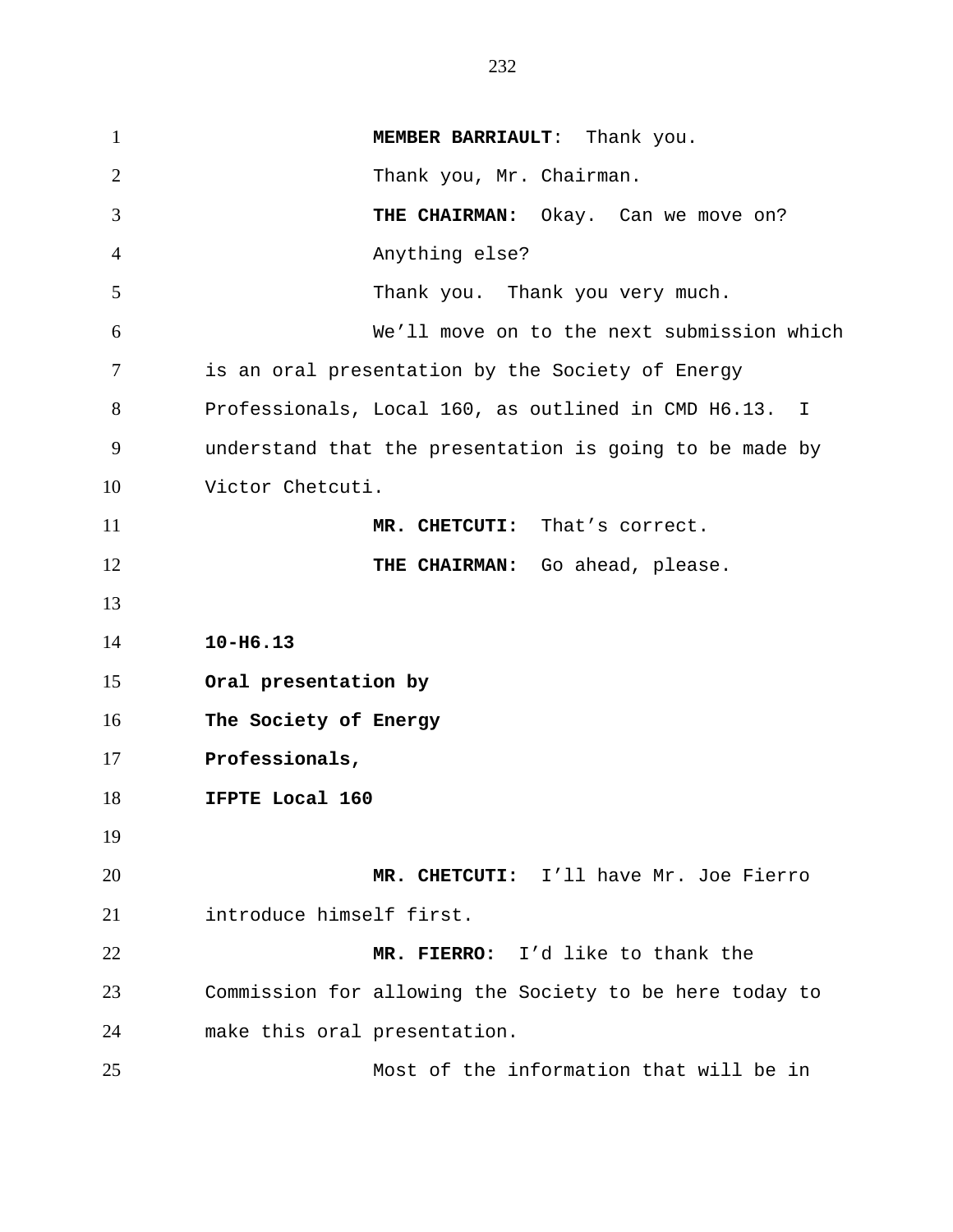Victor's oral presentation is similar to our written **presentation with a few more details.**  The Society is proud to be here and I have with me today Andy DiAndrea (phonetic) who is a unit director at Pickering for the engineering people. And Victor is a unit director for the operations and maintenance people. And I am the Society vice president for the OPG bargaining unit. Now I'll turn it over to Victor. **MR. CHETCUTI:** Yes, good afternoon, Commissioners and good afternoon, President. 12 The Society represents over 8,000 members, approximately 3,700 work at OPG with 2,700 members in the nuclear business here at Pickering A. The highly-skilled people we represent ensure nuclear safety by performing work in operations, inspection and maintenance, engineering, personnel training, project management, field supervision, quality assurance finance and procurements. Our highly skilled members are dedicated employees committed to the nuclear safety of Pickering A. The need for new younger staff was raised by the Society in 2004. It was concerned about demographics. OPG has listened and has increased regular staff as well as hired more graduates, starting in 2004.

Hiring needs still continue as the program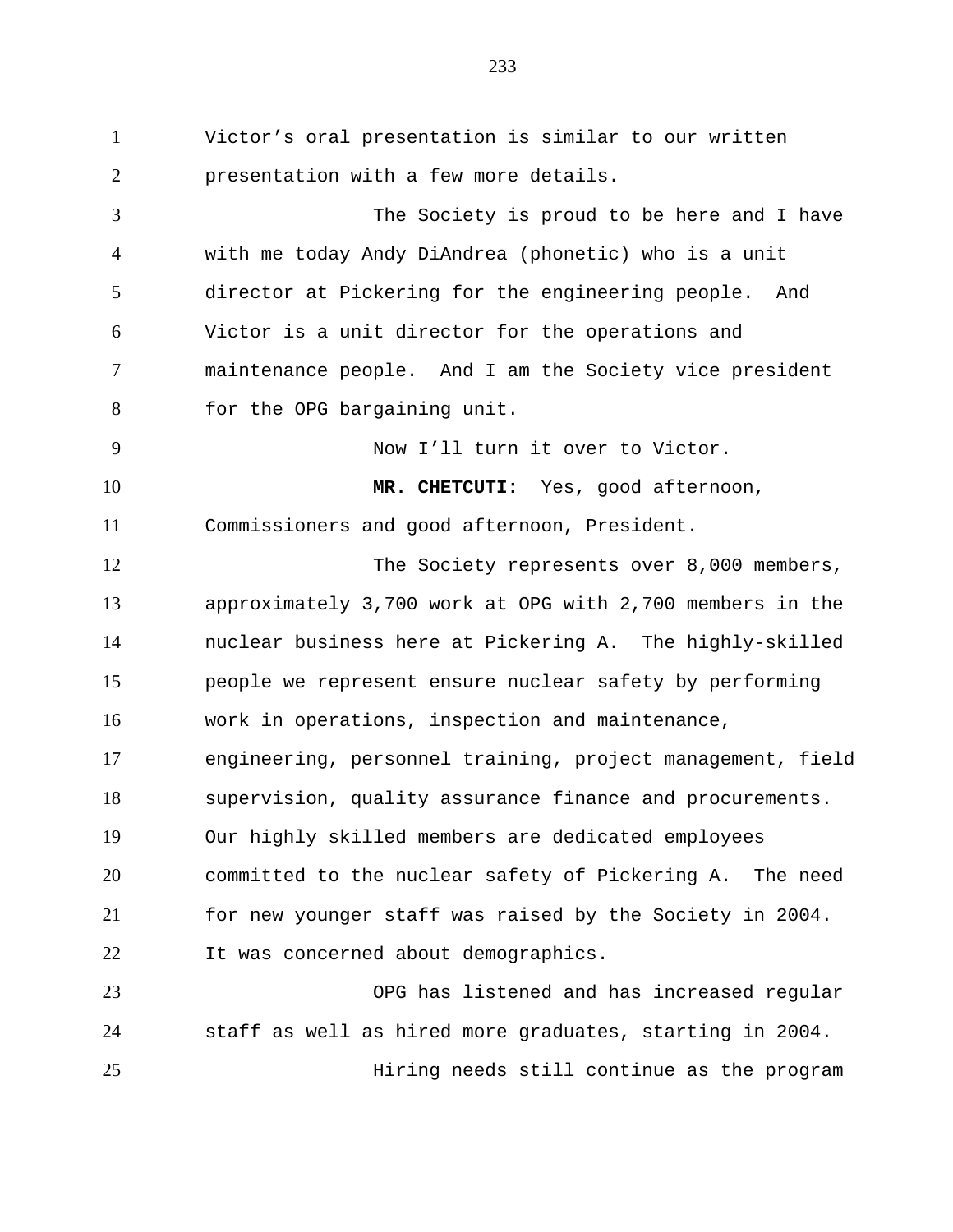allows younger employees and new grads to learn next to experienced, knowledgeable senior staff. For example, for the young grads they are further trained in nuclear fundamentals and over a two- year period, they work with different work groups before being placed in their permanent positions. The approximate 400 new grads hired since 2005 have helped create a pool of highly-skilled people to fill entry-level and some intermediate positions. These new hires are essential to alleviate an aging demographic situation at OBG and to allow for a smooth transition to continue safe operations of Pickering 13 A as the senior staff retire. This is one of the essential elements to ensure knowledge and experience transfer from the senior staff to the junior staff. OPG needs to continue the good work it has done in this area and continues to hire more young grads each year since the number of people retiring will continue to be high. The Society first raised the issue of high contracting-out levels as far back as 2002. Contracting- out levels is still higher than we would like. The Society continues to encourage OPG to rely less on contractors and utilize to a greater extent internal staff. As more grads and regular staff continue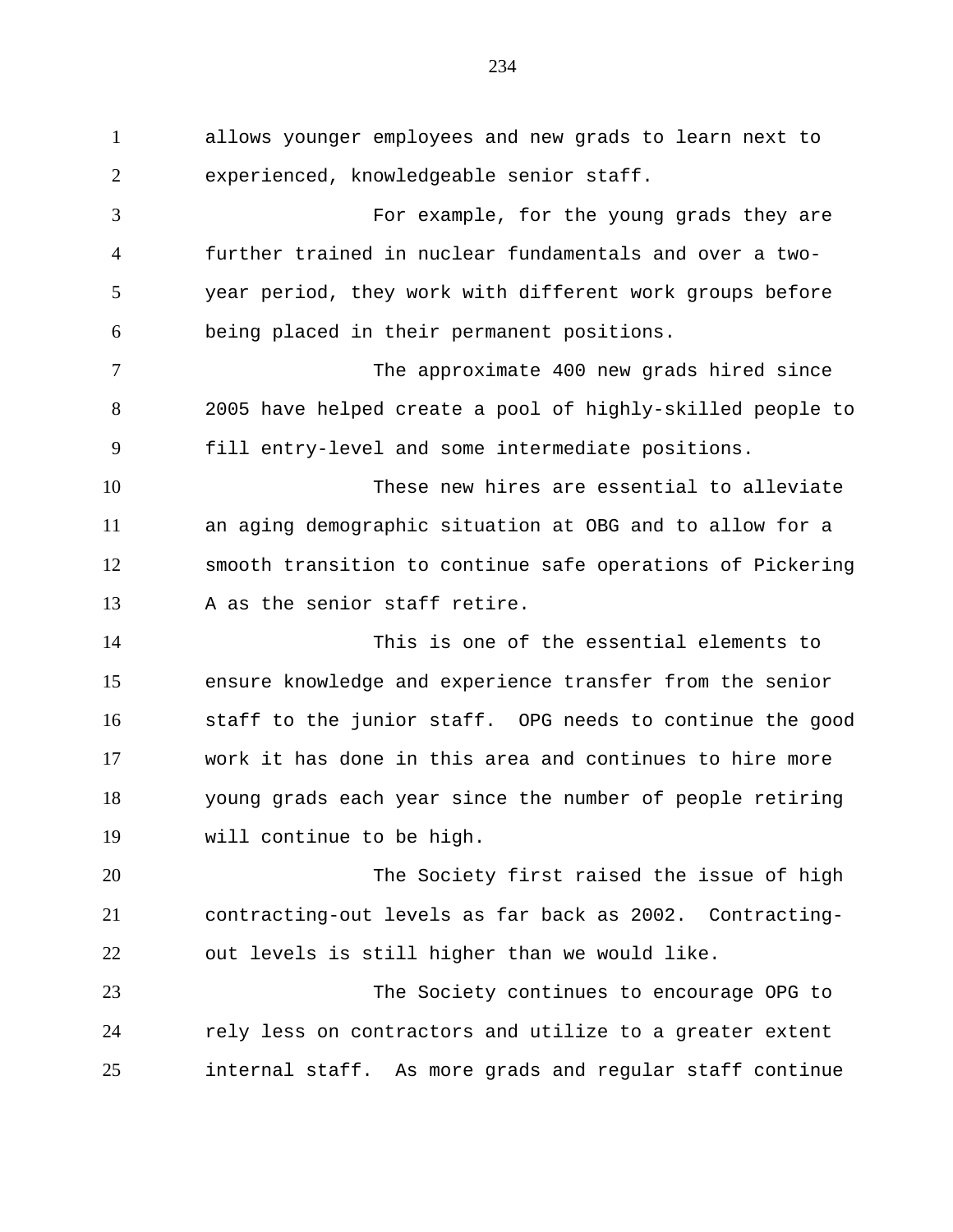to be hired and trained, regular staff are ready and willing to take back work from contractors. Since 2005, the Society and OPG have worked hard to improve the situations with the authorized operating staff. A joint team has been formed and it meets regularly to address issues. The nuclear operator and the supervisor licensing programs have been expanded to allow more people to enter into the program to be trained authorized operating staff. Early signs are that this appears to be working. Continued focus on increasing the number of people in the program will generate a greater number of new licensed staff. The Society and OPG continue to work on improving the safety culture of Pickering A. At most meetings between the Society and OPG, safety is always the first to be discussed. OPG continues to educate and communicate improvements in the safety culture at Pickering. The Society and OPG will work to ensure staff issues are addressed as we get closer to reassessment of continued operations for Pickering A. The

 Society will work with OPG to ensure work continuity until the units are placed in a safe state and staff either voluntarily retire or are reassigned. This will ease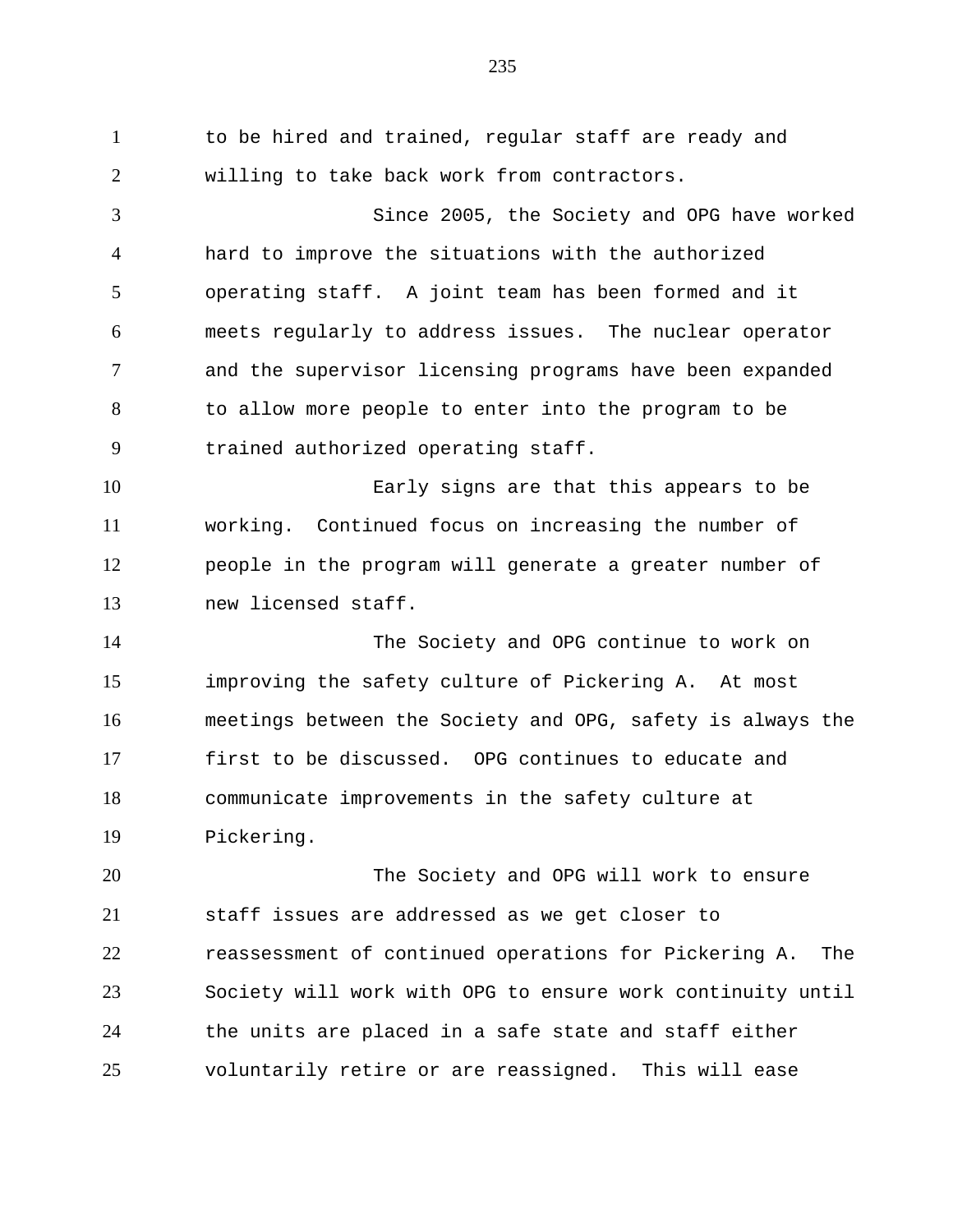employee stress thus to ensure dedicated and a loyal workforce at the site.

 Pickering A, Unit 1 had a very reliable 2009. Pickering A produced reliable, affordable emissions-free electricity. Electricity from this nuclear plant is less than a third of the price of offshore wind power, one-tenth of the price of solar and half the price of natural gas without the emissions.

 Ontario needs and requires this affordable form of electricity to allow for an economic development to continue.

12 12 In conclusion, we expect to see a better performance over the next five years as we have seen in the last five with respect to Pickering A.

 It is our members that maintain and operate 16 the plan, work to improve the performance of these units and this is what they tell us. OPG needs to receive adequate funding from the OEB to resource the operation of these units.

 OPG and the Society need to continue to work together to address employee issues. OPG needs to continue to work to engage, train and develop its employees. The Society is confident that the Pickering A units can safely run for another five years and beyond and that is why we support the application to renew the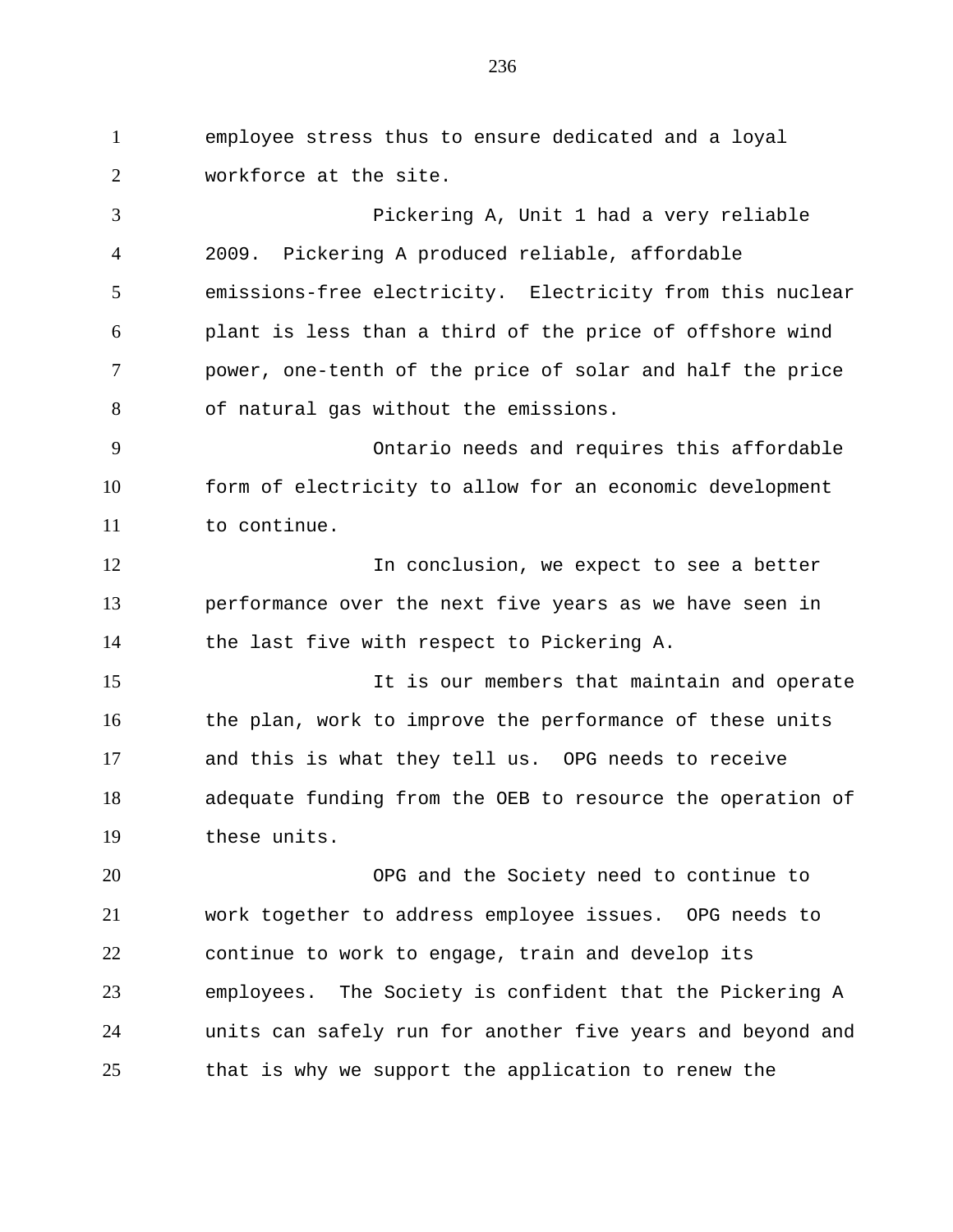licence for another five years for the Pickering A stations. Thank you. **THE CHAIRMAN:** Thank you. Questions? Go ahead. **MEMBER BARRIAULT:** Just one brief question. On page 3 of your presentation, you've mentioned a new program using First Nations and Aboriginals as employees. Are you having success with that program? Is it progressing satisfactorily? **MR. FIERRO:** I think what that refers to is the Society is working with those groups to try and engage them into the energy sector and energy projects. The majority of that discussion has happened in hydro-electric because the majority of Aboriginal people are in the North and that's where the majority of the work is. 18 There has not been a lot specifically related to the Pickering and the nuclear area because there has not been a lot going on in that area of interest to those groups right now. So we haven't been actively talking to them about Pickering issues. **MEMBER BARRIAULT:** Thank you. **THE CHAIRMAN:** Mr. Tolgyesi. **MEMBER TOLGYESI:** Yes. On the page 2, you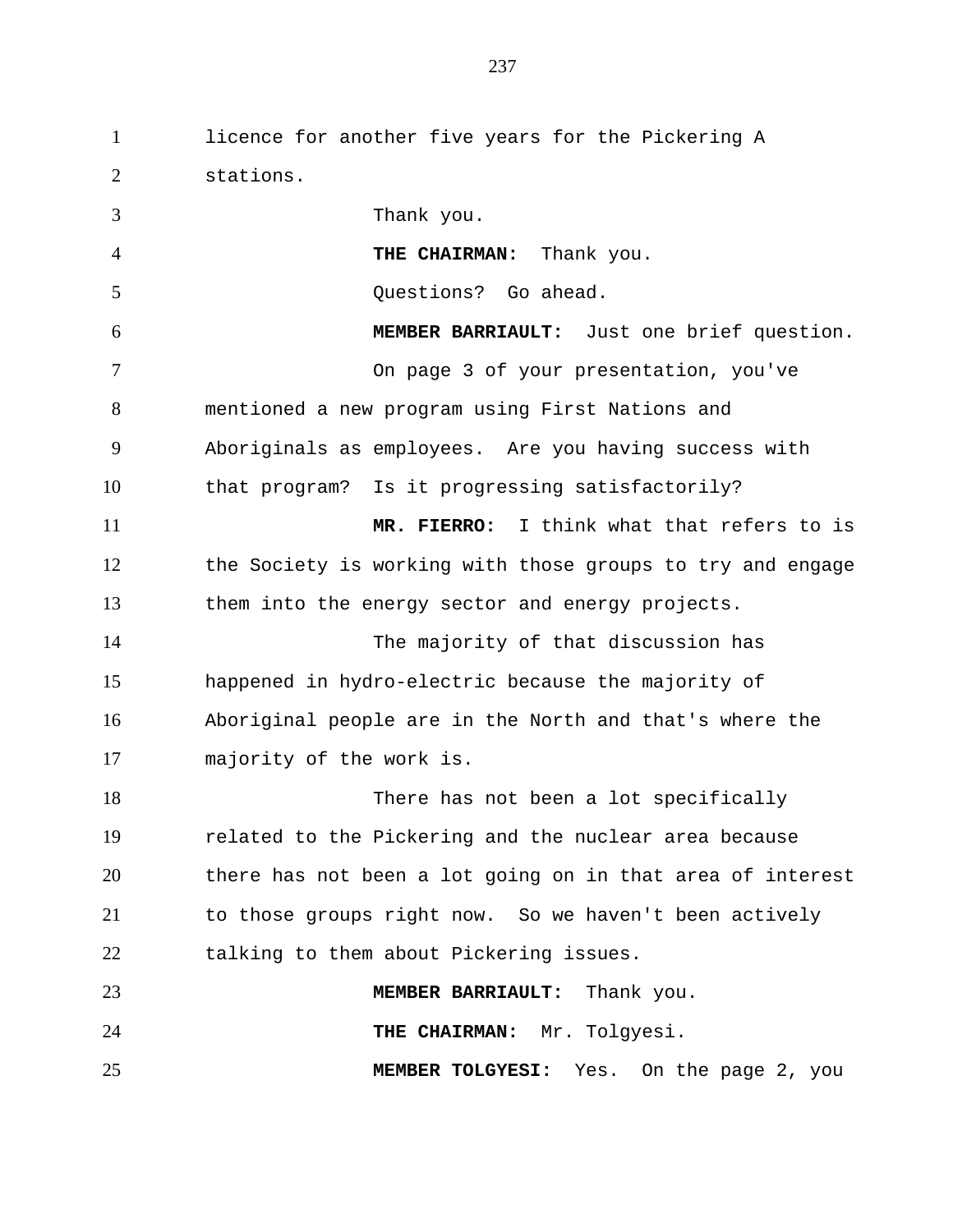are saying there is absolutely no technical or safety reasons to begin to wind-down these units. They could operate very safely refurbished for another at least 10 years. You are talking about Pickering A or Pickering B? **MR. FIERRO:** The Society believes that the Pickering A units can safely run to at least 2026. That's 7 the current end date for those plants. The reasons why they don't run beyond 2020 in this current proposal is because of issues related to Pickering B. We believe that Pickering A is in good shape. It just finished a major rehab and has only been back for five years. It can easily run to 2026 and beyond in the opinion of the Society and Society members. We also believe that the Pickering B units could potentially be rehabilitated or refurbished and those also are not, you know, at the -- they are at the end of life, as we say now, but they could be refurbished and extended also if such a decision were to be taken. **MEMBER TOLGYESI:** I think it could be refurbished. It's a question of economy also. What is OPG saying -- yes? **MR. FIERRO:** Our belief is that a

 refurbished Pickering unit, although perhaps more expensive than new nuclear, would still be less expensive than new natural gas.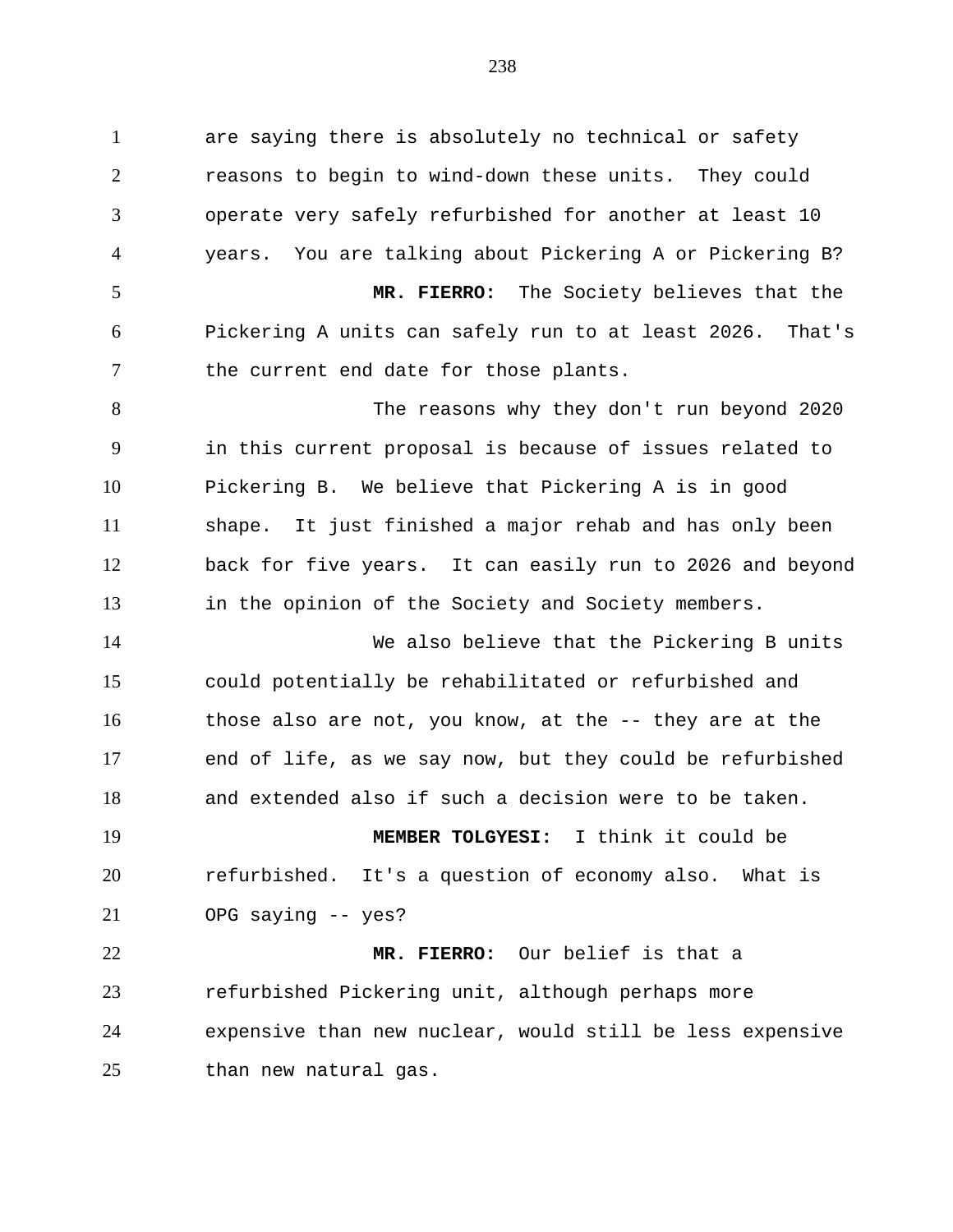So although new nuclear is still preferable, refurbishing Pickering B is clearly more economical than new natural gas units. **MR. TREMBLAY:** Pierre Tremblay for the record. Not wanting to get into a political or economic debate, I guess I would agree that the Pickering A units, the life of the main components are the pressure tubes and, as such, could continue to operate until 2020. I think that's been part of our presentation. The decisions with regard to the site are economic, not safety related. Pickering A plant is a plant that has improving material condition and we expect it to perform as such over the next five years. 15 THE CHAIRMAN: Okay. Thank you very much. Let's move on to the next submission, which is a presentation by the Pickering East Shore Community Association as outlined in CMD 6.15. And I understand that Mr. Keith Falconer will make the presentation. Go ahead, sir. **10-H6.15 Oral presentation by the Pickering East Shore Community Association**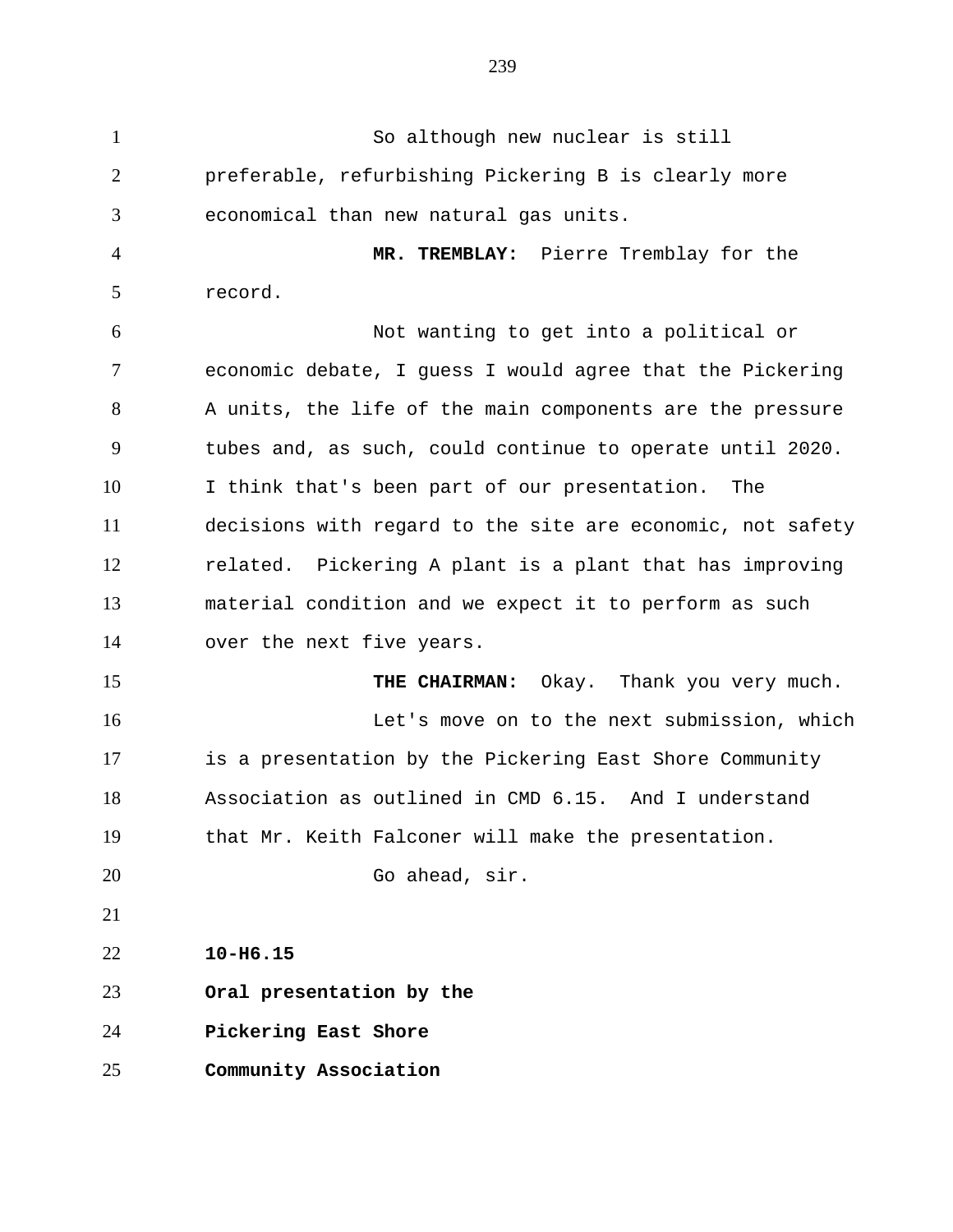**MR. K. FALCONER:** Good afternoon, Mr. President and Members of the Commission. My name is Keith Falconer and I am President of the Pickering East Shore Community Association, known as PESCA. Assisting me today is Mr. Walter Norwood. Mr. Norwood is the Secretary of our group. We'd like to thank you for first giving us the opportunity to present our comments in support of OPG's application for the Pickering A five-year re-licence and as well for having the opportunity to speak with you in the City of Pickering giving the members of the community opportunity to comment. I'd like to start by telling you something, a bit about our organization and whom we represent. PESCA is an apolitical community association representing the residents of Bay Ridges and the persons carrying on business in the community of Bay Ridges in Pickering, Ontario. Our community is the closest neighbour of Pickering Nuclear. We are also the oldest community association active in Pickering today. Our boundaries are to the south to Lake Ontario, to the west to the Frenchman's Bay, and to the north the Highway of Heroes, the 401, and to the east to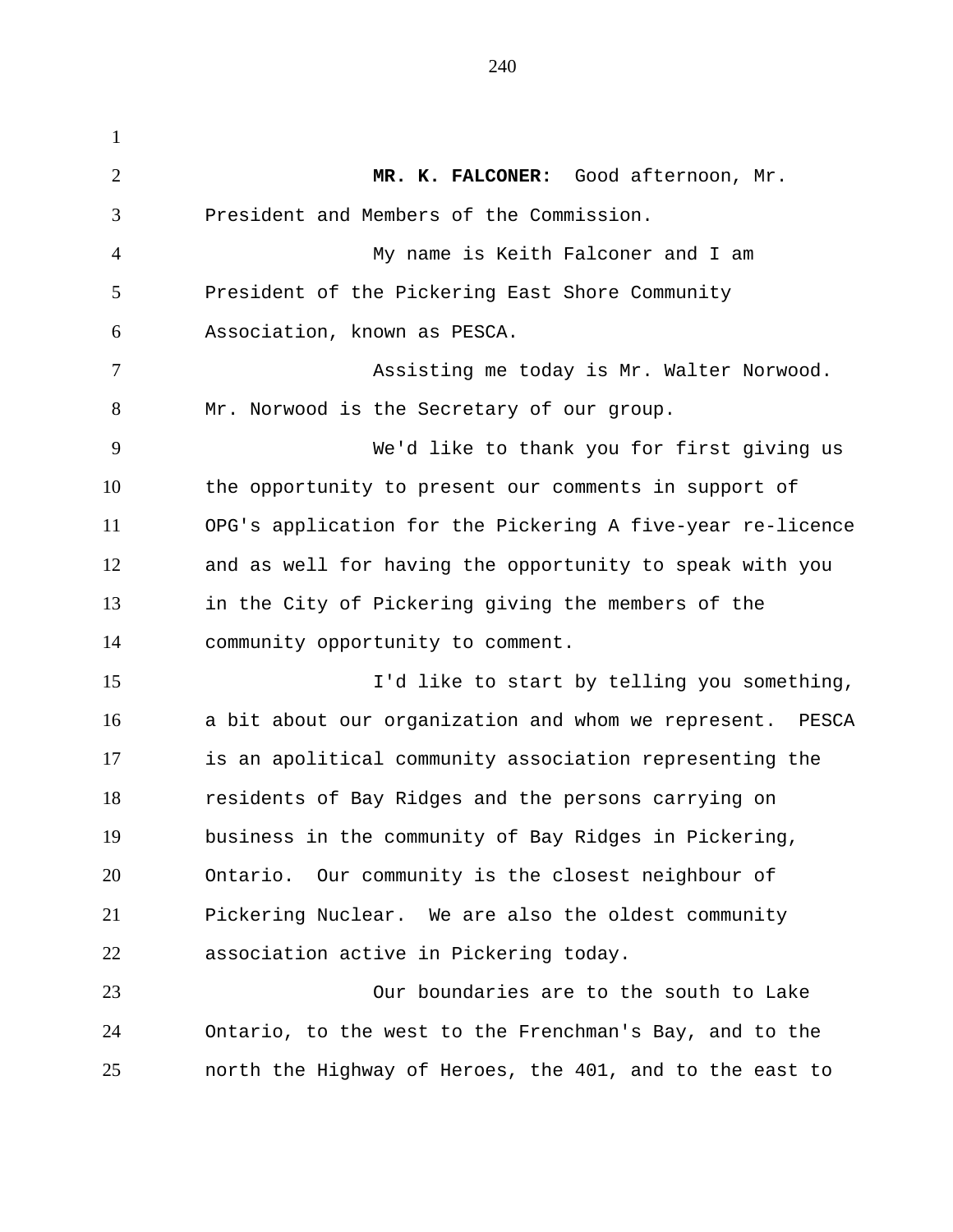Squires Beach Road. We represent approximately 6,000 residents in this location and about approximately 200 businesses.

 Our goals are to promote and enhance the cultural, civic, social and recreational life of Pickering and, more particularly, within the PESCA boundaries itself. All citizens within our area are automatically members of the association at no cost to the individual. PESCA is involved in representing the community and, as such, we welcome and encourage the residents of our area to either come to our monthly meetings and/or join the executive.

 As one of the major employers in Durham region, the Pickering Nuclear Power Station is located in Bay Ridges area where many local residents are employed and directly or indirectly by OPG. The PESCA executive does not claim to have any professional expertise in the operations at the site but through a recent tour and several presentations we have become more aware.

 In an effort to demonstrate OPG's open communication with the public, members of the OPG public affairs department have addressed the PESCA executive from time to time and have made public presentations at several of our annual general meetings. At these meetings they have gone to extreme lengths to satisfactorily deal with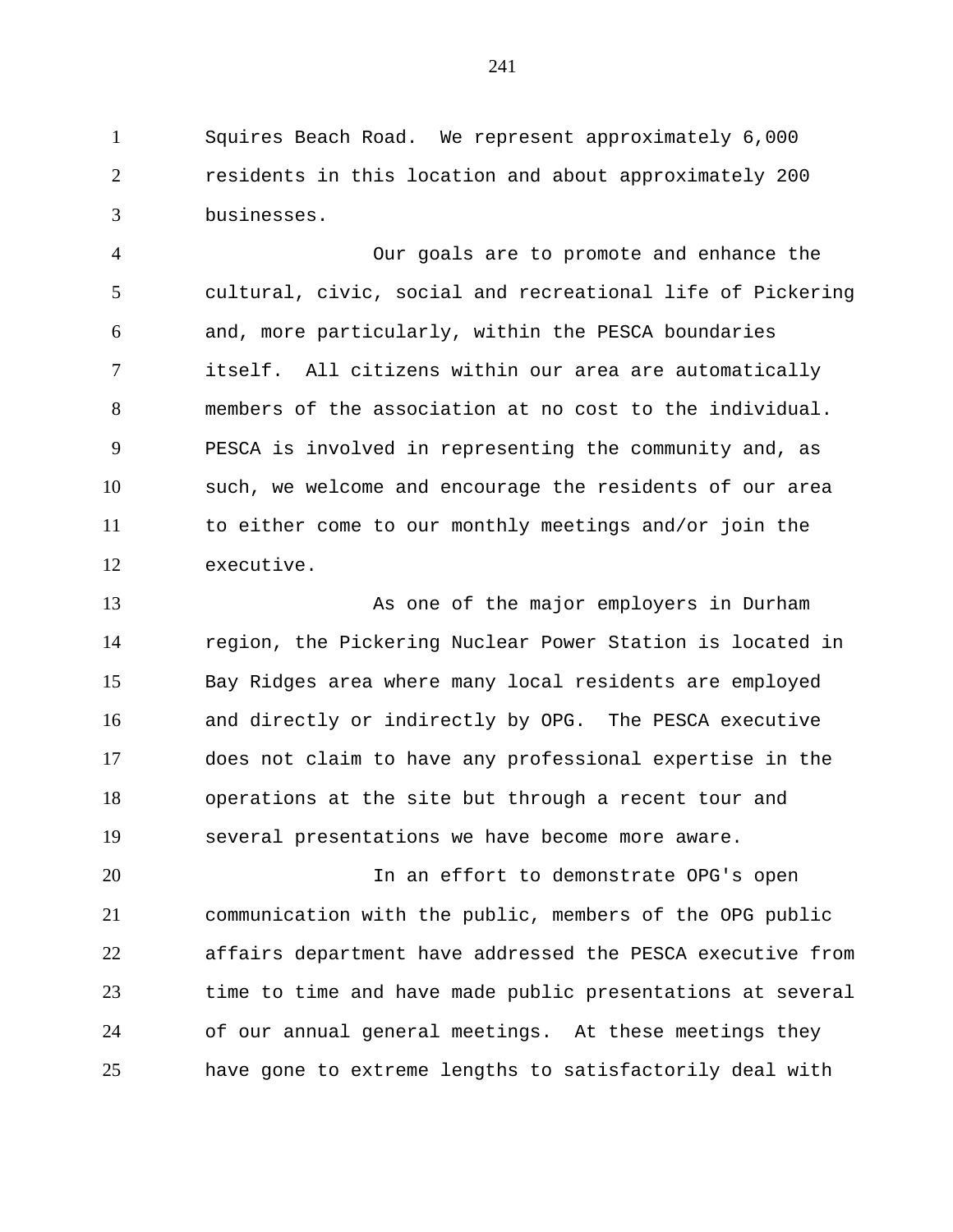the concerns and questions raised by the residents. 2 11 It is our opinion that OPG has made a considerable effort to inform the local community about the recent announcement of continued safe operation. Explanatory literature was distributed to Pickering households, elected officials and the media. Information was published in the local newspaper and senior OPG managers have made several presentations to the public. PESCA believes that the community residents want a greener environment, one that has a goal of reducing carbon emissions as well as a reliable and economic energy supply. The continued operation of Pickering A will go a long way towards achieving this goal. Pickering A has maintained and safely operated the station during the current five-year licence period. **I'll now turn the presentation over to Mr.**  Norwood. Mr. Norwood is a 42-year resident of Pickering and Bay Ridges and brings with him a great deal of involvement in the community. Thank you. **MR. NORWOOD:** Thank you, Keith. Good afternoon, Mr. President, members of the Association. As indicated, my name is Walter Norwood. I am the secretary of Pickering East Shore Community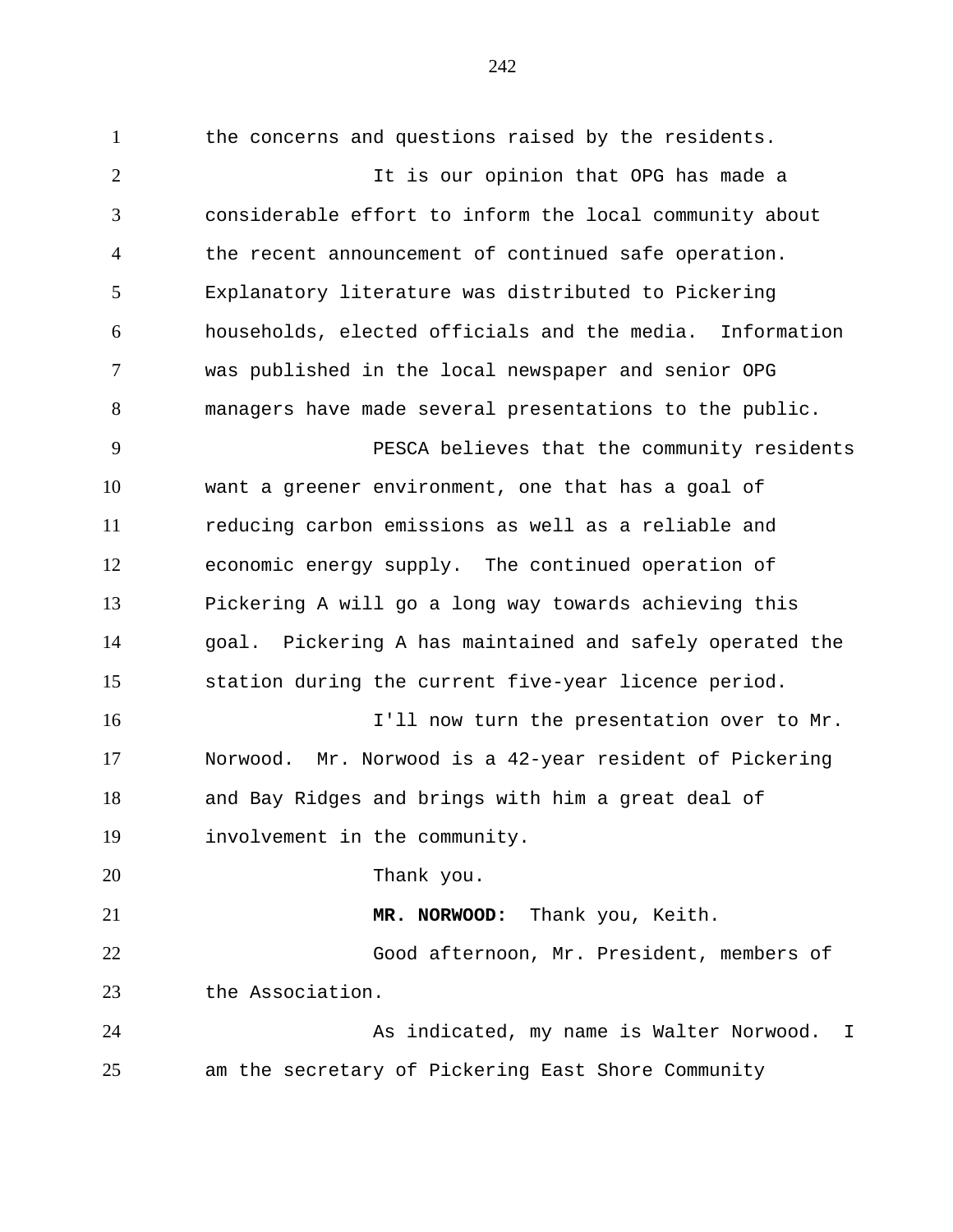Association. I thank you again for the opportunity to speak to you in support of Pickering A.

 To give you a little bit of history, I grew up in West Hill, just maybe 10 minutes west of here, adjacent to Pickering. We used to come way out here in 1963 on a date for maybe visit the drive-ins. The Odeon Drive-In sat right here where we are now, right here in Valley Farm Road. It's long, long gone. I don't think anybody remembers that or the Tepee Drive-In. The local burger shop, BM, didn't open till 1965. It's still there now and doing very, very well in the community.

 Pickering A was just starting construction but had not been commissioned. We were here in Bay Ridges in 1968 and people said, "Why were you here? There's nothing here." Well, we like it that way. We watched the traffic trying to exit that Liverpool Road. There was no Brock Road exit at that time and there was no Whites Road exit and the traffic getting off Liverpool was backed up for miles every morning. I'm glad I was going the other way.

21 12 In the 42 years that I and my family have been here, we've seen a lot of changes. The plant helped build this community and it's a shame to see it go. I'm glad they went with the current design for the CANDU plants. Those cooling towers which I have seen elsewhere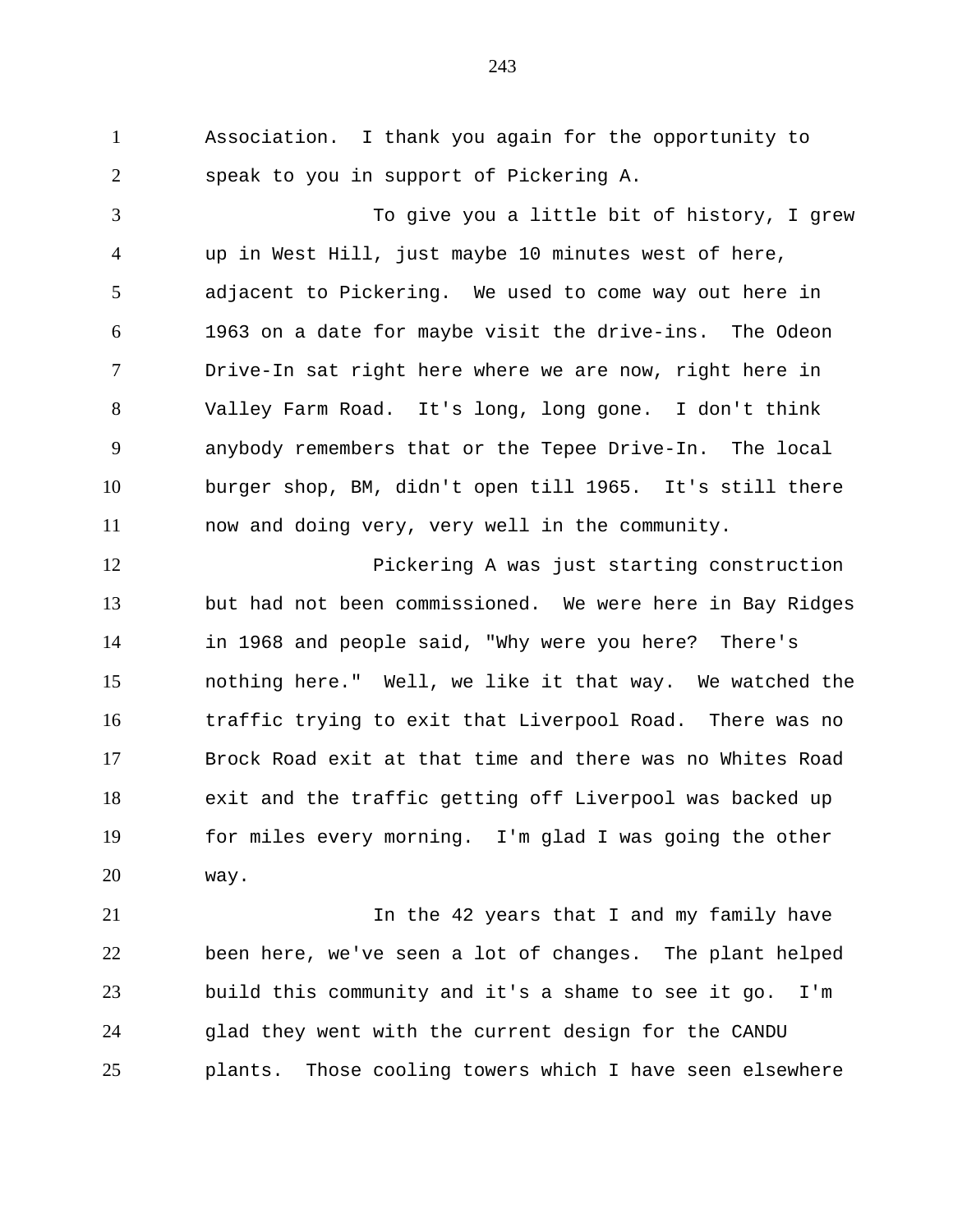are ugly-looking things.

 I've been in the electric industry for quite a number of years and I was lucky to enjoy a number of tours through the facility. The plant was always so clean, so secure -- so many checks for visitors. In February several members of our executive attended a tour of the plant offered by the public affairs staff. We were impressed with the facility and the safety methods employed. It was such a great learning opportunity that we will be encouraging other residents and organizations to share in this educational experience. The part I liked best was security. I had been through there a number of times over the past 30-odd years. You could pretty much just walk in but when we were there in February there was a fellow with a machine 17 gun standing there in a Darth Vader outfit, and another great big gun on his hip. You couldn't move in that place. As a result, as before mentioned, in the nearly 40 years no member of the public has ever been harmed as a 21 result of the Pickering operations. It's important to mention that OPG maintains a strong relationship with the community. As a whole, OPG is a member of the Board of Trade, supports

local sports groups, charities, the hospital, the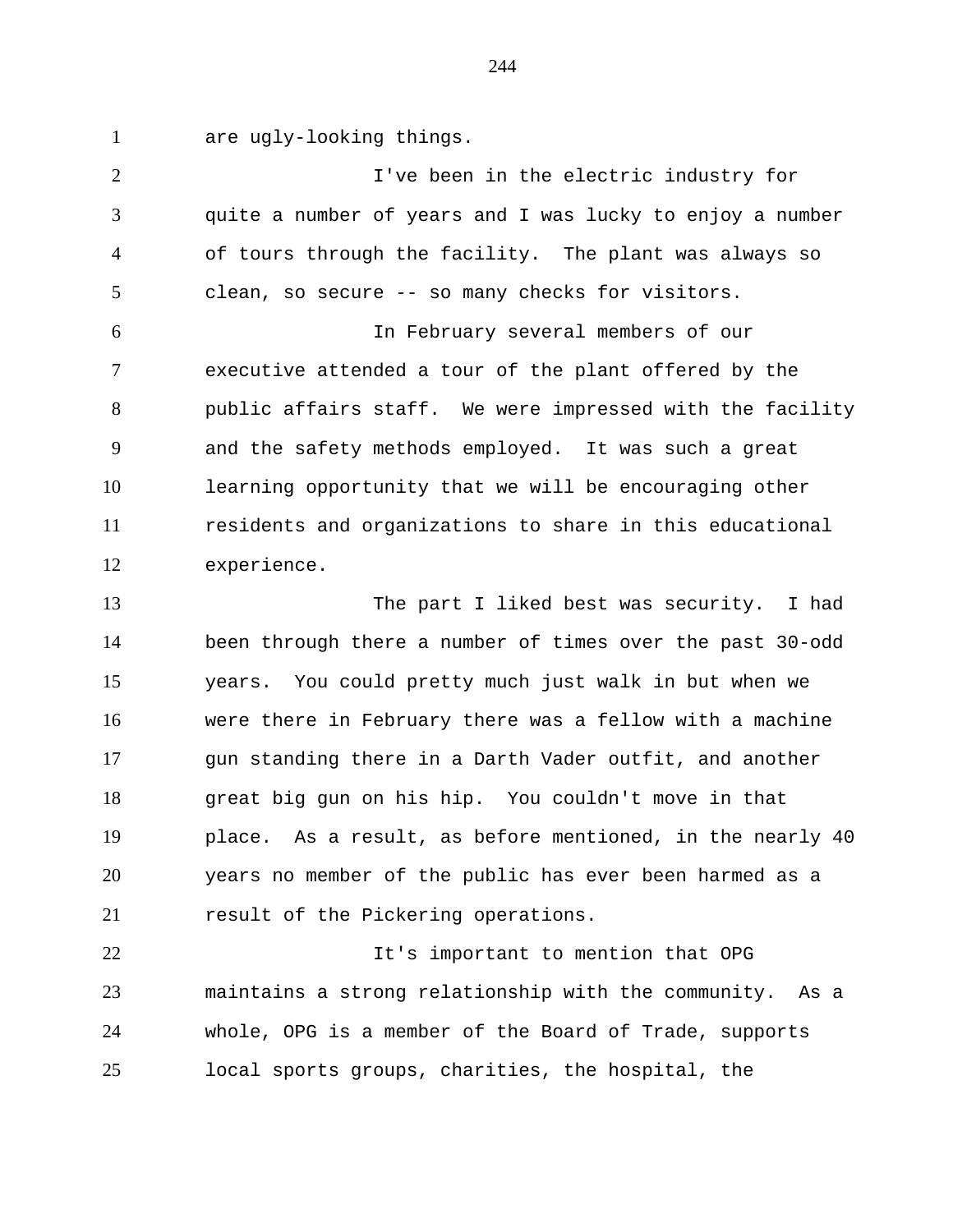RotaryFest, PESCA's Our Garden Awards we give out every year, educational opportunities for students at the information centre. They also award bursaries to high school graduates, make presentations to City Council and encourage employees to get involved with fund-raising activities.

 PESCA is an active member of OPG's Community Advisory Council and their environmental stewardship, Pickering Initiative. In addition, OPG employees can be seen at many local activities volunteering their time. A few examples are tree planting. We just put in, what, 700 trees a few weeks ago?

**MR. K. FALCONER:** M'hm.

 **MR. NORWOOD:** And parades, helping senior citizens. OPG and their staff are significant benefactors to the community and major contributors to our local economy. Their partnership with our community is invaluable.

 In addition, OPG has won recognition for the sustainable environmental initiatives through awards presented by the City of Pickering, Durham Region and the Board of Trade. The support of Pickering's waterfront development is a significant environmental contribution. In summary, Pickering East Shore Community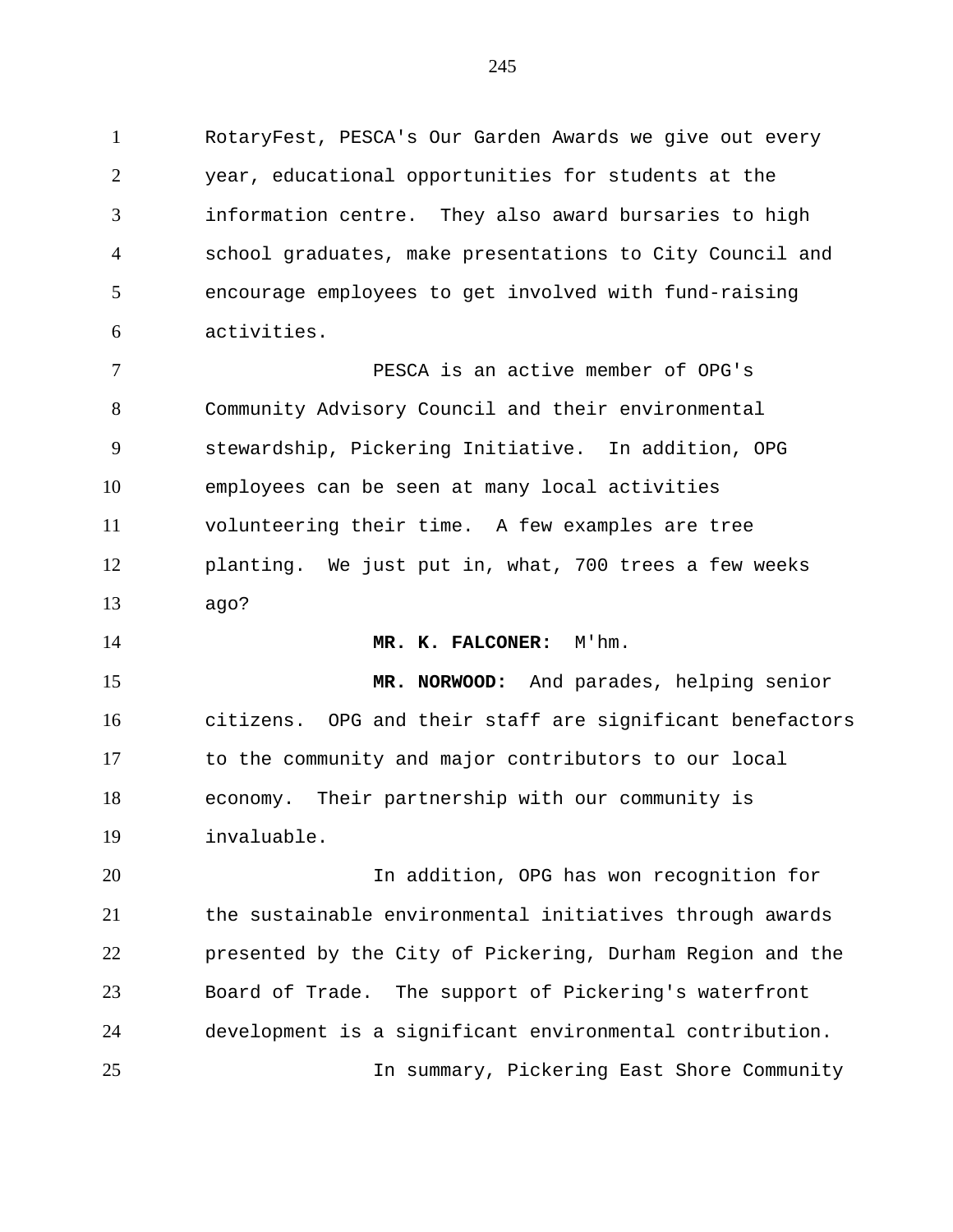Association supports the analysis and conclusions of the CNSC in light of OPG's performance during the current licensing period that Ontario OPG is qualified to operate Generator Station A for a five-year period.

 Another couple of just personal things. I have had the opportunity to tour through one or two other nuclear facilities. I went through Nine Mile Point in New York State. They are a different type of reactor than we have but they have three of those huge 30-storey tall cooling towers which are a real blight in the area.

12 I went through Hunterston in Scotland, which also uses a different type of system. Now, in Pickering we can walk -- and this is true, we just went on -- we can walk right into the operating room, control centre. In Hunterston you stand behind bulletproof glass because of the IRA. They like to blow things up. So we couldn't get in there.

 When you visit a nuclear station -- just look across Montgomery Park Road there. You'll see Kinsmen Park. I was an active member of the Pickering Kinsmen for I guess maybe 15 years. We put an awful lot of community money into that park, with baseball diamonds, tennis courts, the soccer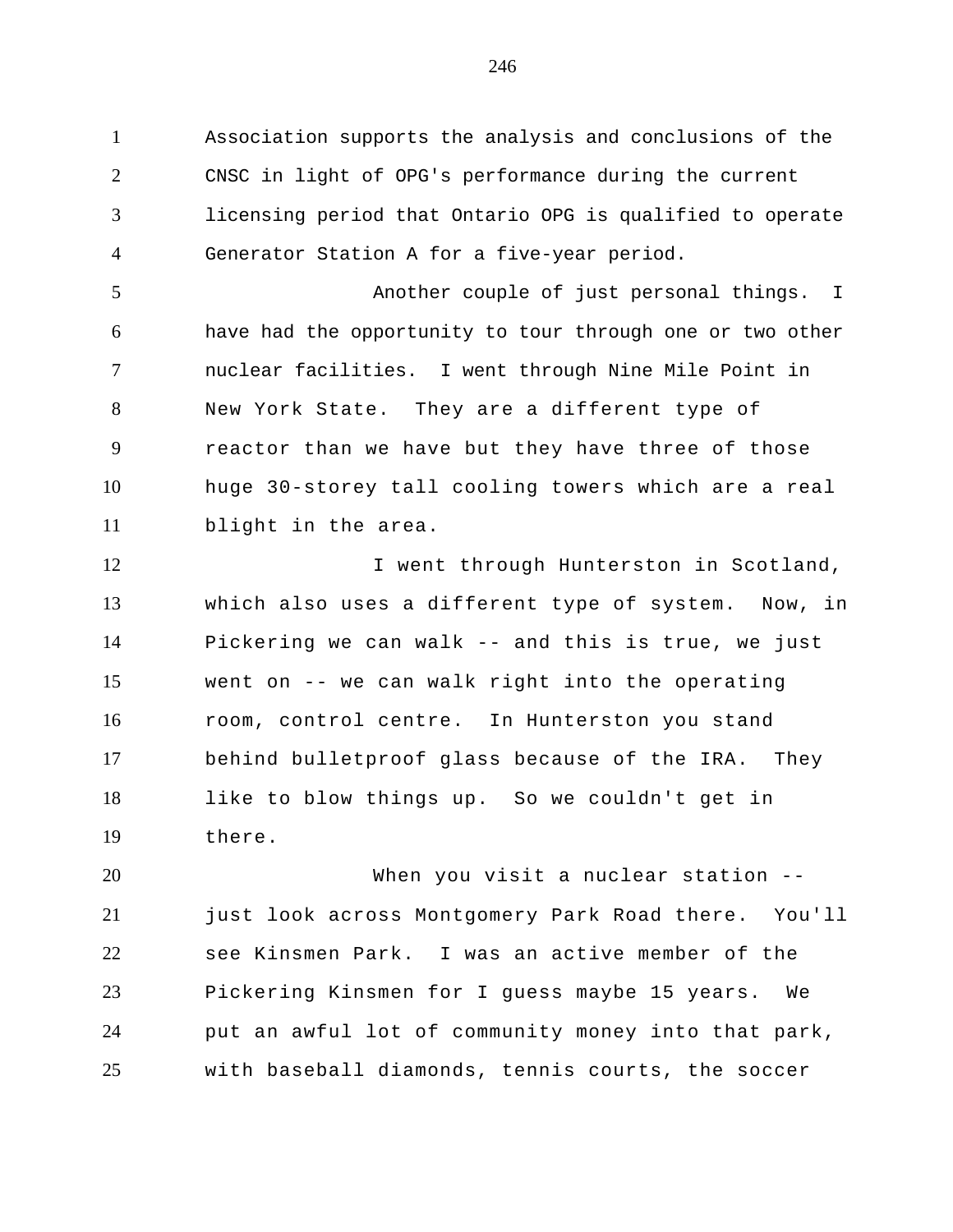fields, gym equipment, and over the years our whole family has enjoyed all the facilities in that park. We also built Participark and Alex Robertson Park, which is west. Even now my adult son still plays mixed league baseball in that park just north of the training centre, the learning centre. Thank you. Any questions? I'll be glad to answer your comments, whatever. 10 THE CHAIRMAN: Thank you very much. 11 Mr. Graham? **MEMBER GRAHAM:** Just an observation that not all Irishmen will blow up power plants. **(LAUGHTER/RIRES) THE CHAIRMAN:** Anything else? 16 Thank you very much for this. **MR. NORWOOD:** Thank you. **THE CHAIRMAN:** We'll move to the next submission, which is an oral presentation by the Canadian Nuclear Workers' Council, as outlined in CMD 6.16 and 6.16A. A few representatives are here today and I understand that Mr. Shier will make the presentation. Go ahead, sir. **10-H6.16 / 10-H6.16A**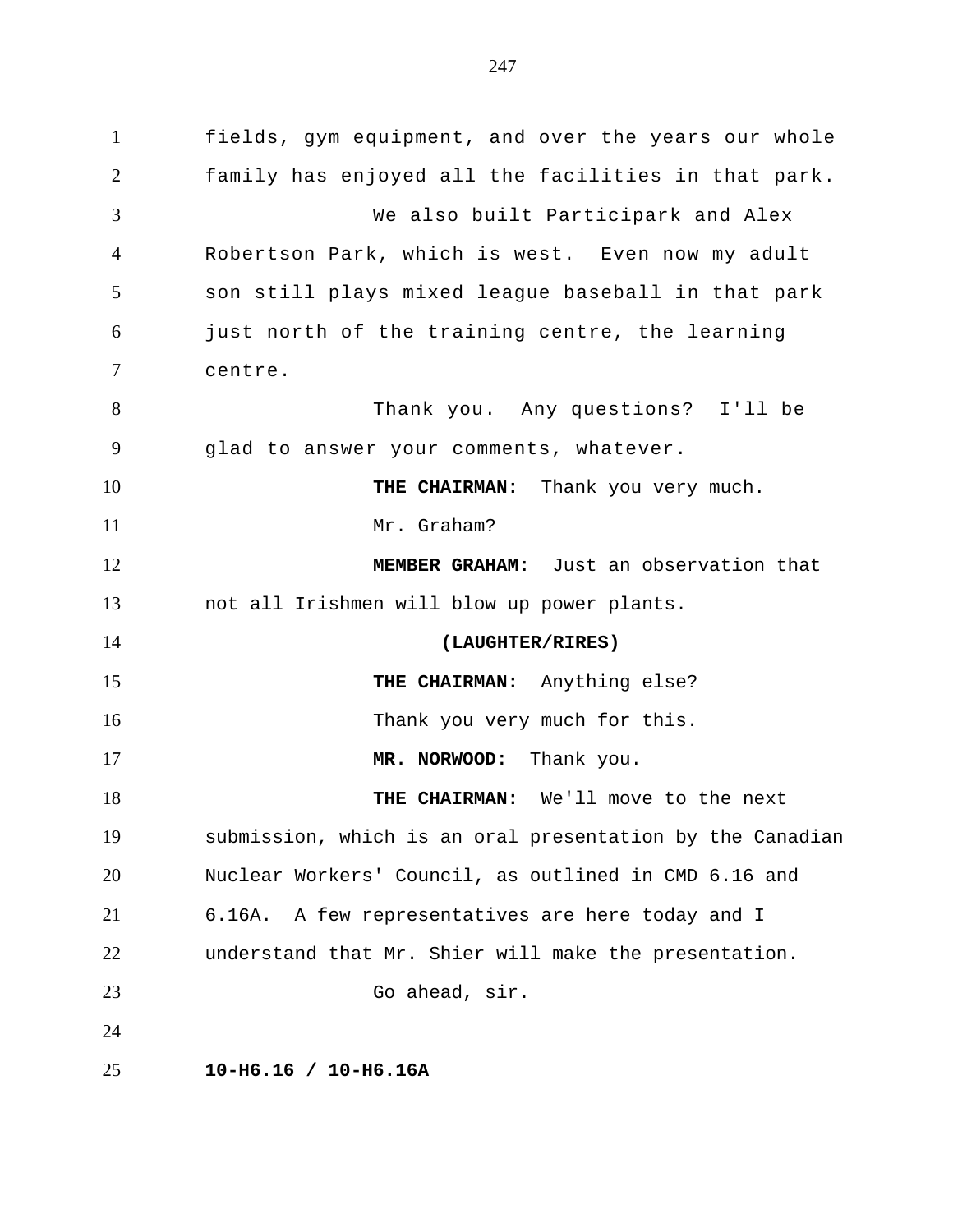**Oral presentation by Canadian Nuclear Workers' Council MR. SHIER:** Thank you, and for the record my name is David Shier. I'm the President of the Canadian Nuclear Council. With me today is Mrs. Joanne Usher. Joanne is a civil maintainer at the Pickering site and she is also a member of our executive committee of the Canadian Nuclear Worker Council. We did have Mr. Keith Falconer with us but he had to parachute out and help out with the last presentation, so we won't be having him join us for this particular presentation. We're going to briefly cover -- a lot of things we are talking about have been covered so we're just going to go through it quickly. Especially with the time of day and as it is coming into a long weekend, I'm sure you'll want to get going as well as we do so we'll speed ours up. We're going to talk quickly on the health and safety public perspective, the women's perspective and quickly our conclusion and recommendations. So as you've heard from the CNWC many times before, worker health and safety is very important at this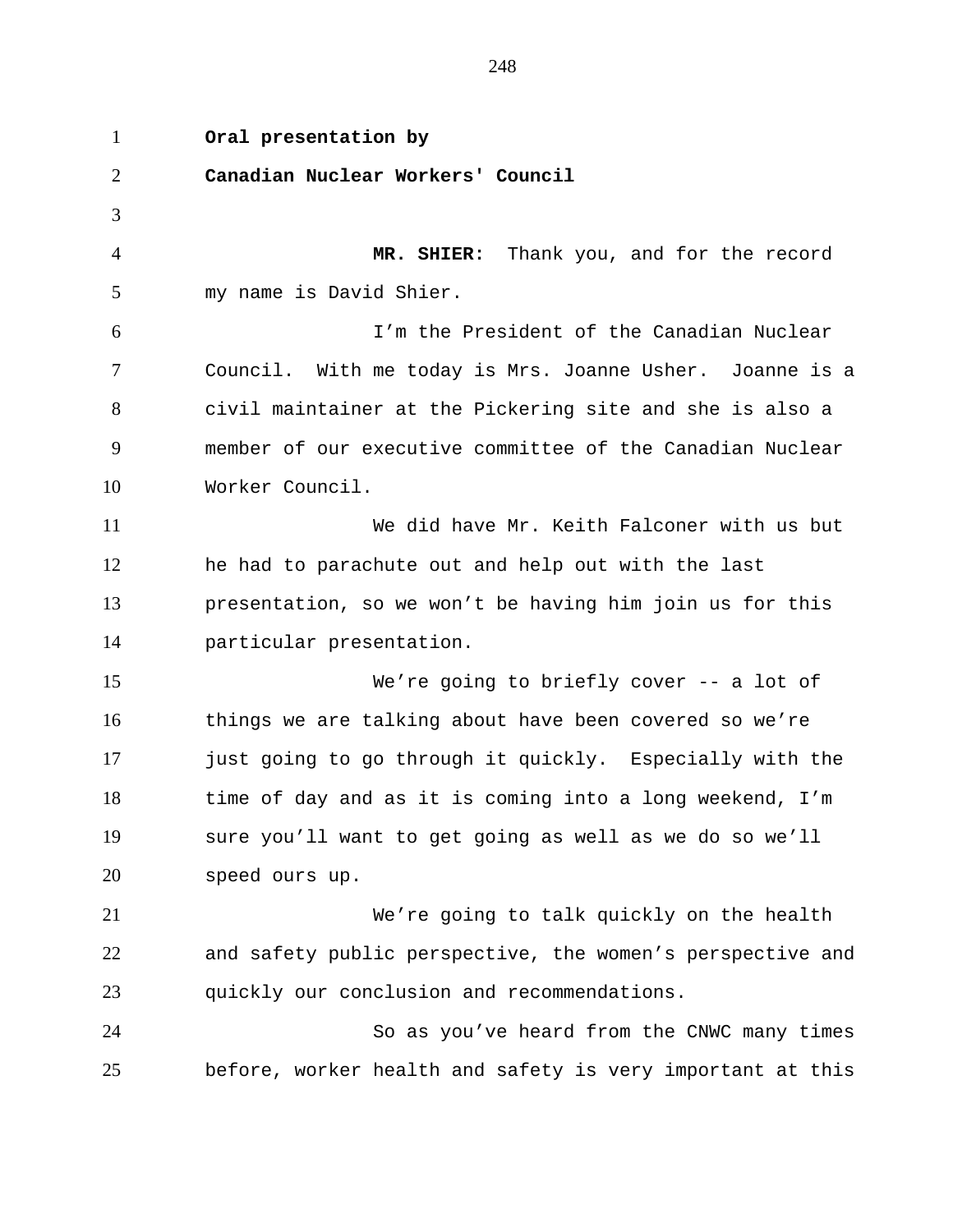site. We support the many processes in place at Pickering A, and for workers to have their safety concerns addressed. It's also important to note that workers have rights under safety legislation as well as their collective agreements which they can and do exercise on occasion.

7 The fact that worker health and safety is very high priority should help ensure the Commission and the public that Pickering A is a very safe facility.

 On public perspective, it's worth repeating that workers at Pickering live in local communities and many are involved with the community activities. They serve as ambassadors for the plant as they are called upon to answer questions about the facility from their neighbours, friends, et cetera.

 The Nuclear Worker Council always receives good feedback especially in regards to health and safety and plant cleanliness from labour leaders that we have taken on tours of the Pickering power plant. We suggest that, as we've heard from many of the other groups before us here, that the Pickering community is very supportive of the current plant.

 Now I would like to ask Mrs. Usher to provide you with some of her views on the working life at Pickering as she has experienced over the years.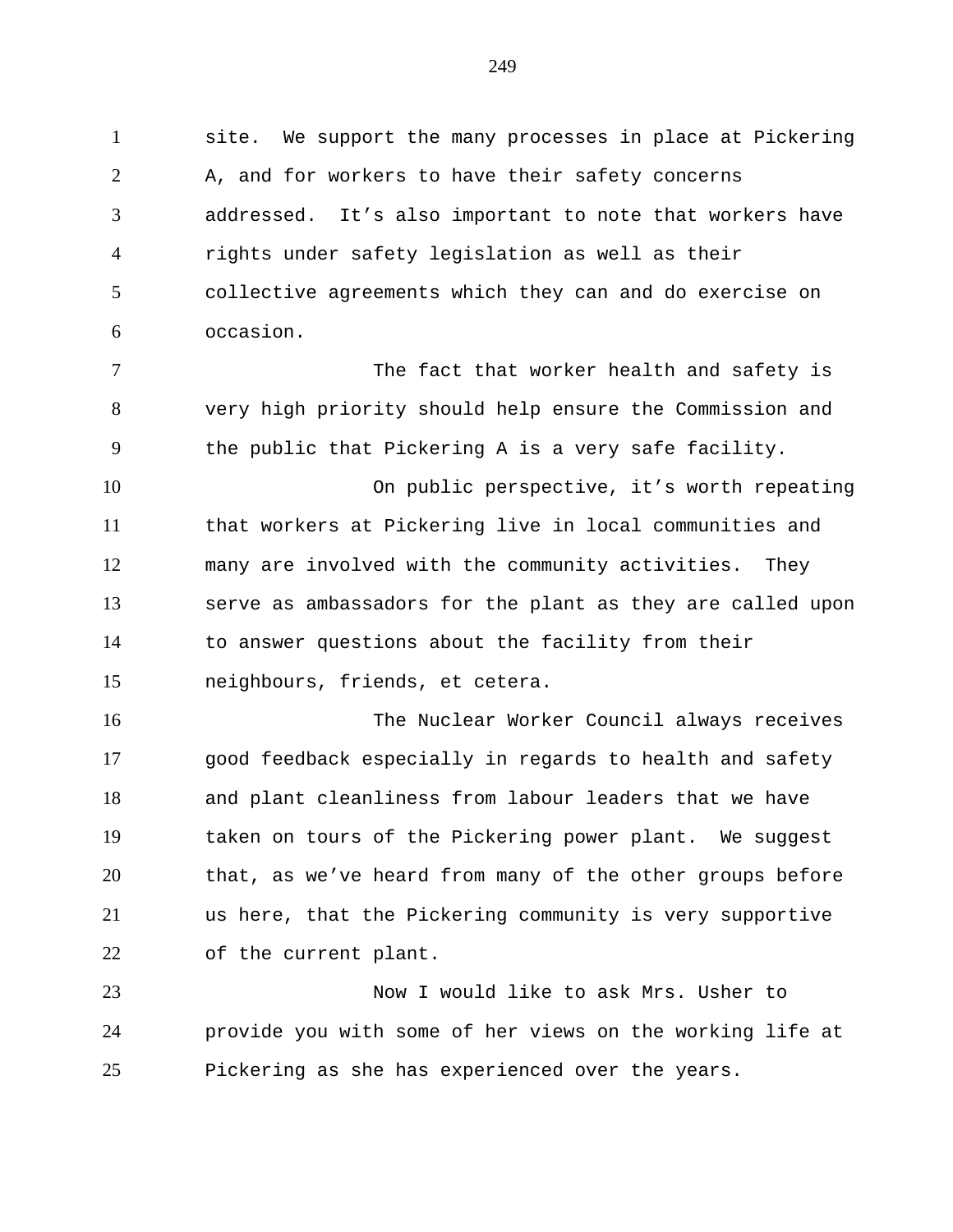Joanne?

 **MS. USHER:** Good afternoon, Chairman and Members of the Commission.

 My name is Joanne Usher and I have been employed with OPG for more than 20 years. I'm an executive member of the Canadian Nuclear Workers Council, an executive member of Women in Nuclear Durham Region, a woman in trades employed in a non-traditional job and an active steward for the Power Workers Union.

 I became involved with the Canadian Nuclear Workers Council to communicate and inform the public from a worker's perspective my thoughts about working in the nuclear industry and its benefits. I'm also a member of the Durham Region Labour Council which is another resource I use as a unionized worker to communicate and provide information to facilitate a better informed public about 17 the safety of our industry.

18 I personally believe that the nuclear industry is one of the safest, if not the safest industry in the world to work in. As a steward on a day to day basis, I relate to and work with a lot of women in this station. All workers have access to our Joint Health and Safety Committee members and unionized representatives to have their concerns addressed, the legal right and bargain rights for the health and safety of our members and shares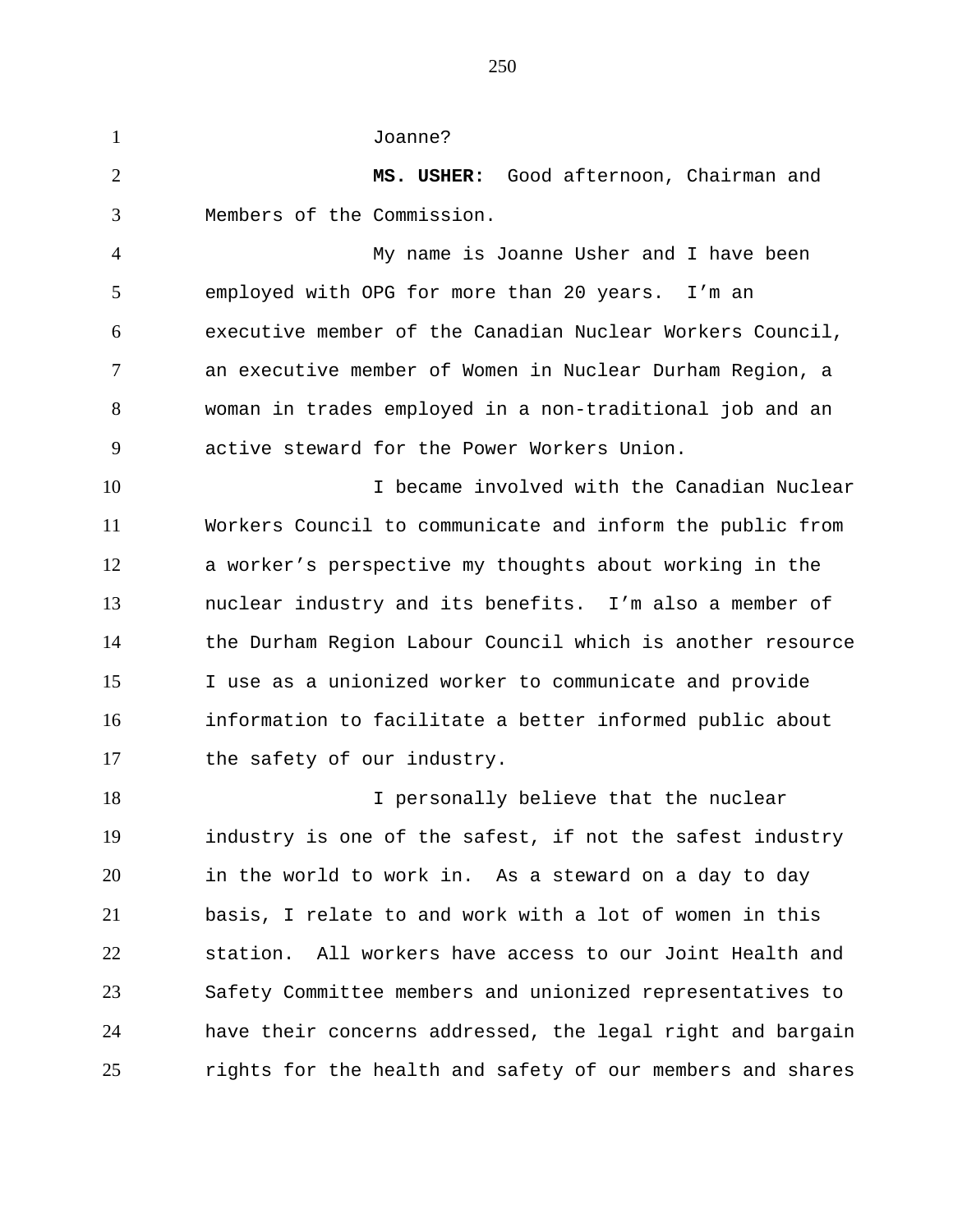an excellent safety culture.

2 1 I also believe that the public as a whole needs to hear from the average worker in the industry just how safe our industry is.

 The business decision made by OPG not to continue with the refurbishment plans for Pickering A and B left workers with a lot of questions and uncertainty. OPG provided workers with an opportunity to voice our concerns and questions about the path forward for Pickering and its workers. This was done through management rollouts and an online question and answer forum which all workers could participate in. These information sessions along with ongoing communication all help in putting the membership at ease.

 Overall, speaking as a senior Pickering employee who has worked for both Pickering A and Pickering B, I believe that most employees are very proud of their individual work accomplishments in producing safe, clean reliable power for the province. OPG Pickering is a diverse worksite and there are many opportunities for personal, career and financial advancement. My job has been a continuous learning experience for me personally since I was hired by OPG.

 My involvement with the Power Workers Union has also given me a great deal of job satisfaction with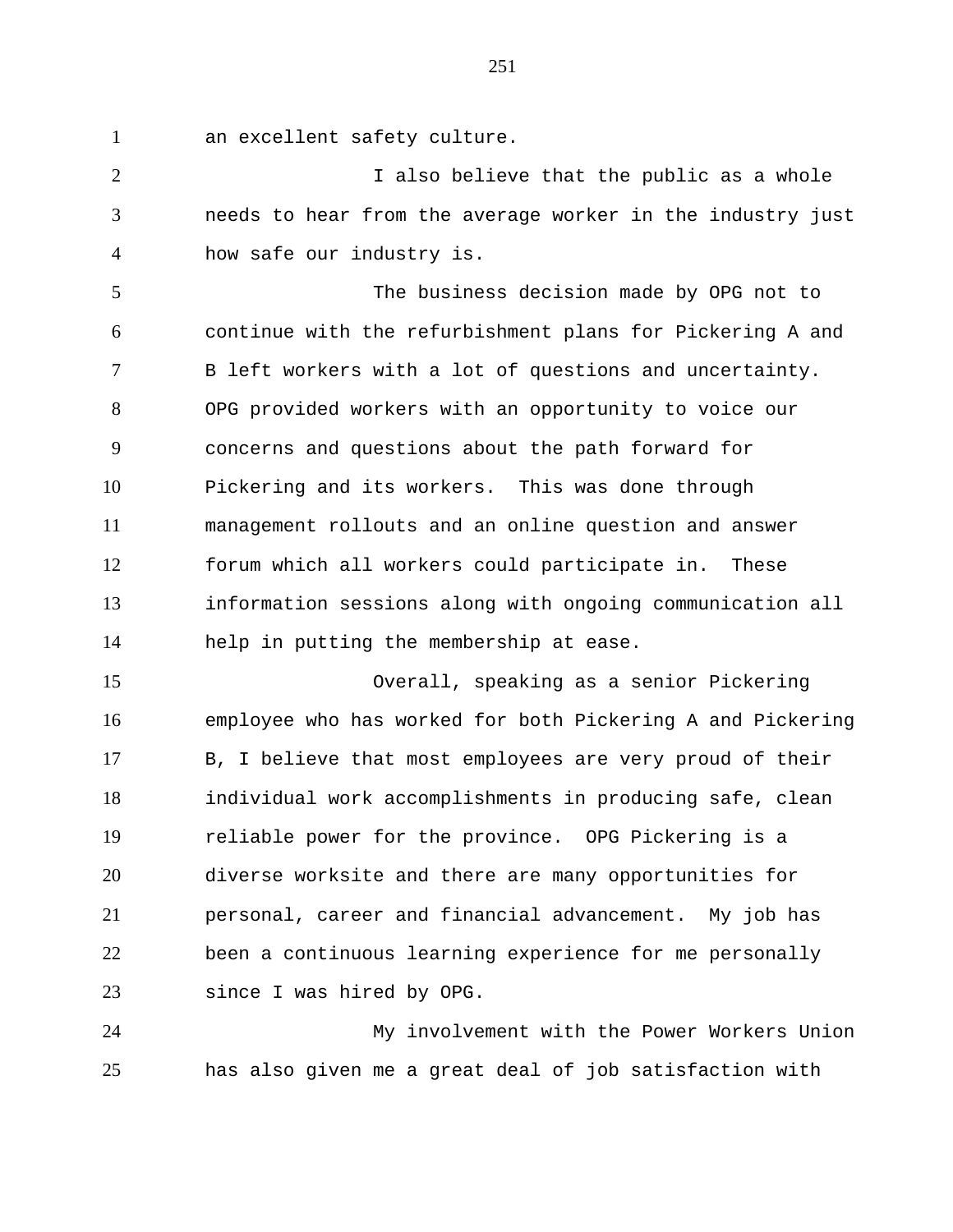the ability to support my co-workers.

 Speaking on behalf of the Canadian Nuclear Workers Council, we therefore fully support the five year renewal of the operating licence for the Pickering A nuclear generating station. Thank you. **MR. SHIER:** Thank you, Joanne. I'd just like to conclude that we believe that the Commission should be assured that Pickering A plant is a very safe facility and would also like to add that a lot of the discussion today looking down the line to the future about shutting down, so on and so forth, I'd like to suggest that a 10-year period is a long time for technology and we may find advancements at the end of that 10 years saying that we'll be looking at a whole different picture and maybe ways to continue to operate the plant with some new design reactors, so on and so forth. So I don't think we should write that off. I think we should look at the current time in the next five year period as the important part right now for the licence that it is a safe operation and we fully support the application for the five year licence. Thank you for your time, and naturally we are prepared to answer any questions you may have. **THE CHAIRMAN:** Thank you. Questions?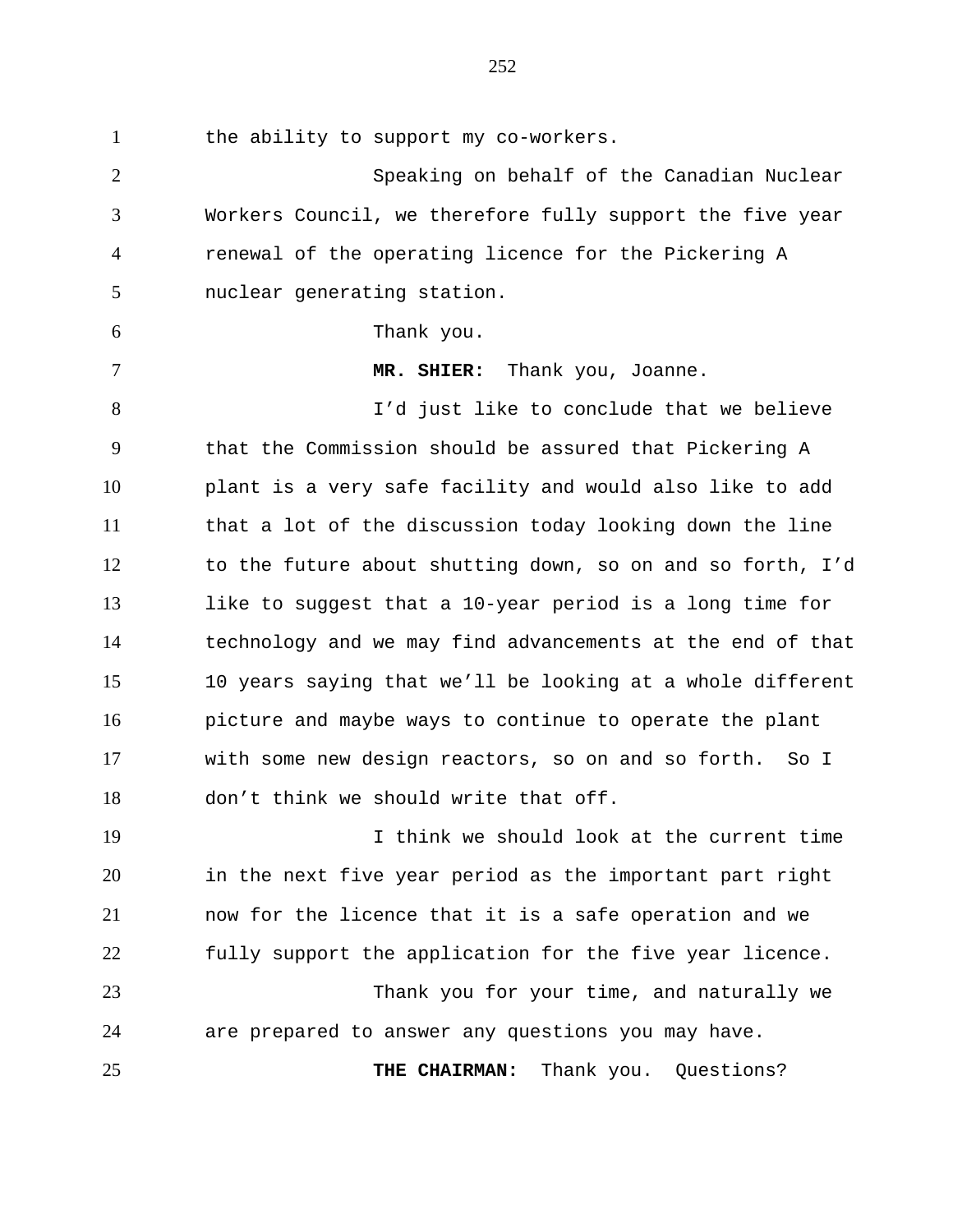I've got one. Do you -- starting to hear people starting to look for another job? I'm talking about the younger generation, let's say. Ten years is a long time but about recruiting to new -- since the announcement of the shutdown, do you notice any less interest in coming and working at Pickering or not?

 **MR. SHIER:** Specifically we've heard basic, you know, murmurs but I don't think at this time it may, as other presenters have indicated, people may look at that as something as a deterrent but I don't think we saw any drop off in the number of applicants to any positions. But as the time moves on and more -- it's perception -- the more they hear about the shutdown then that could be a deterrent.

15 We know from other parts of our -- cross- talking OPG now where they're shutting other plants down. It was when people knew they were shutting down they didn't want to come to the area because they -- why come if you're, you know, only going to be there a short period of time. So 10 years is a longer time than you normally give notice but eventually that may create a problem. So it is something that has to be considered.

 **THE CHAIRMAN:** OPG? You notice any drop or is it too early to tell?

**MR. TREMBLAY:** Pierre Tremblay for the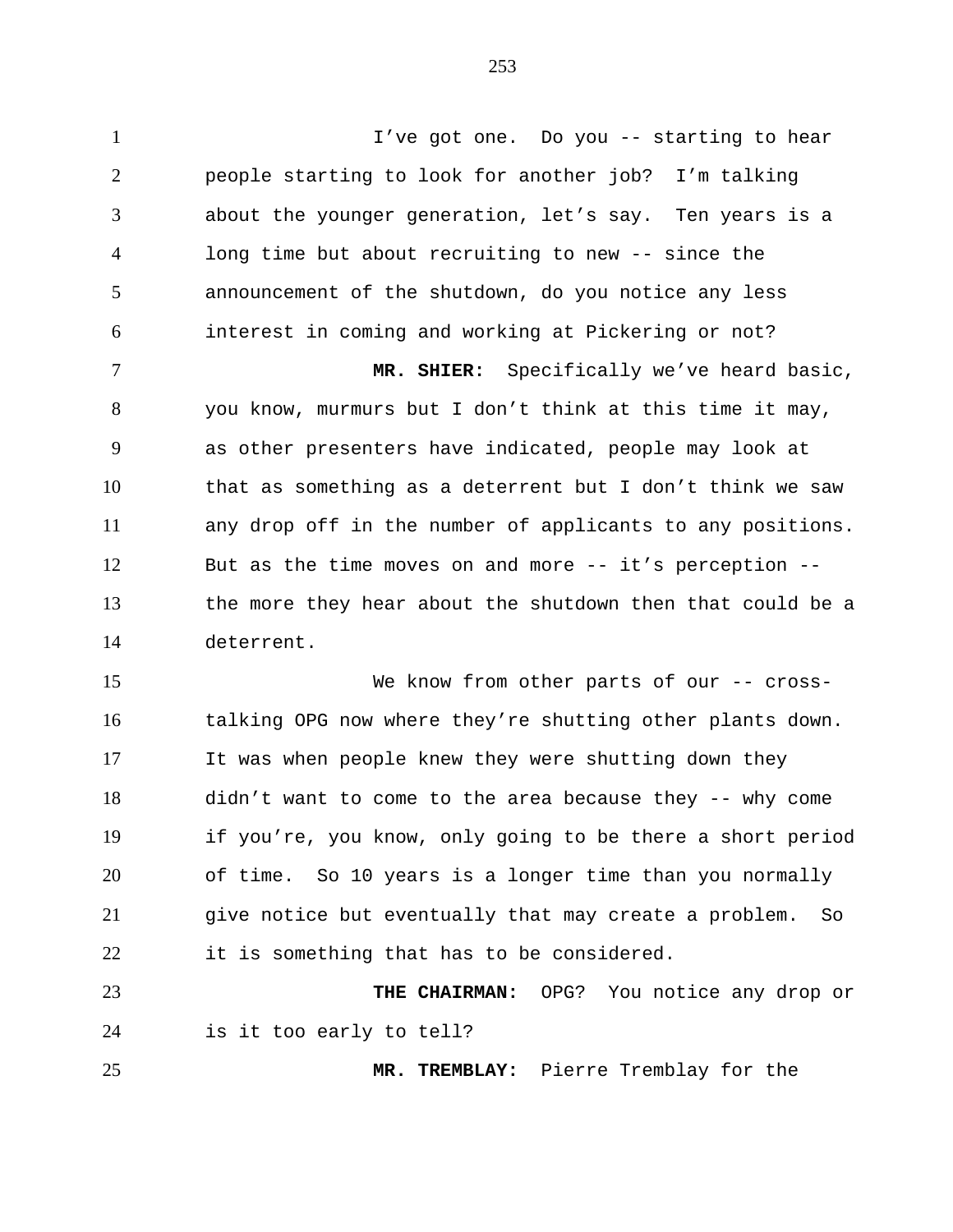record.

| $\overline{2}$ | Not to make light of it, but we're a very                  |
|----------------|------------------------------------------------------------|
| 3              | popular organization in terms of employment. We have       |
| $\overline{4}$ | many, many more applicants than we can select for our work |
| 5              | and our jobs and our engagement scores reflect a highly    |
| 6              | engaged, motivated staff so not -- certainly in the long   |
| 7              | run these are issues that we're going to increasingly have |
| 8              | to deal with. and we'll do so.                             |
| 9              | THE CHAIRMAN: Thank you.                                   |
| 10             | Thank you for the presentation.                            |
| 11             | We'll move on to the next presentation                     |
| 12             | which is an oral presentation by the Greater Oshawa        |
| 13             | Chamber of Commerce as outlined in CMD 6.23. And I         |
| 14             | understand that Mr. Robert Malcolmson will make the        |
| 15             | presentation. Go ahead.                                    |
| 16             |                                                            |
| 17             | $10 - H6.23$                                               |
| 18             | Oral presentation by the                                   |
| 19             | Greater Oshawa Chamber of Commerce                         |
| 20             |                                                            |
| 21             | MR. MALCOLMSON: Thank you very much, Mr.                   |
| 22             | President and Members of the Commission.                   |
| 23             | On behalf of the Greater Oshawa Chamber of                 |
| 24             | Commerce, I'm Bob Malcolmson the CEO and General Manager.  |
| 25             | The Greater Oshawa Chamber of Commerce is                  |
|                |                                                            |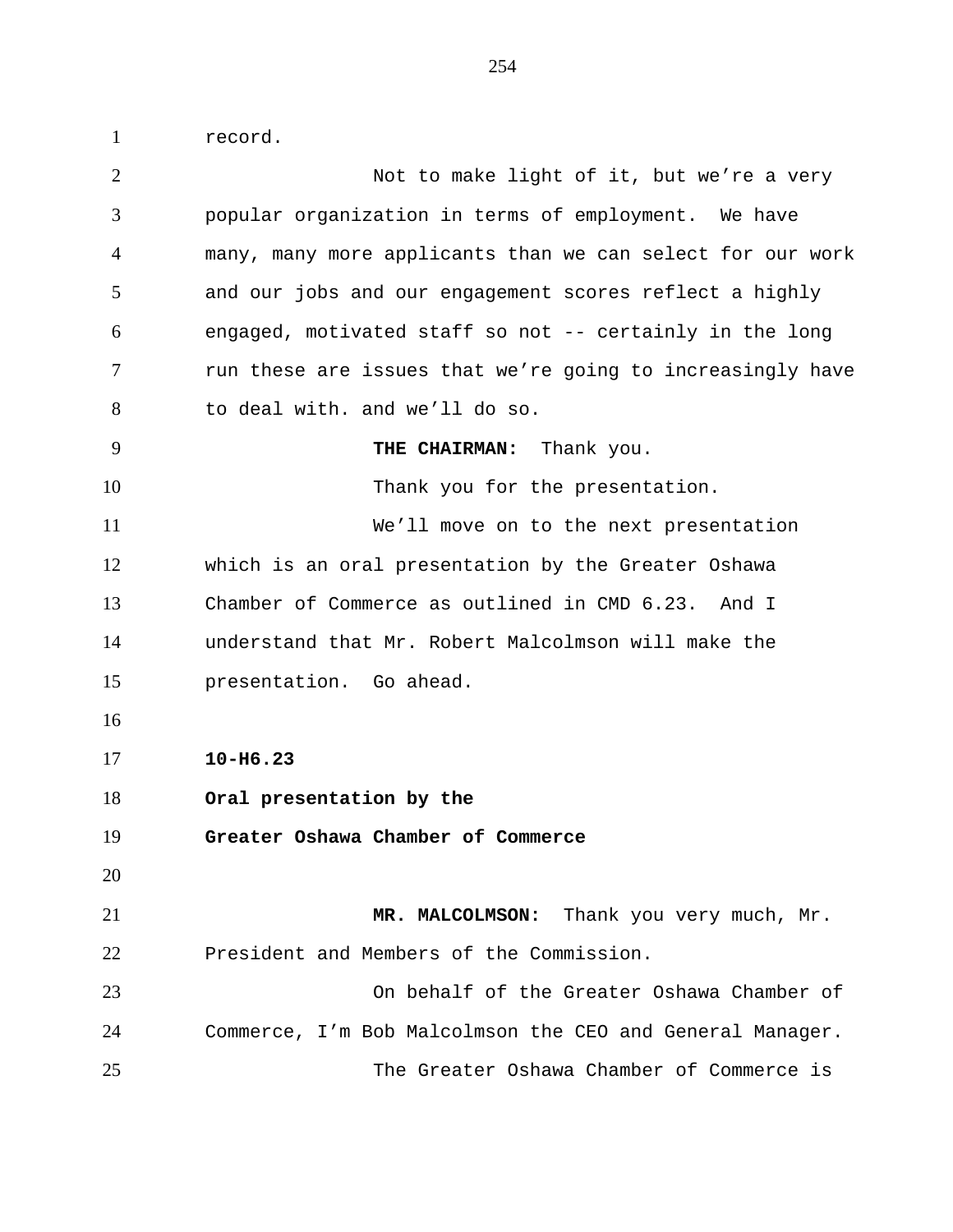one of the largest business associations in Durham Region and we have over 1,100 entrepreneurs, managers and executives representing 860 businesses that employ close to 40,000 people in Durham Region. The Chamber feels the nuclear industry is vital to both Ontario and Canada. It has familiarized itself with the above noted application and supports the application for renewal of the operation of Pickering A for the further five year period. Ontario Power Generation's program to ensure the safety of the public and protection of the environment supports this renewal. In my introduction, the nuclear industry is experiencing a renaissance as you well know around the world in which billions of dollars will be spent on hundreds of new plants around the world over the next 10 to 20 years. Ontario will only build likely two to four new reactors in the foreseeable future. There are an estimated 200 nuclear reactors in various stages in the development around the world. For Ontario and Canada to continue to play a leading role in the global nuclear industry, the key stakeholders in the nuclear manufacturing industry have a responsibility to work with all levels of government in Canada to create a more favourable climate to invest, and that includes Ontario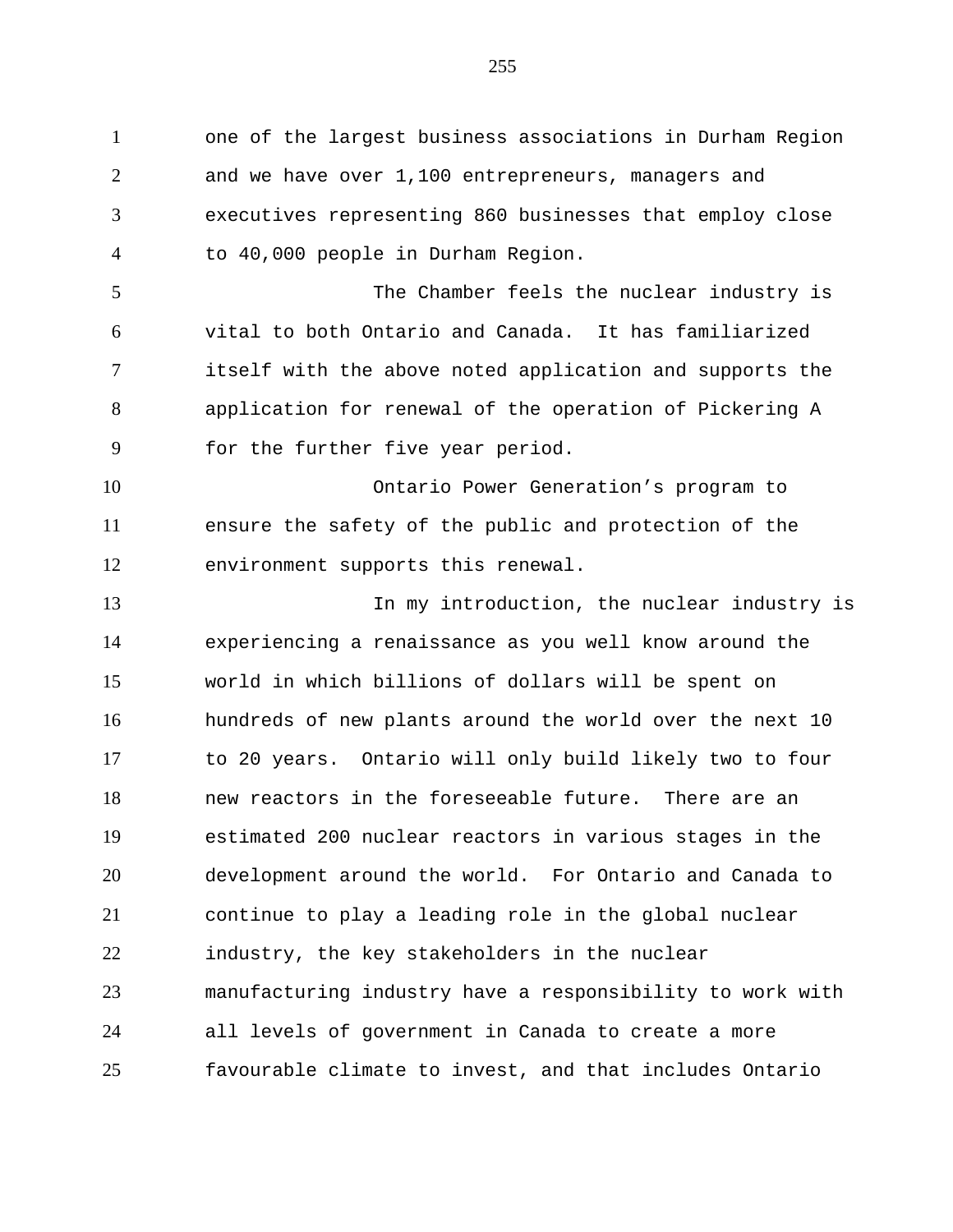Power Generation.

 In this document, we will look at three areas; safety, positive impact on the Durham, Ontario, and Canadian business community, contributions to the quality of life of Durham residents and the Canadians, the world environment, and Canada's standing as an environmental nation.

 Safety first. Canada and Ontario's nuclear energy has demonstrated track record of safety innovation and environmental stewardship. We understand that the CNSC continuously monitors Pickering A and evaluates the station in 14 safety control areas and that Ontario Power Generation, in all these areas, has met or exceeded those expectations.

 We further understand that in the 40 years of operation, no member of the public has been harmed as a result of Pickering A's operation and that the station recently exceeded three million hours work without a lost time accident.

 It is further understood that the station's environmental performance is strong with emissions far below regulatory limits and a collection of awards and certificates demonstrates -- from international and local recognition of OPG's contribution to sustainability.

The community impact. Relationship of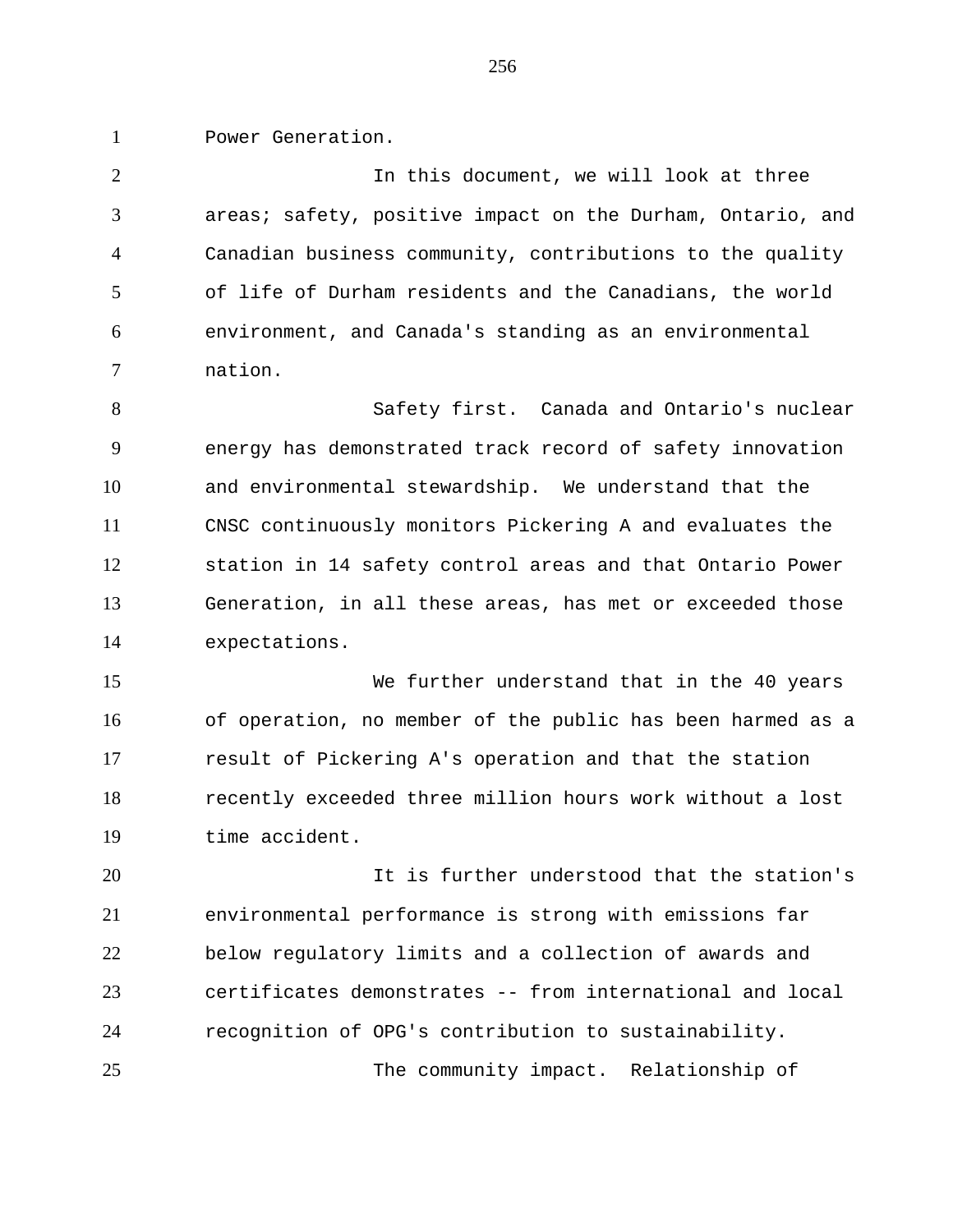Ontario Power Generation has with -- and in this case -- the Pickering community and other Durham region communities is very strong. Ontario Power Generation works hard to maintain open and transparent communications with local community residents and stakeholders through a variety of outreach activities. The Greater Oshawa Chamber of Commerce has constant contact with Ontario Power Generation through various communication vehicles in attendance at meetings.

 Ontario Power Generation is one of the largest employers in Durham region with a highly educated and skilled job opportunities now and in the future. It is a strong economic driver in Durham region through its operations, projects, and leadership in the community. Pickering Nuclear invests more than \$200,000 annually in community partnerships to enhance educational opportunities for youth, environmental stewardship and community building.

 Ontario Power Generation employees across Durham region donate countless volunteer hours, as you've heard previously from other speakers. Through its annual charity campaign in 2009, more than \$900,000 was raised for charities and community organization. I think that's an admirable track record.

The business impact. Canada's and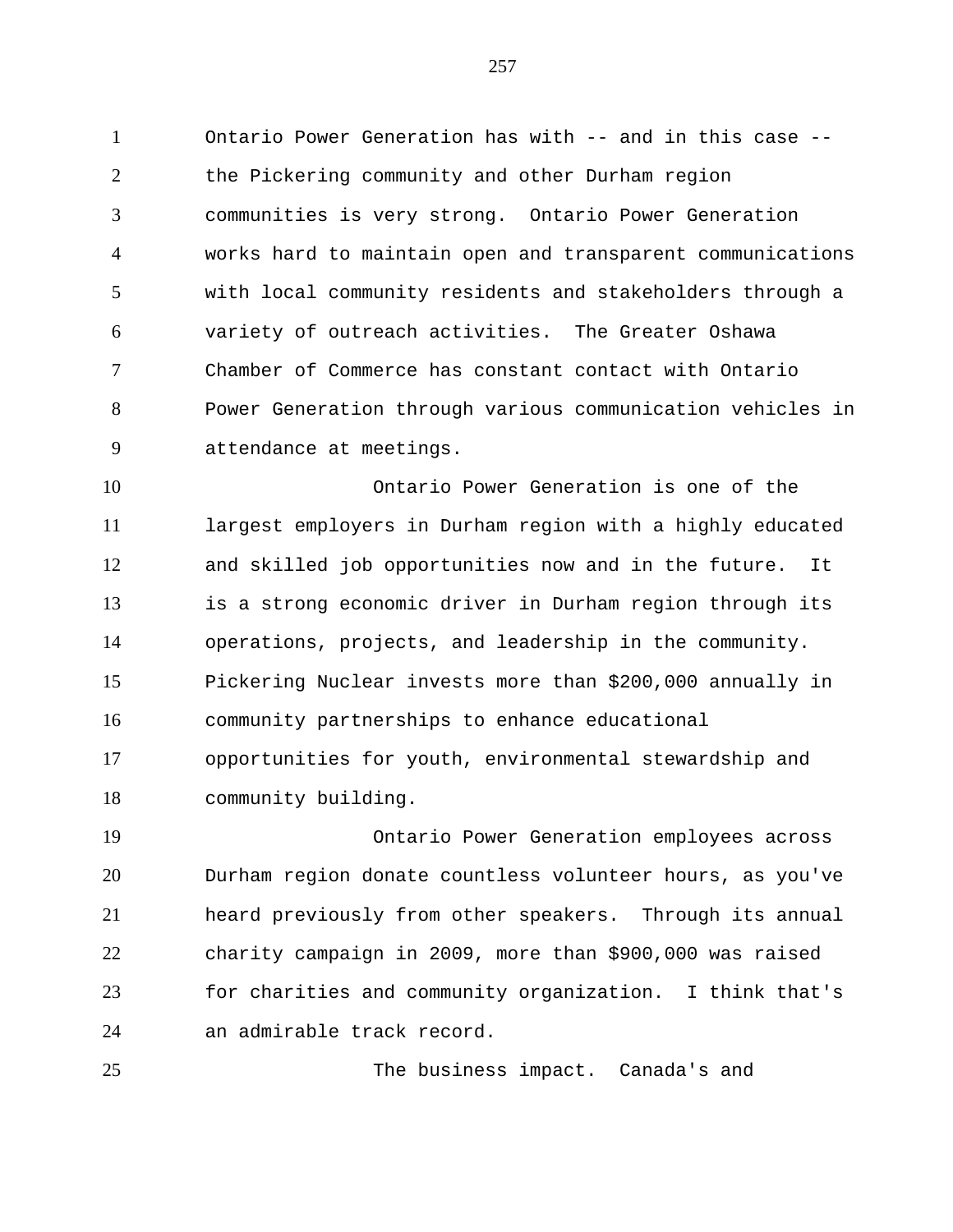Ontario's nuclear industry has a demonstrated track record of safety, innovation and environmental stewardship of which OPG is a stellar example. Pickering A station provides a positive impact to the Canadian community through encouraging development of capabilities that will help win business globally. There are many benefits arising from the success, in general, of the nuclear industry, including significant tax dollars for Ontario and federal governments. The potential worldwide market is one trillion dollars and that would potentially add about eighty billion dollars to Canada's GDP and create five hundred thousand person years of employment. Nuclear energy is important to Ontario and Canada.

 The value of exporting manufacturing opportunity also runs to some hundreds of millions of dollars. There is significant employment across a wide range of skills can be created. You've heard previously from OCI. There's over 150 Canadian companies currently employing well over 12,000 high tech workers in the nuclear energy sector. Canadian companies have the opportunity to become leading suppliers throughout the nuclear renaissance, creating tens of thousands of jobs and billions of dollars of GDP.

 The brain gain. We heard that they are involved with the UOIT; the retention of the Canadian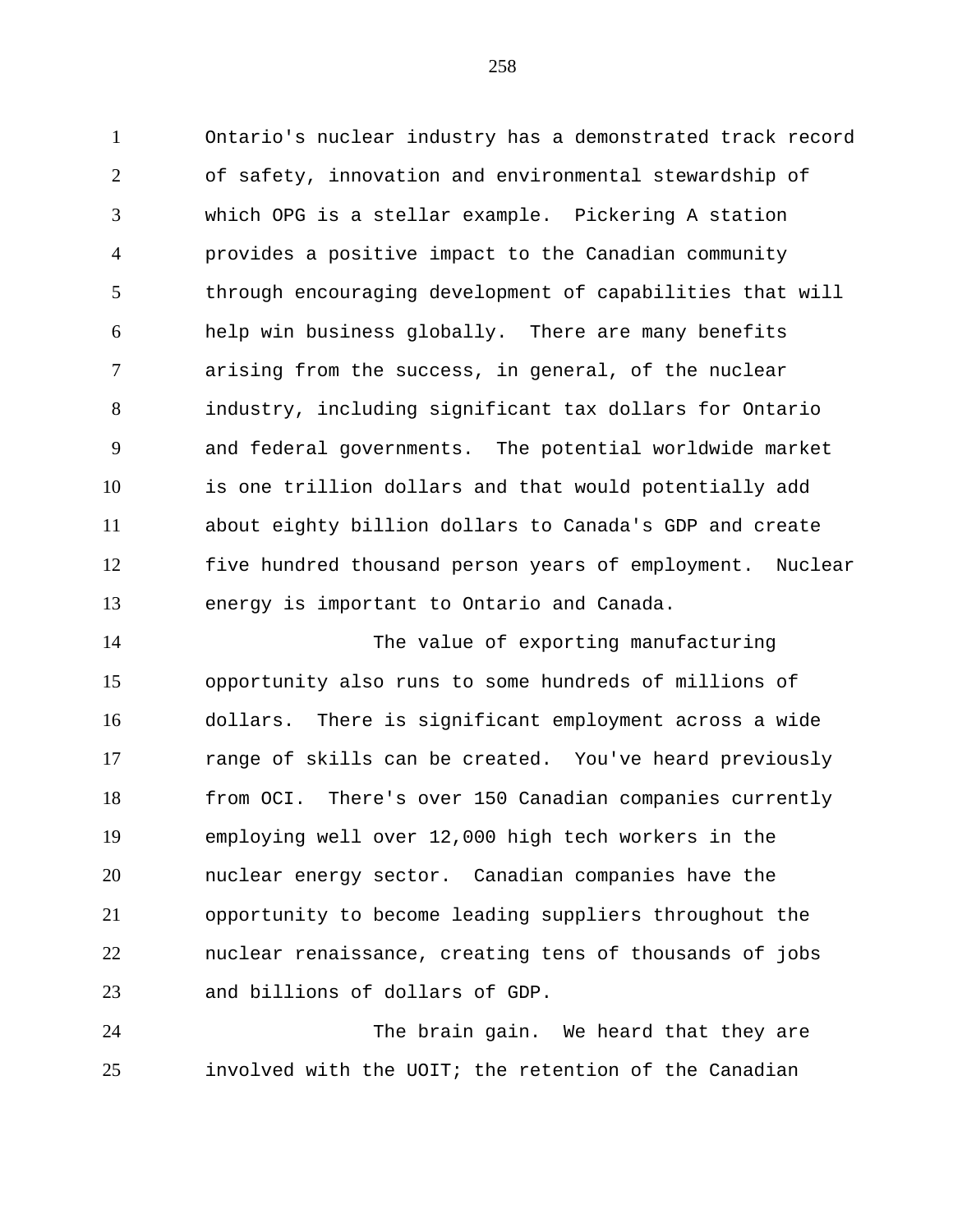scientists and engineers; and potentially attractions of hundreds of leading-edge international scientists. In Durham region, the UOIT is the only -- has the only under- graduate degree in nuclear engineering, and approximately 50 nuclear engineering graduates in each of the last two years have been quickly absorbed into the industry. And many of this year's graduates have already secured employment. The UOIT is in partnership with the energy companies in Durham region, Durham Strategic Energy Alliance and is preparing to meet the challenge of more and doubling the number of nuclear graduates in the next few years. Canada will and should become a world leader in nuclear. OPG is actively engaged with this community of suppliers, and this was shown quite readily in the last couple of months. OPG was deeply involved in the recent Ontario -- OCI Third Annual OPG Supplier Day, where 76 companies came and worked and discussed their suppliers and made presentations to OPG staff. Canadian innovative design and manufacturing of nuclear reactors has proven to be competitive worldwide. Around the world, we are seen as leaders in nuclear energy. The developing power houses of

China and India are looking to new nuclear capacity to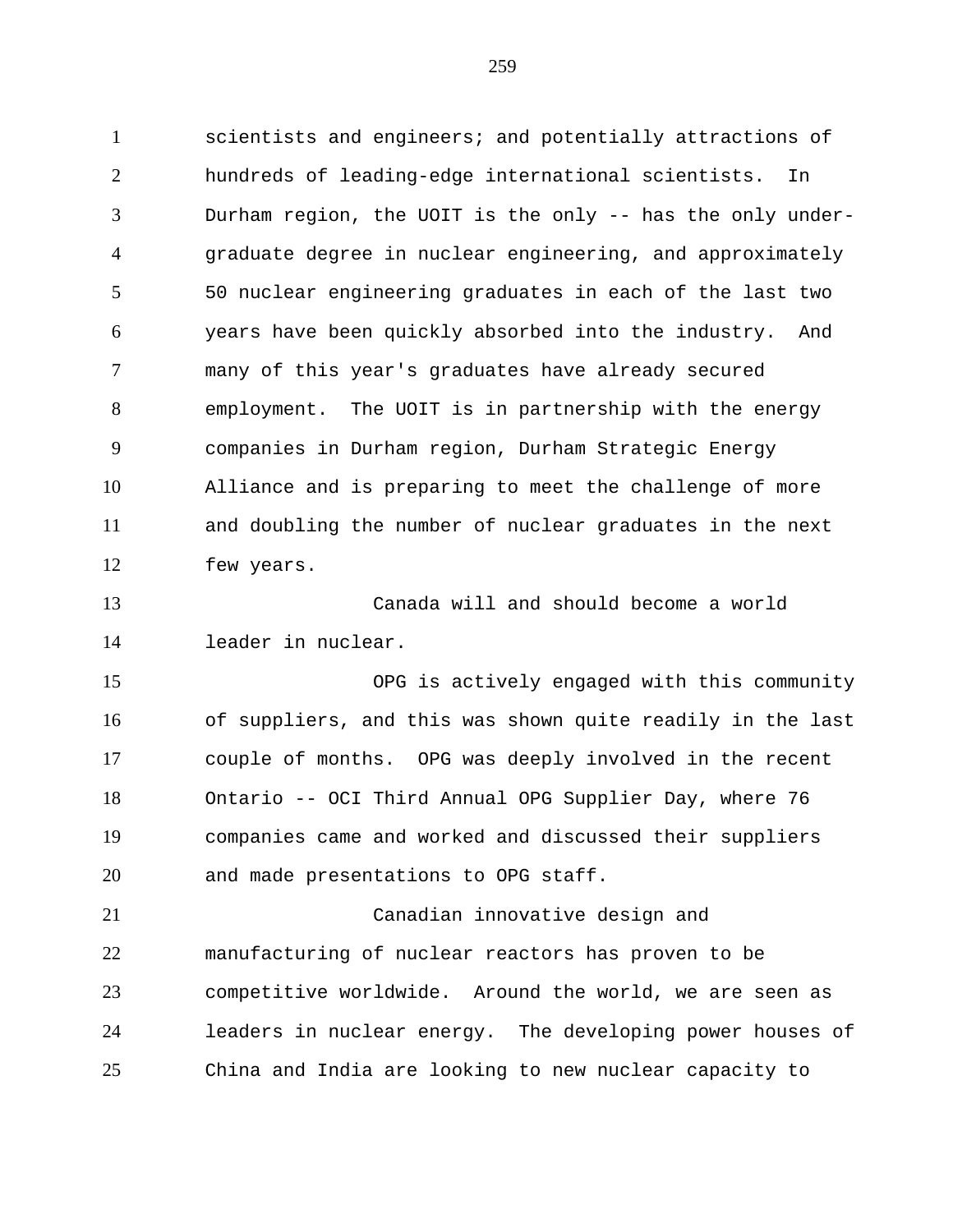help secure the energy. They will need to fuel their economic future.

 In 2006, the United States implemented the *Energy Policy Act* encouraging construction of new nuclear plants. Many other countries such as France, the United Kingdom and Japan have also adopted nuclear energy in their public policy positions. Indeed, there are many opportunities.

 In conclusion, indeed, there are many opportunities that nuclear energy can provide to Canada and Ontario and has very few industries, such as OPG in their own province that offer the potential of ongoing long-term and wealth creation jobs. As the Chamber stated to Premier McGuinty and to Prime Minister Stephen Harper, Canada's technology future and especially in nuclear, is at stake. Let's not make the same mistake with nuclear as we did just 50 short years ago in 1959 when the government cancelled the Avro Arrow crippling the domestic aerospace industry and sending our engineers and scientists south.

 At the Ontario Chamber and Canadian Chamber Annual General Meetings in 2009, delegates overwhelmingly agreed with the Greater Oshawa Chamber of Commerce that both levels of government must zero in on the consequences to the Canadian nuclear manufacturing sector. The Chamber networks supported the Greater Oshawa Chamber of Commerce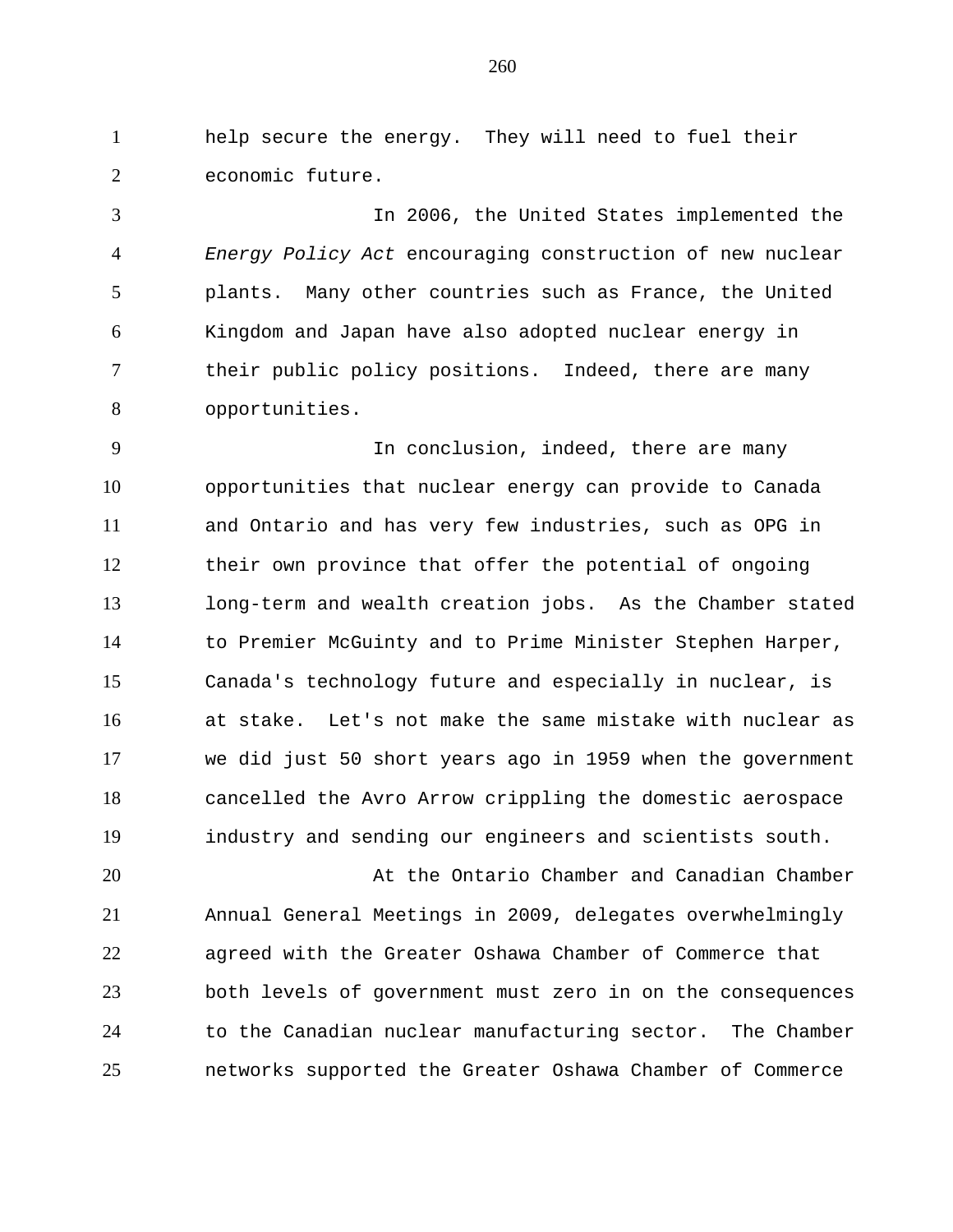resolution urging the Government of Ontario and Canada to make it as a priority, a nuclear energy strategy that will continue to provide jobs, investment and economic strength for the Ontario and Canadian economy in the coming decades.

 The Pickering A station provides a large quantity of base load electricity while maintaining overall electricity prices at a level that business and the general public can afford and allows Ontario Power Generation to continue providing electricity without the production of greenhouse gases arising from fossil fuel consumptions.

 The Greater Oshawa Chamber of Commerce clearly supports the five-year licence extension of the Pickering A station operated by Ontario Power Generation. Ontario Power Generation shows all the elements of managerial control necessary that this performance continues throughout the next five-year licence period and continues to operate the station within the licence requirements and approve on safety and environmental performance.

 Thank you very much, ladies and gentlemen. On behalf of the Chamber, we appreciate the opportunity and I would be glad to answer any questions.

**THE CHAIRMAN:** Thank you. Questions?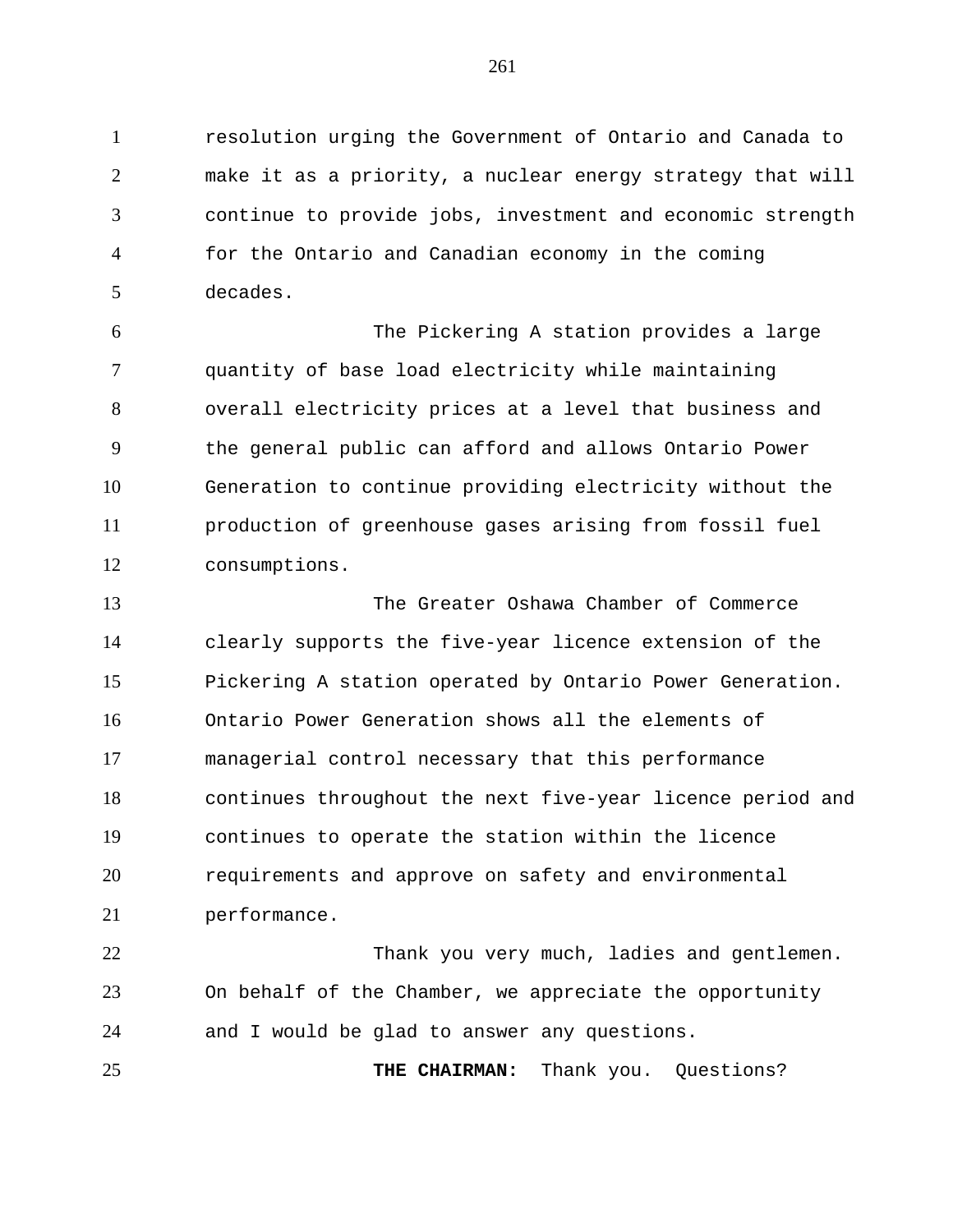I just have one, simple one, did you get any reply from Premier McGuinty and the Prime Minister? **MR. MALCOLMSON:** In actual fact, yes, the Chamber heard from both of them. They are -- they heard very loudly and clearly our position and trust me, we keep reinforcing it every chance we get the opportunity to talk to a minister or the Premier or the Prime Minister. They know how serious this is. Ontario, OCI -- I mean the CANDU Industries Organization and OPG, nuclear is important to this country, and we can't give it away like we did many, many years ago in another industry. So they're hearing it. They just need to have a little bit more of a push and we're going to keep at them. **THE CHAIRMAN:** Okay, thank you very much. I think this concludes the oral presentations, submissions. And now we are going to be moving to the written submissions. 18 Kelly? **MS. McGEE:** We will now move to written submissions. There are 18 written submissions, which will be read into the record of the hearing. We will proceed with groups of submissions based on the scope and nature of the interventions filed, and the Members will have the opportunity to ask questions after each group. The first group of submissions is from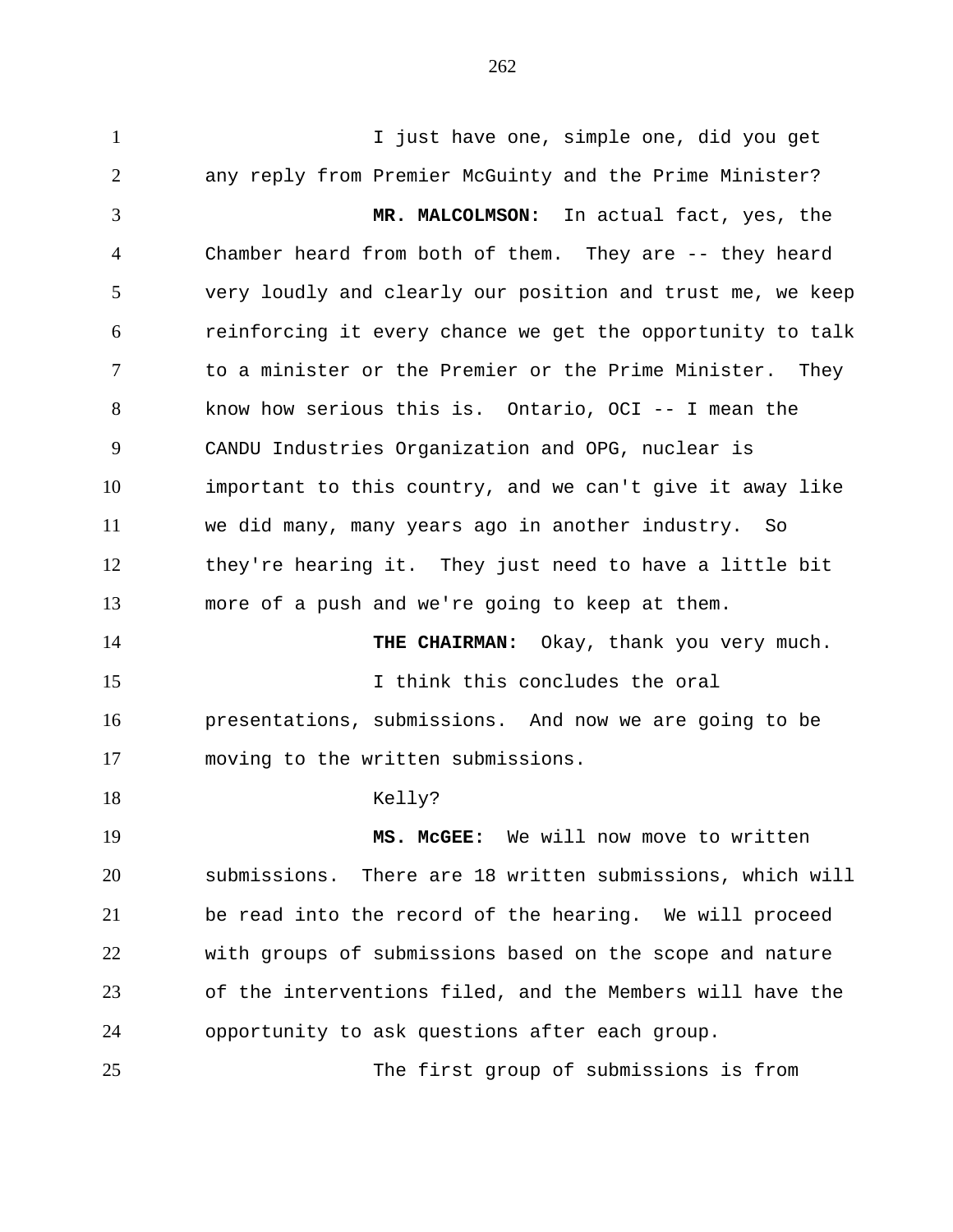representatives from government, municipal or community organizations. CMD 10-H6.18 from the Durham Nuclear Health Committee; H6.19 from Mark Holland, MP of Ajax- Pickering; H6.20 from Joe Dickson, MPP of Ajax-Pickering; H6.21 from the PineRidge Arts Council; H6.22 from Big Brothers and Sisters of Ajax-Pickering; H6.24 from the Regional Municipality of Durham; H6.26 from the United Way of Ajax-Pickering-Uxbridge; H6.28 from St. Paul's On-The- Hill Community Food Bank; H6.32 from Wayne Arthurs, MPP, Pickering-Scarborough East; H6.34 from Durham West Arts Centre; and H6.35 from the Whitby Chamber of Commerce, which originally appeared of today's agenda as an oral submission and the Chamber of Commerce has now asked that the Commission receive it as a written submission. **THE CHAIRMAN:** Thank you. Any questions on any of those submissions? Okay, thank you. Move on to the next set, please. **MS. McGEE:** We will move to the next group of written submissions from three businesses or organizations: CMD-H6.29 from SNAP Pickering; H6.30 from Veridian Corporation; and H6.31 from the Rouge Valley Health System Foundation.

 **THE CHAIRMAN:** Again, any questions? Mr. Graham.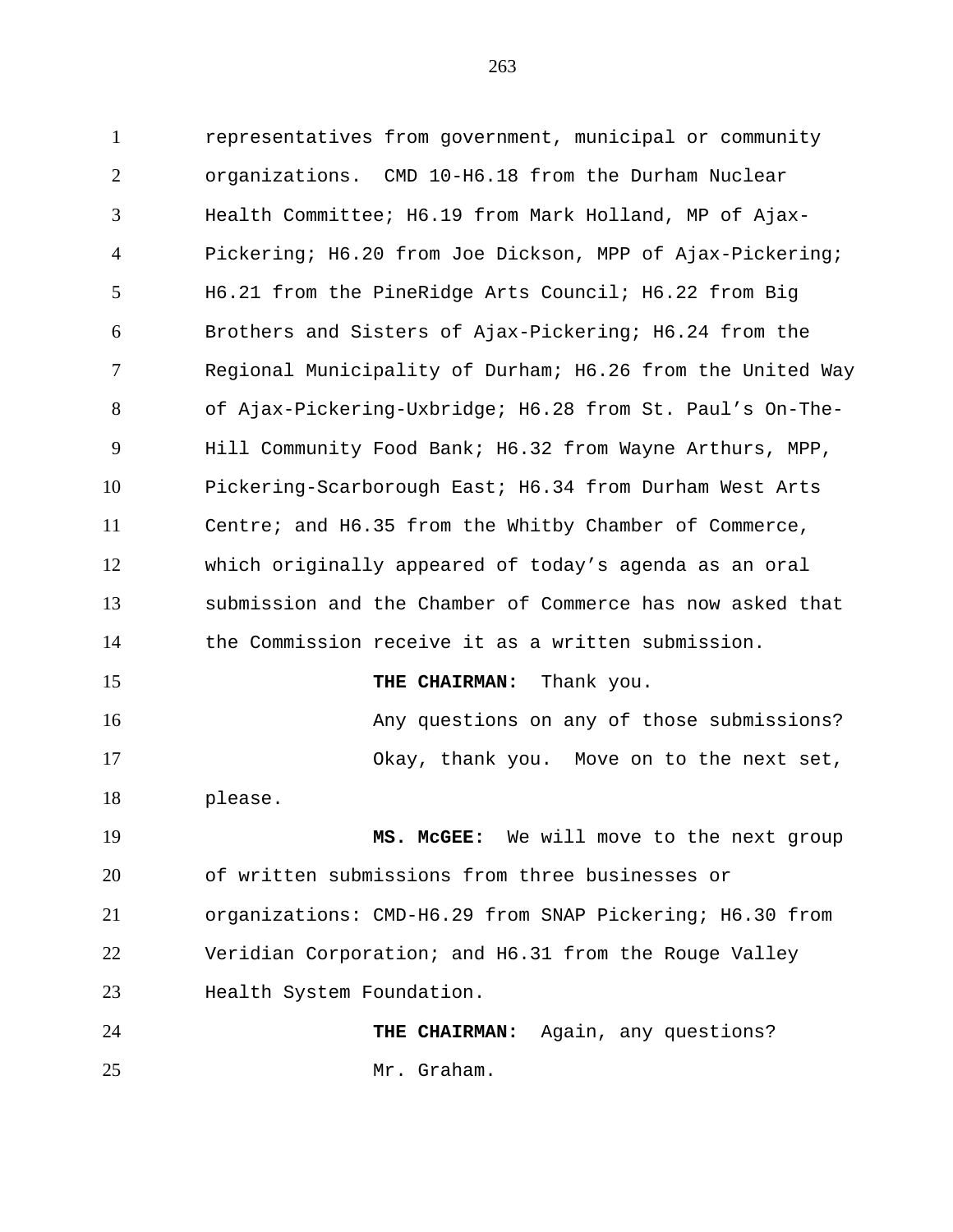**MEMBER GRAHAM:** Just a question to OPG. Laura Oliver, I believe she's involved in the community radio or radio or the media, and I'm wondering she mentions in her presentation about the environment and her support to what OPG is doing in the environment. Has she met or ever met with you with regard to the fish and the discharge and the fish impingement and what mitigation measures you're looking at. Has the news, the media ever got involved in that? **MR. JAGER:** Glenn Jager, for the record. I'll ask Jacquie Hoornweg to comment on that. It appears she isn't here so we'll have to get you an answer. **MEMBER GRAHAM:** I don't want to belabour, but I'm just wondering has the media been involved in reporting the concerns that came out of the review of Pickering, renewal of Pickering-B at the time and so on? Is the public aware; is the public aware of what's going on there? **MR. JAGER:** Glenn Jager, for the record. Jacquie has just stepped in, but I can tell you that in her community advisory committee where we do discuss environmental issues, media is in regular

 attendance at those meetings and regularly receives the same updates as the community advisory committee, and I'll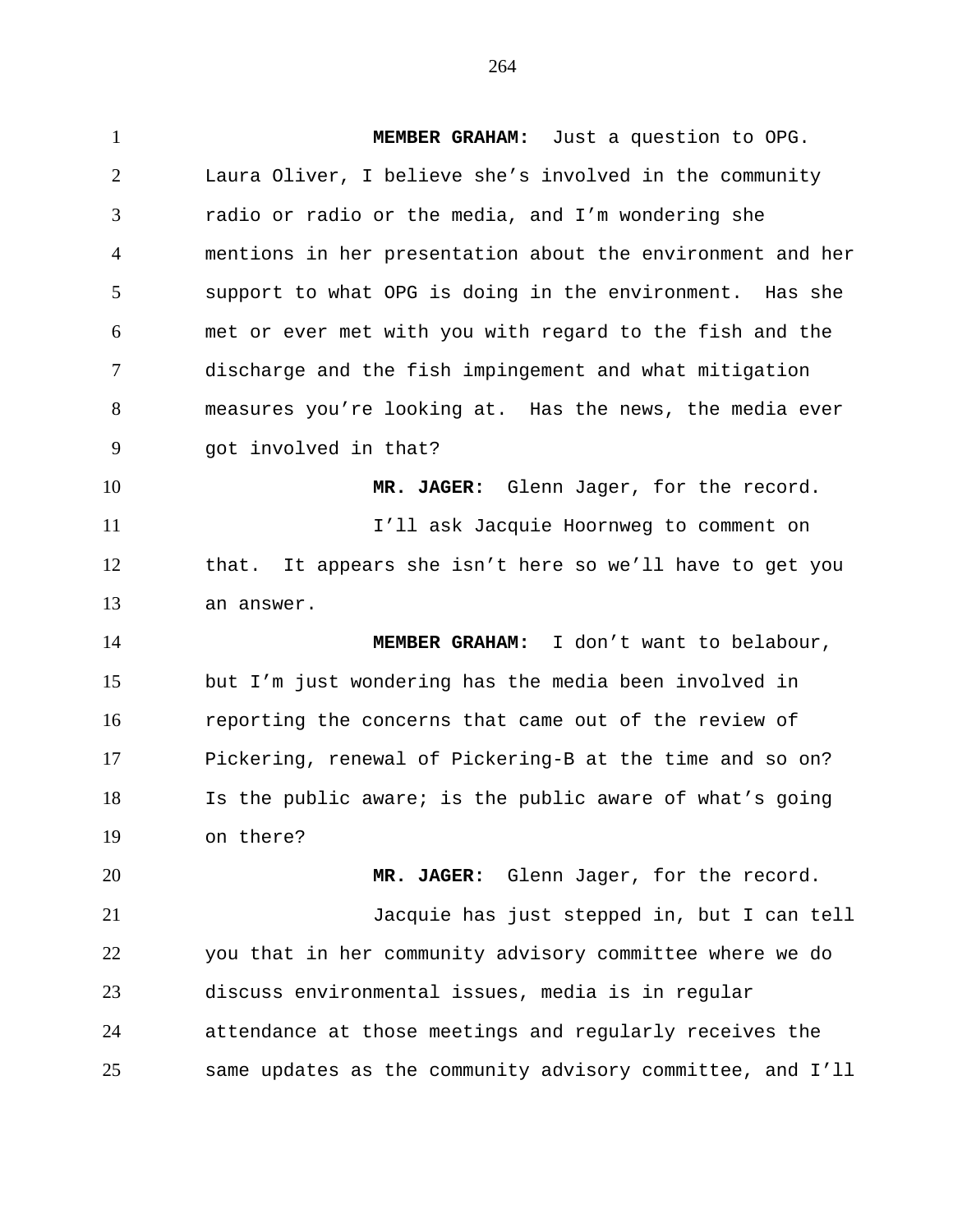turn it over to Jacquie for further comment. **MS. HOORNWEG:** Jacquie Hoornweg, for the record. Just to confirm, we do have media, as Glenn says, at our community council advisory meetings so they hear all of the issues as the community hears. This is an issue that's been well discussed, both through the process of the Pickering B refurbishment studies and, in addition, with the net installation and discussion about the path forward on that. **THE CHAIRMAN:** Anything else? 12 Thank you. Next set. **MS. McGEE:** The next three submissions are from educational institutions. CMD H6.17 from Durham College; H6.25 from the University of Ontario Institute of Technology; and H6.27 from Scientists in School. **THE CHAIRMAN:** Questions? Dr. Barriault? **MEMBER BARRIAULT:** No, not a question. Just a brief comment really. I think OPG is to be commended for supporting such institutions. Thank you. **THE CHAIRMAN:** Anything else? On Scientists in School, they raise again the question about the outreach and, as you know, we have discussed this a few times before. In terms of your tools, do you do anything for high school kids? I mean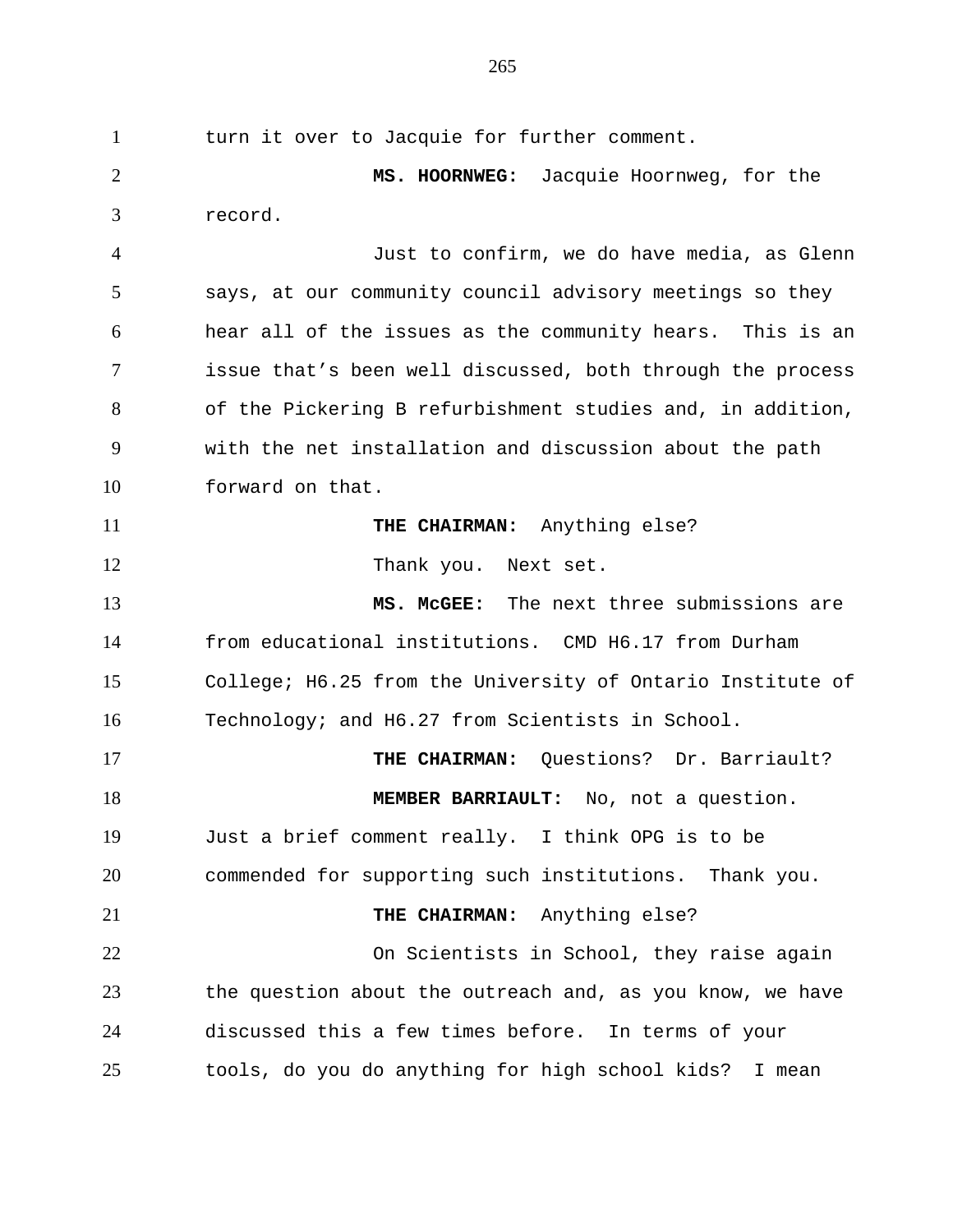that's where the level of ignorance about nuclear is actually pervasive to society. If we don't do it for kids in school, where are they going to learn about this stuff? **MR. TREMBLAY:** Pierre Tremblay, for the record. Perhaps -- is Jacquie gone again? Okay. Certainly, we have a number of programs to interface with the schools. A simple thing that we could talk about is take your kids to school. We obviously support the program that brings obviously hundreds of children to our facilities and gives them a chance to have a look at how their moms and dads work. We also have quite a number of outreach programs in the schools and just before I turn it over to Jacquie, you know, we went back and had a look at this issue around how many people outside of sort of business and industry people sort of go into the facilities. And it was somewhat a pleasant surprise to realize that on a year-by-year basis we have over 500 individuals that toured and visited through the power plant. And they are a variety of individuals, including community groups and so on that we tour. But perhaps in terms of the high school outreach, I can turn it back to Jacquie. **MS. HOORNWEG:** For the record, Jacquie Hoornweg.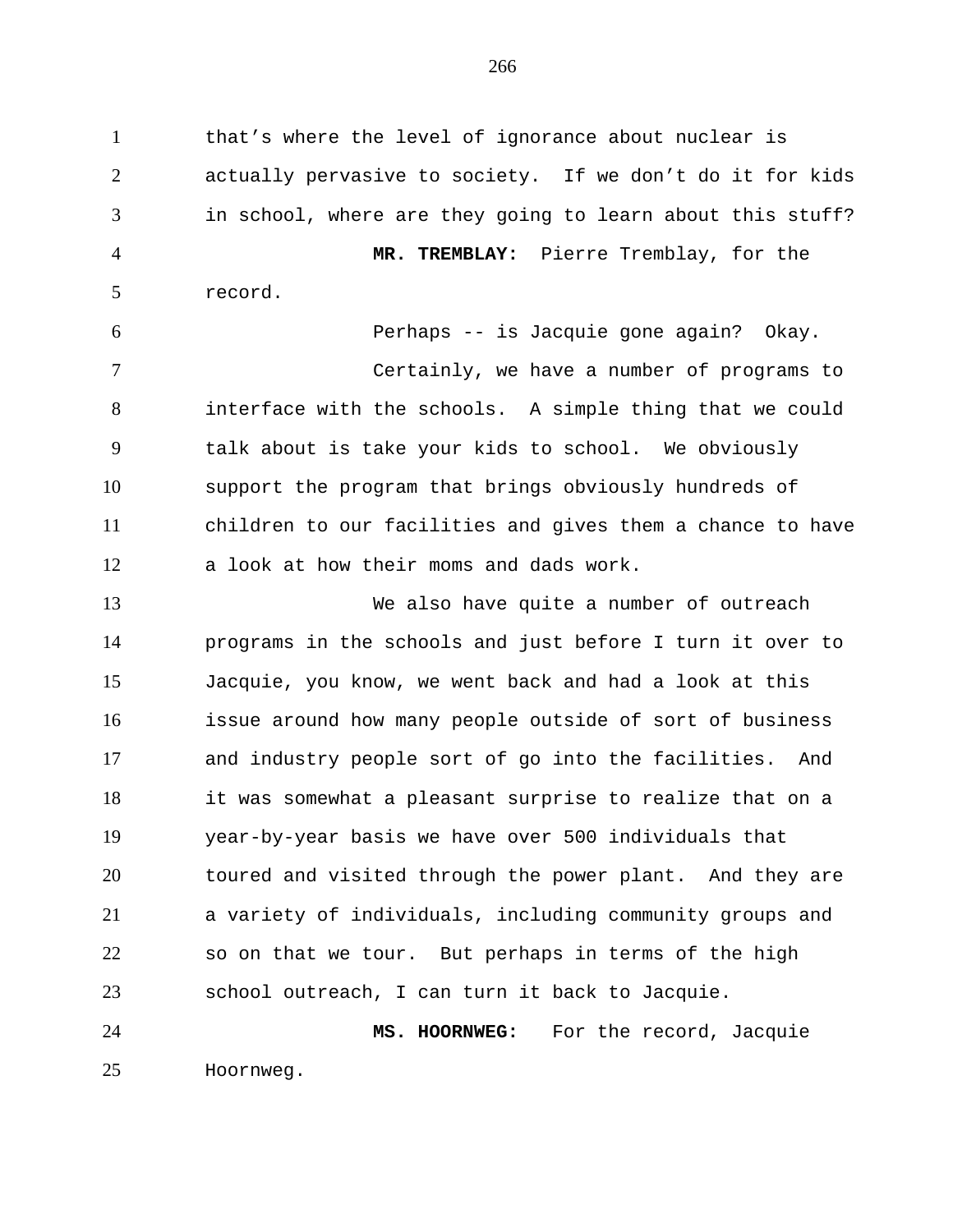Can I just ask for clarification on what 2 the original question was? **THE CHAIRMAN:** Well, if a high school wants to come and visit a nuclear plant, can they arrange it? **MS. HOORNWEG:** For the record, Jacquie Hoornweg. We do do visits to the information centre, which is onsite, and so any high school students that want to come, we do accommodate through that. We have a number of presentations as well as an interactive -- both at Darlington and Pickering -- we have very interactive activities at our information centres. As well, our staff are there and facilitate presentations, talk to them about different things, different parts of interest; so whether it's about careers or whether its, you know, related to their science curriculum. 17 17 In addition to that, we work very closely with Scientists in Schools, an organization that goes out to schools. And in addition to that, we also have summer programs, March break programs. In fact, this past March break we had more than 4,000 people, mostly children, at our information centre over the period of the week, including a day on the weekend, so that those parents who work could bring their children with them on the weekend to do Lego and other science activities at the info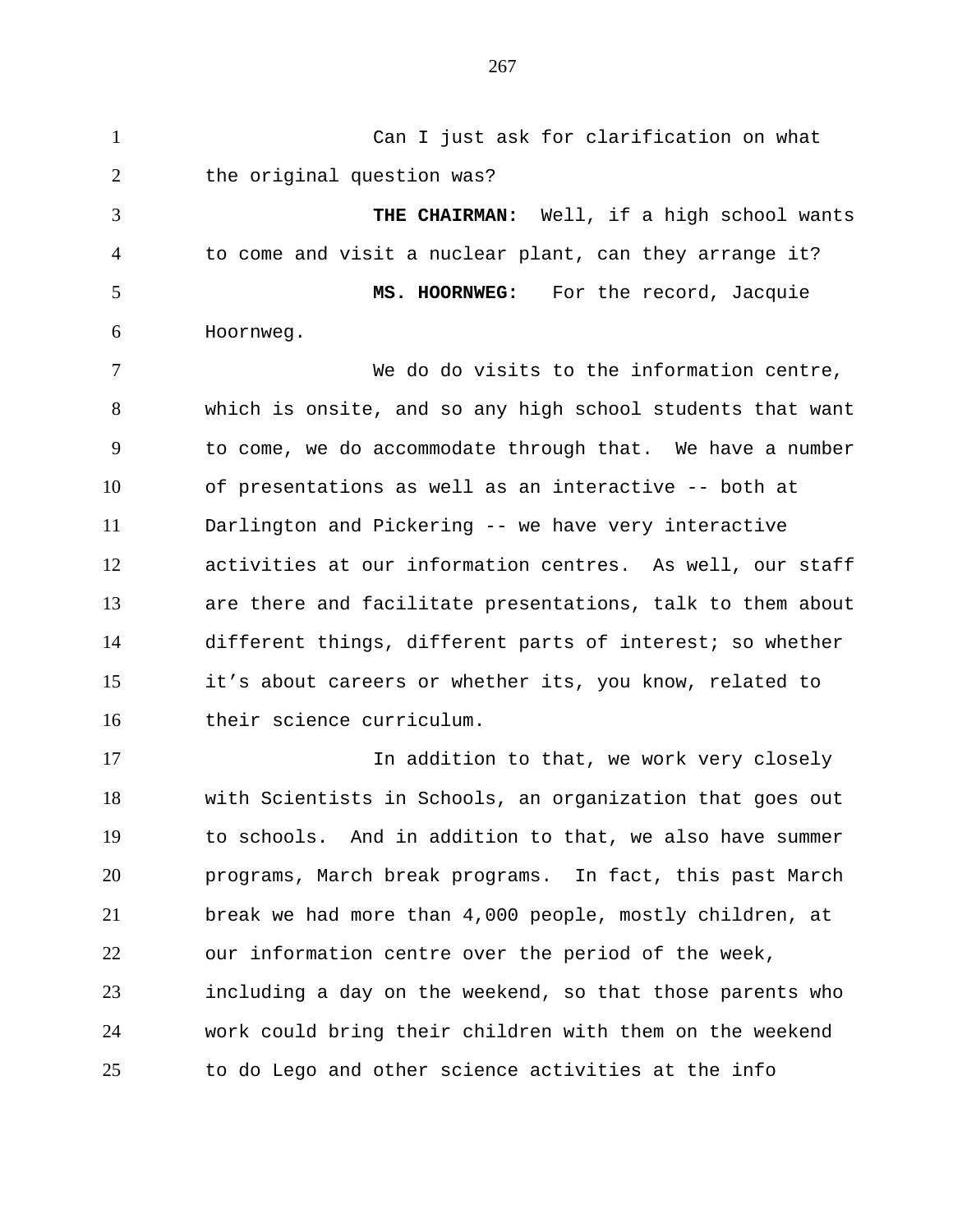centre.

 So we have a lot of interaction. We don't do tours per se specifically in the station for high school students, but we look at a number of other ways to ensure that they have a good interaction with our nuclear stations.

7 THE CHAIRMAN: Mr. Tolgyesi.

 **MEMBER TOLGYESI:** Just to make sure, if you would like to spread information and knowledge on the high schools across the province because nuclear energy is a main source of energy in electricity in Ontario.

 So do you have some tool kits that you could send across the province to high schools and distribute them, or to talk to the teachers who are doing this scientific curriculum so they could explain across, not only here but I don't know, somewhere in Timmins and 17 Kirkland Lake and other places?

 **MS. HOORNWEG:** Jacquie Hoornweg, for the record.

20 A very timely question. Over the last few years, we have done a lot of work in this area and created three box tool kits that we send out to teachers for grades 3, 6 and 9. We worked with them with the curriculum. We worked with the school boards and the province on matching the tool kits to the curriculum, and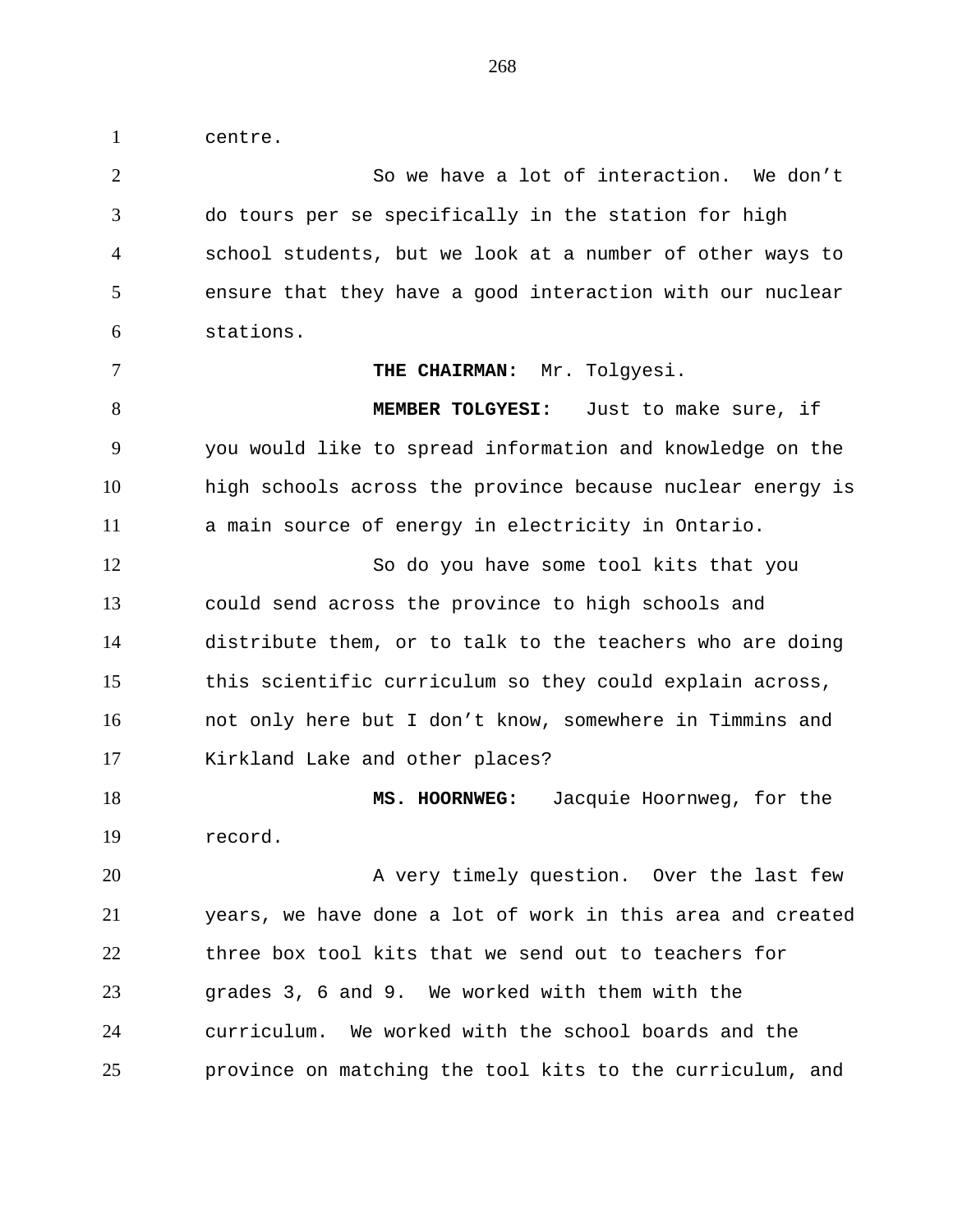it provides resource materials for the teachers. It also supplies them with materials to distribute to the students in their classes.

 This has been a very well received program and we are continuing to develop it further.

 **MEMBER TOLGYESI:** So if somebody is interested, they just contact somebody at -- who should they contact?

 **MS. HOORNWEG:** For the record, Jacquie Hoornweg.

 There is information on our website. You could also contact Monica Zeller, Z-e-l-l-e-r, at our head office at 700 University. She manages the program for the province, for across the province.

 I would add too that we do work with our unions and have developed programs on skilled trades and the union groups themselves have done a lot of work in this area and we work closely with them in facilitating that in terms of getting out to other high school students 20 related to career opportunities and that way.

21 And in fact we are working with Dave Shier of Nuclear Workers' Council who you just saw here not too long ago on an upcoming visit with a number of high school students who are going to visit the station and interact with some of the different trade organizations and get an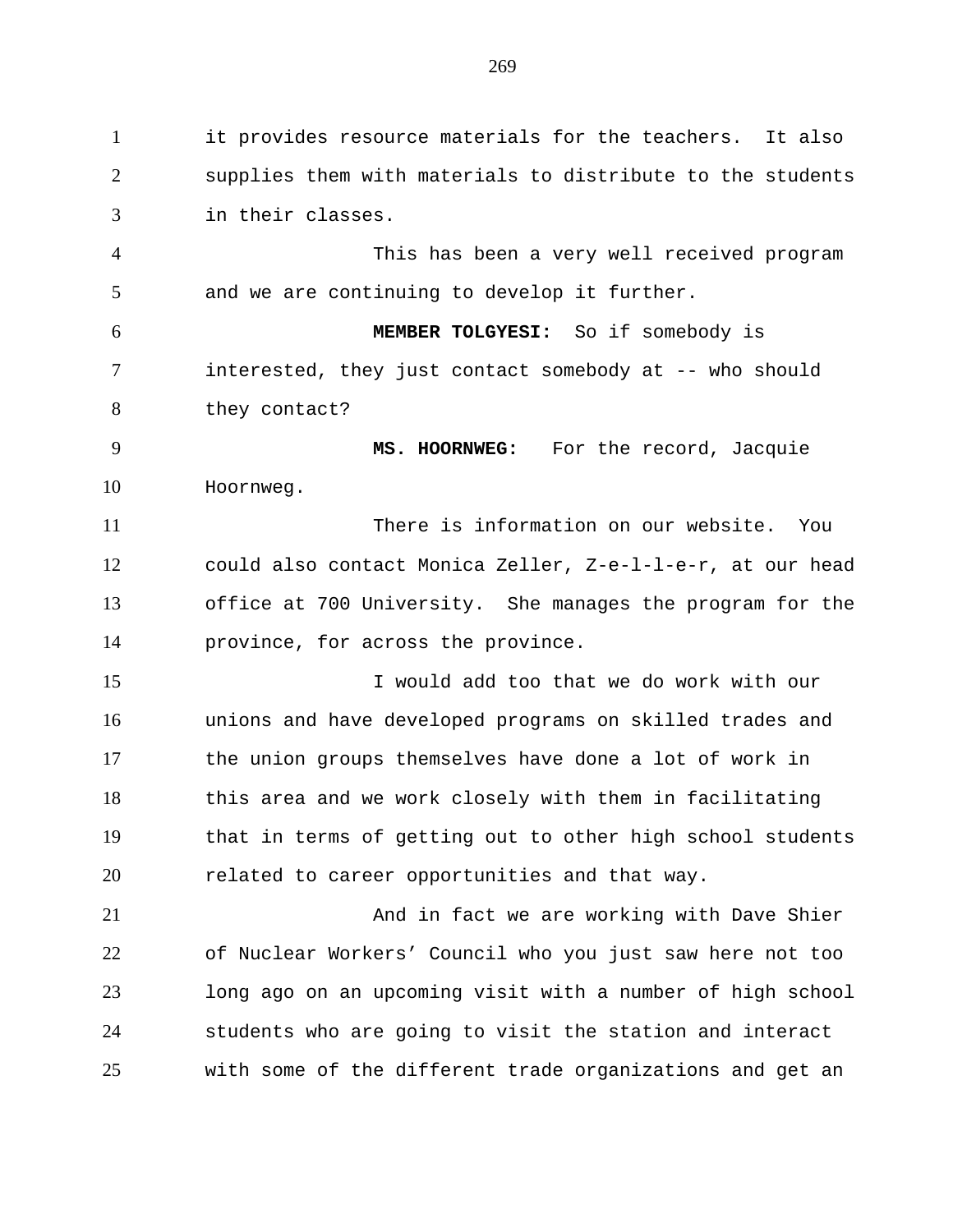understanding of what they do in their job. **THE CHAIRMAN:** Okay. Thank you very much. The last submission? **MS. McGEE:** The last submission is from Mr. Dan Carter, CMD H6.33. **THE CHAIRMAN:** Any questions? Okay, thank you. We now going into the second round where the Commissioners -- you want to -- okay. I think we need a break. So let's take a very short break. Make it four o'clock, right? Four or five. Four o'clock? This one is slow on my watch. It's 4:05. --- Upon recessing at 3:53 p.m./L'audience est suspendue à 15h53 --- Upon resuming at 4:08 p.m./L'audience est reprise à 16h08 **THE CHAIRMAN:** --- the home stretch, so to say and we're going to the second round of questioning starting with Dr. Barnes. **MEMBER BARNES:** Maybe just a comment, Mr. Chair, to build on what I started off at the beginning of 21 the day maybe on wider perspective. It seems to me that the industry has had maybe three big issues throughout its history. One is the various environmental assessments to again show the confidence of the systems to the public. Those have often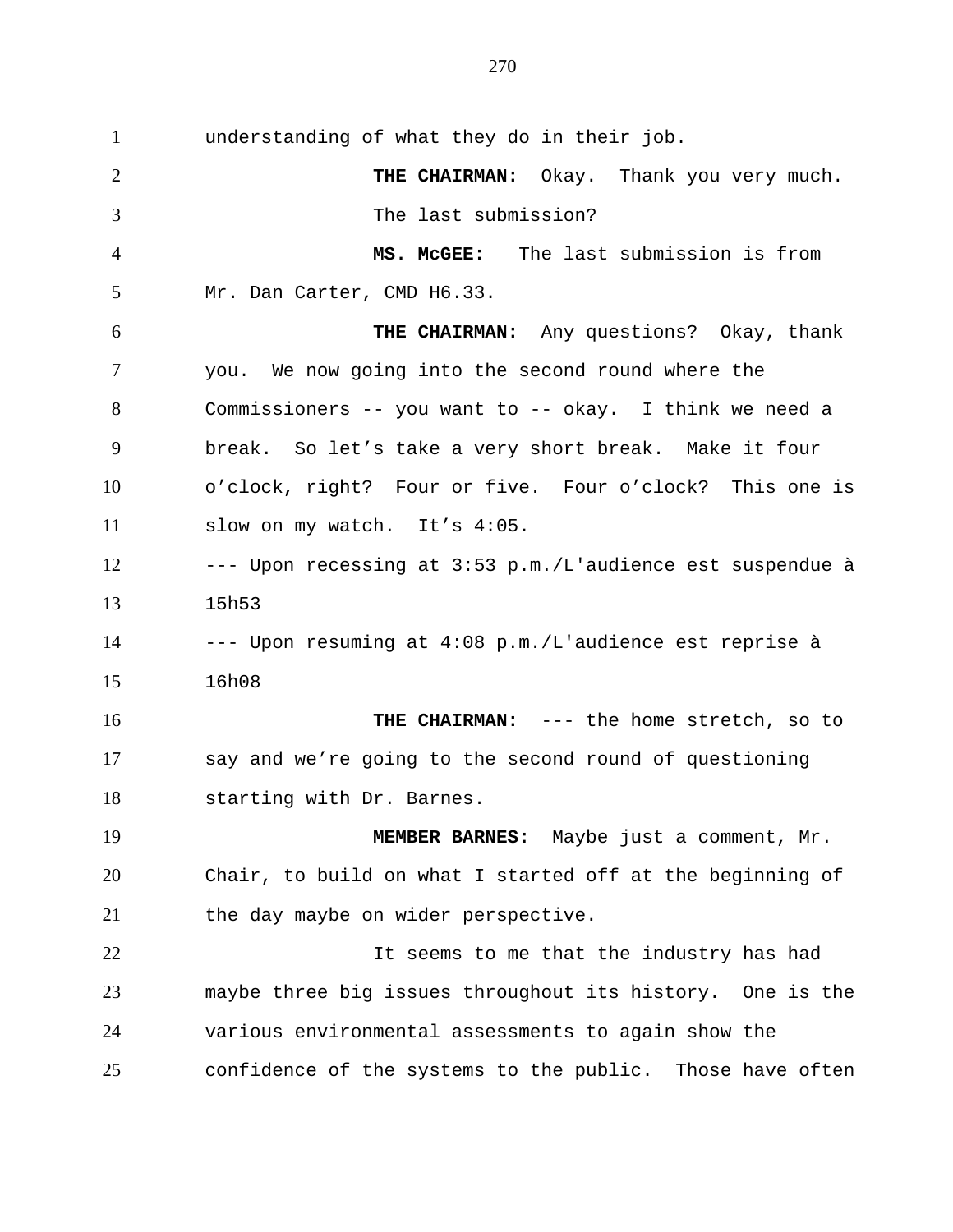been long; some of the earlier ones were quite long. I remember meeting here in Pickering, I don't know, a dozen years ago with a set of binders that were about this large; and then to convince the Commission and the public that the operation of the facilities once built was a satisfactory process and there was safety and you've demonstrated a lot of this today looking back over the plant.

 The third, which I would say the industry has not been good at has been solving the issue of waste disposal. This has been an ongoing issue which has not really been solved and therefore the public have a perception that this is a problem that is not yet solved even though the industry in Pickering here has been in the business for 40 years and it may probably be a perception but it's a question of when the work has been done in order to prove that these things are in fact possible.

 And the fourth one then I think is what we were alluding to today and that's the decommissioning. These are big facilities and the decommissioning clearly is a challenge and we've had this discussion today about ten years and for some people I think today ten years appear to be a long time.

 In my view, ten years can be a very short time and if you leave things to the planning in an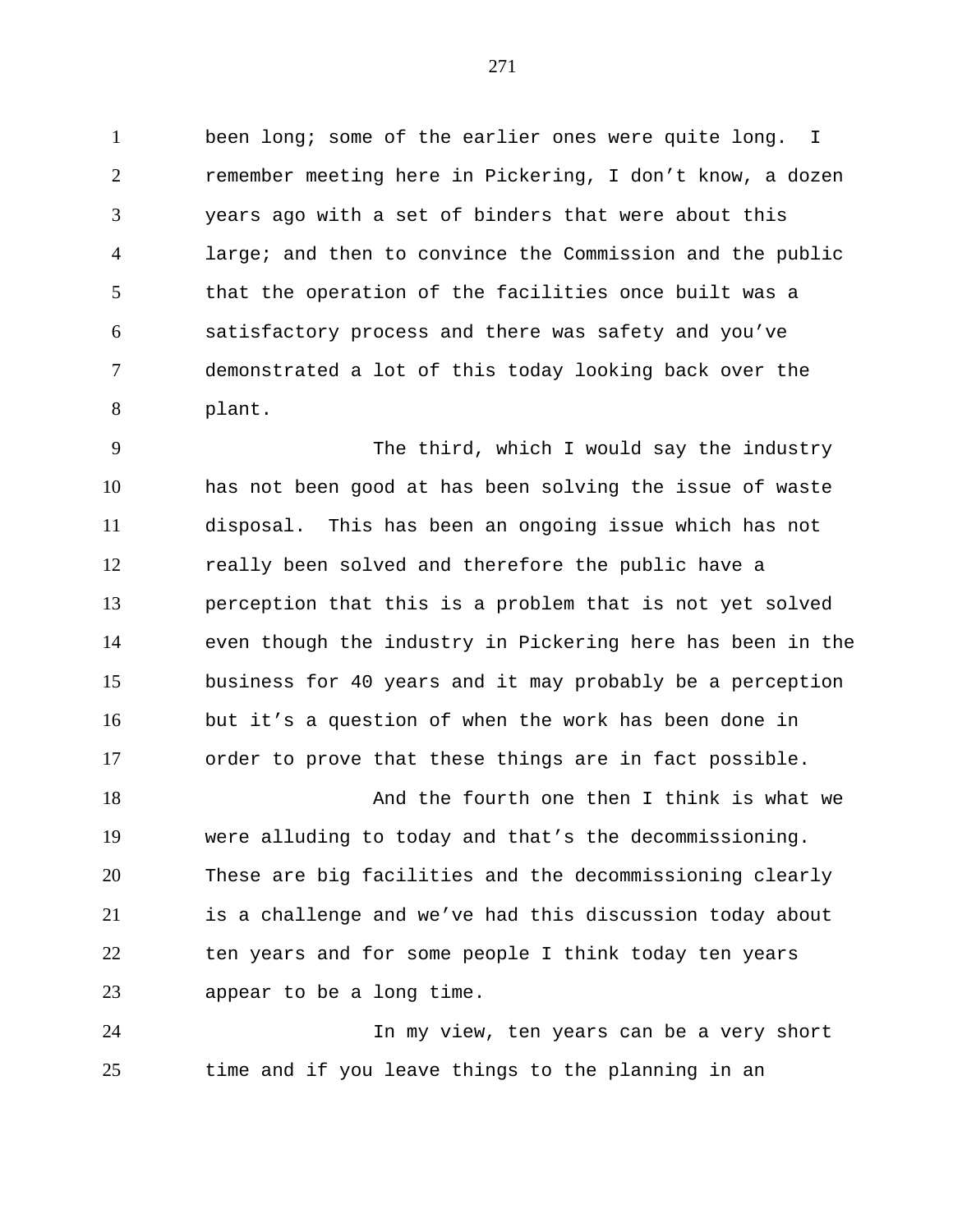uncertain world to the last few years as it were, say the licence period after this one, you can be caught short and particularly you can be caught short as I think Greenpeace indicated in having appropriate dialogue and getting the confidence of the public that in fact the decommissioning is in hand.

 We know all the technical aspects of it. You engage the public in this part of this process and again a confidence that, you know, if you storing something for 30 years that is the best way to do it and then, in fact, you can have just a short period of really totally decommissioning and restoring the site. That could be a challenge for people to understand how you could do that in such a short period of time. I mean, talking about the restoration part.

 So I think, just to come back to one of the issues before about the length of licence but I would strongly urge that we consider -- and the intervenor and the staff certainly consider -- this issue of the three year licence to get things harmonized early and have an early start at the whole aspect of decommissioning even though there's a potential for extending it at some time into the 2020s for potentially B but more especially for A.

That's the only comment I have, Mr. Chair.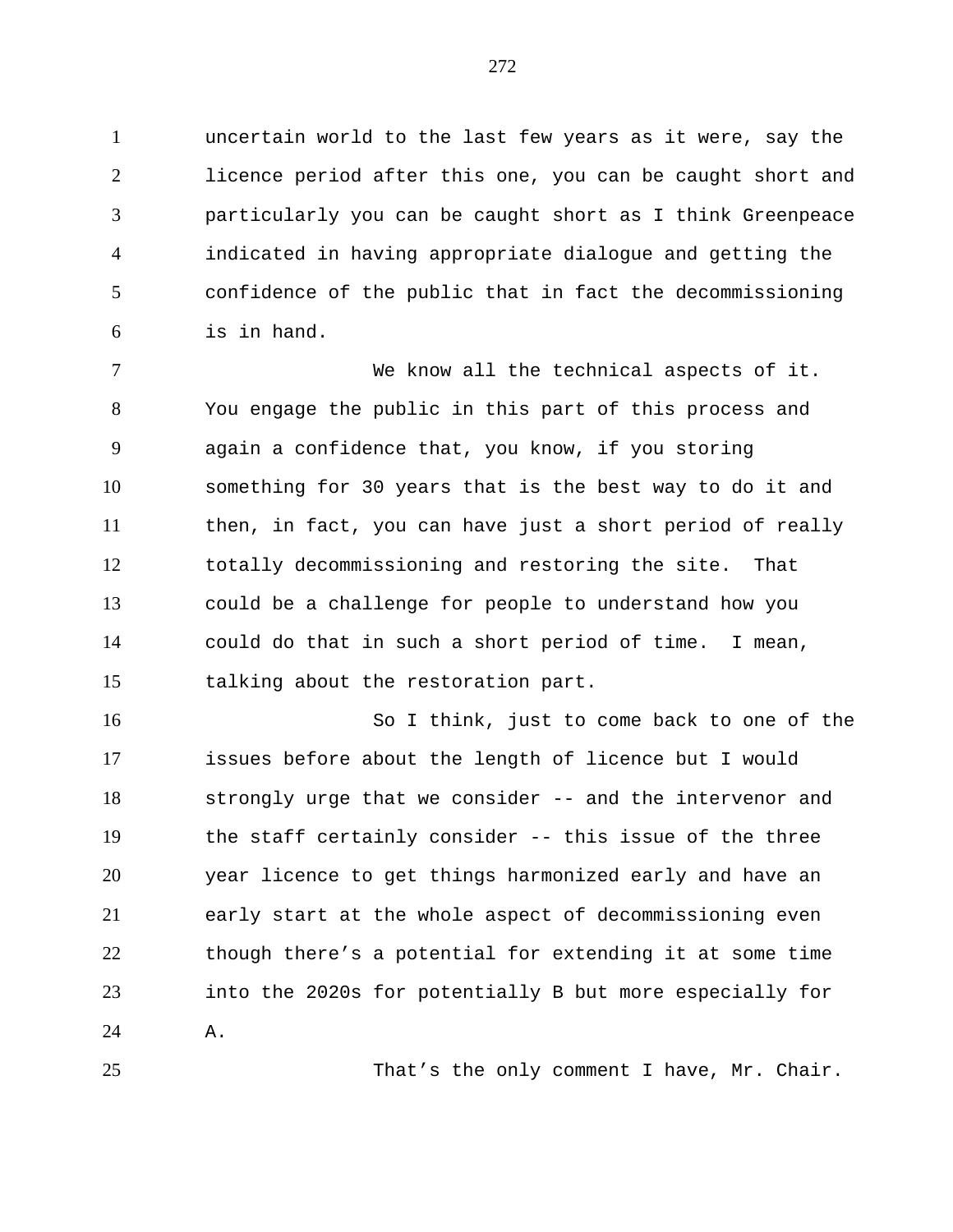**THE CHAIRMAN:** Thank you. Anybody want to comment on this? Comment on a comment? **MR. TREMBLAY:** Pierre Tremblay for the record. I guess first and foremost, you know the thing in our mind is clearly, you know, the safe operation of the facility over the licensing period and we feel that's best facilitated and focussed on through the five year licence that we've demonstrated today and in Day One. Having said that, we certainly recognize and acknowledge the Commission's interest in providing more insight and information. We think that can be facilitated with the process that's been laid out in front of us and with opportunities for discussion and dialogue recognizing that there's a period of time ahead of us. We are committed to providing robust plans and organizing for success. 18 But, you know, in terms of resource plans,

 retention strategies, decommissioning plans and concerns over certainly impact that this facility which has been a great benefit to the province and to the local area has had so we acknowledge, recognize that and our view would be that it can be facilitated within the process and we're certainly committing to open and transparency as we move forward.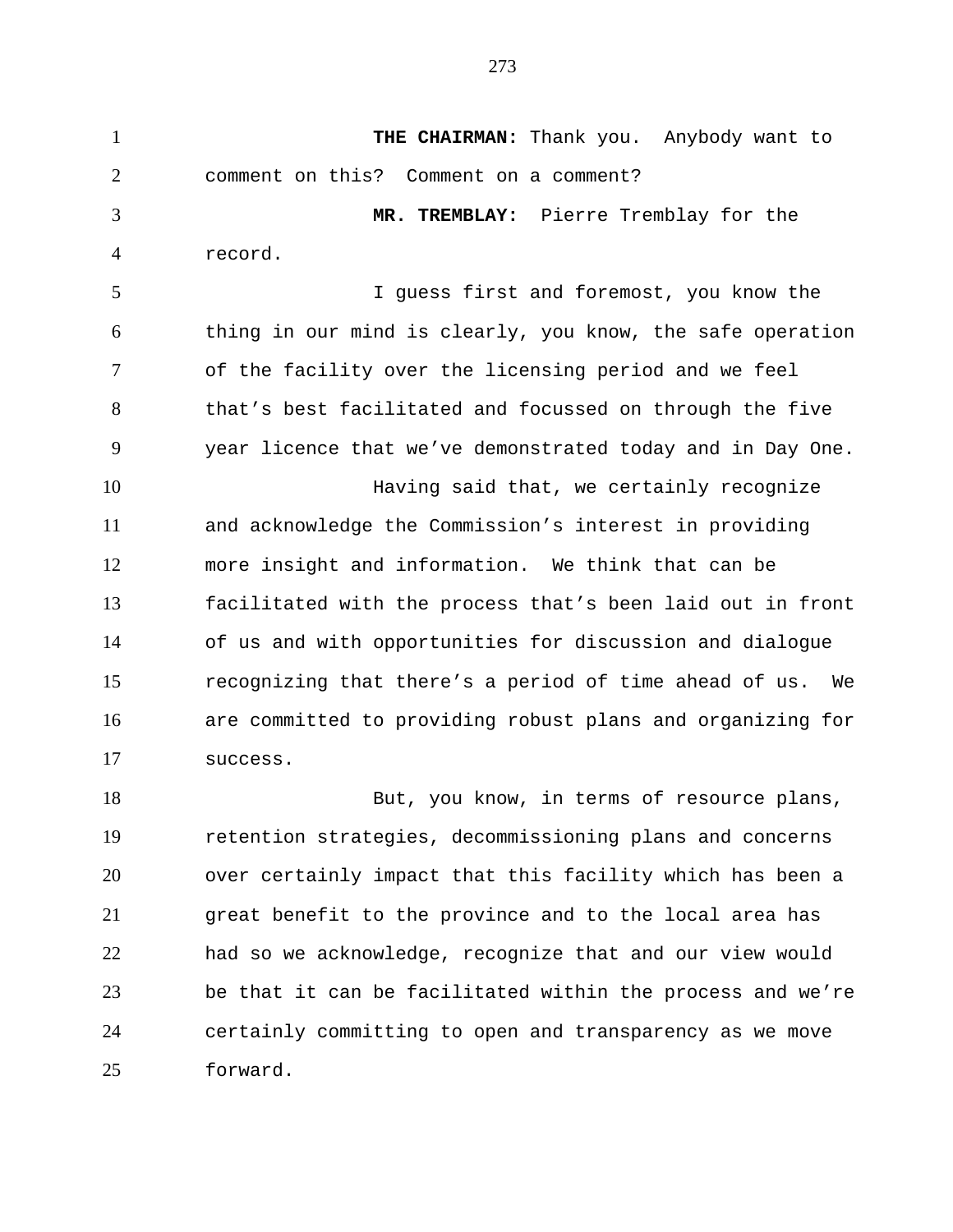**THE CHAIRMAN:** Thank you. Dr. McDill? **MEMBER McDILL:** Thank you. I realize our focus today is Pickering A but as this end of life is in front of us I don't think it can be looked at in isolation. We're mid-2010 now doing a licence for A. There's a Joint Review Panel going on for Darlington as it -- potentially leading to a new build. In 2013 Pickering B comes up for its penultimate or maybe ultimate licence; 2015 this facility again if it's a five year licence; 2016 Darlington goes into refurb; 2017 Pickering A and B starts producing decommissioning documents and requests. There's an unknown for a potential Darlington refurb. So we as a Commission, we're very aware of the technical and other challenges that come out of refurbishment and they're ongoing. We're aware of the technical and other challenges of having one facility closing while a new facility is still under design and build so I'm left at the end of today with a sense of unease. I would prefer to see earlier harmonization or synchronization or parallel-ization of licences. I think it would offer some comfort to the public. I'd prefer to see plans coming forward sooner than later. 25 Thank you Mr. Chair.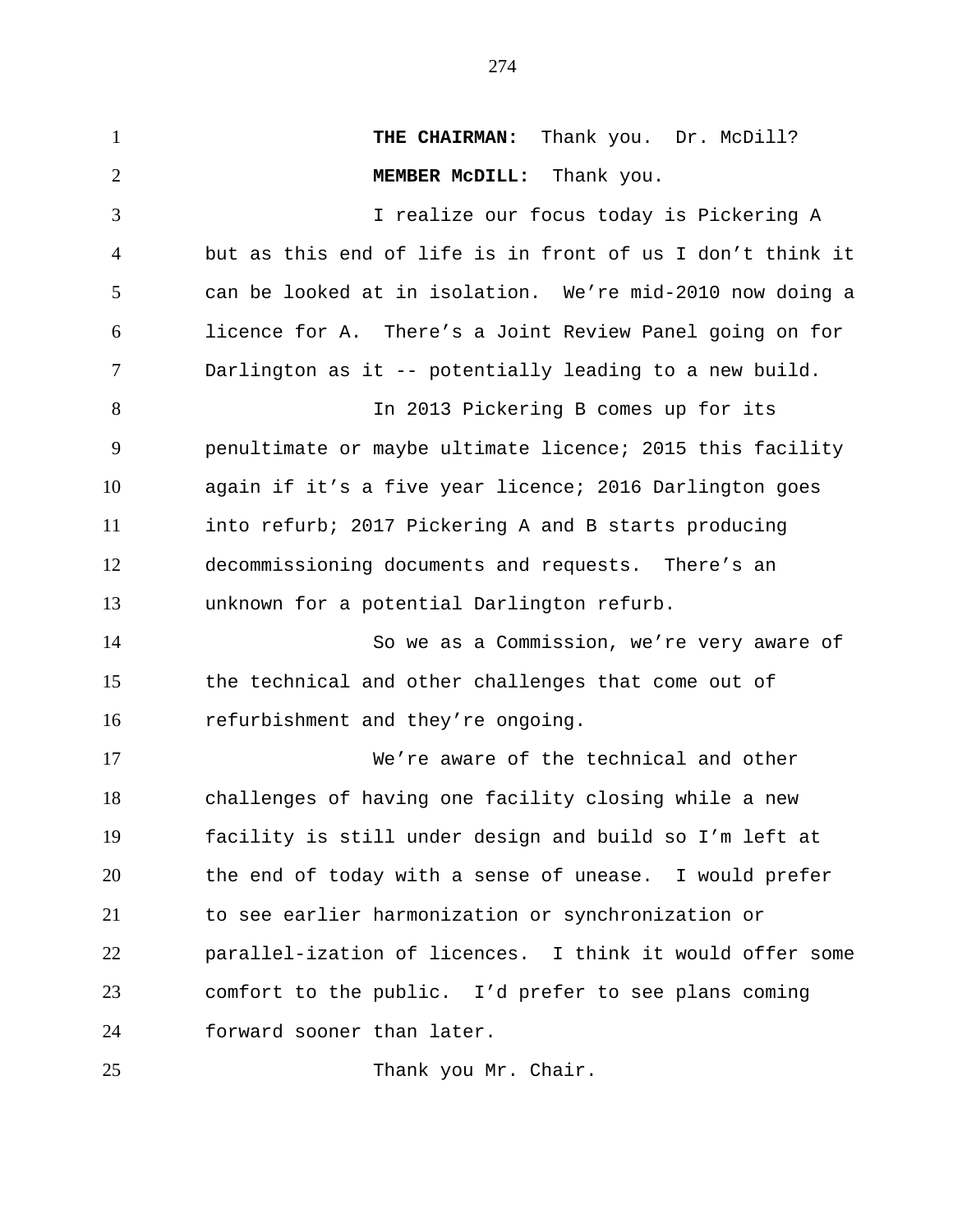**THE CHAIRMAN:** Thank you. 2 Dr. Barriault? **MEMBER BARRIAULT:** Thank you Mr. Chairman. If I can refer to OPG's slide 8 in your presentation? It's your pie graph or pie chart and I'm looking at public safety, radiological dose of public from the Pickering nuclear plant and you show 0.1 percent of a contribution compared to background. I'm just wondering is that just at the plant or is there a radius that we should be looking at where we're getting this fallout if you want to. It doesn't say where it comes from. **MR. JAGER:** Glenn Jager, for the record. That dose is the dose as a result of plant operations in the Pickering area. **MEMBER BARRIAULT:** How big a radius around the plant, I guess, is what I'm asking? 18 MR. JAGER: Glenn Jager, for the record. I'll ask Laurie Swami to comment on that. **MS. SWAMI:** Laurie Swami, for the record. The public dose is calculated based on environmental measurements that are taken around the plant and we test various aspects of the environment, the drinking water supplies, foodstuff, air emissions, those types of things ---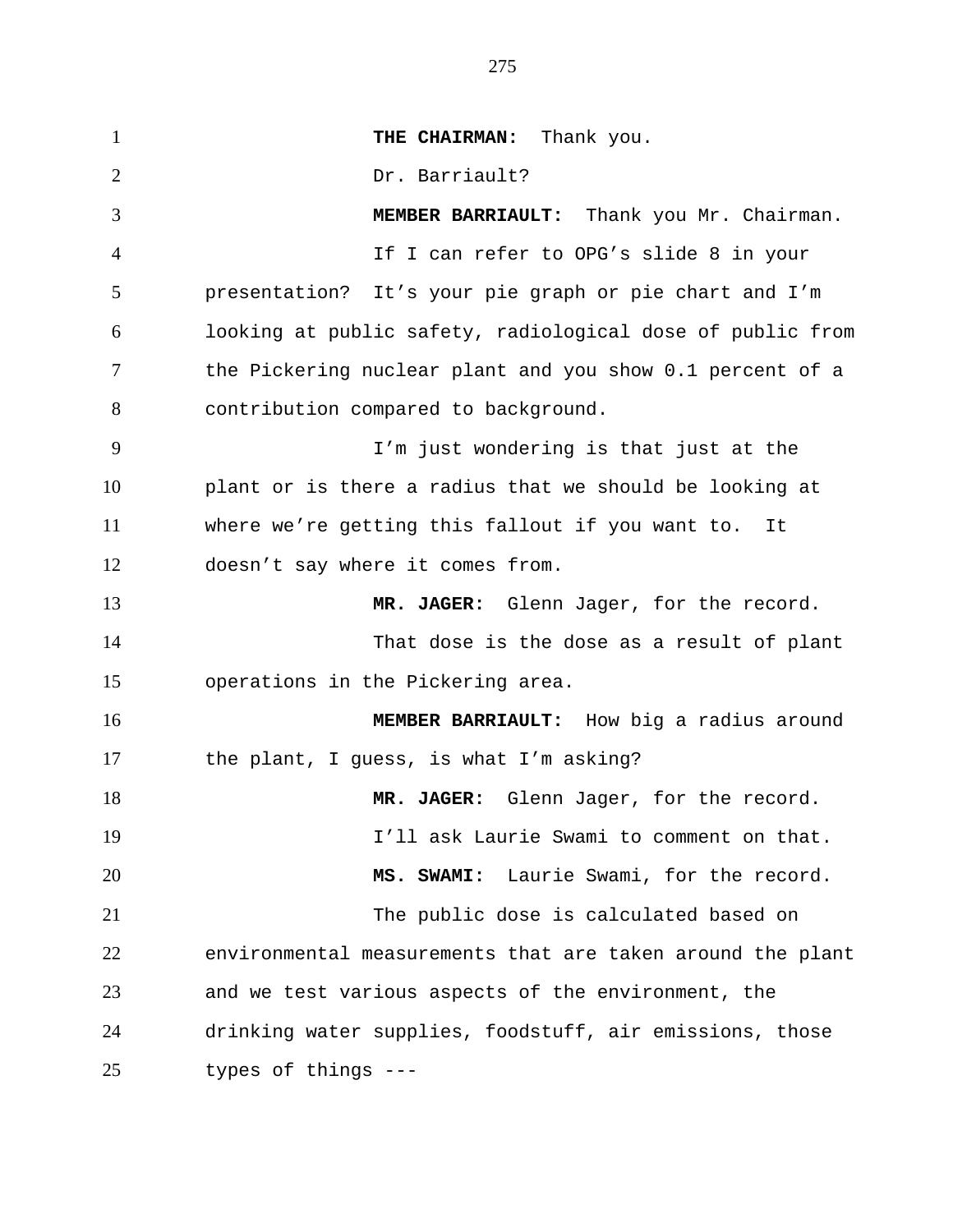**MEMBER BARRIAULT:** I understand but --- **MS. SWAMI:** --- and we calculate --- **MEMBER BARRIAULT:** --- what radius? **MS. SWAMI:** --- if we calculate a public dose for a critical group and the critical group is selected, based on the highest dose that someone would receive living in a certain area around the Pickering plant. So it's fairly close to the plant and it's looked at as sort of the worst case, if you would. So it's a very low number and it's certainly well within regulatory limits. **MEMBER BARRIAULT:** Oh no, I realize all that. But I'm wondering how far from the plant do you extend this testing? Is it five metres, 5,000 metres? What is it? **MS. SWAMI:** So the testing depends on the type of media that's being tested, so we would test dairy farms, for example, which are further from the site. We would test foodstuff available to us from gardens et cetera, so it's quite a broad program that goes quite far out into the community. **MEMBER BARRIAULT**: Okay. I'm asking again, how far out in the community? Okay, somebody wants to answer over here. **MR. JAMMAL:** Thank you, Dr. Barriault. The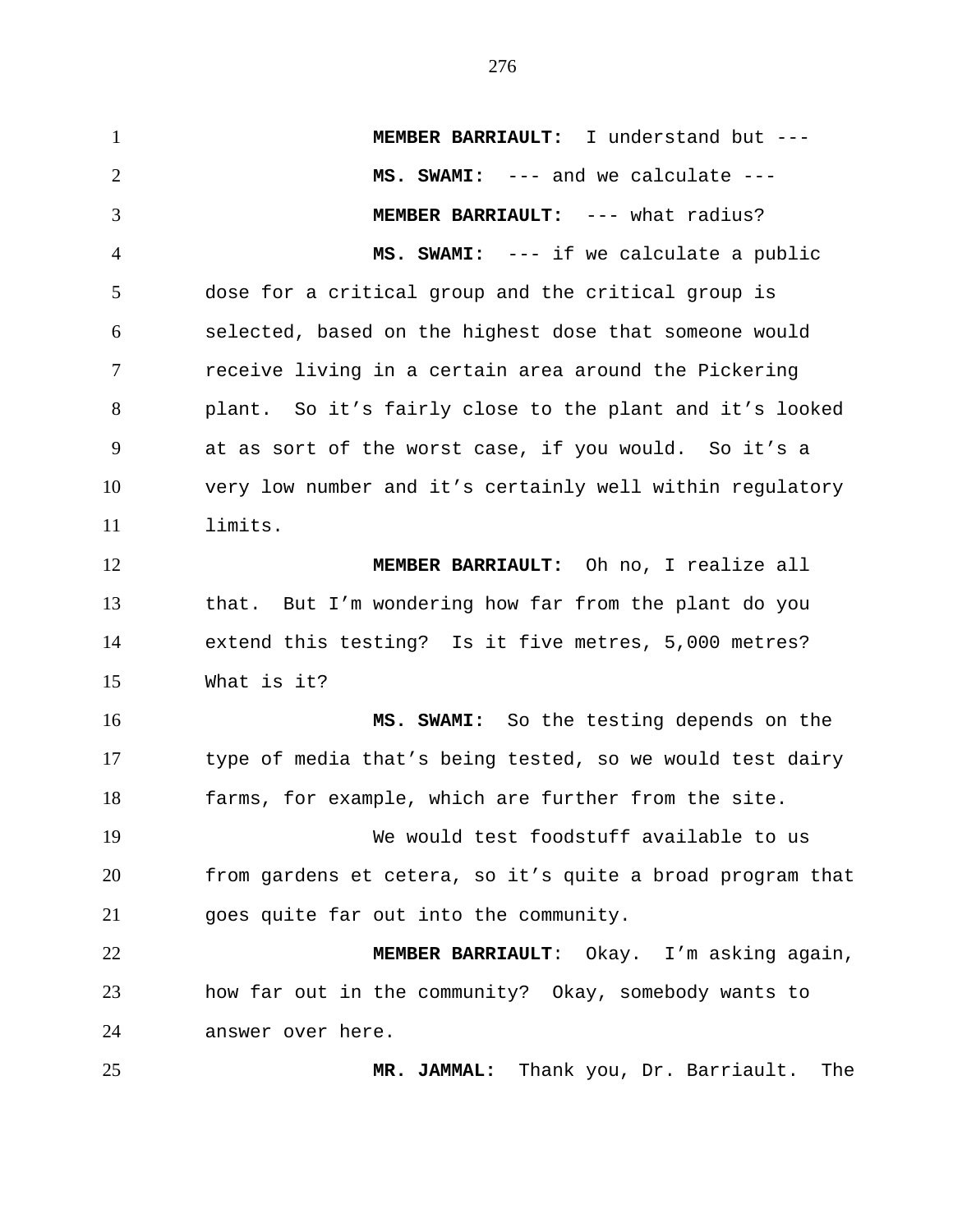answer is the measurements are taken at the fence of the facility. **MEMBER BARRIAULT**: Okay. **MR. JAMMAL:** So those background measures are being done at the fence and we have on-site staff that can confirm. **MEMBER BARRIAULT:** Okay, thank you. Sorry, my next question is regarding your cobalt-60 sealed units and I guess -- where are they coming from and how do you control the quantity and why is it that you do not want to have them leak-tested? I guess that's the question. So we'll start off with OPG. **MR. JAGER:** Glenn Jager, for the record. 15 I think we just need to correct -- again, answer your question on how we arrive at the public dose, and again I'll turn it back to Laurie Swami for that. **MEMBER BARRIAULT:** Okay. **MS. SWAMI:** Laurie Swami, for the record. The public dose is calculated based on a number of measurements and a pathway analysis for the various types of media. It is a combination of many measurements that would take place within either our facility, at the site fence, and in the community itself,

and it's a calculated number for a particular individual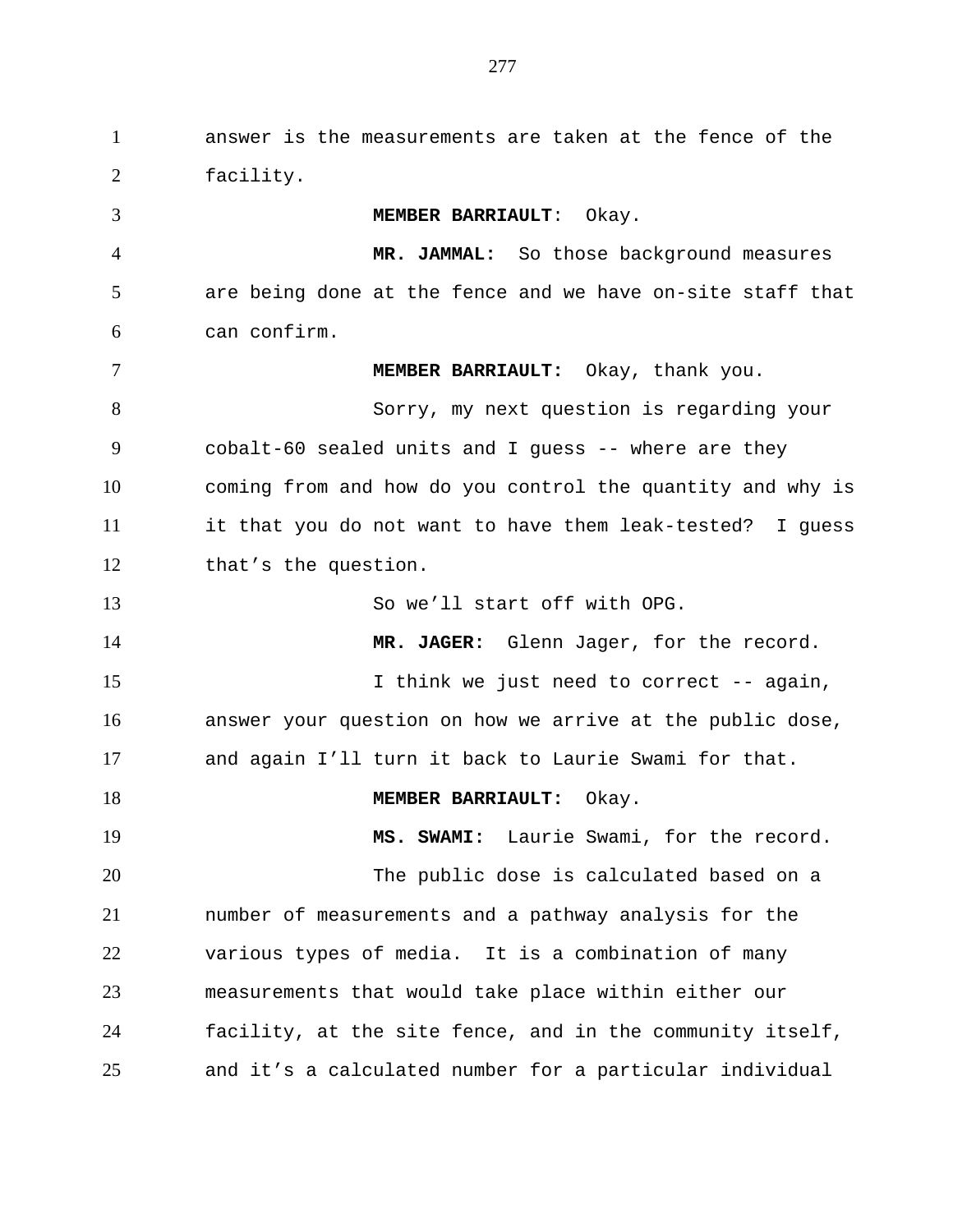who would be hypothetically living in that location. 2 It's not specifically at the site boundary. **MEMBER BARRIAULT:** To a place. **MS. SWAMI:** Thank you. **MEMBER BARRIAULT:** It's a projected level, is what you're saying. **MS. SWAMI:** It's a calculated level. **MEMBER BARRIAULT**: That's great. Now, the  $9 \qquad \qquad \text{cobalt-60}$ . **MR. JAGER:** Glenn Jager, for the record. Could I just ask you to rephrase that question? **MEMBER BARRIAULT:** I'm not going to let you guys off the hook. No, you have the sealed units for cobalt-60 and I'm wondering where do these units come from? They're coming from outside the plant, I would imagine. 18 And so who sends them in? What quantities? How do you control the volume? And I guess the next question is that you do not want to have them, I guess, leak-tested, or there's no need or whatever it is for leak-testing. So I'm just wondering -- I'm trying to get a better understanding of all of this. **MR. JAGER:** Glenn Jager, for the record.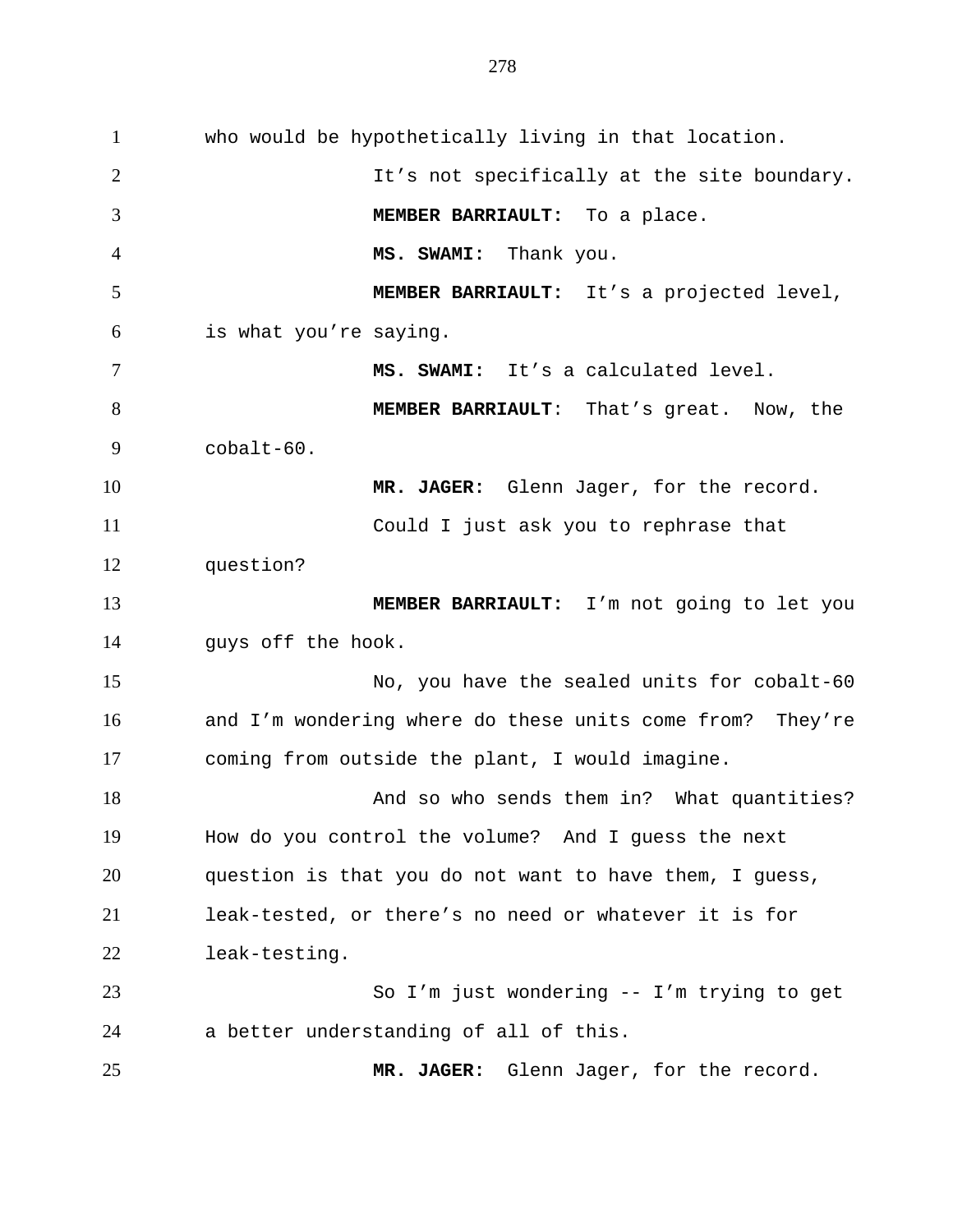Pickering B produces cobalt-60, which we process over on Pickering A for eventual shipment to a contractor or a customer. It's anticipated that those cobalt-60 sources, the spent cobalt-60 sources, would be received by us and stored in our facility and they would actually be returned to the irradiated fuel bay or the auxiliary irradiated fuel bay where we also store spent fuel.

 Because it's stored in the bay, the bay filtration and purification systems are more than adequate to handle any contaminants that might result from the storage sources in the bay, given that it's sized to deal with spent fuel. So that's the anticipated requirement for the storage of cobalt-60 and hence it's been added to our operating licence.

 **MEMBER BARRIAULT:** So they're just coming from these sources, period. They're not coming from outside agencies or anywhere else?

 **MR. JAGER:** Nordion is the actual contractor or customer and it's the sources that we originally ship coming back, so I don't believe that there are any sources in addition to those.

 **MEMBER BARRIAULT:** Okay. CNSC, do you want to comment on this

please?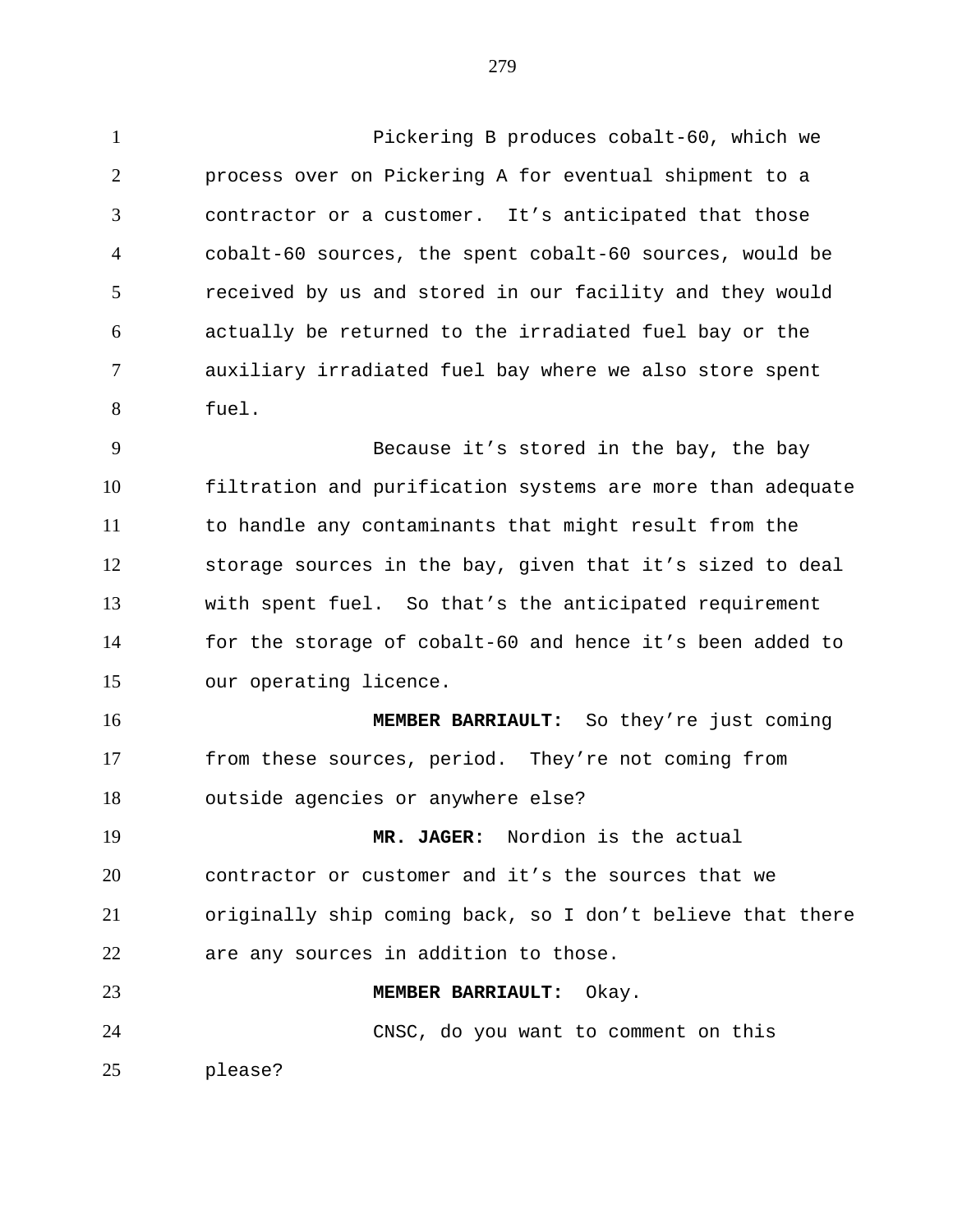**MR. RZENTKOWSKI:** Greg Rzentkowski, for the record. Mr. Ramzi Jammal will respond to this question. **MR. JAMMAL:** Thank you, Greg. The process of cobalt-60, if I may in 30 seconds -- there is the producer, which is the reactor, and then there is the manufacturer, which is MDS Nordion, and the CNSC at that point -- of course, there is a safety case with respect to production, manufacturing and then returning to -- for the waste facility. You asked specifically about wipe-testing. The wipe-testing as it comes into the facility from MDS Nordion or the supplier must be in compliance with our regulatory requirements as the sealed source is in storage and transport and so on and so forth. The waste management under OPG and it's being put into the pool -- so the physical layout and the capacity to test in the pool itself is a challenge, so there are other mechanisms in place such as measuring the pool water itself and so on and so forth to determine if there is a leak. But, however, the manufacturing of that source is done through international norms to include the leakage and encapsulations and so on and so forth.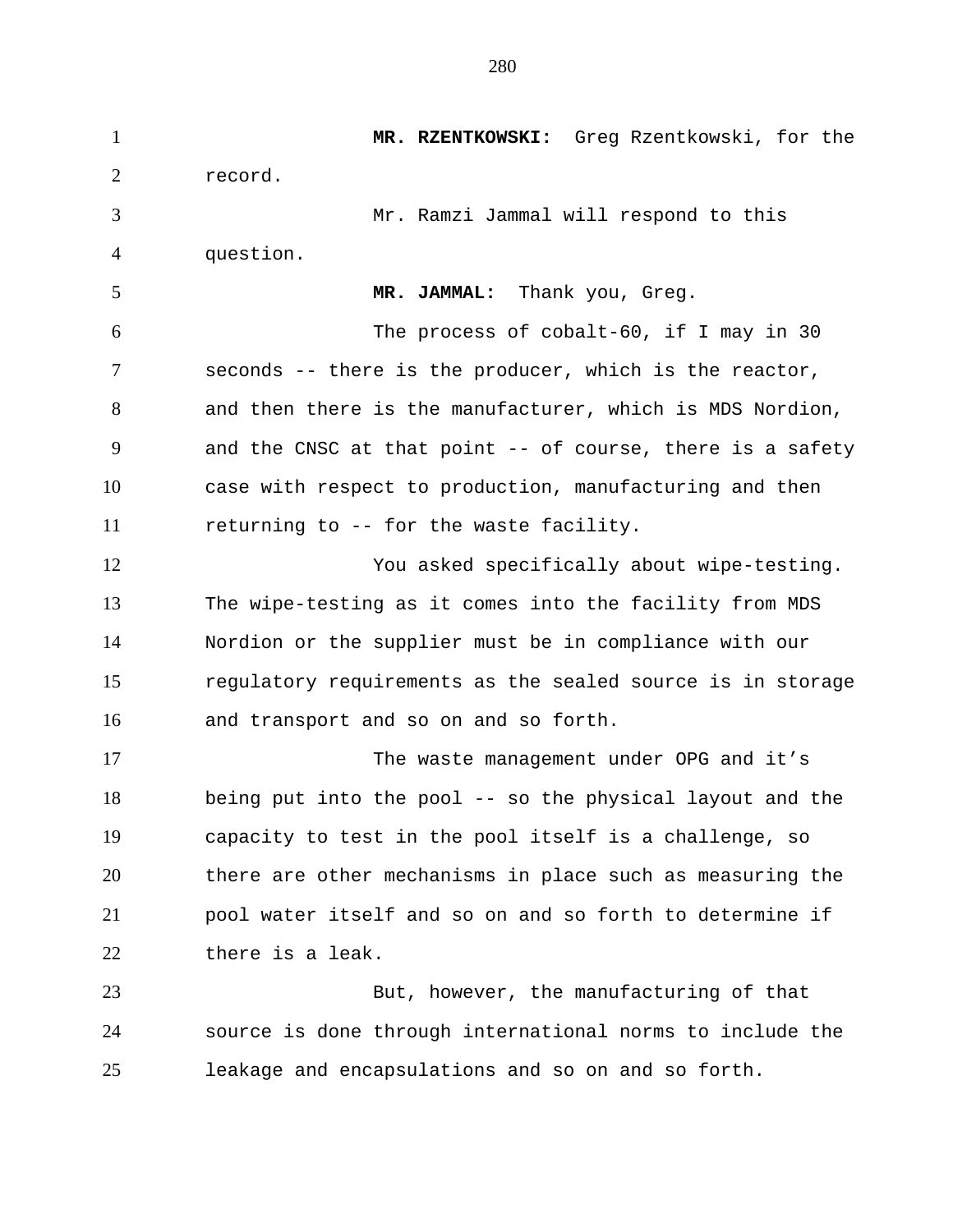**MEMBER BARRIAULT:** Thank you. Thank you, Mr. Chairman. **THE CHAIRMAN:** Thank you. Mr. Tolgyesi. **MEMBER TOLGYESI**: I have just one comment, just to fully subscribe to Mr. -- the Chris comments while he was talking about three issues and a challenge, that for sure the three issues will be a confidence of the public and communication, which is related, the question of fish and of waste disposal. And I think you have a challenge with decommissioning, how you will plan that; how you will do that; how you will communicate to stakeholders and to other groups. There was a lady who was saying she is not a stakeholder, she is -- but she wants to be involved, so I think that that will be a challenge to complete this work and properly plan and communicate and execute. **THE CHAIRMAN:** Okay, thank you. Monsieur Harvey? **MEMBER HARVEY:** Merci, Monsieur le Président. I have few questions about the trip set point methodology. It has been reported that the technology, methodologies are already used. Is it used only for Pickering A or it's used also for B and now all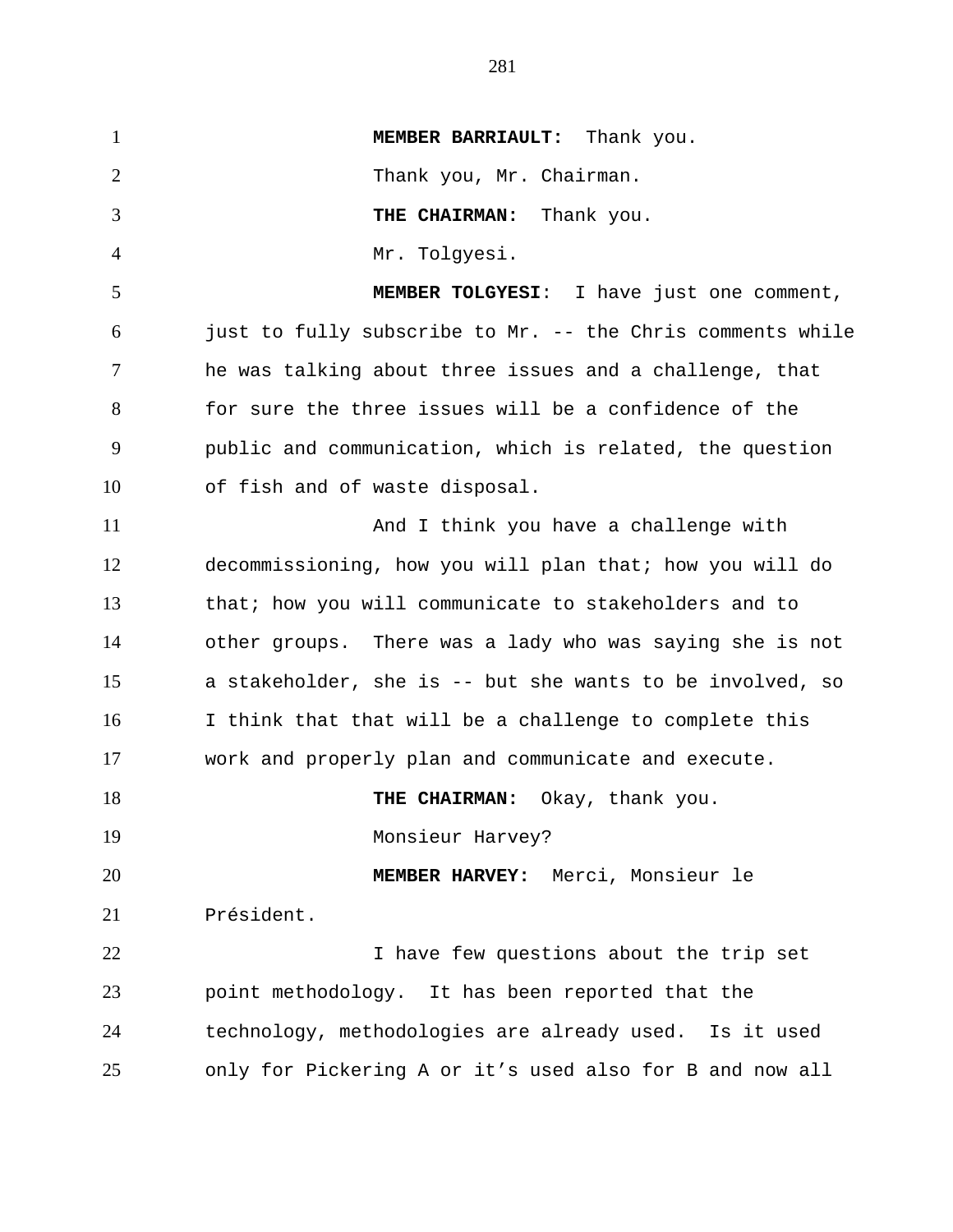the fleet of -- OPG fleet or reactors? This is my first question as well as OPG or the staff. Maybe OPG could --- **MR. JAGER:** Glenn Jager, for the record. Again, I'll turn that over to Fred Dermarkar for a comment. **MR. DERMARKAR**: Thank you. For the record, Fred Dermarkar, Director of Engineering Services at OPG. This methodology was actually developed in 2005 and used for the first time by Bruce Power. It was then applied to Darlington and then to Pickering B and then to Pickering A. So the methodology that is in use in five reactors -- five reactor designs in Ontario, in fact all the reactors in Ontario. **MEMBER HARVEY:** Okay. Now, if I take that graph here that has been presented here, there is a mode of operation for the future years or at least until 2015. 18 But I'm aware that there is a committee working on that and there will be results coming from that committee. So is it possible it could be the results significantly modify what we see here? When will the Commission be informed of those new results? Well, could you just elaborate on that? **MR. RZENTKOWSKI:** We committed already to provide further advice to the Commission on the results of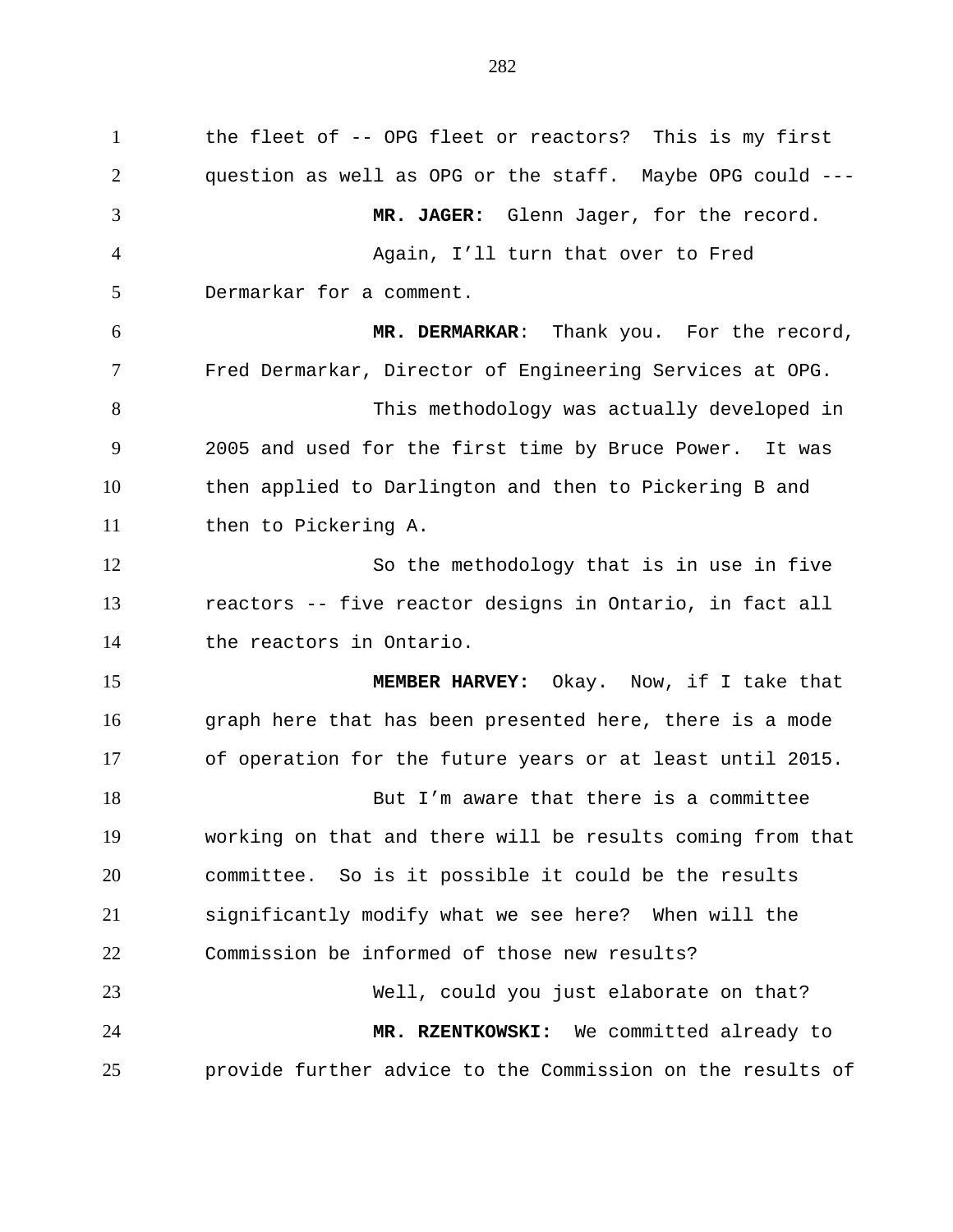this independent assessment of the proposed NOP methodology. As I mentioned in my presentation, for the time being we approved the results of the new methodology because only certain aspects were approved for regulatory application.

 In terms of full applicability of the methodology, we believe we will have the final answer by the end of the year. How important will be the impact on the predicted results? We believe that it will be rather minor because for the time being we included only 2 percent penalty factor in the results of the new NOP methodology.

 We believe that this penalty factor is sufficient to cover uncertainty related to the issues which needs to be resolved for the full acceptance of this methodology in the regulatory framework.

 **MEMBER HARVEY:** What is that penalty? That's the two-person per year or ---

**DR. RZENTKOWSKI:** No, no, no.

 **MEMBER HARVEY:** Not two person. This is the ---

 **DR. RZENTKOWSKI:** To the prediction of the methodology we apply simply 2 percent penalty to account for the unresolved issues.

So it's rather minor because if you take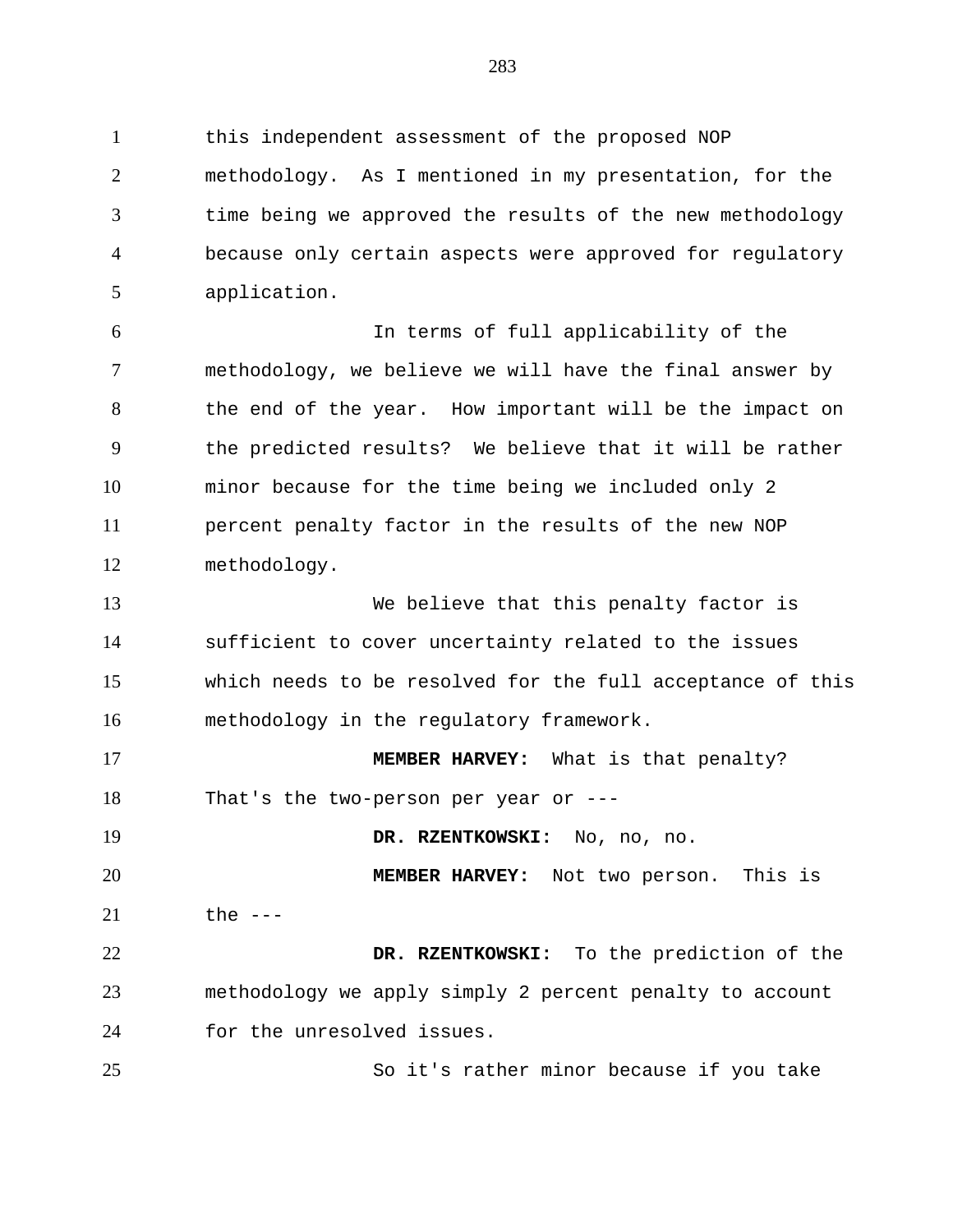into account the fact that the difference between the old and the new methodology is close to 20 percent of full power operation, so this 2 percent uncertainty which needs to be resolved is really a minor issue at the moment. **MEMBER HARVEY:** But that wouldn't change because the reactor will be operated at the maximum, so even without the confirmation of the other questions. **DR. RZENTKOWSKI:** Yes, yes, that's correct. I think the final confirmation may eventually reduce the results of the prediction by the new methodology. But it's not going to impact the operating power because they installed trip set points remain the -- the same. **MEMBER HARVEY:** Okay, thank you. **THE CHAIRMAN:** Thank you. Mr. Graham? **MEMBER GRAHAM:** Thank you, Mr. Chair. 17 17 I have a couple of questions but at the outset, though, I do want to echo my colleagues, Dr. Barnes and Dr. McDill, and their concerns that they expressed earlier. My first question around -- or my questions that I didn't cover in round one were around emergency

 preparedness and what -- we always were aware of what was going on. But I'm just wondering, first of all, did they ever erect those sirens that they were supposed to? That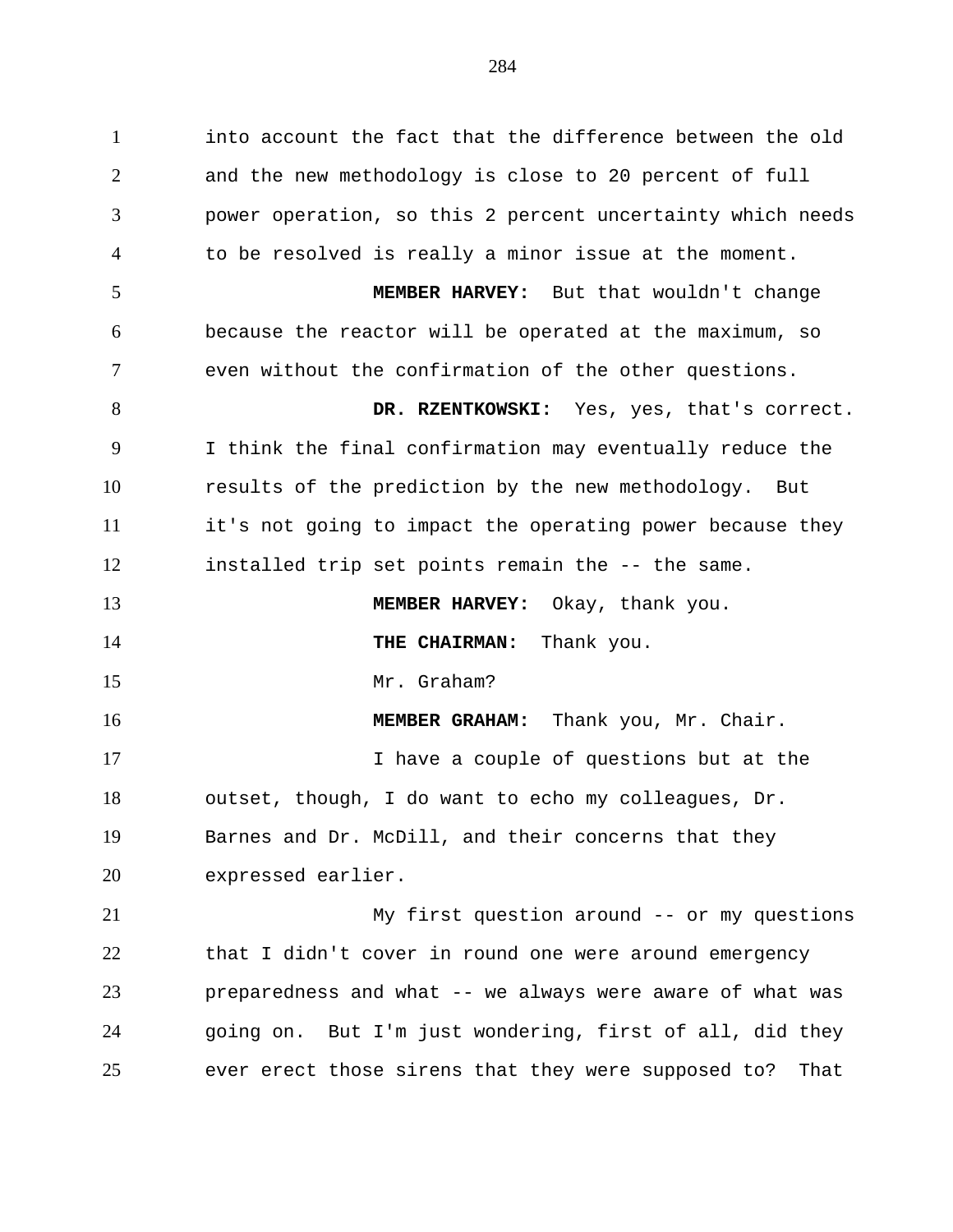would be my first question to OPG.

 And the next one is -- and I can do a couple right in a row -- maybe you could outline the iodine tablets to schools. Is that program still in existence? And what is -- have you expanded your emergency preparedness plans compared to what they were at 8 the last time of licensing? **MR. JAGER:** Glenn Jager, for the record. On all those issues I'll ask Jim Coles to comment. **MR. COLES:** Good afternoon. For the record, my name is Jim Coles. I'm the Director of Nuclear Protection Programs and Training. Your first question was with regard to the sirens in the Pickering area, and I can tell you that that work does continue to progress to this day. Durham -- sorry? **MEMBER GRAHAM:** In saying that, how many have been erected out of the 26 that were supposed to? I believe it was 26 at the time. **MR. COLES:** Actually, back in 2006 the direction given by -- as agreed to by EMO Commissioner Fantino in the City of Pickering at that time; they agreed to proceed with an installation of four. So those four sirens have been installed and in fact testing was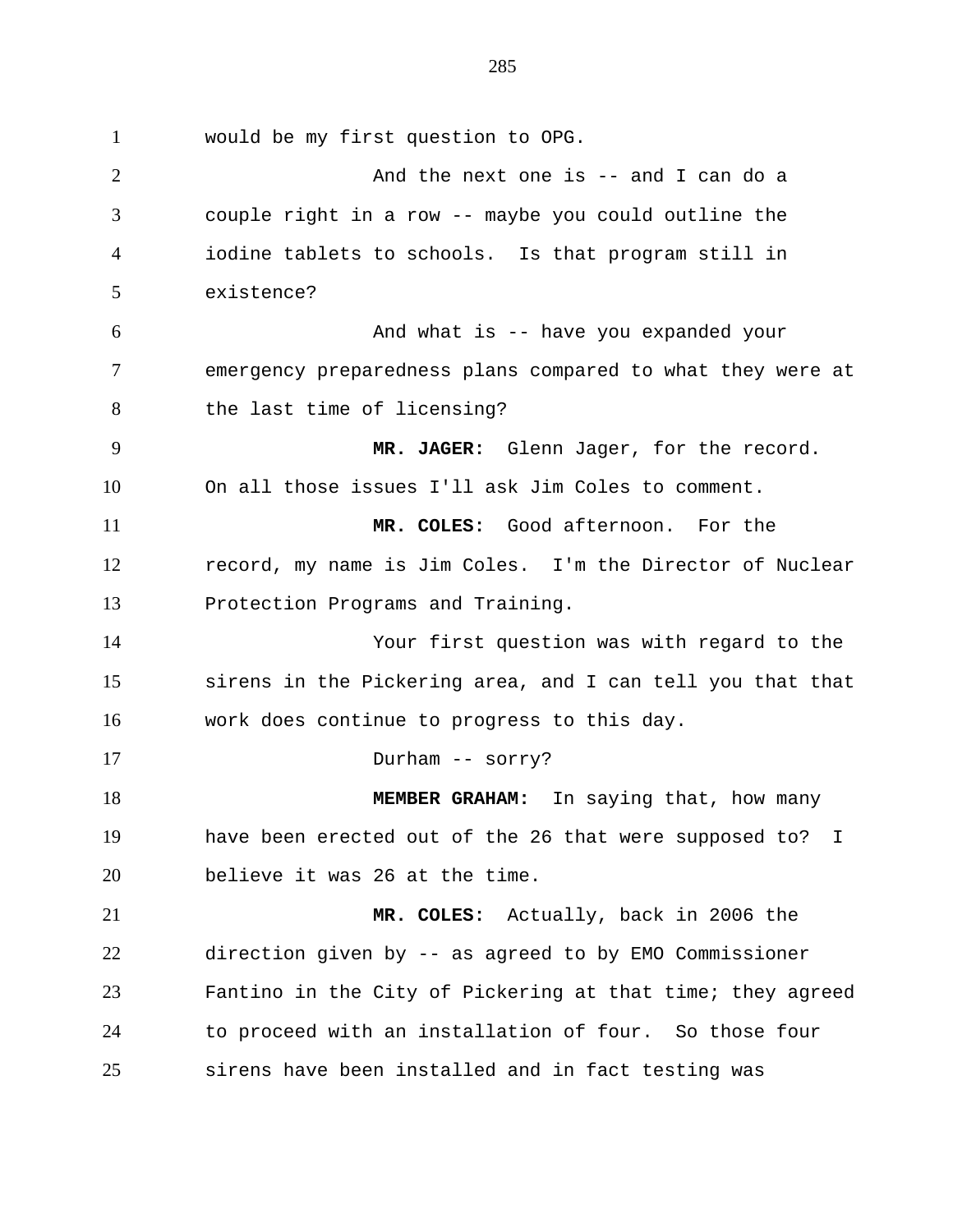completed.

 **MEMBER GRAHAM:** I beg to differ. Checking my notes from previous licences back as long as 10 years ago, I thought there were a larger number than four and it was only agreed to install four because there was concern about property values and so on. I believe it was 26. Am I correct or not? **MR. COLES:** The original design, yes, did recommend more than the four sirens that were approved to proceed with installation. That's correct. **MEMBER GRAHAM:** That was the question, and 12 I just want to know the facts. There were 26, I believe, recommended. You say there were four installed. That's 14 the type of answer I wanted. **MR. COLES:** I understand. So the original recommendation was for 26 sirens and in 2006 the Province of Ontario and the City of Pickering agreed to proceed with the installation of four sirens, and then they would do testing and further analysis to determine whether or not four sirens was sufficient to do the job. **MEMBER GRAHAM:** How often do they test and have they obtained any information that they need four more or anymore? What's the schedule? **MR. COLES:** So as it stands right now, the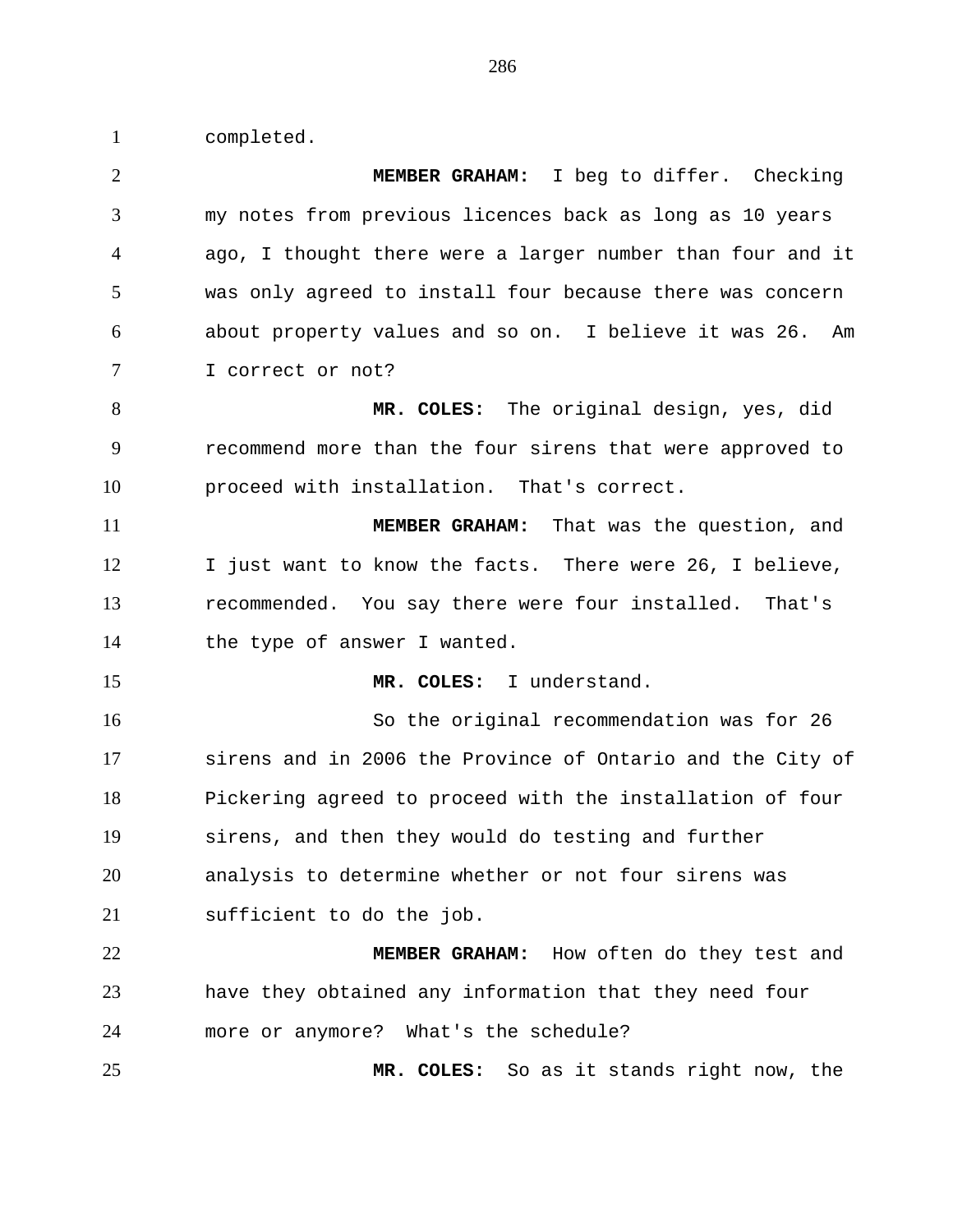four sirens were installed and audibility testing and functionality testing was completed last year. And at this point in time, as of January 2010, Pickering Council directed city staff to have further discussions with the Region and obtain additional information on the number of additional sirens and exact locations where they would be required.

 So Durham Emergency Management office conducted site visits of possible siren locations in the community and provided city staff with a report dated this  $\mu$  past  $18<sup>th</sup>$  of March.

 So at this point that report is in the hands -- with the City of Pickering and is under review by their consultant, Air Acoustics Engineering.

**MEMBER GRAHAM:** What was the

recommendation?

 **MR. COLES:** The recommendation is for six additional sirens and so the City of Pickering and Durham Region staff are working cooperatively to define the exact and most effective locations for those sirens.

 **MEMBER GRAHAM:** Iodine tablets in schools; have you expanded that, maintained it or decreased it? **MR. COLES:** We continue to meet the requirements under the provincial plan for iodine distribution in the primary zone, including schools, and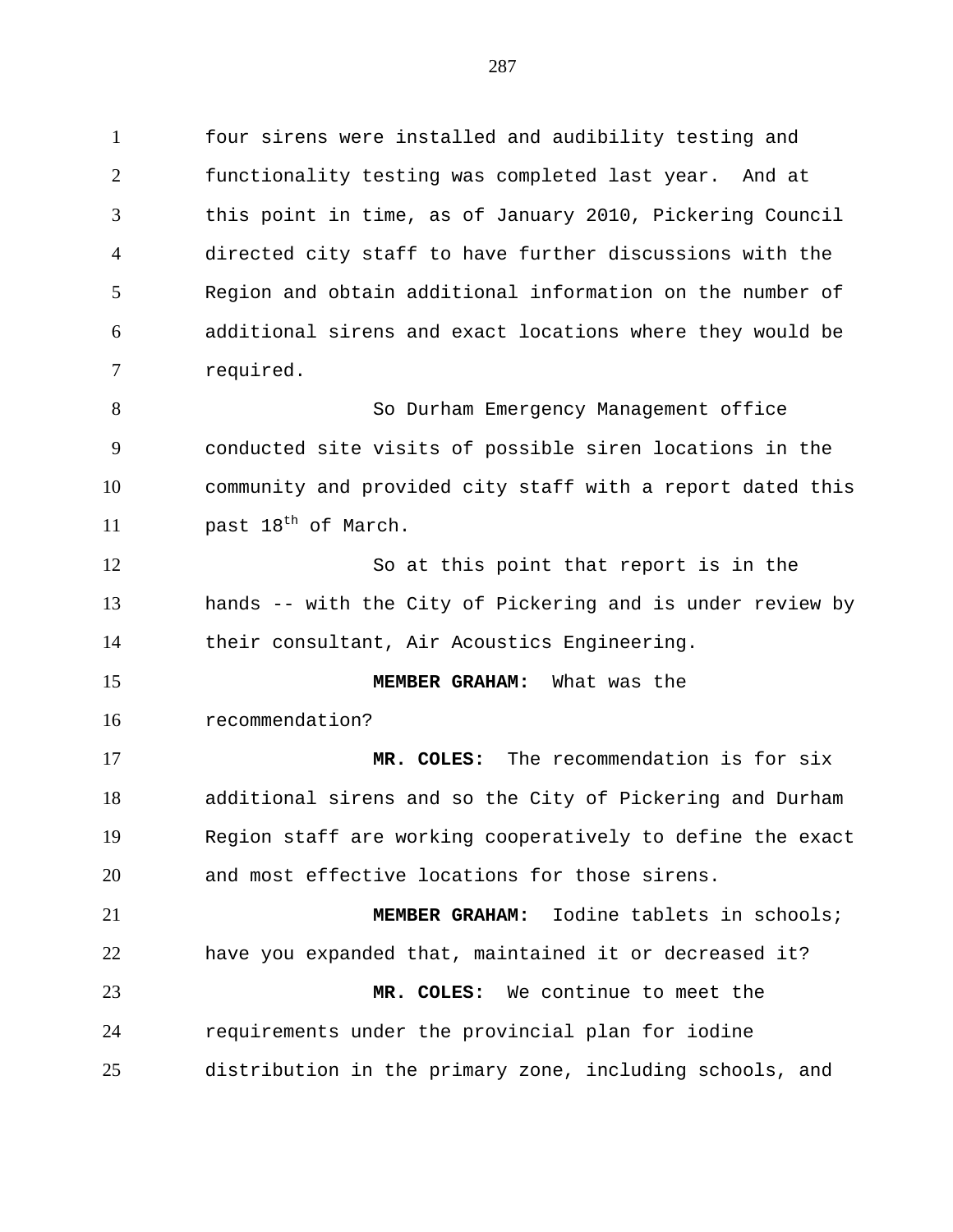so that program has been maintained in accordance with 2 that requirement.

 Any questions further on iodine? **MEMBER GRAHAM:** Yes. Is the Ontario Ministry of Health and Long-Term Care -- are they involved or are they part of the emergency preparedness plan and in concurrence with the plan you have in place at this time? **MR. COLES:** Emergency Management Ontario in fact sets down the requirements for the iodine -- or includes iodine distribution in the provincial plan, and I have representation from EMO here with me today as well. They could speak to that requirement if you so desire, but I believe they'll advise you that they're satisfied with how we've been able to meet the requirements of that plan and the distribution of radio-iodines in particular. **MEMBER GRAHAM:** Okay, leaving iodine tablets aside and going to the overall plan of involving hospitals, receptor hospitals in an emergency, has that been worked out not only with Emergency Preparedness Ontario but with the Ministry of Health and Long-Term Care? Are they also satisfied with the plan that's in place?

 **MR. COLES:** I can tell you that Ontario Power Generation and our community and regional and provincial partners in emergency planning jointly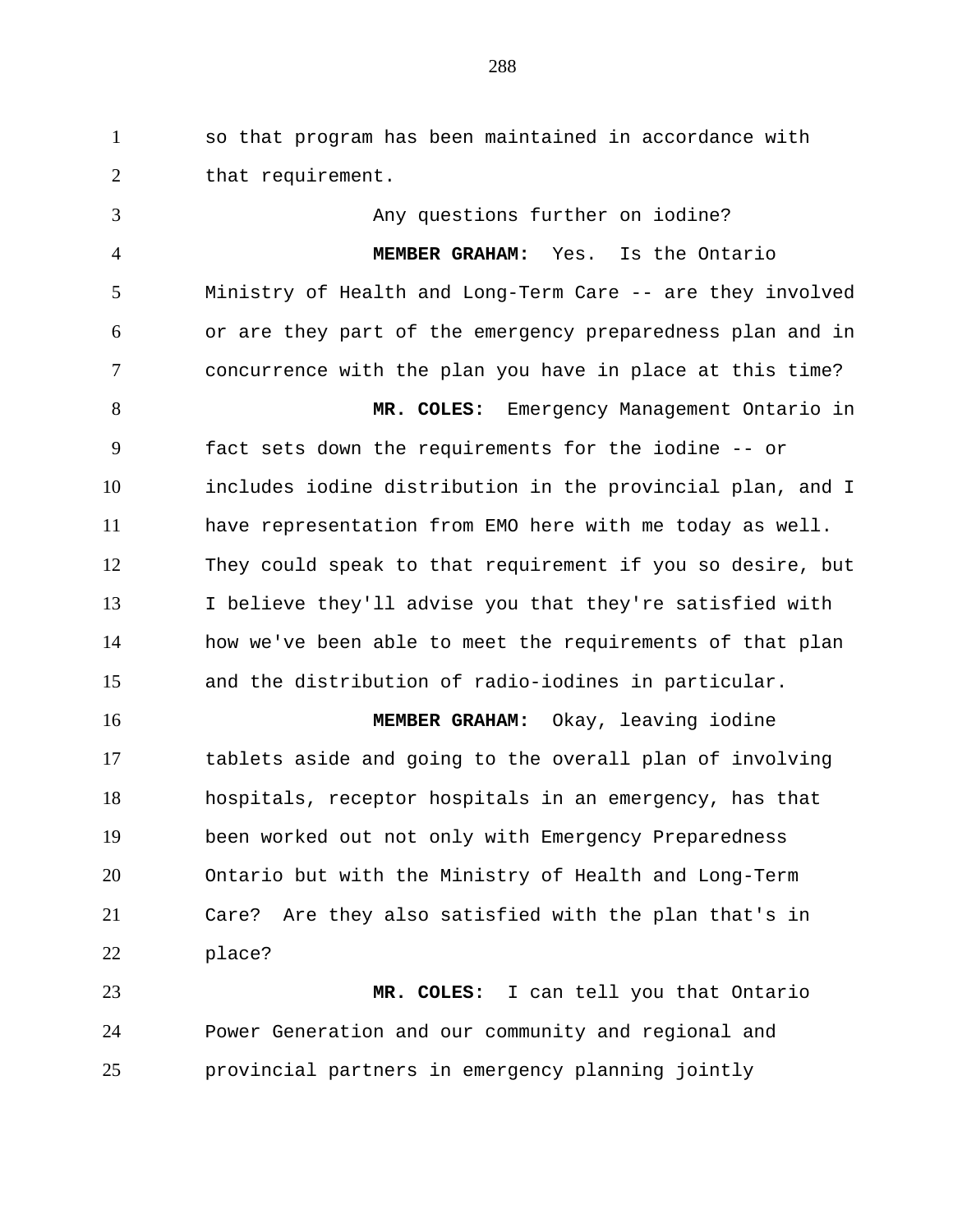participate in exercises as mandated by the Provincial Nuclear Emergency Response Plan.

 We regularly interface at the community level and at the regional level, and provincial level for that matter, on working groups that discuss the effectiveness and review the effectiveness of our emergency plans. So when we have actual field exercises in the field we have all those other stakeholders, such as the Ministry of Health and the hospitals, participate in those exercises. And in fact we often meet -- to use your

 example of the hospitals -- we'll meet with local hospital representatives to review their plans and to make sure that they're well integrated with ours.

15 MEMBER GRAHAM: Okay, thank you. Question to OPG, also to OPG, is do you have a medical doctor on staff at Pickering?

18 MR. JAGER: Glenn Jager, for the record.

 Yes, we do have a medical doctor on staff for OPG Nuclear.

 **MEMBER GRAHAM:** Do you also have a recreation director and other ones promoting good health to employees, along with dietitians and so on? **MR. JAGER:** Glenn Jager, for the record. We have a wellness department which looks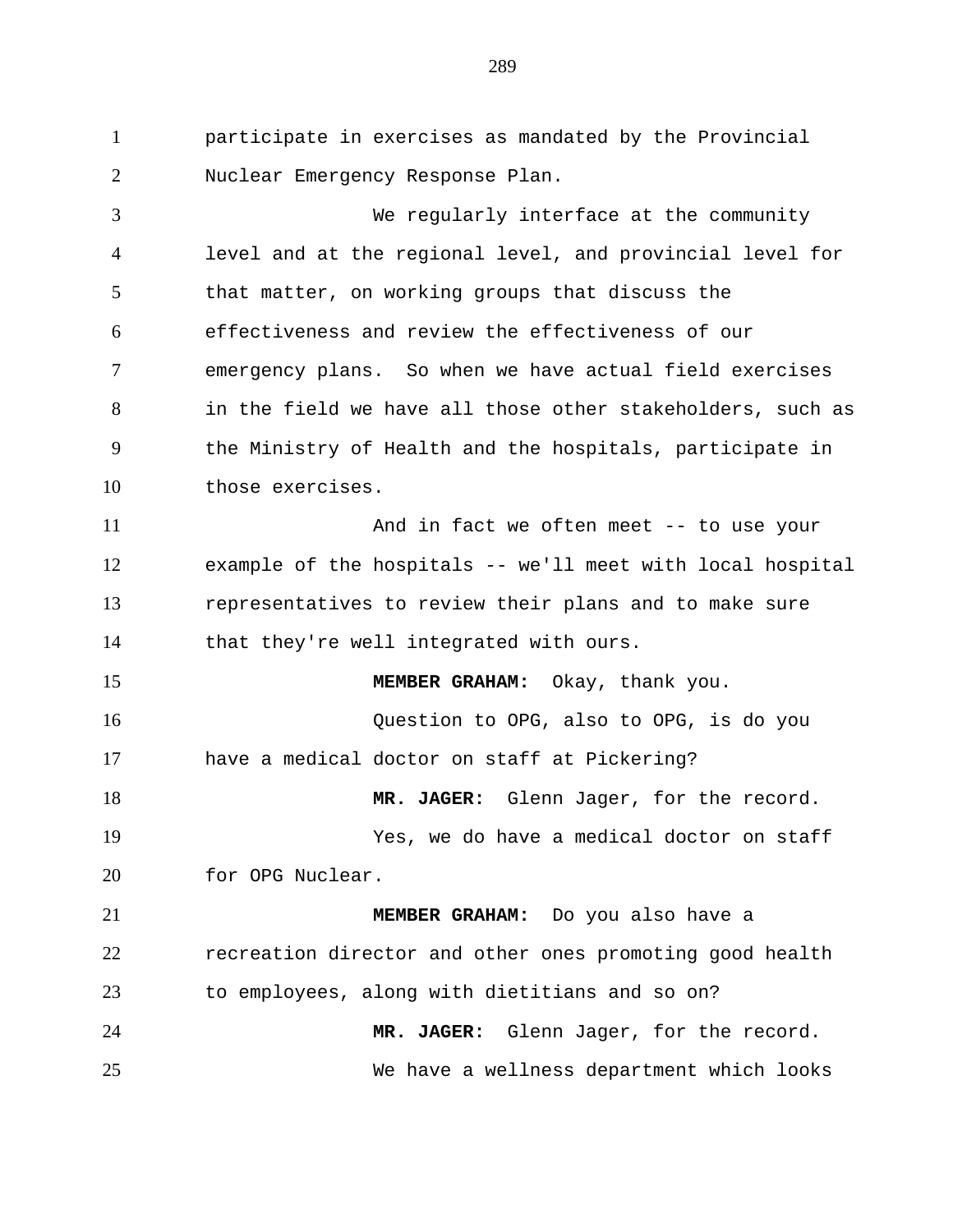at all those things and assists employees in employee wellness. We also have a fitness facility at Pickering which has a fitness director and they also contribute to wellness of employees and can advise them on fitness and healthy lifestyles.

 **MEMBER GRAHAM:** That's all, Mr. Chair. 7 Thank you. 8 THE CHAIRMAN: Thank you. Anybody else coming for a last chance to

ask any questions?

 Well, thank you for this. My only observation -- I'm going to say it very short -- if you sense some frustration here, addressed to both CNSC and OPG, is you'd think that after being in operation for 30 years some of those issues would have been nailed down a long, long time ago. Fish is not a new phenomenon. End of life is not a new phenomenon. Decommissioning is not a new phenomenon. So some of the regulatory requirements to deal with some of those issues should have been well documented and understood now.

 Things like sirens -- let's talk about 26. We've been talking about sirens for a long, long time. I just don't understand why it's so slow. Everything is so slow. And I think that's the kind of frustration that you hear. I think over the years you are now getting into the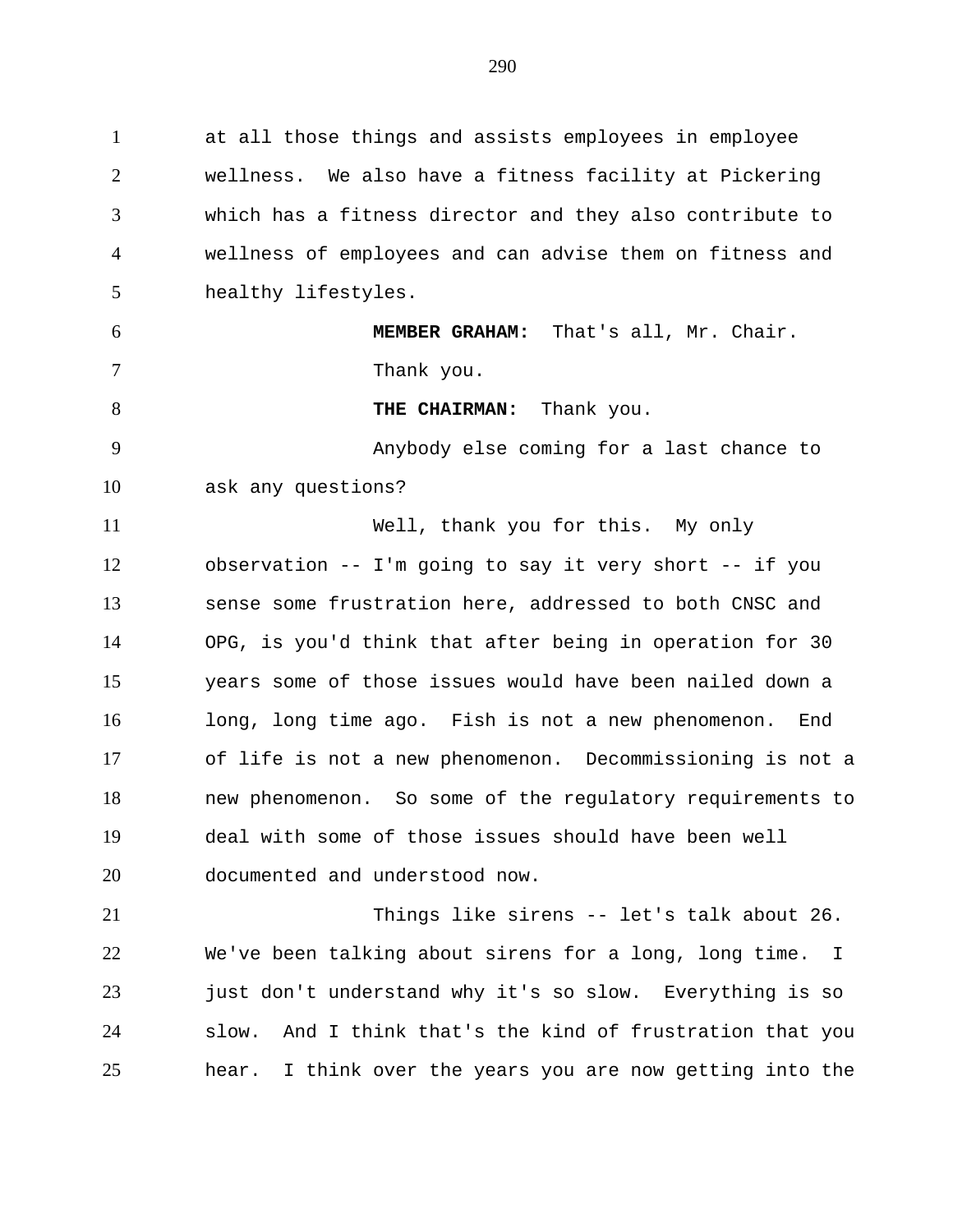last decade and some of those issues are starting -- I can almost start hearing people say, "Well, why should we put sirens if in 10 years from now we are not going to be in business here?" That's the kind of frustration that you will hear from commissioners here. 7 Anyhow, thank you for your patience and for your input. Ramzi, I'm told you wanted to say something? You always like to say the final thing, right? **MR. JAMMAL:** No, sir. I'm always after you, sir. **THE CHAIRMAN:** Go ahead. **MR. JAMMAL:** I just wanted to offer an apology to the Commission Members this morning and participants and attendees here. Us technical staff are really coming in here because when the nuclear tech get into a debate we lose track of time and unfortunately it happened this morning. In addition to being late there is a message from all of our staff to Dr. Barnes. It's thank you, sir, for serving on the Commission and on behalf of all of our staff, we just thank you for your services. **THE CHAIRMAN:** So this brings to a close this public portion of the hearing. We are skipping on